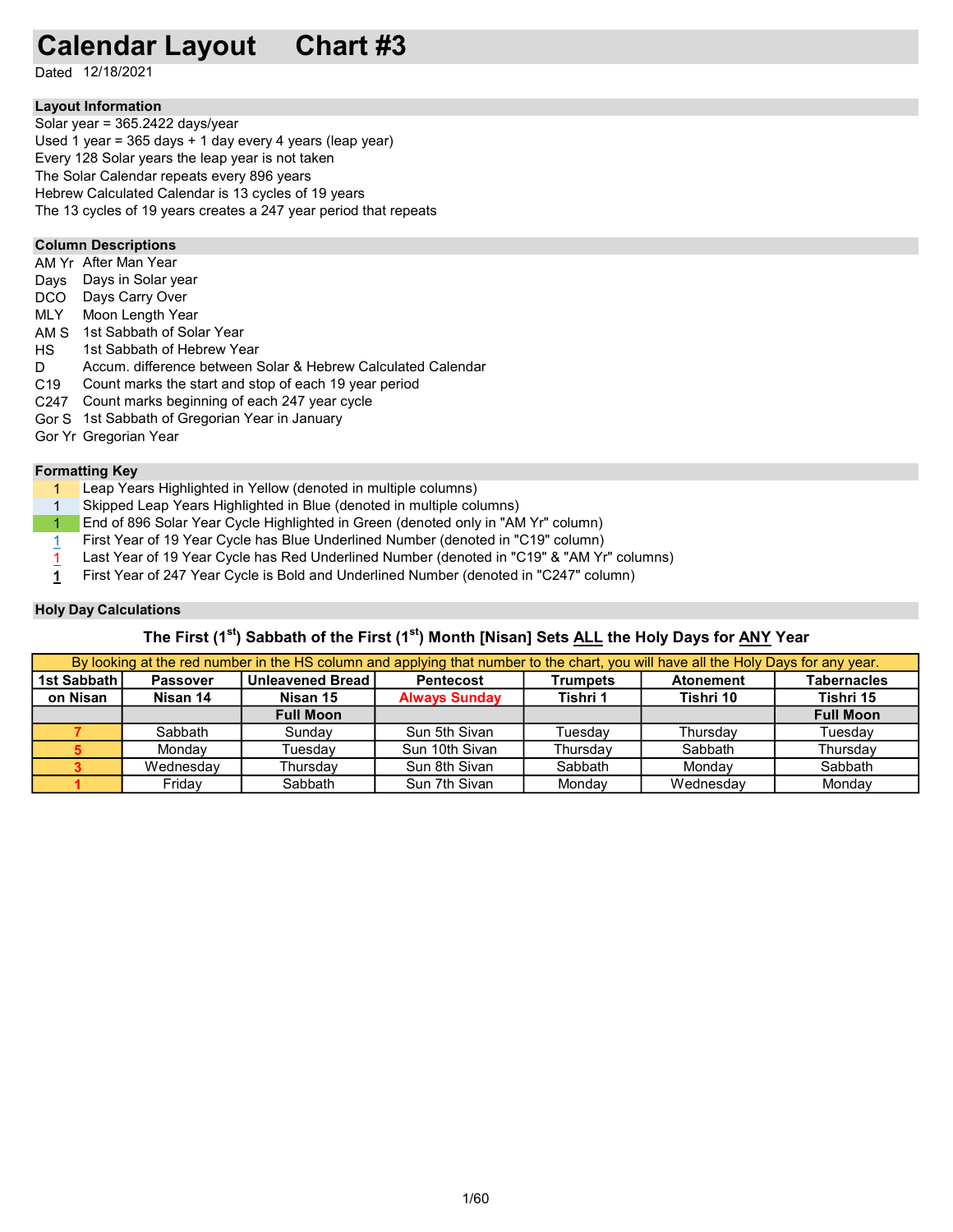| AM Yr |     |                |     | Days DCO MLY AM S HS |                | D            | C <sub>19</sub> | C247 |                | Gor S Gor Yr AM Yr Days DCO MLY AM S HS |     |     |                 |     |                |    | D                       | C <sub>19</sub> | C247 | Gor S          | Gor Yr |
|-------|-----|----------------|-----|----------------------|----------------|--------------|-----------------|------|----------------|-----------------------------------------|-----|-----|-----------------|-----|----------------|----|-------------------------|-----------------|------|----------------|--------|
| 1     | 365 | 1              | 354 | 7                    | 7              | -11          | $\overline{1}$  | 1    |                | 4046-                                   | 54  | 365 | 4               | 354 | 4              | 5  | $-26$                   | 3               | 1    | 5              | 3993-  |
| 2     | 365 | 2              | 355 | 6                    | 3              | $-21$        | 1.              | 1.   | $\overline{7}$ | 4045-                                   | 55  | 365 | 5               | 385 | 3              | 1. | -6                      | 3               | 1    | 3              | 3992-  |
| 3     | 365 | 3              | 385 | 5                    | 5              | $-1$         | 1               | 1    | 5              | 4044-                                   | 56  | 366 | $\mathbf{0}$    | 353 | 2              | 1  | $-19$                   | 3               | 1    | $\overline{2}$ | 3991-  |
| 4     | 366 | 5              | 354 | 4                    | 5              | $-13$        | 1               | 1    | 4              | 4043-                                   | 57  | 365 | 1               | 385 | 7              | 5  | 1                       | $\overline{3}$  | 1    | 1              | 3990-  |
| 5     | 365 | 6              | 353 | 2                    |                | $-25$        | 1               | 1    | 3              | 4042-                                   | 58  | 365 | 2               | 354 | 6              | 5  | $-10$                   | $\overline{4}$  | 1    | $\overline{7}$ | 3989-  |
| 6     | 365 | 0              | 385 | 1                    | 5              | $-5$         | 1.              | 1    | $\overline{2}$ | 4041-                                   | 59  | 365 | 3               | 355 | 5              | 1  | $-20$                   | 4               | 1    | 5              | 3988-  |
| 7     | 365 | 1              | 354 | 7                    | 5              | $-16$        |                 | 1    | 7              | 4040-                                   | 60  | 366 | 5               | 383 | 4              | 3  | $-3$                    | 4               | 1    | 4              | 3987-  |
| 8     | 366 | 3              | 383 | 6                    | 1              | $\mathbf{1}$ | 1               | 1    | 6              | 4039-                                   | 61  | 365 | 6               | 354 | 2              | 5  | $-14$                   | 4               | 1    | 3              | 3986-  |
| 9     | 365 | 4              | 355 | 4                    | 3              | -9           | 1.              | 1    | 5              | 4038-                                   | 62  | 365 | 0               | 355 | 1              | 1. | $-24$                   | 4               | 1    | $\overline{2}$ | 3985-  |
| 10    | 365 | 5              | 354 | 3                    | 5              | $-20$        | 1               | 1    | 4              | 4037-                                   | 63  | 365 | 1               | 383 | 7              | 3  | $-6$                    | 4               | 1    | $\overline{7}$ | 3984-  |
| 11    | 365 | 6              | 385 | 2                    | 1              | 0            | 1               | 1    | 2              | 4036-                                   | 64  | 366 | 3               | 354 | 6              | 5  | $-18$                   | 4               | 1    | 6              | 3983-  |
| 12    | 366 | $\mathbf{1}$   | 353 | 1                    | 1              | $-13$        | 1               | 1    | 1              | 4035-                                   | 65  | 365 | 4               | 385 | 4              | 1  | $\overline{\mathbf{c}}$ | 4               | 1    | 5              | 3982-  |
| 13    | 365 | 2              | 355 | 6                    | 5              | $-23$        | 1.              | 1    | 7              | 4034-                                   | 66  | 365 | 5               | 355 | 3              | 1. | -8                      | 4               | 1    | 4              | 3981-  |
| 14    | 365 | 3              | 384 | 5                    | 7              | $-4$         | 1               | 1    | 6              | 4033-                                   | 67  | 365 | 6               | 353 | 2              | 3  | $-20$                   | 4               | 1    | 2              | 3980-  |
| 15    | 365 | 4              | 355 | 4                    | -1             | $-14$        | 1               | 1    | 4              | 4032-                                   | 68  | 366 | $\mathbf{1}$    | 384 | 1              | 7  | $-2$                    | 4               | 1    | 1              | 3979-  |
|       |     |                | 353 |                      |                |              |                 | 1    |                | 4031-                                   |     |     |                 |     |                |    |                         | 4               |      |                |        |
| 16    | 366 | 6              |     | 3                    | 3              | $-27$        | 1.              |      | 3              |                                         | 69  | 365 | 2               | 355 | 6              | 1. | $-12$                   |                 | 1    | 7              | 3978-  |
| 17    | 365 | 0              | 384 | 1                    | 7              | -8           | 1               | 1    | 2              | 4030-                                   | 70  | 365 | 3               | 355 | 5              | 3  | $-22$                   | 4               | 1    | 6              | 3977-  |
| 18    | 365 | 1              | 355 | 7                    | 1              | $-18$        |                 | 1    | 1              | 4029-                                   | 71  | 365 | 4               | 383 | 4              | 5  | $-4$                    | 4               | 1    | 4              | 3976-  |
| 19    | 365 | 2              | 383 | 6                    | 3              | 0            | <u> 1</u>       | 1    | 6              | 4028-                                   | 72  | 366 | 6               | 354 | 3              | 7  | $-16$                   | 4               | 1    | 3              | 3975-  |
| 20    | 366 | 4              | 355 | 5                    | 5              | $-11$        | $\overline{2}$  | 1    | 5              | 4027-                                   | 73  | 365 | 0               | 355 | 1              | 3  | $-26$                   | 4               | 1    | 2              | 3974-  |
| 21    | 365 | 5              | 354 | 3                    | 7              | $-22$        | 2               | 1    | 4              | 4026-                                   | 74  | 365 | 1               | 385 | 7              | 5  | $-6$                    | 4               | 1    | 1              | 3973-  |
| 22    | 365 | 6              | 385 | 2                    | 3              | $-2$         | 2               | 1    | 3              | 4025-                                   | 75  | 365 | 2               | 354 | 6              | 5  | $-17$                   | 4               | 1    | 6              | 3972-  |
| 23    | 365 | 0              | 355 | 1                    | 3              | $-12$        | 2               | 1    | 1              | 4024-                                   | 76  | 366 | 4               | 383 | 5              | 1. | 0                       | $\overline{4}$  | 1    | 5              | 3971-  |
| 24    | 366 | $\overline{2}$ | 354 | 7                    | 5              | $-24$        | 2               | 1    | 7              | 4023-                                   | 77  | 365 | 5               | 355 | 3              | 3  | $-10$                   | $\overline{5}$  | 1    | 4              | 3970-  |
| 25    | 365 | 3              | 383 | 5                    | 1              | $-6$         | 2               | 1    | 6              | 4022-                                   | 78  | 365 | 6               | 354 | 2              | 5  | $-21$                   | 5               | 1    | 3              | 3969-  |
| 26    | 365 | 4              | 355 | 4                    | 3              | $-16$        | 2               | 1    | 5              | 4021-                                   | 79  | 365 | 0               | 383 | 1              | 1. | $-3$                    | 5               | 1    | 1              | 3968-  |
| 27    | 365 | 5              | 383 | 3                    | 5              | 2            | 2               | 1    | 3              | 4020-                                   | 80  | 366 | $\overline{2}$  | 355 | 7              | 3  | $-14$                   | 5               | 1    | 7              | 3967-  |
| 28    | 366 | $\mathbf{0}$   | 354 | 2                    | $\overline{7}$ | $-10$        | 2               | 1    | $\overline{2}$ | 4019-                                   | 81  | 365 | 3               | 354 | 5              | 5  | $-25$                   | 5               | 1    | 6              | 3966-  |
| 29    | 365 | 1              | 355 | 7                    | 3              | $-20$        | 2               | 1    | 1              | 4018-                                   | 82  | 365 | 4               | 385 | 4              | 1  | $-5$                    | 5               | 1    | 5              | 3965-  |
| 30    | 365 | 2              | 385 | 6                    | 5              | 0            | 2               | 1    | $\overline{7}$ | 4017-                                   | 83  | 365 | 5               | 353 | 3              | 1. | $-17$                   | 5               | 1    | 3              | 3964-  |
| 31    | 365 | 3              | 354 | 5                    | 5              | $-11$        | 2               | 1    | 5              | 4016-                                   | 84  | 366 | $\mathbf{0}$    | 385 | 2              | 5  | 2                       | 5               | 1    | 2              | 3963-  |
| 32    | 366 | 5              | 353 | 4                    |                | $-24$        | $\overline{2}$  | 1    | 4              | 4015-                                   | 85  | 365 | 1               | 354 | $\overline{7}$ | 5  | -9                      | 5               | 1    | 1              | 3962-  |
| 33    | 365 | 6              | 385 | 2                    | 5              | -4           | 2               | 1    | 3              | 4014-                                   | 86  | 365 | 2               | 355 | 6              | 1. | $-19$                   | 5               | 1    | 7              | 3961-  |
| 34    | 365 | 0              | 354 | 1                    | 5              | $-15$        | 2               | 1    | $\overline{2}$ | 4013-                                   | 87  | 365 | 3               | 383 | 5              | 3  | $-1$                    | 5               | 1    | 5              | 3960-  |
| 35    | 365 | 1              | 355 | 7                    | $\mathbf 1$    | $-25$        | 2               | 1    | 7              | 4012-                                   | 88  | 366 | 5               | 354 | 4              | 5  | $-13$                   | 5               | 1    | 4              | 3959-  |
| 36    | 366 | 3              | 383 | 6                    | 3              | -8           | 2               | 1    | 6              | 4011-                                   | 89  | 365 | 6               | 355 | 2              | 1  | $-23$                   | 5               | 1    | 3              | 3958-  |
| 37    | 365 | 4              | 354 | 4                    | 5              | $-19$        | 2               | 1    | 5              | 4010-                                   | 90  | 365 | 0               | 383 | 1              | 3  | $-5$                    | 5               | 1    | $\overline{a}$ | 3957-  |
| 38    | 365 | 5              | 385 | 3                    | 1              | 1            | $\overline{2}$  | 1    | 4              | 4009-                                   | 91  | 365 | 1               | 355 | 7              | 5  | $-15$                   | 5               | 1    | 7              | 3956-  |
| 39    | 365 | 6              | 355 | 2                    | $\mathbf 1$    | $-9$         | $\overline{3}$  | 1    | 2              | 4008-                                   | 92  | 366 | 3               | 354 | 6              | 7  | $-27$                   | 5               | 1    | 6              | 3955-  |
| 40    | 366 | $\mathbf{1}$   | 353 | 1                    |                | $-22$        | 3               | 1    |                | 4007-                                   | 93  | 365 | 4               | 385 | 4              |    | $-7$                    | 5               | 1    | 5              | 3954-  |
|       |     |                |     |                      | 3              |              |                 |      | 1              |                                         |     |     |                 |     |                | 3  |                         |                 |      |                |        |
| 41    | 365 | 2              | 384 | 6                    | 7              | $-3$         | 3               | 1    | 7              | 4006-                                   | 94  | 365 | 5               | 353 | 3              | 3  | $-19$                   | 5               | 1    | 4              | 3953-  |
| 42    | 365 | 3              | 355 | 5                    | 1              | $-13$        | 3               | 1    | 6              | 4005-                                   | 95  | 365 | 6               | 384 | 2              | 7  | 0                       | $\overline{5}$  | 1    | 2              | 3952-  |
| 43    | 365 | 4              | 355 | 4                    | 3              | $-23$        | 3               | 1    | 4              | 4004-                                   | 96  | 366 | $\mathbf 1$     | 355 | 1              | 1  | $-11$                   | $\underline{6}$ | 1    | 1              | 3951-  |
| 44    | 366 | 6              | 383 | 3                    | 5              | $-6$         | 3               | 1    | 3              | 4003-                                   | 97  | 365 | 2               | 355 | 6              | 3  | $-21$                   | 6               | 1    | 7              | 3950-  |
| 45    | 365 | 0              | 354 | 1                    | 7              | $-17$        | 3               | 1    | 2              | 4002-                                   | 98  | 365 | 3               | 383 | 5              | 5  | $-3$                    | 6               | 1    | 6              | 3949-  |
| 46    | 365 | 1              | 385 | $\overline{7}$       | 3              | 3            | 3               | 1    | $\mathbf{1}$   | 4001-                                   | 99  | 365 | 4               | 354 | 4              | 7  | $-14$                   | 6               | 1    | 4              | 3948-  |
| 47    | 365 | 2              | 353 | 6                    | 3              | -9           | 3               | 1    | 6              | 4000-                                   | 100 | 366 | $6\phantom{1}6$ | 355 | 3              | 3  | $-25$                   | 6               | 1    | 3              | 3947-  |
| 48    | 366 | 4              | 354 | 5                    | 7              | $-21$        | 3               | 1    | 5              | 3999-                                   | 101 | 365 | 0               | 385 | 1              | 5  | $-5$                    | 6               | 1    | 2              | 3946-  |
| 49    | 365 | 5              | 385 | 3                    | 3              | $-1$         | 3               | 1    | 4              | 3998-                                   | 102 | 365 | 1               | 354 | 7              | 5  | $-16$                   | 6               | 1    | 1              | 3945-  |
| 50    | 365 | 6              | 355 | 2                    | 3              | $-11$        | 3               | 1    | 3              | 3997-                                   | 103 | 365 | $\overline{c}$  | 383 | 6              | 1  | 2                       | 6               | 1    | 6              | 3944-  |
| 51    | 365 | 0              | 354 | 1                    | 5              | $-22$        | 3               | 1    | 1              | 3996-                                   | 104 | 366 | 4               | 355 | 5              | 3  | -9                      | 6               | 1    | 5              | 3943-  |
| 52    | 366 | $\overline{c}$ | 383 | 7                    | 1              | $-5$         | 3               | 1    | 7              | 3995-                                   | 105 | 365 | 5               | 354 | 3              | 5  | $-20$                   | 6               | 1    | 4              | 3942-  |
| 53    | 365 | 3              | 355 | 5                    | 3              | $-15$        | 3               | 1    | 6              | 3994-                                   | 106 | 365 | 6               | 383 | 2              | 1  | $-2$                    | 6               | 1    | 3              | 3941-  |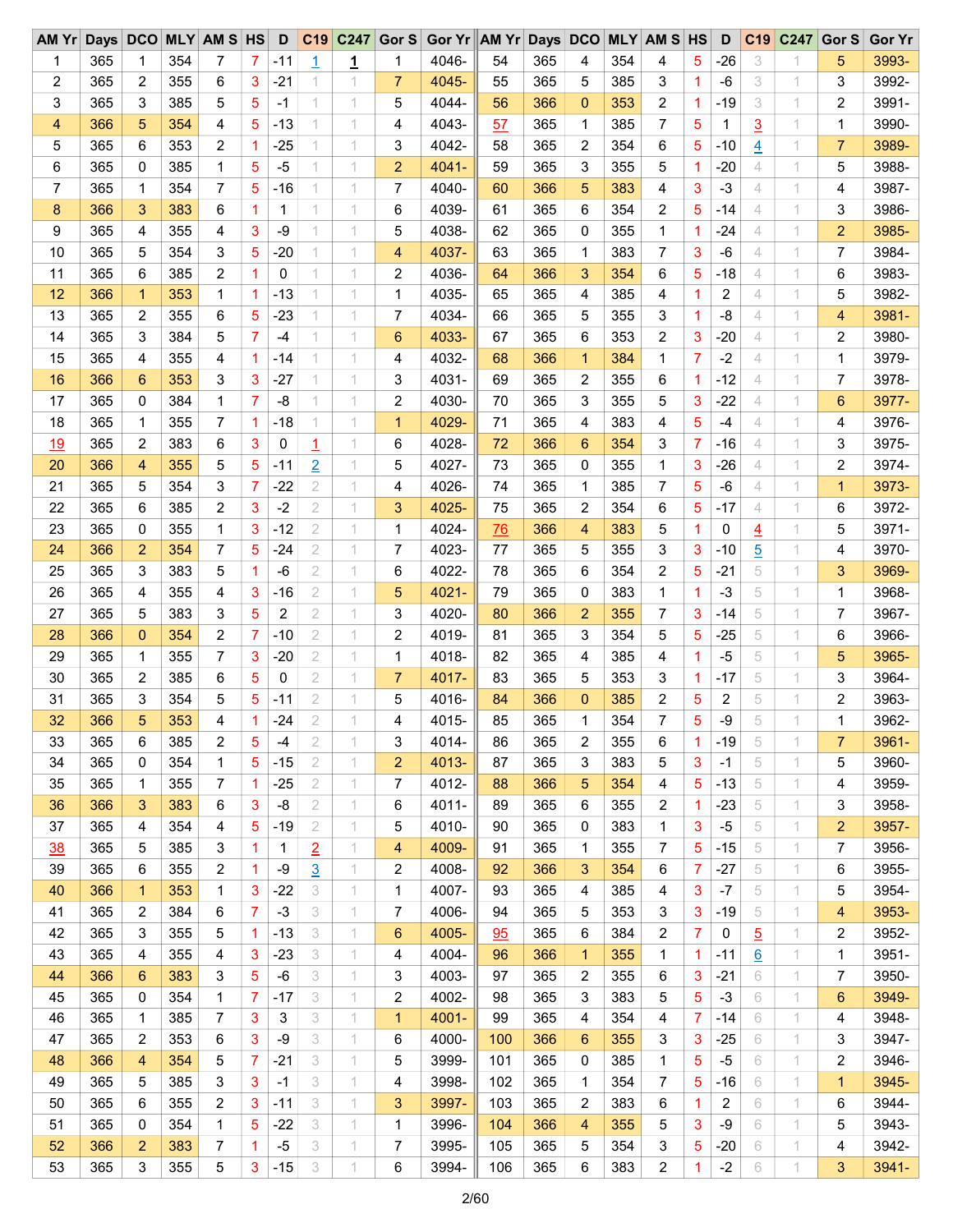| AM Yr      | Days DCO |                |     | <b>MLY AM S HS</b> |                | D     | C19             | C247 | Gor $S$        | Gor Yr AM Yr Days DCO |     |     |                 |     | <b>MLY AM S HS</b> |                | D     | C <sub>19</sub> | C247                       | Gor <sub>S</sub> | Gor Yr |
|------------|----------|----------------|-----|--------------------|----------------|-------|-----------------|------|----------------|-----------------------|-----|-----|-----------------|-----|--------------------|----------------|-------|-----------------|----------------------------|------------------|--------|
| 107        | 365      | 0              | 355 | 1                  | 3              | $-12$ | 6               |      | 1              | 3940-                 | 160 | 366 | 3               | 385 | 6                  | 1              | 3     | 9               | 1                          | 6                | 3887-  |
| 108        | 366      | $\overline{2}$ | 354 | 7                  | 5              | $-24$ | 6               | 1    | 7              | 3939-                 | 161 | 365 | 4               | 353 | 4                  | 1              | -9    | 9               | 1                          | 5                | 3886-  |
| 109        | 365      | 3              | 385 | 5                  | $\overline{1}$ | $-4$  | 6               | 1    | 6              | 3938-                 | 162 | 365 | 5               | 355 | 3                  | 5              | $-19$ | 9               | 1                          | 4                | 3885-  |
| 110        | 365      | 4              | 353 | 4                  | -1             | $-16$ | 6               | 1    | 5              | 3937-                 | 163 | 365 | 6               | 384 | 2                  | 7              | 0     | 9               | 1                          | 2                | 3884-  |
| 111        | 365      | 5              | 355 | 3                  | 5              | $-26$ | 6               | 1    | 3              | 3936-                 | 164 | 366 | $\mathbf 1$     | 355 | 1                  | 1              | $-11$ | 9               | 1                          | 1                | 3883-  |
| 112        | 366      | $\mathbf{0}$   | 384 | 2                  | 7              | -8    | 6               | 1    | 2              | 3935-                 | 165 | 365 | 2               | 353 | 6                  | 3              | $-23$ | 9               | 1                          | 7                | 3882-  |
| 113        | 365      | 1              | 355 | 7                  | $\overline{1}$ | $-18$ | 6               | 1    | 1              | 3934-                 | 166 | 365 | 3               | 384 | 5                  | $\overline{7}$ | $-4$  | 9               | 1                          | 6                | 3881-  |
| <u>114</u> | 365      | $\overline{c}$ | 383 | 6                  | 3              | 0     | <u>6</u>        | 1    | $\overline{7}$ | 3933-                 | 167 | 365 | 4               | 355 | 4                  | 1              | $-14$ | 9               | 1                          | 4                | 3880-  |
| 115        | 365      | 3              | 354 | 5                  | 5              | $-11$ | $\overline{I}$  | 1    | 5              | 3932-                 | 168 | 366 | 6               | 355 | 3                  | 3              | $-25$ | 9               | 1                          | 3                | 3879-  |
| 116        | 366      | 5              | 355 | 4                  | 1              | $-22$ | 7               | 1    | 4              | 3931-                 | 169 | 365 | $\mathbf 0$     | 383 | 1                  | 5              | $-7$  | 9               | 1                          | 2                | 3878-  |
| 117        | 365      | 6              | 385 | 2                  | 3              | $-2$  | 7               | 1    | 3              | 3930-                 | 170 | 365 | 1               | 354 | 7                  | 7              | $-18$ | 9               | 1                          | 1                | 3877-  |
| 118        | 365      | 0              | 353 | 1                  | 3              | $-14$ | 7               | 1    | $\overline{2}$ | 3929-                 | 171 | 365 | 2               | 385 | 6                  | 3              | 2     | 9               | 1                          | 6                | 3876-  |
| 119        | 365      | 1              | 354 | 7                  | 7              | $-25$ | 7               | 1    | $\overline{7}$ | 3928-                 | 172 | 366 | 4               | 355 | 5                  | 3              | $-9$  | 10              | 1                          | 5                | 3875-  |
| 120        | 366      | 3              | 385 | 6                  | 3              | $-6$  | 7               | 1    | 6              | 3927-                 | 173 | 365 | 5               | 354 | 3                  | 5              | $-20$ | 10              | 1                          | 4                | 3874-  |
| 121        | 365      | 4              | 355 | 4                  | 3              | $-16$ | 7               | 1    | 5              | 3926-                 | 174 | 365 | 6               | 383 | 2                  | 1              | $-2$  | 10              | 1                          | 3                | 3873-  |
|            |          |                |     |                    |                |       | 7               |      |                |                       |     |     |                 |     |                    |                |       |                 |                            |                  |        |
| 122        | 365      | 5              | 383 | 3                  | 5              | 2     |                 | 1    | 4              | 3925-                 | 175 | 365 | 0               | 355 | 1                  | 3              | $-12$ | 10              | 1                          | 1                | 3872-  |
| 123        | 365      | 6              | 354 | 2                  | 7              | $-9$  | 7               | 1    | 2              | 3924-                 | 176 | 366 | $\overline{2}$  | 354 | 7                  | 5              | $-24$ | 10              | 1                          | 7                | 3871-  |
| 124        | 366      | $\mathbf 1$    | 355 | 1                  | 3              | $-20$ | 7               | 1    | 1              | 3923-                 | 177 | 365 | 3               | 383 | 5                  | 1              | $-6$  | 10              | 1                          | 6                | 3870-  |
| 125        | 365      | $\overline{c}$ | 383 | 6                  | 5              | $-2$  | 7               | 1    | 7              | 3922-                 | 178 | 365 | 4               | 355 | 4                  | 3              | $-16$ | 10              | 1                          | 5                | 3869-  |
| 126        | 365      | 3              | 354 | 5                  | 7              | $-13$ | 7               | 1    | 6              | 3921-                 | 179 | 365 | 5               | 385 | 3                  | 5              | 4     | 10              | 1                          | 3                | 3868-  |
| 127        | 365      | 4              | 355 | 4                  | 3              | $-23$ | 7               | 1    | 4              | 3920-                 | 180 | 366 | $\mathbf 0$     | 354 | $\overline{2}$     | 5              | -8    | 10              | 1                          | 2                | 3867-  |
| 128        | 365      | 5              | 385 | 3                  | 5              | $-3$  |                 | 1    | 3              | 3919-                 | 181 | 365 | 1               | 353 | 7                  | 1              | $-20$ | 10              | 1                          | 1                | 3866-  |
| 129        | 365      | 6              | 354 | 2                  | 5              | $-14$ | 7               | 1    | 2              | 3918-                 | 182 | 365 | 2               | 385 | 6                  | 5              | 0     | 10              | 1                          | $\overline{7}$   | 3865-  |
| 130        | 365      | 0              | 353 | 1                  | 1              | $-26$ | 7               | 1    | $\mathbf{1}$   | 3917-                 | 183 | 365 | 3               | 354 | 5                  | 5              | $-11$ | 10              | 1                          | 5                | 3864-  |
| 131        | 365      | 1              | 385 | 7                  | 5              | $-6$  | 7               | 1    | 6              | 3916-                 | 184 | 366 | 5               | 355 | 4                  | 1              | $-22$ | 10              | 1                          | 4                | 3863-  |
| 132        | 366      | 3              | 354 | 6                  | 5              | $-18$ | 7               | 1    | 5              | 3915-                 | 185 | 365 | 6               | 383 | 2                  | 3              | $-4$  | 10              | 1                          | 3                | 3862-  |
| 133        | 365      | 4              | 385 | 4                  | 1              | 2     | $\overline{L}$  | 1    | 4              | 3914-                 | 186 | 365 | 0               | 354 | 1                  | 5              | $-15$ | 10              | 1                          | 2                | 3861-  |
| 134        | 365      | 5              | 353 | 3                  | 1              | $-10$ | $\underline{8}$ | 1    | 3              | 3913-                 | 187 | 365 | 1               | 355 | 7                  | 1              | $-25$ | 10              | 1                          | 7                | 3860-  |
| 135        | 365      | 6              | 354 | 2                  | 5              | $-21$ | 8               | 1    | 1              | 3912-                 | 188 | 366 | 3               | 383 | 6                  | 3              | -8    | 10              | 1                          | 6                | 3859-  |
| 136        | 366      | $\mathbf{1}$   | 385 | 1                  | 1              | $-2$  | 8               | 1.   | 7              | 3911-                 | 189 | 365 | 4               | 355 | 4                  | 5              | $-18$ | 10              | 1                          | 5                | 3858-  |
| 137        | 365      | $\overline{c}$ | 355 | 6                  | 1              | $-12$ | 8               | 1    | 6              | 3910-                 | 190 | 365 | 5               | 384 | 3                  | 7              | 1     | 10              | 1                          | 4                | 3857-  |
| 138        | 365      | 3              | 353 | 5                  | 3              | $-24$ | 8               |      | 5              | 3909-                 | 191 | 365 | 6               | 355 | 2                  | 1              | -9    | 11              | 1                          | 2                | 3856-  |
| 139        | 365      | 4              | 384 | 4                  | 7              | $-5$  | 8               | 1.   | 3              | 3908-                 | 192 | 366 | 1               | 353 | 1                  | 3              | $-22$ | 11              | 1                          | 1                | 3855-  |
| 140        | 366      | 6              | 355 | 3                  | 1              | $-16$ | 8               | 1.   | 2              | 3907-                 | 193 | 365 | 2               | 384 | 6                  | 7              | $-3$  | 11              | 1                          | 7                | 3854-  |
| 141        | 365      | 0              | 383 | 1                  | 3              | 2     | 8               | 1    | 1              | 3906-                 | 194 | 365 | 3               | 355 | 5                  | 1              | $-13$ | 11              | 1                          | 6                | 3853-  |
| 142        | 365      | 1              | 355 | 7                  | 5              | -8    | 8               | 1    | 7              | 3905-                 | 195 | 365 | 4               | 355 | 4                  | 3              | $-23$ | 11              | 1                          | 4                | 3852-  |
| 143        | 365      | 2              | 354 | 6                  | 7              | $-19$ | 8               | 1.   | 5              | 3904-                 | 196 | 366 | $6\phantom{1}6$ | 383 | 3                  | 5              | -6    | 11              | 1                          | 3                | 3851-  |
| 144        | 366      | 4              | 385 | 5                  | 3              | 0     | 8               | 1    | 4              | 3903-                 | 197 | 365 | 0               | 354 | 1                  | 7              | $-17$ | 11              | 1                          | 2                | 3850-  |
| 145        | 365      | 5              | 355 | 3                  | 3              | $-10$ | 8               | 1    | 3              | 3902-                 | 198 | 365 | 1               | 385 | 7                  | 3              | 3     | 11              | 1                          | 1                | 3849-  |
| 146        | 365      | 6              | 354 | 2                  | 5              | $-21$ | 8               | 1.   | $\overline{2}$ | 3901-                 | 199 | 365 | 2               | 355 | 6                  | 3              | $-7$  | 11              | 1                          | 6                | 3848-  |
| 147        | 365      | 0              | 383 | 1                  | 1              | $-3$  | 8               | 1    | 1              | 3900-                 | 200 | 366 | 4               | 354 | 5                  | 5              | $-19$ | 11              | 1                          | 5                | 3847-  |
| 148        | 366      | $\overline{2}$ | 355 | 7                  | 3              | $-14$ | 8               | 1    | 7              | 3899-                 | 201 | 365 | 5               | 383 | 3                  | 1              | $-1$  | 11              | 1                          | 4                | 3846-  |
| 149        | 365      | 3              | 354 | 5                  | 5              | $-25$ |                 | 1    |                | 3898-                 | 202 | 365 |                 | 355 |                    |                | $-11$ | 11              | 1                          |                  | 3845-  |
|            |          |                |     |                    |                |       | 8               |      | 6              |                       |     |     | 6               |     | 2                  | 3              |       |                 |                            | 3                |        |
| 150        | 365      | 4              | 383 | 4                  | 1              | $-7$  | 8               | 1.   | 5              | 3897-                 | 203 | 365 | 0               | 354 | 1                  | 5              | $-22$ | 11              | 1                          | 1                | 3844-  |
| 151        | 365      | 5              | 355 | 3                  | 3              | -17   | 8               | 1.   | 3              | 3896-                 | 204 | 366 | $\overline{c}$  | 385 | 7                  | 1              | $-3$  | 11              | 1                          | 7                | 3843-  |
| 152        | 366      | $\mathbf{0}$   | 385 | 2                  | 5              | 2     | $\underline{8}$ | 1    | $\overline{c}$ | 3895-                 | 205 | 365 | 3               | 353 | 5                  | 1              | $-15$ | 11              | 1                          | 6                | 3842-  |
| 153        | 365      | 1              | 354 | 7                  | 5              | -9    | 9               | 1    | 1              | 3894-                 | 206 | 365 | 4               | 354 | 4                  | 5              | $-26$ | 11              | 1                          | 5                | 3841-  |
| 154        | 365      | 2              | 353 | 6                  | 1              | $-21$ | 9               | 1.   | $\overline{7}$ | 3893-                 | 207 | 365 | 5               | 385 | 3                  | 1              | -6    | 11              | 1                          | 3                | 3840-  |
| 155        | 365      | 3              | 385 | 5                  | 5              | $-1$  | 9               | 1    | 5              | 3892-                 | 208 | 366 | $\mathbf{0}$    | 355 | 2                  | 1.             | -17   | 11              | 1                          | 2                | 3839-  |
| 156        | 366      | 5              | 354 | 4                  | 5              | $-13$ | 9               | 1    | 4              | 3891-                 | 209 | 365 | 1               | 383 | 7                  | 3              | 1     | 11              | 1                          | 1                | 3838-  |
| 157        | 365      | 6              | 355 | 2                  | 1              | $-23$ | 9               | 1.   | 3              | 3890-                 | 210 | 365 | 2               | 354 | 6                  | 5              | $-10$ | 12              | 1                          | $\overline{7}$   | 3837-  |
| 158        | 365      | 0              | 383 | 1                  | 3              | $-5$  | 9               | 1    | 2              | 3889-                 | 211 | 365 | 3               | 355 | 5                  | 1              | $-20$ | 12              | 1                          | 5                | 3836-  |
| 159        | 365      | 1              | 354 | 7                  | 5              | $-16$ | 9               | 1    | 7              | 3888-                 | 212 | 366 | 5               | 383 | 4                  | 3              | $-3$  | 12              | $\ensuremath{\mathcal{A}}$ | 4                | 3835-  |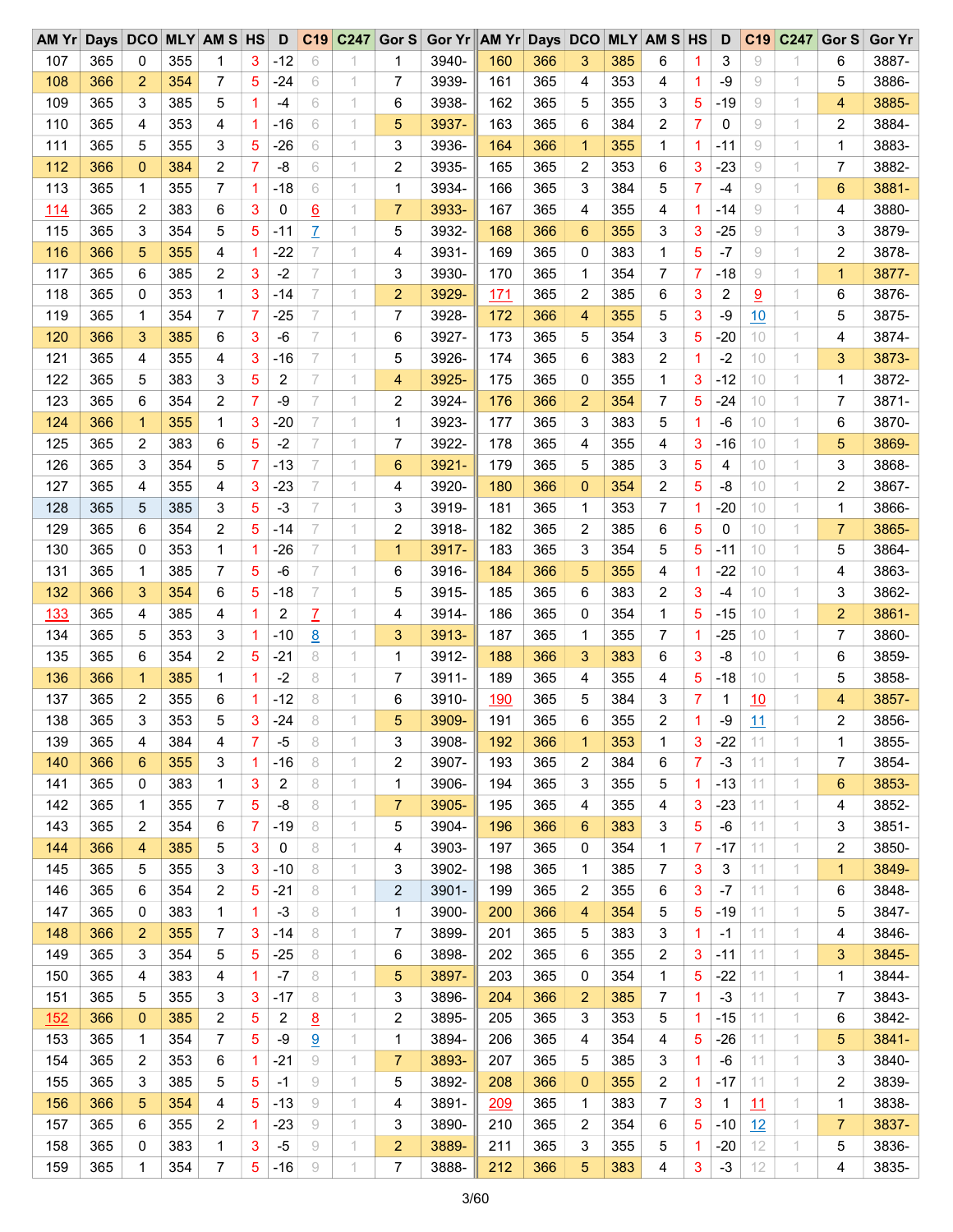| AM Yr |     |              |     | Days DCO MLY AM S HS |   | D     |             | C19 C247                | Gor S          | Gor Yr AM Yr Days DCO MLY AM S HS |     |     |                |     |   |                | D     | C <sub>19</sub> | C247           | Gor S          | <b>Gor Yr</b> |
|-------|-----|--------------|-----|----------------------|---|-------|-------------|-------------------------|----------------|-----------------------------------|-----|-----|----------------|-----|---|----------------|-------|-----------------|----------------|----------------|---------------|
| 213   | 365 | 6            | 354 | 2                    | 5 | $-14$ | 12          |                         | 3              | 3834-                             | 266 | 365 | 1              | 383 | 7 | 3              | 1     | 1               | 2              | 1              | 3781-         |
| 214   | 365 | 0            | 355 | 1                    | 1 | $-24$ | 12          | 1                       | $\overline{2}$ | 3833-                             | 267 | 365 | 2              | 355 | 6 | 5              | -9    | $\overline{2}$  | 2              | 6              | 3780-         |
| 215   | 365 | 1            | 385 | 7                    | 3 | $-4$  | 12          | 1                       | 7              | 3832-                             | 268 | 366 | 4              | 354 | 5 | 7              | $-21$ | $\overline{2}$  | $\mathbf{2}$   | 5              | 3779-         |
| 216   | 366 | 3            | 353 | 6                    | 3 | $-17$ | 12          | 1                       | 6              | 3831-                             | 269 | 365 | 5              | 385 | 3 | 3              | -1    | 2               | 2              | 4              | 3778-         |
| 217   | 365 | 4            | 384 | 4                    | 7 | 2     | 12          | 1                       | 5              | 3830-                             | 270 | 365 | 6              | 355 | 2 | 3              | $-11$ | 2               | 2              | 3              | 3777-         |
| 218   | 365 | 5            | 355 | 3                    | 1 | -8    | 12          | 1                       | 4              | 3829-                             | 271 | 365 | 0              | 354 | 1 | 5              | $-22$ | 2               | 2              | 1              | 3776-         |
| 219   | 365 | 6            | 355 | 2                    | 3 | $-18$ | 12          | 1                       | 2              | 3828-                             | 272 | 366 | $\overline{2}$ | 383 | 7 | 1              | $-5$  | 2               | 2              | 7              | 3775-         |
| 220   | 366 | $\mathbf{1}$ | 383 | 1                    | 5 | -1    | 12          | 1                       | 1              | 3827-                             | 273 | 365 | 3              | 355 | 5 | 3              | $-15$ | 2               | 2              | 6              | 3774-         |
| 221   | 365 | 2            | 354 | 6                    | 7 | $-12$ | 12          | 1.                      | 7              | 3826-                             | 274 | 365 | 4              | 383 | 4 | 5              | 3     | 2               | 2              | 5              | 3773-         |
| 222   | 365 | 3            | 355 | 5                    | 3 | $-22$ | 12          | 1                       | 6              | 3825-                             | 275 | 365 | 5              | 354 | 3 | $\overline{7}$ | -8    | 2               | 2              | 3              | 3772-         |
| 223   | 365 | 4            | 385 | 4                    | 5 | $-2$  | 12          | 1                       | 4              | 3824-                             | 276 | 366 | $\mathbf{0}$   | 355 | 2 | 3              | $-19$ | 2               | 2              | 2              | 3771-         |
| 224   | 366 | 6            | 354 | 3                    | 5 | $-14$ | 12          | 1.                      | 3              | 3823-                             | 277 | 365 | 1              | 385 | 7 | 5              | 1     | 2               | 2              | 1              | 3770-         |
| 225   | 365 | 0            | 353 | 1                    | 1 | $-26$ | 12          | 1                       | 2              | 3822-                             | 278 | 365 | 2              | 354 | 6 | 5              | $-10$ | 2               | 2              | $\overline{7}$ | 3769-         |
| 226   | 365 | 1            | 385 | $\overline{7}$       | 5 | $-6$  | 12          | 1                       | $\mathbf{1}$   | 3821-                             | 279 | 365 | 3              | 353 | 5 | 1              | $-22$ | 2               | 2              | 5              | 3768-         |
| 227   | 365 | 2            | 354 | 6                    | 5 | $-17$ | 12          | 1                       | 6              | 3820-                             | 280 | 366 | 5              | 385 | 4 | 5              | $-3$  | 2               | 2              | 4              | 3767-         |
| 228   | 366 | 4            | 383 | 5                    | 1 | 0     | 12          | 1.                      | 5              | 3819-                             | 281 | 365 | 6              | 354 | 2 | 5              | $-14$ | 2               | 2              | 3              | 3766-         |
| 229   | 365 | 5            | 355 | 3                    | 3 | $-10$ | 13          | 1                       | 4              | 3818-                             | 282 | 365 | 0              | 355 | 1 | 1              | $-24$ | 2               | 2              | $\overline{2}$ | 3765-         |
|       |     |              |     |                      |   |       |             |                         |                |                                   |     |     |                |     |   |                |       |                 |                |                |               |
| 230   | 365 | 6            | 354 | 2                    | 5 | $-21$ | 13          | 1                       | 3              | 3817-                             | 283 | 365 | 1              | 383 | 7 | 3              | $-6$  | 2               | 2              | 7              | 3764-         |
| 231   | 365 | 0            | 385 | 1                    | 1 | -1    | 13          | 1.                      | 1              | 3816-                             | 284 | 366 | 3              | 354 | 6 | 5              | $-18$ | 2               | 2              | 6              | 3763-         |
| 232   | 366 | 2            | 353 | 7                    | 1 | -14   | 13          | 1                       | 7              | 3815-                             | 285 | 365 | 4              | 385 | 4 | 1.             | 2     | $\overline{2}$  | 2              | 5              | 3762-         |
| 233   | 365 | 3            | 354 | 5                    | 5 | $-25$ | 13          | 1                       | 6              | 3814-                             | 286 | 365 | 5              | 355 | 3 | 1              | -8    | $\overline{3}$  | $\mathbf{2}$   | 4              | 3761-         |
| 234   | 365 | 4            | 385 | 4                    | 1 | -5    | 13          | 1                       | 5              | 3813-                             | 287 | 365 | 6              | 353 | 2 | 3              | $-20$ | 3               | 2              | 2              | 3760-         |
| 235   | 365 | 5            | 355 | 3                    | 1 | $-15$ | 13          | 1.                      | 3              | 3812-                             | 288 | 366 | 1              | 384 | 1 | 7              | $-2$  | 3               | 2              | 1              | 3759-         |
| 236   | 366 | $\mathbf{0}$ | 383 | 2                    | 3 | 2     | 13          | 1                       | 2              | 3811-                             | 289 | 365 | 2              | 355 | 6 | $\mathbf 1$    | $-12$ | 3               | 2              | 7              | 3758-         |
| 237   | 365 | 1            | 354 | 7                    | 5 | $-9$  | 13          | 1                       | 1              | 3810-                             | 290 | 365 | 3              | 355 | 5 | 3              | $-22$ | 3               | 2              | 6              | 3757-         |
| 238   | 365 | 2            | 355 | 6                    | 1 | $-19$ | 13          |                         | $\overline{7}$ | 3809-                             | 291 | 365 | 4              | 383 | 4 | 5              | -4    | 3               | 2              | 4              | 3756-         |
| 239   | 365 | 3            | 383 | 5                    | 3 | $-1$  | 13          | 1.                      | 5              | 3808-                             | 292 | 366 | 6              | 354 | 3 | 7              | $-16$ | 3               | 2              | 3              | 3755-         |
| 240   | 366 | 5            | 355 | 4                    | 5 | $-12$ | 13          | 1                       | 4              | 3807-                             | 293 | 365 | 0              | 385 | 1 | 3              | 4     | 3               | 2              | 2              | 3754-         |
| 241   | 365 | 6            | 354 | 2                    | 7 | $-23$ | 13          | 1                       | 3              | 3806-                             | 294 | 365 | 1              | 353 | 7 | 3              | -8    | 3               | 2              | 1              | 3753-         |
| 242   | 365 | 0            | 385 | 1                    | 3 | $-3$  | 13          | 1.                      | $\overline{c}$ | 3805-                             | 295 | 365 | 2              | 354 | 6 | 7              | $-19$ | 3               | 2              | 6              | 3752-         |
| 243   | 365 | 1            | 355 | 7                    | 3 | $-13$ | 13          | 1                       | 7              | 3804-                             | 296 | 366 | 4              | 385 | 5 | 3              | 0     | 3               | 2              | 5              | 3751-         |
| 244   | 366 | 3            | 354 | 6                    | 5 | $-25$ | 13          |                         | 6              | 3803-                             | 297 | 365 | 5              | 355 | 3 | 3              | $-10$ | 3               | $\overline{2}$ | 4              | 3750-         |
| 245   | 365 | 4            | 383 | 4                    | 1 | $-7$  | 13          | 1                       | 5              | 3802-                             | 298 | 365 | 6              | 354 | 2 | 5              | $-21$ | 3               | 2              | 3              | 3749-         |
| 246   | 365 | 5            | 355 | 3                    | 3 | $-17$ | 13          | 1.                      | 4              | 3801-                             | 299 | 365 | 0              | 383 | 1 | 1.             | $-3$  | 3               | 2              | 1              | 3748-         |
| 247   | 365 | 6            | 383 | 2                    | 5 | 1     | 13          | 1.                      | 3              | 3800-                             | 300 | 366 | $\overline{c}$ | 355 | 7 | 3              | $-14$ | 3               | 2              | 7              | 3747-         |
| 248   | 366 | $\mathbf 1$  | 354 | 1                    | 7 | $-11$ | <u>1</u>    | $\overline{\mathbf{2}}$ | 2              | 3799-                             | 301 | 365 | 3              | 354 | 5 | 5              | $-25$ | 3               | 2              | 6              | 3746-         |
| 249   | 365 | 2            | 355 | 6                    | 3 | $-21$ | 1.          | 2                       | 1              | 3798-                             | 302 | 365 | 4              | 385 | 4 | 1              | $-5$  | 3               | 2              | 5              | 3745-         |
| 250   | 365 | 3            | 385 | 5                    | 5 | $-1$  | 1           | 2                       | $\overline{7}$ | 3797-                             | 303 | 365 | 5              | 353 | 3 | 1.             | $-17$ | 3               | 2              | 3              | 3744-         |
| 251   | 365 | 4            | 354 | 4                    | 5 | $-12$ | $\mathbf 1$ | 2                       | 5              | 3796-                             | 304 | 366 | $\mathbf 0$    | 385 | 2 | 5              | 2     | $\overline{3}$  | 2              | 2              | 3743-         |
| 252   | 366 | 6            | 353 | 3                    | 1 | $-25$ | 1.          | 2                       | 4              | 3795-                             | 305 | 365 | 1              | 354 | 7 | 5              | -9    | $\overline{4}$  | 2              | 1              | 3742-         |
| 253   | 365 | 0            | 385 | 1                    | 5 | $-5$  | 1.          | 2                       | 3              | 3794-                             | 306 | 365 | 2              | 355 | 6 | 1.             | $-19$ | 4               | 2              | 7              | 3741-         |
| 254   | 365 | 1            | 354 | 7                    | 5 | $-16$ | 1.          | 2                       | $\overline{2}$ | 3793-                             | 307 | 365 | 3              | 383 | 5 | 3              | $-1$  | 4               | 2              | 5              | 3740-         |
| 255   | 365 | 2            | 383 | 6                    | 1 | 2     | 1.          | 2                       | 7              | 3792-                             | 308 | 366 | 5              | 354 | 4 | 5              | $-13$ | 4               | 2              | 4              | 3739-         |
| 256   | 365 | 3            | 355 | 5                    | 3 | -8    | 1           | 2                       | 6              | 3791-                             | 309 | 365 | 6              | 355 | 2 | 1.             | $-23$ | 4               | $\overline{2}$ | 3              | 3738-         |
| 257   | 365 | 4            | 354 | 4                    | 5 | -19   | 1.          | 2                       | 5              | 3790-                             | 310 | 365 | 0              | 383 | 1 | 3              | -5    | 4               |                | 2              | 3737-         |
|       |     |              |     |                      |   |       |             |                         |                |                                   |     |     |                |     |   |                |       |                 | 2              |                |               |
| 258   | 365 | 5            | 385 | 3                    | 1 | 1     | 1           | 2                       | 4              | 3789-                             | 311 | 365 | 1              | 354 | 7 | 5              | $-16$ | 4               | 2              | 7              | 3736-         |
| 259   | 365 | 6            | 353 | 2                    | 1 | $-11$ | 1           | 2                       | 2              | 3788-                             | 312 | 366 | 3              | 385 | 6 | 1              | 3     | 4               | 2              | 6              | 3735-         |
| 260   | 366 | $\mathbf{1}$ | 355 | 1                    | 5 | $-22$ | 1           | 2                       | 1              | 3787-                             | 313 | 365 | 4              | 355 | 4 | $\mathbf 1$    | -7    | 4               | 2              | 5              | 3734-         |
| 261   | 365 | 2            | 384 | 6                    | 7 | $-3$  | 1.          | 2                       | $\overline{7}$ | 3786-                             | 314 | 365 | 5              | 353 | 3 | 3              | $-19$ | 4               | 2              | 4              | 3733-         |
| 262   | 365 | 3            | 355 | 5                    | 1 | $-13$ | 1           | 2                       | 6              | 3785-                             | 315 | 365 | 6              | 384 | 2 | 7              | 0     | 4               | 2              | 2              | 3732-         |
| 263   | 365 | 4            | 353 | 4                    | 3 | -25   | 1.          | 2                       | 4              | 3784-                             | 316 | 366 | $\mathbf 1$    | 355 | 1 | 1.             | -11   | 4               | 2              | 1              | 3731-         |
| 264   | 366 | 6            | 384 | 3                    | 7 | $-7$  | 1           | 2                       | 3              | 3783-                             | 317 | 365 | 2              | 355 | 6 | 3              | $-21$ | 4               | 2              | 7              | 3730-         |
| 265   | 365 | 0            | 355 | 1                    | 1 | $-17$ | 1           | 2                       | $\overline{c}$ | 3782-                             | 318 | 365 | 3              | 383 | 5 | 5              | $-3$  | 4               | 2              | 6              | 3729-         |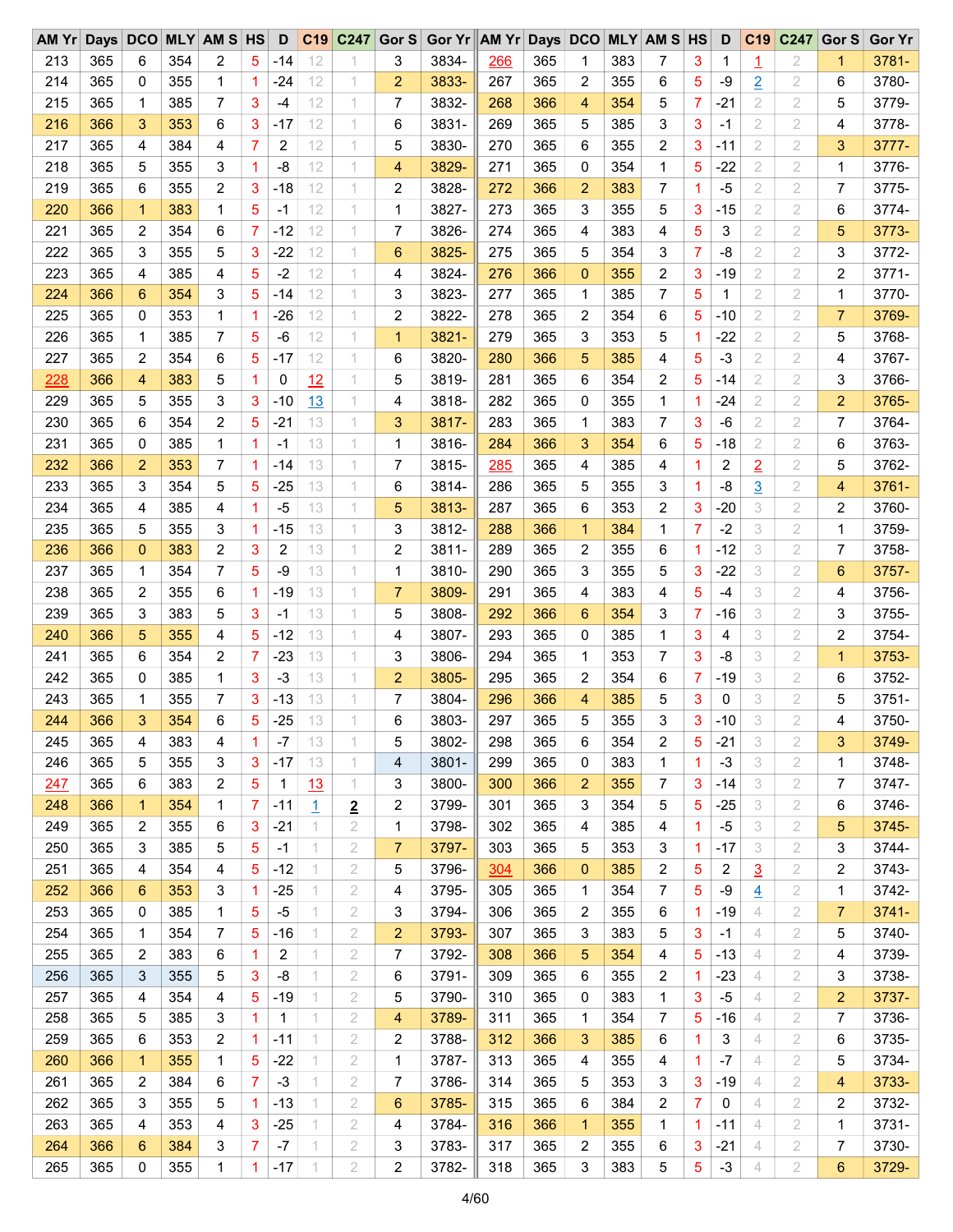| AM Yr      | Days DCO |                |     | <b>MLY AM S HS</b>      |   | D            | C19             | C <sub>247</sub> | Gor S          | Gor Yr AM Yr Days DCO |            |     |                |     | <b>MLY AM S HS</b> |              | D           | C <sub>19</sub> | C247          | Gor S          | <b>Gor Yr</b> |
|------------|----------|----------------|-----|-------------------------|---|--------------|-----------------|------------------|----------------|-----------------------|------------|-----|----------------|-----|--------------------|--------------|-------------|-----------------|---------------|----------------|---------------|
| 319        | 365      | 4              | 354 | 4                       | 7 | -14          | 4               | 2                | 4              | 3728-                 | 372        | 366 | 1              | 383 | 1                  | 5            | -1          | 7               | $\mathbf{2}$  | 2              | 3675-         |
| 320        | 366      | 6              | 355 | 3                       | 3 | $-25$        | 4               | 2                | 3              | 3727-                 | 373        | 365 | 2              | 354 | 6                  | 7            | -12         | 7               | 2             | 1              | 3674-         |
| 321        | 365      | 0              | 385 | 1                       | 5 | $-5$         | 4               | 2                | 2              | 3726-                 | 374        | 365 | 3              | 355 | 5                  | 3            | $-22$       | 7               | $\mathbf{2}$  | 7              | 3673-         |
| 322        | 365      | 1              | 354 | 7                       | 5 | -16          | 4               | 2                | 1              | 3725-                 | 375        | 365 | 4              | 385 | 4                  | 5            | $-2$        | 7               | 2             | 5              | 3672-         |
| 323        | 365      | 2              | 383 | 6                       | 1 | 2            | $\overline{4}$  | 2                | 6              | 3724-                 | 376        | 366 | 6              | 354 | 3                  | 5            | -14         | 7               | 2             | 4              | 3671-         |
| 324        | 366      | 4              | 355 | 5                       | 3 | $-9$         | $\overline{5}$  | 2                | 5              | 3723-                 | 377        | 365 | 0              | 353 | 1                  | 1            | $-26$       | 7               | 2             | 3              | 3670-         |
| 325        | 365      | 5              | 354 | 3                       | 5 | $-20$        | 5               | 2                | 4              | 3722-                 | 378        | 365 | 1              | 385 | 7                  | 5            | $-6$        | 7               | 2             | $\overline{c}$ | 3669-         |
| 326        | 365      | 6              | 383 | 2                       | 1 | $-2$         | 5               | 2                | 3              | 3721-                 | 379        | 365 | 2              | 354 | 6                  | 5            | -17         | 7               | 2             | 7              | 3668-         |
| 327        | 365      | 0              | 355 | 1                       | 3 | $-12$        | 5               | 2                | 1              | 3720-                 | 380        | 366 | 4              | 385 | 5                  | 1            | 2           | $\overline{L}$  | 2             | 6              | 3667-         |
| 328        | 366      | $\overline{2}$ | 354 | 7                       | 5 | $-24$        | 5               | 2                | 7              | 3719-                 | 381        | 365 | 5              | 353 | 3                  | 1            | $-10$       | <u>8</u>        | 2             | 5              | 3666-         |
| 329        | 365      | 3              | 385 | 5                       | 1 | $-4$         | 5               | 2                | 6              | 3718-                 | 382        | 365 | 6              | 354 | 2                  | 5            | $-21$       | 8               | 2             | 4              | 3665-         |
| 330        | 365      | 4              | 353 | 4                       | 1 | -16          | 5               | 2                | 5              | 3717-                 | 383        | 365 | 0              | 385 | 1                  | 1            | $-1$        | 8               | 2             | 2              | 3664-         |
| 331        | 365      | 5              | 385 | 3                       | 5 | 4            | 5               | 2                | 3              | 3716-                 | 384        | 365 | $\mathbf 1$    | 355 | 7                  | 1            | $-11$       | 8               | 2             | 1              | 3663-         |
| 332        | 366      | $\mathbf 0$    | 354 | 2                       | 5 | -8           | 5               | 2                | 2              | 3715-                 | 385        | 365 | 2              | 353 | 6                  | 3            | $-23$       | 8               | 2             | 7              | 3662-         |
| 333        | 365      | 1              | 355 | 7                       | 1 | -18          | 5               | 2                | 1              | 3714-                 | 386        | 365 | 3              | 384 | 5                  | 7            | -4          | 8               | 2             | 6              | 3661-         |
| 334        | 365      | 2              | 383 | 6                       | 3 | 0            | 5               | 2                | $\overline{7}$ | 3713-                 | 387        | 365 | 4              | 355 | 4                  | 1            | -14         | 8               | 2             | 4              | 3660-         |
| 335        | 365      | 3              | 354 | 5                       | 5 | -11          | 5               | 2                | 5              | 3712-                 | 388        | 366 | 6              | 383 | 3                  | 3            | 3           | 8               | 2             | 3              | 3659-         |
|            | 366      | 5              | 355 |                         | 1 | $-22$        | 5               | 2                | 4              | 3711-                 | 389        | 365 | 0              | 355 | 1                  | 5            | $-7$        | 8               | 2             | 2              | 3658-         |
| 336        |          | 6              |     | 4                       | 3 |              | 5               | 2                | 3              |                       | 390        | 365 |                |     |                    |              |             | 8               |               |                |               |
| 337        | 365      |                | 383 | 2                       |   | $-4$         |                 |                  |                | 3710-                 |            |     | 1              | 354 | 7                  | 7            | $-18$       |                 | $\mathbf{2}$  | 1              | 3657-         |
| 338        | 365      | 0              | 355 | 1                       | 5 | -14          | 5               | 2                | $\overline{2}$ | 3709-                 | 391        | 365 | 2              | 385 | 6                  | 3            | 2           | 8               | 2             | 6              | 3656-         |
| 339        | 365      | 1              | 354 | 7                       | 7 | $-25$        | 5               | 2                | 7              | 3708-                 | 392        | 366 | 4              | 355 | 5                  | 3            | -9          | 8               | $\mathbf{2}$  | 5              | 3655-         |
| 340        | 366      | 3              | 385 | 6                       | 3 | -6           | 5               | 2                | 6              | 3707-                 | 393        | 365 | 5              | 354 | 3                  | 5            | $-20$       | 8               | 2             | 4              | 3654-         |
| 341        | 365      | 4              | 353 | 4                       | 3 | $-18$        | 5               | 2                | 5              | 3706-                 | 394        | 365 | 6              | 383 | 2                  | 1            | $-2$        | 8               | 2             | 3              | 3653-         |
| 342        | 365      | 5              | 384 | 3                       | 7 | $\mathbf{1}$ | $\overline{5}$  | 2                | 4              | 3705-                 | 395        | 365 | 0              | 355 | 1                  | 3            | $-12$       | 8               | 2             | 1              | 3652-         |
| 343        | 365      | 6              | 355 | 2                       | 1 | $-9$         | 6               | 2                | 2              | 3704-                 | 396        | 366 | $\overline{2}$ | 354 | 7                  | 5            | $-24$       | 8               | 2             | 7              | 3651-         |
| 344        | 366      | $\mathbf 1$    | 355 | 1                       | 3 | $-20$        | 6               | 2                | 1              | 3703-                 | 397        | 365 | 3              | 383 | 5                  | 1            | $-6$        | 8               | $\mathbf{2}$  | 6              | 3650-         |
| 345        | 365      | 2              | 383 | 6                       | 5 | $-2$         | 6               | 2                | 7              | 3702-                 | 398        | 365 | 4              | 355 | 4                  | 3            | $-16$       | 8               | 2             | 5              | 3649-         |
| 346        | 365      | 3              | 354 | 5                       | 7 | $-13$        | 6               | 2                | 6              | $3701 -$              | <u>399</u> | 365 | 5              | 385 | 3                  | 5            | 4           | <u>8</u>        | $\mathbf{2}$  | 3              | 3648-         |
| 347        | 365      | 4              | 355 | 4                       | 3 | $-23$        | 6               | 2                | 5              | 3700-                 | 400        | 366 | 0              | 354 | 2                  | 5            | -8          | $\overline{6}$  | 2             | 2              | 3647-         |
| 348        | 366      | 6              | 385 | 3                       | 5 | -4           | 6               | 2                | 4              | 3699-                 | 401        | 365 | 1              | 353 | 7                  | 1            | $-20$       | 9               | 2             | 1              | 3646-         |
| 349        | 365      | 0              | 354 | 1                       | 5 | $-15$        | 6               | 2                | 3              | 3698-                 | 402        | 365 | 2              | 385 | 6                  | 5            | 0           | 9               | 2             | 7              | 3645-         |
| 350        | 365      | 1              | 383 | 7                       | 1 | 3            | 6               | 2                | $\overline{2}$ | 3697-                 | 403        | 365 | 3              | 354 | 5                  | 5            | $-11$       | 9               | 2             | 5              | 3644-         |
| 351        | 365      | 2              | 355 | 6                       | 3 | $-7$         | 6               | 2                | 7              | 3696-                 | 404        | 366 | 5              | 355 | 4                  | 1            | $-22$       | 9               | 2             | 4              | 3643-         |
| 352        | 366      | 4              | 354 | 5                       | 5 | $-19$        | 6               | 2                | 6              | 3695-                 | 405        | 365 | 6              | 383 | 2                  | 3            | $-4$        | 9               | 2             | 3              | 3642-         |
| 353        | 365      | 5              | 383 | 3                       | 1 | -1           | 6               | 2                | 5              | 3694-                 | 406        | 365 | 0              | 354 | 1                  | 5            | $-15$       | 9               | 2             | 2              | $3641 -$      |
| 354        | 365      | 6              | 355 | 2                       | 3 | $-11$        | 6               | 2                | 4              | 3693-                 | 407        | 365 | 1              | 385 | 7                  | 1            | 5           | 9               | 2             | 7              | 3640-         |
| 355        | 365      | 0              | 354 | 1                       | 5 | $-22$        | 6               | 2                | 2              | 3692-                 | 408        | 366 | 3              | 353 | 6                  | $\mathbf{1}$ | -8          | 9               | 2             | 6              | 3639-         |
| 356        | 366      | 2              | 385 | 7                       | 1 | $-3$         | 6               | 2                | 1              | 3691-                 | 409        | 365 | 4              | 355 | 4                  | 5            | $-18$       | 9               | 2             | 5              | 3638-         |
| 357        | 365      | 3              | 353 | 5                       | 1 | $-15$        | 6               | 2                | 7              | 3690-                 | 410        | 365 | 5              | 384 | 3                  | 7            | $\mathbf 1$ | 9               | 2             | 4              | 3637-         |
| 358        | 365      | 4              | 355 | 4                       | 5 | $-25$        | 6               | 2                | 6              | 3689-                 | 411        | 365 | 6              | 355 | 2                  | $\mathbf{1}$ | -9          | 9               | 2             | 2              | 3636-         |
| 359        | 365      | 5              | 384 | 3                       | 7 | -6           | 6               | 2                | 4              | 3688-                 | 412        | 366 | 1              | 353 | 1                  | 3            | $-22$       | 9               | 2             | 1              | 3635-         |
| 360        | 366      | $\mathbf{0}$   | 355 | $\overline{\mathbf{c}}$ | 1 | $-17$        | 6               | 2                | 3              | 3687-                 | 413        | 365 | 2              | 384 | 6                  | 7            | $-3$        | 9               | 2             | 7              | 3634-         |
| <u>361</u> | 365      | 1              | 383 | 7                       | 3 | 1            | $\underline{6}$ | 2                | 2              | 3686-                 | 414        | 365 | 3              | 355 | 5                  | 1            | -13         | 9               | 2             | 6              | 3633-         |
| 362        | 365      | 2              | 354 | 6                       | 5 | $-10$        | Z               | 2                | $\mathbf{1}$   | 3685-                 | 415        | 365 | 4              | 355 | 4                  | 3            | $-23$       | 9               | 2             | 4              | 3632-         |
| 363        | 365      | 3              | 355 | 5                       | 1 | $-20$        | 7               | 2                | 6              | 3684-                 | 416        | 366 | 6              | 383 | 3                  | 5            | -6          | 9               | 2             | 3              | 3631-         |
| 364        | 366      | 5              | 385 | 4                       | 3 | $-1$         | 7               | 2                | 5              | 3683-                 | 417        | 365 | 0              | 354 | 1                  | 7            | $-17$       | 9               | $\mathbf{2}$  | 2              | 3630-         |
| 365        | 365      | 6              | 353 | 2                       | 3 | $-13$        | 7               | 2                | 4              | 3682-                 | <u>418</u> | 365 | 1              | 385 | 7                  | 3            | 3           | $\overline{9}$  | 2             | $\mathbf{1}$   | 3629-         |
| 366        | 365      | 0              | 354 | 1                       | 7 | -24          | 7               | 2                | 3              | 3681-                 | 419        | 365 | 2              | 355 | 6                  | 3            | -7          | 10              | 2             | 6              | 3628-         |
| 367        | 365      | 1              | 385 | 7                       | 3 | $-4$         | 7               | 2                | 1              | 3680-                 | 420        | 366 | 4              | 354 | 5                  | 5            | $-19$       | 10              | 2             | 5              | 3627-         |
| 368        | 366      | 3              | 355 | 6                       | 3 | $-15$        | 7               | 2                | 7              | 3679-                 | 421        | 365 | 5              | 383 | 3                  | 1            | $-1$        | 10              | 2             | 4              | 3626-         |
| 369        | 365      | 4              | 383 | 4                       | 5 | 3            | 7               | 2                | 6              | 3678-                 | 422        | 365 | 6              | 355 | 2                  | 3            | $-11$       | 10              | 2             | 3              | 3625-         |
| 370        | 365      | 5              | 354 | 3                       | 7 | -8           | 7               | 2                | 5              | 3677-                 | 423        | 365 | 0              | 354 | 1                  | 5            | $-22$       | 10              | 2             | 1              | 3624-         |
|            |          |                |     |                         |   |              | 7               |                  |                |                       |            |     |                |     |                    |              |             |                 |               |                |               |
| 371        | 365      | 6              | 355 | 2                       | 3 | $-18$        |                 | 2                | 3              | 3676-                 | 424        | 366 | $\overline{c}$ | 383 | 7                  | $\mathbf{1}$ | $-5$        | 10              | $\mathfrak 2$ | 7              | 3623-         |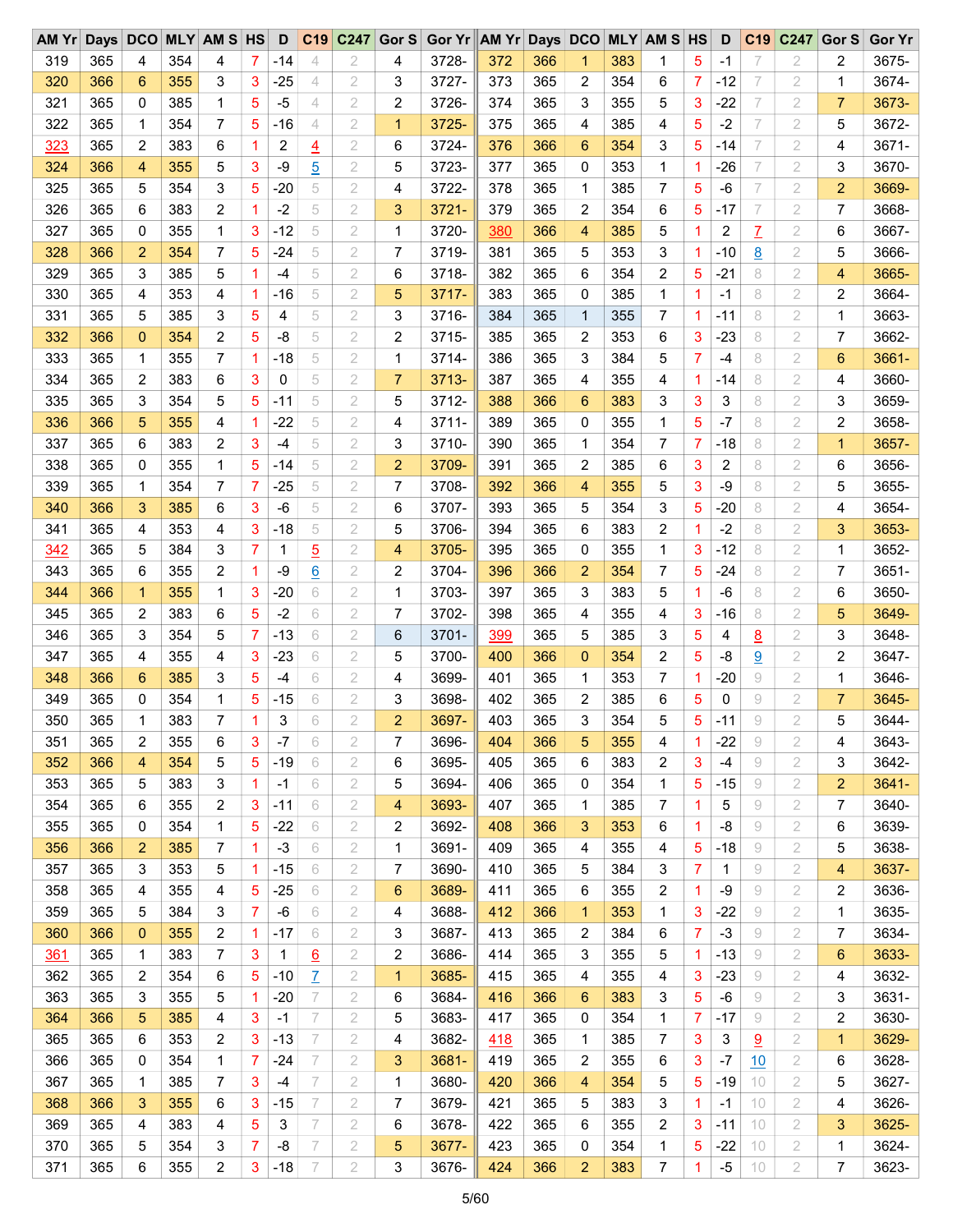| AM Yr      | Days DCO |                |     | <b>MLY AM S HS</b> |                | D     | C19       | C247           | Gor $S$        | Gor Yr AM Yr Days DCO |     |     |                |     | <b>MLY AM S HS</b> |    | D     | C <sub>19</sub> | C247           | Gor S          | <b>Gor Yr</b> |
|------------|----------|----------------|-----|--------------------|----------------|-------|-----------|----------------|----------------|-----------------------|-----|-----|----------------|-----|--------------------|----|-------|-----------------|----------------|----------------|---------------|
| 425        | 365      | 3              | 355 | 5                  | 3              | $-15$ | 10        | 2              | 6              | 3622-                 | 478 | 365 | 6              | 385 | 2                  | 1  | 0     | 13              | 2              | 3              | 3569-         |
| 426        | 365      | 4              | 385 | 4                  | 5              | 5     | 10        | 2              | 5              | 3621-                 | 479 | 365 | 0              | 353 | 1                  | 1. | $-12$ | 13              | 2              | 1              | 3568-         |
| 427        | 365      | 5              | 354 | 3                  | 5              | $-6$  | 10        | 2              | 3              | 3620-                 | 480 | 366 | $\overline{2}$ | 354 | 7                  | 5  | $-24$ | 13              | 2              | 7              | 3567-         |
| 428        | 366      | $\mathbf 0$    | 353 | 2                  | 1              | -19   | 10        | 2              | 2              | 3619-                 | 481 | 365 | 3              | 385 | 5                  | 1  | -4    | 13              | 2              | 6              | 3566-         |
| 429        | 365      | 1              | 385 | 7                  | 5              | 1     | 10        | 2              | 1              | 3618-                 | 482 | 365 | 4              | 355 | 4                  | 1  | $-14$ | 13              | 2              | 5              | 3565-         |
| 430        | 365      | 2              | 354 | 6                  | 5              | $-10$ | 10        | 2              | $\overline{7}$ | 3617-                 | 483 | 365 | 5              | 383 | 3                  | 3  | 4     | 13              | 2              | 3              | 3564-         |
| 431        | 365      | 3              | 355 | 5                  | 1              | $-20$ | 10        | 2              | 5              | 3616-                 | 484 | 366 | $\mathbf{0}$   | 354 | 2                  | 5  | $-8$  | 13              | 2              | 2              | 3563-         |
| 432        | 366      | 5              | 383 | 4                  | 3              | $-3$  | 10        | 2              | 4              | 3615-                 | 485 | 365 | 1              | 355 | 7                  | 1  | $-18$ | 13              | 2              | 1              | 3562-         |
| 433        | 365      | 6              | 354 | 2                  | 5              | $-14$ | 10        | 2              | 3              | 3614-                 | 486 | 365 | 2              | 383 | 6                  | 3  | 0     | 13              | 2              | 7              | 3561-         |
| 434        | 365      | 0              | 355 | 1                  | 1              | $-24$ | 10        | 2              | $\overline{c}$ | 3613-                 | 487 | 365 | 3              | 355 | 5                  | 5  | $-10$ | 13              | 2              | 5              | 3560-         |
| 435        | 365      | 1              | 383 | 7                  | 3              | $-6$  | 10        | 2              | 7              | 3612-                 | 488 | 366 | 5              | 354 | 4                  | 7  | $-22$ | 13              | 2              | 4              | 3559-         |
| 436        | 366      | 3              | 355 | 6                  | 5              | -17   | 10        | 2              | 6              | $3611 -$              | 489 | 365 | 6              | 385 | 2                  | 3  | $-2$  | 13              | $\overline{2}$ | 3              | 3558-         |
| 437        | 365      | 4              | 384 | 4                  | 7              | 2     | 10        | 2              | 5              | 3610-                 | 490 | 365 | 0              | 355 | 1                  | 3  | $-12$ | 13              | 2              | $\overline{2}$ | 3557-         |
| 438        | 365      | 5              | 355 | 3                  | 1              | $-8$  | 11        | 2              | 4              | 3609-                 | 491 | 365 | 1              | 354 | 7                  | 5  | $-23$ | 13              | 2              | 7              | 3556-         |
| 439        | 365      | 6              | 353 | 2                  | 3              | $-20$ | 11        | 2              | 2              | 3608-                 | 492 | 366 | 3              | 383 | 6                  | 1  | -6    | 13              | 2              | 6              | 3555-         |
| 440        | 366      | $\mathbf{1}$   | 384 | 1                  | $\overline{7}$ | $-2$  | 11        | 2              | 1              | 3607-                 | 493 | 365 | 4              | 355 | 4                  | 3  | $-16$ | 13              | 2              | 5              | 3554-         |
|            |          | 2              |     |                    | 1              |       | 11        | 2              | 7              |                       |     | 365 | 5              |     | 3                  |    |       |                 |                | 4              |               |
| 441        | 365      |                | 355 | 6                  |                | $-12$ |           |                |                | 3606-                 | 494 |     |                | 383 |                    | 5  | 2     | 13              | 2              |                | 3553-         |
| 442        | 365      | 3              | 355 | 5                  | 3              | $-22$ | 11        | 2              | 6              | 3605-                 | 495 | 365 | 6              | 354 | 2                  | 7  | -9    | $\overline{1}$  | $\overline{3}$ | 2              | 3552-         |
| 443        | 365      | 4              | 383 | 4                  | 5              | $-4$  | 11        | $\overline{2}$ | 4              | 3604-                 | 496 | 366 | $\mathbf 1$    | 355 | 1                  | 3  | $-20$ | 1               | 3              | 1              | $3551 -$      |
| 444        | 366      | 6              | 354 | 3                  | 7              | -16   | 11        | 2              | 3              | 3603-                 | 497 | 365 | 2              | 385 | 6                  | 5  | 0     | 1               | 3              | 7              | 3550-         |
| 445        | 365      | 0              | 385 | 1                  | 3              | 4     | 11        | $\overline{2}$ | 2              | 3602-                 | 498 | 365 | 3              | 354 | 5                  | 5  | $-11$ | 1               | 3              | 6              | 3549-         |
| 446        | 365      | 1              | 355 | 7                  | 3              | -6    | 11        | 2              | 1              | 3601-                 | 499 | 365 | 4              | 353 | 4                  | 1  | $-23$ | 1               | 3              | 4              | 3548-         |
| 447        | 365      | 2              | 354 | 6                  | 5              | -17   | 11        | 2              | 6              | 3600-                 | 500 | 366 | 6              | 385 | 3                  | 5  | $-4$  | 1               | 3              | 3              | 3547-         |
| 448        | 366      | $\overline{4}$ | 383 | 5                  | 1              | 0     | 11        | 2              | 5              | 3599-                 | 501 | 365 | 0              | 354 | 1                  | 5  | $-15$ | 1               | 3              | 2              | 3546-         |
| 449        | 365      | 5              | 355 | 3                  | 3              | $-10$ | 11        | 2              | 4              | 3598-                 | 502 | 365 | 1              | 383 | 7                  | 1  | 3     | 1               | 3              | $\mathbf{1}$   | 3545-         |
| 450        | 365      | 6              | 354 | 2                  | 5              | $-21$ | 11        | 2              | 3              | 3597-                 | 503 | 365 | 2              | 355 | 6                  | 3  | $-7$  | 1               | 3              | 6              | 3544-         |
| 451        | 365      | 0              | 385 | 1                  | 1              | -1    | 11        | 2              | 1              | 3596-                 | 504 | 366 | 4              | 354 | 5                  | 5  | $-19$ | 1               | 3              | 5              | 3543-         |
| 452        | 366      | $\overline{2}$ | 353 | 7                  | 1              | -14   | 11        | $\overline{2}$ | $\overline{7}$ | 3595-                 | 505 | 365 | 5              | 385 | 3                  | 1  | 1     | 1               | 3              | 4              | 3542-         |
| 453        | 365      | 3              | 354 | 5                  | 5              | $-25$ | 11        | 2              | 6              | 3594-                 | 506 | 365 | 6              | 353 | 2                  | 1  | $-11$ | 1               | 3              | 3              | $3541 -$      |
| 454        | 365      | 4              | 385 | 4                  | 1              | -5    | 11        | 2              | 5              | 3593-                 | 507 | 365 | 0              | 355 | 1                  | 5  | $-21$ | 1               | 3              | 1              | 3540-         |
| 455        | 365      | 5              | 355 | 3                  | 1              | -15   | 11        | 2              | 3              | 3592-                 | 508 | 366 | $\overline{2}$ | 384 | 7                  | 7  | $-3$  | 1               | 3              | 7              | 3539-         |
| 456        | 366      | $\mathbf{0}$   | 383 | 2                  | 3              | 2     | 11        | $\overline{2}$ | 2              | 3591-                 | 509 | 365 | 3              | 355 | 5                  | 1. | $-13$ |                 | 3              | 6              | 3538-         |
| 457        | 365      | 1              | 354 | 7                  | 5              | -9    | 12        | 2              | 1              | 3590-                 | 510 | 365 | 4              | 353 | 4                  | 3  | $-25$ | 1               | 3              | 5              | 3537-         |
| 458        | 365      | 2              | 355 | 6                  | 1              | $-19$ | 12        | 2              | 7              | 3589-                 | 511 | 365 | 5              | 384 | 3                  | 7  | -6    | 1               | 3              | 3              | 3536-         |
| 459        | 365      | 3              | 383 | 5                  | 3              | $-1$  | 12        | 2              | 5              | 3588-                 | 512 | 365 | 6              | 355 | 2                  | 1  | $-16$ | 1               | 3              | 2              | 3535-         |
| 460        | 366      | 5              | 354 | 4                  | 5              | $-13$ | 12        | 2              | 4              | 3587-                 | 513 | 365 | 0              | 383 | 1                  | 3  | 2     | 1               | 3              | 1              | 3534-         |
| 461        | 365      | 6              | 355 | 2                  | 1              | $-23$ | 12        | 2              | 3              | 3586-                 | 514 | 365 | 1              | 355 | 7                  | 5  | -8    | $\overline{2}$  | 3              | $\overline{7}$ | 3533-         |
| 462        | 365      | 0              | 385 | 1                  | 3              | $-3$  | 12        | 2              | $\overline{2}$ | 3585-                 | 515 | 365 | 2              | 354 | 6                  | 7  | $-19$ | 2               | 3              | 5              | 3532-         |
| 463        | 365      | 1              | 353 | 7                  | 3              | $-15$ | 12        | 2              | 7              | 3584-                 | 516 | 366 | 4              | 385 | 5                  | 3  | 0     | 2               | 3              | 4              | 3531-         |
| 464        | 366      | 3              | 384 | 6                  | 7              | 3     | 12        | 2              | 6              | 3583-                 | 517 | 365 | 5              | 355 | 3                  | 3  | $-10$ | 2               | 3              | 3              | 3530-         |
| 465        | 365      | 4              | 355 | 4                  | 1              | $-7$  | 12        | 2              | 5              | 3582-                 | 518 | 365 | 6              | 354 | 2                  | 5  | $-21$ | 2               | 3              | 2              | 3529-         |
| 466        | 365      | 5              | 355 | 3                  | 3              | $-17$ | 12        | 2              | 4              | 3581-                 | 519 | 365 | 0              | 383 | 1                  | 1  | $-3$  | 2               | 3              | 7              | 3528-         |
| 467        | 365      | 6              | 383 | 2                  | 5              | 1     | 12        | 2              | 2              | 3580-                 | 520 | 366 | 2              | 355 | 7                  | 3  | -14   | 2               | 3              | 6              | 3527-         |
| 468        | 366      | $\mathbf{1}$   | 354 | 1                  | 7              | $-11$ | 12        | 2              | 1              | 3579-                 | 521 | 365 | 3              | 383 | 5                  | 5  | 4     | 2               | 3              | 5              | 3526-         |
| 469        | 365      | 2              | 355 | 6                  | 3              | $-21$ | 12        | 2              | 7              | 3578-                 | 522 | 365 | 4              | 354 | 4                  | 7  | $-7$  | 2               | 3              | 4              | 3525-         |
| 470        | 365      | 3              | 385 | 5                  | 5              | $-1$  | 12        | 2              | 6              | 3577-                 | 523 | 365 | 5              | 355 | 3                  | 3  | $-17$ | 2               | 3              | 2              | 3524-         |
|            |          | 4              |     |                    |                |       |           |                |                |                       |     |     |                |     |                    |    |       |                 |                |                |               |
| 471        | 365      |                | 354 | 4                  | 5              | $-12$ | 12        | 2              | 4              | 3576-                 | 524 | 366 | 0              | 385 | 2                  | 5  | 2     | 2               | 3              | 1              | 3523-         |
| 472        | 366      | 6              | 353 | 3                  | 1              | -25   | 12        | 2              | 3              | 3575-                 | 525 | 365 | 1              | 354 | 7                  | 5  | -9    | 2               | 3              | 7              | 3522-         |
| 473        | 365      | 0              | 385 | 1                  | 5              | $-5$  | 12        | 2              | 2              | 3574-                 | 526 | 365 | 2              | 353 | 6                  | 1. | $-21$ | 2               | 3              | 6              | $3521 -$      |
| 474        | 365      | 1              | 354 | 7                  | 5              | $-16$ | 12        | 2              | $\mathbf{1}$   | 3573-                 | 527 | 365 | 3              | 385 | 5                  | 5  | $-1$  | 2               | 3              | 4              | 3520-         |
| <u>475</u> | 365      | 2              | 383 | 6                  | 1              | 2     | 12        | 2              | 6              | 3572-                 | 528 | 366 | 5              | 354 | 4                  | 5  | $-13$ | 2               | 3              | 3              | 3519-         |
| 476        | 366      | 4              | 355 | 5                  | 3              | -9    | <u>13</u> | 2              | 5              | $3571 -$              | 529 | 365 | 6              | 355 | 2                  | 1  | $-23$ | 2               | 3              | 2              | 3518-         |
| 477        | 365      | 5              | 354 | 3                  | 5              | $-20$ | 13        | 2              | 4              | 3570-                 | 530 | 365 | 0              | 383 | 1                  | 3  | $-5$  | 2               | 3              | 1              | 3517-         |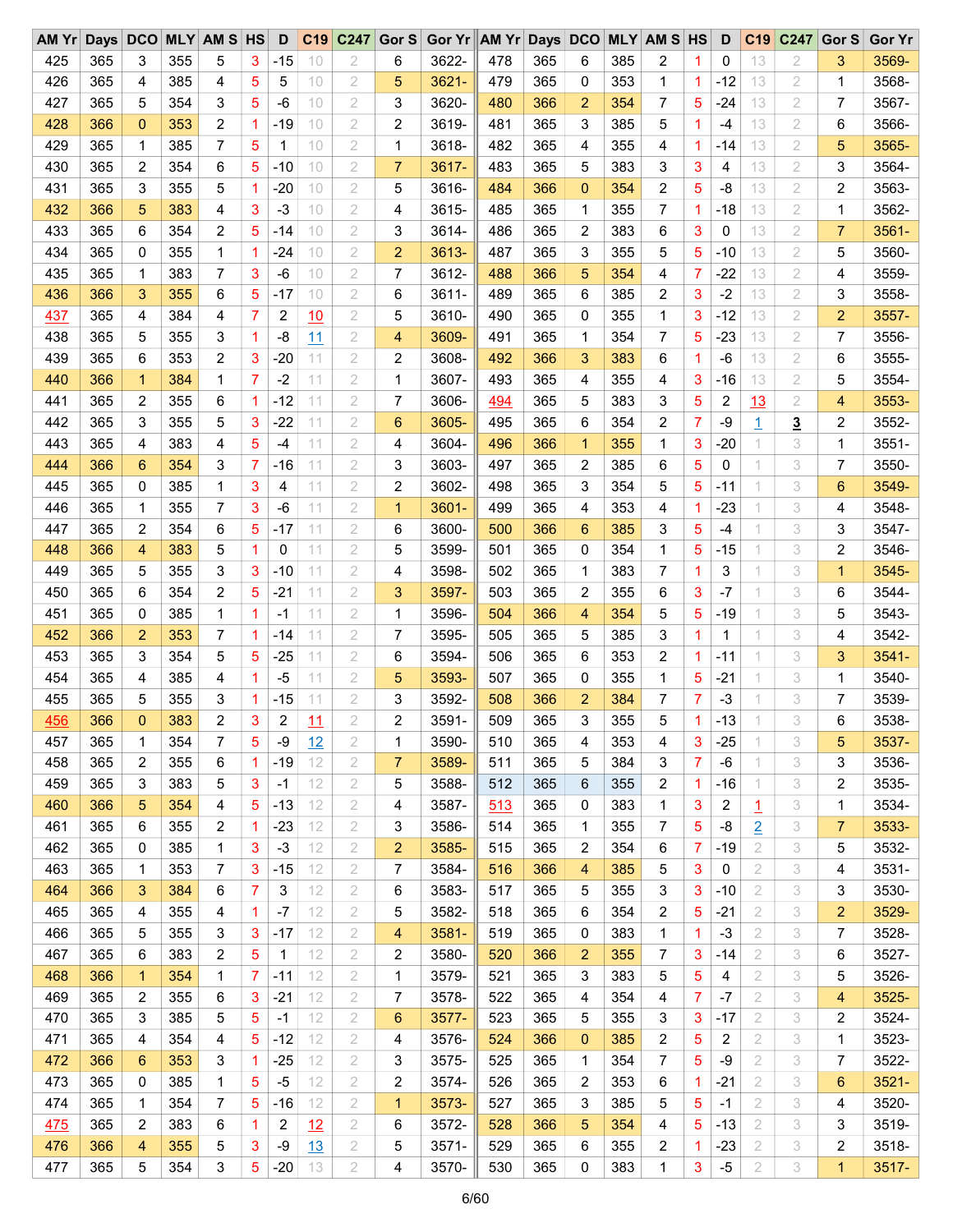| AM Yr |     | Days DCO       |     | <b>MLY AM S HS</b> |             | D     | C19            | C247 | Gor $S$        | Gor Yr AM Yr Days DCO |     |     |                 |     | <b>MLY AM S HS</b> |                | D            | C <sub>19</sub> | C247 | Gor S          | <b>Gor Yr</b> |
|-------|-----|----------------|-----|--------------------|-------------|-------|----------------|------|----------------|-----------------------|-----|-----|-----------------|-----|--------------------|----------------|--------------|-----------------|------|----------------|---------------|
| 531   | 365 | 1              | 354 | 7                  | 5           | -16   | 2              | 3    | 6              | 3516-                 | 584 | 366 | 5               | 383 | 4                  | 3              | $-3$         | 5               | 3    | 4              | 3463-         |
| 532   | 366 | 3              | 385 | 6                  | 1           | 3     | $\overline{2}$ | 3    | 5              | 3515-                 | 585 | 365 | 6               | 355 | 2                  | 5              | $-13$        | 5               | 3    | 3              | 3462-         |
| 533   | 365 | 4              | 355 | 4                  | $\mathbf 1$ | $-7$  | $\overline{3}$ | 3    | 4              | 3514-                 | 586 | 365 | $\Omega$        | 354 | 1                  | 7              | $-24$        | 5               | 3    | 2              | 3461-         |
| 534   | 365 | 5              | 353 | 3                  | 3           | $-19$ | 3              | 3    | 3              | $3513 -$              | 587 | 365 | 1               | 385 | 7                  | 3              | -4           | 5               | 3    | 7              | 3460-         |
| 535   | 365 | 6              | 384 | 2                  | 7           | 0     | 3              | 3    | 1              | 3512-                 | 588 | 366 | 3               | 353 | 6                  | 3              | $-17$        | 5               | 3    | 6              | 3459-         |
| 536   | 366 | $\mathbf{1}$   | 355 | 1                  | 1           | $-11$ | 3              | 3    | 7              | $3511 -$              | 589 | 365 | 4               | 384 | 4                  | $\overline{7}$ | 2            | $\overline{5}$  | 3    | 5              | 3458-         |
| 537   | 365 | 2              | 355 | 6                  | 3           | $-21$ | 3              | 3    | 6              | 3510-                 | 590 | 365 | 5               | 355 | 3                  | 1              | $-8$         | 6               | 3    | 4              | 3457-         |
| 538   | 365 | 3              | 383 | 5                  | 5           | $-3$  | 3              | 3    | 5              | 3509-                 | 591 | 365 | 6               | 355 | 2                  | 3              | $-18$        | 6               | 3    | 2              | 3456-         |
| 539   | 365 | 4              | 354 | 4                  | 7           | -14   | 3              | 3    | 3              | 3508-                 | 592 | 366 | 1               | 383 | 1                  | 5              | $-1$         | 6               | 3    | 1              | 3455-         |
| 540   | 366 | 6              | 385 | 3                  | 3           | 5     | 3              | 3    | 2              | 3507-                 | 593 | 365 | 2               | 354 | 6                  | 7              | $-12$        | 6               | 3    | 7              | 3454-         |
| 541   | 365 | 0              | 353 | 1                  | 3           | $-7$  | 3              | 3    | 1              | 3506-                 | 594 | 365 | 3               | 355 | 5                  | 3              | $-22$        | 6               | 3    | 6              | 3453-         |
| 542   | 365 |                | 354 | 7                  | 7           | -18   | 3              | 3    | $\overline{7}$ | 3505-                 | 595 | 365 | 4               | 385 | 4                  | 5              | $-2$         | 6               | 3    | 4              | 3452-         |
|       |     | 1              |     |                    |             |       |                |      |                |                       |     |     |                 |     |                    |                |              |                 |      |                |               |
| 543   | 365 | 2              | 385 | 6                  | 3           | 2     | 3              | 3    | 5              | 3504-                 | 596 | 366 | 6               | 354 | 3                  | 5              | $-14$        | 6               | 3    | 3              | 3451-         |
| 544   | 366 | 4              | 355 | 5                  | 3           | $-9$  | 3              | 3    | 4              | 3503-                 | 597 | 365 | 0               | 383 | 1                  | 1              | 4            | 6               | 3    | 2              | 3450-         |
| 545   | 365 | 5              | 354 | 3                  | 5           | $-20$ | 3              | 3    | 3              | 3502-                 | 598 | 365 | 1               | 355 | 7                  | 3              | $-6$         | 6               | 3    | $\mathbf{1}$   | 3449-         |
| 546   | 365 | 6              | 383 | 2                  | 1           | $-2$  | 3              | 3    | 2              | $3501 -$              | 599 | 365 | 2               | 354 | 6                  | 5              | $-17$        | 6               | 3    | 6              | 3448-         |
| 547   | 365 | $\mathbf{0}$   | 355 | 1                  | 3           | $-12$ | 3              | 3    | 1              | 3500-                 | 600 | 366 | 4               | 383 | 5                  | 1              | 0            | 6               | 3    | 5              | 3447-         |
| 548   | 366 | 2              | 354 | 7                  | 5           | $-24$ | 3              | 3    | 7              | 3499-                 | 601 | 365 | 5               | 355 | 3                  | 3              | $-10$        | 6               | 3    | 4              | 3446-         |
| 549   | 365 | 3              | 385 | 5                  | 1           | $-4$  | 3              | 3    | 6              | 3498-                 | 602 | 365 | 6               | 354 | 2                  | 5              | $-21$        | 6               | 3    | 3              | 3445-         |
| 550   | 365 | 4              | 353 | 4                  | 1           | -16   | 3              | 3    | 5              | 3497-                 | 603 | 365 | 0               | 385 | 1                  | 1              | $-1$         | 6               | 3    | 1              | 3444-         |
| 551   | 365 | 5              | 385 | 3                  | 5           | 4     | $\overline{3}$ | 3    | 3              | 3496-                 | 604 | 366 | $\overline{2}$  | 353 | 7                  | 1              | $-14$        | 6               | 3    | 7              | 3443-         |
| 552   | 366 | $\mathbf 0$    | 354 | 2                  | 5           | -8    | $\overline{4}$ | 3    | 2              | 3495-                 | 605 | 365 | 3               | 355 | 5                  | 5              | $-24$        | 6               | 3    | 6              | 3442-         |
| 553   | 365 | 1              | 355 | 7                  | 1           | -18   | 4              | 3    | 1              | 3494-                 | 606 | 365 | 4               | 384 | 4                  | 7              | $-5$         | 6               | 3    | 5              | 3441-         |
| 554   | 365 | 2              | 383 | 6                  | 3           | 0     | 4              | 3    | $\overline{7}$ | 3493-                 | 607 | 365 | 5               | 355 | 3                  | 1              | $-15$        | 6               | 3    | 3              | 3440-         |
| 555   | 365 | 3              | 354 | 5                  | 5           | $-11$ | 4              | 3    | 5              | 3492-                 | 608 | 366 | $\Omega$        | 383 | 2                  | 3              | 2            | 6               | 3    | 2              | 3439-         |
| 556   | 366 | 5              | 355 | 4                  | 1           | -22   | 4              | 3    | 4              | 3491-                 | 609 | 365 | 1               | 354 | 7                  | 5              | -9           | $\overline{L}$  | 3    | 1              | 3438-         |
| 557   | 365 | 6              | 383 | 2                  | 3           | -4    | 4              | 3    | 3              | 3490-                 | 610 | 365 | 2               | 355 | 6                  | 1.             | $-19$        | 7               | 3    | $\overline{7}$ | 3437-         |
| 558   | 365 | $\mathbf{0}$   | 354 | 1                  | 5           | $-15$ | $\overline{4}$ | 3    | $\overline{2}$ | 3489-                 | 611 | 365 | 3               | 385 | 5                  | 3              | 1            | 7               | 3    | 5              | 3436-         |
| 559   | 365 | 1              | 385 | 7                  | 1           | 5     | 4              | 3    | 7              | 3488-                 | 612 | 366 | 5               | 353 | 4                  | 3              | $-12$        | 7               | 3    | 4              | 3435-         |
| 560   | 366 | 3              | 355 | 6                  | 1           | $-6$  | 4              | 3    | 6              | 3487-                 | 613 | 365 | 6               | 354 | 2                  | 7              | $-23$        | 7               | 3    | 3              | 3434-         |
| 561   | 365 | 4              | 353 | 4                  | 3           | $-18$ | 4              | 3    | 5              | 3486-                 | 614 | 365 | 0               | 385 | 1                  | 3              | $-3$         | 7               | 3    | 2              | 3433-         |
|       |     | 5              | 384 | 3                  | 7           | 1     | 4              | 3    | 4              | 3485-                 | 615 | 365 | 1               |     | 7                  | 3              | $-13$        | 7               | 3    | 7              | 3432-         |
| 562   | 365 |                |     |                    |             |       |                |      |                |                       |     |     |                 | 355 |                    |                |              |                 |      |                | 3431-         |
| 563   | 365 | 6              | 355 | 2                  | 1           | -9    | 4              | 3    | 2              | 3484-                 | 616 | 366 | 3               | 383 | 6                  | 5              | 4            | 7               | 3    | 6              |               |
| 564   | 366 | $\mathbf{1}$   | 355 | 1                  | 3           | $-20$ | 4              | 3    | 1              | 3483-                 | 617 | 365 | 4               | 354 | 4                  | 7              | -7           | 7               | 3    | 5              | 3430-         |
| 565   | 365 | 2              | 383 | 6                  | 5           | $-2$  | 4              | 3    | 7              | 3482-                 | 618 | 365 | 5               | 355 | 3                  | 3              | $-17$        | 7               | 3    | 4              | 3429-         |
| 566   | 365 | 3              | 354 | 5                  | 7           | $-13$ | 4              | 3    | 6              | 3481-                 | 619 | 365 | 6               | 383 | 2                  | 5              | $\mathbf{1}$ | 7               | 3    | 2              | 3428-         |
| 567   | 365 | 4              | 355 | 4                  | 3           | $-23$ | 4              | 3    | 4              | 3480-                 | 620 | 366 | 1               | 354 | 1                  | 7              | $-11$        | 7               | 3    | 1              | 3427-         |
| 568   | 366 | 6              | 385 | 3                  | 5           | $-4$  | $\overline{4}$ | 3    | 3              | 3479-                 | 621 | 365 | $\overline{c}$  | 355 | 6                  | 3              | $-21$        | 7               | 3    | 7              | 3426-         |
| 569   | 365 | 0              | 354 | 1                  | 5           | $-15$ | $\overline{4}$ | 3    | 2              | 3478-                 | 622 | 365 | 3               | 385 | 5                  | 5              | $-1$         | 7               | 3    | 6              | 3425-         |
| 570   | 365 | 1              | 383 | 7                  | $\mathbf 1$ | 3     | $\overline{4}$ | 3    | $\mathbf{1}$   | 3477-                 | 623 | 365 | 4               | 354 | 4                  | 5              | $-12$        | 7               | 3    | 4              | 3424-         |
| 571   | 365 | 2              | 355 | 6                  | 3           | $-7$  | $\overline{5}$ | 3    | 6              | 3476-                 | 624 | 366 | $6\phantom{1}6$ | 353 | 3                  | 1              | $-25$        | 7               | 3    | 3              | 3423-         |
| 572   | 366 | $\overline{4}$ | 354 | 5                  | 5           | $-19$ | 5              | 3    | 5              | 3475-                 | 625 | 365 | 0               | 385 | 1                  | 5              | $-5$         | 7               | 3    | 2              | 3422-         |
| 573   | 365 | 5              | 383 | 3                  | 1           | -1    | 5              | 3    | 4              | 3474-                 | 626 | 365 | 1               | 354 | 7                  | 5              | $-16$        | 7               | 3    | 1              | 3421-         |
| 574   | 365 | 6              | 355 | 2                  | 3           | $-11$ | 5              | 3    | 3              | 3473-                 | 627 | 365 | 2               | 385 | 6                  | 1.             | 4            | $\overline{L}$  | 3    | 6              | 3420-         |
| 575   | 365 | 0              | 354 | 1                  | 5           | $-22$ | 5              | 3    | 1              | 3472-                 | 628 | 366 | 4               | 353 | 5                  | $\mathbf{1}$   | -9           | <u>8</u>        | 3    | 5              | 3419-         |
| 576   | 366 | $\overline{2}$ | 385 | $\overline{7}$     | $\mathbf 1$ | $-3$  | 5              | 3    | 7              | 3471-                 | 629 | 365 | 5               | 354 | 3                  | 5              | $-20$        | 8               | 3    | 4              | 3418-         |
| 577   | 365 | 3              | 353 | 5                  | -1          | $-15$ | 5              | 3    | 6              | 3470-                 | 630 | 365 | 6               | 385 | 2                  | 1              | 0            | 8               | 3    | 3              | 3417-         |
| 578   | 365 | 4              | 385 | 4                  | 5           | 5     | 5              | 3    | 5              | 3469-                 | 631 | 365 | 0               | 355 | 1                  | 1              | $-10$        | 8               | 3    | 1              | 3416-         |
| 579   | 365 | 5              | 354 | 3                  | 5           | $-6$  | 5              | 3    | 3              | 3468-                 | 632 | 366 | $\overline{c}$  | 353 | 7                  | 3              | $-23$        | 8               | 3    | 7              | 3415-         |
| 580   | 366 | 0              | 355 | 2                  | $\mathbf 1$ | $-17$ | 5              | 3    | 2              | 3467-                 | 633 | 365 | 3               | 384 | 5                  | $\overline{7}$ | $-4$         | 8               | 3    | 6              | 3414-         |
| 581   | 365 | 1              | 383 | 7                  | 3           | 1     | 5              | 3    | 1              | 3466-                 | 634 | 365 | 4               | 355 | 4                  | 1              | $-14$        | 8               | 3    | 5              | $3413 -$      |
|       |     |                |     |                    |             | $-10$ | 5              |      |                |                       |     |     |                 |     |                    |                |              |                 |      |                | 3412-         |
| 582   | 365 | 2              | 354 | 6                  | 5           |       |                | 3    | 7              | 3465-                 | 635 | 365 | 5               | 383 | 3                  | 3              | 4            | 8               | 3    | 3              |               |
| 583   | 365 | 3              | 355 | 5                  | $\mathbf 1$ | $-20$ | 5              | 3    | 5              | 3464-                 | 636 | 366 | $\mathbf 0$     | 355 | 2                  | 5              | $-7$         | 8               | 3    | 2              | $3411 -$      |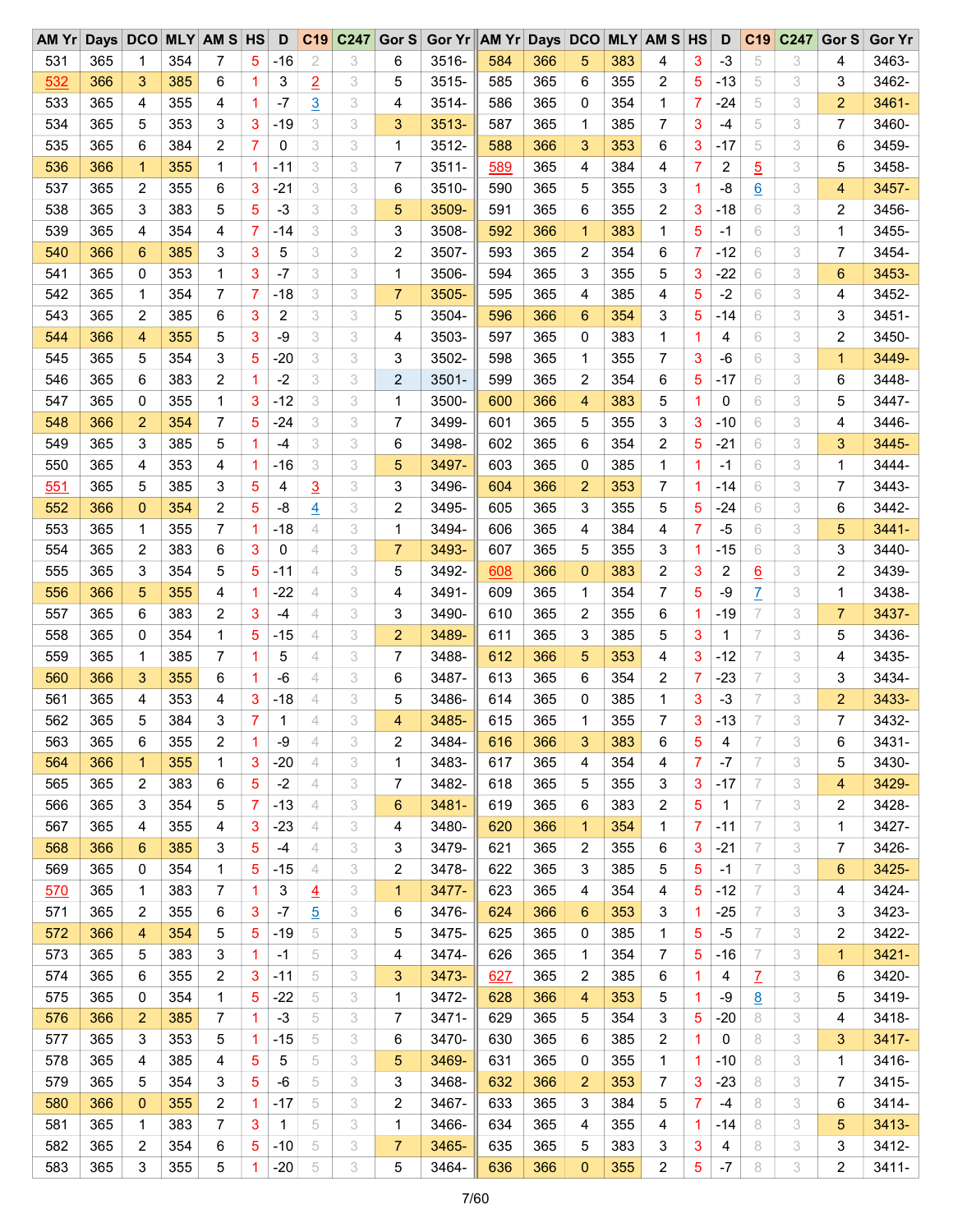| AM Yr | <b>Days</b> | <b>DCO</b>     |     | <b>MLY AM S HS</b> |                | D              | C19            | C247 | Gor S          | Gor Yr AM Yr Days DCO |            |     |                |     | <b>MLY AM S HS</b> |                | D     | C <sub>19</sub> | C247           | Gor S          | <b>Gor Yr</b> |
|-------|-------------|----------------|-----|--------------------|----------------|----------------|----------------|------|----------------|-----------------------|------------|-----|----------------|-----|--------------------|----------------|-------|-----------------|----------------|----------------|---------------|
| 637   | 365         | 1              | 354 | 7                  | 7              | -18            | 8              | 3    | 1              | 3410-                 | 690        | 365 | 3              | 383 | 5                  | 5              | $-3$  | 11              | 3              | 6              | 3357-         |
| 638   | 365         | 2              | 385 | 6                  | 3              | 2              | 8              | 3    | $\overline{7}$ | 3409-                 | 691        | 365 | 4              | 354 | 4                  | 7              | -14   | 11              | 3              | 4              | 3356-         |
| 639   | 365         | 3              | 355 | 5                  | 3              | $-8$           | 8              | 3    | 5              | 3408-                 | 692        | 366 | 6              | 385 | 3                  | 3              | 5     | 11              | 3              | 3              | 3355-         |
| 640   | 365         | $\overline{4}$ | 354 | 4                  | 5              | $-19$          | 8              | 3    | 4              | 3407-                 | 693        | 365 | 0              | 355 | 1                  | 3              | $-5$  | 11              | 3              | 2              | 3354-         |
| 641   | 365         | 5              | 383 | 3                  | 1              | $-1$           | 8              | 3    | 3              | 3406-                 | 694        | 365 | 1              | 354 | 7                  | 5              | $-16$ | 11              | 3              | 1              | 3353-         |
| 642   | 365         | 6              | 355 | 2                  | 3              | $-11$          | 8              | 3    | $\overline{2}$ | 3405-                 | 695        | 365 | 2              | 383 | 6                  | 1              | 2     | 11              | 3              | 6              | 3352-         |
| 643   | 365         | 0              | 354 | 1                  | 5              | $-22$          | 8              | 3    | 7              | 3404-                 | 696        | 366 | 4              | 355 | 5                  | 3              | $-9$  | 11              | 3              | 5              | 3351-         |
| 644   | 366         | $\overline{2}$ | 383 | 7                  | 1              | $-5$           | 8              | 3    | 6              | 3403-                 | 697        | 365 | 5              | 354 | 3                  | 5              | $-20$ | 11              | 3              | 4              | 3350-         |
| 645   | 365         | 3              | 355 | 5                  | 3              | $-15$          | 8              | 3    | 5              | 3402-                 | 698        | 365 | 6              | 385 | $\overline{c}$     | $\mathbf 1$    | 0     | 11              | 3              | 3              | 3349-         |
| 646   | 365         | 4              | 385 | 4                  | 5              | 5              | $\overline{8}$ | 3    | 4              | 3401-                 | 699        | 365 | $\mathbf 0$    | 353 | 1                  | 1              | $-12$ | 11              | 3              | 1              | 3348-         |
| 647   | 365         | 5              | 354 | 3                  | 5              | $-6$           | $\overline{9}$ | 3    | 3              | 3400-                 | 700        | 366 | $\overline{2}$ | 354 | 7                  | 5              | $-24$ | 11              | 3              | 7              | 3347-         |
| 648   | 366         | $\mathbf{0}$   | 353 | 2                  | 1              | -19            | 9              | 3    | 2              | 3399-                 | 701        | 365 | 3              | 385 | 5                  | $\mathbf 1$    | $-4$  | 11              | 3              | 6              | 3346-         |
| 649   | 365         | 1              | 385 | 7                  | 5              | 1              | 9              | 3    | 1              | 3398-                 | 702        | 365 | 4              | 355 | 4                  | 1              | $-14$ | 11              | 3              | 5              | 3345-         |
| 650   | 365         | 2              | 354 | 6                  | 5              | $-10$          | 9              | 3    | $\overline{7}$ | 3397-                 | 703        | 365 | 5              | 383 | 3                  | 3              | 4     | 11              | 3              | 3              | 3344-         |
| 651   | 365         | 3              | 355 | 5                  | -1             | $-20$          | 9              | 3    | 5              | 3396-                 | 704        | 366 | $\mathbf{0}$   | 354 | 2                  | 5              | -8    |                 | 3              | 2              | 3343-         |
|       |             |                |     |                    |                |                |                |      |                |                       |            |     |                |     |                    |                |       | 12              |                |                |               |
| 652   | 366         | 5              | 383 | 4                  | 3              | $-3$           | 9              | 3    | 4              | 3395-                 | 705        | 365 | 1              | 355 | 7                  | 1              | $-18$ | 12              | 3              | 1              | 3342-         |
| 653   | 365         | 6              | 354 | 2                  | 5              | $-14$          | 9              | 3    | 3              | 3394-                 | 706        | 365 | 2              | 383 | 6                  | 3              | 0     | 12              | 3              | $\overline{7}$ | 3341-         |
| 654   | 365         | 0              | 385 | 1                  | 1              | 6              | 9              | 3    | 2              | 3393-                 | 707        | 365 | 3              | 354 | 5                  | 5              | $-11$ | 12              | 3              | 5              | 3340-         |
| 655   | 365         | 1              | 353 | 7                  | 1              | $-6$           | 9              | 3    | 7              | 3392-                 | 708        | 366 | 5              | 355 | 4                  | 1              | $-22$ | 12              | 3              | 4              | 3339-         |
| 656   | 366         | 3              | 355 | 6                  | 5              | $-17$          | 9              | 3    | 6              | 3391-                 | 709        | 365 | 6              | 385 | 2                  | 3              | $-2$  | 12              | 3              | 3              | 3338-         |
| 657   | 365         | 4              | 384 | 4                  | $\overline{7}$ | $\overline{c}$ | 9              | 3    | 5              | 3390-                 | 710        | 365 | 0              | 353 | 1                  | 3              | $-14$ | 12              | 3              | $\overline{2}$ | 3337-         |
| 658   | 365         | 5              | 355 | 3                  | 1              | -8             | 9              | 3    | 4              | 3389-                 | 711        | 365 | 1              | 384 | 7                  | 7              | 5     | 12              | 3              | 7              | 3336-         |
| 659   | 365         | 6              | 353 | 2                  | 3              | $-20$          | 9              | 3    | 2              | 3388-                 | 712        | 366 | 3              | 355 | 6                  | 1              | $-6$  | 12              | 3              | 6              | 3335-         |
| 660   | 366         | $\mathbf{1}$   | 384 | 1                  | 7              | $-2$           | 9              | 3    | 1              | 3387-                 | 713        | 365 | 4              | 355 | 4                  | 3              | $-16$ | 12              | 3              | 5              | 3334-         |
| 661   | 365         | 2              | 355 | 6                  | 1              | $-12$          | 9              | 3    | 7              | 3386-                 | 714        | 365 | 5              | 383 | 3                  | 5              | 2     | 12              | 3              | 4              | 3333-         |
| 662   | 365         | 3              | 355 | 5                  | 3              | $-22$          | 9              | 3    | 6              | 3385-                 | 715        | 365 | 6              | 354 | 2                  | 7              | -9    | 12              | 3              | 2              | 3332-         |
| 663   | 365         | 4              | 383 | 4                  | 5              | $-4$           | 9              | 3    | 4              | 3384-                 | 716        | 366 | 1              | 355 | 1                  | 3              | $-20$ | 12              | 3              | 1              | 3331-         |
| 664   | 366         | 6              | 354 | 3                  | 7              | -16            | 9              | 3    | 3              | 3383-                 | 717        | 365 | $\overline{2}$ | 385 | 6                  | 5              | 0     | 12              | 3              | 7              | 3330-         |
| 665   | 365         | 0              | 385 | 1                  | 3              | 4              | 9              | 3    | 2              | 3382-                 | 718        | 365 | 3              | 354 | 5                  | 5              | $-11$ | 12              | 3              | 6              | 3329-         |
| 666   | 365         | 1              | 355 | 7                  | 3              | $-6$           | 10             | 3    | 1              | 3381-                 | 719        | 365 | 4              | 353 | 4                  | 1              | $-23$ | 12              | 3              | 4              | 3328-         |
| 667   | 365         | 2              | 354 | 6                  | 5              | -17            | 10             | 3    | 6              | 3380-                 | 720        | 366 | 6              | 385 | 3                  | 5              | -4    | 12              | 3              | 3              | 3327-         |
| 668   | 366         | $\overline{4}$ | 383 | 5                  | 1              | 0              | 10             | 3    | 5              | 3379-                 | 721        | 365 | $\mathbf 0$    | 354 | 1                  | 5              | $-15$ | 12              | 3              | 2              | 3326-         |
| 669   | 365         | 5              | 355 | 3                  | 3              | $-10$          | 10             | 3    | 4              | 3378-                 | <b>722</b> | 365 | 1              | 383 | 7                  | 1              | 3     | 12              | 3              | 1              | 3325-         |
| 670   | 365         | 6              | 354 | 2                  | 5              | $-21$          | 10             | 3    | 3              | 3377-                 | 723        | 365 | 2              | 355 | 6                  | 3              | $-7$  | 13              | 3              | 6              | 3324-         |
| 671   | 365         | 0              | 383 | 1                  | 1              | $-3$           | 10             | 3    | 1              | 3376-                 | 724        | 366 | 4              | 354 | 5                  | 5              | $-19$ | 13              | 3              | 5              | 3323-         |
| 672   | 366         | 2              | 355 | 7                  | 3              | -14            | 10             | 3    | 7              | 3375-                 | 725        | 365 | 5              | 385 | 3                  | 1              | 1     | 13              | 3              | 4              | 3322-         |
| 673   | 365         | 3              | 385 | 5                  | 5              | 6              | 10             | 3    | 6              | 3374-                 | 726        | 365 | 6              | 353 | 2                  | 1.             | $-11$ | 13              | 3              | 3              | 3321-         |
| 674   | 365         | 4              | 354 | 4                  | 5              | $-5$           | 10             | 3    | 5              | 3373-                 | 727        | 365 | 0              | 354 | 1                  | 5              | $-22$ | 13              | 3              | 1              | 3320-         |
| 675   | 365         | 5              | 353 | 3                  | $\mathbf 1$    | $-17$          | 10             | 3    | 3              | 3372-                 | 728        | 366 | $\overline{2}$ | 385 | 7                  | 1              | $-3$  | 13              | 3              | 7              | 3319-         |
| 676   | 366         | 0              | 385 | 2                  | 5              | 2              | 10             | 3    | 2              | 3371-                 | 729        | 365 | 3              | 355 | 5                  | 1              | $-13$ | 13              | 3              | 6              | 3318-         |
| 677   | 365         | 1              | 354 | 7                  | 5              | -9             | 10             | 3    | 1              | 3370-                 | 730        | 365 | 4              | 383 | 4                  | 3              | 5     | 13              | 3              | 5              | 3317-         |
| 678   | 365         | 2              | 355 | 6                  | 1              | $-19$          | 10             | 3    | $\overline{7}$ | 3369-                 | 731        | 365 | 5              | 354 | 3                  | 5              | -6    | 13              | 3              | 3              | 3316-         |
| 679   | 365         | 3              | 383 | 5                  | 3              | -1             | 10             | 3    | 5              | 3368-                 | 732        | 366 | 0              | 355 | 2                  | 1              | $-17$ | 13              | 3              | 2              | 3315-         |
|       | 366         | 5              | 354 | 4                  |                | $-13$          | 10             | 3    |                | 3367-                 | 733        | 365 |                | 383 |                    |                |       | 13              | 3              | 1              | 3314-         |
| 680   |             |                |     |                    | 5              |                |                |      | 4              |                       |            |     | 1              |     | 7                  | 3              | 1     |                 |                |                |               |
| 681   | 365         | 6              | 355 | 2                  | 1              | $-23$          | 10             | 3    | 3              | 3366-                 | 734        | 365 | 2              | 355 | 6                  | 5              | -9    | 13              | 3              | 7              | 3313-         |
| 682   | 365         | 0              | 383 | 1                  | 3              | $-5$           | 10             | 3    | $\overline{2}$ | 3365-                 | 735        | 365 | 3              | 354 | 5                  | 7              | $-20$ | 13              | 3              | 5              | 3312-         |
| 683   | 365         | 1              | 355 | 7                  | 5              | $-15$          | 10             | 3    | 7              | 3364-                 | 736        | 366 | 5              | 385 | 4                  | 3              | $-1$  | 13              | 3              | 4              | $3311 -$      |
| 684   | 366         | 3              | 384 | 6                  | 7              | 3              | 10             | 3    | 6              | 3363-                 | 737        | 365 | 6              | 355 | 2                  | 3              | $-11$ | 13              | 3              | 3              | 3310-         |
| 685   | 365         | 4              | 355 | 4                  | 1              | $-7$           | 11             | 3    | 5              | 3362-                 | 738        | 365 | 0              | 354 | 1                  | 5              | $-22$ | 13              | 3              | $\overline{2}$ | 3309-         |
| 686   | 365         | 5              | 353 | 3                  | 3              | $-19$          | 11             | 3    | 4              | 3361-                 | 739        | 365 | 1              | 383 | 7                  | 1              | $-4$  | 13              | 3              | 7              | 3308-         |
| 687   | 365         | 6              | 384 | 2                  | 7              | 0              | 11             | 3    | 2              | 3360-                 | 740        | 366 | 3              | 355 | 6                  | 3              | $-15$ | 13              | 3              | 6              | 3307-         |
| 688   | 366         | $\mathbf{1}$   | 355 | 1                  | 1              | $-11$          | 11             | 3    | 1              | 3359-                 | <u>741</u> | 365 | 4              | 383 | 4                  | 5              | 3     | 13              | 3              | 5              | 3306-         |
| 689   | 365         | $\overline{2}$ | 355 | 6                  | 3              | $-21$          | 11             | 3    | 7              | 3358-                 | 742        | 365 | 5              | 354 | 3                  | $\overline{7}$ | -8    | $\overline{1}$  | $\overline{4}$ | 4              | 3305-         |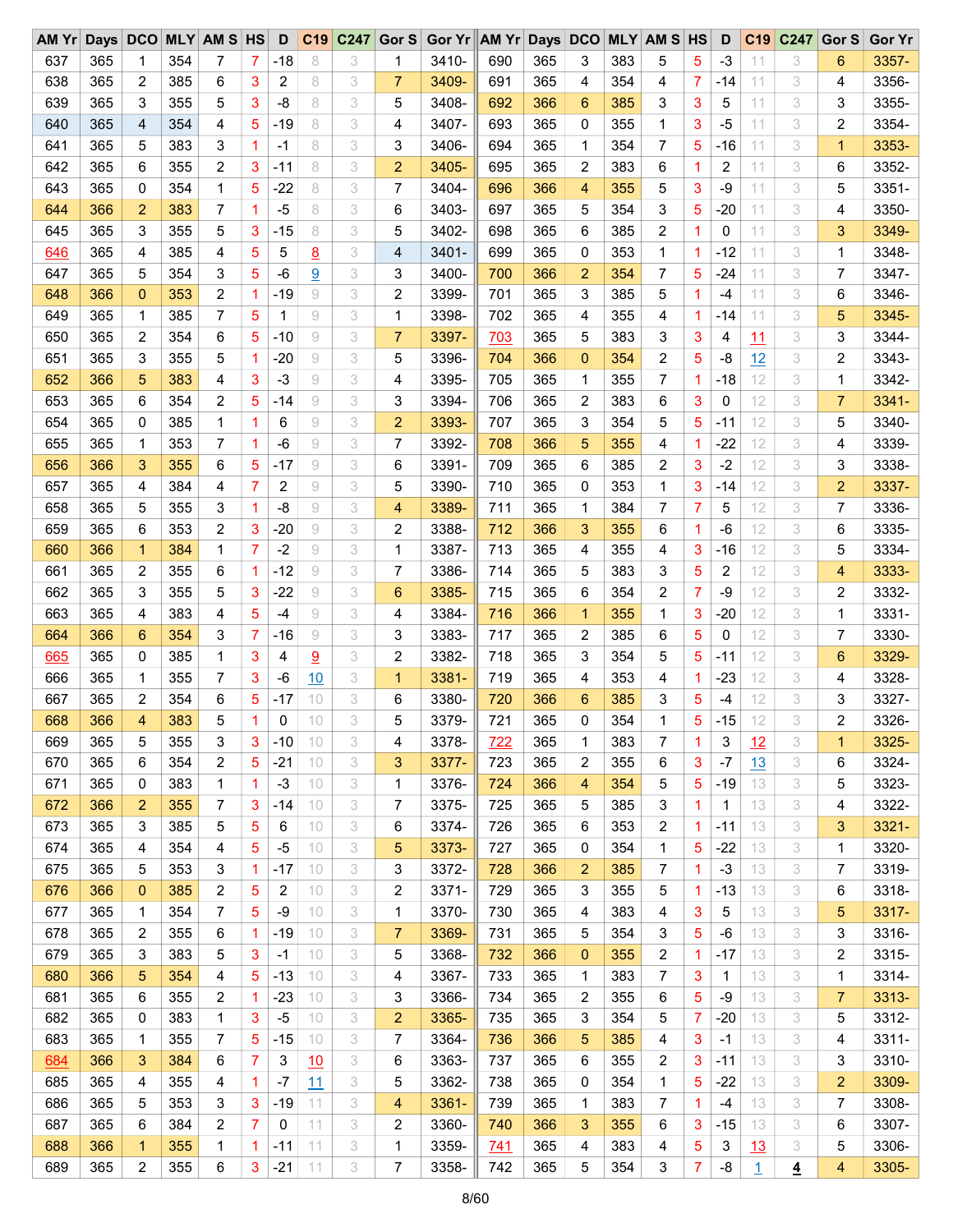| AM Yr      | Days DCO |                |     | <b>MLY AM S HS</b> |                | D              |                | C19 C247 | Gor $S$        | Gor Yr AM Yr Days DCO |            |     |                 |     | <b>MLY AM S HS</b> |              | D            | C <sub>19</sub> | C247 | Gor S          | <b>Gor Yr</b> |
|------------|----------|----------------|-----|--------------------|----------------|----------------|----------------|----------|----------------|-----------------------|------------|-----|-----------------|-----|--------------------|--------------|--------------|-----------------|------|----------------|---------------|
| 743        | 365      | 6              | 355 | 2                  | 3              | $-18$          |                | 4        | 2              | 3304-                 | 796        | 366 | 2               | 385 | 7                  | 1.           | $-3$         | 3               | 4    | 7              | $3251 -$      |
| 744        | 366      | $\mathbf{1}$   | 385 | 1                  | 5              | 1              |                | 4        | 1              | 3303-                 | 797        | 365 | 3               | 353 | 5                  | 1            | $-15$        | 3               | 4    | 6              | 3250-         |
| 745        | 365      | 2              | 354 | 6                  | 5              | -10            |                | 4        | 7              | 3302-                 | <u>798</u> | 365 | 4               | 385 | 4                  | 5            | 5            | $\overline{3}$  | 4    | 5              | 3249-         |
| 746        | 365      | 3              | 353 | 5                  | 1              | $-22$          |                | 4        | 6              | 3301-                 | 799        | 365 | 5               | 354 | 3                  | 5            | $-6$         | $\overline{4}$  | 4    | 3              | 3248-         |
| 747        | 365      | 4              | 385 | 4                  | 5              | $-2$           |                | 4        | 5              | 3300-                 | 800        | 366 | $\mathbf{0}$    | 355 | 2                  | 1            | $-17$        | 4               | 4    | 2              | 3247-         |
| 748        | 366      | 6              | 354 | 3                  | 5              | $-14$          | 1.             | 4        | 4              | 3299-                 | 801        | 365 | 1               | 383 | 7                  | 3            | $\mathbf{1}$ | 4               | 4    | 1              | 3246-         |
| 749        | 365      | 0              | 383 | 1                  | $\mathbf 1$    | 4              |                | 4        | 3              | 3298-                 | 802        | 365 | 2               | 354 | 6                  | 5            | $-10$        | 4               | 4    | $\overline{7}$ | 3245-         |
| 750        | 365      | 1              | 355 | 7                  | 3              | $-6$           |                | 4        | $\overline{2}$ | 3297-                 | 803        | 365 | 3               | 355 | 5                  | 1.           | $-20$        | 4               | 4    | 5              | 3244-         |
| 751        | 365      | 2              | 354 | 6                  | 5              | $-17$          |                | 4        | 7              | 3296-                 | 804        | 366 | 5               | 383 | 4                  | 3            | $-3$         | 4               | 4    | 4              | 3243-         |
| 752        | 366      | 4              | 385 | 5                  | $\mathbf 1$    | $\overline{2}$ |                | 4        | 6              | 3295-                 | 805        | 365 | 6               | 354 | 2                  | 5            | $-14$        | 4               | 4    | 3              | 3242-         |
| 753        | 365      | 5              | 353 | 3                  | -1             | $-10$          |                | 4        | 5              | 3294-                 | 806        | 365 | 0               | 385 | 1                  | 1            | 6            | 4               | 4    | 2              | 3241-         |
| 754        | 365      | 6              | 355 | 2                  | 5              | $-20$          |                | 4        | 4              | 3293-                 | 807        | 365 | 1               | 355 | 7                  | 1            | $-4$         | 4               | 4    | 7              | 3240-         |
| 755        | 365      | 0              | 384 | 1                  | 7              | -1             |                | 4        | 2              | 3292-                 | 808        | 366 | 3               | 353 | 6                  | 3            | $-17$        | 4               | 4    | 6              | 3239-         |
| 756        | 366      | $\overline{2}$ | 355 | 7                  | $\overline{1}$ | $-12$          |                | 4        | 1              | 3291-                 | 809        | 365 | 4               | 384 | 4                  | 7            | 2            | 4               | 4    | 5              | 3238-         |
| 757        | 365      | 3              | 353 | 5                  | 3              | $-24$          |                | 4        | 7              | 3290-                 | 810        | 365 | 5               | 355 | 3                  | 1            | -8           | 4               | 4    | 4              | 3237-         |
| 758        | 365      | 4              | 384 | 4                  | 7              | $-5$           |                | 4        | 6              | 3289-                 | 811        | 365 | 6               | 355 | 2                  | 3            | $-18$        | 4               | 4    | 2              | 3236-         |
| 759        | 365      | 5              | 355 | 3                  | 1              | $-15$          | 1.             | 4        | 4              | 3288-                 | 812        | 366 | $\mathbf{1}$    | 383 | 1                  | 5            | $-1$         | 4               | 4    | 1              | 3235-         |
|            |          |                |     |                    |                |                |                |          |                |                       |            |     |                 |     |                    |              |              |                 |      |                |               |
| 760        | 366      | $\mathbf 0$    | 383 | 2                  | 3              | 2              | 1              | 4        | 3              | 3287-                 | 813        | 365 | 2               | 354 | 6                  | 7            | $-12$        | 4               | 4    | 7              | 3234-         |
| 761        | 365      | 1              | 355 | 7                  | 5              | $-8$           | $\overline{2}$ | 4        | 2              | 3286-                 | 814        | 365 | 3               | 355 | 5                  | 3            | $-22$        | 4               | 4    | 6              | 3233-         |
| 762        | 365      | 2              | 354 | 6                  | 7              | -19            | 2              | 4        | $\mathbf 1$    | 3285-                 | 815        | 365 | 4               | 385 | 4                  | 5            | $-2$         | 4               | 4    | 4              | 3232-         |
| 763        | 365      | 3              | 385 | 5                  | 3              | $\mathbf{1}$   | 2              | 4        | 6              | 3284-                 | 816        | 366 | 6               | 354 | 3                  | 5            | $-14$        | 4               | 4    | 3              | 3231-         |
| 764        | 366      | 5              | 355 | 4                  | 3              | $-10$          | 2              | 4        | 5              | 3283-                 | 817        | 365 | 0               | 383 | 1                  | 1            | 4            | $\overline{4}$  | 4    | 2              | 3230-         |
| 765        | 365      | 6              | 354 | 2                  | 5              | $-21$          | 2              | 4        | 4              | 3282-                 | 818        | 365 | 1               | 355 | 7                  | 3            | -6           | $\overline{5}$  | 4    | 1              | 3229-         |
| 766        | 365      | 0              | 383 | 1                  | $\mathbf 1$    | $-3$           | 2              | 4        | 3              | 3281-                 | 819        | 365 | 2               | 354 | 6                  | 5            | $-17$        | 5               | 4    | 6              | 3228-         |
| 767        | 365      | 1              | 355 | 7                  | 3              | $-13$          | 2              | 4        | 1              | 3280-                 | 820        | 366 | 4               | 383 | 5                  | 1            | 0            | 5               | 4    | 5              | 3227-         |
| 768        | 365      | $\overline{2}$ | 383 | 6                  | 5              | 5              | 2              | 4        | 7              | 3279-                 | 821        | 365 | 5               | 355 | 3                  | 3            | $-10$        | 5               | 4    | 4              | 3226-         |
| 769        | 365      | 3              | 354 | 5                  | 7              | $-6$           | 2              | 4        | 6              | 3278-                 | 822        | 365 | 6               | 354 | 2                  | 5            | $-21$        | 5               | 4    | 3              | 3225-         |
| 770        | 365      | 4              | 355 | 4                  | 3              | $-16$          | 2              | 4        | 5              | 3277-                 | 823        | 365 | 0               | 385 | 1                  | 1            | $-1$         | 5               | 4    | 1              | 3224-         |
| 771        | 365      | 5              | 385 | 3                  | 5              | 4              | 2              | 4        | 3              | 3276-                 | 824        | 366 | 2               | 353 | 7                  | 1            | $-14$        | 5               | 4    | 7              | 3223-         |
| 772        | 366      | $\mathbf 0$    | 354 | 2                  | 5              | -8             | 2              | 4        | 2              | 3275-                 | 825        | 365 | 3               | 385 | 5                  | 5            | 6            | 5               | 4    | 6              | 3222-         |
| 773        | 365      | 1              | 353 | 7                  | -1             | $-20$          | 2              | 4        | 1              | 3274-                 | 826        | 365 | 4               | 354 | 4                  | 5            | $-5$         | 5               | 4    | 5              | 3221-         |
| 774        | 365      | $\overline{2}$ | 385 | 6                  | 5              | 0              | 2              | 4        | $\overline{7}$ | 3273-                 | 827        | 365 | 5               | 355 | 3                  | 1.           | $-15$        | 5               | 4    | 3              | 3220-         |
| 775        | 365      | 3              | 354 | 5                  | 5              | $-11$          | 2              | 4        | 5              | 3272-                 | 828        | 366 | $\mathbf{0}$    | 383 | 2                  | 3            | 2            | 5               | 4    | 2              | 3219-         |
| 776        | 366      | 5              | 355 | 4                  | -1             | $-22$          | 2              | 4        | 4              | $3271 -$              | 829        | 365 | 1               | 354 | 7                  | 5            | -9           | 5               | 4    | 1              | 3218-         |
| 777        | 365      | 6              | 383 | $\overline{2}$     | 3              | $-4$           | 2              | 4        | 3              | 3270-                 | 830        | 365 | 2               | 355 | 6                  | 1            | -19          | 5               | 4    | 7              | 3217-         |
| 778        | 365      | 0              | 354 | 1                  | 5              | $-15$          | 2              | 4        | 2              | 3269-                 | 831        | 365 | 3               | 383 | 5                  | 3            | $-1$         | 5               | 4    | 5              | 3216-         |
| <u>779</u> | 365      | 1              | 385 | 7                  | 1              | $\overline{5}$ | $\overline{2}$ | 4        | 7              | 3268-                 | 832        | 366 | 5               | 355 | 4                  | 5            | $-12$        | 5               | 4    | 4              | 3215-         |
| 780        | 366      | 3              | 355 | 6                  | 1              | $-6$           | $\overline{3}$ | 4        | 6              | 3267-                 | 833        | 365 | 6               | 354 | 2                  | 7            | $-23$        | 5               | 4    | 3              | 3214-         |
| 781        | 365      | 4              | 353 | 4                  | 3              | $-18$          | 3              | 4        | 5              | 3266-                 | 834        | 365 | 0               | 385 | 1                  | 3            | $-3$         | 5               | 4    | 2              | 3213-         |
| 782        | 365      | 5              | 384 | 3                  | 7              | 1              | 3              | 4        | 4              | 3265-                 | 835        | 365 | 1               | 353 | 7                  | 3            | $-15$        | 5               | 4    | 7              | 3212-         |
| 783        | 365      | 6              | 355 | 2                  | -1             | -9             | 3              | 4        | 2              | 3264-                 | 836        | 366 | 3               | 384 | 6                  | 7            | 3            | <u>5</u>        | 4    | 6              | $3211 -$      |
| 784        | 366      | $\mathbf{1}$   | 355 | 1                  | 3              | $-20$          | 3              | 4        | 1              | 3263-                 | 837        | 365 | 4               | 355 | 4                  | $\mathbf{1}$ | $-7$         | 6               | 4    | 5              | 3210-         |
| 785        | 365      | 2              | 383 | 6                  | 5              | $-2$           | 3              | 4        | 7              | 3262-                 | 838        | 365 | 5               | 355 | 3                  | 3            | $-17$        | 6               | 4    | 4              | 3209-         |
| 786        | 365      | 3              | 354 | 5                  | 7              | $-13$          | 3              | 4        | 6              | 3261-                 | 839        | 365 | 6               | 383 | 2                  | 5            | 1            | 6               | 4    | 2              | 3208-         |
| 787        | 365      | 4              | 385 | 4                  | 3              | 7              | 3              | 4        | 4              | 3260-                 |            |     | $\mathbf{1}$    | 354 | 1                  | 7            | $-11$        | 6               | 4    | 1              | 3207-         |
|            |          |                |     |                    |                |                |                |          |                |                       | 840        | 366 |                 |     |                    |              |              |                 |      |                |               |
| 788        | 366      | 6              | 353 | 3                  | 3              | $-6$           | 3              | 4        | 3              | 3259-                 | 841        | 365 | 2               | 355 | 6                  | 3            | $-21$        | 6               | 4    | 7              | 3206-         |
| 789        | 365      | 0              | 354 | 1                  | 7              | -17            | 3              | 4        | 2              | 3258-                 | 842        | 365 | 3               | 385 | 5                  | 5            | $-1$         | 6               | 4    | 6              | 3205-         |
| 790        | 365      | 1              | 385 | 7                  | 3              | 3              | 3              | 4        | 1              | 3257-                 | 843        | 365 | 4               | 354 | 4                  | 5            | $-12$        | 6               | 4    | 4              | 3204-         |
| 791        | 365      | 2              | 355 | 6                  | 3              | $-7$           | 3              | 4        | 6              | 3256-                 | 844        | 366 | $6\phantom{1}6$ | 383 | 3                  | 1            | 5            | 6               | 4    | 3              | 3203-         |
| 792        | 366      | 4              | 354 | 5                  | 5              | $-19$          | 3              | 4        | 5              | 3255-                 | 845        | 365 | 0               | 355 | 1                  | 3            | $-5$         | 6               | 4    | 2              | 3202-         |
| 793        | 365      | 5              | 383 | 3                  | -1             | $-1$           | 3              | 4        | 4              | 3254-                 | 846        | 365 | 1               | 354 | 7                  | 5            | $-16$        | 6               | 4    | 1              | 3201-         |
| 794        | 365      | 6              | 355 | 2                  | 3              | $-11$          | 3              | 4        | 3              | 3253-                 | 847        | 365 | 2               | 383 | 6                  | 1            | 2            | 6               | 4    | 6              | 3200-         |
| 795        | 365      | 0              | 354 | 1                  | 5              | $-22$          | 3              | 4        | 1              | 3252-                 | 848        | 366 | 4               | 355 | 5                  | 3            | $-9$         | 6               | 4    | 5              | 3199-         |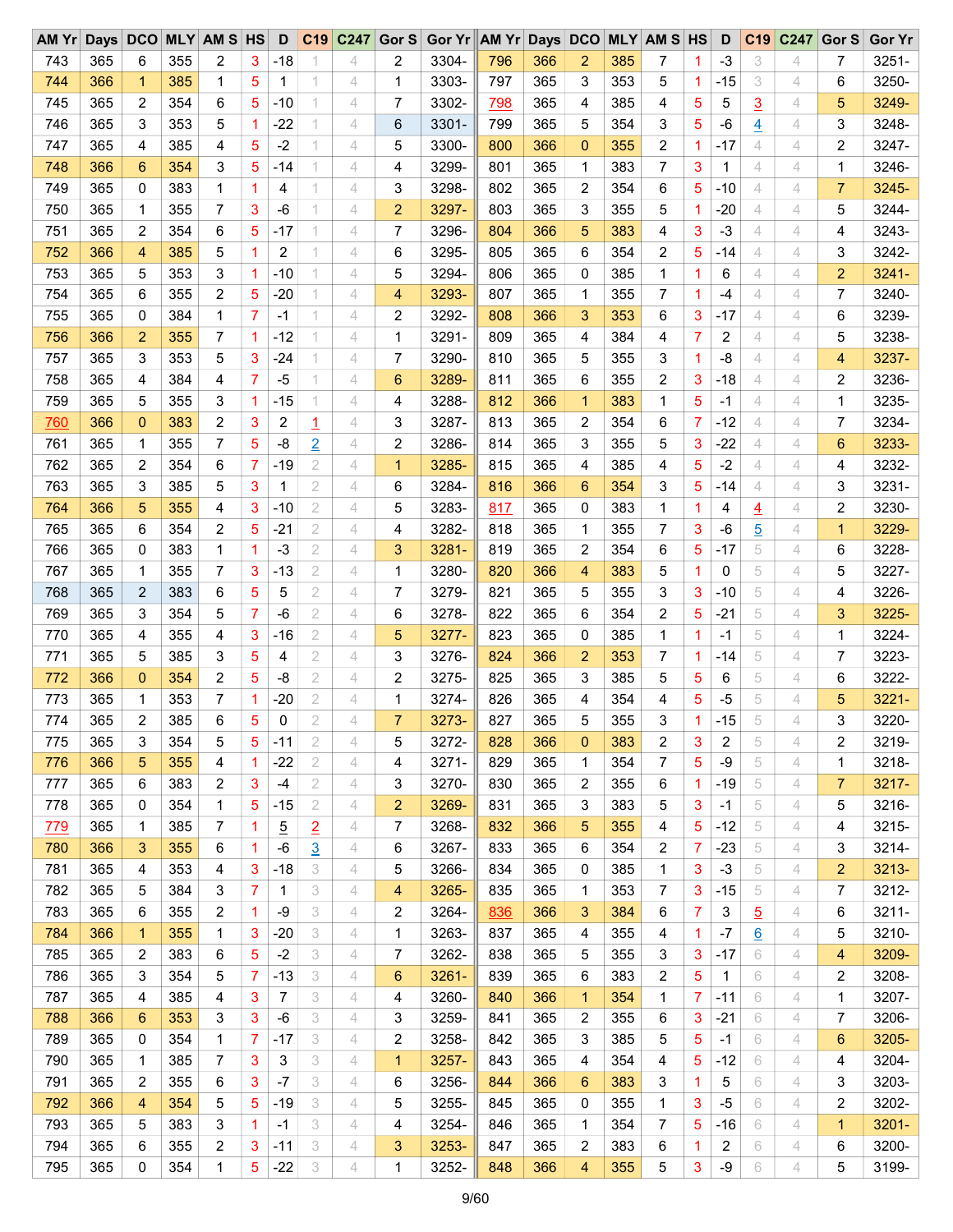| AM Yr |     | Days DCO       |     | <b>MLY AM S HS</b> |                | D              | C19      | C247 | Gor S          | Gor Yr AM Yr Days DCO |     |     |                |     | <b>MLY AM S HS</b> |    | D     | C <sub>19</sub> | C247 | Gor S          | <b>Gor Yr</b> |
|-------|-----|----------------|-----|--------------------|----------------|----------------|----------|------|----------------|-----------------------|-----|-----|----------------|-----|--------------------|----|-------|-----------------|------|----------------|---------------|
| 849   | 365 | 5              | 354 | 3                  | 5              | $-20$          | 6        | 4    | 4              | 3198-                 | 902 | 365 | 0              | 353 | 1                  | 1  | $-5$  | 9               | 4    | 1              | $3145 -$      |
| 850   | 365 | 6              | 385 | 2                  | 1              | 0              | 6        | 4    | 3              | 3197-                 | 903 | 365 | 1              | 355 | 7                  | 5  | $-15$ | 9               | 4    | 6              | 3144-         |
| 851   | 365 | 0              | 353 | 1                  | 1              | $-12$          | 6        | 4    | 1              | 3196-                 | 904 | 366 | 3              | 384 | 6                  | 7  | 3     | 9               | 4    | 5              | 3143-         |
| 852   | 366 | 2              | 355 | 7                  | 5              | $-23$          | 6        | 4    | 7              | 3195-                 | 905 | 365 | 4              | 355 | 4                  | 1  | $-7$  | 9               | 4    | 4              | 3142-         |
| 853   | 365 | 3              | 384 | 5                  | $\overline{7}$ | $-4$           | 6        | 4    | 6              | 3194-                 | 906 | 365 | 5              | 353 | 3                  | 3  | $-19$ | 9               | 4    | 3              | $3141 -$      |
| 854   | 365 | 4              | 355 | 4                  | 1              | $-14$          | 6        | 4    | 5              | 3193-                 | 907 | 365 | 6              | 384 | 2                  | 7  | 0     | 9               | 4    | 1              | 3140-         |
| 855   | 365 | 5              | 383 | 3                  | 3              | 4              | 6        | 4    | 3              | 3192-                 | 908 | 366 | $\mathbf{1}$   | 355 | $\mathbf{1}$       | 1  | $-11$ | 9               | 4    | 7              | 3139-         |
| 856   | 366 | $\mathbf 0$    | 354 | 2                  | 5              | -8             | Z        | 4    | 2              | 3191-                 | 909 | 365 | 2              | 355 | 6                  | 3  | $-21$ | 9               | 4    | 6              | 3138-         |
| 857   | 365 | 1              | 355 | 7                  | -1             | $-18$          | 7        | 4    | 1              | 3190-                 | 910 | 365 | 3              | 383 | 5                  | 5  | $-3$  | 9               | 4    | 5              | 3137-         |
| 858   | 365 | 2              | 385 | 6                  | 3              | $\overline{c}$ | 7        | 4    | $\overline{7}$ | 3189-                 | 911 | 365 | 4              | 354 | 4                  | 7  | $-14$ | 9               | 4    | 3              | 3136-         |
| 859   | 365 | 3              | 353 | 5                  | 3              | $-10$          | 7        | 4    | 5              | 3188-                 | 912 | 366 | 6              | 385 | 3                  | 3  | 5     | $\overline{9}$  | 4    | 2              | 3135-         |
| 860   | 366 | 5              | 354 | 4                  | 7              | $-22$          | 7        | 4    | 4              | 3187-                 | 913 | 365 | 0              | 355 | 1                  | 3  | $-5$  | 10              | 4    | 1              | 3134-         |
| 861   | 365 | 6              | 385 | $\overline{2}$     | 3              | $-2$           | 7        | 4    | 3              | 3186-                 | 914 | 365 | 1              | 354 | 7                  | 5  | $-16$ | 10              | 4    | $\overline{7}$ | 3133-         |
| 862   | 365 | 0              | 355 | 1                  | 3              | $-12$          | 7        | 4    | $\overline{2}$ | 3185-                 | 915 | 365 | 2              | 383 | 6                  | 1  | 2     | 10              | 4    | 5              | 3132-         |
| 863   | 365 | 1              | 383 | 7                  | 5              | 6              | 7        | 4    | 7              | 3184-                 | 916 | 366 | 4              | 355 | 5                  | 3  | $-9$  | 10              | 4    | 4              | 3131-         |
| 864   | 366 | 3              | 354 |                    | $\overline{7}$ | $-6$           | 7        | 4    | 6              | 3183-                 | 917 | 365 | 5              | 354 | 3                  | 5  | $-20$ | 10              | 4    | 3              | 3130-         |
|       |     |                |     | 6                  |                |                | 7        |      |                |                       |     |     |                |     |                    |    |       |                 |      |                |               |
| 865   | 365 | 4              | 355 | 4                  | 3              | $-16$          |          | 4    | 5              | 3182-                 | 918 | 365 | 6              | 383 | 2                  | 1  | $-2$  | 10              | 4    | $\overline{c}$ | 3129-         |
| 866   | 365 | 5              | 383 | 3                  | 5              | 2              | 7        | 4    | 4              | 3181-                 | 919 | 365 | 0              | 355 | 1                  | 3  | $-12$ | 10              | 4    | 7              | 3128-         |
| 867   | 365 | 6              | 354 | 2                  | 7              | -9             | 7        | 4    | 2              | 3180-                 | 920 | 366 | $\overline{2}$ | 385 | 7                  | 5  | 7     | 10              | 4    | 6              | 3127-         |
| 868   | 366 | $\mathbf{1}$   | 355 | 1                  | 3              | $-20$          | 7        | 4    | 1              | 3179-                 | 921 | 365 | 3              | 354 | 5                  | 5  | $-4$  | 10              | 4    | 5              | 3126-         |
| 869   | 365 | 2              | 385 | 6                  | 5              | 0              | 7        | 4    | 7              | 3178-                 | 922 | 365 | 4              | 353 | 4                  | 1  | $-16$ | 10              | 4    | 4              | 3125-         |
| 870   | 365 | 3              | 354 | 5                  | 5              | $-11$          | 7        | 4    | 6              | 3177-                 | 923 | 365 | 5              | 385 | 3                  | 5  | 4     | 10              | 4    | 2              | 3124-         |
| 871   | 365 | 4              | 353 | 4                  | -1             | $-23$          | 7        | 4    | 4              | 3176-                 | 924 | 366 | $\mathbf{0}$   | 354 | 2                  | 5  | -8    | 10              | 4    | 1              | 3123-         |
| 872   | 366 | 6              | 385 | 3                  | 5              | $-4$           | 7        | 4    | 3              | 3175-                 | 925 | 365 | 1              | 355 | 7                  | 1  | $-18$ | 10              | 4    | 7              | 3122-         |
| 873   | 365 | 0              | 354 | 1                  | 5              | $-15$          | 7        | 4    | 2              | 3174-                 | 926 | 365 | $\overline{2}$ | 383 | 6                  | 3  | 0     | 10              | 4    | 6              | 3121-         |
| 874   | 365 | 1              | 385 | 7                  | 1              | 5              | Z        | 4    | 1              | 3173-                 | 927 | 365 | 3              | 354 | 5                  | 5  | $-11$ | 10              | 4    | 4              | 3120-         |
| 875   | 365 | 2              | 353 | 6                  | 1              | $-7$           | <u>8</u> | 4    | 6              | 3172-                 | 928 | 366 | 5              | 355 | 4                  | 1  | $-22$ | 10              | 4    | 3              | 3119-         |
| 876   | 366 | 4              | 354 | 5                  | 5              | $-19$          | 8        | 4    | 5              | 3171-                 | 929 | 365 | 6              | 383 | 2                  | 3  | $-4$  | 10              | 4    | 2              | 3118-         |
| 877   | 365 | 5              | 385 | 3                  | 1              | 1              | 8        | 4    | 4              | 3170-                 | 930 | 365 | 0              | 355 | 1                  | 5  | $-14$ | 10              | 4    | $\mathbf{1}$   | $3117 -$      |
| 878   | 365 | 6              | 355 | 2                  | 1              | -9             | 8        | 4    | 3              | 3169-                 | 931 | 365 | 1              | 384 | 7                  | 7  | 5     | 10              | 4    | 6              | 3116-         |
| 879   | 365 | 0              | 353 | 1                  | 3              | $-21$          | 8        | 4    | 1              | 3168-                 | 932 | 366 | 3              | 355 | 6                  | 1  | -6    | 11              | 4    | 5              | $3115 -$      |
| 880   | 366 | $\overline{2}$ | 384 | $\overline{7}$     | $\overline{7}$ | $-3$           | 8        | 4    | 7              | 3167-                 | 933 | 365 | 4              | 353 | 4                  | 3  | $-18$ | 11              | 4    | 4              | 3114-         |
| 881   | 365 | 3              | 355 | 5                  | -1             | -13            | 8        | 4    | 6              | 3166-                 | 934 | 365 | 5              | 384 | 3                  | 7  | 1     | 11              | 4    | 3              | 3113-         |
| 882   | 365 | 4              | 383 | 4                  | 3              | 5              | 8        | 4    | 5              | 3165-                 | 935 | 365 | 6              | 355 | 2                  | 1  | -9    | 11              | 4    | 1              | 3112-         |
| 883   | 365 | 5              | 355 | 3                  | 5              | $-5$           | 8        | 4    | 3              | 3164-                 | 936 | 366 | $\mathbf{1}$   | 355 | 1                  | 3  | $-20$ | 11              | 4    | 7              | $3111 -$      |
| 884   | 366 | $\mathbf 0$    | 354 | 2                  | 7              | $-17$          | 8        | 4    | 2              | 3163-                 | 937 | 365 | 2              | 383 | 6                  | 5  | $-2$  | 11              | 4    | 6              | 3110-         |
| 885   | 365 | 1              | 385 | 7                  | 3              | 3              | 8        | 4    | 1              | 3162-                 | 938 | 365 | 3              | 354 | 5                  | 7  | $-13$ | 11              | 4    | 5              | 3109-         |
| 886   | 365 | 2              | 355 | 6                  | 3              | $-7$           | 8        | 4    | 7              | 3161-                 | 939 | 365 | 4              | 385 | 4                  | 3  | 7     | 11              | 4    | 3              | 3108-         |
| 887   | 365 | 3              | 354 | 5                  | 5              | $-18$          | 8        | 4    | 5              | 3160-                 | 940 | 366 | 6              | 355 | 3                  | 3  | $-4$  | 11              | 4    | 2              | 3107-         |
| 888   | 366 | 5              | 383 | 4                  | 1              | $-1$           | 8        | 4    | 4              | 3159-                 | 941 | 365 | 0              | 354 | 1                  | 5  | $-15$ | 11              | 4    | 1              | 3106-         |
| 889   | 365 | 6              | 355 | 2                  | 3              | $-11$          | 8        | 4    | 3              | 3158-                 | 942 | 365 | 1              | 383 | 7                  | 1  | 3     | 11              | 4    | 7              | 3105-         |
| 890   | 365 | 0              | 354 | 1                  | 5              | $-22$          | 8        | 4    | $\overline{2}$ | 3157-                 | 943 | 365 | $\overline{c}$ | 355 | 6                  | 3  | $-7$  | 11              | 4    | 5              | 3104-         |
| 891   | 365 |                | 383 | 7                  | -1             | $-4$           | 8        | 4    | 7              | 3156-                 | 944 | 366 |                | 354 | 5                  |    | $-19$ | 11              | 4    | 4              | 3103-         |
|       |     | 1              |     |                    |                |                | 8        |      |                |                       |     |     | 4              |     |                    | 5  |       |                 |      |                |               |
| 892   | 366 | 3              | 355 | 6                  | 3              | $-15$          |          | 4    | 6              | 3155-                 | 945 | 365 | 5              | 385 | 3                  | 1  | 1     | 11              | 4    | 3              | 3102-         |
| 893   | 365 | 4              | 385 | 4                  | 5              | 5              | <u>8</u> | 4    | 5              | 3154-                 | 946 | 365 | 6              | 353 | 2                  | 1  | $-11$ | 11              | 4    | 2              | 3101-         |
| 894   | 365 | 5              | 354 | 3                  | 5              | -6             | 9        | 4    | 4              | 3153-                 | 947 | 365 | 0              | 354 | 1                  | 5  | $-22$ | 11              | 4    | 1              | 3100-         |
| 895   | 365 | 6              | 353 | 2                  | -1             | $-18$          | 9        | 4    | 2              | 3152-                 | 948 | 366 | $\overline{c}$ | 385 | 7                  | 1  | $-3$  | 11              | 4    | 7              | 3099-         |
| 896   | 365 | 0              | 385 | 1                  | 5              | 2              | 9        | 4    | 1              | 3151-                 | 949 | 365 | 3              | 355 | 5                  | 1. | $-13$ | 11              | 4    | 6              | 3098-         |
| 897   | 365 | 1              | 354 | 7                  | 5              | -9             | 9        | 4    | 7              | 3150-                 | 950 | 365 | 4              | 383 | 4                  | 3  | 5     | 11              | 4    | 5              | 3097-         |
| 898   | 365 | 2              | 355 | 6                  | 1              | $-19$          | 9        | 4    | 6              | 3149-                 | 951 | 365 | 5              | 354 | 3                  | 5  | $-6$  | 12              | 4    | 3              | 3096-         |
| 899   | 365 | 3              | 383 | 5                  | 3              | -1             | 9        | 4    | 4              | 3148-                 | 952 | 366 | $\mathbf 0$    | 355 | 2                  | 1. | $-17$ | 12              | 4    | 2              | 3095-         |
| 900   | 366 | 5              | 354 | 4                  | 5              | $-13$          | 9        | 4    | 3              | 3147-                 | 953 | 365 | 1              | 383 | 7                  | 3  | 1     | 12              | 4    | 1              | 3094-         |
| 901   | 365 | 6              | 385 | 2                  | 1              | 7              | 9        | 4    | 2              | 3146-                 | 954 | 365 | 2              | 354 | 6                  | 5  | $-10$ | 12              | 4    | 7              | 3093-         |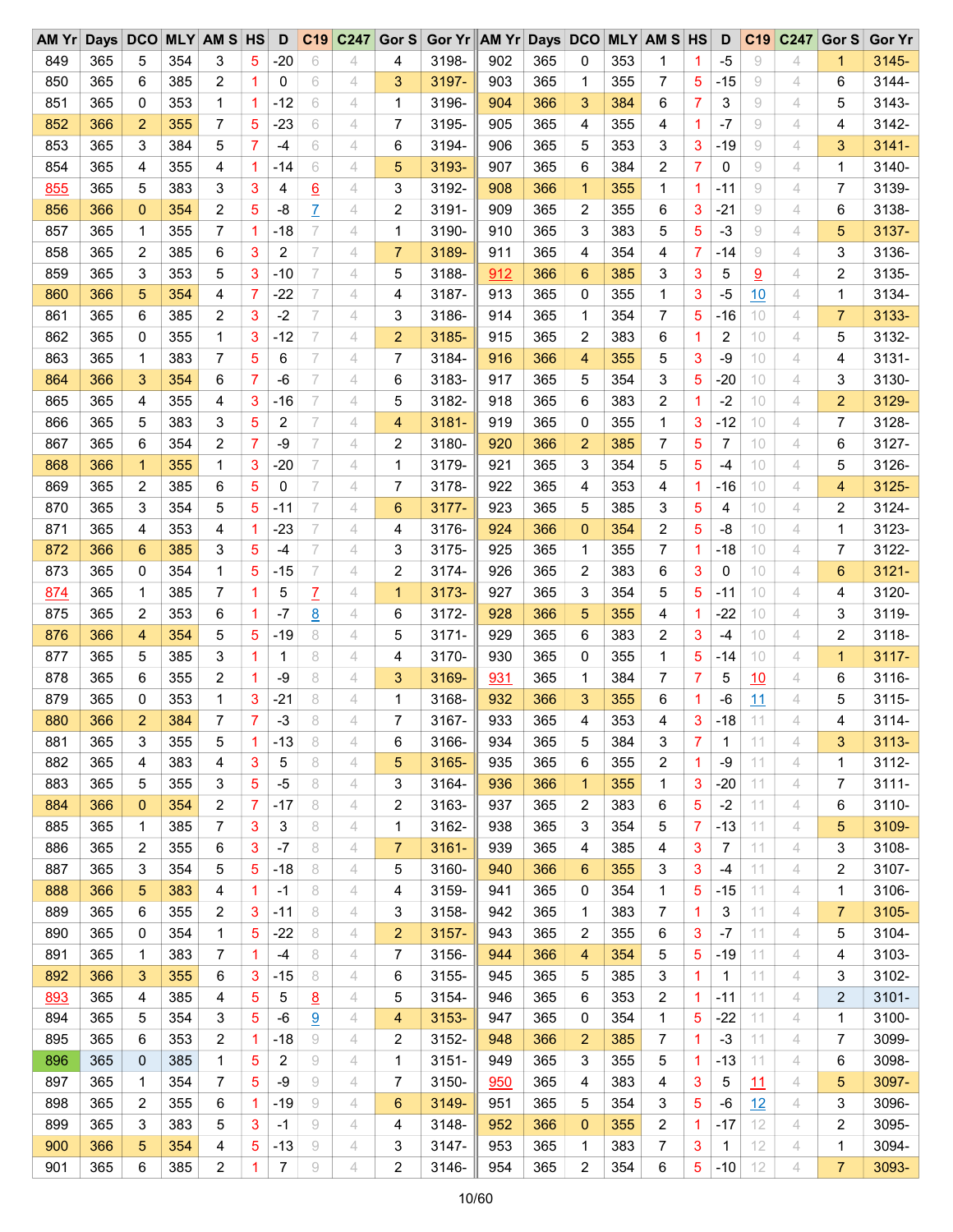| 955<br>365<br>3<br>355<br>$-20$<br>5<br>3092-<br>1008<br>366<br>355<br>2<br>5<br>$\overline{2}$<br>2<br>3039-<br>5<br>12<br>4<br>0<br>-7<br>5<br>1<br>956<br>385<br>12<br>3091-<br>1009<br>365<br>354<br>7<br>2<br>5<br>3038-<br>366<br>5<br>3<br>4<br>4<br>$\mathbf 1$<br>7<br>$-18$<br>1<br>4<br>-1<br>2<br>2<br>3<br>12<br>3<br>3090-<br>1010<br>365<br>2<br>385<br>3<br>2<br>7<br>3037-<br>957<br>365<br>6<br>353<br>-13<br>4<br>6<br>5<br>2<br>12<br>$\overline{2}$<br>3089-<br>1011<br>365<br>3<br>355<br>3<br>-8<br>5<br>3036-<br>958<br>365<br>0<br>384<br>1<br>7<br>6<br>4<br>5<br>5<br>366<br>2<br>959<br>365<br>355<br>7<br>1<br>12<br>7<br>3088-<br>1012<br>5<br>354<br>5<br>$-20$<br>5<br>3035-<br>1<br>-4<br>4<br>4<br>4<br>960<br>355<br>6<br>12<br>6<br>3087-<br>1013<br>365<br>383<br>$-2$<br>2<br>5<br>3<br>3034-<br>366<br>3<br>3<br>$-15$<br>4<br>6<br>2<br>1<br>12<br>3086-<br>365<br>2<br>$\overline{c}$<br>3033-<br>961<br>365<br>383<br>5<br>3<br>5<br>1014<br>0<br>355<br>1<br>3<br>$-12$<br>5<br>4<br>4<br>4<br>365<br>2<br>962<br>365<br>5<br>354<br>3<br>7<br>-8<br>12<br>3085-<br>1015<br>1<br>383<br>5<br>5<br>7<br>3032-<br>4<br>4<br>7<br>6<br>$\overline{7}$<br>963<br>365<br>355<br>2<br>3<br>12<br>2<br>3084-<br>1016<br>366<br>354<br>2<br>6<br>3031-<br>6<br>$-18$<br>4<br>3<br>6<br>-6<br>5<br>5<br>3083-<br>2<br>964<br>366<br>$\mathbf{1}$<br>385<br>$\mathbf{1}$<br>12<br>$\mathbf{1}$<br>1017<br>365<br>355<br>3<br>5<br>5<br>3030-<br>1<br>4<br>4<br>$-16$<br>4<br>354<br>$-10$<br>12<br>7<br>3082-<br>1018<br>365<br>385<br>5<br>4<br>2<br>5<br>3029-<br>965<br>365<br>2<br>6<br>5<br>4<br>5<br>3<br>4<br>2<br>353<br>$-22$<br>12<br>3081-<br>365<br>6<br>5<br>$-7$<br>5<br>2<br>3028-<br>966<br>365<br>3<br>5<br>1<br>4<br>6<br>1019<br>354<br>2<br>967<br>385<br>5<br>$-2$<br>12<br>3080-<br>1020<br>366<br>353<br>$-20$<br>2<br>5<br>3027-<br>365<br>4<br>4<br>4<br>4<br>1<br>1<br>1<br>1<br>365<br>5<br>2<br>968<br>366<br>354<br>3<br>5<br>$-14$<br>12<br>3<br>3079-<br>1021<br>2<br>385<br>0<br>5<br>7<br>3026-<br>6<br>4<br>6<br>383<br>12<br>2<br>3078-<br>1022<br>365<br>3<br>354<br>5<br>5<br>$-11$<br>2<br>5<br>6<br>3025-<br>969<br>365<br>0<br>1<br>1<br>4<br>4<br>1023<br>970<br>355<br>3<br>13<br>3077-<br>365<br>355<br>$-21$<br>2<br>3024-<br>365<br>1<br>7<br>-6<br>4<br>1<br>4<br>4<br>1<br>5<br>4<br>1024<br>971<br>365<br>2<br>354<br>6<br>5<br>$-17$<br>13<br>3076-<br>365<br>5<br>383<br>3<br>$-3$<br>2<br>5<br>3<br>3023-<br>4<br>6<br>3<br>2<br>385<br>2<br>13<br>5<br>3075-<br>1025<br>365<br>354<br>2<br>5<br>$-14$<br>5<br>2<br>3022-<br>972<br>366<br>5<br>1<br>4<br>6<br>4<br>365<br>$\overline{2}$<br>973<br>365<br>5<br>353<br>3<br>$-10$<br>13<br>3074-<br>0<br>385<br>1<br>5<br>1<br>$3021 -$<br>4<br>4<br>1026<br>6<br>1<br>1<br>3020-<br>974<br>354<br>2<br>$-21$<br>13<br>3073-<br>1027<br>365<br>355<br>$\overline{3}$<br>365<br>6<br>5<br>3<br>1<br>7<br>1<br>$-4$<br>5<br>6<br>4<br>1028<br>353<br>975<br>385<br>$-1$<br>13<br>3072-<br>366<br>3<br>3<br>5<br>3019-<br>365<br>0<br>1<br>1<br>4<br>$\mathbf{1}$<br>3<br>6<br>$-17$<br>5<br>$3071 -$<br>1029<br>365<br>384<br>7<br>2<br>3<br>5<br>3018-<br>976<br>366<br>2<br>355<br>7<br>1<br>-12<br>13<br>4<br>7<br>4<br>4<br>4<br>977<br>383<br>3<br>13<br>3070-<br>1030<br>365<br>355<br>$-8$<br>3<br>3<br>3017-<br>365<br>3<br>5<br>6<br>4<br>6<br>5<br>3<br>1.<br>5<br>$-5$<br>1031<br>978<br>365<br>354<br>4<br>5<br>13<br>5<br>3069-<br>365<br>6<br>355<br>2<br>3<br>$-18$<br>3<br>5<br>3016-<br>4<br>4<br>1<br>383<br>979<br>365<br>355<br>3<br>$-15$<br>13<br>3<br>3068-<br>1032<br>366<br>1<br>5<br>$-1$<br>3<br>5<br>7<br>3015-<br>5<br>1<br>4<br>1<br>980<br>366<br>383<br>2<br>3<br>2<br>13<br>2<br>3067-<br>1033<br>365<br>2<br>354<br>3<br>6<br>3014-<br>$\mathbf 0$<br>6<br>7<br>$-12$<br>5<br>4<br>981<br>355<br>7<br>5<br>-8<br>13<br>3066-<br>1034<br>365<br>385<br>3<br>3<br>5<br>5<br>3013-<br>365<br>1<br>4<br>1<br>3<br>5<br>8<br>3065-<br>1035<br>365<br>3<br>3<br>982<br>365<br>2<br>354<br>6<br>7<br>$-19$<br>13<br>$\overline{7}$<br>353<br>5<br>3<br>3012-<br>4<br>4<br>4<br>$-4$<br>385<br>3064-<br>1036<br>366<br>354<br>7<br>$-16$<br>3<br>2<br>$3011 -$<br>983<br>365<br>3<br>5<br>3<br>1<br>13<br>4<br>5<br>6<br>3<br>5<br>984<br>355<br>3063-<br>1037<br>365<br>385<br>3<br>3<br>3010-<br>366<br>5<br>3<br>$-10$<br>13<br>4<br>0<br>1<br>4<br>5<br>1<br>4<br>4<br>985<br>365<br>354<br>3062-<br>1038<br>365<br>355<br>3<br>3<br>7<br>3009-<br>6<br>2<br>5<br>-21<br>13<br>4<br>3<br>1<br>7<br>-6<br>5<br>5<br>383<br>$-3$<br>$\overline{2}$<br>3061-<br>1039<br>365<br>$\overline{2}$<br>354<br>$-17$<br>986<br>365<br>$\mathbf{0}$<br>1<br>13<br>4<br>6<br>3<br>5<br>5<br>3008-<br>1<br>3007-<br>987<br>365<br>355<br>7<br>3<br>$-13$<br>3060-<br>1040<br>366<br>383<br>3<br>1<br>13<br>7<br>5<br>1<br>0<br>5<br>4<br>4<br>4<br>383<br>13<br>3059-<br>1041<br>355<br>3<br>3<br>3006-<br>988<br>366<br>3<br>6<br>5<br>4<br>4<br>6<br>365<br>5<br>3<br>3<br>$-10$<br>5<br>3005-<br>354<br>7<br>5<br>3058-<br>365<br>6<br>5<br>3<br>2<br>989<br>365<br>4<br>$-7$<br>1042<br>354<br>2<br>$-21$<br>5<br>4<br>1<br><u>5</u><br>5<br>355<br>3<br>3057-<br>365<br>3<br>5<br>7<br>3004-<br>990<br>365<br>3<br>-17<br>5<br>4<br>1043<br>0<br>385<br>1<br>-1<br>1<br>1<br>6<br>385<br>2<br>5<br>5<br>2<br>1044<br>366<br>$\overline{2}$<br>353<br>7<br>3<br>5<br>3003-<br>991<br>365<br>3<br>1<br>3056-<br>-14<br>6<br>1<br>992<br>-9<br>3055-<br>365<br>3<br>$\overline{3}$<br>5<br>3002-<br>366<br>$\mathbf{1}$<br>354<br>1<br>5<br>1.<br>5<br>1<br>1045<br>385<br>5<br>5<br>5<br>6<br>5<br>993<br>2<br>353<br>6<br>$-21$<br>5<br>7<br>3054-<br>1046<br>365<br>354<br>$-5$<br>$\overline{4}$<br>5<br>$3001 -$<br>365<br>1<br>1<br>4<br>4<br>4<br>994<br>3<br>385<br>5<br>5<br>5<br>6<br>3053-<br>1047<br>365<br>5<br>355<br>$-15$<br>5<br>3000-<br>365<br>-1<br>1<br>3<br>4<br>3<br>1<br>995<br>354<br>3052-<br>1048<br>366<br>$\mathbf{0}$<br>383<br>2<br>2<br>2999-<br>365<br>4<br>4<br>5<br>$-12$<br>5<br>4<br>3<br>2<br>4<br>5<br>1.<br>5<br>996<br>383<br>3<br>5<br>3<br>3051-<br>1049<br>365<br>354<br>7<br>-9<br>5<br>1<br>2998-<br>366<br>6<br>1<br>1<br>5<br>1<br>4<br>355<br>$-5$<br>2<br>3050-<br>2<br>355<br>4<br>5<br>7<br>2997-<br>997<br>365<br>0<br>3<br>5<br>1050<br>365<br>6<br>-19<br>1<br>1<br>1<br>5<br>3049-<br>365<br>3<br>383<br>5<br>998<br>365<br>1<br>354<br>7<br>5<br>$-16$<br>$\mathbf{1}$<br>1051<br>5<br>3<br>4<br>5<br>2996-<br>1.<br>$-1$<br>999<br>3048-<br>2995-<br>365<br>2<br>385<br>6<br>4<br>1<br>5<br>6<br>1052<br>366<br>5<br>354<br>4<br>5<br>-13<br>4<br>5<br>4<br>1<br>1000<br>366<br>353<br>5<br>-9<br>5<br>5<br>3047-<br>1053<br>365<br>6<br>385<br>7<br>5<br>2994-<br>4<br>1<br>1<br>2<br>1<br>4<br>3<br>1001<br>5<br>355<br>3<br>$-19$<br>5<br>3046-<br>1054<br>365<br>0<br>355<br>5<br>2<br>2993-<br>365<br>5<br>4<br>1<br>1<br>$-3$<br>4<br>1<br>1002<br>2<br>7<br>5<br>3045-<br>1055<br>365<br>7<br>2992-<br>365<br>6<br>384<br>0<br>1.<br>3<br>1<br>353<br>7<br>3<br>$-15$<br>4<br>5<br>1003<br>7<br>365<br>355<br>$-10$<br>3044-<br>1056<br>366<br>3<br>384<br>5<br>2991-<br>0<br>1<br>1<br>1.<br>5<br>1<br>6<br>3<br>4<br>6<br>1004<br>366<br>$\overline{2}$<br>353<br>7<br>3<br>$-23$<br>5<br>7<br>3043-<br>365<br>$\mathbf{1}$<br>$-7$<br>4<br>5<br>2990-<br>1<br>1057<br>4<br>355<br>4<br>5<br>1005<br>365<br>3<br>5<br>5<br>3042-<br>1058<br>365<br>5<br>355<br>5<br>4<br>2989-<br>384<br>7<br>$-4$<br>6<br>3<br>3<br>$-17$<br>4<br>1<br>1006<br>355<br>$3041 -$<br>1059<br>5<br>2<br>2988-<br>365<br>4<br>5<br>5<br>365<br>6<br>383<br>2<br>1<br>4<br>5<br>4<br>1<br>-14<br>1 | AM Yr | Days DCO |   |     | <b>MLY AM S HS</b> |   | D | C19            | C <sub>247</sub> | Gor S | Gor Yr AM Yr Days DCO |      |     |   |     | <b>MLY AM S HS</b> |                | D     | C <sub>19</sub> | C247 | Gor S | <b>Gor Yr</b> |
|-------------------------------------------------------------------------------------------------------------------------------------------------------------------------------------------------------------------------------------------------------------------------------------------------------------------------------------------------------------------------------------------------------------------------------------------------------------------------------------------------------------------------------------------------------------------------------------------------------------------------------------------------------------------------------------------------------------------------------------------------------------------------------------------------------------------------------------------------------------------------------------------------------------------------------------------------------------------------------------------------------------------------------------------------------------------------------------------------------------------------------------------------------------------------------------------------------------------------------------------------------------------------------------------------------------------------------------------------------------------------------------------------------------------------------------------------------------------------------------------------------------------------------------------------------------------------------------------------------------------------------------------------------------------------------------------------------------------------------------------------------------------------------------------------------------------------------------------------------------------------------------------------------------------------------------------------------------------------------------------------------------------------------------------------------------------------------------------------------------------------------------------------------------------------------------------------------------------------------------------------------------------------------------------------------------------------------------------------------------------------------------------------------------------------------------------------------------------------------------------------------------------------------------------------------------------------------------------------------------------------------------------------------------------------------------------------------------------------------------------------------------------------------------------------------------------------------------------------------------------------------------------------------------------------------------------------------------------------------------------------------------------------------------------------------------------------------------------------------------------------------------------------------------------------------------------------------------------------------------------------------------------------------------------------------------------------------------------------------------------------------------------------------------------------------------------------------------------------------------------------------------------------------------------------------------------------------------------------------------------------------------------------------------------------------------------------------------------------------------------------------------------------------------------------------------------------------------------------------------------------------------------------------------------------------------------------------------------------------------------------------------------------------------------------------------------------------------------------------------------------------------------------------------------------------------------------------------------------------------------------------------------------------------------------------------------------------------------------------------------------------------------------------------------------------------------------------------------------------------------------------------------------------------------------------------------------------------------------------------------------------------------------------------------------------------------------------------------------------------------------------------------------------------------------------------------------------------------------------------------------------------------------------------------------------------------------------------------------------------------------------------------------------------------------------------------------------------------------------------------------------------------------------------------------------------------------------------------------------------------------------------------------------------------------------------------------------------------------------------------------------------------------------------------------------------------------------------------------------------------------------------------------------------------------------------------------------------------------------------------------------------------------------------------------------------------------------------------------------------------------------------------------------------------------------------------------------------------------------------------------------------------------------------------------------------------------------------------------------------------------------------------------------------------------------------------------------------------------------------------------------------------------------------------------------------------------------------------------------------------------------------------------------------------------------------------------------------------------------------------------------------------------------------------------------------------------------------------------------------------------------------------------------------------------------------------------------------------------------------------------------------------------------------------------------------------------------------------------------------------------------------------------------------------------------------------------------------------------------------------------------------------------------------------------------------------------------------------------------------------------------------------------------------------------------------------------------------------------------------------------------------------------------------------------------------------------------------------------------------------------------------------------------------------------------------------------------------------------------------------------------------------------------------------------------------------------------------------------------------------------------------------------------------------------------------------------------------------------------------------------------------------------------------------------------------------------------|-------|----------|---|-----|--------------------|---|---|----------------|------------------|-------|-----------------------|------|-----|---|-----|--------------------|----------------|-------|-----------------|------|-------|---------------|
|                                                                                                                                                                                                                                                                                                                                                                                                                                                                                                                                                                                                                                                                                                                                                                                                                                                                                                                                                                                                                                                                                                                                                                                                                                                                                                                                                                                                                                                                                                                                                                                                                                                                                                                                                                                                                                                                                                                                                                                                                                                                                                                                                                                                                                                                                                                                                                                                                                                                                                                                                                                                                                                                                                                                                                                                                                                                                                                                                                                                                                                                                                                                                                                                                                                                                                                                                                                                                                                                                                                                                                                                                                                                                                                                                                                                                                                                                                                                                                                                                                                                                                                                                                                                                                                                                                                                                                                                                                                                                                                                                                                                                                                                                                                                                                                                                                                                                                                                                                                                                                                                                                                                                                                                                                                                                                                                                                                                                                                                                                                                                                                                                                                                                                                                                                                                                                                                                                                                                                                                                                                                                                                                                                                                                                                                                                                                                                                                                                                                                                                                                                                                                                                                                                                                                                                                                                                                                                                                                                                                                                                                                                                                                                                                                                                                                                                                                                                                                                                                                                                                                                                                                                                                                                       |       |          |   |     |                    |   |   |                |                  |       |                       |      |     |   |     |                    |                |       |                 |      |       |               |
|                                                                                                                                                                                                                                                                                                                                                                                                                                                                                                                                                                                                                                                                                                                                                                                                                                                                                                                                                                                                                                                                                                                                                                                                                                                                                                                                                                                                                                                                                                                                                                                                                                                                                                                                                                                                                                                                                                                                                                                                                                                                                                                                                                                                                                                                                                                                                                                                                                                                                                                                                                                                                                                                                                                                                                                                                                                                                                                                                                                                                                                                                                                                                                                                                                                                                                                                                                                                                                                                                                                                                                                                                                                                                                                                                                                                                                                                                                                                                                                                                                                                                                                                                                                                                                                                                                                                                                                                                                                                                                                                                                                                                                                                                                                                                                                                                                                                                                                                                                                                                                                                                                                                                                                                                                                                                                                                                                                                                                                                                                                                                                                                                                                                                                                                                                                                                                                                                                                                                                                                                                                                                                                                                                                                                                                                                                                                                                                                                                                                                                                                                                                                                                                                                                                                                                                                                                                                                                                                                                                                                                                                                                                                                                                                                                                                                                                                                                                                                                                                                                                                                                                                                                                                                                       |       |          |   |     |                    |   |   |                |                  |       |                       |      |     |   |     |                    |                |       |                 |      |       |               |
|                                                                                                                                                                                                                                                                                                                                                                                                                                                                                                                                                                                                                                                                                                                                                                                                                                                                                                                                                                                                                                                                                                                                                                                                                                                                                                                                                                                                                                                                                                                                                                                                                                                                                                                                                                                                                                                                                                                                                                                                                                                                                                                                                                                                                                                                                                                                                                                                                                                                                                                                                                                                                                                                                                                                                                                                                                                                                                                                                                                                                                                                                                                                                                                                                                                                                                                                                                                                                                                                                                                                                                                                                                                                                                                                                                                                                                                                                                                                                                                                                                                                                                                                                                                                                                                                                                                                                                                                                                                                                                                                                                                                                                                                                                                                                                                                                                                                                                                                                                                                                                                                                                                                                                                                                                                                                                                                                                                                                                                                                                                                                                                                                                                                                                                                                                                                                                                                                                                                                                                                                                                                                                                                                                                                                                                                                                                                                                                                                                                                                                                                                                                                                                                                                                                                                                                                                                                                                                                                                                                                                                                                                                                                                                                                                                                                                                                                                                                                                                                                                                                                                                                                                                                                                                       |       |          |   |     |                    |   |   |                |                  |       |                       |      |     |   |     |                    |                |       |                 |      |       |               |
|                                                                                                                                                                                                                                                                                                                                                                                                                                                                                                                                                                                                                                                                                                                                                                                                                                                                                                                                                                                                                                                                                                                                                                                                                                                                                                                                                                                                                                                                                                                                                                                                                                                                                                                                                                                                                                                                                                                                                                                                                                                                                                                                                                                                                                                                                                                                                                                                                                                                                                                                                                                                                                                                                                                                                                                                                                                                                                                                                                                                                                                                                                                                                                                                                                                                                                                                                                                                                                                                                                                                                                                                                                                                                                                                                                                                                                                                                                                                                                                                                                                                                                                                                                                                                                                                                                                                                                                                                                                                                                                                                                                                                                                                                                                                                                                                                                                                                                                                                                                                                                                                                                                                                                                                                                                                                                                                                                                                                                                                                                                                                                                                                                                                                                                                                                                                                                                                                                                                                                                                                                                                                                                                                                                                                                                                                                                                                                                                                                                                                                                                                                                                                                                                                                                                                                                                                                                                                                                                                                                                                                                                                                                                                                                                                                                                                                                                                                                                                                                                                                                                                                                                                                                                                                       |       |          |   |     |                    |   |   |                |                  |       |                       |      |     |   |     |                    |                |       |                 |      |       |               |
|                                                                                                                                                                                                                                                                                                                                                                                                                                                                                                                                                                                                                                                                                                                                                                                                                                                                                                                                                                                                                                                                                                                                                                                                                                                                                                                                                                                                                                                                                                                                                                                                                                                                                                                                                                                                                                                                                                                                                                                                                                                                                                                                                                                                                                                                                                                                                                                                                                                                                                                                                                                                                                                                                                                                                                                                                                                                                                                                                                                                                                                                                                                                                                                                                                                                                                                                                                                                                                                                                                                                                                                                                                                                                                                                                                                                                                                                                                                                                                                                                                                                                                                                                                                                                                                                                                                                                                                                                                                                                                                                                                                                                                                                                                                                                                                                                                                                                                                                                                                                                                                                                                                                                                                                                                                                                                                                                                                                                                                                                                                                                                                                                                                                                                                                                                                                                                                                                                                                                                                                                                                                                                                                                                                                                                                                                                                                                                                                                                                                                                                                                                                                                                                                                                                                                                                                                                                                                                                                                                                                                                                                                                                                                                                                                                                                                                                                                                                                                                                                                                                                                                                                                                                                                                       |       |          |   |     |                    |   |   |                |                  |       |                       |      |     |   |     |                    |                |       |                 |      |       |               |
|                                                                                                                                                                                                                                                                                                                                                                                                                                                                                                                                                                                                                                                                                                                                                                                                                                                                                                                                                                                                                                                                                                                                                                                                                                                                                                                                                                                                                                                                                                                                                                                                                                                                                                                                                                                                                                                                                                                                                                                                                                                                                                                                                                                                                                                                                                                                                                                                                                                                                                                                                                                                                                                                                                                                                                                                                                                                                                                                                                                                                                                                                                                                                                                                                                                                                                                                                                                                                                                                                                                                                                                                                                                                                                                                                                                                                                                                                                                                                                                                                                                                                                                                                                                                                                                                                                                                                                                                                                                                                                                                                                                                                                                                                                                                                                                                                                                                                                                                                                                                                                                                                                                                                                                                                                                                                                                                                                                                                                                                                                                                                                                                                                                                                                                                                                                                                                                                                                                                                                                                                                                                                                                                                                                                                                                                                                                                                                                                                                                                                                                                                                                                                                                                                                                                                                                                                                                                                                                                                                                                                                                                                                                                                                                                                                                                                                                                                                                                                                                                                                                                                                                                                                                                                                       |       |          |   |     |                    |   |   |                |                  |       |                       |      |     |   |     |                    |                |       |                 |      |       |               |
|                                                                                                                                                                                                                                                                                                                                                                                                                                                                                                                                                                                                                                                                                                                                                                                                                                                                                                                                                                                                                                                                                                                                                                                                                                                                                                                                                                                                                                                                                                                                                                                                                                                                                                                                                                                                                                                                                                                                                                                                                                                                                                                                                                                                                                                                                                                                                                                                                                                                                                                                                                                                                                                                                                                                                                                                                                                                                                                                                                                                                                                                                                                                                                                                                                                                                                                                                                                                                                                                                                                                                                                                                                                                                                                                                                                                                                                                                                                                                                                                                                                                                                                                                                                                                                                                                                                                                                                                                                                                                                                                                                                                                                                                                                                                                                                                                                                                                                                                                                                                                                                                                                                                                                                                                                                                                                                                                                                                                                                                                                                                                                                                                                                                                                                                                                                                                                                                                                                                                                                                                                                                                                                                                                                                                                                                                                                                                                                                                                                                                                                                                                                                                                                                                                                                                                                                                                                                                                                                                                                                                                                                                                                                                                                                                                                                                                                                                                                                                                                                                                                                                                                                                                                                                                       |       |          |   |     |                    |   |   |                |                  |       |                       |      |     |   |     |                    |                |       |                 |      |       |               |
|                                                                                                                                                                                                                                                                                                                                                                                                                                                                                                                                                                                                                                                                                                                                                                                                                                                                                                                                                                                                                                                                                                                                                                                                                                                                                                                                                                                                                                                                                                                                                                                                                                                                                                                                                                                                                                                                                                                                                                                                                                                                                                                                                                                                                                                                                                                                                                                                                                                                                                                                                                                                                                                                                                                                                                                                                                                                                                                                                                                                                                                                                                                                                                                                                                                                                                                                                                                                                                                                                                                                                                                                                                                                                                                                                                                                                                                                                                                                                                                                                                                                                                                                                                                                                                                                                                                                                                                                                                                                                                                                                                                                                                                                                                                                                                                                                                                                                                                                                                                                                                                                                                                                                                                                                                                                                                                                                                                                                                                                                                                                                                                                                                                                                                                                                                                                                                                                                                                                                                                                                                                                                                                                                                                                                                                                                                                                                                                                                                                                                                                                                                                                                                                                                                                                                                                                                                                                                                                                                                                                                                                                                                                                                                                                                                                                                                                                                                                                                                                                                                                                                                                                                                                                                                       |       |          |   |     |                    |   |   |                |                  |       |                       |      |     |   |     |                    |                |       |                 |      |       |               |
|                                                                                                                                                                                                                                                                                                                                                                                                                                                                                                                                                                                                                                                                                                                                                                                                                                                                                                                                                                                                                                                                                                                                                                                                                                                                                                                                                                                                                                                                                                                                                                                                                                                                                                                                                                                                                                                                                                                                                                                                                                                                                                                                                                                                                                                                                                                                                                                                                                                                                                                                                                                                                                                                                                                                                                                                                                                                                                                                                                                                                                                                                                                                                                                                                                                                                                                                                                                                                                                                                                                                                                                                                                                                                                                                                                                                                                                                                                                                                                                                                                                                                                                                                                                                                                                                                                                                                                                                                                                                                                                                                                                                                                                                                                                                                                                                                                                                                                                                                                                                                                                                                                                                                                                                                                                                                                                                                                                                                                                                                                                                                                                                                                                                                                                                                                                                                                                                                                                                                                                                                                                                                                                                                                                                                                                                                                                                                                                                                                                                                                                                                                                                                                                                                                                                                                                                                                                                                                                                                                                                                                                                                                                                                                                                                                                                                                                                                                                                                                                                                                                                                                                                                                                                                                       |       |          |   |     |                    |   |   |                |                  |       |                       |      |     |   |     |                    |                |       |                 |      |       |               |
|                                                                                                                                                                                                                                                                                                                                                                                                                                                                                                                                                                                                                                                                                                                                                                                                                                                                                                                                                                                                                                                                                                                                                                                                                                                                                                                                                                                                                                                                                                                                                                                                                                                                                                                                                                                                                                                                                                                                                                                                                                                                                                                                                                                                                                                                                                                                                                                                                                                                                                                                                                                                                                                                                                                                                                                                                                                                                                                                                                                                                                                                                                                                                                                                                                                                                                                                                                                                                                                                                                                                                                                                                                                                                                                                                                                                                                                                                                                                                                                                                                                                                                                                                                                                                                                                                                                                                                                                                                                                                                                                                                                                                                                                                                                                                                                                                                                                                                                                                                                                                                                                                                                                                                                                                                                                                                                                                                                                                                                                                                                                                                                                                                                                                                                                                                                                                                                                                                                                                                                                                                                                                                                                                                                                                                                                                                                                                                                                                                                                                                                                                                                                                                                                                                                                                                                                                                                                                                                                                                                                                                                                                                                                                                                                                                                                                                                                                                                                                                                                                                                                                                                                                                                                                                       |       |          |   |     |                    |   |   |                |                  |       |                       |      |     |   |     |                    |                |       |                 |      |       |               |
|                                                                                                                                                                                                                                                                                                                                                                                                                                                                                                                                                                                                                                                                                                                                                                                                                                                                                                                                                                                                                                                                                                                                                                                                                                                                                                                                                                                                                                                                                                                                                                                                                                                                                                                                                                                                                                                                                                                                                                                                                                                                                                                                                                                                                                                                                                                                                                                                                                                                                                                                                                                                                                                                                                                                                                                                                                                                                                                                                                                                                                                                                                                                                                                                                                                                                                                                                                                                                                                                                                                                                                                                                                                                                                                                                                                                                                                                                                                                                                                                                                                                                                                                                                                                                                                                                                                                                                                                                                                                                                                                                                                                                                                                                                                                                                                                                                                                                                                                                                                                                                                                                                                                                                                                                                                                                                                                                                                                                                                                                                                                                                                                                                                                                                                                                                                                                                                                                                                                                                                                                                                                                                                                                                                                                                                                                                                                                                                                                                                                                                                                                                                                                                                                                                                                                                                                                                                                                                                                                                                                                                                                                                                                                                                                                                                                                                                                                                                                                                                                                                                                                                                                                                                                                                       |       |          |   |     |                    |   |   |                |                  |       |                       |      |     |   |     |                    |                |       |                 |      |       |               |
|                                                                                                                                                                                                                                                                                                                                                                                                                                                                                                                                                                                                                                                                                                                                                                                                                                                                                                                                                                                                                                                                                                                                                                                                                                                                                                                                                                                                                                                                                                                                                                                                                                                                                                                                                                                                                                                                                                                                                                                                                                                                                                                                                                                                                                                                                                                                                                                                                                                                                                                                                                                                                                                                                                                                                                                                                                                                                                                                                                                                                                                                                                                                                                                                                                                                                                                                                                                                                                                                                                                                                                                                                                                                                                                                                                                                                                                                                                                                                                                                                                                                                                                                                                                                                                                                                                                                                                                                                                                                                                                                                                                                                                                                                                                                                                                                                                                                                                                                                                                                                                                                                                                                                                                                                                                                                                                                                                                                                                                                                                                                                                                                                                                                                                                                                                                                                                                                                                                                                                                                                                                                                                                                                                                                                                                                                                                                                                                                                                                                                                                                                                                                                                                                                                                                                                                                                                                                                                                                                                                                                                                                                                                                                                                                                                                                                                                                                                                                                                                                                                                                                                                                                                                                                                       |       |          |   |     |                    |   |   |                |                  |       |                       |      |     |   |     |                    |                |       |                 |      |       |               |
|                                                                                                                                                                                                                                                                                                                                                                                                                                                                                                                                                                                                                                                                                                                                                                                                                                                                                                                                                                                                                                                                                                                                                                                                                                                                                                                                                                                                                                                                                                                                                                                                                                                                                                                                                                                                                                                                                                                                                                                                                                                                                                                                                                                                                                                                                                                                                                                                                                                                                                                                                                                                                                                                                                                                                                                                                                                                                                                                                                                                                                                                                                                                                                                                                                                                                                                                                                                                                                                                                                                                                                                                                                                                                                                                                                                                                                                                                                                                                                                                                                                                                                                                                                                                                                                                                                                                                                                                                                                                                                                                                                                                                                                                                                                                                                                                                                                                                                                                                                                                                                                                                                                                                                                                                                                                                                                                                                                                                                                                                                                                                                                                                                                                                                                                                                                                                                                                                                                                                                                                                                                                                                                                                                                                                                                                                                                                                                                                                                                                                                                                                                                                                                                                                                                                                                                                                                                                                                                                                                                                                                                                                                                                                                                                                                                                                                                                                                                                                                                                                                                                                                                                                                                                                                       |       |          |   |     |                    |   |   |                |                  |       |                       |      |     |   |     |                    |                |       |                 |      |       |               |
|                                                                                                                                                                                                                                                                                                                                                                                                                                                                                                                                                                                                                                                                                                                                                                                                                                                                                                                                                                                                                                                                                                                                                                                                                                                                                                                                                                                                                                                                                                                                                                                                                                                                                                                                                                                                                                                                                                                                                                                                                                                                                                                                                                                                                                                                                                                                                                                                                                                                                                                                                                                                                                                                                                                                                                                                                                                                                                                                                                                                                                                                                                                                                                                                                                                                                                                                                                                                                                                                                                                                                                                                                                                                                                                                                                                                                                                                                                                                                                                                                                                                                                                                                                                                                                                                                                                                                                                                                                                                                                                                                                                                                                                                                                                                                                                                                                                                                                                                                                                                                                                                                                                                                                                                                                                                                                                                                                                                                                                                                                                                                                                                                                                                                                                                                                                                                                                                                                                                                                                                                                                                                                                                                                                                                                                                                                                                                                                                                                                                                                                                                                                                                                                                                                                                                                                                                                                                                                                                                                                                                                                                                                                                                                                                                                                                                                                                                                                                                                                                                                                                                                                                                                                                                                       |       |          |   |     |                    |   |   |                |                  |       |                       |      |     |   |     |                    |                |       |                 |      |       |               |
|                                                                                                                                                                                                                                                                                                                                                                                                                                                                                                                                                                                                                                                                                                                                                                                                                                                                                                                                                                                                                                                                                                                                                                                                                                                                                                                                                                                                                                                                                                                                                                                                                                                                                                                                                                                                                                                                                                                                                                                                                                                                                                                                                                                                                                                                                                                                                                                                                                                                                                                                                                                                                                                                                                                                                                                                                                                                                                                                                                                                                                                                                                                                                                                                                                                                                                                                                                                                                                                                                                                                                                                                                                                                                                                                                                                                                                                                                                                                                                                                                                                                                                                                                                                                                                                                                                                                                                                                                                                                                                                                                                                                                                                                                                                                                                                                                                                                                                                                                                                                                                                                                                                                                                                                                                                                                                                                                                                                                                                                                                                                                                                                                                                                                                                                                                                                                                                                                                                                                                                                                                                                                                                                                                                                                                                                                                                                                                                                                                                                                                                                                                                                                                                                                                                                                                                                                                                                                                                                                                                                                                                                                                                                                                                                                                                                                                                                                                                                                                                                                                                                                                                                                                                                                                       |       |          |   |     |                    |   |   |                |                  |       |                       |      |     |   |     |                    |                |       |                 |      |       |               |
|                                                                                                                                                                                                                                                                                                                                                                                                                                                                                                                                                                                                                                                                                                                                                                                                                                                                                                                                                                                                                                                                                                                                                                                                                                                                                                                                                                                                                                                                                                                                                                                                                                                                                                                                                                                                                                                                                                                                                                                                                                                                                                                                                                                                                                                                                                                                                                                                                                                                                                                                                                                                                                                                                                                                                                                                                                                                                                                                                                                                                                                                                                                                                                                                                                                                                                                                                                                                                                                                                                                                                                                                                                                                                                                                                                                                                                                                                                                                                                                                                                                                                                                                                                                                                                                                                                                                                                                                                                                                                                                                                                                                                                                                                                                                                                                                                                                                                                                                                                                                                                                                                                                                                                                                                                                                                                                                                                                                                                                                                                                                                                                                                                                                                                                                                                                                                                                                                                                                                                                                                                                                                                                                                                                                                                                                                                                                                                                                                                                                                                                                                                                                                                                                                                                                                                                                                                                                                                                                                                                                                                                                                                                                                                                                                                                                                                                                                                                                                                                                                                                                                                                                                                                                                                       |       |          |   |     |                    |   |   |                |                  |       |                       |      |     |   |     |                    |                |       |                 |      |       |               |
|                                                                                                                                                                                                                                                                                                                                                                                                                                                                                                                                                                                                                                                                                                                                                                                                                                                                                                                                                                                                                                                                                                                                                                                                                                                                                                                                                                                                                                                                                                                                                                                                                                                                                                                                                                                                                                                                                                                                                                                                                                                                                                                                                                                                                                                                                                                                                                                                                                                                                                                                                                                                                                                                                                                                                                                                                                                                                                                                                                                                                                                                                                                                                                                                                                                                                                                                                                                                                                                                                                                                                                                                                                                                                                                                                                                                                                                                                                                                                                                                                                                                                                                                                                                                                                                                                                                                                                                                                                                                                                                                                                                                                                                                                                                                                                                                                                                                                                                                                                                                                                                                                                                                                                                                                                                                                                                                                                                                                                                                                                                                                                                                                                                                                                                                                                                                                                                                                                                                                                                                                                                                                                                                                                                                                                                                                                                                                                                                                                                                                                                                                                                                                                                                                                                                                                                                                                                                                                                                                                                                                                                                                                                                                                                                                                                                                                                                                                                                                                                                                                                                                                                                                                                                                                       |       |          |   |     |                    |   |   |                |                  |       |                       |      |     |   |     |                    |                |       |                 |      |       |               |
|                                                                                                                                                                                                                                                                                                                                                                                                                                                                                                                                                                                                                                                                                                                                                                                                                                                                                                                                                                                                                                                                                                                                                                                                                                                                                                                                                                                                                                                                                                                                                                                                                                                                                                                                                                                                                                                                                                                                                                                                                                                                                                                                                                                                                                                                                                                                                                                                                                                                                                                                                                                                                                                                                                                                                                                                                                                                                                                                                                                                                                                                                                                                                                                                                                                                                                                                                                                                                                                                                                                                                                                                                                                                                                                                                                                                                                                                                                                                                                                                                                                                                                                                                                                                                                                                                                                                                                                                                                                                                                                                                                                                                                                                                                                                                                                                                                                                                                                                                                                                                                                                                                                                                                                                                                                                                                                                                                                                                                                                                                                                                                                                                                                                                                                                                                                                                                                                                                                                                                                                                                                                                                                                                                                                                                                                                                                                                                                                                                                                                                                                                                                                                                                                                                                                                                                                                                                                                                                                                                                                                                                                                                                                                                                                                                                                                                                                                                                                                                                                                                                                                                                                                                                                                                       |       |          |   |     |                    |   |   |                |                  |       |                       |      |     |   |     |                    |                |       |                 |      |       |               |
|                                                                                                                                                                                                                                                                                                                                                                                                                                                                                                                                                                                                                                                                                                                                                                                                                                                                                                                                                                                                                                                                                                                                                                                                                                                                                                                                                                                                                                                                                                                                                                                                                                                                                                                                                                                                                                                                                                                                                                                                                                                                                                                                                                                                                                                                                                                                                                                                                                                                                                                                                                                                                                                                                                                                                                                                                                                                                                                                                                                                                                                                                                                                                                                                                                                                                                                                                                                                                                                                                                                                                                                                                                                                                                                                                                                                                                                                                                                                                                                                                                                                                                                                                                                                                                                                                                                                                                                                                                                                                                                                                                                                                                                                                                                                                                                                                                                                                                                                                                                                                                                                                                                                                                                                                                                                                                                                                                                                                                                                                                                                                                                                                                                                                                                                                                                                                                                                                                                                                                                                                                                                                                                                                                                                                                                                                                                                                                                                                                                                                                                                                                                                                                                                                                                                                                                                                                                                                                                                                                                                                                                                                                                                                                                                                                                                                                                                                                                                                                                                                                                                                                                                                                                                                                       |       |          |   |     |                    |   |   |                |                  |       |                       |      |     |   |     |                    |                |       |                 |      |       |               |
|                                                                                                                                                                                                                                                                                                                                                                                                                                                                                                                                                                                                                                                                                                                                                                                                                                                                                                                                                                                                                                                                                                                                                                                                                                                                                                                                                                                                                                                                                                                                                                                                                                                                                                                                                                                                                                                                                                                                                                                                                                                                                                                                                                                                                                                                                                                                                                                                                                                                                                                                                                                                                                                                                                                                                                                                                                                                                                                                                                                                                                                                                                                                                                                                                                                                                                                                                                                                                                                                                                                                                                                                                                                                                                                                                                                                                                                                                                                                                                                                                                                                                                                                                                                                                                                                                                                                                                                                                                                                                                                                                                                                                                                                                                                                                                                                                                                                                                                                                                                                                                                                                                                                                                                                                                                                                                                                                                                                                                                                                                                                                                                                                                                                                                                                                                                                                                                                                                                                                                                                                                                                                                                                                                                                                                                                                                                                                                                                                                                                                                                                                                                                                                                                                                                                                                                                                                                                                                                                                                                                                                                                                                                                                                                                                                                                                                                                                                                                                                                                                                                                                                                                                                                                                                       |       |          |   |     |                    |   |   |                |                  |       |                       |      |     |   |     |                    |                |       |                 |      |       |               |
|                                                                                                                                                                                                                                                                                                                                                                                                                                                                                                                                                                                                                                                                                                                                                                                                                                                                                                                                                                                                                                                                                                                                                                                                                                                                                                                                                                                                                                                                                                                                                                                                                                                                                                                                                                                                                                                                                                                                                                                                                                                                                                                                                                                                                                                                                                                                                                                                                                                                                                                                                                                                                                                                                                                                                                                                                                                                                                                                                                                                                                                                                                                                                                                                                                                                                                                                                                                                                                                                                                                                                                                                                                                                                                                                                                                                                                                                                                                                                                                                                                                                                                                                                                                                                                                                                                                                                                                                                                                                                                                                                                                                                                                                                                                                                                                                                                                                                                                                                                                                                                                                                                                                                                                                                                                                                                                                                                                                                                                                                                                                                                                                                                                                                                                                                                                                                                                                                                                                                                                                                                                                                                                                                                                                                                                                                                                                                                                                                                                                                                                                                                                                                                                                                                                                                                                                                                                                                                                                                                                                                                                                                                                                                                                                                                                                                                                                                                                                                                                                                                                                                                                                                                                                                                       |       |          |   |     |                    |   |   |                |                  |       |                       |      |     |   |     |                    |                |       |                 |      |       |               |
|                                                                                                                                                                                                                                                                                                                                                                                                                                                                                                                                                                                                                                                                                                                                                                                                                                                                                                                                                                                                                                                                                                                                                                                                                                                                                                                                                                                                                                                                                                                                                                                                                                                                                                                                                                                                                                                                                                                                                                                                                                                                                                                                                                                                                                                                                                                                                                                                                                                                                                                                                                                                                                                                                                                                                                                                                                                                                                                                                                                                                                                                                                                                                                                                                                                                                                                                                                                                                                                                                                                                                                                                                                                                                                                                                                                                                                                                                                                                                                                                                                                                                                                                                                                                                                                                                                                                                                                                                                                                                                                                                                                                                                                                                                                                                                                                                                                                                                                                                                                                                                                                                                                                                                                                                                                                                                                                                                                                                                                                                                                                                                                                                                                                                                                                                                                                                                                                                                                                                                                                                                                                                                                                                                                                                                                                                                                                                                                                                                                                                                                                                                                                                                                                                                                                                                                                                                                                                                                                                                                                                                                                                                                                                                                                                                                                                                                                                                                                                                                                                                                                                                                                                                                                                                       |       |          |   |     |                    |   |   |                |                  |       |                       |      |     |   |     |                    |                |       |                 |      |       |               |
|                                                                                                                                                                                                                                                                                                                                                                                                                                                                                                                                                                                                                                                                                                                                                                                                                                                                                                                                                                                                                                                                                                                                                                                                                                                                                                                                                                                                                                                                                                                                                                                                                                                                                                                                                                                                                                                                                                                                                                                                                                                                                                                                                                                                                                                                                                                                                                                                                                                                                                                                                                                                                                                                                                                                                                                                                                                                                                                                                                                                                                                                                                                                                                                                                                                                                                                                                                                                                                                                                                                                                                                                                                                                                                                                                                                                                                                                                                                                                                                                                                                                                                                                                                                                                                                                                                                                                                                                                                                                                                                                                                                                                                                                                                                                                                                                                                                                                                                                                                                                                                                                                                                                                                                                                                                                                                                                                                                                                                                                                                                                                                                                                                                                                                                                                                                                                                                                                                                                                                                                                                                                                                                                                                                                                                                                                                                                                                                                                                                                                                                                                                                                                                                                                                                                                                                                                                                                                                                                                                                                                                                                                                                                                                                                                                                                                                                                                                                                                                                                                                                                                                                                                                                                                                       |       |          |   |     |                    |   |   |                |                  |       |                       |      |     |   |     |                    |                |       |                 |      |       |               |
|                                                                                                                                                                                                                                                                                                                                                                                                                                                                                                                                                                                                                                                                                                                                                                                                                                                                                                                                                                                                                                                                                                                                                                                                                                                                                                                                                                                                                                                                                                                                                                                                                                                                                                                                                                                                                                                                                                                                                                                                                                                                                                                                                                                                                                                                                                                                                                                                                                                                                                                                                                                                                                                                                                                                                                                                                                                                                                                                                                                                                                                                                                                                                                                                                                                                                                                                                                                                                                                                                                                                                                                                                                                                                                                                                                                                                                                                                                                                                                                                                                                                                                                                                                                                                                                                                                                                                                                                                                                                                                                                                                                                                                                                                                                                                                                                                                                                                                                                                                                                                                                                                                                                                                                                                                                                                                                                                                                                                                                                                                                                                                                                                                                                                                                                                                                                                                                                                                                                                                                                                                                                                                                                                                                                                                                                                                                                                                                                                                                                                                                                                                                                                                                                                                                                                                                                                                                                                                                                                                                                                                                                                                                                                                                                                                                                                                                                                                                                                                                                                                                                                                                                                                                                                                       |       |          |   |     |                    |   |   |                |                  |       |                       |      |     |   |     |                    |                |       |                 |      |       |               |
|                                                                                                                                                                                                                                                                                                                                                                                                                                                                                                                                                                                                                                                                                                                                                                                                                                                                                                                                                                                                                                                                                                                                                                                                                                                                                                                                                                                                                                                                                                                                                                                                                                                                                                                                                                                                                                                                                                                                                                                                                                                                                                                                                                                                                                                                                                                                                                                                                                                                                                                                                                                                                                                                                                                                                                                                                                                                                                                                                                                                                                                                                                                                                                                                                                                                                                                                                                                                                                                                                                                                                                                                                                                                                                                                                                                                                                                                                                                                                                                                                                                                                                                                                                                                                                                                                                                                                                                                                                                                                                                                                                                                                                                                                                                                                                                                                                                                                                                                                                                                                                                                                                                                                                                                                                                                                                                                                                                                                                                                                                                                                                                                                                                                                                                                                                                                                                                                                                                                                                                                                                                                                                                                                                                                                                                                                                                                                                                                                                                                                                                                                                                                                                                                                                                                                                                                                                                                                                                                                                                                                                                                                                                                                                                                                                                                                                                                                                                                                                                                                                                                                                                                                                                                                                       |       |          |   |     |                    |   |   |                |                  |       |                       |      |     |   |     |                    |                |       |                 |      |       |               |
|                                                                                                                                                                                                                                                                                                                                                                                                                                                                                                                                                                                                                                                                                                                                                                                                                                                                                                                                                                                                                                                                                                                                                                                                                                                                                                                                                                                                                                                                                                                                                                                                                                                                                                                                                                                                                                                                                                                                                                                                                                                                                                                                                                                                                                                                                                                                                                                                                                                                                                                                                                                                                                                                                                                                                                                                                                                                                                                                                                                                                                                                                                                                                                                                                                                                                                                                                                                                                                                                                                                                                                                                                                                                                                                                                                                                                                                                                                                                                                                                                                                                                                                                                                                                                                                                                                                                                                                                                                                                                                                                                                                                                                                                                                                                                                                                                                                                                                                                                                                                                                                                                                                                                                                                                                                                                                                                                                                                                                                                                                                                                                                                                                                                                                                                                                                                                                                                                                                                                                                                                                                                                                                                                                                                                                                                                                                                                                                                                                                                                                                                                                                                                                                                                                                                                                                                                                                                                                                                                                                                                                                                                                                                                                                                                                                                                                                                                                                                                                                                                                                                                                                                                                                                                                       |       |          |   |     |                    |   |   |                |                  |       |                       |      |     |   |     |                    |                |       |                 |      |       |               |
|                                                                                                                                                                                                                                                                                                                                                                                                                                                                                                                                                                                                                                                                                                                                                                                                                                                                                                                                                                                                                                                                                                                                                                                                                                                                                                                                                                                                                                                                                                                                                                                                                                                                                                                                                                                                                                                                                                                                                                                                                                                                                                                                                                                                                                                                                                                                                                                                                                                                                                                                                                                                                                                                                                                                                                                                                                                                                                                                                                                                                                                                                                                                                                                                                                                                                                                                                                                                                                                                                                                                                                                                                                                                                                                                                                                                                                                                                                                                                                                                                                                                                                                                                                                                                                                                                                                                                                                                                                                                                                                                                                                                                                                                                                                                                                                                                                                                                                                                                                                                                                                                                                                                                                                                                                                                                                                                                                                                                                                                                                                                                                                                                                                                                                                                                                                                                                                                                                                                                                                                                                                                                                                                                                                                                                                                                                                                                                                                                                                                                                                                                                                                                                                                                                                                                                                                                                                                                                                                                                                                                                                                                                                                                                                                                                                                                                                                                                                                                                                                                                                                                                                                                                                                                                       |       |          |   |     |                    |   |   |                |                  |       |                       |      |     |   |     |                    |                |       |                 |      |       |               |
|                                                                                                                                                                                                                                                                                                                                                                                                                                                                                                                                                                                                                                                                                                                                                                                                                                                                                                                                                                                                                                                                                                                                                                                                                                                                                                                                                                                                                                                                                                                                                                                                                                                                                                                                                                                                                                                                                                                                                                                                                                                                                                                                                                                                                                                                                                                                                                                                                                                                                                                                                                                                                                                                                                                                                                                                                                                                                                                                                                                                                                                                                                                                                                                                                                                                                                                                                                                                                                                                                                                                                                                                                                                                                                                                                                                                                                                                                                                                                                                                                                                                                                                                                                                                                                                                                                                                                                                                                                                                                                                                                                                                                                                                                                                                                                                                                                                                                                                                                                                                                                                                                                                                                                                                                                                                                                                                                                                                                                                                                                                                                                                                                                                                                                                                                                                                                                                                                                                                                                                                                                                                                                                                                                                                                                                                                                                                                                                                                                                                                                                                                                                                                                                                                                                                                                                                                                                                                                                                                                                                                                                                                                                                                                                                                                                                                                                                                                                                                                                                                                                                                                                                                                                                                                       |       |          |   |     |                    |   |   |                |                  |       |                       |      |     |   |     |                    |                |       |                 |      |       |               |
|                                                                                                                                                                                                                                                                                                                                                                                                                                                                                                                                                                                                                                                                                                                                                                                                                                                                                                                                                                                                                                                                                                                                                                                                                                                                                                                                                                                                                                                                                                                                                                                                                                                                                                                                                                                                                                                                                                                                                                                                                                                                                                                                                                                                                                                                                                                                                                                                                                                                                                                                                                                                                                                                                                                                                                                                                                                                                                                                                                                                                                                                                                                                                                                                                                                                                                                                                                                                                                                                                                                                                                                                                                                                                                                                                                                                                                                                                                                                                                                                                                                                                                                                                                                                                                                                                                                                                                                                                                                                                                                                                                                                                                                                                                                                                                                                                                                                                                                                                                                                                                                                                                                                                                                                                                                                                                                                                                                                                                                                                                                                                                                                                                                                                                                                                                                                                                                                                                                                                                                                                                                                                                                                                                                                                                                                                                                                                                                                                                                                                                                                                                                                                                                                                                                                                                                                                                                                                                                                                                                                                                                                                                                                                                                                                                                                                                                                                                                                                                                                                                                                                                                                                                                                                                       |       |          |   |     |                    |   |   |                |                  |       |                       |      |     |   |     |                    |                |       |                 |      |       |               |
|                                                                                                                                                                                                                                                                                                                                                                                                                                                                                                                                                                                                                                                                                                                                                                                                                                                                                                                                                                                                                                                                                                                                                                                                                                                                                                                                                                                                                                                                                                                                                                                                                                                                                                                                                                                                                                                                                                                                                                                                                                                                                                                                                                                                                                                                                                                                                                                                                                                                                                                                                                                                                                                                                                                                                                                                                                                                                                                                                                                                                                                                                                                                                                                                                                                                                                                                                                                                                                                                                                                                                                                                                                                                                                                                                                                                                                                                                                                                                                                                                                                                                                                                                                                                                                                                                                                                                                                                                                                                                                                                                                                                                                                                                                                                                                                                                                                                                                                                                                                                                                                                                                                                                                                                                                                                                                                                                                                                                                                                                                                                                                                                                                                                                                                                                                                                                                                                                                                                                                                                                                                                                                                                                                                                                                                                                                                                                                                                                                                                                                                                                                                                                                                                                                                                                                                                                                                                                                                                                                                                                                                                                                                                                                                                                                                                                                                                                                                                                                                                                                                                                                                                                                                                                                       |       |          |   |     |                    |   |   |                |                  |       |                       |      |     |   |     |                    |                |       |                 |      |       |               |
|                                                                                                                                                                                                                                                                                                                                                                                                                                                                                                                                                                                                                                                                                                                                                                                                                                                                                                                                                                                                                                                                                                                                                                                                                                                                                                                                                                                                                                                                                                                                                                                                                                                                                                                                                                                                                                                                                                                                                                                                                                                                                                                                                                                                                                                                                                                                                                                                                                                                                                                                                                                                                                                                                                                                                                                                                                                                                                                                                                                                                                                                                                                                                                                                                                                                                                                                                                                                                                                                                                                                                                                                                                                                                                                                                                                                                                                                                                                                                                                                                                                                                                                                                                                                                                                                                                                                                                                                                                                                                                                                                                                                                                                                                                                                                                                                                                                                                                                                                                                                                                                                                                                                                                                                                                                                                                                                                                                                                                                                                                                                                                                                                                                                                                                                                                                                                                                                                                                                                                                                                                                                                                                                                                                                                                                                                                                                                                                                                                                                                                                                                                                                                                                                                                                                                                                                                                                                                                                                                                                                                                                                                                                                                                                                                                                                                                                                                                                                                                                                                                                                                                                                                                                                                                       |       |          |   |     |                    |   |   |                |                  |       |                       |      |     |   |     |                    |                |       |                 |      |       |               |
|                                                                                                                                                                                                                                                                                                                                                                                                                                                                                                                                                                                                                                                                                                                                                                                                                                                                                                                                                                                                                                                                                                                                                                                                                                                                                                                                                                                                                                                                                                                                                                                                                                                                                                                                                                                                                                                                                                                                                                                                                                                                                                                                                                                                                                                                                                                                                                                                                                                                                                                                                                                                                                                                                                                                                                                                                                                                                                                                                                                                                                                                                                                                                                                                                                                                                                                                                                                                                                                                                                                                                                                                                                                                                                                                                                                                                                                                                                                                                                                                                                                                                                                                                                                                                                                                                                                                                                                                                                                                                                                                                                                                                                                                                                                                                                                                                                                                                                                                                                                                                                                                                                                                                                                                                                                                                                                                                                                                                                                                                                                                                                                                                                                                                                                                                                                                                                                                                                                                                                                                                                                                                                                                                                                                                                                                                                                                                                                                                                                                                                                                                                                                                                                                                                                                                                                                                                                                                                                                                                                                                                                                                                                                                                                                                                                                                                                                                                                                                                                                                                                                                                                                                                                                                                       |       |          |   |     |                    |   |   |                |                  |       |                       |      |     |   |     |                    |                |       |                 |      |       |               |
|                                                                                                                                                                                                                                                                                                                                                                                                                                                                                                                                                                                                                                                                                                                                                                                                                                                                                                                                                                                                                                                                                                                                                                                                                                                                                                                                                                                                                                                                                                                                                                                                                                                                                                                                                                                                                                                                                                                                                                                                                                                                                                                                                                                                                                                                                                                                                                                                                                                                                                                                                                                                                                                                                                                                                                                                                                                                                                                                                                                                                                                                                                                                                                                                                                                                                                                                                                                                                                                                                                                                                                                                                                                                                                                                                                                                                                                                                                                                                                                                                                                                                                                                                                                                                                                                                                                                                                                                                                                                                                                                                                                                                                                                                                                                                                                                                                                                                                                                                                                                                                                                                                                                                                                                                                                                                                                                                                                                                                                                                                                                                                                                                                                                                                                                                                                                                                                                                                                                                                                                                                                                                                                                                                                                                                                                                                                                                                                                                                                                                                                                                                                                                                                                                                                                                                                                                                                                                                                                                                                                                                                                                                                                                                                                                                                                                                                                                                                                                                                                                                                                                                                                                                                                                                       |       |          |   |     |                    |   |   |                |                  |       |                       |      |     |   |     |                    |                |       |                 |      |       |               |
|                                                                                                                                                                                                                                                                                                                                                                                                                                                                                                                                                                                                                                                                                                                                                                                                                                                                                                                                                                                                                                                                                                                                                                                                                                                                                                                                                                                                                                                                                                                                                                                                                                                                                                                                                                                                                                                                                                                                                                                                                                                                                                                                                                                                                                                                                                                                                                                                                                                                                                                                                                                                                                                                                                                                                                                                                                                                                                                                                                                                                                                                                                                                                                                                                                                                                                                                                                                                                                                                                                                                                                                                                                                                                                                                                                                                                                                                                                                                                                                                                                                                                                                                                                                                                                                                                                                                                                                                                                                                                                                                                                                                                                                                                                                                                                                                                                                                                                                                                                                                                                                                                                                                                                                                                                                                                                                                                                                                                                                                                                                                                                                                                                                                                                                                                                                                                                                                                                                                                                                                                                                                                                                                                                                                                                                                                                                                                                                                                                                                                                                                                                                                                                                                                                                                                                                                                                                                                                                                                                                                                                                                                                                                                                                                                                                                                                                                                                                                                                                                                                                                                                                                                                                                                                       |       |          |   |     |                    |   |   |                |                  |       |                       |      |     |   |     |                    |                |       |                 |      |       |               |
|                                                                                                                                                                                                                                                                                                                                                                                                                                                                                                                                                                                                                                                                                                                                                                                                                                                                                                                                                                                                                                                                                                                                                                                                                                                                                                                                                                                                                                                                                                                                                                                                                                                                                                                                                                                                                                                                                                                                                                                                                                                                                                                                                                                                                                                                                                                                                                                                                                                                                                                                                                                                                                                                                                                                                                                                                                                                                                                                                                                                                                                                                                                                                                                                                                                                                                                                                                                                                                                                                                                                                                                                                                                                                                                                                                                                                                                                                                                                                                                                                                                                                                                                                                                                                                                                                                                                                                                                                                                                                                                                                                                                                                                                                                                                                                                                                                                                                                                                                                                                                                                                                                                                                                                                                                                                                                                                                                                                                                                                                                                                                                                                                                                                                                                                                                                                                                                                                                                                                                                                                                                                                                                                                                                                                                                                                                                                                                                                                                                                                                                                                                                                                                                                                                                                                                                                                                                                                                                                                                                                                                                                                                                                                                                                                                                                                                                                                                                                                                                                                                                                                                                                                                                                                                       |       |          |   |     |                    |   |   |                |                  |       |                       |      |     |   |     |                    |                |       |                 |      |       |               |
|                                                                                                                                                                                                                                                                                                                                                                                                                                                                                                                                                                                                                                                                                                                                                                                                                                                                                                                                                                                                                                                                                                                                                                                                                                                                                                                                                                                                                                                                                                                                                                                                                                                                                                                                                                                                                                                                                                                                                                                                                                                                                                                                                                                                                                                                                                                                                                                                                                                                                                                                                                                                                                                                                                                                                                                                                                                                                                                                                                                                                                                                                                                                                                                                                                                                                                                                                                                                                                                                                                                                                                                                                                                                                                                                                                                                                                                                                                                                                                                                                                                                                                                                                                                                                                                                                                                                                                                                                                                                                                                                                                                                                                                                                                                                                                                                                                                                                                                                                                                                                                                                                                                                                                                                                                                                                                                                                                                                                                                                                                                                                                                                                                                                                                                                                                                                                                                                                                                                                                                                                                                                                                                                                                                                                                                                                                                                                                                                                                                                                                                                                                                                                                                                                                                                                                                                                                                                                                                                                                                                                                                                                                                                                                                                                                                                                                                                                                                                                                                                                                                                                                                                                                                                                                       |       |          |   |     |                    |   |   |                |                  |       |                       |      |     |   |     |                    |                |       |                 |      |       |               |
|                                                                                                                                                                                                                                                                                                                                                                                                                                                                                                                                                                                                                                                                                                                                                                                                                                                                                                                                                                                                                                                                                                                                                                                                                                                                                                                                                                                                                                                                                                                                                                                                                                                                                                                                                                                                                                                                                                                                                                                                                                                                                                                                                                                                                                                                                                                                                                                                                                                                                                                                                                                                                                                                                                                                                                                                                                                                                                                                                                                                                                                                                                                                                                                                                                                                                                                                                                                                                                                                                                                                                                                                                                                                                                                                                                                                                                                                                                                                                                                                                                                                                                                                                                                                                                                                                                                                                                                                                                                                                                                                                                                                                                                                                                                                                                                                                                                                                                                                                                                                                                                                                                                                                                                                                                                                                                                                                                                                                                                                                                                                                                                                                                                                                                                                                                                                                                                                                                                                                                                                                                                                                                                                                                                                                                                                                                                                                                                                                                                                                                                                                                                                                                                                                                                                                                                                                                                                                                                                                                                                                                                                                                                                                                                                                                                                                                                                                                                                                                                                                                                                                                                                                                                                                                       |       |          |   |     |                    |   |   |                |                  |       |                       |      |     |   |     |                    |                |       |                 |      |       |               |
|                                                                                                                                                                                                                                                                                                                                                                                                                                                                                                                                                                                                                                                                                                                                                                                                                                                                                                                                                                                                                                                                                                                                                                                                                                                                                                                                                                                                                                                                                                                                                                                                                                                                                                                                                                                                                                                                                                                                                                                                                                                                                                                                                                                                                                                                                                                                                                                                                                                                                                                                                                                                                                                                                                                                                                                                                                                                                                                                                                                                                                                                                                                                                                                                                                                                                                                                                                                                                                                                                                                                                                                                                                                                                                                                                                                                                                                                                                                                                                                                                                                                                                                                                                                                                                                                                                                                                                                                                                                                                                                                                                                                                                                                                                                                                                                                                                                                                                                                                                                                                                                                                                                                                                                                                                                                                                                                                                                                                                                                                                                                                                                                                                                                                                                                                                                                                                                                                                                                                                                                                                                                                                                                                                                                                                                                                                                                                                                                                                                                                                                                                                                                                                                                                                                                                                                                                                                                                                                                                                                                                                                                                                                                                                                                                                                                                                                                                                                                                                                                                                                                                                                                                                                                                                       |       |          |   |     |                    |   |   |                |                  |       |                       |      |     |   |     |                    |                |       |                 |      |       |               |
|                                                                                                                                                                                                                                                                                                                                                                                                                                                                                                                                                                                                                                                                                                                                                                                                                                                                                                                                                                                                                                                                                                                                                                                                                                                                                                                                                                                                                                                                                                                                                                                                                                                                                                                                                                                                                                                                                                                                                                                                                                                                                                                                                                                                                                                                                                                                                                                                                                                                                                                                                                                                                                                                                                                                                                                                                                                                                                                                                                                                                                                                                                                                                                                                                                                                                                                                                                                                                                                                                                                                                                                                                                                                                                                                                                                                                                                                                                                                                                                                                                                                                                                                                                                                                                                                                                                                                                                                                                                                                                                                                                                                                                                                                                                                                                                                                                                                                                                                                                                                                                                                                                                                                                                                                                                                                                                                                                                                                                                                                                                                                                                                                                                                                                                                                                                                                                                                                                                                                                                                                                                                                                                                                                                                                                                                                                                                                                                                                                                                                                                                                                                                                                                                                                                                                                                                                                                                                                                                                                                                                                                                                                                                                                                                                                                                                                                                                                                                                                                                                                                                                                                                                                                                                                       |       |          |   |     |                    |   |   |                |                  |       |                       |      |     |   |     |                    |                |       |                 |      |       |               |
|                                                                                                                                                                                                                                                                                                                                                                                                                                                                                                                                                                                                                                                                                                                                                                                                                                                                                                                                                                                                                                                                                                                                                                                                                                                                                                                                                                                                                                                                                                                                                                                                                                                                                                                                                                                                                                                                                                                                                                                                                                                                                                                                                                                                                                                                                                                                                                                                                                                                                                                                                                                                                                                                                                                                                                                                                                                                                                                                                                                                                                                                                                                                                                                                                                                                                                                                                                                                                                                                                                                                                                                                                                                                                                                                                                                                                                                                                                                                                                                                                                                                                                                                                                                                                                                                                                                                                                                                                                                                                                                                                                                                                                                                                                                                                                                                                                                                                                                                                                                                                                                                                                                                                                                                                                                                                                                                                                                                                                                                                                                                                                                                                                                                                                                                                                                                                                                                                                                                                                                                                                                                                                                                                                                                                                                                                                                                                                                                                                                                                                                                                                                                                                                                                                                                                                                                                                                                                                                                                                                                                                                                                                                                                                                                                                                                                                                                                                                                                                                                                                                                                                                                                                                                                                       |       |          |   |     |                    |   |   |                |                  |       |                       |      |     |   |     |                    |                |       |                 |      |       |               |
|                                                                                                                                                                                                                                                                                                                                                                                                                                                                                                                                                                                                                                                                                                                                                                                                                                                                                                                                                                                                                                                                                                                                                                                                                                                                                                                                                                                                                                                                                                                                                                                                                                                                                                                                                                                                                                                                                                                                                                                                                                                                                                                                                                                                                                                                                                                                                                                                                                                                                                                                                                                                                                                                                                                                                                                                                                                                                                                                                                                                                                                                                                                                                                                                                                                                                                                                                                                                                                                                                                                                                                                                                                                                                                                                                                                                                                                                                                                                                                                                                                                                                                                                                                                                                                                                                                                                                                                                                                                                                                                                                                                                                                                                                                                                                                                                                                                                                                                                                                                                                                                                                                                                                                                                                                                                                                                                                                                                                                                                                                                                                                                                                                                                                                                                                                                                                                                                                                                                                                                                                                                                                                                                                                                                                                                                                                                                                                                                                                                                                                                                                                                                                                                                                                                                                                                                                                                                                                                                                                                                                                                                                                                                                                                                                                                                                                                                                                                                                                                                                                                                                                                                                                                                                                       |       |          |   |     |                    |   |   |                |                  |       |                       |      |     |   |     |                    |                |       |                 |      |       |               |
|                                                                                                                                                                                                                                                                                                                                                                                                                                                                                                                                                                                                                                                                                                                                                                                                                                                                                                                                                                                                                                                                                                                                                                                                                                                                                                                                                                                                                                                                                                                                                                                                                                                                                                                                                                                                                                                                                                                                                                                                                                                                                                                                                                                                                                                                                                                                                                                                                                                                                                                                                                                                                                                                                                                                                                                                                                                                                                                                                                                                                                                                                                                                                                                                                                                                                                                                                                                                                                                                                                                                                                                                                                                                                                                                                                                                                                                                                                                                                                                                                                                                                                                                                                                                                                                                                                                                                                                                                                                                                                                                                                                                                                                                                                                                                                                                                                                                                                                                                                                                                                                                                                                                                                                                                                                                                                                                                                                                                                                                                                                                                                                                                                                                                                                                                                                                                                                                                                                                                                                                                                                                                                                                                                                                                                                                                                                                                                                                                                                                                                                                                                                                                                                                                                                                                                                                                                                                                                                                                                                                                                                                                                                                                                                                                                                                                                                                                                                                                                                                                                                                                                                                                                                                                                       |       |          |   |     |                    |   |   |                |                  |       |                       |      |     |   |     |                    |                |       |                 |      |       |               |
|                                                                                                                                                                                                                                                                                                                                                                                                                                                                                                                                                                                                                                                                                                                                                                                                                                                                                                                                                                                                                                                                                                                                                                                                                                                                                                                                                                                                                                                                                                                                                                                                                                                                                                                                                                                                                                                                                                                                                                                                                                                                                                                                                                                                                                                                                                                                                                                                                                                                                                                                                                                                                                                                                                                                                                                                                                                                                                                                                                                                                                                                                                                                                                                                                                                                                                                                                                                                                                                                                                                                                                                                                                                                                                                                                                                                                                                                                                                                                                                                                                                                                                                                                                                                                                                                                                                                                                                                                                                                                                                                                                                                                                                                                                                                                                                                                                                                                                                                                                                                                                                                                                                                                                                                                                                                                                                                                                                                                                                                                                                                                                                                                                                                                                                                                                                                                                                                                                                                                                                                                                                                                                                                                                                                                                                                                                                                                                                                                                                                                                                                                                                                                                                                                                                                                                                                                                                                                                                                                                                                                                                                                                                                                                                                                                                                                                                                                                                                                                                                                                                                                                                                                                                                                                       |       |          |   |     |                    |   |   |                |                  |       |                       |      |     |   |     |                    |                |       |                 |      |       |               |
|                                                                                                                                                                                                                                                                                                                                                                                                                                                                                                                                                                                                                                                                                                                                                                                                                                                                                                                                                                                                                                                                                                                                                                                                                                                                                                                                                                                                                                                                                                                                                                                                                                                                                                                                                                                                                                                                                                                                                                                                                                                                                                                                                                                                                                                                                                                                                                                                                                                                                                                                                                                                                                                                                                                                                                                                                                                                                                                                                                                                                                                                                                                                                                                                                                                                                                                                                                                                                                                                                                                                                                                                                                                                                                                                                                                                                                                                                                                                                                                                                                                                                                                                                                                                                                                                                                                                                                                                                                                                                                                                                                                                                                                                                                                                                                                                                                                                                                                                                                                                                                                                                                                                                                                                                                                                                                                                                                                                                                                                                                                                                                                                                                                                                                                                                                                                                                                                                                                                                                                                                                                                                                                                                                                                                                                                                                                                                                                                                                                                                                                                                                                                                                                                                                                                                                                                                                                                                                                                                                                                                                                                                                                                                                                                                                                                                                                                                                                                                                                                                                                                                                                                                                                                                                       |       |          |   |     |                    |   |   |                |                  |       |                       |      |     |   |     |                    |                |       |                 |      |       |               |
|                                                                                                                                                                                                                                                                                                                                                                                                                                                                                                                                                                                                                                                                                                                                                                                                                                                                                                                                                                                                                                                                                                                                                                                                                                                                                                                                                                                                                                                                                                                                                                                                                                                                                                                                                                                                                                                                                                                                                                                                                                                                                                                                                                                                                                                                                                                                                                                                                                                                                                                                                                                                                                                                                                                                                                                                                                                                                                                                                                                                                                                                                                                                                                                                                                                                                                                                                                                                                                                                                                                                                                                                                                                                                                                                                                                                                                                                                                                                                                                                                                                                                                                                                                                                                                                                                                                                                                                                                                                                                                                                                                                                                                                                                                                                                                                                                                                                                                                                                                                                                                                                                                                                                                                                                                                                                                                                                                                                                                                                                                                                                                                                                                                                                                                                                                                                                                                                                                                                                                                                                                                                                                                                                                                                                                                                                                                                                                                                                                                                                                                                                                                                                                                                                                                                                                                                                                                                                                                                                                                                                                                                                                                                                                                                                                                                                                                                                                                                                                                                                                                                                                                                                                                                                                       |       |          |   |     |                    |   |   |                |                  |       |                       |      |     |   |     |                    |                |       |                 |      |       |               |
|                                                                                                                                                                                                                                                                                                                                                                                                                                                                                                                                                                                                                                                                                                                                                                                                                                                                                                                                                                                                                                                                                                                                                                                                                                                                                                                                                                                                                                                                                                                                                                                                                                                                                                                                                                                                                                                                                                                                                                                                                                                                                                                                                                                                                                                                                                                                                                                                                                                                                                                                                                                                                                                                                                                                                                                                                                                                                                                                                                                                                                                                                                                                                                                                                                                                                                                                                                                                                                                                                                                                                                                                                                                                                                                                                                                                                                                                                                                                                                                                                                                                                                                                                                                                                                                                                                                                                                                                                                                                                                                                                                                                                                                                                                                                                                                                                                                                                                                                                                                                                                                                                                                                                                                                                                                                                                                                                                                                                                                                                                                                                                                                                                                                                                                                                                                                                                                                                                                                                                                                                                                                                                                                                                                                                                                                                                                                                                                                                                                                                                                                                                                                                                                                                                                                                                                                                                                                                                                                                                                                                                                                                                                                                                                                                                                                                                                                                                                                                                                                                                                                                                                                                                                                                                       |       |          |   |     |                    |   |   |                |                  |       |                       |      |     |   |     |                    |                |       |                 |      |       |               |
|                                                                                                                                                                                                                                                                                                                                                                                                                                                                                                                                                                                                                                                                                                                                                                                                                                                                                                                                                                                                                                                                                                                                                                                                                                                                                                                                                                                                                                                                                                                                                                                                                                                                                                                                                                                                                                                                                                                                                                                                                                                                                                                                                                                                                                                                                                                                                                                                                                                                                                                                                                                                                                                                                                                                                                                                                                                                                                                                                                                                                                                                                                                                                                                                                                                                                                                                                                                                                                                                                                                                                                                                                                                                                                                                                                                                                                                                                                                                                                                                                                                                                                                                                                                                                                                                                                                                                                                                                                                                                                                                                                                                                                                                                                                                                                                                                                                                                                                                                                                                                                                                                                                                                                                                                                                                                                                                                                                                                                                                                                                                                                                                                                                                                                                                                                                                                                                                                                                                                                                                                                                                                                                                                                                                                                                                                                                                                                                                                                                                                                                                                                                                                                                                                                                                                                                                                                                                                                                                                                                                                                                                                                                                                                                                                                                                                                                                                                                                                                                                                                                                                                                                                                                                                                       |       |          |   |     |                    |   |   |                |                  |       |                       |      |     |   |     |                    |                |       |                 |      |       |               |
|                                                                                                                                                                                                                                                                                                                                                                                                                                                                                                                                                                                                                                                                                                                                                                                                                                                                                                                                                                                                                                                                                                                                                                                                                                                                                                                                                                                                                                                                                                                                                                                                                                                                                                                                                                                                                                                                                                                                                                                                                                                                                                                                                                                                                                                                                                                                                                                                                                                                                                                                                                                                                                                                                                                                                                                                                                                                                                                                                                                                                                                                                                                                                                                                                                                                                                                                                                                                                                                                                                                                                                                                                                                                                                                                                                                                                                                                                                                                                                                                                                                                                                                                                                                                                                                                                                                                                                                                                                                                                                                                                                                                                                                                                                                                                                                                                                                                                                                                                                                                                                                                                                                                                                                                                                                                                                                                                                                                                                                                                                                                                                                                                                                                                                                                                                                                                                                                                                                                                                                                                                                                                                                                                                                                                                                                                                                                                                                                                                                                                                                                                                                                                                                                                                                                                                                                                                                                                                                                                                                                                                                                                                                                                                                                                                                                                                                                                                                                                                                                                                                                                                                                                                                                                                       |       |          |   |     |                    |   |   |                |                  |       |                       |      |     |   |     |                    |                |       |                 |      |       |               |
|                                                                                                                                                                                                                                                                                                                                                                                                                                                                                                                                                                                                                                                                                                                                                                                                                                                                                                                                                                                                                                                                                                                                                                                                                                                                                                                                                                                                                                                                                                                                                                                                                                                                                                                                                                                                                                                                                                                                                                                                                                                                                                                                                                                                                                                                                                                                                                                                                                                                                                                                                                                                                                                                                                                                                                                                                                                                                                                                                                                                                                                                                                                                                                                                                                                                                                                                                                                                                                                                                                                                                                                                                                                                                                                                                                                                                                                                                                                                                                                                                                                                                                                                                                                                                                                                                                                                                                                                                                                                                                                                                                                                                                                                                                                                                                                                                                                                                                                                                                                                                                                                                                                                                                                                                                                                                                                                                                                                                                                                                                                                                                                                                                                                                                                                                                                                                                                                                                                                                                                                                                                                                                                                                                                                                                                                                                                                                                                                                                                                                                                                                                                                                                                                                                                                                                                                                                                                                                                                                                                                                                                                                                                                                                                                                                                                                                                                                                                                                                                                                                                                                                                                                                                                                                       |       |          |   |     |                    |   |   |                |                  |       |                       |      |     |   |     |                    |                |       |                 |      |       |               |
|                                                                                                                                                                                                                                                                                                                                                                                                                                                                                                                                                                                                                                                                                                                                                                                                                                                                                                                                                                                                                                                                                                                                                                                                                                                                                                                                                                                                                                                                                                                                                                                                                                                                                                                                                                                                                                                                                                                                                                                                                                                                                                                                                                                                                                                                                                                                                                                                                                                                                                                                                                                                                                                                                                                                                                                                                                                                                                                                                                                                                                                                                                                                                                                                                                                                                                                                                                                                                                                                                                                                                                                                                                                                                                                                                                                                                                                                                                                                                                                                                                                                                                                                                                                                                                                                                                                                                                                                                                                                                                                                                                                                                                                                                                                                                                                                                                                                                                                                                                                                                                                                                                                                                                                                                                                                                                                                                                                                                                                                                                                                                                                                                                                                                                                                                                                                                                                                                                                                                                                                                                                                                                                                                                                                                                                                                                                                                                                                                                                                                                                                                                                                                                                                                                                                                                                                                                                                                                                                                                                                                                                                                                                                                                                                                                                                                                                                                                                                                                                                                                                                                                                                                                                                                                       |       |          |   |     |                    |   |   |                |                  |       |                       |      |     |   |     |                    |                |       |                 |      |       |               |
|                                                                                                                                                                                                                                                                                                                                                                                                                                                                                                                                                                                                                                                                                                                                                                                                                                                                                                                                                                                                                                                                                                                                                                                                                                                                                                                                                                                                                                                                                                                                                                                                                                                                                                                                                                                                                                                                                                                                                                                                                                                                                                                                                                                                                                                                                                                                                                                                                                                                                                                                                                                                                                                                                                                                                                                                                                                                                                                                                                                                                                                                                                                                                                                                                                                                                                                                                                                                                                                                                                                                                                                                                                                                                                                                                                                                                                                                                                                                                                                                                                                                                                                                                                                                                                                                                                                                                                                                                                                                                                                                                                                                                                                                                                                                                                                                                                                                                                                                                                                                                                                                                                                                                                                                                                                                                                                                                                                                                                                                                                                                                                                                                                                                                                                                                                                                                                                                                                                                                                                                                                                                                                                                                                                                                                                                                                                                                                                                                                                                                                                                                                                                                                                                                                                                                                                                                                                                                                                                                                                                                                                                                                                                                                                                                                                                                                                                                                                                                                                                                                                                                                                                                                                                                                       |       |          |   |     |                    |   |   |                |                  |       |                       |      |     |   |     |                    |                |       |                 |      |       |               |
|                                                                                                                                                                                                                                                                                                                                                                                                                                                                                                                                                                                                                                                                                                                                                                                                                                                                                                                                                                                                                                                                                                                                                                                                                                                                                                                                                                                                                                                                                                                                                                                                                                                                                                                                                                                                                                                                                                                                                                                                                                                                                                                                                                                                                                                                                                                                                                                                                                                                                                                                                                                                                                                                                                                                                                                                                                                                                                                                                                                                                                                                                                                                                                                                                                                                                                                                                                                                                                                                                                                                                                                                                                                                                                                                                                                                                                                                                                                                                                                                                                                                                                                                                                                                                                                                                                                                                                                                                                                                                                                                                                                                                                                                                                                                                                                                                                                                                                                                                                                                                                                                                                                                                                                                                                                                                                                                                                                                                                                                                                                                                                                                                                                                                                                                                                                                                                                                                                                                                                                                                                                                                                                                                                                                                                                                                                                                                                                                                                                                                                                                                                                                                                                                                                                                                                                                                                                                                                                                                                                                                                                                                                                                                                                                                                                                                                                                                                                                                                                                                                                                                                                                                                                                                                       |       |          |   |     |                    |   |   |                |                  |       |                       |      |     |   |     |                    |                |       |                 |      |       |               |
|                                                                                                                                                                                                                                                                                                                                                                                                                                                                                                                                                                                                                                                                                                                                                                                                                                                                                                                                                                                                                                                                                                                                                                                                                                                                                                                                                                                                                                                                                                                                                                                                                                                                                                                                                                                                                                                                                                                                                                                                                                                                                                                                                                                                                                                                                                                                                                                                                                                                                                                                                                                                                                                                                                                                                                                                                                                                                                                                                                                                                                                                                                                                                                                                                                                                                                                                                                                                                                                                                                                                                                                                                                                                                                                                                                                                                                                                                                                                                                                                                                                                                                                                                                                                                                                                                                                                                                                                                                                                                                                                                                                                                                                                                                                                                                                                                                                                                                                                                                                                                                                                                                                                                                                                                                                                                                                                                                                                                                                                                                                                                                                                                                                                                                                                                                                                                                                                                                                                                                                                                                                                                                                                                                                                                                                                                                                                                                                                                                                                                                                                                                                                                                                                                                                                                                                                                                                                                                                                                                                                                                                                                                                                                                                                                                                                                                                                                                                                                                                                                                                                                                                                                                                                                                       |       |          |   |     |                    |   |   |                |                  |       |                       |      |     |   |     |                    |                |       |                 |      |       |               |
|                                                                                                                                                                                                                                                                                                                                                                                                                                                                                                                                                                                                                                                                                                                                                                                                                                                                                                                                                                                                                                                                                                                                                                                                                                                                                                                                                                                                                                                                                                                                                                                                                                                                                                                                                                                                                                                                                                                                                                                                                                                                                                                                                                                                                                                                                                                                                                                                                                                                                                                                                                                                                                                                                                                                                                                                                                                                                                                                                                                                                                                                                                                                                                                                                                                                                                                                                                                                                                                                                                                                                                                                                                                                                                                                                                                                                                                                                                                                                                                                                                                                                                                                                                                                                                                                                                                                                                                                                                                                                                                                                                                                                                                                                                                                                                                                                                                                                                                                                                                                                                                                                                                                                                                                                                                                                                                                                                                                                                                                                                                                                                                                                                                                                                                                                                                                                                                                                                                                                                                                                                                                                                                                                                                                                                                                                                                                                                                                                                                                                                                                                                                                                                                                                                                                                                                                                                                                                                                                                                                                                                                                                                                                                                                                                                                                                                                                                                                                                                                                                                                                                                                                                                                                                                       | 1007  | 365      | 5 | 383 | 3                  | 3 | 4 | $\overline{1}$ | 5                | 3     | 3040-                 | 1060 | 366 | 1 | 354 | 1                  | $\overline{7}$ | $-11$ | 4               | 5    | 1     | 2987-         |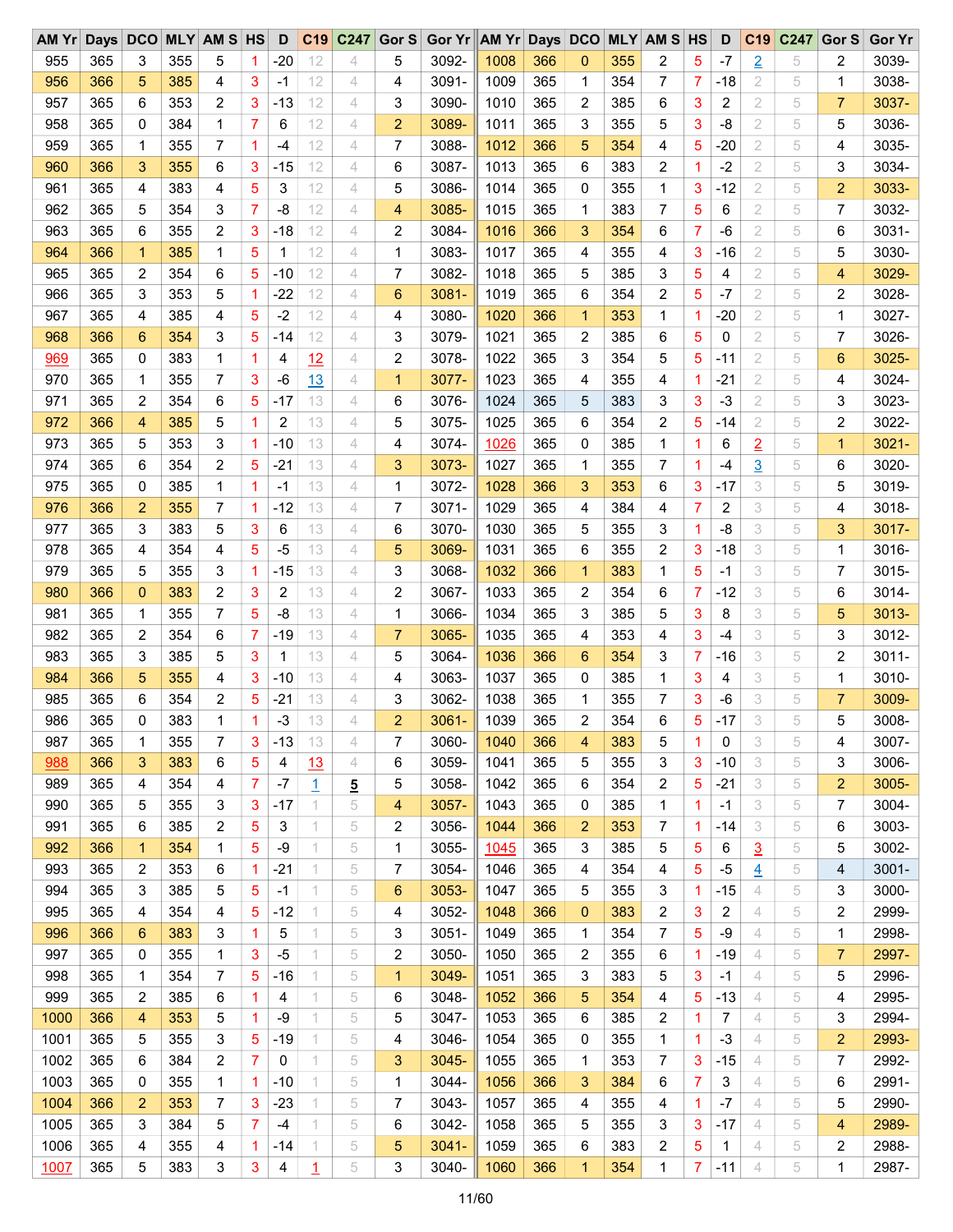| $AM$ $Yr$ |     | Days DCO       |     | <b>MLY AM S HS</b> |                | D     | C19             | C247 | Gor $S$        | Gor Yr AM Yr Days DCO |             |     |                |     | <b>MLY AM S HS</b> |    | D     | C <sub>19</sub> | C247 | Gor S | <b>Gor Yr</b> |
|-----------|-----|----------------|-----|--------------------|----------------|-------|-----------------|------|----------------|-----------------------|-------------|-----|----------------|-----|--------------------|----|-------|-----------------|------|-------|---------------|
| 1061      | 365 | 2              | 355 | 6                  | 3              | $-21$ | 4               | 5    | 7              | 2986-                 | 1114        | 365 | 5              | 354 | 3                  | 7  | -8    | 7               | 5    | 4     | 2933-         |
| 1062      | 365 | 3              | 385 | 5                  | 5              | -1    | 4               | 5    | 6              | 2985-                 | 1115        | 365 | 6              | 355 | 2                  | 3  | $-18$ | 7               | 5    | 2     | 2932-         |
| 1063      | 365 | 4              | 354 | 4                  | 5              | $-12$ | $\overline{4}$  | 5    | 4              | 2984-                 | 1116        | 366 | $\mathbf{1}$   | 385 | 1                  | 5  | 1     | 7               | 5    | 1     | 2931-         |
| 1064      | 366 | 6              | 383 | 3                  | 1              | 5     | $\overline{4}$  | 5    | 3              | 2983-                 | 1117        | 365 | 2              | 354 | 6                  | 5  | $-10$ | 7               | 5    | 7     | 2930-         |
| 1065      | 365 | 0              | 355 | 1                  | 3              | $-5$  | $\overline{5}$  | 5    | 2              | 2982-                 | 1118        | 365 | 3              | 353 | 5                  | 1  | $-22$ | 7               | 5    | 6     | 2929-         |
| 1066      | 365 | $\mathbf 1$    | 354 | 7                  | 5              | $-16$ | 5               | 5    | $\mathbf{1}$   | 2981-                 | 1119        | 365 | 4              | 385 | 4                  | 5  | $-2$  | 7               | 5    | 4     | 2928-         |
| 1067      | 365 | 2              | 383 | 6                  | 1              | 2     | 5               | 5    | 6              | 2980-                 | 1120        | 366 | 6              | 354 | 3                  | 5  | $-14$ | 7               | 5    | 3     | 2927-         |
| 1068      | 366 | $\overline{4}$ | 355 | 5                  | 3              | $-9$  | 5               | 5    | 5              | 2979-                 | 1121        | 365 | 0              | 385 | 1                  | 1. | 6     | Z               | 5    | 2     | 2926-         |
| 1069      | 365 | 5              | 354 | 3                  | 5              | $-20$ | 5               | 5    | 4              | 2978-                 | 1122        | 365 | 1              | 353 | 7                  | 1  | -6    | 8               | 5    | 1     | 2925-         |
| 1070      | 365 | 6              | 385 | 2                  | 1              | 0     | 5               | 5    | 3              | 2977-                 | 1123        | 365 | $\overline{c}$ | 354 | 6                  | 5  | $-17$ | 8               | 5    | 6     | 2924-         |
| 1071      | 365 | 0              | 353 | 1                  | 1              | $-12$ | 5               | 5    | 1              | 2976-                 | 1124        | 366 | 4              | 385 | 5                  | 1  | 2     | 8               | 5    | 5     | 2923-         |
| 1072      | 366 | $\overline{2}$ | 385 | 7                  | 5              | 7     | 5               | 5    | 7              | 2975-                 | 1125        | 365 | 5              | 355 | 3                  | 1  | $-8$  | 8               | 5    | 4     | 2922-         |
| 1073      | 365 | 3              | 354 | 5                  | 5              | $-4$  | 5               | 5    | 6              | 2974-                 | 1126        | 365 | 6              | 353 | 2                  | 3  | $-20$ | 8               | 5    | 3     | 2921-         |
| 1074      | 365 | 4              | 355 | 4                  | $\mathbf{1}$   | -14   | 5               | 5    | 5              | 2973-                 | 1127        | 365 | 0              | 384 | 1                  | 7  | $-1$  | 8               | 5    | 1     | 2920-         |
| 1075      | 365 | 5              | 383 | 3                  | 3              | 4     | 5               | 5    | 3              | 2972-                 | 1128        | 366 | $\overline{2}$ | 355 | 7                  | 1  | $-12$ | 8               | 5    | 7     | 2919-         |
| 1076      | 366 | $\mathbf{0}$   | 354 | 2                  | 5              | -8    | 5               | 5    | 2              | 2971-                 | 1129        | 365 | 3              | 383 | 5                  | 3  | 6     | 8               | 5    | 6     | 2918-         |
| 1077      |     | $\mathbf 1$    |     | 7                  | $\overline{1}$ |       | 5               | 5    |                |                       | 1130        | 365 | 4              |     | 4                  |    | $-4$  | 8               | 5    |       | 2917-         |
|           | 365 |                | 355 |                    |                | $-18$ |                 |      | 1              | 2970-                 |             |     |                | 355 |                    | 5  |       |                 |      | 5     |               |
| 1078      | 365 | 2              | 383 | 6                  | 3              | 0     | 5               | 5    | $\overline{7}$ | 2969-                 | 1131        | 365 | 5              | 354 | 3                  | 7  | $-15$ | 8               | 5    | 3     | 2916-         |
| 1079      | 365 | 3              | 355 | 5                  | 5              | $-10$ | 5               | 5    | 5              | 2968-                 | 1132        | 366 | $\overline{0}$ | 385 | 2                  | 3  | 4     | 8               | 5    | 2     | 2915-         |
| 1080      | 366 | 5              | 354 | 4                  | 7              | $-22$ | 5               | 5    | 4              | 2967-                 | 1133        | 365 | 1              | 355 | 7                  | 3  | -6    | 8               | 5    | 1     | 2914-         |
| 1081      | 365 | 6              | 385 | 2                  | 3              | $-2$  | 5               | 5    | 3              | 2966-                 | 1134        | 365 | 2              | 354 | 6                  | 5  | $-17$ | 8               | 5    | 7     | 2913-         |
| 1082      | 365 | 0              | 353 | 1                  | 3              | $-14$ | 5               | 5    | $\overline{2}$ | 2965-                 | 1135        | 365 | 3              | 383 | 5                  | 1  | 1     | 8               | 5    | 5     | 2912-         |
| 1083      | 365 | 1              | 384 | 7                  | 7              | 5     | $\overline{5}$  | 5    | 7              | 2964-                 | 1136        | 366 | 5              | 355 | 4                  | 3  | $-10$ | 8               | 5    | 4     | 2911-         |
| 1084      | 366 | 3              | 355 | 6                  | 1              | $-6$  | $\underline{6}$ | 5    | 6              | 2963-                 | 1137        | 365 | 6              | 354 | 2                  | 5  | $-21$ | 8               | 5    | 3     | 2910-         |
| 1085      | 365 | 4              | 355 | 4                  | 3              | $-16$ | 6               | 5    | 5              | 2962-                 | 1138        | 365 | $\Omega$       | 383 | 1                  | 1  | $-3$  | 8               | 5    | 2     | 2909-         |
| 1086      | 365 | 5              | 383 | 3                  | 5              | 2     | 6               | 5    | 4              | 2961-                 | 1139        | 365 | 1              | 355 | 7                  | 3  | $-13$ | 8               | 5    | 7     | 2908-         |
| 1087      | 365 | 6              | 354 | 2                  | 7              | $-9$  | 6               | 5    | 2              | 2960-                 | <u>1140</u> | 366 | 3              | 385 | 6                  | 5  | 6     | 8               | 5    | 6     | 2907-         |
| 1088      | 366 | $\mathbf{1}$   | 355 | 1                  | 3              | $-20$ | 6               | 5    | 1              | 2959-                 | 1141        | 365 | 4              | 354 | 4                  | 5  | $-5$  | 9               | 5    | 5     | 2906-         |
| 1089      | 365 | 2              | 385 | 6                  | 5              | 0     | 6               | 5    | $\overline{7}$ | 2958-                 | 1142        | 365 | 5              | 353 | 3                  | 1  | $-17$ | 9               | 5    | 4     | 2905-         |
| 1090      | 365 | 3              | 354 | 5                  | 5              | $-11$ | 6               | 5    | 6              | 2957-                 | 1143        | 365 | 6              | 385 | 2                  | 5  | 3     | 9               | 5    | 2     | 2904-         |
| 1091      | 365 | 4              | 383 | 4                  | 1              | 7     | 6               | 5    | 4              | 2956-                 | 1144        | 366 | $\mathbf{1}$   | 354 | 1                  | 5  | -9    | 9               | 5    | 1     | 2903-         |
| 1092      | 366 | 6              | 355 | 3                  | 3              | $-4$  | 6               | 5    | 3              | 2955-                 | 1145        | 365 | $\overline{2}$ | 355 | 6                  |    | $-19$ | 9               | 5    | 7     | 2902-         |
| 1093      | 365 | 0              | 354 | 1                  | 5              | $-15$ | 6               | 5    | 2              | 2954-                 | 1146        | 365 | 3              | 383 | 5                  | 3  | -1    | 9               | 5    | 6     | 2901-         |
| 1094      | 365 | 1              | 383 | 7                  | 1              | 3     | 6               | 5    | 1              | 2953-                 | 1147        | 365 | 4              | 354 | 4                  | 5  | $-12$ | 9               | 5    | 5     | 2900-         |
| 1095      | 365 | 2              | 355 | 6                  | 3              | $-7$  | 6               | 5    | 6              | 2952-                 | 1148        | 366 | 6              | 385 | 3                  | 1  | 7     | 9               | 5    | 4     | 2899-         |
| 1096      | 366 | 4              | 354 | 5                  | 5              | $-19$ | 6               | 5    | 5              | 2951-                 | 1149        | 365 | 0              | 353 | 1                  | 1  | -5    | 9               | 5    | 3     | 2898-         |
| 1097      | 365 | 5              | 385 | 3                  | 1              | 1     | 6               | 5    | 4              | 2950-                 | 1150        | 365 | 1              | 355 | 7                  | 5  | -15   | 9               | 5    | 2     | 2897-         |
| 1098      | 365 | 6              | 353 | 2                  | $\mathbf 1$    | $-11$ | 6               | 5    | 3              | 2949-                 | 1151        | 365 | 2              | 384 | 6                  | 7  | 4     | 9               | 5    | 7     | 2896-         |
| 1099      | 365 | 0              | 355 | 1                  | 5              | $-21$ | 6               | 5    | 1              | 2948-                 | 1152        | 365 | 3              | 355 | 5                  | 1  | $-6$  | 9               | 5    | 6     | 2895-         |
| 1100      | 366 | $\overline{2}$ | 384 | 7                  | 7              | $-3$  | 6               | 5    | 7              | 2947-                 | 1153        | 365 | 4              | 353 | 4                  | 3  | $-18$ | 9               | 5    | 5     | 2894-         |
| 1101      | 365 | 3              | 355 | 5                  | 1              | $-13$ | 6               | 5    | 6              | 2946-                 | 1154        | 365 | 5              | 384 | 3                  | 7  | 1     | 9               | 5    | 4     | 2893-         |
| 1102      | 365 | 4              | 383 | 4                  | 3              | 5     | $\underline{6}$ | 5    | 5              | 2945-                 | 1155        | 365 | 6              | 355 | 2                  | 1  | -9    | 9               | 5    | 2     | 2892-         |
| 1103      | 365 | 5              | 354 | 3                  | 5              | $-6$  | Z               | 5    | 3              | 2944-                 | 1156        | 366 | 1              | 355 | 1                  | 3  | $-20$ | 9               | 5    | 1     | 2891-         |
| 1104      | 366 | 0              | 355 | 2                  | 1              | -17   | 7               | 5    | 2              | 2943-                 | 1157        | 365 | 2              | 383 | 6                  | 5  | $-2$  | 9               | 5    | 7     | 2890-         |
|           |     |                |     |                    |                |       |                 |      |                |                       |             |     |                |     |                    |    |       |                 |      |       |               |
| 1105      | 365 | 1              | 385 | 7                  | 3              | 3     | 7               | 5    | 1              | 2942-                 | 1158        | 365 | 3              | 354 | 5                  | 7  | $-13$ | 9               | 5    | 6     | 2889-         |
| 1106      | 365 | 2              | 353 | 6                  | 3              | -9    | 7               | 5    | $\overline{7}$ | 2941-                 | <u>1159</u> | 365 | 4              | 385 | 4                  | 3  | 7     | 9               | 5    | 4     | 2888-         |
| 1107      | 365 | 3              | 354 | 5                  | 7              | $-20$ | 7               | 5    | 5              | 2940-                 | 1160        | 366 | 6              | 355 | 3                  | 3  | $-4$  | 10              | 5    | 3     | 2887-         |
| 1108      | 366 | 5              | 385 | 4                  | 3              | -1    | 7               | 5    | 4              | 2939-                 | 1161        | 365 | 0              | 354 | 1                  | 5  | -15   | 10              | 5    | 2     | 2886-         |
| 1109      | 365 | 6              | 355 | 2                  | 3              | $-11$ | 7               | 5    | 3              | 2938-                 | 1162        | 365 | 1              | 383 | 7                  | 1  | 3     | 10              | 5    | 1     | 2885-         |
| 1110      | 365 | 0              | 383 | 1                  | 5              | 7     | 7               | 5    | 2              | 2937-                 | 1163        | 365 | 2              | 355 | 6                  | 3  | $-7$  | 10              | 5    | 6     | 2884-         |
| 1111      | 365 | 1              | 354 | 7                  | 7              | $-4$  | 7               | 5    | 7              | 2936-                 | 1164        | 366 | 4              | 354 | 5                  | 5  | $-19$ | 10              | 5    | 5     | 2883-         |
| 1112      | 366 | 3              | 355 | 6                  | 3              | $-15$ | 7               | 5    | 6              | 2935-                 | 1165        | 365 | 5              | 383 | 3                  | 1  | -1    | 10              | 5    | 4     | 2882-         |
| 1113      | 365 | 4              | 383 | 4                  | 5              | 3     | 7               | 5    | 5              | 2934-                 | 1166        | 365 | 6              | 355 | 2                  | 3  | $-11$ | 10              | 5    | 3     | 2881-         |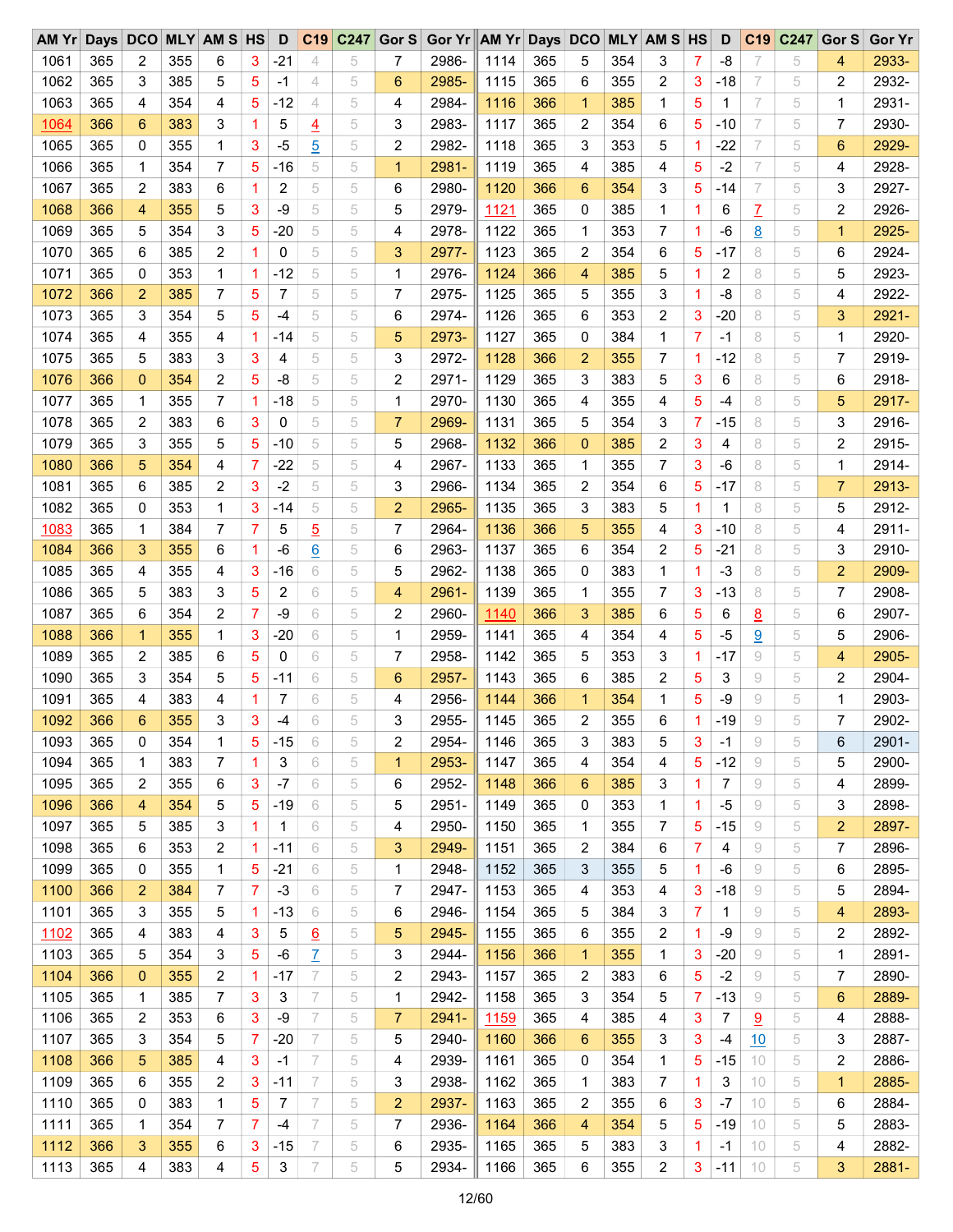| $AM$ $Yr$   | Days DCO |                |     | <b>MLY AM S HS</b> |             | D     |           | C19 C247 | Gor S          | Gor Yr AM Yr Days DCO |      |     |                |     | <b>MLY AM S HS</b> |    | D            | C <sub>19</sub> | C247            | Gor S | <b>Gor Yr</b> |
|-------------|----------|----------------|-----|--------------------|-------------|-------|-----------|----------|----------------|-----------------------|------|-----|----------------|-----|--------------------|----|--------------|-----------------|-----------------|-------|---------------|
| 1167        | 365      | 0              | 385 | 1                  | 5           | 9     | 10        | 5        | 1              | 2880-                 | 1220 | 366 | 4              | 353 | 5                  | 1  | $-9$         | 13              | 5               | 5     | 2827-         |
| 1168        | 366      | 2              | 354 | 7                  | 5           | $-3$  | 10        | 5        | 7              | 2879-                 | 1221 | 365 | 5              | 354 | 3                  | 5  | $-20$        | 13              | 5               | 4     | 2826-         |
| 1169        | 365      | 3              | 353 | 5                  | $\mathbf 1$ | -15   | 10        | 5        | 6              | 2878-                 | 1222 | 365 | 6              | 385 | 2                  | 1  | 0            | 13              | 5               | 3     | 2825-         |
| 1170        | 365      | 4              | 385 | 4                  | 5           | 5     | 10        | 5        | 5              | 2877-                 | 1223 | 365 | 0              | 355 | 1                  | 1  | $-10$        | 13              | 5               | 1     | 2824-         |
| 1171        | 365      | 5              | 354 | 3                  | 5           | $-6$  | 10        | 5        | 3              | 2876-                 | 1224 | 366 | $\overline{2}$ | 383 | 7                  | 3  | 7            | 13              | 5               | 7     | 2823-         |
| 1172        | 366      | $\mathbf{0}$   | 355 | 2                  | 1           | $-17$ | 10        | 5        | 2              | 2875-                 | 1225 | 365 | 3              | 354 | 5                  | 5  | $-4$         | 13              | 5               | 6     | 2822-         |
| 1173        | 365      | 1              | 383 | 7                  | 3           | 1     | 10        | 5        | 1              | 2874-                 | 1226 | 365 | 4              | 355 | 4                  | 1  | $-14$        | 13              | 5               | 5     | 2821-         |
| 1174        | 365      | $\overline{c}$ | 354 | 6                  | 5           | $-10$ | 10        | 5        | $\overline{7}$ | 2873-                 | 1227 | 365 | 5              | 383 | 3                  | 3  | 4            | 13              | 5               | 3     | 2820-         |
| 1175        | 365      | 3              | 355 | 5                  | 1           | $-20$ | 10        | 5        | 5              | 2872-                 | 1228 | 366 | $\mathbf{0}$   | 355 | 2                  | 5  | $-7$         | 13              | 5               | 2     | 2819-         |
| 1176        | 366      | 5              | 383 | 4                  | 3           | $-3$  | 10        | 5        | 4              | 2871-                 | 1229 | 365 | 1              | 354 | 7                  | 7  | $-18$        | 13              | 5               | 1     | 2818-         |
| 1177        | 365      | 6              | 355 | 2                  | 5           | $-13$ | 10        | 5        | 3              | 2870-                 | 1230 | 365 | 2              | 385 | 6                  | 3  | 2            | 13              | 5               | 7     | 2817-         |
|             | 365      | 0              | 384 | 1                  | 7           | 6     |           | 5        | $\overline{2}$ | 2869-                 | 1231 | 365 | 3              | 355 | 5                  | 3  | -8           | 13              | 5               | 5     | 2816-         |
| <u>1178</u> |          |                |     |                    |             |       | 10        |          |                |                       |      |     |                |     |                    |    |              |                 |                 |       |               |
| 1179        | 365      | 1              | 355 | 7                  | 1           | -4    | 11        | 5        | $\overline{7}$ | 2868-                 | 1232 | 366 | 5              | 354 | 4                  | 5  | $-20$        | 13              | 5               | 4     | 2815-         |
| 1180        | 366      | 3              | 353 | 6                  | 3           | $-17$ | 11        | 5        | 6              | 2867-                 | 1233 | 365 | 6              | 383 | 2                  | 1  | $-2$         | 13              | 5               | 3     | 2814-         |
| 1181        | 365      | 4              | 384 | 4                  | 7           | 2     | 11        | 5        | 5              | 2866-                 | 1234 | 365 | 0              | 355 | 1                  | 3  | $-12$        | 13              | 5               | 2     | 2813-         |
| 1182        | 365      | 5              | 355 | 3                  | 1           | -8    | 11        | 5        | 4              | 2865-                 | 1235 | 365 | 1              | 383 | 7                  | 5  | 6            | 13              | 5               | 7     | 2812-         |
| 1183        | 365      | 6              | 355 | 2                  | 3           | $-18$ | 11        | 5        | 2              | 2864-                 | 1236 | 366 | 3              | 354 | 6                  | 7  | -6           | $\overline{1}$  | $6\overline{6}$ | 6     | 2811-         |
| 1184        | 366      | $\mathbf 1$    | 383 | 1                  | 5           | -1    | 11        | 5        | 1              | 2863-                 | 1237 | 365 | 4              | 355 | 4                  | 3  | $-16$        | 1               | 6               | 5     | 2810-         |
| 1185        | 365      | 2              | 354 | 6                  | 7           | $-12$ | 11        | 5        | 7              | 2862-                 | 1238 | 365 | 5              | 385 | 3                  | 5  | 4            | 1               | 6               | 4     | 2809-         |
| 1186        | 365      | 3              | 385 | 5                  | 3           | 8     | 11        | 5        | 6              | 2861-                 | 1239 | 365 | 6              | 354 | 2                  | 5  | $-7$         | 1               | 6               | 2     | 2808-         |
| 1187        | 365      | 4              | 355 | 4                  | 3           | $-2$  | 11        | 5        | 4              | 2860-                 | 1240 | 366 | $\mathbf{1}$   | 353 | 1                  | 1  | $-20$        | 1               | 6               | 1     | 2807-         |
| 1188        | 366      | 6              | 354 | 3                  | 5           | $-14$ | 11        | 5        | 3              | 2859-                 | 1241 | 365 | 2              | 385 | 6                  | 5  | 0            | 1               | 6               | 7     | 2806-         |
| 1189        | 365      | 0              | 383 | 1                  | 1           | 4     | 11        | 5        | 2              | 2858-                 | 1242 | 365 | 3              | 354 | 5                  | 5  | $-11$        | 1               | 6               | 6     | 2805-         |
| 1190        | 365      | 1              | 355 | 7                  | 3           | $-6$  | 11        | 5        | $\mathbf{1}$   | 2857-                 | 1243 | 365 | 4              | 383 | 4                  | 1  | 7            | 1               | 6               | 4     | 2804-         |
| 1191        | 365      | 2              | 354 | 6                  | 5           | -17   | 11        | 5        | 6              | 2856-                 | 1244 | 366 | 6              | 355 | 3                  | 3  | $-4$         | 1               | 6               | 3     | 2803-         |
| 1192        | 366      | 4              | 385 | 5                  | 1           | 2     | 11        | 5        | 5              | 2855-                 | 1245 | 365 | 0              | 354 | 1                  | 5  | $-15$        | 1               | 6               | 2     | 2802-         |
| 1193        | 365      | 5              | 353 | 3                  | 1           | $-10$ | 11        | 5        | 4              | 2854-                 | 1246 | 365 | 1              | 385 | 7                  | 1  | 5            | 1               | 6               | 1     | 2801-         |
| 1194        | 365      | 6              | 354 | 2                  | 5           | $-21$ | 11        | 5        | 3              | 2853-                 | 1247 | 365 | $\overline{2}$ | 353 | 6                  | 1  | $-7$         | 1               | 6               | 6     | 2800-         |
| 1195        | 365      | 0              | 385 | 1                  | -1          | -1    | 11        | 5        | 1              | 2852-                 | 1248 | 366 | 4              | 355 | 5                  | 5  | $-18$        | 1               | 6               | 5     | 2799-         |
| 1196        | 366      | 2              | 355 | 7                  | 1           | $-12$ | 11        | 5        | 7              | 2851-                 | 1249 | 365 | 5              | 384 | 3                  | 7  | 1            | 1               | 6               | 4     | 2798-         |
| 1197        | 365      | 3              | 383 | 5                  | 3           | 6     |           | 5        | 6              | 2850-                 | 1250 | 365 | 6              | 355 | 2                  | 1  | -9           | 1               | 6               | 3     | 2797-         |
|             |          | $\overline{4}$ |     |                    | 5           |       | <u>11</u> |          | 5              |                       |      |     |                |     |                    |    | $-21$        |                 |                 |       |               |
| 1198        | 365      |                | 354 | 4                  |             | $-5$  | 12        | 5        |                | 2849-                 | 1251 | 365 | $\mathbf 0$    | 353 | 1                  | 3  |              |                 | 6               | 1     | 2796-         |
| 1199        | 365      | 5              | 355 | 3                  | 1           | $-15$ | 12        | 5        | 3              | 2848-                 | 1252 | 366 | $\overline{c}$ | 384 | 7                  | 7  | $-3$         | 1               | 6               | 7     | 2795-         |
| 1200        | 366      | 0              | 383 | 2                  | 3           | 2     | 12        | 5        | 2              | 2847-                 | 1253 | 365 | 3              | 355 | 5                  | 1. | $-13$        | 1               | 6               | 6     | 2794-         |
| 1201        | 365      | 1              | 354 | 7                  | 5           | -9    | 12        | 5        | 1              | 2846-                 | 1254 | 365 | 4              | 383 | 4                  | 3  | 5            | 1               | 6               | 5     | 2793-         |
| 1202        | 365      | 2              | 355 | 6                  | -1          | $-19$ | 12        | 5        | 7              | 2845-                 | 1255 | 365 | 5              | 355 | 3                  | 5  | $-5$         | $\overline{2}$  | 6               | 3     | 2792-         |
| 1203        | 365      | 3              | 385 | 5                  | 3           | 1     | 12        | 5        | 5              | 2844-                 | 1256 | 366 | $\mathbf{0}$   | 354 | 2                  | 7  | -17          | 2               | 6               | 2     | 2791-         |
| 1204        | 366      | 5              | 353 | 4                  | 3           | $-12$ | 12        | 5        | 4              | 2843-                 | 1257 | 365 | 1              | 385 | 7                  | 3  | 3            | 2               | 6               | 1     | 2790-         |
| 1205        | 365      | 6              | 384 | 2                  | 7           | 7     | 12        | 5        | 3              | 2842-                 | 1258 | 365 | 2              | 355 | 6                  | 3  | $-7$         | 2               | 6               | 7     | 2789-         |
| 1206        | 365      | 0              | 355 | 1                  | -1          | $-3$  | 12        | 5        | 2              | 2841-                 | 1259 | 365 | 3              | 354 | 5                  | 5  | $-18$        | 2               | 6               | 5     | 2788-         |
| 1207        | 365      | 1              | 355 | 7                  | 3           | $-13$ | 12        | 5        | 7              | 2840-                 | 1260 | 366 | 5              | 383 | 4                  | 1  | -1           | 2               | 6               | 4     | 2787-         |
| 1208        | 366      | 3              | 383 | 6                  | 5           | 4     | 12        | 5        | 6              | 2839-                 | 1261 | 365 | 6              | 355 | 2                  | 3  | $-11$        | 2               | 6               | 3     | 2786-         |
| 1209        | 365      | 4              | 354 | 4                  | 7           | $-7$  | 12        | 5        | 5              | 2838-                 | 1262 | 365 | 0              | 383 | 1                  | 5  | 7            | 2               | 6               | 2     | 2785-         |
| 1210        | 365      | 5              | 355 | 3                  | 3           | -17   | 12        | 5        | 4              | 2837-                 | 1263 | 365 | 1              | 354 | 7                  | 7  | -4           | 2               | 6               | 7     | 2784-         |
| 1211        | 365      | 6              | 385 | 2                  | 5           | 3     | 12        | 5        | 2              | 2836-                 | 1264 | 366 | 3              | 355 | 6                  | 3  | $-15$        | 2               | 6               | 6     | 2783-         |
| 1212        | 366      | $\mathbf{1}$   | 354 | 1                  | 5           | -9    | 12        | 5        | 1              | 2835-                 | 1265 | 365 | 4              | 385 | 4                  | 5  | 5            | 2               | 6               | 5     | 2782-         |
| 1213        | 365      | 2              | 353 | 6                  | 1           | $-21$ | 12        | 5        | 7              | 2834-                 | 1266 | 365 | 5              | 354 | 3                  | 5  | -6           | 2               | 6               | 4     | 2781-         |
| 1214        | 365      | 3              | 385 | 5                  | 5           | $-1$  | 12        | 5        | 6              | 2833-                 | 1267 | 365 | 6              | 353 | 2                  | 1  | -18          | 2               | 6               | 2     | 2780-         |
| 1215        | 365      | 4              | 354 | 4                  | 5           | $-12$ | 12        | 5        | 4              | 2832-                 | 1268 | 366 | $\mathbf{1}$   | 385 | 1                  | 5  | $\mathbf{1}$ | 2               | 6               | 1     | 2779-         |
| <u>1216</u> | 366      | 6              | 383 | 3                  | 1           | 5     | 12        | 5        | 3              | 2831-                 | 1269 | 365 | 2              | 354 | 6                  | 5  | $-10$        | 2               | 6               | 7     | 2778-         |
|             |          |                |     |                    |             |       |           |          |                |                       |      |     |                |     |                    |    |              |                 |                 |       |               |
| 1217        | 365      | 0              | 355 | 1                  | 3           | $-5$  | <u>13</u> | 5        | 2              | 2830-                 | 1270 | 365 | 3              | 355 | 5                  | 1  | $-20$        | 2               | 6               | 6     | 2777-         |
| 1218        | 365      | 1              | 354 | 7                  | 5           | $-16$ | 13        | 5        | 1              | 2829-                 | 1271 | 365 | 4              | 383 | 4                  | 3  | $-2$         | 2               | 6               | 4     | 2776-         |
| 1219        | 365      | 2              | 385 | 6                  | 1           | 4     | 13        | 5        | 6              | 2828-                 | 1272 | 366 | 6              | 354 | 3                  | 5  | $-14$        | 2               | 6               | 3     | 2775-         |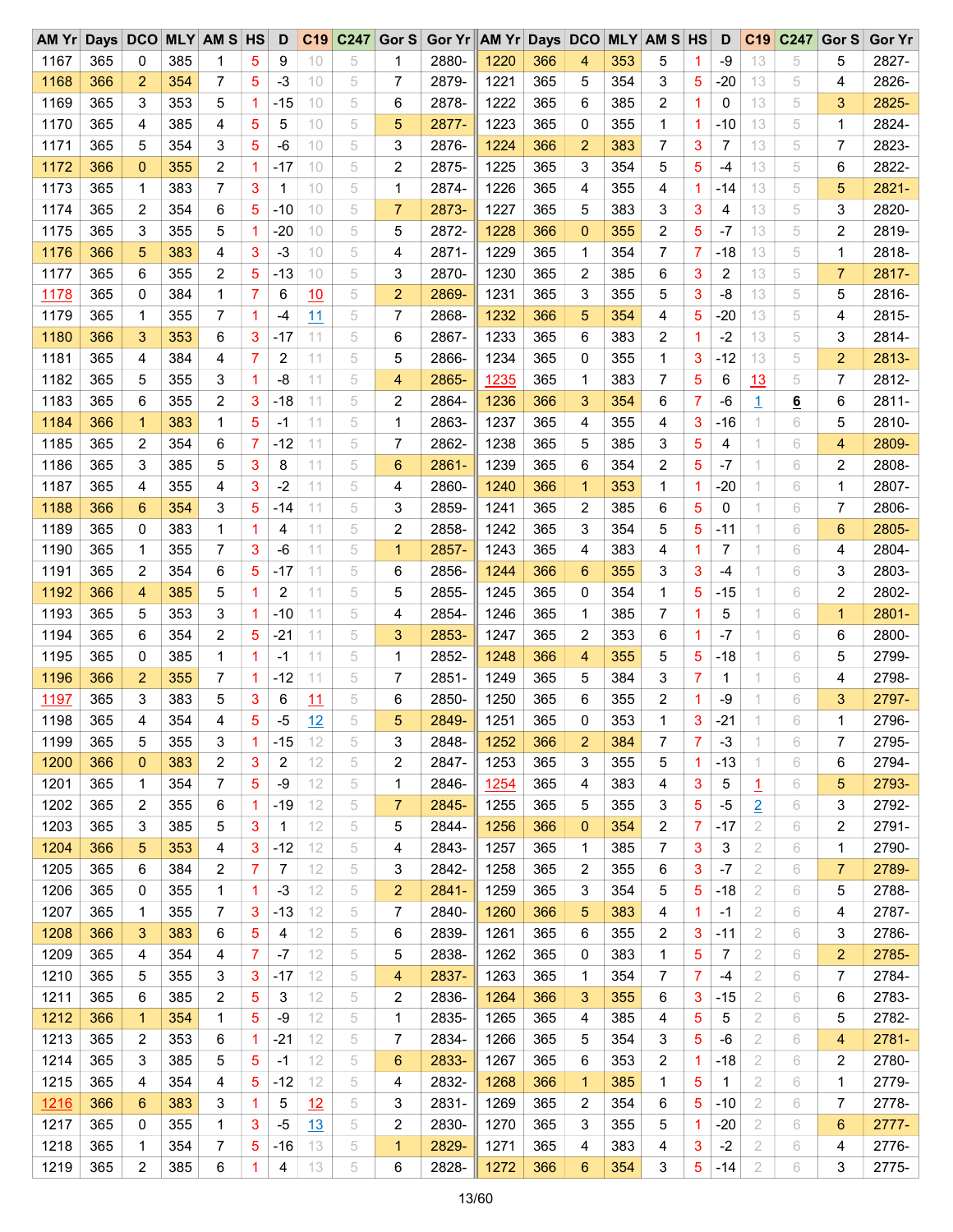| $AM$ $Yr$   |     | Days DCO     |     | <b>MLY AM S HS</b> |             | D     |                | C19 C247 | Gor S          | Gor Yr AM Yr Days DCO |      |     |                |     | <b>MLY AM S HS</b> |    | D            | C <sub>19</sub> | C247 | Gor S | <b>Gor Yr</b> |
|-------------|-----|--------------|-----|--------------------|-------------|-------|----------------|----------|----------------|-----------------------|------|-----|----------------|-----|--------------------|----|--------------|-----------------|------|-------|---------------|
| 1273        | 365 | 0            | 385 | 1                  | 1           | 6     | $\overline{2}$ | 6        | 2              | 2774-                 | 1326 | 365 | 2              | 355 | 6                  | 5  | -9           | 5               | 6    | 6     | $2721 -$      |
| 1274        | 365 | 1            | 355 | 7                  | 1           | -4    | $\overline{3}$ | 6        | 1              | 2773-                 | 1327 | 365 | 3              | 354 | 5                  | 7  | $-20$        | 5               | 6    | 4     | 2720-         |
| 1275        | 365 | 2            | 353 | 6                  | 3           | -16   | 3              | 6        | 6              | 2772-                 | 1328 | 366 | 5              | 385 | 4                  | 3  | $-1$         | 5               | 6    | 3     | 2719-         |
| 1276        | 366 | 4            | 384 | 5                  | 7           | 2     | 3              | 6        | 5              | 2771-                 | 1329 | 365 | 6              | 353 | 2                  | 3  | $-13$        | 5               | 6    | 2     | 2718-         |
| 1277        | 365 | 5            | 355 | 3                  | 1           | -8    | 3              | 6        | 4              | 2770-                 | 1330 | 365 | 0              | 384 | 1                  | 7  | 6            | $\overline{5}$  | 6    | 1     | $2717 -$      |
| 1278        | 365 | 6            | 355 | 2                  | 3           | $-18$ | 3              | 6        | 3              | 2769-                 | 1331 | 365 | $\mathbf 1$    | 355 | 7                  | 1  | $-4$         | $6\overline{6}$ | 6    | 6     | 2716-         |
| 1279        | 365 | 0            | 383 | 1                  | 5           | 0     | 3              | 6        | 1              | 2768-                 | 1332 | 366 | 3              | 355 | 6                  | 3  | $-15$        | 6               | 6    | 5     | 2715-         |
| 1280        | 365 | $\mathbf{1}$ | 354 | 7                  | 7           | -11   | 3              | 6        | 7              | 2767-                 | 1333 | 365 | 4              | 383 | 4                  | 5  | 3            | 6               | 6    | 4     | 2714-         |
| 1281        | 365 | 2            | 385 | 6                  | 3           | 9     | 3              | 6        | 6              | 2766-                 | 1334 | 365 | 5              | 354 | 3                  | 7  | -8           | 6               | 6    | 3     | 2713-         |
| 1282        | 365 | 3            | 353 | 5                  | 3           | $-3$  | 3              | 6        | 5              | 2765-                 | 1335 | 365 | 6              | 355 | 2                  | 3  | $-18$        | 6               | 6    | 1     | 2712-         |
| 1283        | 365 | 4            | 354 | 4                  | 7           | -14   | 3              | 6        | 3              | 2764-                 | 1336 | 366 | 1              | 385 | 1                  | 5  | $\mathbf{1}$ | 6               | 6    | 7     | $2711 -$      |
| 1284        | 366 | 6            | 385 | 3                  | 3           | 5     | 3              | 6        | 2              | 2763-                 | 1337 | 365 | 2              | 354 | 6                  | 5  | $-10$        | 6               | 6    | 6     | 2710-         |
| 1285        | 365 | 0            | 355 | 1                  | 3           | $-5$  | 3              | 6        | 1              | 2762-                 | 1338 | 365 | 3              | 383 | 5                  | 1  | 8            | 6               | 6    | 5     | 2709-         |
| 1286        | 365 | 1            | 354 | 7                  | 5           | $-16$ | 3              | 6        | $\overline{7}$ | 2761-                 | 1339 | 365 | 4              | 355 | 4                  | 3  | $-2$         | 6               | 6    | 3     | 2708-         |
| 1287        | 365 | 2            | 383 | 6                  | 1           | 2     | 3              | 6        | 5              | 2760-                 | 1340 | 366 | 6              | 354 | 3                  | 5  | $-14$        | 6               | 6    | 2     | 2707-         |
|             |     |              |     |                    |             |       |                |          |                |                       |      |     |                |     |                    |    |              |                 |      |       |               |
| 1288        | 366 | 4            | 355 | 5                  | 3           | $-9$  | 3              | 6        | 4              | 2759-                 | 1341 | 365 | 0              | 383 | 1                  | 1  | 4            | 6               | 6    | 1     | 2706-         |
| 1289        | 365 | 5            | 354 | 3                  | 5           | $-20$ | 3              | 6        | 3              | 2758-                 | 1342 | 365 | 1              | 355 | 7                  | 3  | -6           | 6               | 6    | 7     | 2705-         |
| 1290        | 365 | 6            | 385 | 2                  | 1           | 0     | 3              | 6        | $\overline{c}$ | 2757-                 | 1343 | 365 | 2              | 354 | 6                  | 5  | $-17$        | 6               | 6    | 5     | 2704-         |
| 1291        | 365 | 0            | 353 | 1                  | 1           | $-12$ | 3              | 6        | 7              | 2756-                 | 1344 | 366 | 4              | 385 | 5                  | 1  | 2            | 6               | 6    | 4     | 2703-         |
| 1292        | 366 | 2            | 385 | 7                  | 5           | 7     | $\overline{3}$ | 6        | 6              | 2755-                 | 1345 | 365 | 5              | 353 | 3                  | 1. | $-10$        | 6               | 6    | 3     | 2702-         |
| 1293        | 365 | 3            | 354 | 5                  | 5           | $-4$  | $\overline{4}$ | 6        | 5              | 2754-                 | 1346 | 365 | 6              | 355 | 2                  | 5  | $-20$        | 6               | 6    | 2     | 2701-         |
| 1294        | 365 | 4            | 355 | 4                  | -1          | -14   | 4              | 6        | 4              | 2753-                 | 1347 | 365 | 0              | 384 | 1                  | 7  | $-1$         | 6               | 6    | 1     | 2700-         |
| 1295        | 365 | 5            | 383 | 3                  | 3           | 4     | 4              | 6        | 2              | 2752-                 | 1348 | 366 | $\overline{2}$ | 355 | 7                  | 1  | $-12$        | 6               | 6    | 7     | 2699-         |
| 1296        | 366 | $\mathbf{0}$ | 354 | 2                  | 5           | -8    | 4              | 6        | 1              | 2751-                 | 1349 | 365 | 3              | 383 | 5                  | 3  | 6            | <u>6</u>        | 6    | 6     | 2698-         |
| 1297        | 365 | 1            | 355 | 7                  | 1           | $-18$ | $\overline{4}$ | 6        | 7              | 2750-                 | 1350 | 365 | 4              | 354 | 4                  | 5  | $-5$         | $\overline{I}$  | 6    | 5     | 2697-         |
| 1298        | 365 | 2            | 383 | 6                  | 3           | 0     | 4              | 6        | 6              | 2749-                 | 1351 | 365 | 5              | 355 | 3                  | 1  | $-15$        | 7               | 6    | 3     | 2696-         |
| 1299        | 365 | 3            | 354 | 5                  | 5           | -11   | 4              | 6        | 4              | 2748-                 | 1352 | 366 | $\mathbf{0}$   | 385 | 2                  | 3  | 4            | 7               | 6    | 2     | 2695-         |
| 1300        | 366 | 5            | 385 | 4                  | 1           | 8     | 4              | 6        | 3              | 2747-                 | 1353 | 365 | 1              | 353 | 7                  | 3  | -8           | 7               | 6    | 1     | 2694-         |
| 1301        | 365 | 6            | 355 | 2                  | -1          | $-2$  | 4              | 6        | 2              | 2746-                 | 1354 | 365 | 2              | 354 | 6                  | 7  | $-19$        | 7               | 6    | 7     | 2693-         |
| 1302        | 365 | 0            | 353 | 1                  | 3           | $-14$ | 4              | 6        | 1              | 2745-                 | 1355 | 365 | 3              | 385 | 5                  | 3  | 1            | 7               | 6    | 5     | 2692-         |
| 1303        | 365 | $\mathbf 1$  | 384 | 7                  | 7           | 5     | 4              | 6        | 6              | 2744-                 | 1356 | 366 | 5              | 355 | 4                  | 3  | $-10$        | 7               | 6    | 4     | 2691-         |
| 1304        | 366 | 3            | 355 | 6                  | 1           | $-6$  | 4              | 6        | 5              | 2743-                 | 1357 | 365 | 6              | 383 | 2                  | 5  | 8            | 7               | 6    | 3     | 2690-         |
| 1305        | 365 | 4            | 355 | 4                  | 3           | $-16$ | 4              | 6        | 4              | 2742-                 | 1358 | 365 | 0              | 354 | 1                  | 7  | $-3$         | 7               | 6    | 2     | 2689-         |
| 1306        | 365 | 5            | 383 | 3                  | 5           | 2     | 4              | 6        | 3              | 2741-                 | 1359 | 365 | 1              | 355 | 7                  | 3  | $-13$        | 7               | 6    | 7     | 2688-         |
| 1307        | 365 | 6            | 354 | 2                  | 7           | -9    | 4              | 6        | 1              | 2740-                 | 1360 | 366 | 3              | 383 | 6                  | 5  | 4            | 7               | 6    | 6     | 2687-         |
| 1308        | 366 | $\mathbf{1}$ | 355 | 1                  | 3           | $-20$ | 4              | 6        | 7              | 2739-                 | 1361 | 365 | 4              | 354 | 4                  | 7  | $-7$         | 7               | 6    | 5     | 2686-         |
| 1309        | 365 | 2            | 385 | 6                  | 5           | 0     | 4              | 6        | 6              | 2738-                 | 1362 | 365 | 5              | 355 | 3                  | 3  | $-17$        | 7               | 6    | 4     | 2685-         |
| 1310        | 365 | 3            | 354 | 5                  | 5           | $-11$ | 4              | 6        | 5              | 2737-                 | 1363 | 365 | 6              | 385 | 2                  | 5  | 3            | 7               | 6    | 2     | 2684-         |
| <u>1311</u> | 365 | 4            | 383 | 4                  | $\mathbf 1$ | 7     | $\overline{4}$ | 6        | 3              | 2736-                 | 1364 | 366 | $\mathbf{1}$   | 354 | 1                  | 5  | -9           | 7               | 6    | 1     | 2683-         |
| 1312        | 366 | 6            | 355 | 3                  | 3           | $-4$  | $\overline{5}$ | 6        | 2              | 2735-                 | 1365 | 365 | 2              | 353 | 6                  | 1  | $-21$        | 7               | 6    | 7     | 2682-         |
| 1313        | 365 | 0            | 354 | 1                  | 5           | $-15$ | 5              | 6        | 1              | 2734-                 | 1366 | 365 | 3              | 385 | 5                  | 5  | -1           | 7               | 6    | 6     | 2681-         |
| 1314        | 365 | 1            | 383 | 7                  | $\mathbf 1$ | 3     | 5              | 6        | $\overline{7}$ | 2733-                 | 1367 | 365 | 4              | 354 | 4                  | 5  | $-12$        | 7               | 6    | 4     | 2680-         |
| 1315        | 365 | 2            | 355 | 6                  | 3           | $-7$  | 5              | 6        | 5              | 2732-                 | 1368 | 366 | 6              | 385 | 3                  | 1  | 7            |                 | 6    | 3     | 2679-         |
| 1316        | 366 | 4            | 354 | 5                  | 5           | $-19$ | 5              | 6        | 4              | 2731-                 | 1369 | 365 | 0              | 353 |                    |    | $-5$         | Z               | 6    |       |               |
|             |     |              |     |                    |             |       |                |          |                |                       |      |     |                |     | 1                  | 1. |              | $\underline{8}$ |      | 2     | 2678-         |
| 1317        | 365 | 5            | 385 | 3                  | 1           | 1     | 5              | 6        | 3              | 2730-                 | 1370 | 365 | 1              | 354 | 7                  | 5  | -16          | 8               | 6    | 1     | 2677-         |
| 1318        | 365 | 6            | 353 | 2                  | 1           | $-11$ | 5              | 6        | $\overline{2}$ | 2729-                 | 1371 | 365 | 2              | 385 | 6                  | 1  | 4            | 8               | 6    | 6     | 2676-         |
| 1319        | 365 | 0            | 385 | 1                  | 5           | 9     | 5              | 6        | 7              | 2728-                 | 1372 | 366 | 4              | 355 | 5                  | 1  | $-7$         | 8               | 6    | 5     | 2675-         |
| 1320        | 366 | 2            | 354 | 7                  | 5           | -3    | 5              | 6        | 6              | 2727-                 | 1373 | 365 | 5              | 353 | 3                  | 3  | $-19$        | 8               | 6    | 4     | 2674-         |
| 1321        | 365 | 3            | 355 | 5                  | 1           | $-13$ | 5              | 6        | 5              | 2726-                 | 1374 | 365 | 6              | 384 | 2                  | 7  | 0            | 8               | 6    | 3     | 2673-         |
| 1322        | 365 | 4            | 383 | 4                  | 3           | 5     | 5              | 6        | 4              | 2725-                 | 1375 | 365 | 0              | 355 | 1                  | 1  | $-10$        | 8               | 6    | 1     | 2672-         |
| 1323        | 365 | 5            | 354 | 3                  | 5           | -6    | 5              | 6        | 2              | 2724-                 | 1376 | 366 | 2              | 383 | 7                  | 3  | 7            | 8               | 6    | 7     | 2671-         |
| 1324        | 366 | $\mathbf 0$  | 355 | 2                  | 1           | -17   | 5              | 6        | 1              | 2723-                 | 1377 | 365 | 3              | 355 | 5                  | 5  | -3           | 8               | 6    | 6     | 2670-         |
| 1325        | 365 | 1            | 383 | 7                  | 3           | 1     | 5              | 6        | 7              | 2722-                 | 1378 | 365 | 4              | 354 | 4                  | 7  | $-14$        | 8               | 6    | 5     | 2669-         |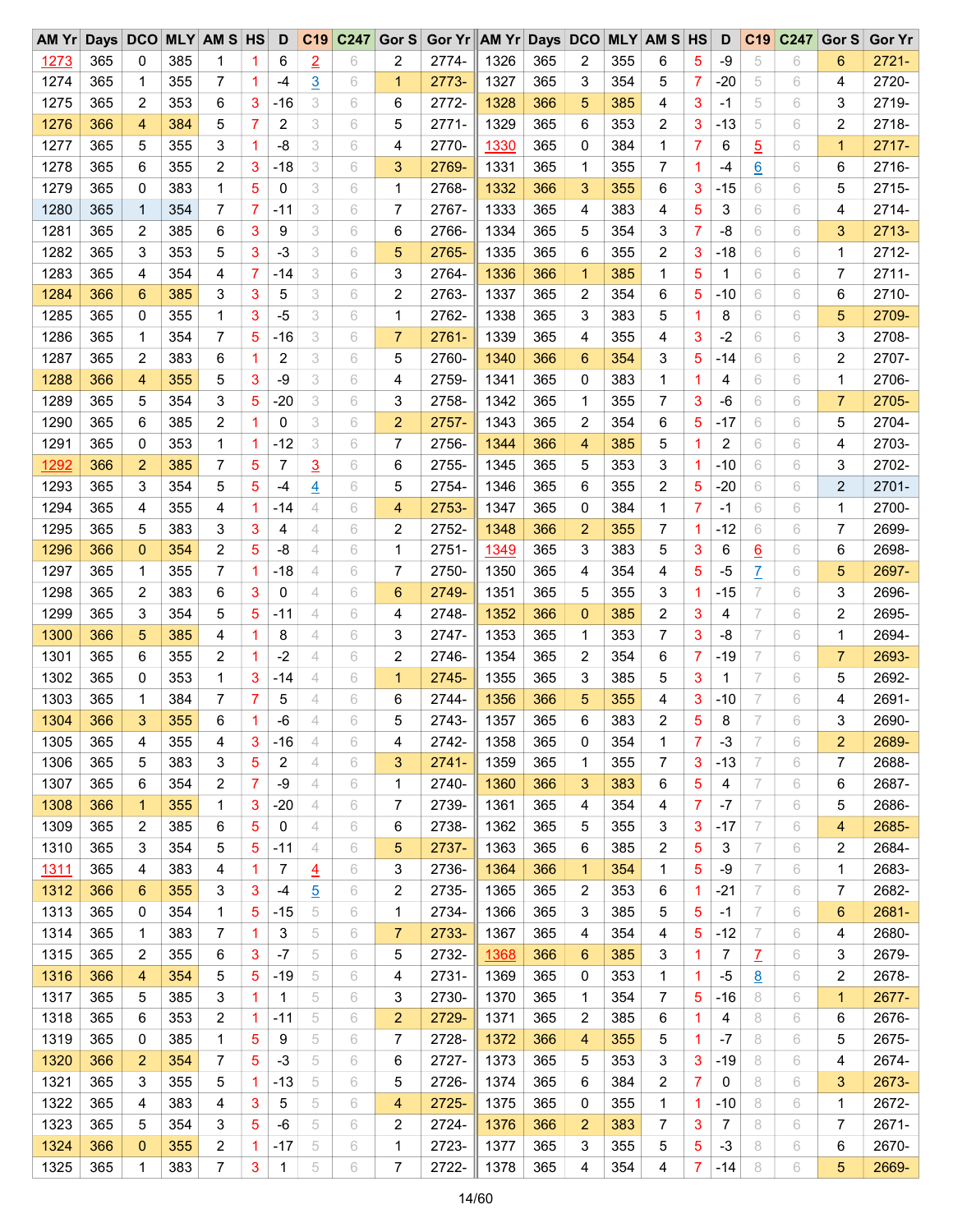| AM Yr |     | Days DCO       |     | <b>MLY AM S HS</b> |             | D     | C19            | C247 | Gor $S$        | Gor Yr AM Yr Days DCO |      |     |                |     | <b>MLY AM S HS</b> |                | D     | C <sub>19</sub> | C247           | Gor S | <b>Gor Yr</b> |
|-------|-----|----------------|-----|--------------------|-------------|-------|----------------|------|----------------|-----------------------|------|-----|----------------|-----|--------------------|----------------|-------|-----------------|----------------|-------|---------------|
| 1379  | 365 | 5              | 385 | 3                  | 3           | 6     | 8              | 6    | 3              | 2668-                 | 1432 | 366 | 1              | 354 | 1                  | 7              | -11   | 11              | 6              | 7     | 2615-         |
| 1380  | 366 | $\mathbf 0$    | 355 | 2                  | 3           | $-5$  | 8              | 6    | 2              | 2667-                 | 1433 | 365 | 2              | 385 | 6                  | 3              | 9     | 11              | 6              | 6     | 2614-         |
| 1381  | 365 | $\mathbf 1$    | 354 | 7                  | 5           | -16   | 8              | 6    | 1              | 2666-                 | 1434 | 365 | 3              | 355 | 5                  | 3              | -1    | 11              | 6              | 5     | 2613-         |
| 1382  | 365 | 2              | 383 | 6                  | 1           | 2     | 8              | 6    | $\overline{7}$ | 2665-                 | 1435 | 365 | 4              | 354 | 4                  | 5              | $-12$ | 11              | 6              | 3     | 2612-         |
| 1383  | 365 | 3              | 355 | 5                  | 3           | -8    | 8              | 6    | 5              | 2664-                 | 1436 | 366 | 6              | 383 | 3                  | 1              | 5     | 11              | 6              | 2     | 2611-         |
| 1384  | 366 | 5              | 354 | 4                  | 5           | $-20$ | 8              | 6    | 4              | 2663-                 | 1437 | 365 | 0              | 355 | 1                  | 3              | $-5$  | 11              | 6              | 1     | 2610-         |
| 1385  | 365 | 6              | 383 | 2                  | 1           | $-2$  | 8              | 6    | 3              | 2662-                 | 1438 | 365 | 1              | 354 | 7                  | 5              | $-16$ | 11              | 6              | 7     | 2609-         |
| 1386  | 365 | 0              | 355 | 1                  | 3           | $-12$ | 8              | 6    | $\overline{2}$ | 2661-                 | 1439 | 365 | 2              | 385 | 6                  | 1              | 4     | 11              | 6              | 5     | 2608-         |
| 1387  | 365 | 1              | 385 | 7                  | 5           | 8     | 8              | 6    | 7              | 2660-                 | 1440 | 366 | 4              | 353 | 5                  | 1              | -9    | 11              | 6              | 4     | 2607-         |
| 1388  | 366 | 3              | 354 | 6                  | 5           | $-4$  | $\overline{9}$ | 6    | 6              | 2659-                 | 1441 | 365 | 5              | 354 | 3                  | 5              | $-20$ | 11              | 6              | 3     | 2606-         |
| 1389  | 365 | 4              | 353 | 4                  | 1           | $-16$ | 9              | 6    | 5              | 2658-                 | 1442 | 365 | 6              | 385 | 2                  | 1              | 0     | 11              | 6              | 2     | 2605-         |
| 1390  | 365 | 5              | 385 | 3                  | 5           | 4     | 9              | 6    | 4              | 2657-                 | 1443 | 365 | 0              | 355 | 1                  | 1              | $-10$ | 11              | 6              | 7     | 2604-         |
| 1391  | 365 | 6              | 354 | 2                  | 5           | $-7$  | 9              | 6    | 2              | 2656-                 | 1444 | 366 | $\overline{2}$ | 383 | 7                  | 3              | 7     | 11              | 6              | 6     | 2603-         |
| 1392  | 366 | $\mathbf{1}$   | 355 | 1                  | $\mathbf 1$ | $-18$ | 9              | 6    | 1              | 2655-                 | 1445 | 365 | 3              | 354 | 5                  | 5              | $-4$  | 12              | 6              | 5     | 2602-         |
| 1393  | 365 | 2              | 383 | 6                  | 3           | 0     | 9              | 6    | 7              | 2654-                 | 1446 | 365 | 4              | 355 | 4                  | 1              | $-14$ | 12              | 6              | 4     | 2601-         |
| 1394  | 365 | 3              | 354 | 5                  | 5           | $-11$ | 9              | 6    | 6              | 2653-                 | 1447 | 365 | 5              | 383 | 3                  | 3              | 4     | 12              | 6              | 3     | 2600-         |
| 1395  | 365 | 4              | 385 | 4                  | 1           | 9     | 9              | 6    | 4              | 2652-                 | 1448 | 366 | $\mathbf{0}$   | 354 | 2                  | 5              | -8    | 12              | 6              | 2     | 2599-         |
|       |     |                |     |                    |             |       |                |      |                |                       |      |     |                |     |                    |                |       |                 |                |       |               |
| 1396  | 366 | 6              | 353 | 3                  | 1           | $-4$  | 9              | 6    | 3              | 2651-                 | 1449 | 365 | 1              | 355 | 7                  | 1              | $-18$ | 12              | 6              | 1     | 2598-         |
| 1397  | 365 | 0              | 355 | 1                  | 5           | -14   | 9              | 6    | 2              | 2650-                 | 1450 | 365 | $\overline{c}$ | 385 | 6                  | 3              | 2     | 12              | 6              | 7     | 2597-         |
| 1398  | 365 | 1              | 384 | 7                  | 7           | 5     | 9              | 6    | 1              | 2649-                 | 1451 | 365 | 3              | 353 | 5                  | 3              | $-10$ | 12              | 6              | 5     | 2596-         |
| 1399  | 365 | 2              | 355 | 6                  | $\mathbf 1$ | $-5$  | 9              | 6    | 6              | 2648-                 | 1452 | 366 | 5              | 384 | 4                  | 7              | 8     | 12              | 6              | 4     | 2595-         |
| 1400  | 366 | 4              | 353 | 5                  | 3           | $-18$ | 9              | 6    | 5              | 2647-                 | 1453 | 365 | 6              | 355 | 2                  | 1              | $-2$  | 12              | 6              | 3     | 2594-         |
| 1401  | 365 | 5              | 384 | 3                  | 7           | 1     | 9              | 6    | 4              | 2646-                 | 1454 | 365 | 0              | 355 | 1                  | 3              | $-12$ | 12              | 6              | 2     | 2593-         |
| 1402  | 365 | 6              | 355 | 2                  | 1           | -9    | 9              | 6    | 3              | 2645-                 | 1455 | 365 | 1              | 383 | 7                  | 5              | 6     | 12              | 6              | 7     | 2592-         |
| 1403  | 365 | 0              | 355 | 1                  | 3           | $-19$ | 9              | 6    | 1              | 2644-                 | 1456 | 366 | 3              | 354 | 6                  | $\overline{7}$ | $-6$  | 12              | 6              | 6     | 2591-         |
| 1404  | 366 | $\overline{2}$ | 383 | 7                  | 5           | $-2$  | 9              | 6    | 7              | 2643-                 | 1457 | 365 | 4              | 355 | 4                  | 3              | $-16$ | 12              | 6              | 5     | 2590-         |
| 1405  | 365 | 3              | 354 | 5                  | 7           | $-13$ | 9              | 6    | 6              | 2642-                 | 1458 | 365 | 5              | 385 | 3                  | 5              | 4     | 12              | 6              | 4     | 2589-         |
| 1406  | 365 | 4              | 385 | 4                  | 3           | 7     | 9              | 6    | 5              | 2641-                 | 1459 | 365 | 6              | 354 | $\overline{c}$     | 5              | $-7$  | 12              | 6              | 2     | 2588-         |
| 1407  | 365 | 5              | 355 | 3                  | 3           | $-3$  | 10             | 6    | 3              | 2640-                 | 1460 | 366 | 1              | 353 | 1                  | 1              | $-20$ | 12              | 6              | 1     | 2587-         |
| 1408  | 365 | 6              | 354 | 2                  | 5           | -14   | 10             | 6    | 2              | 2639-                 | 1461 | 365 | 2              | 385 | 6                  | 5              | 0     | 12              | 6              | 7     | 2586-         |
| 1409  | 365 | 0              | 383 | 1                  | 1           | 4     | 10             | 6    | 1              | 2638-                 | 1462 | 365 | 3              | 354 | 5                  | 5              | $-11$ | 12              | 6              | 6     | 2585-         |
| 1410  | 365 | 1              | 355 | 7                  | 3           | $-6$  | 10             | 6    | $\overline{7}$ | 2637-                 | 1463 | 365 | 4              | 383 | 4                  |                | 7     | 12              | 6              | 4     | 2584-         |
| 1411  | 365 | 2              | 354 | 6                  | 5           | $-17$ | 10             | 6    | 5              | 2636-                 | 1464 | 366 | 6              | 355 | 3                  | 3              | $-4$  | 13              | 6              | 3     | 2583-         |
| 1412  | 366 | 4              | 383 | 5                  | 1           | 0     | 10             | 6    | 4              | 2635-                 | 1465 | 365 | 0              | 354 | 1                  | 5              | $-15$ | 13              | 6              | 2     | 2582-         |
| 1413  | 365 | 5              | 355 | 3                  | 3           | $-10$ | 10             | 6    | 3              | 2634-                 | 1466 | 365 | 1              | 385 | 7                  | 1              | 5     | 13              | 6              | 1     | 2581-         |
| 1414  | 365 | 6              | 385 | 2                  | 5           | 10    | 10             | 6    | 2              | 2633-                 | 1467 | 365 | 2              | 353 | 6                  | 1              | $-7$  | 13              | 6              | 6     | 2580-         |
| 1415  | 365 | 0              | 354 | 1                  | 5           | $-1$  | 10             | 6    | 7              | 2632-                 | 1468 | 366 | 4              | 354 | 5                  | 5              | $-19$ | 13              | 6              | 5     | 2579-         |
| 1416  | 366 | 2              | 353 | 7                  | $\mathbf 1$ | -14   | 10             | 6    | 6              | 2631-                 | 1469 | 365 | 5              | 385 | 3                  | 1              | 1     | 13              | 6              | 4     | 2578-         |
| 1417  | 365 | 3              | 385 | 5                  | 5           | 6     | 10             | 6    | 5              | 2630-                 | 1470 | 365 | 6              | 355 | 2                  | 1              | -9    | 13              | 6              | 3     | 2577-         |
| 1418  | 365 | 4              | 354 | 4                  | 5           | $-5$  | 10             | 6    | 4              | 2629-                 | 1471 | 365 | 0              | 383 | 1                  | 3              | 9     | 13              | 6              | 1     | 2576-         |
| 1419  | 365 | 5              | 355 | 3                  | 1           | $-15$ | 10             | 6    | 2              | 2628-                 | 1472 | 366 | $\overline{c}$ | 354 | 7                  | 5              | -3    | 13              | 6              | 7     | 2575-         |
| 1420  | 366 | $\mathbf{0}$   | 383 | 2                  | 3           | 2     | 10             | 6    | 1              | 2627-                 | 1473 | 365 | 3              | 355 | 5                  | 1              | $-13$ | 13              | 6              | 6     | 2574-         |
| 1421  | 365 | 1              | 354 | 7                  | 5           | -9    | 10             | 6    | 7              | 2626-                 | 1474 | 365 | 4              | 383 | 4                  | 3              | 5     | 13              | 6              | 5     | 2573-         |
| 1422  | 365 | 2              | 355 | 6                  | 1           | $-19$ | 10             | 6    | 6              | 2625-                 | 1475 | 365 | 5              | 355 | 3                  | 5              | $-5$  | 13              | 6              | 3     | 2572-         |
| 1423  | 365 | 3              | 383 | 5                  | 3           | $-1$  | 10             | 6    | 4              | 2624-                 | 1476 | 366 | $\mathbf 0$    | 354 | 2                  | 7              | $-17$ | 13              | 6              | 2     | 2571-         |
| 1424  | 366 | 5              | 355 | 4                  | 5           | $-12$ | 10             | 6    | 3              | 2623-                 | 1477 | 365 | 1              | 385 | 7                  | 3              | 3     | 13              | 6              | 1     | 2570-         |
| 1425  | 365 | 6              | 384 | 2                  | 7           | 7     | 10             | 6    | 2              | 2622-                 | 1478 | 365 | 2              | 355 | 6                  | 3              | $-7$  | 13              | 6              | 7     | 2569-         |
| 1426  | 365 | 0              |     | 1                  | 1           | -3    |                | 6    | 1              | 2621-                 |      |     | 3              |     | 5                  | 5              |       | 13              | 6              |       | 2568-         |
|       |     |                | 355 |                    |             |       | 11             |      |                |                       | 1479 | 365 |                | 354 |                    |                | $-18$ |                 |                | 5     |               |
| 1427  | 365 | 1              | 353 | 7                  | 3           | $-15$ | 11             | 6    | 6              | 2620-                 | 1480 | 366 | 5              | 383 | 4                  | 1              | $-1$  | 13              | 6              | 4     | 2567-         |
| 1428  | 366 | 3              | 384 | 6                  | 7           | 3     | 11             | 6    | 5              | 2619-                 | 1481 | 365 | 6              | 355 | 2                  | 3              | $-11$ | 13              | 6              | 3     | 2566-         |
| 1429  | 365 | 4              | 355 | 4                  | 1           | $-7$  | 11             | 6    | 4              | 2618-                 | 1482 | 365 | 0              | 383 | 1                  | 5              | 7     | 13              | 6              | 2     | 2565-         |
| 1430  | 365 | 5              | 355 | 3                  | 3           | $-17$ | 11             | 6    | 3              | 2617-                 | 1483 | 365 | 1              | 354 | 7                  | 7              | -4    | 1               | $\overline{1}$ | 7     | 2564-         |
| 1431  | 365 | 6              | 383 | 2                  | 5           | 1     | 11             | 6    | 1              | 2616-                 | 1484 | 366 | 3              | 355 | 6                  | 3              | $-15$ | 1               | 7              | 6     | 2563-         |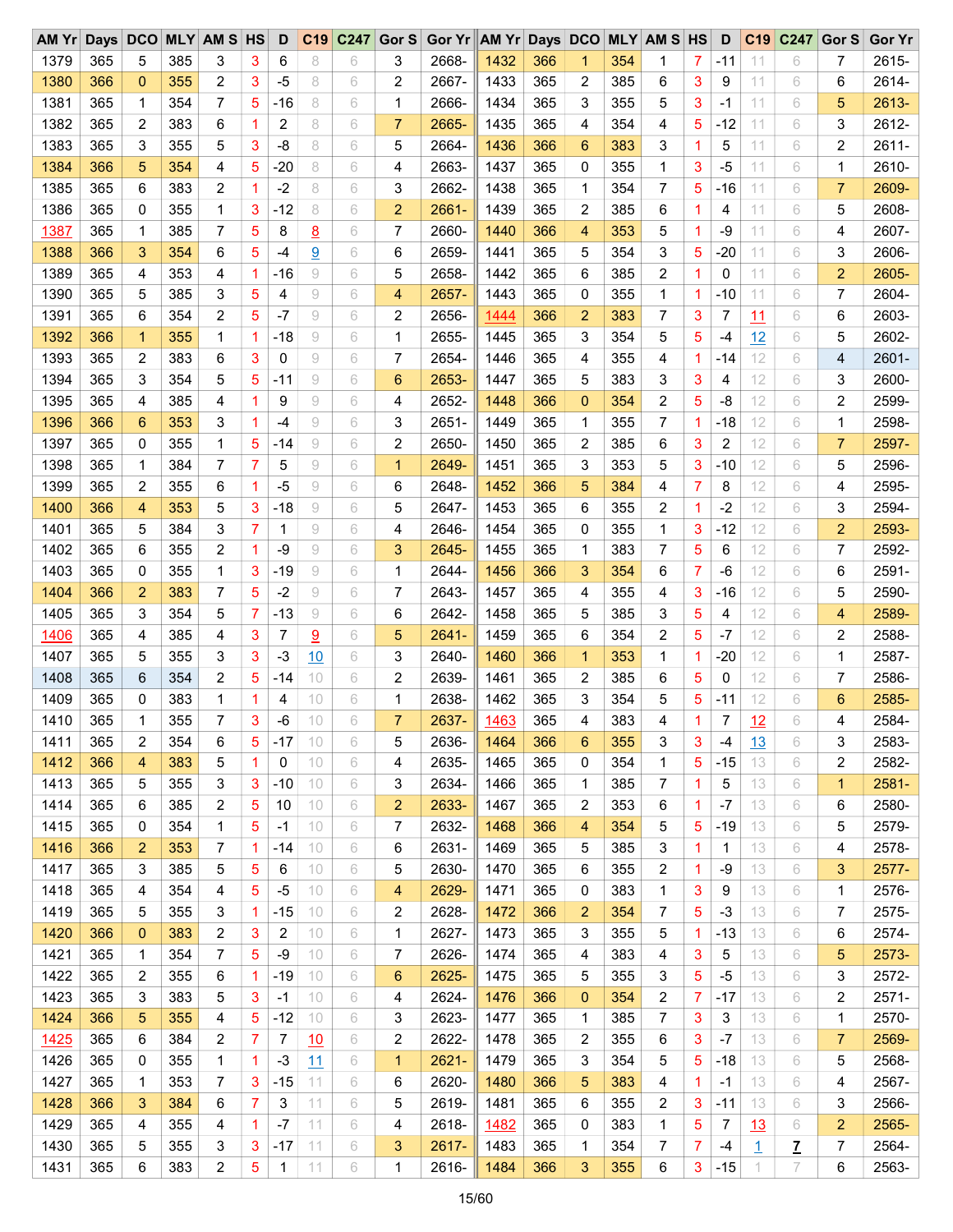| AM Yr |     | Days DCO     |     | <b>MLY AM S HS</b>      |             | D            | C19            | C <sub>247</sub> | Gor $S$        | Gor Yr AM Yr Days DCO |      |     |                |     | <b>MLY AM S HS</b> |                | D            | C <sub>19</sub> | C247 | Gor S | <b>Gor Yr</b> |
|-------|-----|--------------|-----|-------------------------|-------------|--------------|----------------|------------------|----------------|-----------------------|------|-----|----------------|-----|--------------------|----------------|--------------|-----------------|------|-------|---------------|
| 1485  | 365 | 4            | 385 | 4                       | 5           | 5            |                |                  | 5              | 2562-                 | 1538 | 365 | 6              | 353 | 2                  | 1.             | -11          | 3               | 7    | 2     | 2509-         |
| 1486  | 365 | 5            | 354 | 3                       | 5           | -6           |                | 7                | 4              | 2561-                 | 1539 | 365 | 0              | 385 | 1                  | 5              | 9            | <u>3</u>        | 7    | 7     | 2508-         |
| 1487  | 365 | 6            | 353 | 2                       | $\mathbf 1$ | -18          |                | 7                | 2              | 2560-                 | 1540 | 366 | 2              | 354 | 7                  | 5              | $-3$         | $\overline{4}$  | 7    | 6     | 2507-         |
| 1488  | 366 | 1            | 385 | 1                       | 5           | 1            |                | 7                | 1              | 2559-                 | 1541 | 365 | 3              | 355 | 5                  | 1              | $-13$        | 4               | 7    | 5     | 2506-         |
| 1489  | 365 | 2            | 354 | 6                       | 5           | $-10$        |                | 7                | 7              | 2558-                 | 1542 | 365 | 4              | 383 | 4                  | 3              | 5            | 4               | 7    | 4     | 2505-         |
| 1490  | 365 | 3            | 383 | 5                       | 1           | 8            | 1              | 7                | 6              | 2557-                 | 1543 | 365 | 5              | 354 | 3                  | 5              | -6           | 4               | 7    | 2     | 2504-         |
| 1491  | 365 | 4            | 355 | 4                       | 3           | $-2$         |                | 7                | 4              | 2556-                 | 1544 | 366 | $\mathbf{0}$   | 355 | 2                  | 1              | $-17$        | 4               | 7    | 1     | 2503-         |
| 1492  | 366 | 6            | 354 | 3                       | 5           | -14          |                | 7                | 3              | 2555-                 | 1545 | 365 | 1              | 383 | 7                  | 3              | 1            | 4               | 7    | 7     | 2502-         |
| 1493  | 365 | 0            | 385 | 1                       | 1           | 6            |                | 7                | 2              | 2554-                 | 1546 | 365 | 2              | 354 | 6                  | 5              | $-10$        | 4               | 7    | 6     | 2501-         |
| 1494  | 365 | 1            | 353 | 7                       | 1           | $-6$         | 1              | 7                | 1              | 2553-                 | 1547 | 365 | 3              | 385 | 5                  | 1              | 10           | 4               | 7    | 5     | 2500-         |
| 1495  | 365 | 2            | 355 | 6                       | 5           | $-16$        |                | 7                | 6              | 2552-                 | 1548 | 366 | 5              | 355 | 4                  | 1              | -1           | 4               | 7    | 4     | 2499-         |
| 1496  | 366 | 4            | 384 | 5                       | 7           | 2            |                | 7                | 5              | 2551-                 | 1549 | 365 | 6              | 353 | 2                  | 3              | $-13$        | 4               | 7    | 3     | 2498-         |
| 1497  | 365 | 5            | 355 | 3                       | 1           | -8           |                | 7                | 4              | 2550-                 | 1550 | 365 | 0              | 384 | 1                  | 7              | 6            | 4               | 7    | 2     | 2497-         |
| 1498  | 365 | 6            | 353 | 2                       | 3           | $-20$        |                | 7                | 3              | 2549-                 | 1551 | 365 | 1              | 355 | 7                  | 1              | $-4$         | 4               | 7    | 7     | 2496-         |
| 1499  | 365 | 0            | 384 | 1                       | 7           | -1           |                | 7                | 1              | 2548-                 | 1552 | 366 | 3              | 355 | 6                  | 3              | $-15$        | 4               | 7    | 6     | 2495-         |
|       |     |              |     |                         |             |              |                |                  |                |                       |      |     |                |     |                    |                |              |                 | 7    |       |               |
| 1500  | 366 | 2            | 355 | 7                       | 1           | $-12$        |                | 7                | 7              | 2547-                 | 1553 | 365 | 4              | 383 | 4                  | 5              | 3            | 4               |      | 5     | 2494-         |
| 1501  | 365 | 3            | 383 | 5                       | 3           | 6            | 1              | 7                | 6              | 2546-                 | 1554 | 365 | 5              | 354 | 3                  | $\overline{7}$ | -8           | 4               | 7    | 4     | 2493-         |
| 1502  | 365 | 4            | 355 | 4                       | 5           | $-4$         | $\overline{2}$ | 7                | 5              | 2545-                 | 1555 | 365 | 6              | 355 | 2                  | 3              | $-18$        | 4               | 7    | 2     | 2492-         |
| 1503  | 365 | 5            | 354 | 3                       | 7           | $-15$        | 2              | 7                | 3              | 2544-                 | 1556 | 366 | 1              | 385 | 1                  | 5              | 1            | 4               | 7    | 1     | 2491-         |
| 1504  | 366 | $\mathbf 0$  | 385 | 2                       | 3           | 4            | 2              | 7                | 2              | 2543-                 | 1557 | 365 | 2              | 354 | 6                  | 5              | $-10$        | 4               | 7    | 7     | 2490-         |
| 1505  | 365 | 1            | 355 | 7                       | 3           | $-6$         | 2              | 7                | 1              | 2542-                 | 1558 | 365 | 3              | 383 | 5                  | 1              | 8            | $\overline{4}$  | 7    | 6     | 2489-         |
| 1506  | 365 | 2            | 354 | 6                       | 5           | -17          | 2              | 7                | $\overline{7}$ | $2541 -$              | 1559 | 365 | 4              | 355 | 4                  | 3              | $-2$         | $\overline{5}$  | 7    | 4     | 2488-         |
| 1507  | 365 | 3            | 383 | 5                       | 1           | 1            | 2              | 7                | 5              | 2540-                 | 1560 | 366 | 6              | 354 | 3                  | 5              | $-14$        | 5               | 7    | 3     | 2487-         |
| 1508  | 366 | 5            | 355 | 4                       | 3           | $-10$        | 2              | 7                | 4              | 2539-                 | 1561 | 365 | 0              | 383 | 1                  | 1              | 4            | 5               | 7    | 2     | 2486-         |
| 1509  | 365 | 6            | 383 | 2                       | 5           | 8            | 2              | 7                | 3              | 2538-                 | 1562 | 365 | 1              | 355 | 7                  | 3              | $-6$         | 5               | 7    | 1     | 2485-         |
| 1510  | 365 | 0            | 354 | 1                       | 7           | -3           | 2              | 7                | $\overline{2}$ | 2537-                 | 1563 | 365 | 2              | 354 | 6                  | 5              | $-17$        | 5               | 7    | 6     | 2484-         |
| 1511  | 365 | 1            | 355 | 7                       | 3           | -13          | 2              | 7                | 7              | 2536-                 | 1564 | 366 | 4              | 385 | 5                  | 1              | 2            | 5               | 7    | 5     | 2483-         |
| 1512  | 366 | 3            | 385 | 6                       | 5           | 6            | 2              | 7                | 6              | 2535-                 | 1565 | 365 | 5              | 353 | 3                  | 1              | $-10$        | 5               | 7    | 4     | 2482-         |
| 1513  | 365 | 4            | 354 | 4                       | 5           | -5           | 2              | 7                | 5              | 2534-                 | 1566 | 365 | 6              | 385 | 2                  | 5              | 10           | 5               | 7    | 3     | 2481-         |
| 1514  | 365 | 5            | 353 | 3                       | 1           | -17          | 2              | 7                | 4              | 2533-                 | 1567 | 365 | 0              | 354 | 1                  | 5              | -1           | 5               | 7    | 1     | 2480-         |
| 1515  | 365 | 6            | 385 | 2                       | 5           | 3            | 2              | 7                | 2              | 2532-                 | 1568 | 366 | $\overline{2}$ | 355 | 7                  | 1              | $-12$        | 5               | 7    | 7     | 2479-         |
| 1516  | 366 | $\mathbf{1}$ | 354 | 1                       | 5           | -9           | $\overline{2}$ | 7                | 1              | 2531-                 | 1569 | 365 | 3              | 383 | 5                  | 3              | 6            | 5               | 7    | 6     | 2478-         |
| 1517  | 365 | 2            | 355 | 6                       | 1           | $-19$        | 2              | 7                | 7              | 2530-                 | 1570 | 365 | 4              | 354 | 4                  | 5              | $-5$         | 5               | 7    | 5     | 2477-         |
| 1518  | 365 | 3            | 383 | 5                       | 3           | -1           | 2              | 7                | 6              | 2529-                 | 1571 | 365 | 5              | 355 | 3                  | 1.             | $-15$        | 5               | 7    | 3     | 2476-         |
| 1519  | 365 | 4            | 354 | 4                       | 5           | $-12$        | $\mathbf{2}$   | 7                | 4              | 2528-                 | 1572 | 366 | $\mathbf 0$    | 383 | 2                  | 3              | 2            | 5               | 7    | 2     | 2475-         |
| 1520  | 366 | 6            | 385 | 3                       | 1           | 7            | $\overline{2}$ | 7                | 3              | 2527-                 | 1573 | 365 | 1              | 355 | 7                  | 5              | -8           | 5               | 7    | 1     | 2474-         |
| 1521  | 365 | 0            | 355 | 1                       | $\mathbf 1$ | $-3$         | $\overline{3}$ | 7                | 2              | 2526-                 | 1574 | 365 | 2              | 354 | 6                  | 7              | $-19$        | 5               | 7    | 7     | 2473-         |
| 1522  | 365 | 1            | 353 | 7                       | 3           | $-15$        | 3              | 7                | $\mathbf{1}$   | 2525-                 | 1575 | 365 | 3              | 385 | 5                  | 3              | $\mathbf{1}$ | 5               | 7    | 5     | 2472-         |
| 1523  | 365 | 2            | 384 | 6                       | 7           | 4            | 3              | 7                | 6              | 2524-                 | 1576 | 366 | 5              | 353 | 4                  | 3              | $-12$        | 5               | 7    | 4     | 2471-         |
| 1524  | 366 | 4            | 355 | 5                       | -1          | $-7$         | 3              | 7                | 5              | 2523-                 | 1577 | 365 | 6              | 384 | 2                  | 7              | 7            | $\overline{5}$  | 7    | 3     | 2470-         |
| 1525  | 365 | 5            | 355 | 3                       | 3           | -17          | 3              | 7                | 4              | 2522-                 | 1578 | 365 | 0              | 355 | 1                  | $\mathbf{1}$   | $-3$         | $\underline{6}$ | 7    | 2     | 2469-         |
| 1526  | 365 | 6            | 383 | $\overline{\mathbf{c}}$ | 5           | $\mathbf{1}$ | 3              | 7                | 3              | $2521 -$              | 1579 | 365 | 1              | 355 | 7                  | 3              | $-13$        | 6               | 7    | 7     | 2468-         |
| 1527  | 365 | 0            | 354 | 1                       | 7           | -10          | 3              | 7                | 1              | 2520-                 |      | 366 | 3              |     | 6                  | 5              | 4            | 6               | 7    | 6     | 2467-         |
|       |     |              |     |                         |             |              |                |                  |                |                       | 1580 |     |                | 383 |                    |                |              |                 | 7    |       |               |
| 1528  | 366 | 2            | 385 | 7                       | 3           | 9            | 3              | 7                | 7              | 2519-                 | 1581 | 365 | 4              | 354 | 4                  | 7              | $-7$         | 6               |      | 5     | 2466-         |
| 1529  | 365 | 3            | 353 | 5                       | 3           | $-3$         | 3              | 7                | 6              | 2518-                 | 1582 | 365 | 5              | 355 | 3                  | 3              | $-17$        | 6               | 7    | 4     | 2465-         |
| 1530  | 365 | 4            | 354 | 4                       | 7           | $-14$        | 3              | 7                | 5              | 2517-                 | 1583 | 365 | 6              | 385 | 2                  | 5              | 3            | 6               | 7    | 2     | 2464-         |
| 1531  | 365 | 5            | 385 | 3                       | 3           | 6            | 3              | 7                | 3              | 2516-                 | 1584 | 366 | $\mathbf 1$    | 354 | 1                  | 5              | -9           | 6               | 7    | 1     | 2463-         |
| 1532  | 366 | 0            | 355 | 2                       | 3           | -5           | 3              | 7                | 2              | 2515-                 | 1585 | 365 | 2              | 383 | 6                  | 1              | 9            | 6               | 7    | 7     | 2462-         |
| 1533  | 365 | 1            | 354 | 7                       | 5           | $-16$        | 3              | 7                | 1              | 2514-                 | 1586 | 365 | 3              | 355 | 5                  | 3              | $-1$         | 6               | 7    | 6     | 2461-         |
| 1534  | 365 | 2            | 383 | 6                       | 1           | 2            | 3              | 7                | $\overline{7}$ | 2513-                 | 1587 | 365 | 4              | 354 | 4                  | 5              | $-12$        | 6               | 7    | 4     | 2460-         |
| 1535  | 365 | 3            | 355 | 5                       | 3           | -8           | 3              | 7                | 5              | 2512-                 | 1588 | 366 | 6              | 383 | 3                  | 1              | 5            | 6               | 7    | 3     | 2459-         |
| 1536  | 365 | 4            | 354 | 4                       | 5           | $-19$        | 3              | 7                | 4              | $2511 -$              | 1589 | 365 | 0              | 355 | 1                  | 3              | $-5$         | 6               | 7    | 2     | 2458-         |
| 1537  | 365 | 5            | 385 | 3                       | 1           | $\mathbf{1}$ | 3              | 7                | 3              | 2510-                 | 1590 | 365 | 1              | 354 | 7                  | 5              | $-16$        | 6               | 7    | 1     | 2457-         |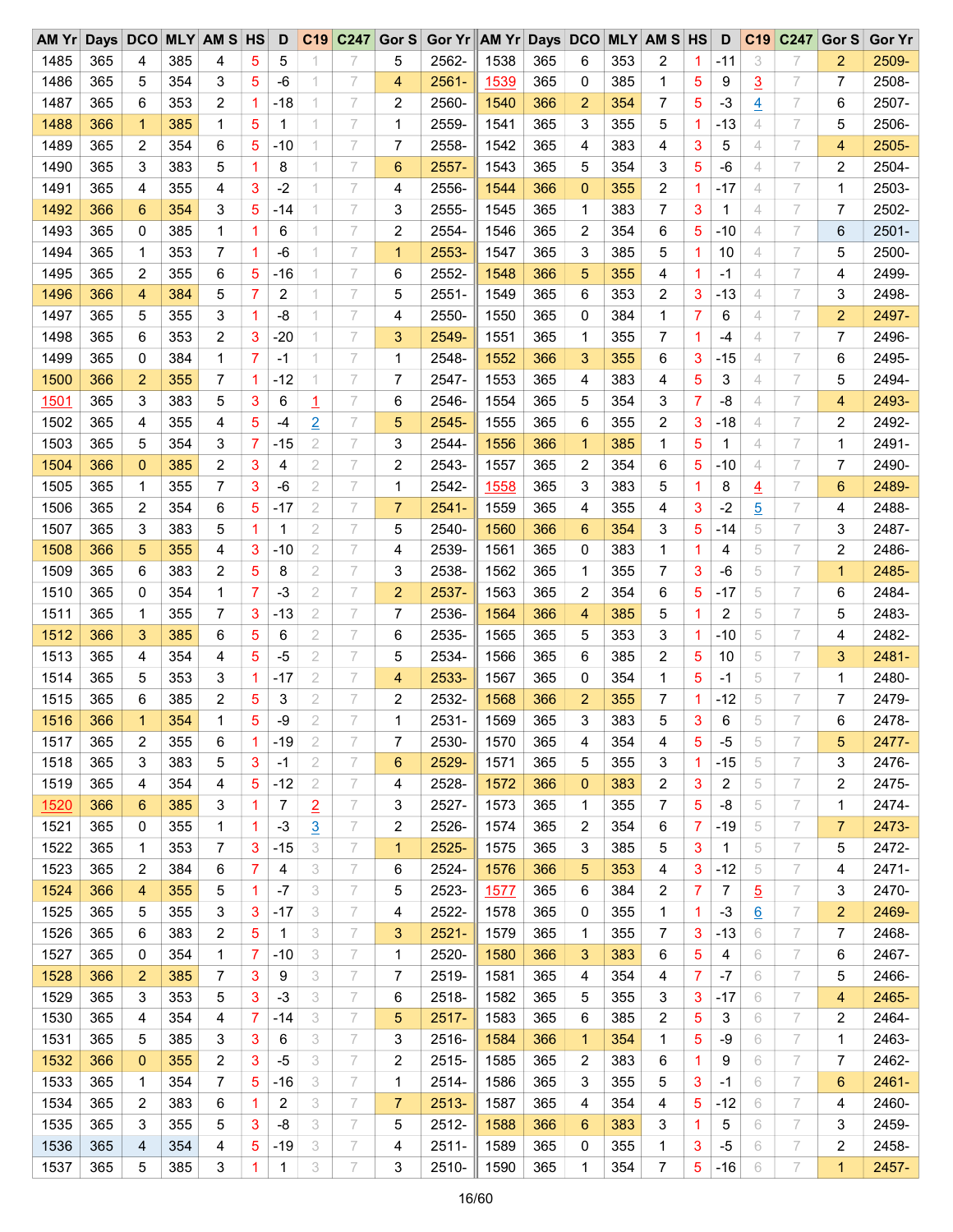| AM Yr       | Days DCO |                |     | <b>MLY AM S HS</b> |             | D     | C19                     | C247 | Gor $S$        | Gor Yr AM Yr Days DCO |             |     |                 |     | <b>MLY AM S HS</b> |                | D            | C <sub>19</sub> | C247 | Gor S          | <b>Gor Yr</b> |
|-------------|----------|----------------|-----|--------------------|-------------|-------|-------------------------|------|----------------|-----------------------|-------------|-----|-----------------|-----|--------------------|----------------|--------------|-----------------|------|----------------|---------------|
| 1591        | 365      | 2              | 385 | 6                  | 1           | 4     | 6                       |      | 6              | 2456-                 | 1644        | 366 | 6               | 355 | 3                  | 5              | $-13$        | 9               |      | 3              | 2403-         |
| 1592        | 366      | 4              | 353 | 5                  | 1           | $-9$  | 6                       | 7    | 5              | 2455-                 | 1645        | 365 | 0               | 384 | 1                  | 7              | 6            | 9               | 7    | 2              | 2402-         |
| 1593        | 365      | 5              | 355 | 3                  | 5           | -19   | 6                       | 7    | 4              | 2454-                 | 1646        | 365 | 1               | 355 | 7                  | 1              | -4           | 9               | 7    | 1              | 2401-         |
| 1594        | 365      | 6              | 384 | 2                  | 7           | 0     | 6                       | 7    | 3              | 2453-                 | 1647        | 365 | 2               | 353 | 6                  | 3              | $-16$        | 9               | 7    | 6              | 2400-         |
| 1595        | 365      | 0              | 355 | 1                  | -1          | -10   | 6                       | 7    | 1              | 2452-                 | 1648        | 366 | 4               | 384 | 5                  | 7              | 2            | 9               | 7    | 5              | 2399-         |
| 1596        | 366      | $\overline{2}$ | 383 | $\overline{7}$     | 3           | 7     | <u>6</u>                | 7    | 7              | 2451-                 | 1649        | 365 | 5               | 355 | 3                  | 1              | -8           | 9               | 7    | 4              | 2398-         |
| 1597        | 365      | 3              | 354 | 5                  | 5           | $-4$  | Z                       | 7    | 6              | 2450-                 | 1650        | 365 | 6               | 355 | 2                  | 3              | $-18$        | 9               | 7    | 3              | 2397-         |
| 1598        | 365      | 4              | 355 | 4                  | $\mathbf 1$ | $-14$ | 7                       | 7    | 5              | 2449-                 | 1651        | 365 | 0               | 383 | 1                  | 5              | 0            | 9               | 7    | 1              | 2396-         |
| 1599        | 365      | 5              | 385 | 3                  | 3           | 6     | 7                       | 7    | 3              | 2448-                 | 1652        | 366 | $\overline{2}$  | 354 | 7                  | 7              | $-12$        | 9               | 7    | 7              | 2395-         |
| 1600        | 366      | $\mathbf{0}$   | 353 | 2                  | 3           | $-7$  | 7                       | 7    | 2              | 2447-                 | 1653        | 365 | 3               | 385 | 5                  | 3              | 8            | 9               | 7    | 6              | 2394-         |
| 1601        | 365      | 1              | 354 | 7                  | 7           | $-18$ | 7                       | 7    | 1              | 2446-                 | 1654        | 365 | 4               | 355 | 4                  | 3              | $-2$         | 10              | 7    | 5              | 2393-         |
| 1602        | 365      | 2              | 385 | 6                  | 3           | 2     | 7                       | 7    | $\overline{7}$ | 2445-                 | 1655        | 365 | 5               | 354 | 3                  | 5              | $-13$        | 10              | 7    | 3              | 2392-         |
|             |          |                |     |                    |             |       | 7                       | 7    |                |                       |             |     |                 |     |                    |                |              |                 |      |                |               |
| 1603        | 365      | 3              | 355 | 5                  | 3           | -8    |                         |      | 5              | 2444-                 | 1656        | 366 | $\mathbf{0}$    | 383 | 2                  | 1              | 4            | 10              | 7    | 2              | 2391-         |
| 1604        | 366      | 5              | 383 | 4                  | 5           | 9     | 7                       | 7    | 4              | 2443-                 | 1657        | 365 | 1               | 355 | 7                  | 3              | $-6$         | 10              | 7    | 1              | 2390-         |
| 1605        | 365      | 6              | 354 | 2                  | 7           | $-2$  |                         | 7    | 3              | 2442-                 | 1658        | 365 | 2               | 354 | 6                  | 5              | $-17$        | 10              | 7    | 7              | 2389-         |
| 1606        | 365      | 0              | 355 | 1                  | 3           | $-12$ | 7                       | 7    | $\overline{2}$ | 2441-                 | 1659        | 365 | 3               | 383 | 5                  | $\mathbf 1$    | $\mathbf{1}$ | 10              | 7    | 5              | 2388-         |
| 1607        | 365      | $\mathbf 1$    | 383 | 7                  | 5           | 6     | 7                       | 7    | 7              | 2440-                 | 1660        | 366 | 5               | 355 | 4                  | 3              | $-10$        | 10              | 7    | 4              | 2387-         |
| 1608        | 366      | 3              | 354 | 6                  | 7           | $-6$  |                         | 7    | 6              | 2439-                 | 1661        | 365 | 6               | 385 | 2                  | 5              | 10           | 10              | 7    | 3              | 2386-         |
| 1609        | 365      | 4              | 355 | 4                  | 3           | $-16$ | 7                       | 7    | 5              | 2438-                 | 1662        | 365 | 0               | 354 | 1                  | 5              | -1           | 10              | 7    | $\overline{a}$ | 2385-         |
| 1610        | 365      | 5              | 385 | 3                  | 5           | 4     | 7                       | 7    | 4              | 2437-                 | 1663        | 365 | 1               | 353 | 7                  | 1              | $-13$        | 10              | 7    | 7              | 2384-         |
| 1611        | 365      | 6              | 354 | 2                  | 5           | $-7$  | 7                       | 7    | 2              | 2436-                 | 1664        | 365 | $\overline{2}$  | 385 | 6                  | 5              | 7            | 10              | 7    | 6              | 2383-         |
| 1612        | 366      | 1              | 353 | 1                  | -1          | $-20$ |                         | 7    | 1              | 2435-                 | 1665        | 365 | 3               | 354 | 5                  | 5              | -4           | 10              | 7    | 5              | 2382-         |
| 1613        | 365      | 2              | 385 | 6                  | 5           | 0     | 7                       | 7    | 7              | 2434-                 | 1666        | 365 | 4               | 355 | 4                  | 1              | $-14$        | 10              | 7    | 4              | 2381-         |
| 1614        | 365      | 3              | 354 | 5                  | 5           | $-11$ | 7                       | 7    | 6              | 2433-                 | 1667        | 365 | 5               | 383 | 3                  | 3              | 4            | 10              | 7    | 2              | 2380-         |
| <u>1615</u> | 365      | 4              | 385 | 4                  | 1           | 9     | $\overline{I}$          | 7    | 4              | 2432-                 | 1668        | 366 | $\mathbf{0}$    | 354 | $\overline{2}$     | 5              | -8           | 10              | 7    | 1              | 2379-         |
| 1616        | 366      | 6              | 353 | 3                  | 1           | $-4$  | $\underline{8}$         | 7    | 3              | 2431-                 | 1669        | 365 | 1               | 355 | 7                  | 1              | $-18$        | 10              | 7    | 7              | 2378-         |
| 1617        | 365      | 0              | 354 | 1                  | 5           | $-15$ | 8                       | 7    | 2              | 2430-                 | 1670        | 365 | 2               | 383 | 6                  | 3              | 0            | 10              | 7    | 6              | 2377-         |
| 1618        | 365      | 1              | 385 | 7                  | 1           | 5     | 8                       | 7    | $\mathbf 1$    | 2429-                 | 1671        | 365 | 3               | 355 | 5                  | 5              | $-10$        | 10              | 7    | 4              | 2376-         |
| 1619        | 365      | 2              | 355 | 6                  | 1           | -5    | 8                       | 7    | 6              | 2428-                 | 1672        | 366 | 5               | 384 | 4                  | 7              | 8            | 10              | 7    | 3              | 2375-         |
| 1620        | 366      | 4              | 353 | 5                  | 3           | $-18$ | 8                       | 7    | 5              | 2427-                 | 1673        | 365 | 6               | 355 | 2                  | $\mathbf{1}$   | $-2$         | 11              | 7    | 2              | 2374-         |
| 1621        | 365      | 5              | 384 | 3                  | 7           | 1     | 8                       | 7    | 4              | 2426-                 | 1674        | 365 | 0               | 353 | 1                  | 3              | $-14$        | 11              | 7    | 1              | 2373-         |
|             |          | 6              |     |                    | 1           |       |                         | 7    |                |                       |             |     |                 |     | 7                  |                |              |                 | 7    |                |               |
| 1622        | 365      |                | 355 | 2                  |             | -9    | 8                       |      | 3              | 2425-                 | 1675        | 365 | 1               | 384 |                    | $\overline{7}$ | 5            | 11              |      | 6              | 2372-         |
| 1623        | 365      | 0              | 383 | 1                  | 3           | 9     | 8                       | 7    | 1              | 2424-                 | 1676        | 366 | 3               | 355 | 6                  | 1              | -6           | 11              | 7    | 5              | 2371-         |
| 1624        | 366      | 2              | 355 | 7                  | 5           | $-2$  | 8                       | 7    | 7              | 2423-                 | 1677        | 365 | 4               | 355 | 4                  | 3              | $-16$        | 11              | 7    | 4              | 2370-         |
| 1625        | 365      | 3              | 354 | 5                  | 7           | $-13$ | 8                       | 7    | 6              | 2422-                 | 1678        | 365 | 5               | 383 | 3                  | 5              | 2            | 11              | 7    | 3              | 2369-         |
| 1626        | 365      | 4              | 385 | 4                  | 3           | 7     | 8                       | 7    | 5              | 2421-                 | 1679        | 365 | 6               | 354 | 2                  | 7              | -9           | 11              | 7    | 1              | 2368-         |
| 1627        | 365      | 5              | 355 | 3                  | 3           | $-3$  | 8                       | 7    | 3              | 2420-                 | 1680        | 366 | 1               | 385 | 1                  | 3              | 10           | 11              | 7    | 7              | 2367-         |
| 1628        | 366      | 0              | 354 | 2                  | 5           | $-15$ | 8                       | 7    | 2              | 2419-                 | 1681        | 365 | 2               | 355 | 6                  | 3              | 0            | 11              | 7    | 6              | 2366-         |
| 1629        | 365      | 1              | 383 | 7                  | $\mathbf 1$ | 3     | 8                       | 7    | 1              | 2418-                 | 1682        | 365 | 3               | 354 | 5                  | 5              | $-11$        | 11              | 7    | 5              | 2365-         |
| 1630        | 365      | 2              | 355 | 6                  | 3           | $-7$  | 8                       | 7    | 7              | 2417-                 | 1683        | 365 | 4               | 383 | 4                  | 1              | 7            | 11              | 7    | 3              | 2364-         |
| 1631        | 365      | 3              | 354 | 5                  | 5           | $-18$ | 8                       | 7    | 5              | 2416-                 | 1684        | 366 | $6\phantom{1}6$ | 355 | 3                  | 3              | $-4$         | 11              | 7    | 2              | 2363-         |
| 1632        | 366      | 5              | 383 | 4                  | $\mathbf 1$ | $-1$  | 8                       | 7    | 4              | 2415-                 | 1685        | 365 | 0               | 354 | 1                  | 5              | $-15$        | 11              | 7    | 1              | 2362-         |
| 1633        | 365      | 6              | 355 | 2                  | 3           | -11   | 8                       | 7    | 3              | 2414-                 | 1686        | 365 | 1               | 385 | 7                  | 1              | 5            | 11              | 7    | 7              | 2361-         |
| 1634        | 365      | 0              | 385 | 1                  | 5           | 9     | <u>8</u>                | 7    | 2              | 2413-                 | 1687        | 365 | 2               | 353 | 6                  | $\mathbf{1}$   | $-7$         | 11              | 7    | 5              | 2360-         |
| 1635        | 365      | 1              | 354 | 7                  | 5           | $-2$  | $\overline{\mathsf{a}}$ | 7    | 7              | 2412-                 | 1688        | 366 | 4               | 354 | 5                  | 5              | $-19$        | 11              | 7    | 4              | 2359-         |
| 1636        | 366      | 3              | 353 | 6                  | $\mathbf 1$ | $-15$ | 9                       | 7    | 6              | 2411-                 | 1689        | 365 | 5               | 385 | 3                  | 1              | 1            | 11              | 7    | 3              | 2358-         |
| 1637        | 365      | 4              | 385 | 4                  | 5           | 5     | 9                       | 7    | 5              | 2410-                 | 1690        | 365 | 6               | 355 | 2                  | 1              | -9           | 11              | 7    | 2              | 2357-         |
| 1638        | 365      | 5              | 354 | 3                  | 5           | -6    | 9                       | 7    | 4              | 2409-                 | <u>1691</u> | 365 | 0               | 383 | 1                  | 3              | 9            | <u>11</u>       | 7    | 7              | 2356-         |
| 1639        | 365      | 6              | 355 | 2                  | 1           | $-16$ | 9                       | 7    | 2              | 2408-                 | 1692        | 366 | $\overline{c}$  | 354 | 7                  | 5              | $-3$         | 12              | 7    | 6              | 2355-         |
| 1640        | 366      | $\mathbf{1}$   | 383 | 1                  | 3           | 1     | 9                       | 7    | 1              | 2407-                 | 1693        | 365 | 3               | 355 | 5                  | 1              | $-13$        | 12              | 7    | 5              | 2354-         |
|             |          |                |     |                    |             |       |                         | 7    |                |                       |             |     |                 |     |                    |                |              |                 | 7    |                |               |
| 1641        | 365      | 2              | 354 | 6                  | 5           | $-10$ | 9                       |      | 7              | 2406-                 | 1694        | 365 | 4               | 383 | 4                  | 3              | 5            | 12              |      | 4              | 2353-         |
| 1642        | 365      | 3              | 385 | 5                  | 1           | 10    | 9                       | 7    | 6              | 2405-                 | 1695        | 365 | 5               | 354 | 3                  | 5              | -6           | 12              | 7    | 2              | 2352-         |
| 1643        | 365      | 4              | 353 | 4                  | 1           | $-2$  | $\Theta$                | 7    | 4              | 2404-                 | 1696        | 366 | $\mathbf 0$     | 355 | 2                  | 1.             | -17          | 12              | 7    | 1              | 2351-         |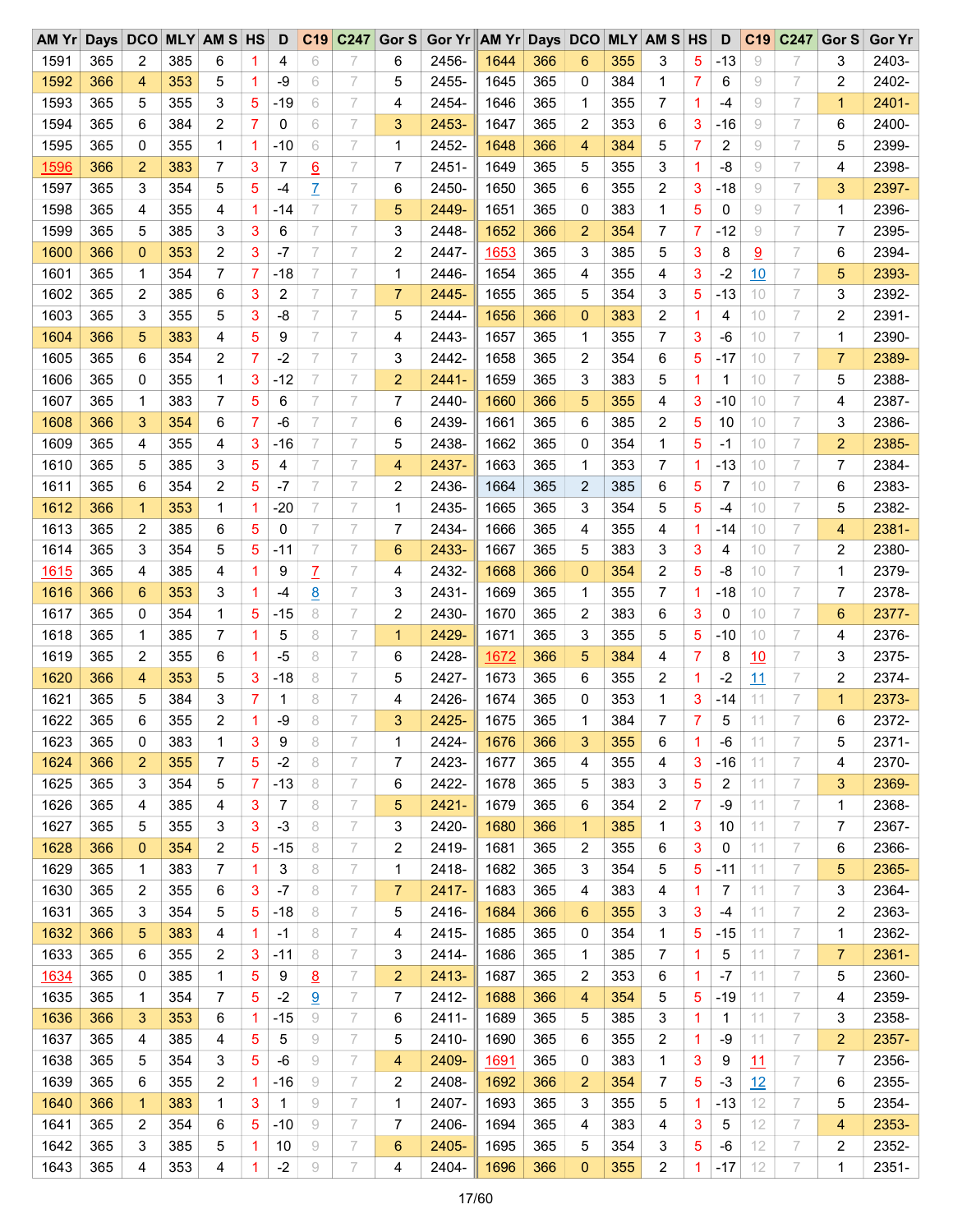| $AM$ $Yr$    |            |                |            | Days DCO MLY AM S HS |                | D           |                | C19 C247        | Gor S               | Gor $Yr$ AM $Yr$ Days DCO |              |            |                |            | <b>MLY AM S HS</b> |                | D            | C <sub>19</sub> | C247 | Gor S        | <b>Gor Yr</b>  |
|--------------|------------|----------------|------------|----------------------|----------------|-------------|----------------|-----------------|---------------------|---------------------------|--------------|------------|----------------|------------|--------------------|----------------|--------------|-----------------|------|--------------|----------------|
| 1697         | 365        | 1              | 385        | 7                    | 3              | 3           | 12             |                 | 7                   | 2350-                     | 1750         | 365        | 4              | 354        | 4                  | 7              | -14          | 2               | 8    | 5            | 2297-          |
| 1698         | 365        | 2              | 353        | 6                    | 3              | -9          | 12             | 7               | 6                   | 2349-                     | 1751         | 365        | 5              | 385        | 3                  | 3              | 6            | 2               | 8    | 3            | 2296-          |
| 1699         | 365        | 3              | 384        | 5                    | 7              | 10          | 12             | 7               | 4                   | 2348-                     | 1752         | 366        | $\Omega$       | 355        | 2                  | 3              | $-5$         | 2               | 8    | 2            | 2295-          |
| 1700         | 366        | 5              | 355        | 4                    | 1              | -1          | 12             | 7               | 3                   | 2347-                     | 1753         | 365        | 1              | 354        | 7                  | 5              | $-16$        | 2               | 8    | 1            | 2294-          |
| 1701         | 365        | 6              | 355        | 2                    | 3              | $-11$       | 12             | 7               | 2                   | 2346-                     | 1754         | 365        | 2              | 383        | 6                  | 1              | 2            | 2               | 8    | 7            | 2293-          |
| 1702         | 365        | 0              | 383        | 1                    | 5              | 7           | 12             | 7               | $\mathbf 1$         | 2345-                     | 1755         | 365        | 3              | 355        | 5                  | 3              | -8           | 2               | 8    | 5            | 2292-          |
| 1703         | 365        | $\mathbf 1$    | 354        | 7                    | $\overline{7}$ | $-4$        | 12             | 7               | 6                   | 2344-                     | 1756         | 366        | 5              | 383        | 4                  | 5              | 9            | 2               | 8    | 4            | 2291-          |
| 1704         | 366        | 3              | 355        | 6                    | 3              | $-15$       | 12             | 7               | 5                   | 2343-                     | 1757         | 365        | 6              | 354        | 2                  | 7              | $-2$         | 2               | 8    | 3            | 2290-          |
| 1705         | 365        | 4              | 385        | 4                    | 5              | 5           | 12             | 7               | 4                   | 2342-                     | 1758         | 365        | $\Omega$       | 355        | 1                  | 3              | $-12$        | 2               | 8    | 2            | 2289-          |
| 1706         | 365        | 5              | 354        | 3                    | 5              | $-6$        | 12             | 7               | 3                   | 2341-                     | 1759         | 365        | 1              | 385        | 7                  | 5              | 8            | 2               | 8    | 7            | 2288-          |
| 1707         | 365        | 6              | 353        | 2                    | 1              | -18         | 12             | 7               | 1                   | 2340-                     | 1760         | 366        | 3              | 354        | 6                  | 5              | -4           | 2               | 8    | 6            | 2287-          |
| 1708         | 366        | $\mathbf{1}$   | 385        | 1                    | 5              | 1           | 12             | 7               | 7                   | 2339-                     | 1761         | 365        | 4              | 353        | 4                  | 1              | $-16$        | 2               | 8    | 5            | 2286-          |
| 1709         | 365        | 2              | 354        | 6                    | 5              | -10         | 12             | 7               | 6                   | 2338-                     | 1762         | 365        | 5              | 385        | 3                  | 5              | 4            | 2               | 8    | 4            | 2285-          |
| 1710         | 365        | 3              | 383        | 5                    | 1              | 8           | 12             | 7               | 5                   | 2337-                     | 1763         | 365        | 6              | 354        | 2                  | 5              | $-7$         | $\overline{2}$  | 8    | 2            | 2284-          |
| 1711         | 365        | 4              | 355        | 4                    | 3              | $-2$        | 13             | 7               | 3                   | 2336-                     | 1764         | 366        | 1              | 355        | 1                  | 1              | $-18$        | 2               | 8    | 1            | 2283-          |
| 1712         | 366        | 6              | 354        | 3                    | 5              | -14         | 13             | 7               | 2                   | 2335-                     | 1765         | 365        | 2              | 383        | 6                  | 3              | 0            | 2               | 8    | 7            | 2282-          |
| 1713         | 365        | $\mathbf{0}$   | 385        | 1                    | 1              | 6           | 13             | 7               | 1                   | 2334-                     | 1766         | 365        | 3              | 354        | 5                  | 5              | $-11$        | 2               | 8    | 6            | 2281-          |
|              |            |                |            |                      |                |             |                |                 |                     |                           |              |            |                |            |                    |                |              |                 |      |              |                |
| 1714         | 365        | 1              | 353        | 7                    | 1              | $-6$        | 13             | 7               | $\overline{7}$      | 2333-                     | 1767         | 365        | 4              | 385        | 4                  | 1              | 9            | $\overline{2}$  | 8    | 4            | 2280-          |
| 1715         | 365        | 2              | 354        | 6                    | 5              | -17         | 13             | 7               | 5                   | 2332-                     | 1768         | 366        | 6              | 355        | 3                  | 1              | $-2$         | $\overline{3}$  | 8    | 3            | 2279-          |
| 1716         | 366        | 4              | 385        | 5                    | 1              | 2           | 13             | 7               | 4                   | 2331-                     | 1769         | 365        | 0              | 353        | 1                  | 3              | $-14$        | 3               | 8    | 2            | 2278-          |
| 1717         | 365        | 5              | 355        | 3                    | $\mathbf 1$    | -8          | 13             | 7               | 3                   | 2330-                     | 1770         | 365        | 1              | 384        | 7                  | $\overline{7}$ | 5            | 3               | 8    | $\mathbf{1}$ | 2277-          |
| 1718         | 365        | 6              | 383        | 2                    | 3              | 10          | 13             | 7               | $\overline{2}$      | 2329-                     | 1771         | 365        | 2              | 355        | 6                  | 1              | $-5$         | 3               | 8    | 6            | 2276-          |
| 1719         | 365        | 0              | 354        | 1                    | 5              | -1          | 13             | 7               | 7                   | 2328-                     | 1772         | 366        | 4              | 355        | 5                  | 3              | $-16$        | 3               | 8    | 5            | 2275-          |
| 1720         | 366        | $\overline{2}$ | 355        | 7                    | 1              | $-12$       | 13             | 7               | 6                   | 2327-                     | 1773         | 365        | 5              | 383        | 3                  | 5              | 2            | 3               | 8    | 4            | 2274-          |
| 1721         | 365        | 3              | 383        | 5                    | 3              | 6           | 13             | 7               | 5                   | 2326-                     | 1774         | 365        | 6              | 354        | 2                  | $\overline{7}$ | $-9$         | 3               | 8    | 3            | 2273-          |
| 1722         | 365        | 4              | 355        | 4                    | 5              | -4          | 13             | 7               | 4                   | 2325-                     | 1775         | 365        | $\Omega$       | 385        | 1                  | 3              | 11           | 3               | 8    | 1            | 2272-          |
| 1723         | 365        | 5              | 354        | 3                    | 7              | $-15$       | 13             | 7               | 2                   | 2324-                     | 1776         | 366        | $\overline{2}$ | 353        | 7                  | 3              | $-2$         | 3               | 8    | 7            | 2271-          |
| 1724         | 366        | $\mathbf{0}$   | 385        | 2                    | 3              | 4           | 13             | 7               | 1                   | 2323-                     | 1777         | 365        | 3              | 354        | 5                  | 7              | $-13$        | 3               | 8    | 6            | 2270-          |
| 1725         | 365        | 1              | 355        | 7                    | 3              | $-6$        | 13             | 7               | 7                   | 2322-                     | 1778         | 365        | 4              | 385        | 4                  | 3              | 7            | 3               | 8    | 5            | 2269-          |
| 1726         | 365        | 2              | 354        | 6                    | 5              | -17         | 13             | 7               | 6                   | 2321-                     | 1779         | 365        | 5              | 355        | 3                  | 3              | $-3$         | 3               | 8    | 3            | 2268-          |
| 1727         | 365        | 3              | 383        | 5                    | 1              | 1           | 13             | 7               | 4                   | 2320-                     | 1780         | 366        | $\mathbf{0}$   | 354        | 2                  | 5              | $-15$        | 3               | 8    | 2            | 2267-          |
| 1728         | 366        | 5              | 355        | 4                    | 3              | $-10$       | 13             | 7               | 3                   | 2319-                     | 1781         | 365        | 1              | 383        | 7                  |                | 3            | 3               | 8    | 1            | 2266-          |
| 1729         | 365        | 6              | 383        | 2                    | 5              | 8           | 13             | 7               | 2                   | 2318-                     | 1782         | 365        | 2              | 355        | 6                  | 3              | $-7$         | 3               | 8    | 7            | 2265-          |
| 1730         | 365        | 0              | 354        | 1                    | 7              | -3          | 1              | $\underline{8}$ | 1                   | 2317-                     | 1783         | 365        | 3              | 354        | 5                  | 5              | $-18$        | 3               | 8    | 5            | 2264-          |
| 1731         | 365        | 1              | 355        | 7                    | 3              | $-13$       | 1.             | 8               | 6                   | 2316-                     | 1784         | 366        | 5              | 385        | 4                  | 1              | $\mathbf{1}$ | 3               | 8    | 4            | 2263-          |
| 1732         | 366        | 3              | 385        | 6                    | 5              | 6           |                | 8               | 5                   | 2315-                     | 1785         | 365        | 6              | 353        | 2                  | 1              | -11          | 3               | 8    | 3            | 2262-          |
| 1733         | 365        | 4              | 354        | 4                    | 5              | $-5$        | 1.             | 8               | 4                   | 2314-                     | 1786         | 365        | 0              | 385        | 1                  | 5              | 9            | $\overline{3}$  | 8    | 2            | 2261-          |
| 1734         | 365        | 5              | 353        | 3                    | 1              | -17         | 1              | 8               | 3                   | 2313-                     | 1787         | 365        | 1              | 354        | 7                  | 5              | $-2$         | $\overline{4}$  | 8    | 7            | 2260-          |
| 1735         | 365        | 6              | 385        | 2                    | 5              | 3           | 1              | 8               | 1                   | 2312-                     | 1788         | 366        | 3              | 355        | 6                  | 1              | $-13$        | 4               | 8    | 6            | 2259-          |
| 1736         | 366        | $\mathbf{1}$   | 354        | 1                    | 5              | -9          | 1              | 8               | 7                   | 2311-                     | 1789         | 365        | 4              | 383        | 4                  | 3              | 5            | 4               | 8    | 5            | 2258-          |
| 1737         | 365        | 2              | 383        | 6                    | 1              | 9           | 1              | 8               | 6                   | 2310-                     | 1790         | 365        | 5              | 354        | 3                  | 5              | -6           | 4               | 8    | 4            | 2257-          |
| 1738         | 365        | 3              | 355        | 5                    | 3              | -1          | 1              | 8               | 5                   | 2309-                     | 1791         | 365        | 6              | 355        | 2                  | 1              | $-16$        | 4               | 8    | 2            | 2256-          |
| 1739         | 365        | 4              | 354        | 4                    | 5              | $-12$       |                | 8               | 3                   | 2308-                     | 1792         | 365        | 0              | 383        | 1                  | 3              | 2            | 4               | 8    | 1            | 2255-          |
| 1740         | 366        | 6              | 385        | 3                    | 1              | 7           | 1.             | 8               | 2                   | 2307-                     | 1793         | 365        | 1              | 354        | 7                  | 5              | -9           | 4               | 8    | 7            | 2254-          |
|              |            |                |            |                      |                |             | 1.             |                 |                     |                           |              |            |                |            |                    |                |              |                 |      |              |                |
| 1741<br>1742 | 365<br>365 | 0              | 353<br>355 | 1<br>$\overline{7}$  | 1<br>5         | -5<br>$-15$ | 1              | 8<br>8          | 1<br>$\overline{7}$ | 2306-<br>2305-            | 1794<br>1795 | 365<br>365 | 2              | 385<br>355 | 6                  | 1              | 11           | 4<br>4          | 8    | 6            | 2253-<br>2252- |
|              |            | 1              |            |                      |                |             |                |                 |                     |                           |              |            | 3              |            | 5                  | 1              | 1            |                 | 8    | 4            |                |
| 1743         | 365        | 2              | 384        | 6                    | 7              | 4           | 1              | 8               | 5                   | 2304-                     | 1796         | 366        | 5              | 353        | 4                  | 3              | $-12$        | 4               | 8    | 3            | 2251-          |
| 1744         | 366        | 4              | 355        | 5                    | 1              | $-7$        | 1.             | 8               | 4                   | 2303-                     | 1797         | 365        | 6              | 384        | 2                  | 7              | 7            | 4               | 8    | 2            | 2250-          |
| 1745         | 365        | 5              | 353        | 3                    | 3              | $-19$       | 1              | 8               | 3                   | 2302-                     | 1798         | 365        | 0              | 355        | 1                  | $\mathbf{1}$   | $-3$         | 4               | 8    | 1            | 2249-          |
| 1746         | 365        | 6              | 384        | 2                    | 7              | 0           |                | 8               | 2                   | 2301-                     | 1799         | 365        | 1              | 355        | 7                  | 3              | $-13$        | 4               | 8    | 6            | 2248-          |
| 1747         | 365        | 0              | 355        | 1                    | -1             | $-10$       |                | 8               | 1                   | 2300-                     | 1800         | 366        | 3              | 383        | 6                  | 5              | 4            | 4               | 8    | 5            | 2247-          |
| 1748         | 366        | 2              | 383        | 7                    | 3              | 7           | 1              | 8               | 7                   | 2299-                     | 1801         | 365        | 4              | 354        | 4                  | 7              | $-7$         | 4               | 8    | 4            | 2246-          |
| 1749         | 365        | 3              | 355        | 5                    | 5              | $-3$        | $\overline{2}$ | 8               | 6                   | 2298-                     | 1802         | 365        | 5              | 355        | 3                  | 3              | -17          | 4               | 8    | 3            | 2245-          |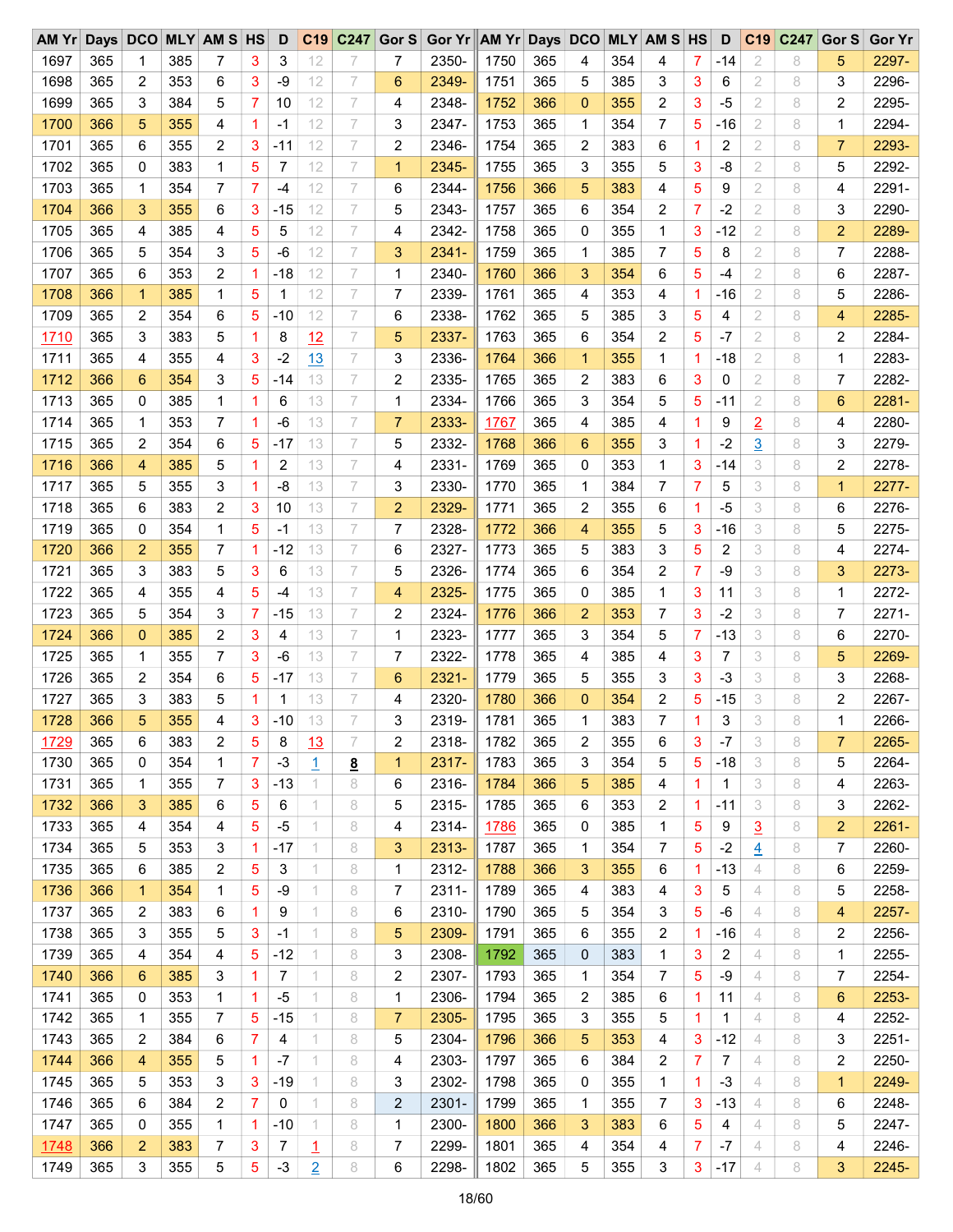| $AM$ $Yr$   | Days DCO |                |     | <b>MLY AM S HS</b> |             | D            | C19              | C <sub>247</sub> | Gor S          | Gor Yr AM Yr Days DCO |      |     |                 |     | <b>MLY AM S HS</b> |                | D            | C <sub>19</sub> | C247 | Gor S          | <b>Gor Yr</b> |
|-------------|----------|----------------|-----|--------------------|-------------|--------------|------------------|------------------|----------------|-----------------------|------|-----|-----------------|-----|--------------------|----------------|--------------|-----------------|------|----------------|---------------|
| 1803        | 365      | 6              | 385 | 2                  | 5           | 3            | 4                | 8                | 1              | 2244-                 | 1856 | 366 | 3               | 355 | 6                  | 3              | $-15$        | 7               | 8    | 6              | 2191-         |
| 1804        | 366      | $\mathbf{1}$   | 354 | 1                  | 5           | -9           | 4                | 8                | 7              | 2243-                 | 1857 | 365 | 4               | 385 | 4                  | 5              | 5            | 7               | 8    | 5              | 2190-         |
| <u>1805</u> | 365      | 2              | 383 | 6                  | 1           | 9            | $\overline{4}$   | 8                | 6              | 2242-                 | 1858 | 365 | 5               | 354 | 3                  | 5              | $-6$         | 7               | 8    | 4              | 2189-         |
| 1806        | 365      | 3              | 355 | 5                  | 3           | -1           | $\overline{5}$   | 8                | 5              | $2241 -$              | 1859 | 365 | 6               | 353 | 2                  | 1              | $-18$        | 7               | 8    | 2              | 2188-         |
| 1807        | 365      | 4              | 354 | 4                  | 5           | $-12$        | 5                | 8                | 3              | 2240-                 | 1860 | 366 | 1               | 385 | 1                  | 5              | 1            | 7               | 8    | 1              | 2187-         |
| 1808        | 366      | 6              | 383 | 3                  | 1           | 5            | 5                | 8                | 2              | 2239-                 | 1861 | 365 | 2               | 354 | 6                  | 5              | $-10$        | 7               | 8    | 7              | 2186-         |
| 1809        | 365      | 0              | 355 | 1                  | 3           | $-5$         | 5                | 8                | 1              | 2238-                 | 1862 | 365 | 3               | 385 | 5                  | 1              | 10           | Z               | 8    | 6              | 2185-         |
| 1810        | 365      | $\mathbf 1$    | 354 | 7                  | 5           | $-16$        | 5                | 8                | $\overline{7}$ | 2237-                 | 1863 | 365 | 4               | 353 | 4                  | 1              | $-2$         | $\underline{8}$ | 8    | 4              | 2184-         |
| 1811        | 365      | 2              | 385 | 6                  | 1           | 4            | 5                | 8                | 5              | 2236-                 | 1864 | 366 | 6               | 354 | 3                  | 5              | $-14$        | 8               | 8    | 3              | 2183-         |
| 1812        | 366      | 4              | 353 | 5                  | 1           | $-9$         | 5                | 8                | 4              | 2235-                 | 1865 | 365 | 0               | 385 | 1                  | 1              | 6            | 8               | 8    | 2              | 2182-         |
| 1813        | 365      | 5              | 385 | 3                  | 5           | 11           | 5                | 8                | 3              | 2234-                 | 1866 | 365 | 1               | 355 | 7                  | 1              | $-4$         | 8               | 8    | $\mathbf{1}$   | 2181-         |
| 1814        | 365      | 6              | 354 | 2                  | 5           | 0            | 5                | 8                | $\overline{2}$ | 2233-                 | 1867 | 365 | 2               | 353 | 6                  |                | $-16$        | 8               |      | 6              | 2180-         |
|             |          |                |     |                    |             |              |                  |                  |                | 2232-                 |      |     |                 |     |                    | 3              |              |                 | 8    |                |               |
| 1815        | 365      | 0              | 355 | 1                  | $\mathbf 1$ | -10          | 5                | 8                | $\overline{7}$ |                       | 1868 | 366 | 4               | 384 | 5                  | $\overline{7}$ | 2            | 8               | 8    | 5              | 2179-         |
| 1816        | 366      | $\overline{2}$ | 383 | 7                  | 3           | 7            | 5                | 8                | 6              | 2231-                 | 1869 | 365 | 5               | 355 | 3                  | 1              | -8           | 8               | 8    | 4              | 2178-         |
| 1817        | 365      | 3              | 354 | 5                  | 5           | $-4$         | 5                | 8                | 5              | 2230-                 | 1870 | 365 | 6               | 383 | 2                  | 3              | 10           | 8               | 8    | 3              | 2177-         |
| 1818        | 365      | 4              | 355 | 4                  | 1           | -14          | 5                | 8                | 4              | 2229-                 | 1871 | 365 | 0               | 355 | 1                  | 5              | 0            | 8               | 8    | 1              | 2176-         |
| 1819        | 365      | 5              | 383 | 3                  | 3           | 4            | 5                | 8                | 2              | 2228-                 | 1872 | 366 | $\overline{2}$  | 354 | 7                  | $\overline{7}$ | $-12$        | 8               | 8    | 7              | 2175-         |
| 1820        | 366      | $\mathbf 0$    | 355 | 2                  | 5           | $-7$         | 5                | 8                | 1              | 2227-                 | 1873 | 365 | 3               | 385 | 5                  | 3              | 8            | 8               | 8    | 6              | 2174-         |
| 1821        | 365      | 1              | 354 | 7                  | 7           | $-18$        | 5                | 8                | 7              | 2226-                 | 1874 | 365 | 4               | 355 | 4                  | 3              | $-2$         | 8               | 8    | 5              | 2173-         |
| 1822        | 365      | 2              | 385 | 6                  | 3           | 2            | 5                | 8                | 6              | 2225-                 | 1875 | 365 | 5               | 354 | 3                  | 5              | $-13$        | 8               | 8    | 3              | 2172-         |
| 1823        | 365      | 3              | 353 | 5                  | 3           | $-10$        | 5                | 8                | 4              | 2224-                 | 1876 | 366 | $\mathbf{0}$    | 383 | 2                  | 1              | 4            | 8               | 8    | 2              | $2171 -$      |
| 1824        | 366      | 5              | 384 | 4                  | 7           | 8            | $\overline{5}$   | 8                | 3              | 2223-                 | 1877 | 365 | 1               | 355 | 7                  | 3              | -6           | 8               | 8    | 1              | 2170-         |
| 1825        | 365      | 6              | 355 | 2                  | 1           | $-2$         | $6 \overline{6}$ | 8                | 2              | 2222-                 | 1878 | 365 | 2               | 354 | 6                  | 5              | $-17$        | 8               | 8    | 7              | 2169-         |
| 1826        | 365      | 0              | 355 | 1                  | 3           | $-12$        | 6                | 8                | $\mathbf{1}$   | $2221 -$              | 1879 | 365 | 3               | 383 | 5                  | 1              | 1            | 8               | 8    | 5              | 2168-         |
| 1827        | 365      | 1              | 383 | 7                  | 5           | 6            | 6                | 8                | 6              | 2220-                 | 1880 | 366 | 5               | 355 | 4                  | 3              | $-10$        | 8               | 8    | 4              | 2167-         |
| 1828        | 366      | 3              | 354 | 6                  | 7           | $-6$         | 6                | 8                | 5              | 2219-                 | 1881 | 365 | 6               | 385 | 2                  | 5              | 10           | 8               | 8    | 3              | 2166-         |
| 1829        | 365      | 4              | 355 | 4                  | 3           | -16          | 6                | 8                | 4              | 2218-                 | 1882 | 365 | 0               | 354 | 1                  | 5              | $-1$         | 9               | 8    | 2              | 2165-         |
| 1830        | 365      | 5              | 385 | 3                  | 5           | 4            | 6                | 8                | 3              | 2217-                 | 1883 | 365 | 1               | 353 | 7                  | 1              | $-13$        | 9               | 8    | 7              | 2164-         |
| 1831        | 365      | 6              | 354 | 2                  | 5           | $-7$         | 6                | 8                | 1              | 2216-                 | 1884 | 366 | 3               | 385 | 6                  | 5              | 6            | 9               | 8    | 6              | 2163-         |
| 1832        | 366      | $\mathbf{1}$   | 383 | 1                  | 1           | 10           | 6                | 8                | 7              | 2215-                 | 1885 | 365 | 4               | 354 | 4                  | 5              | $-5$         | 9               | 8    | 5              | 2162-         |
| 1833        | 365      | 2              | 355 | 6                  | 3           | 0            | 6                | 8                | 6              | 2214-                 | 1886 | 365 | 5               | 355 | 3                  | 1              | $-15$        | 9               | 8    | 4              | $2161 -$      |
|             |          | 3              |     | 5                  |             |              |                  |                  |                |                       |      |     |                 |     |                    |                |              |                 |      |                |               |
| 1834        | 365      |                | 354 |                    | 5           | $-11$        | 6                | 8                | 5              | $2213 -$              | 1887 | 365 | 6               | 383 | 2                  | 3              | 3            | 9               | 8    | 2              | 2160-         |
| 1835        | 365      | 4              | 383 | 4                  | 1           | 7            | 6                | 8                | 3              | 2212-                 | 1888 | 366 | 1               | 354 | 1                  | 5              | -9           | 9               | 8    | 1              | 2159-         |
| 1836        | 366      | 6              | 355 | 3                  | 3           | -4           | 6                | 8                | 2              | 2211-                 | 1889 | 365 | 2               | 385 | 6                  | $\mathbf{1}$   | 11           | 9               | 8    | 7              | 2158-         |
| 1837        | 365      | 0              | 354 | 1                  | 5           | $-15$        | 6                | 8                | 1              | 2210-                 | 1890 | 365 | 3               | 353 | 5                  | 1              | -1           | 9               | 8    | 6              | 2157-         |
| 1838        | 365      | 1              | 385 | 7                  | -1          | 5            | 6                | 8                | $\overline{7}$ | 2209-                 | 1891 | 365 | 4               | 355 | 4                  | 5              | $-11$        | 9               | 8    | 4              | 2156-         |
| 1839        | 365      | 2              | 353 | 6                  | 1           | $-7$         | 6                | 8                | 5              | 2208-                 | 1892 | 366 | $6\phantom{1}6$ | 384 | 3                  | 7              | 7            | 9               | 8    | 3              | 2155-         |
| 1840        | 366      | 4              | 355 | 5                  | 5           | $-18$        | 6                | 8                | 4              | 2207-                 | 1893 | 365 | 0               | 355 | 1                  | $\mathbf{1}$   | $-3$         | 9               | 8    | 2              | 2154-         |
| 1841        | 365      | 5              | 384 | 3                  | 7           | $\mathbf{1}$ | 6                | 8                | 3              | 2206-                 | 1894 | 365 | 1               | 353 | 7                  | 3              | $-15$        | 9               | 8    | 1              | 2153-         |
| 1842        | 365      | 6              | 355 | 2                  | 1           | -9           | 6                | 8                | $\overline{2}$ | 2205-                 | 1895 | 365 | 2               | 384 | 6                  | 7              | 4            | 9               | 8    | 6              | 2152-         |
| 1843        | 365      | 0              | 383 | 1                  | 3           | 9            | 6                | 8                | 7              | 2204-                 | 1896 | 366 | 4               | 355 | 5                  | $\mathbf{1}$   | $-7$         | 9               | 8    | 5              | $2151 -$      |
| 1844        | 366      | $\overline{2}$ | 354 | $\overline{7}$     | 5           | $-3$         | $\overline{I}$   | 8                | 6              | 2203-                 | 1897 | 365 | 5               | 355 | 3                  | 3              | $-17$        | 9               | 8    | 4              | 2150-         |
| 1845        | 365      | 3              | 355 | 5                  | -1          | $-13$        | 7                | 8                | 5              | 2202-                 | 1898 | 365 | 6               | 383 | 2                  | 5              | $\mathbf{1}$ | 9               | 8    | 3              | 2149-         |
| 1846        | 365      | 4              | 385 | 4                  | 3           | 7            | 7                | 8                | 4              | 2201-                 | 1899 | 365 | 0               | 354 | 1                  | 7              | -10          | 9               | 8    | 1              | 2148-         |
| 1847        | 365      | 5              | 353 | 3                  | 3           | $-5$         | 7                | 8                | 3              | 2200-                 | 1900 | 366 | $\overline{c}$  | 385 | 7                  | 3              | 9            | 9               | 8    | 7              | 2147-         |
| 1848        | 366      | $\mathbf{0}$   | 354 | $\overline{c}$     | 7           | $-17$        | 7                | 8                | 2              | 2199-                 | 1901 | 365 | 3               | 355 | 5                  | 3              | $-1$         | 10              | 8    | 6              | 2146-         |
| 1849        | 365      | 1              | 385 | $\overline{7}$     | 3           | 3            | 7                | 8                | 1              | 2198-                 | 1902 | 365 | 4               | 354 | 4                  | 5              | $-12$        | 10              | 8    | 5              | 2145-         |
| 1850        | 365      | 2              | 355 | 6                  | 3           | $-7$         | 7                | 8                | $\overline{7}$ | 2197-                 | 1903 | 365 | 5               | 383 | 3                  | 1              | 6            | 10              | 8    | 3              | 2144-         |
| 1851        | 365      | 3              | 383 | 5                  | 5           | 11           | 7                | 8                | 5              | 2196-                 | 1904 | 366 | $\mathbf{0}$    | 355 | 2                  | 3              | $-5$         | 10              | 8    | 2              | 2143-         |
| 1852        | 366      | 5              | 354 | 4                  | 7           | -1           | 7                | 8                | 4              | 2195-                 | 1905 | 365 | 1               | 354 | 7                  | 5              | $-16$        | 10              | 8    | 1              | 2142-         |
|             |          |                |     |                    |             |              | 7                |                  |                |                       |      |     |                 |     |                    |                |              |                 |      |                |               |
| 1853        | 365      | 6              | 355 | 2                  | 3           | $-11$        |                  | 8                | 3              | 2194-                 | 1906 | 365 | 2               | 383 | 6                  | 1              | 2            | 10              | 8    | $\overline{7}$ | $2141 -$      |
| 1854        | 365      | 0              | 383 | 1                  | 5           | 7            | 7                | 8                | 2              | 2193-                 | 1907 | 365 | 3               | 355 | 5                  | 3              | -8           | 10              | 8    | 5              | 2140-         |
| 1855        | 365      | 1              | 354 | 7                  | 7           | $-4$         | 7                | 8                | 7              | 2192-                 | 1908 | 366 | 5               | 385 | 4                  | $\sqrt{5}$     | 11           | 10              | 8    | 4              | 2139-         |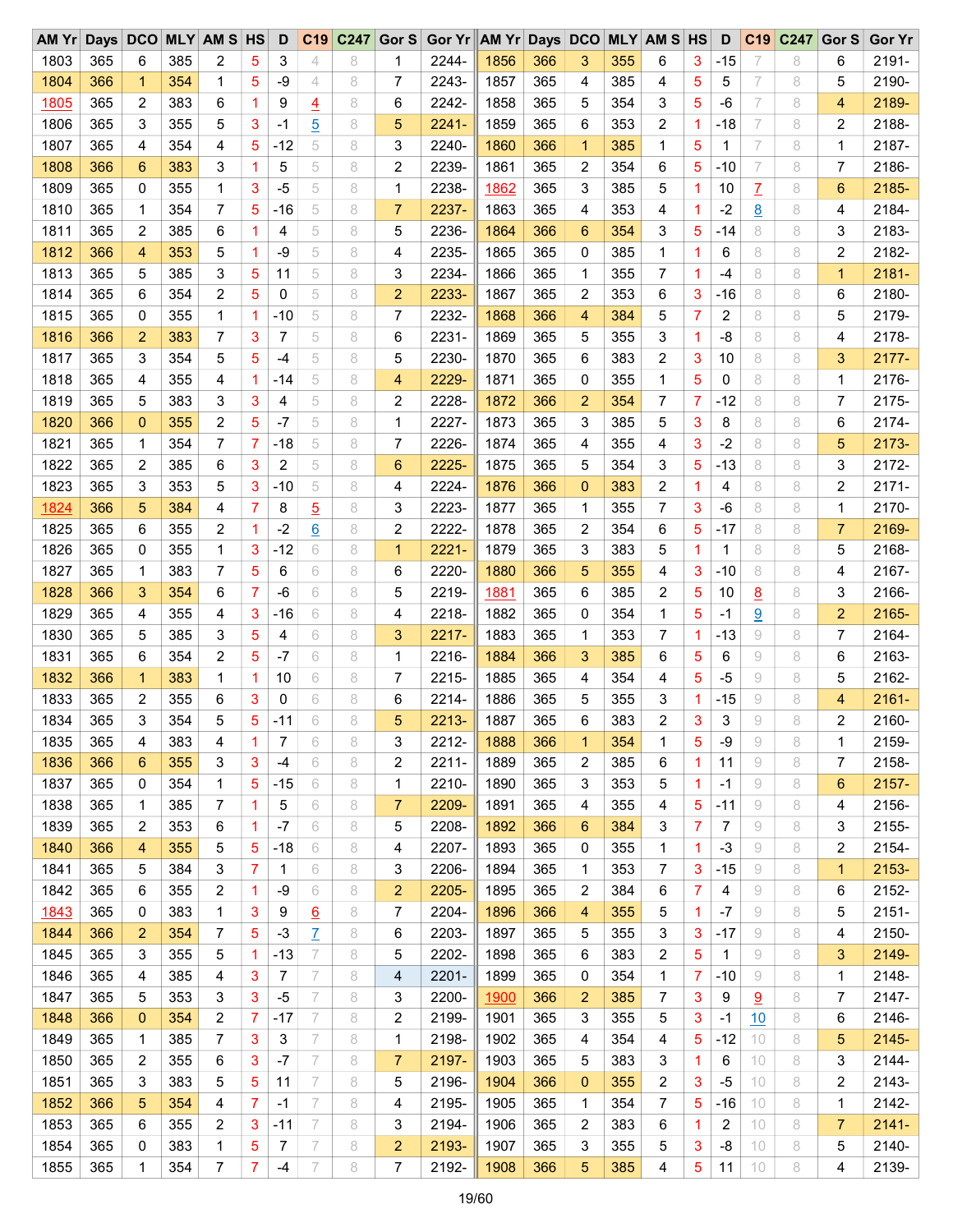| AM Yr       |     | Days DCO       |     | <b>MLY AM S HS</b> |                | D            |          | C19 C247 | Gor S          | Gor Yr AM Yr Days DCO |      |     |                |     | <b>MLY AM S HS</b> |                | D     | C <sub>19</sub> | C247                    | Gor S | <b>Gor Yr</b> |
|-------------|-----|----------------|-----|--------------------|----------------|--------------|----------|----------|----------------|-----------------------|------|-----|----------------|-----|--------------------|----------------|-------|-----------------|-------------------------|-------|---------------|
| 1909        | 365 | 6              | 354 | 2                  | 5              | 0            | 10       | 8        | 3              | 2138-                 | 1962 | 365 | 1              | 354 | 7                  | 5              | $-16$ | 13              | 8                       | 1     | 2085-         |
| 1910        | 365 | 0              | 353 | 1                  | 1              | $-12$        | 10       | 8        | $\overline{2}$ | 2137-                 | 1963 | 365 | 2              | 385 | 6                  | 1              | 4     | 13              | 8                       | 6     | 2084-         |
| 1911        | 365 | $\mathbf 1$    | 385 | 7                  | 5              | 8            | 10       | 8        | 7              | 2136-                 | 1964 | 366 | 4              | 355 | 5                  | 1              | $-7$  | 13              | 8                       | 5     | 2083-         |
| 1912        | 366 | 3              | 354 | 6                  | 5              | -4           | 10       | 8        | 6              | 2135-                 | 1965 | 365 | 5              | 383 | 3                  | 3              | 11    | 13              | 8                       | 4     | 2082-         |
| 1913        | 365 | 4              | 355 | 4                  | 1              | -14          | 10       | 8        | 5              | 2134-                 | 1966 | 365 | 6              | 354 | 2                  | 5              | 0     | 13              | 8                       | 3     | 2081-         |
| 1914        | 365 | 5              | 383 | 3                  | 3              | 4            | 10       | 8        | 4              | 2133-                 | 1967 | 365 | 0              | 355 | 1                  | 1              | $-10$ | 13              | 8                       | 1     | 2080-         |
| 1915        | 365 | 6              | 354 | 2                  | 5              | $-7$         | 10       | 8        | 2              | 2132-                 | 1968 | 366 | $\overline{2}$ | 383 | 7                  | 3              | 7     | 13              | 8                       | 7     | 2079-         |
| 1916        | 366 | $\mathbf{1}$   | 355 | 1                  | $\mathbf 1$    | $-18$        | 10       | 8        | 1              | 2131-                 | 1969 | 365 | 3              | 355 | 5                  | 5              | $-3$  | 13              | 8                       | 6     | 2078-         |
| 1917        | 365 | 2              | 383 | 6                  | 3              | 0            | 10       | 8        | 7              | 2130-                 | 1970 | 365 | 4              | 354 | 4                  | 7              | $-14$ | 13              | 8                       | 5     | 2077-         |
| 1918        | 365 | 3              | 355 | 5                  | 5              | $-10$        | 10       | 8        | 6              | 2129-                 | 1971 | 365 | 5              | 385 | 3                  | 3              | 6     | 13              | 8                       | 3     | 2076-         |
| <u>1919</u> | 365 | 4              | 384 | 4                  | 7              | 9            | 10       | 8        | 4              | 2128-                 | 1972 | 366 | $\mathbf{0}$   | 355 | 2                  | 3              | $-5$  | 13              | 8                       | 2     | 2075-         |
| 1920        | 365 | 5              | 355 | 3                  | 1              | $-1$         | 11       | 8        | 3              | 2127-                 | 1973 | 365 | 1              | 354 | 7                  | 5              | $-16$ | 13              | 8                       | 1     | 2074-         |
| 1921        | 365 | 6              | 353 | 2                  | 3              | $-13$        | 11       | 8        | 2              | 2126-                 | 1974 | 365 | 2              | 383 | 6                  | 1              | 2     | 13              | 8                       | 7     | 2073-         |
| 1922        | 365 | 0              | 384 | 1                  | $\overline{7}$ | 6            | 11       | 8        | $\mathbf{1}$   | 2125-                 | 1975 | 365 | 3              | 355 | 5                  | 3              | -8    | 13              | 8                       | 5     | 2072-         |
| 1923        | 365 | 1              | 355 | 7                  | $\mathbf 1$    | -4           | 11       | 8        | 6              | 2124-                 | 1976 | 366 | 5              | 383 | 4                  | 5              | 9     | 13              | 8                       | 4     | 2071-         |
| 1924        | 366 | 3              | 355 | 6                  | 3              | $-15$        | 11       | 8        | 5              | 2123-                 | 1977 | 365 | 6              | 354 | 2                  | 7              | $-2$  | $\overline{1}$  | $\overline{\mathbf{a}}$ | 3     | 2070-         |
| 1925        | 365 | 4              | 383 | 4                  | 5              | 3            | 11       | 8        | 4              | 2122-                 | 1978 | 365 | 0              | 355 | 1                  | 3              | $-12$ | 1               | 9                       | 2     | 2069-         |
| 1926        | 365 | 5              | 354 | 3                  | 7              | -8           | 11       | 8        | 3              | $2121 -$              | 1979 | 365 | 1              | 385 | 7                  | 5              | 8     | 1               | 9                       | 7     | 2068-         |
| 1927        | 365 | 6              | 385 | 2                  | 3              | 12           | 11       | 8        | 1              | 2120-                 | 1980 | 366 | 3              | 354 | 6                  | 5              | $-4$  | 1               | 9                       | 6     | 2067-         |
| 1928        |     |                |     |                    | 3              |              |          |          | 7              |                       |      | 365 |                |     |                    |                |       | 1               |                         |       | 2066-         |
|             | 366 | $\mathbf{1}$   | 355 | 1                  |                | 1            | 11<br>11 | 8        |                | 2119-                 | 1981 | 365 | 4              | 353 | 4                  | 1              | $-16$ | 1               | 9                       | 5     | 2065-         |
| 1929        | 365 | 2              | 354 | 6                  | 5              | $-10$        |          | 8        | 6              | 2118-                 | 1982 |     | 5              | 385 | 3                  | 5              | 4     |                 | 9                       | 4     |               |
| 1930        | 365 | 3              | 383 | 5                  | 1              | 8            | 11       | 8        | 5              | 2117-                 | 1983 | 365 | 6              | 354 | 2                  | 5              | $-7$  | 1               | 9                       | 2     | 2064-         |
| 1931        | 365 | 4              | 355 | 4                  | 3              | $-2$         | 11       | 8        | 3              | 2116-                 | 1984 | 366 | 1              | 383 | 1                  | 1              | 10    | 1               | 9                       | 1     | 2063-         |
| 1932        | 366 | 6              | 354 | 3                  | 5              | $-14$        | 11       | 8        | 2              | 2115-                 | 1985 | 365 | 2              | 355 | 6                  | 3              | 0     | 1               | 9                       | 7     | 2062-         |
| 1933        | 365 | 0              | 385 | 1                  | 1              | 6            | 11       | 8        | 1              | 2114-                 | 1986 | 365 | 3              | 354 | 5                  | 5              | $-11$ | 1               | 9                       | 6     | 2061-         |
| 1934        | 365 | 1              | 353 | 7                  | 1              | $-6$         | 11       | 8        | $\overline{7}$ | 2113-                 | 1987 | 365 | 4              | 385 | 4                  | 1              | 9     | 1               | 9                       | 4     | 2060-         |
| 1935        | 365 | 2              | 354 | 6                  | 5              | -17          | 11       | 8        | 5              | 2112-                 | 1988 | 366 | 6              | 353 | 3                  | 1              | -4    | 1               | 9                       | 3     | 2059-         |
| 1936        | 366 | 4              | 385 | 5                  | 1              | 2            | 11       | 8        | 4              | $2111 -$              | 1989 | 365 | 0              | 355 | 1                  | 5              | $-14$ | 1               | 9                       | 2     | 2058-         |
| 1937        | 365 | 5              | 355 | 3                  | -1             | -8           | 11       | 8        | 3              | 2110-                 | 1990 | 365 | 1              | 384 | 7                  | 7              | 5     | 1               | 9                       | 1     | 2057-         |
| 1938        | 365 | 6              | 383 | 2                  | 3              | 10           | 11       | 8        | $\overline{2}$ | 2109-                 | 1991 | 365 | 2              | 355 | 6                  | 1              | $-5$  | 1               | 9                       | 6     | 2056-         |
| 1939        | 365 | 0              | 354 | 1                  | 5              | -1           | 12       | 8        | 7              | 2108-                 | 1992 | 366 | 4              | 353 | 5                  | 3              | $-18$ | 1               | 9                       | 5     | 2055-         |
| 1940        | 366 | $\overline{2}$ | 355 | 7                  | 1              | $-12$        | 12       | 8        | 6              | 2107-                 | 1993 | 365 | 5              | 384 | 3                  | $\overline{7}$ | 1     |                 | 9                       | 4     | 2054-         |
| 1941        | 365 | 3              | 383 | 5                  | 3              | 6            | 12       | 8        | 5              | 2106-                 | 1994 | 365 | 6              | 355 | 2                  | 1              | -9    | 1               | 9                       | 3     | 2053-         |
| 1942        | 365 | 4              | 354 | 4                  | 5              | -5           | 12       | 8        | 4              | 2105-                 | 1995 | 365 | 0              | 383 | 1                  | 3              | 9     | <u>1</u>        | 9                       | 1     | 2052-         |
| 1943        | 365 | 5              | 355 | 3                  | $\mathbf 1$    | $-15$        | 12       | 8        | 2              | 2104-                 | 1996 | 366 | $\overline{c}$ | 355 | 7                  | 5              | $-2$  | $\overline{2}$  | 9                       | 7     | $2051 -$      |
| 1944        | 366 | $\mathbf 0$    | 385 | 2                  | 3              | 4            | 12       | 8        | 1              | 2103-                 | 1997 | 365 | 3              | 354 | 5                  | 7              | $-13$ | 2               | 9                       | 6     | 2050-         |
| 1945        | 365 | 1              | 353 | 7                  | 3              | -8           | 12       | 8        | 7              | 2102-                 | 1998 | 365 | 4              | 385 | 4                  | 3              | 7     | 2               | 9                       | 5     | 2049-         |
| 1946        | 365 | 2              | 384 | 6                  | 7              | 11           | 12       | 8        | 6              | 2101-                 | 1999 | 365 | 5              | 355 | 3                  | 3              | $-3$  | 2               | 9                       | 3     | 2048-         |
| 1947        | 365 | 3              | 355 | 5                  | $\mathbf 1$    | $\mathbf{1}$ | 12       | 8        | 5              | 2100-                 | 2000 | 366 | $\mathbf{0}$   | 354 | 2                  | 5              | $-15$ | 2               | 9                       | 2     | 2047-         |
| 1948        | 366 | 5              | 355 | 4                  | 3              | $-10$        | 12       | 8        | 4              | 2099-                 | 2001 | 365 | 1              | 383 | 7                  | 1              | 3     | 2               | 9                       | 1     | 2046-         |
| 1949        | 365 | 6              | 383 | 2                  | 5              | 8            | 12       | 8        | 3              | 2098-                 | 2002 | 365 | 2              | 355 | 6                  | 3              | $-7$  | 2               | 9                       | 7     | 2045-         |
| 1950        | 365 | 0              | 354 | 1                  | 7              | $-3$         | 12       | 8        | $\overline{a}$ | 2097-                 | 2003 | 365 | 3              | 383 | 5                  | 5              | 11    | 2               | 9                       | 5     | 2044-         |
| 1951        | 365 | 1              | 355 | 7                  | 3              | $-13$        | 12       | 8        | 7              | 2096-                 | 2004 | 366 | 5              | 354 | 4                  | 7              | $-1$  | 2               | 9                       | 4     | 2043-         |
| 1952        | 366 | 3              | 385 | 6                  | 5              | 6            | 12       | 8        | 6              | 2095-                 | 2005 | 365 | 6              | 355 | 2                  | 3              | $-11$ | 2               | 9                       | 3     | 2042-         |
| 1953        | 365 | 4              | 354 | 4                  | 5              | -5           | 12       | 8        | 5              | 2094-                 | 2006 | 365 | 0              | 385 | 1                  | 5              | 9     | 2               | 9                       | 2     | 2041-         |
| 1954        | 365 | 5              | 353 | 3                  | $\mathbf 1$    | $-17$        | 12       | 8        | 4              | 2093-                 | 2007 | 365 | 1              | 354 | 7                  | 5              | $-2$  | 2               | 9                       | 7     | 2040-         |
| 1955        | 365 | 6              | 385 | 2                  | 5              | 3            | 12       | 8        | 2              | 2092-                 | 2008 | 366 | 3              | 353 | 6                  | 1              | $-15$ | 2               | 9                       | 6     | 2039-         |
| 1956        | 366 | $\mathbf{1}$   | 354 | 1                  | 5              | -9           | 12       | 8        | 1              | 2091-                 | 2009 | 365 | 4              | 385 | 4                  | 5              | 5     | 2               | 9                       | 5     | 2038-         |
| <u>1957</u> | 365 | 2              | 383 | 6                  | 1              | 9            | 12       | 8        | 7              | 2090-                 | 2010 | 365 | 5              | 354 | 3                  | 5              | -6    | 2               | 9                       | 4     | 2037-         |
| 1958        | 365 | 3              | 355 | 5                  | 3              | $-1$         | 13       | 8        | 6              | 2089-                 | 2011 | 365 | 6              | 355 | 2                  | 1              | $-16$ | 2               | 9                       | 2     | 2036-         |
| 1959        | 365 | 4              | 354 | 4                  | 5              | $-12$        | 13       | 8        | 4              | 2088-                 | 2012 | 366 | 1              | 383 | 1                  | 3              | 1     | 2               | 9                       | 1     | 2035-         |
| 1960        | 366 | 6              | 385 | 3                  | 1              | 7            | 13       | 8        | 3              | 2087-                 | 2013 | 365 | 2              | 354 | 6                  | 5              | $-10$ | 2               | 9                       | 7     | 2034-         |
| 1961        | 365 | 0              | 353 | 1                  | 1              | $-5$         | 13       | 8        | 2              | 2086-                 | 2014 | 365 | 3              | 385 | 5                  | 1              | 10    | $\overline{2}$  | 9                       | 6     | 2033-         |
|             |     |                |     |                    |                |              |          |          |                |                       |      |     |                |     |                    |                |       |                 |                         |       |               |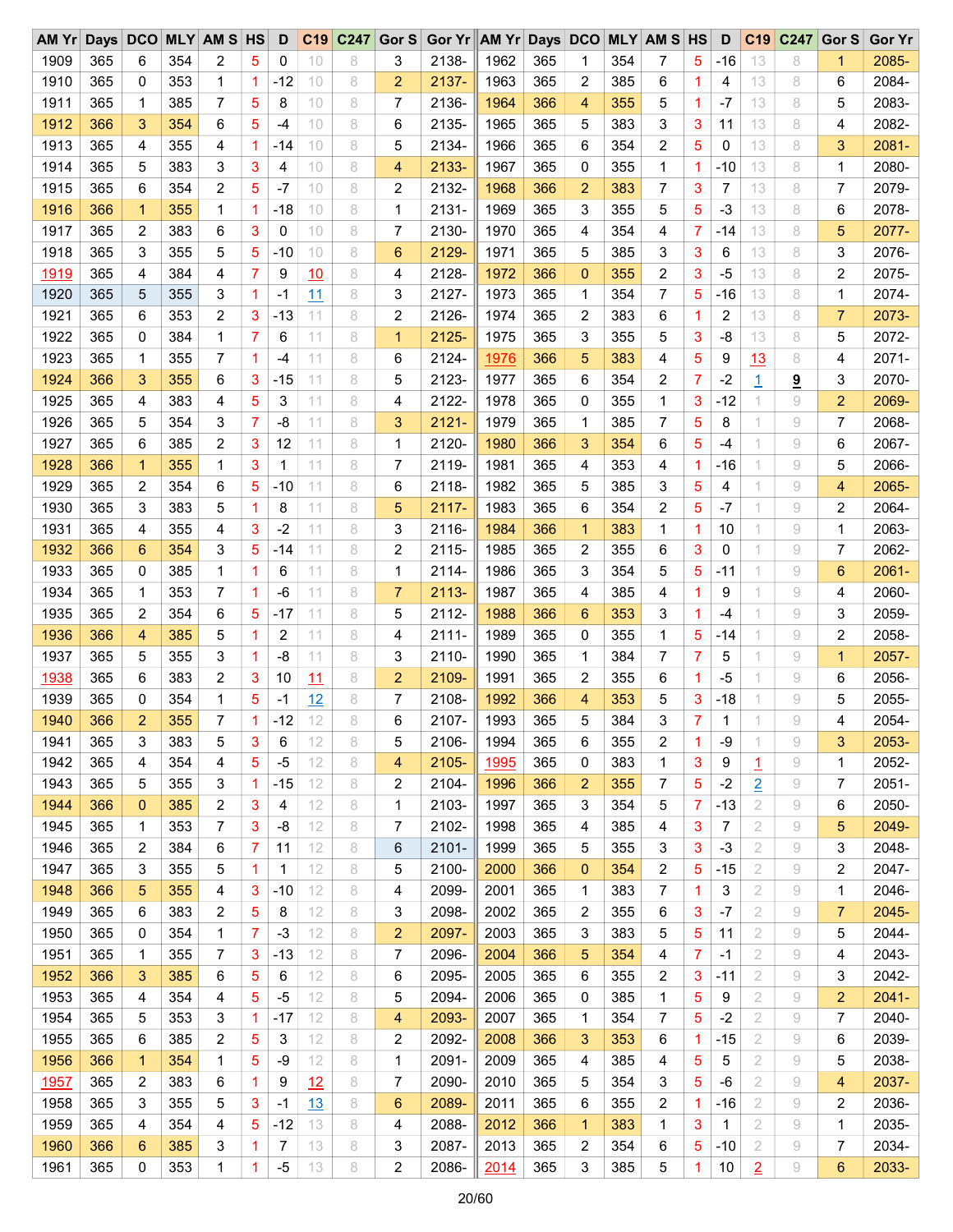| $AM$ $Yr$ |     |                |     | Days DCO MLY AM S HS    |                | D     |                | C19 C247 | Gor $S$        | Gor Yr AM Yr Days DCO |      |     |                |     | <b>MLY AM S HS</b> |             | D     | C <sub>19</sub> | C247 | Gor S        | <b>Gor Yr</b> |
|-----------|-----|----------------|-----|-------------------------|----------------|-------|----------------|----------|----------------|-----------------------|------|-----|----------------|-----|--------------------|-------------|-------|-----------------|------|--------------|---------------|
| 2015      | 365 | 4              | 355 | 4                       | 1              | 0     | $\overline{3}$ | 9        | 4              | 2032-                 | 2068 | 366 | $\mathbf 0$    | 354 | 2                  | 7           | $-17$ | 5               | 9    | 1            | 1979-         |
| 2016      | 366 | 6              | 353 | 3                       | 3              | $-13$ | 3              | 9        | 3              | 2031-                 | 2069 | 365 | 1              | 385 | 7                  | 3           | 3     | 5               | 9    | 7            | 1978-         |
| 2017      | 365 | 0              | 384 | 1                       | 7              | 6     | 3              | 9        | 2              | 2030-                 | 2070 | 365 | 2              | 353 | 6                  | 3           | $-9$  | 5               | 9    | 6            | 1977-         |
| 2018      | 365 | 1              | 355 | 7                       | 1              | -4    | 3              | 9        | $\mathbf{1}$   | 2029-                 | 2071 | 365 | 3              | 384 | 5                  | 7           | 10    | $\overline{5}$  | 9    | 4            | 1976-         |
| 2019      | 365 | 2              | 355 | 6                       | 3              | $-14$ | 3              | 9        | 6              | 2028-                 | 2072 | 366 | 5              | 355 | 4                  | 1.          | -1    | $\underline{6}$ | 9    | 3            | 1975-         |
| 2020      | 366 | 4              | 383 | 5                       | 5              | 3     | 3              | 9        | 5              | 2027-                 | 2073 | 365 | 6              | 355 | 2                  | 3           | $-11$ | 6               | 9    | 2            | 1974-         |
| 2021      | 365 | 5              | 354 | 3                       | 7              | $-8$  | 3              | 9        | 4              | 2026-                 | 2074 | 365 | 0              | 383 | $\mathbf{1}$       | 5           | 7     | 6               | 9    | $\mathbf{1}$ | 1973-         |
| 2022      | 365 | 6              | 385 | $\overline{\mathbf{c}}$ | 3              | 12    | 3              | 9        | 3              | 2025-                 | 2075 | 365 | 1              | 354 | 7                  | 7           | $-4$  | 6               | 9    | 6            | 1972-         |
| 2023      | 365 | 0              | 353 | 1                       | 3              | 0     | 3              | 9        | 1              | 2024-                 | 2076 | 366 | 3              | 355 | 6                  | 3           | $-15$ | 6               | 9    | 5            | 1971-         |
| 2024      | 366 | $\overline{2}$ | 354 | 7                       | 7              | $-12$ | 3              | 9        | $\overline{7}$ | 2023-                 | 2077 | 365 | 4              | 385 | 4                  | 5           | 5     | 6               | 9    | 4            | 1970-         |
| 2025      | 365 | 3              | 385 | 5                       | 3              | 8     | 3              | 9        | 6              | 2022-                 | 2078 | 365 | 5              | 354 | 3                  | 5           | $-6$  | 6               | 9    | 3            | 1969-         |
| 2026      | 365 | 4              | 355 | 4                       | 3              | $-2$  | 3              | 9        | 5              | $2021 -$              | 2079 | 365 | 6              | 383 | 2                  | 1           | 12    | 6               | 9    | 1            | 1968-         |
| 2027      | 365 | 5              | 354 | 3                       | 5              | $-13$ | 3              | 9        | 3              | 2020-                 | 2080 | 366 | $\mathbf{1}$   | 355 | 1                  | 3           | 1     | 6               | 9    | 7            | 1967-         |
| 2028      |     | 0              |     |                         | 1              | 4     | 3              | 9        | 2              | 2019-                 | 2081 | 365 |                |     | 6                  |             |       | 6               | 9    | 6            |               |
|           | 366 |                | 383 | 2                       |                |       |                |          |                |                       |      |     | $\overline{2}$ | 354 |                    | 5           | $-10$ |                 |      |              | 1966-         |
| 2029      | 365 | 1              | 355 | 7                       | 3              | -6    | 3              | 9        | 1              | 2018-                 | 2082 | 365 | 3              | 383 | 5                  | 1           | 8     | 6               | 9    | 5            | 1965-         |
| 2030      | 365 | 2              | 354 | 6                       | 5              | $-17$ | 3              | 9        | $\overline{7}$ | 2017-                 | 2083 | 365 | 4              | 355 | 4                  | 3           | $-2$  | 6               | 9    | 3            | 1964-         |
| 2031      | 365 | 3              | 385 | 5                       | $\overline{1}$ | 3     | 3              | 9        | 5              | 2016-                 | 2084 | 366 | 6              | 354 | 3                  | 5           | $-14$ | 6               | 9    | 2            | 1963-         |
| 2032      | 366 | 5              | 353 | 4                       | 1              | $-10$ | 3              | 9        | 4              | 2015-                 | 2085 | 365 | 0              | 385 | 1                  | 1           | 6     | 6               | 9    | 1            | 1962-         |
| 2033      | 365 | 6              | 385 | $\overline{c}$          | 5              | 10    | $\overline{3}$ | 9        | 3              | 2014-                 | 2086 | 365 | 1              | 353 | 7                  | $\mathbf 1$ | -6    | 6               | 9    | 7            | 1961-         |
| 2034      | 365 | 0              | 354 | 1                       | 5              | -1    | 4              | 9        | $\overline{2}$ | 2013-                 | 2087 | 365 | 2              | 355 | 6                  | 5           | $-16$ | 6               | 9    | 5            | 1960-         |
| 2035      | 365 | 1              | 355 | 7                       | 1              | $-11$ | 4              | 9        | $\overline{7}$ | 2012-                 | 2088 | 366 | 4              | 384 | 5                  | 7           | 2     | 6               | 9    | 4            | 1959-         |
| 2036      | 366 | 3              | 383 | 6                       | 3              | 6     | 4              | 9        | 6              | $2011 -$              | 2089 | 365 | 5              | 355 | 3                  | 1.          | -8    | 6               | 9    | 3            | 1958-         |
| 2037      | 365 | 4              | 354 | 4                       | 5              | -5    | 4              | 9        | 5              | 2010-                 | 2090 | 365 | 6              | 383 | 2                  | 3           | 10    | $\underline{6}$ | 9    | 2            | 1957-         |
| 2038      | 365 | 5              | 355 | 3                       | 1              | $-15$ | 4              | 9        | $\overline{4}$ | 2009-                 | 2091 | 365 | 0              | 354 | 1                  | 5           | $-1$  | $\overline{L}$  | 9    | 7            | 1956-         |
| 2039      | 365 | 6              | 383 | $\overline{c}$          | 3              | 3     | 4              | 9        | 2              | 2008-                 | 2092 | 366 | $\overline{2}$ | 355 | 7                  | 1           | $-12$ | 7               | 9    | 6            | 1955-         |
| 2040      | 366 | $\mathbf{1}$   | 354 | 1                       | 5              | -9    | 4              | 9        | 1              | 2007-                 | 2093 | 365 | 3              | 385 | 5                  | 3           | 8     | 7               | 9    | 5            | 1954-         |
| 2041      | 365 | 2              | 385 | 6                       | 1              | 11    | 4              | 9        | 7              | 2006-                 | 2094 | 365 | 4              | 353 | 4                  | 3           | -4    | 7               | 9    | 4            | 1953-         |
| 2042      | 365 | 3              | 355 | 5                       | 1              | 1     | 4              | 9        | 6              | 2005-                 | 2095 | 365 | 5              | 354 | 3                  | 7           | $-15$ | 7               | 9    | 2            | 1952-         |
| 2043      | 365 | 4              | 353 | 4                       | 3              | -11   | 4              | 9        | 4              | 2004-                 | 2096 | 366 | $\mathbf{0}$   | 385 | 2                  | 3           | 4     | 7               | 9    | 1            | 1951-         |
| 2044      | 366 | 6              | 384 | 3                       | 7              | 7     | 4              | 9        | 3              | 2003-                 | 2097 | 365 | 1              | 355 | 7                  | 3           | -6    | 7               | 9    | 7            | 1950-         |
| 2045      | 365 | 0              | 355 | 1                       | 1              | -3    | 4              | 9        | 2              | 2002-                 | 2098 | 365 | 2              | 383 | 6                  | 5           | 12    | 7               | 9    | 6            | 1949-         |
| 2046      | 365 | 1              | 355 | $\overline{7}$          | 3              | $-13$ | 4              | 9        | 1              | $2001 -$              | 2099 | 365 | 3              | 354 | 5                  | 7           | 1     | 7               | 9    | 4            | 1948-         |
| 2047      | 365 | 2              | 383 | 6                       | 5              | 5     | 4              | 9        | 6              | 2000-                 | 2100 | 366 | 5              | 355 | 4                  | 3           | $-10$ | 7               | 9    | 3            | 1947-         |
| 2048      | 365 | 3              | 354 | 5                       | 7              | -6    | 4              | 9        | 5              | 1999-                 | 2101 | 365 | 6              | 383 | 2                  | 5           | 8     | 7               | 9    | 2            | 1946-         |
| 2049      | 365 | 4              | 355 | 4                       | 3              | $-16$ | 4              | 9        | 4              | 1998-                 | 2102 | 365 | 0              | 354 | 1                  | 7           | $-3$  | 7               | 9    | $\mathbf{1}$ | 1945-         |
| 2050      | 365 | 5              | 385 | 3                       | 5              | 4     | 4              | 9        | 3              | 1997-                 | 2103 | 365 | 1              | 355 | 7                  | 3           | $-13$ | 7               | 9    | 6            | 1944-         |
| 2051      | 365 | 6              | 354 | $\overline{\mathbf{c}}$ | 5              | $-7$  | 4              | 9        | 1              | 1996-                 | 2104 | 366 | 3              | 385 | 6                  | 5           | 6     | 7               | 9    | 5            | 1943-         |
| 2052      | 366 | $\mathbf{1}$   | 383 | 1                       | 1              | 10    | $\overline{4}$ | 9        | 7              | 1995-                 | 2105 | 365 | 4              | 354 | 4                  | 5           | -5    | 7               | 9    | 4            | 1942-         |
| 2053      | 365 | 2              | 355 | 6                       | 3              | 0     | $\overline{5}$ | 9        | 6              | 1994-                 | 2106 | 365 | 5              | 353 | 3                  | 1           | $-17$ | 7               | 9    | 3            | 1941-         |
| 2054      | 365 | 3              | 354 | 5                       | 5              | $-11$ | 5              | 9        | 5              | 1993-                 | 2107 | 365 | 6              | 385 | 2                  | 5           | 3     | 7               | 9    | 1            | 1940-         |
| 2055      | 365 | 4              | 383 | 4                       | 1              | 7     | 5              | 9        | 3              | 1992-                 | 2108 | 366 | $\mathbf 1$    | 354 | 1                  | 5           | -9    | 7               | 9    | 7            | 1939-         |
| 2056      | 366 | 6              | 355 | 3                       | 3              | $-4$  | 5              | 9        | 2              | 1991-                 | 2109 | 365 | 2              | 385 | 6                  | 1           | 11    | $\overline{L}$  | 9    | 6            | 1938-         |
| 2057      | 365 | 0              | 354 | 1                       | 5              | $-15$ | 5              | 9        | 1              | 1990-                 | 2110 | 365 | 3              | 353 | 5                  | 1           | -1    | $\underline{8}$ | 9    | 5            | 1937-         |
| 2058      | 365 | 1              | 385 | 7                       | 1              | 5     | 5              | 9        | 7              | 1989-                 | 2111 | 365 | 4              | 354 | 4                  | 5           | $-12$ | 8               | 9    | 3            | 1936-         |
|           |     |                |     |                         |                |       |                |          |                |                       |      |     |                |     |                    |             |       |                 |      |              |               |
| 2059      | 365 | 2              | 353 | 6                       | 1              | $-7$  | 5              | 9        | 5              | 1988-                 | 2112 | 366 | 6              | 385 | 3                  | 1           | 7     | 8               | 9    | 2            | 1935-         |
| 2060      | 366 | 4              | 385 | 5                       | 5              | 12    | 5              | 9        | 4              | 1987-                 | 2113 | 365 | 0              | 355 | 1                  | 1           | $-3$  | 8               | 9    | 1            | 1934-         |
| 2061      | 365 | 5              | 354 | 3                       | 5              | 1     | 5              | 9        | 3              | 1986-                 | 2114 | 365 | 1              | 353 | 7                  | 3           | $-15$ | 8               | 9    | 7            | 1933-         |
| 2062      | 365 | 6              | 355 | 2                       | 1              | -9    | 5              | 9        | $\overline{2}$ | 1985-                 | 2115 | 365 | 2              | 384 | 6                  | 7           | 4     | 8               | 9    | 5            | 1932-         |
| 2063      | 365 | 0              | 383 | $\mathbf{1}$            | 3              | 9     | 5              | 9        | 7              | 1984-                 | 2116 | 366 | 4              | 355 | 5                  | $\mathbf 1$ | -7    | 8               | 9    | 4            | 1931-         |
| 2064      | 366 | 2              | 354 | 7                       | 5              | $-3$  | 5              | 9        | 6              | 1983-                 | 2117 | 365 | 5              | 383 | 3                  | 3           | 11    | 8               | 9    | 3            | 1930-         |
| 2065      | 365 | 3              | 355 | 5                       | 1              | $-13$ | 5              | 9        | 5              | 1982-                 | 2118 | 365 | 6              | 355 | 2                  | 5           | 1     | 8               | 9    | 2            | 1929-         |
| 2066      | 365 | 4              | 383 | 4                       | 3              | 5     | 5              | 9        | 4              | 1981-                 | 2119 | 365 | 0              | 354 | 1                  | 7           | -10   | 8               | 9    | 7            | 1928-         |
| 2067      | 365 | 5              | 355 | 3                       | 5              | $-5$  | 5              | 9        | $\overline{c}$ | 1980-                 | 2120 | 366 | $\overline{c}$ | 385 | 7                  | 3           | 9     | 8               | 9    | 6            | 1927-         |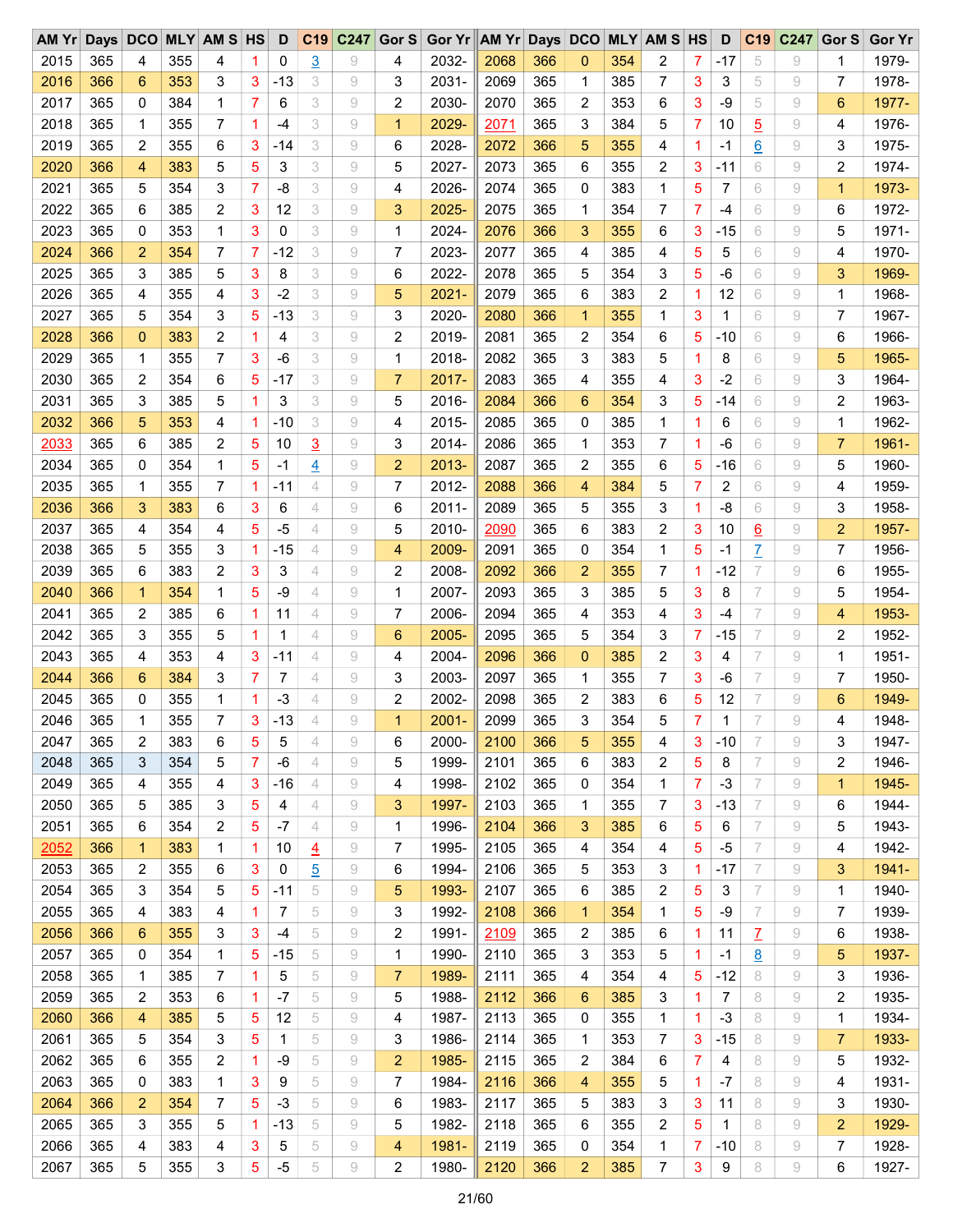| AM Yr Days DCO |     |              |     | <b>MLY AM S HS</b>      |   | D     | C <sub>19</sub> |   |                | C247 Gor S Gor Yr AM Yr Days DCO |      |     |                |     | <b>MLY AM S HS</b> |                | D     | C <sub>19</sub> | C247      | Gor S          | <b>Gor Yr</b> |
|----------------|-----|--------------|-----|-------------------------|---|-------|-----------------|---|----------------|----------------------------------|------|-----|----------------|-----|--------------------|----------------|-------|-----------------|-----------|----------------|---------------|
| 2121           | 365 | 3            | 355 | 5                       | 3 | -1    | 8               | 9 | 5              | 1926-                            | 2174 | 365 | 6              | 385 | 2                  | 3              | 12    | 11              | 9         | 3              | 1873-         |
| 2122           | 365 | 4            | 354 | 4                       | 5 | $-12$ | 8               | 9 | 4              | 1925-                            | 2175 | 365 | 0              | 355 | 1                  | 3              | 2     | 11              | 9         | 1              | 1872-         |
| 2123           | 365 | 5            | 383 | 3                       | 1 | 6     | 8               | 9 | $\overline{2}$ | 1924-                            | 2176 | 365 | 1              | 354 | 7                  | 5              | $-9$  | 11              | 9         | 7              | 1871-         |
| 2124           | 366 | 0            | 355 | 2                       | 3 | $-5$  | 8               | 9 | 1              | 1923-                            | 2177 | 365 | 2              | 383 | 6                  | 1              | 9     | 11              | 9         | 6              | 1870-         |
| 2125           | 365 | 1            | 354 | 7                       | 5 | $-16$ | 8               | 9 | 7              | 1922-                            | 2178 | 365 | 3              | 355 | 5                  | 3              | $-1$  | 11              | 9         | 5              | 1869-         |
| 2126           | 365 | 2            | 383 | 6                       | 1 | 2     | 8               | 9 | 6              | 1921-                            | 2179 | 365 | 4              | 354 | 4                  | 5              | $-12$ | 11              | 9         | 3              | 1868-         |
| 2127           | 365 | 3            | 355 | 5                       | 3 | $-8$  | 8               | 9 | 4              | 1920-                            | 2180 | 366 | 6              | 385 | 3                  | 1              | 7     | 11              | 9         | 2              | 1867-         |
| 2128           | 366 | 5            | 385 | 4                       | 5 | 11    | 8               | 9 | 3              | 1919-                            | 2181 | 365 | 0              | 353 | 1                  | $\mathbf{1}$   | $-5$  | 11              | 9         | 1              | 1866-         |
| 2129           | 365 | 6            | 354 | $\overline{\mathbf{c}}$ | 5 | 0     | 9               | 9 | 2              | 1918-                            | 2182 | 365 | 1              | 354 | 7                  | 5              | $-16$ | 11              | 9         | 7              | 1865-         |
| 2130           | 365 | 0            | 353 | 1                       | 1 | $-12$ | 9               | 9 | $\mathbf{1}$   | 1917-                            | 2183 | 365 | 2              | 385 | 6                  | 1              | 4     | 11              | 9         | 5              | 1864-         |
| 2131           | 365 | 1            | 385 | 7                       | 5 | 8     | 9               | 9 | 6              | 1916-                            | 2184 | 366 | 4              | 355 | 5                  | 1              | $-7$  | 11              | 9         | 4              | 1863-         |
| 2132           | 366 | 3            | 354 | 6                       | 5 | $-4$  | 9               | 9 | 5              | 1915-                            | 2185 | 365 | 5              | 383 | 3                  | 3              | 11    | 11              | 9         | 3              | 1862-         |
| 2133           | 365 | 4            | 355 | 4                       | 1 | -14   | 9               | 9 | 4              | 1914-                            | 2186 | 365 | 6              | 354 | 2                  | 5              | 0     | 12              | 9         | $\overline{2}$ | 1861-         |
| 2134           | 365 | 5            | 383 | 3                       | 3 | 4     | 9               | 9 | 3              | 1913-                            | 2187 | 365 | 0              | 355 | $\mathbf{1}$       | $\mathbf{1}$   | $-10$ | 12              | $\rm{g}$  | 7              | 1860-         |
| 2135           | 365 | 6            | 354 | 2                       | 5 | $-7$  | 9               | 9 | 1              | 1912-                            | 2188 | 366 | $\overline{2}$ | 383 | 7                  | 3              | 7     | 12              | 9         | 6              | 1859-         |
| 2136           | 366 | $\mathbf{1}$ | 385 | 1                       | 1 | 12    | 9               | 9 | 7              | 1911-                            | 2189 | 365 | 3              | 354 | 5                  | 5              | $-4$  | 12              | 9         | 5              | 1858-         |
| 2137           | 365 | 2            | 353 | 6                       | 1 | 0     | 9               | 9 | 6              | 1910-                            | 2190 | 365 | 4              | 355 | 4                  | $\mathbf{1}$   | $-14$ | 12              | 9         | 4              | 1857-         |
|                |     |              |     |                         |   |       |                 |   |                |                                  |      |     |                |     |                    |                |       |                 |           |                |               |
| 2138           | 365 | 3            | 355 | 5                       | 5 | $-10$ | 9               | 9 | 5              | 1909-                            | 2191 | 365 | 5              | 385 | 3                  | 3              | 6     | 12              | 9         | 2              | 1856-         |
| 2139           | 365 | 4            | 384 | 4                       | 7 | 9     | 9               | 9 | 3              | 1908-                            | 2192 | 366 | $\overline{0}$ | 353 | 2                  | 3              | $-7$  | 12              | 9         | 1              | 1855-         |
| 2140           | 366 | 6            | 355 | 3                       | 1 | $-2$  | 9               | 9 | 2              | 1907-                            | 2193 | 365 | $\mathbf 1$    | 384 | 7                  | 7              | 12    | 12              | 9         | 7              | 1854-         |
| 2141           | 365 | 0            | 353 | 1                       | 3 | $-14$ | $\rm{g}$        | 9 | $\mathbf 1$    | 1906-                            | 2194 | 365 | $\overline{2}$ | 355 | 6                  | 1              | 2     | 12              | 9         | 6              | 1853-         |
| 2142           | 365 | 1            | 384 | 7                       | 7 | 5     | 9               | 9 | $\overline{7}$ | 1905-                            | 2195 | 365 | 3              | 355 | 5                  | 3              | -8    | 12              | 9         | 4              | 1852-         |
| 2143           | 365 | 2            | 355 | 6                       | 1 | $-5$  | 9               | 9 | 5              | 1904-                            | 2196 | 366 | 5              | 383 | 4                  | 5              | 9     | 12              | 9         | 3              | 1851-         |
| 2144           | 366 | 4            | 355 | 5                       | 3 | $-16$ | 9               | 9 | 4              | 1903-                            | 2197 | 365 | 6              | 354 | 2                  | $\overline{7}$ | $-2$  | 12              | 9         | 2              | 1850-         |
| 2145           | 365 | 5            | 383 | 3                       | 5 | 2     | 9               | 9 | 3              | 1902-                            | 2198 | 365 | 0              | 355 | 1                  | 3              | $-12$ | 12              | 9         | $\mathbf{1}$   | 1849-         |
| 2146           | 365 | 6            | 354 | $\overline{c}$          | 7 | $-9$  | 9               | 9 | $\overline{2}$ | 1901-                            | 2199 | 365 | 1              | 385 | 7                  | 5              | 8     | 12              | 9         | 6              | 1848-         |
| 2147           | 365 | 0            | 385 | 1                       | 3 | 11    | 9               | 9 | 1              | 1900-                            | 2200 | 366 | 3              | 354 | 6                  | 5              | $-4$  | 12              | 9         | 5              | 1847-         |
| 2148           | 366 | 2            | 355 | 7                       | 3 | 0     | 10              | 9 | 7              | 1899-                            | 2201 | 365 | 4              | 353 | 4                  | $\mathbf{1}$   | $-16$ | 12              | 9         | 4              | 1846-         |
| 2149           | 365 | 3            | 354 | 5                       | 5 | -11   | 10              | 9 | 6              | 1898-                            | 2202 | 365 | 5              | 385 | 3                  | 5              | 4     | 12              | 9         | 3              | 1845-         |
| 2150           | 365 | 4            | 383 | 4                       | 1 | 7     | 10              | 9 | 5              | 1897-                            | 2203 | 365 | 6              | 354 | 2                  | 5              | $-7$  | 12              | 9         | 1              | 1844-         |
| 2151           | 365 | 5            | 355 | 3                       | 3 | $-3$  | 10              | 9 | 3              | 1896-                            | 2204 | 366 | $\mathbf 1$    | 383 | 1                  | 1.             | 10    | 12              | 9         | 7              | 1843-         |
| 2152           | 366 | 0            | 354 | $\overline{2}$          | 5 | $-15$ | 10              | 9 | $\overline{2}$ | 1895-                            | 2205 | 365 | $\overline{2}$ | 355 | 6                  | 3              | 0     | 13              | 9         | 6              | 1842-         |
| 2153           | 365 | 1            | 383 | 7                       | 1 | 3     | 10              | 9 | 1              | 1894-                            | 2206 | 365 | 3              | 354 | 5                  | 5              | $-11$ | 13              | 9         | 5              | 1841-         |
| 2154           | 365 | 2            | 355 | 6                       | 3 | $-7$  | 10              | 9 | 7              | 1893-                            | 2207 | 365 | 4              | 385 | 4                  | $\mathbf{1}$   | 9     | 13              | 9         | 3              | 1840-         |
| 2155           | 365 | 3            | 385 | 5                       | 5 | 13    | 10              | 9 | 5              | 1892-                            | 2208 | 366 | 6              | 353 | 3                  | $\mathbf{1}$   | $-4$  | 13              | 9         | 2              | 1839-         |
| 2156           | 366 | 5            | 354 | 4                       | 5 | 1     | 10              | 9 | 4              | 1891-                            | 2209 | 365 | 0              | 354 | 1                  | 5              | $-15$ | 13              | 9         | 1              | 1838-         |
| 2157           | 365 | 6            | 353 | $\overline{c}$          | 1 | $-11$ | 10              | 9 | 3              | 1890-                            | 2210 | 365 | 1              | 385 | 7                  | $\mathbf{1}$   | 5     | 13              | 9         | 7              | 1837-         |
| 2158           | 365 | 0            | 385 | 1                       | 5 | 9     | 10              | 9 | $\overline{2}$ | 1889-                            | 2211 | 365 | 2              | 355 | 6                  | $\mathbf{1}$   | -5    | 13              | 9         | 5              | 1836-         |
| 2159           | 365 | 1            | 354 | 7                       | 5 | $-2$  | 10              | 9 | 7              | 1888-                            | 2212 | 366 | 4              | 383 | 5                  | 3              | 12    | 13              | 9         | 4              | 1835-         |
| 2160           | 366 | 3            | 355 | 6                       | 1 | $-13$ | 10              | 9 | 6              | 1887-                            | 2213 | 365 | 5              | 354 | 3                  | 5              | 1     | 13              | 9         | 3              | 1834-         |
| 2161           | 365 | 4            | 383 | 4                       | 3 | 5     | 10              | 9 | 5              | 1886-                            | 2214 | 365 | 6              | 355 | 2                  | $\mathbf{1}$   | -9    | 13              | 9         | 2              | 1833-         |
| 2162           | 365 | 5            | 354 | 3                       | 5 | $-6$  | 10              | 9 | 4              | 1885-                            | 2215 | 365 | 0              | 383 | 1                  | 3              | 9     | 13              | 9         | 7              | 1832-         |
| 2163           | 365 | 6            | 355 | 2                       | 1 | -16   | 10              | 9 | 2              | 1884-                            | 2216 | 366 | 2              | 355 | 7                  | 5              | $-2$  | 13              | 9         | 6              | 1831-         |
| 2164           | 366 | 1            | 383 | 1                       | 3 | 1     | 10              | 9 | 1              | 1883-                            | 2217 | 365 | 3              | 354 | 5                  | 7              | -13   | 13              | 9         | 5              | 1830-         |
| 2165           | 365 | 2            | 355 | 6                       | 5 | -9    | 10              | 9 | 7              | 1882-                            | 2218 | 365 | 4              | 385 | 4                  | 3              | 7     | 13              | 9         | 4              | 1829-         |
| 2166           | 365 | 3            | 384 | 5                       | 7 | 10    | 10              | 9 | 6              | 1881-                            | 2219 | 365 | 5              | 355 | 3                  | 3              | $-3$  | 13              | 9         | 2              | 1828-         |
| 2167           | 365 | 4            | 355 | 4                       | 1 | 0     | 11              | 9 | 4              | 1880-                            | 2220 | 366 | $\mathbf 0$    | 354 | 2                  | 5              | $-15$ | 13              | 9         | 1              | 1827-         |
| 2168           | 366 | 6            | 353 | 3                       | 3 | $-13$ | 11              | 9 | 3              | 1879-                            | 2221 | 365 | 1              | 383 | 7                  | 1              | 3     | 13              | 9         | 7              | 1826-         |
| 2169           | 365 | 0            | 384 | 1                       | 7 | 6     | 11              | 9 | 2              | 1878-                            | 2222 | 365 | 2              | 355 | 6                  | 3              | -7    | 13              | 9         | 6              | 1825-         |
| 2170           | 365 | 1            | 355 | 7                       | 1 | $-4$  | 11              | 9 | $\mathbf{1}$   | 1877-                            | 2223 | 365 | 3              | 383 | 5                  | 5              | 11    | 13              | 9         | 4              | 1824-         |
| 2171           | 365 | 2            | 355 | 6                       | 3 | $-14$ | 11              | 9 | 6              | 1876-                            | 2224 | 366 | 5              | 354 | 4                  | 7              | -1    | 1               | <u>10</u> | 3              | 1823-         |
| 2172           | 366 | 4            | 383 | 5                       | 5 | 3     | 11              | 9 | 5              | 1875-                            | 2225 | 365 | 6              | 355 | 2                  | 3              | -11   | 1.              | 10        | 2              | 1822-         |
| 2173           | 365 | 5            | 354 | 3                       | 7 | -8    | 11              | 9 | 4              | 1874-                            | 2226 | 365 | 0              | 385 | 1                  | 5              | 9     | 1               | 10        | $\mathbf{1}$   | 1821-         |
|                |     |              |     |                         |   |       |                 |   |                |                                  |      |     |                |     |                    |                |       |                 |           |                |               |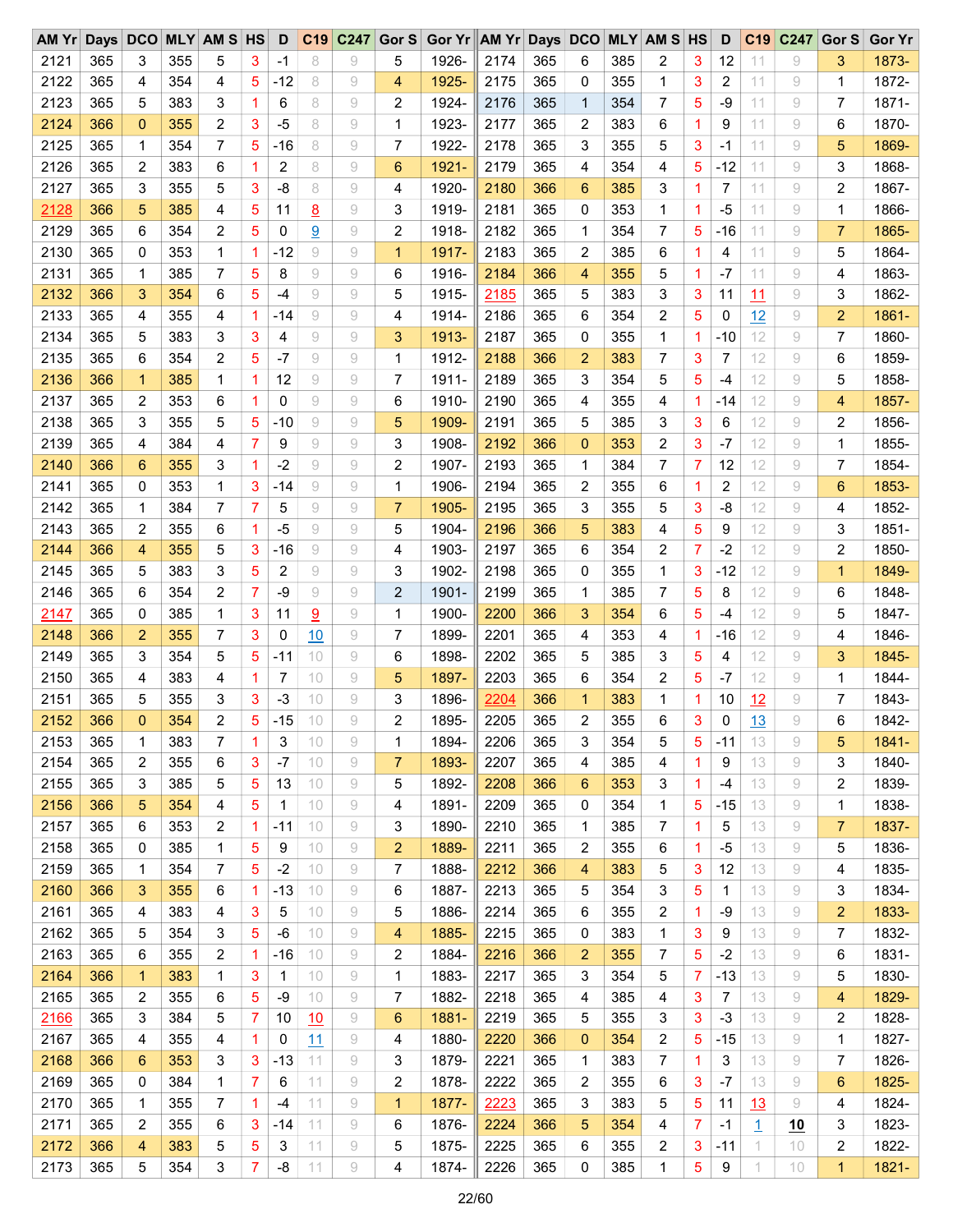| AM Yr Days DCO MLY AM S HS |     |              |     |                         |                | D     |                |    |                | C19 C247 Gor S Gor Yr AM Yr Days DCO |      |     |                 |     | <b>MLY AM S HS</b> |                | D     | C <sub>19</sub> | C247 | Gor S          | <b>Gor Yr</b> |
|----------------------------|-----|--------------|-----|-------------------------|----------------|-------|----------------|----|----------------|--------------------------------------|------|-----|-----------------|-----|--------------------|----------------|-------|-----------------|------|----------------|---------------|
| 2227                       | 365 | 1            | 354 | 7                       | 5              | $-2$  |                | 10 | 6              | 1820-                                | 2280 | 366 | 5               | 385 | 4                  | 5              | 11    | $\overline{3}$  | 10   | 4              | 1767-         |
| 2228                       | 366 | 3            | 353 | 6                       | 1              | $-15$ | 1              | 10 | 5              | 1819-                                | 2281 | 365 | 6               | 354 | 2                  | 5              | 0     | $\overline{4}$  | 10   | 3              | 1766-         |
| 2229                       | 365 | 4            | 385 | 4                       | 5              | 5     | 1              | 10 | 4              | 1818-                                | 2282 | 365 | 0               | 355 | 1                  | $\mathbf{1}$   | $-10$ | 4               | 10   | $\overline{c}$ | 1765-         |
| 2230                       | 365 | 5            | 354 | 3                       | 5              | -6    | 1              | 10 | 3              | 1817-                                | 2283 | 365 | 1               | 383 | 7                  | 3              | 8     | 4               | 10   | 7              | 1764-         |
| 2231                       | 365 | 6            | 383 | $\overline{c}$          | 1              | 12    | 1              | 10 | $\mathbf{1}$   | 1816-                                | 2284 | 366 | 3               | 354 | 6                  | 5              | $-4$  | 4               | 10   | 6              | 1763-         |
| 2232                       | 366 | $\mathbf{1}$ | 355 | 1                       | 3              | 1     | 1              | 10 | 7              | 1815-                                | 2285 | 365 | 4               | 355 | 4                  | $\mathbf{1}$   | $-14$ | 4               | 10   | 5              | 1762-         |
| 2233                       | 365 | 2            | 354 | 6                       | 5              | $-10$ | 1              | 10 | 6              | 1814-                                | 2286 | 365 | 5               | 383 | 3                  | 3              | 4     | 4               | 10   | 4              | 1761-         |
| 2234                       | 365 | 3            | 385 | 5                       | 1              | 10    | 1              | 10 | 5              | 1813-                                | 2287 | 365 | 6               | 354 | 2                  | 5              | $-7$  | 4               | 10   | 2              | 1760-         |
| 2235                       | 365 | 4            | 353 | 4                       | 1              | $-2$  | 1              | 10 | 3              | 1812-                                | 2288 | 366 | 1               | 385 | 1                  | $\mathbf{1}$   | 12    | 4               | 10   | 1              | 1759-         |
| 2236                       | 366 | 6            | 355 | 3                       | 5              | $-13$ | 1              | 10 | 2              | 1811-                                | 2289 | 365 | $\overline{2}$  | 355 | 6                  | 1              | 2     | 4               | 10   | 7              | 1758-         |
| 2237                       | 365 | 0            | 384 | 1                       | 7              | 6     | 1              | 10 | 1              | 1810-                                | 2290 | 365 | 3               | 353 | 5                  | 3              | $-10$ | 4               | 10   | 6              | 1757-         |
| 2238                       | 365 | 1            | 355 | 7                       | 1              | $-4$  | 1              | 10 | $\overline{7}$ | 1809-                                | 2291 | 365 | 4               | 384 | 4                  | 7              | 9     | 4               | 10   | 4              | 1756-         |
| 2239                       | 365 | 2            | 353 | 6                       | 3              | $-16$ | 1              | 10 | 5              | 1808-                                | 2292 | 366 | $6\phantom{1}6$ | 355 | 3                  | $\mathbf{1}$   | $-2$  | 4               | 10   | 3              | 1755-         |
| 2240                       | 366 | 4            | 384 | 5                       | 7              | 2     | 1              | 10 | 4              | 1807-                                | 2293 | 365 | $\mathbf 0$     | 355 | $\mathbf{1}$       | 3              | $-12$ | 4               | 10   | 2              | 1754-         |
| 2241                       | 365 | 5            | 355 | 3                       | 1              | -8    | 1              | 10 | 3              | 1806-                                | 2294 | 365 | 1               | 383 | 7                  | 5              | 6     | 4               | 10   | $\mathbf{1}$   | 1753-         |
| 2242                       | 365 | 6            | 383 | $\overline{\mathbf{c}}$ | 3              | 10    |                | 10 | $\overline{2}$ | 1805-                                | 2295 | 365 | 2               | 354 | 6                  | $\overline{7}$ | $-5$  | 4               | 10   | 6              | 1752-         |
| 2243                       | 365 | 0            | 355 | 1                       | 5              | 0     | $\overline{1}$ | 10 | $\overline{7}$ | 1804-                                | 2296 | 366 | $\overline{4}$  | 355 | 5                  | 3              | $-16$ | 4               | 10   | 5              | 1751-         |
|                            |     |              |     |                         |                |       | $\overline{2}$ |    |                |                                      |      |     |                 |     |                    |                |       |                 |      |                |               |
| 2244                       | 366 | 2            | 354 | 7                       | 7              | $-12$ | $\mathbf{2}$   | 10 | 6              | 1803-                                | 2297 | 365 | 5               | 385 | 3                  | 5              | 4     | 4               | 10   | 4              | 1750-         |
| 2245                       | 365 | 3            | 385 | 5                       | 3              | 8     | $\overline{2}$ | 10 | 5              | 1802-                                | 2298 | 365 | 6               | 354 | 2                  | 5              | $-7$  | 4               | 10   | 3              | 1749-         |
| 2246                       | 365 | 4            | 355 | 4                       | 3              | $-2$  | 2              | 10 | 4              | 1801-                                | 2299 | 365 | 0               | 383 | 1                  | $\mathbf{1}$   | 11    | 4               | 10   | 1              | 1748-         |
| 2247                       | 365 | 5            | 354 | 3                       | 5              | $-13$ | 2              | 10 | 3              | 1800-                                | 2300 | 366 | $\overline{2}$  | 355 | 7                  | 3              | 0     | $\overline{5}$  | 10   | 7              | 1747-         |
| 2248                       | 366 | 0            | 383 | 2                       | 1              | 4     | $\mathbf{2}$   | 10 | 2              | 1799-                                | 2301 | 365 | 3               | 354 | 5                  | 5              | $-11$ | 5               | 10   | 6              | 1746-         |
| 2249                       | 365 | 1            | 355 | 7                       | 3              | $-6$  | 2              | 10 | 1              | 1798-                                | 2302 | 365 | 4               | 383 | 4                  | 1.             | 7     | 5               | 10   | 5              | 1745-         |
| 2250                       | 365 | 2            | 383 | 6                       | 5              | 12    | 2              | 10 | $\overline{7}$ | 1797-                                | 2303 | 365 | 5               | 355 | 3                  | 3              | $-3$  | 5               | 10   | 3              | 1744-         |
| 2251                       | 365 | 3            | 354 | 5                       | $\overline{7}$ | 1     | $\mathbf{2}$   | 10 | 5              | 1796-                                | 2304 | 365 | 6               | 354 | 2                  | 5              | $-14$ | 5               | 10   | 2              | 1743-         |
| 2252                       | 366 | 5            | 355 | 4                       | 3              | $-10$ | $\mathbf{2}$   | 10 | 4              | 1795-                                | 2305 | 365 | $\mathbf 0$     | 385 | 1                  | $\mathbf{1}$   | 6     | 5               | 10   | 1              | 1742-         |
| 2253                       | 365 | 6            | 385 | $\overline{c}$          | 5              | 10    | $\mathbf{2}$   | 10 | 3              | 1794-                                | 2306 | 365 | 1               | 353 | 7                  | $\mathbf{1}$   | -6    | 5               | 10   | $\overline{7}$ | $1741 -$      |
| 2254                       | 365 | 0            | 354 | 1                       | 5              | $-1$  | $\mathbf{2}$   | 10 | $\overline{2}$ | 1793-                                | 2307 | 365 | $\overline{2}$  | 385 | 6                  | 5              | 14    | 5               | 10   | 5              | 1740-         |
| 2255                       | 365 | 1            | 353 | 7                       | 1              | $-13$ | $\mathbf{2}$   | 10 | $\overline{7}$ | 1792-                                | 2308 | 366 | 4               | 354 | 5                  | 5              | 2     | 5               | 10   | 4              | 1739-         |
| 2256                       | 366 | 3            | 385 | 6                       | 5              | 6     | 2              | 10 | 6              | 1791-                                | 2309 | 365 | 5               | 355 | 3                  | $\mathbf{1}$   | -8    | 5               | 10   | 3              | 1738-         |
| 2257                       | 365 | 4            | 354 | 4                       | 5              | $-5$  | 2              | 10 | 5              | 1790-                                | 2310 | 365 | 6               | 383 | 2                  | 3              | 10    | 5               | 10   | $\overline{2}$ | 1737-         |
| 2258                       | 365 | 5            | 355 | 3                       | 1              | $-15$ | $\overline{2}$ | 10 | 4              | 1789-                                | 2311 | 365 | 0               | 354 | 1                  | 5              | $-1$  | 5               | 10   | 7              | 1736-         |
| 2259                       | 365 | 6            | 383 | 2                       | 3              | 3     | 2              | 10 | 2              | 1788-                                | 2312 | 366 | $\overline{2}$  | 355 | 7                  | 1.             | $-12$ | 5               | 10   | 6              | 1735-         |
| 2260                       | 366 | 1            | 354 | 1                       | 5              | -9    | 2              | 10 | 1              | 1787-                                | 2313 | 365 | 3               | 383 | 5                  | 3              | 6     | 5               | 10   | 5              | 1734-         |
| 2261                       | 365 | 2            | 385 | 6                       | 1              | 11    | $\overline{2}$ | 10 | 7              | 1786-                                | 2314 | 365 | 4               | 355 | 4                  | 5              | -4    | 5               | 10   | 4              | 1733-         |
| 2262                       | 365 | 3            | 355 | 5                       | 1              | 1     | $\overline{3}$ | 10 | 6              | 1785-                                | 2315 | 365 | 5               | 354 | 3                  | 7              | -15   | 5               | 10   | 2              | 1732-         |
| 2263                       | 365 | 4            | 353 | 4                       | 3              | $-11$ | 3              | 10 | 4              | 1784-                                | 2316 | 366 | $\mathbf 0$     | 385 | 2                  | 3              | 4     | 5               | 10   | 1              | 1731-         |
| 2264                       | 366 | 6            | 384 | 3                       | 7              | 7     | 3              | 10 | 3              | 1783-                                | 2317 | 365 | 1               | 353 | 7                  | 3              | -8    | 5               | 10   | 7              | 1730-         |
| 2265                       | 365 | 0            | 355 | 1                       | 1              | $-3$  | 3              | 10 | 2              | 1782-                                | 2318 | 365 | 2               | 384 | 6                  | 7              | 11    | $\overline{5}$  | 10   | 6              | 1729-         |
| 2266                       | 365 | 1            | 355 | 7                       | 3              | $-13$ | 3              | 10 | $\mathbf{1}$   | 1781-                                | 2319 | 365 | 3               | 355 | 5                  | 1              | 1     | <u>6</u>        | 10   | 4              | 1728-         |
| 2267                       | 365 | 2            | 383 | 6                       | 5              | 5     | 3              | 10 | 6              | 1780-                                | 2320 | 366 | 5               | 355 | 4                  | 3              | -10   | 6               | 10   | 3              | 1727-         |
| 2268                       | 366 | 4            | 354 | 5                       | 7              | $-7$  | 3              | 10 | 5              | 1779-                                | 2321 | 365 | 6               | 383 | 2                  | 5              | 8     | 6               | 10   | 2              | 1726-         |
| 2269                       | 365 | 5            | 385 | 3                       | 3              | 13    | 3              | 10 | 4              | 1778-                                | 2322 | 365 | 0               | 354 | 1                  | 7              | $-3$  | 6               | 10   | 1              | 1725-         |
| 2270                       | 365 | 6            | 353 | $\overline{\mathbf{c}}$ | 3              | 1     | 3              | 10 | 3              | 1777-                                | 2323 | 365 | 1               | 355 | 7                  | 3              | -13   | 6               | 10   | 6              | 1724-         |
| 2271                       | 365 | 0            | 354 | 1                       | 7              | $-10$ | 3              | 10 | 1              | 1776-                                | 2324 | 366 | 3               | 385 | 6                  | 5              | 6     | 6               | 10   | 5              | 1723-         |
| 2272                       | 366 | 2            | 385 | 7                       | 3              | 9     | 3              | 10 | 7              | 1775-                                | 2325 | 365 | 4               | 354 | 4                  | 5              | -5    | 6               | 10   | 4              | 1722-         |
| 2273                       | 365 | 3            | 355 | 5                       | 3              | $-1$  | 3              | 10 | 6              | 1774-                                | 2326 | 365 | 5               | 383 | 3                  | 1              | 13    | 6               | 10   | 3              | $1721 -$      |
| 2274                       | 365 | 4            | 354 | 4                       | 5              | $-12$ | 3              | 10 | 5              | 1773-                                | 2327 | 365 | 6               | 355 | 2                  | 3              | 3     | 6               | 10   | 1              | 1720-         |
| 2275                       | 365 | 5            | 383 | 3                       | 1              | 6     | 3              | 10 | 3              | 1772-                                | 2328 | 366 | $\mathbf 1$     | 354 | $\mathbf{1}$       | 5              | -9    | 6               | 10   | 7              | 1719-         |
| 2276                       | 366 | 0            | 355 | 2                       | 3              | $-5$  | 3              | 10 | 2              | 1771-                                | 2329 | 365 | 2               | 383 | 6                  | 1              | 9     | 6               | 10   | 6              | 1718-         |
| 2277                       | 365 |              | 354 | 7                       |                | $-16$ | 3              | 10 |                | 1770-                                |      | 365 |                 | 355 |                    |                |       | 6               |      |                | $1717 -$      |
|                            |     | 1            |     |                         | 5              |       |                |    | 1              |                                      | 2330 |     | 3               |     | 5                  | 3              | -1    |                 | 10   | 5              |               |
| 2278                       | 365 | 2            | 385 | 6                       | 1              | 4     | 3              | 10 | 7              | 1769-                                | 2331 | 365 | 4               | 354 | 4                  | 5              | -12   | 6               | 10   | 3              | 1716-         |
| 2279                       | 365 | 3            | 353 | 5                       | 1              | -8    | 3              | 10 | 5              | 1768-                                | 2332 | 366 | 6               | 385 | 3                  | 1              | 7     | 6               | 10   | 2              | 1715-         |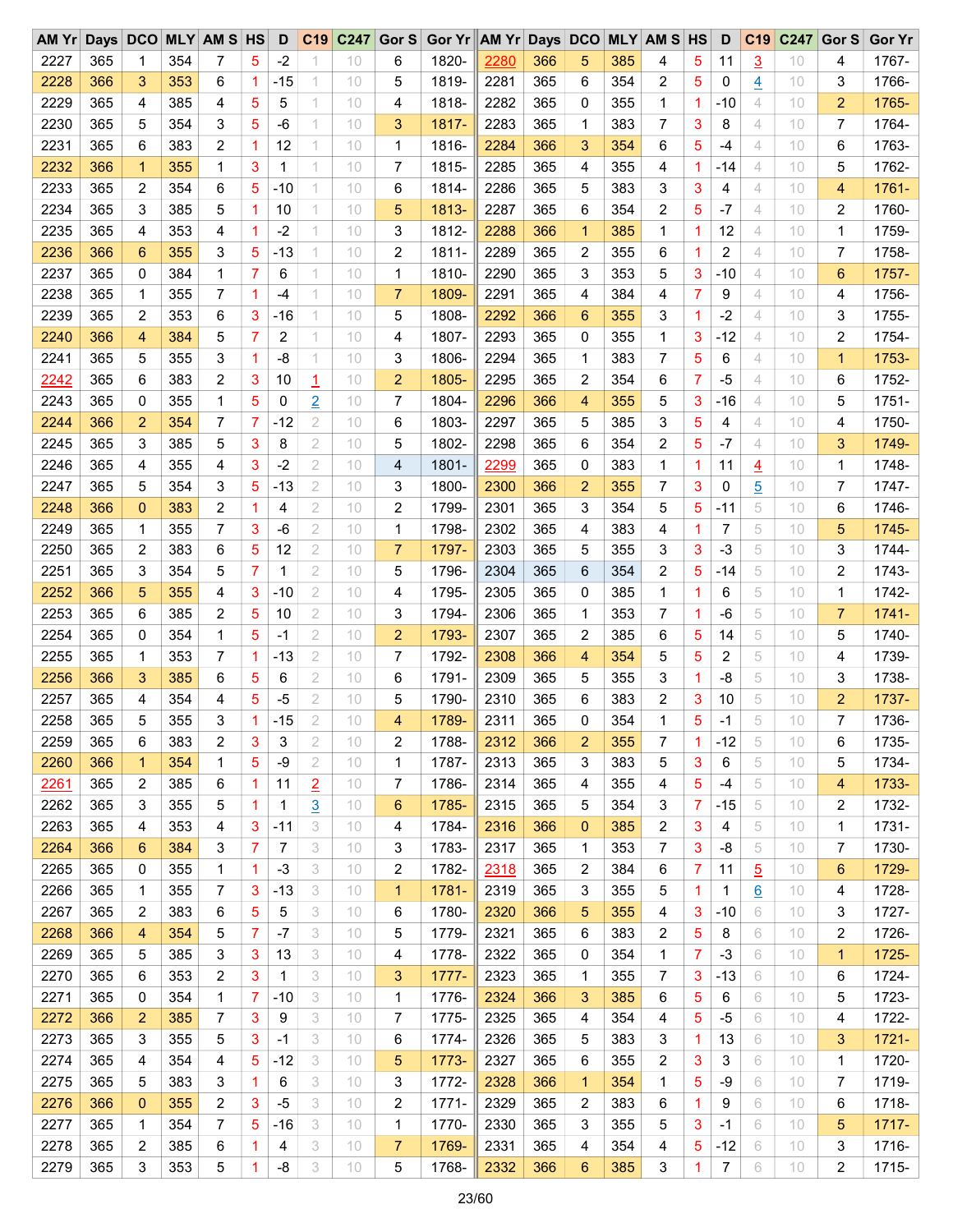| AM Yr Days DCO |     |                |     | <b>MLY AM S HS</b> |                | D     | C <sub>19</sub> | C <sub>247</sub> |                | Gor S Gor Yr AM Yr Days DCO |      |     |                |     | <b>MLY AM S HS</b> |              | D     | C <sub>19</sub> | C247 | Gor S        | <b>Gor Yr</b> |
|----------------|-----|----------------|-----|--------------------|----------------|-------|-----------------|------------------|----------------|-----------------------------|------|-----|----------------|-----|--------------------|--------------|-------|-----------------|------|--------------|---------------|
| 2333           | 365 | 0              | 353 | 1                  | 1              | $-5$  | 6               | 10               | 1              | 1714-                       | 2386 | 365 | 3              | 384 | 5                  | 7            | 10    | 9               | 10   | 6            | 1661-         |
| 2334           | 365 | 1              | 355 | 7                  | 5              | $-15$ | 6               | 10               | $\overline{7}$ | 1713-                       | 2387 | 365 | 4              | 355 | 4                  | 1            | 0     | 9               | 10   | 4            | 1660-         |
| 2335           | 365 | 2              | 384 | 6                  | $\overline{7}$ | 4     | 6               | 10               | 5              | 1712-                       | 2388 | 366 | 6              | 353 | 3                  | 3            | $-13$ | 9               | 10   | 3            | 1659-         |
| 2336           | 366 | 4              | 355 | 5                  | 1              | $-7$  | 6               | 10               | 4              | 1711-                       | 2389 | 365 | 0              | 384 | 1                  | 7            | 6     | 9               | 10   | 2            | 1658-         |
| 2337           | 365 | 5              | 383 | 3                  | 3              | 11    | 6               | 10               | 3              | 1710-                       | 2390 | 365 | 1              | 355 | 7                  | 1            | -4    | 9               | 10   | $\mathbf{1}$ | 1657-         |
| 2338           | 365 | 6              | 354 | $\overline{c}$     | 5              | 0     | Z               | 10               | $\overline{2}$ | 1709-                       | 2391 | 365 | 2              | 355 | 6                  | 3            | -14   | 9               | 10   | 6            | 1656-         |
| 2339           | 365 | 0              | 355 | 1                  | 1              | $-10$ | 7               | 10               | 7              | 1708-                       | 2392 | 366 | 4              | 383 | 5                  | 5            | 3     | 9               | 10   | 5            | 1655-         |
| 2340           | 366 | $\overline{a}$ | 385 | 7                  | 3              | 9     | 7               | 10               | 6              | 1707-                       | 2393 | 365 | 5              | 354 | 3                  | 7            | -8    | 9               | 10   | 4            | 1654-         |
| 2341           | 365 | 3              | 353 | 5                  | 3              | $-3$  | 7               | 10               | 5              | 1706-                       | 2394 | 365 | 6              | 385 | 2                  | 3            | 12    | 9               | 10   | 3            | 1653-         |
| 2342           | 365 | 4              | 354 | 4                  | 7              | -14   | 7               | 10               | 4              | 1705-                       | 2395 | 365 | $\mathbf 0$    | 355 | 1                  | 3            | 2     | 10              | 10   | 1            | 1652-         |
| 2343           | 365 | 5              | 385 | 3                  | 3              | 6     | 7               | 10               | 2              | 1704-                       | 2396 | 366 | $\overline{2}$ | 354 | 7                  | 5            | $-10$ | 10              | 10   | 7            | 1651-         |
| 2344           | 366 | 0              | 355 | $\overline{c}$     | 3              | $-5$  | 7               | 10               | $\mathbf{1}$   | 1703-                       | 2397 | 365 | 3              | 383 | 5                  | 1.           | 8     | 10              | 10   | 6            | 1650-         |
| 2345           | 365 | 1              | 383 | 7                  | 5              | 13    | 7               | 10               | 7              | 1702-                       | 2398 | 365 | 4              | 355 | 4                  | 3            | $-2$  | 10              | 10   | 5            | 1649-         |
| 2346           | 365 | 2              | 354 | 6                  | 7              | 2     | 7               | 10               | 6              | 1701-                       | 2399 | 365 | 5              | 354 | 3                  | 5            | $-13$ | 10              | 10   | 3            | 1648-         |
| 2347           | 365 | 3              | 355 | 5                  | 3              | -8    | 7               | 10               | 5              | 1700-                       | 2400 | 366 | 0              | 383 | 2                  | $\mathbf{1}$ | 4     | 10              | 10   | 2            | 1647-         |
|                |     |                |     |                    |                |       |                 |                  |                |                             |      |     |                |     |                    |              |       |                 |      |              |               |
| 2348           | 366 | 5              | 383 | 4                  | 5              | 9     | 7               | 10               | 4              | 1699-                       | 2401 | 365 | 1              | 355 | 7                  | 3            | $-6$  | 10              | 10   | 1            | 1646-         |
| 2349           | 365 | 6              | 354 | $\overline{c}$     | $\overline{7}$ | $-2$  | 7               | 10               | 3              | 1698-                       | 2402 | 365 | $\overline{2}$ | 385 | 6                  | 5            | 14    | 10              | 10   | 7            | 1645-         |
| 2350           | 365 | 0              | 355 | 1                  | 3              | $-12$ | 7               | 10               | $\overline{2}$ | 1697-                       | 2403 | 365 | 3              | 354 | 5                  | 5            | 3     | 10              | 10   | 5            | 1644-         |
| 2351           | 365 | 1              | 385 | 7                  | 5              | 8     | 7               | 10               | 7              | 1696-                       | 2404 | 366 | 5              | 353 | 4                  | 1.           | $-10$ | 10              | 10   | 4            | 1643-         |
| 2352           | 366 | 3              | 354 | 6                  | 5              | -4    | 7               | 10               | 6              | 1695-                       | 2405 | 365 | 6              | 385 | 2                  | 5            | 10    | 10              | 10   | 3            | 1642-         |
| 2353           | 365 | 4              | 353 | 4                  | 1              | $-16$ | 7               | 10               | 5              | 1694-                       | 2406 | 365 | 0              | 354 | 1                  | 5            | $-1$  | 10              | 10   | 2            | $1641 -$      |
| 2354           | 365 | 5              | 385 | 3                  | 5              | 4     | 7               | 10               | 4              | 1693-                       | 2407 | 365 | 1              | 355 | 7                  | $\vert$ 1    | $-11$ | 10              | 10   | 7            | 1640-         |
| 2355           | 365 | 6              | 354 | 2                  | 5              | $-7$  | 7               | 10               | 2              | 1692-                       | 2408 | 366 | 3              | 383 | 6                  | 3            | 6     | 10              | 10   | 6            | 1639-         |
| 2356           | 366 | $\mathbf{1}$   | 385 | 1                  | 1              | 12    | $\mathcal{I}$   | 10               | $\mathbf{1}$   | 1691-                       | 2409 | 365 | 4              | 354 | 4                  | 5            | $-5$  | 10              | 10   | 5            | 1638-         |
| 2357           | 365 | 2              | 353 | 6                  | 1              | 0     | 8               | 10               | 7              | 1690-                       | 2410 | 365 | 5              | 355 | 3                  | 1            | $-15$ | 10              | 10   | 4            | 1637-         |
| 2358           | 365 | 3              | 354 | 5                  | 5              | -11   | 8               | 10               | 6              | 1689-                       | 2411 | 365 | 6              | 383 | 2                  | 3            | 3     | 10              | 10   | 2            | 1636-         |
| 2359           | 365 | 4              | 385 | 4                  | 1              | 9     | 8               | 10               | 4              | 1688-                       | 2412 | 366 | $\mathbf{1}$   | 355 | 1                  | 5            | -8    | 10              | 10   | 1            | 1635-         |
| 2360           | 366 | 6              | 355 | 3                  | 1              | $-2$  | 8               | 10               | 3              | 1687-                       | 2413 | 365 | $\overline{2}$ | 384 | 6                  | 7            | 11    | 10              | 10   | 7            | 1634-         |
| 2361           | 365 | 0              | 353 | 1                  | 3              | -14   | 8               | 10               | 2              | 1686-                       | 2414 | 365 | 3              | 355 | 5                  | 1            | 1     | 11              | 10   | 6            | 1633-         |
| 2362           | 365 | 1              | 384 | 7                  | 7              | 5     | 8               | 10               | $\mathbf{1}$   | 1685-                       | 2415 | 365 | 4              | 353 | 4                  | 3            | $-11$ | 11              | 10   | 4            | 1632-         |
| 2363           | 365 | 2              | 355 | 6                  | 1              | $-5$  | 8               | 10               | 6              | 1684-                       | 2416 | 366 | 6              | 384 | 3                  | 7            | 7     | 11              | 10   | 3            | 1631-         |
| 2364           | 366 | $\overline{4}$ | 383 | 5                  | 3              | 12    | 8               | 10               | 5              | 1683-                       | 2417 | 365 | 0              | 355 | 1                  | 1            | $-3$  | 11              | 10   | 2            | 1630-         |
| 2365           | 365 | 5              | 355 | 3                  | 5              | 2     | 8               | 10               | 4              | 1682-                       | 2418 | 365 | 1              | 355 | 7                  | 3            | -13   | 11              | 10   | 1            | 1629-         |
| 2366           | 365 | 6              | 354 | 2                  | 7              | -9    | 8               | 10               | 3              | 1681-                       | 2419 | 365 | 2              | 383 | 6                  | 5            | 5     | 11              | 10   | 6            | 1628-         |
| 2367           | 365 | 0              | 385 | 1                  | 3              | 11    | 8               | 10               | 1              | 1680-                       | 2420 | 366 | 4              | 354 | 5                  | 7            | -7    | 11              | 10   | 5            | 1627-         |
| 2368           | 366 | 2              | 355 | 7                  | 3              | 0     | 8               | 10               | 7              | 1679-                       | 2421 | 365 | 5              | 385 | 3                  | 3            | 13    | 11              | 10   | 4            | 1626-         |
| 2369           | 365 | 3              | 354 | 5                  | 5              | $-11$ | 8               | 10               | 6              | 1678-                       | 2422 | 365 | 6              | 355 | 2                  | 3            | 3     | 11              | 10   | 3            | 1625-         |
| 2370           | 365 | 4              | 383 | 4                  | 1              | 7     | 8               | 10               | 5              | 1677-                       | 2423 | 365 | 0              | 354 | 1                  | 5            | -8    | 11              | 10   | 1            | 1624-         |
| 2371           | 365 | 5              | 355 | 3                  | 3              | $-3$  | 8               | 10               | 3              | 1676-                       | 2424 | 366 | $\overline{c}$ | 383 | 7                  | $\mathbf{1}$ | 9     | 11              | 10   | 7            | 1623-         |
| 2372           | 366 | 0              | 354 | 2                  | 5              | $-15$ | 8               | 10               | 2              | 1675-                       | 2425 | 365 | 3              | 355 | 5                  | 3            | -1    | 11              | 10   | 6            | 1622-         |
| 2373           | 365 | 1              | 383 | 7                  | 1              | 3     | 8               | 10               | 1              | 1674-                       | 2426 | 365 | 4              | 354 | 4                  | 5            | $-12$ | 11              | 10   | 5            | 1621-         |
| 2374           | 365 | 2              | 355 | 6                  | 3              | $-7$  | 8               | 10               | 7              | 1673-                       | 2427 | 365 | 5              | 385 | 3                  | 1            | 8     | 11              | 10   | 3            | 1620-         |
|                | 365 | 3              | 385 |                    | 5              | 13    |                 | 10               |                |                             |      |     | $\mathbf 0$    | 353 |                    |              | $-5$  | 11              |      |              |               |
| 2375           |     |                |     | 5                  |                |       | 8               |                  | 5              | 1672-                       | 2428 | 366 |                |     | 2                  | 1            |       |                 | 10   | 2            | 1619-         |
| 2376           | 366 | 5              | 354 | 4                  | 5              | 1     | 9               | 10               | 4              | 1671-                       | 2429 | 365 | 1              | 354 | 7                  | 5            | $-16$ | 11              | 10   | 1            | 1618-         |
| 2377           | 365 | 6              | 353 | 2                  | 1              | -11   | 9               | 10               | 3              | 1670-                       | 2430 | 365 | 2              | 385 | 6                  | $\mathbf{1}$ | 4     | 11              | 10   | 7            | $1617 -$      |
| 2378           | 365 | 0              | 385 | 1                  | 5              | 9     | 9               | 10               | $\overline{c}$ | 1669-                       | 2431 | 365 | 3              | 355 | 5                  | $\mathbf{1}$ | -6    | 11              | 10   | 5            | 1616-         |
| 2379           | 365 | 1              | 354 | 7                  | 5              | $-2$  | 9               | 10               | 7              | 1668-                       | 2432 | 365 | 4              | 383 | 4                  | 3            | 12    | 11              | 10   | 4            | 1615-         |
| 2380           | 366 | 3              | 355 | 6                  | 1              | $-13$ | 9               | 10               | 6              | 1667-                       | 2433 | 365 | 5              | 354 | 3                  | 5            | 1     | 12              | 10   | 3            | 1614-         |
| 2381           | 365 | 4              | 383 | 4                  | 3              | 5     | 9               | 10               | 5              | 1666-                       | 2434 | 365 | 6              | 355 | 2                  | $\mathbf 1$  | -9    | 12              | 10   | 2            | 1613-         |
| 2382           | 365 | 5              | 354 | 3                  | 5              | $-6$  | 9               | 10               | 4              | 1665-                       | 2435 | 365 | 0              | 383 | 1                  | 3            | 9     | 12              | 10   | 7            | 1612-         |
| 2383           | 365 | 6              | 385 | 2                  | 1              | 14    | 9               | 10               | 2              | 1664-                       | 2436 | 366 | 2              | 354 | 7                  | 5            | $-3$  | 12              | 10   | 6            | $1611 -$      |
| 2384           | 366 | 1              | 353 | 1                  | 1              | 1     | 9               | 10               | 1              | 1663-                       | 2437 | 365 | 3              | 355 | 5                  | 1            | -13   | 12              | 10   | 5            | 1610-         |
| 2385           | 365 | 2              | 355 | 6                  | 5              | -9    | 9               | 10               | 7              | 1662-                       | 2438 | 365 | 4              | 385 | 4                  | 3            | 7     | 12              | 10   | 4            | 1609-         |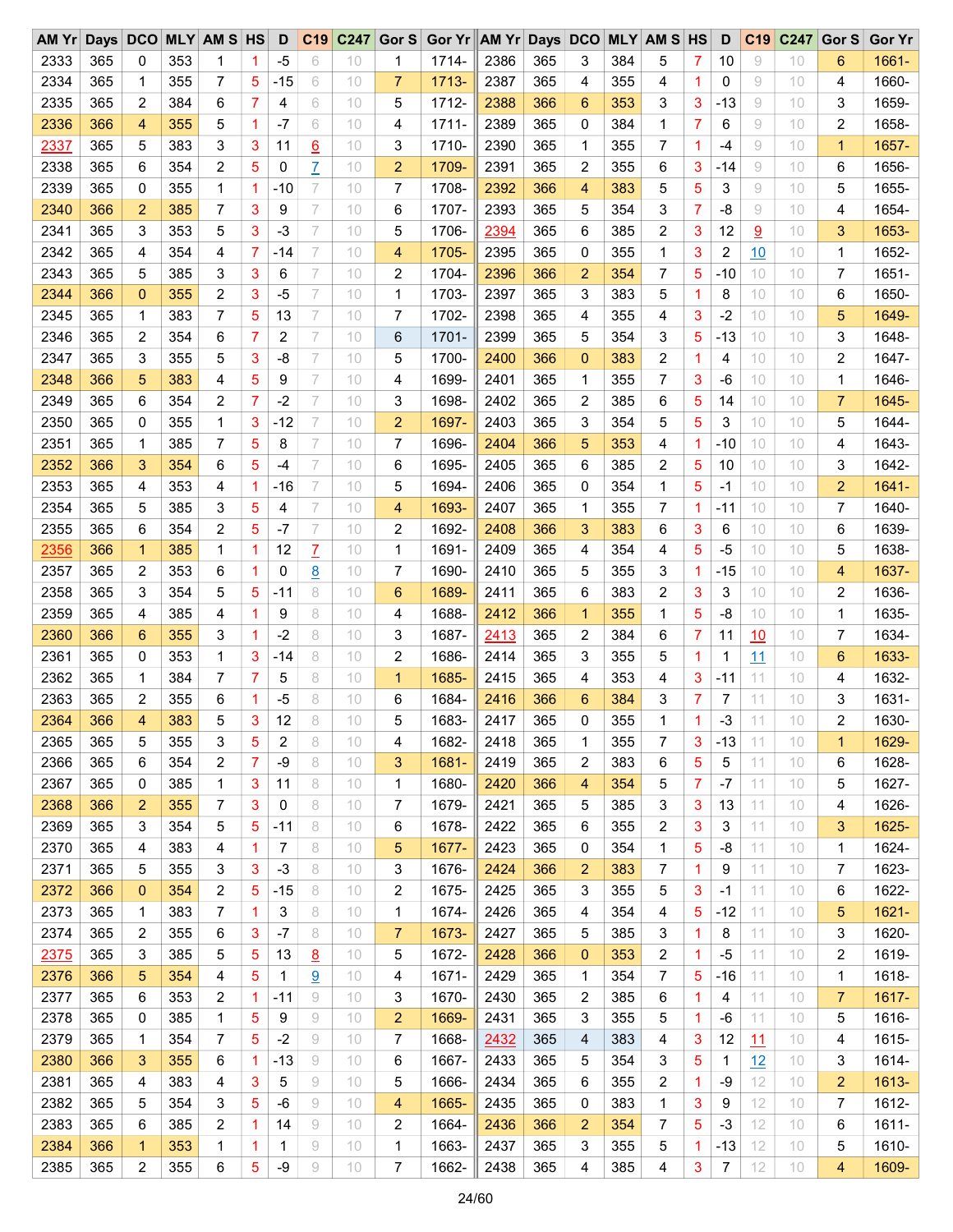| AM Yr Days DCO |     |                |     | <b>MLY AM S HS</b>      |   | D     | C <sub>19</sub>         | C <sub>247</sub> | Gor S          | Gor Yr AM Yr Days DCO |      |     |                |     | <b>MLY AM S HS</b> |                | D              | C <sub>19</sub> | C247 | Gor S          | <b>Gor Yr</b> |
|----------------|-----|----------------|-----|-------------------------|---|-------|-------------------------|------------------|----------------|-----------------------|------|-----|----------------|-----|--------------------|----------------|----------------|-----------------|------|----------------|---------------|
| 2439           | 365 | 5              | 353 | 3                       | 3 | $-5$  | 12                      | 10               | 2              | 1608-                 | 2492 | 366 | 2              | 385 | 7                  | 3              | 9              | 2               | 11   | 6              | 1555-         |
| 2440           | 366 | $\mathbf{0}$   | 384 | 2                       | 7 | 13    | 12                      | 10               | 1              | 1607-                 | 2493 | 365 | 3              | 355 | 5                  | 3              | -1             | 2               | 11   | 5              | 1554-         |
| 2441           | 365 | 1              | 355 | 7                       | 1 | 3     | 12                      | 10               | $\overline{7}$ | 1606-                 | 2494 | 365 | 4              | 354 | 4                  | 5              | $-12$          | 2               | 11   | 4              | 1553-         |
| 2442           | 365 | 2              | 355 | 6                       | 3 | $-7$  | 12                      | 10               | 6              | 1605-                 | 2495 | 365 | 5              | 383 | 3                  | 1              | 6              | 2               | 11   | 2              | 1552-         |
| 2443           | 365 | 3              | 383 | 5                       | 5 | 11    | 12                      | 10               | 4              | 1604-                 | 2496 | 366 | $\mathbf{0}$   | 355 | 2                  | 3              | $-5$           | $\overline{2}$  | 11   | 1              | 1551-         |
| 2444           | 366 | 5              | 354 | 4                       | 7 | -1    | 12                      | 10               | 3              | 1603-                 | 2497 | 365 | $\mathbf 1$    | 383 | 7                  | 5              | 13             | 2               | 11   | 7              | 1550-         |
| 2445           | 365 | 6              | 355 | $\overline{c}$          | 3 | $-11$ | 12                      | 10               | 2              | 1602-                 | 2498 | 365 | 2              | 354 | 6                  | 7              | 2              | $\overline{2}$  | 11   | 6              | 1549-         |
| 2446           | 365 | 0              | 385 | 1                       | 5 | 9     | 12                      | 10               | $\mathbf{1}$   | 1601-                 | 2499 | 365 | 3              | 355 | 5                  | 3              | -8             | $\overline{2}$  | 11   | 4              | 1548-         |
| 2447           | 365 | 1              | 354 | 7                       | 5 | $-2$  | 12                      | 10               | 6              | 1600-                 | 2500 | 366 | 5              | 385 | 4                  | 5              | 11             | 2               | 11   | 3              | 1547-         |
| 2448           | 366 | 3              | 353 | 6                       | 1 | $-15$ | 12                      | 10               | 5              | 1599-                 | 2501 | 365 | 6              | 354 | 2                  | 5              | 0              | 2               | 11   | 2              | 1546-         |
| 2449           | 365 | 4              | 385 | 4                       | 5 | 5     | 12                      | 10               | 4              | 1598-                 | 2502 | 365 | 0              | 353 | 1                  | 1              | $-12$          | 2               | 11   | 1              | 1545-         |
| 2450           | 365 | 5              | 354 | 3                       | 5 | $-6$  | 12                      | 10               | 3              | 1597-                 | 2503 | 365 | 1              | 385 | 7                  | 5              | 8              | $\overline{2}$  | 11   | 6              | 1544-         |
| 2451           | 365 | 6              | 383 | $\overline{c}$          | 1 | 12    | 12                      | 10               | $\mathbf{1}$   | 1596-                 | 2504 | 366 | 3              | 354 | 6                  | 5              | $-4$           | 2               | 11   | 5              | 1543-         |
| 2452           | 366 | $\mathbf{1}$   | 355 | 1                       | 3 | 1     | 13                      | 10               | 7              | 1595-                 | 2505 | 365 | 4              | 355 | 4                  | 1              | $-14$          | $\overline{2}$  | 11   | 4              | 1542-         |
| 2453           | 365 | 2              | 354 | 6                       | 5 | $-10$ | 13                      | 10               | 6              | 1594-                 | 2506 | 365 | 5              | 383 | 3                  | 3              | 4              | 2               | 11   | 3              | 1541-         |
| 2454           | 365 | 3              | 385 | 5                       | 1 | 10    | 13                      | 10               | 5              | 1593-                 | 2507 | 365 | 6              | 354 | 2                  | 5              | $-7$           | $\overline{2}$  | 11   | 1              | 1540-         |
| 2455           | 365 | 4              | 353 | 4                       | 1 | $-2$  | 13                      | 10               | 3              | 1592-                 | 2508 | 366 | $\mathbf{1}$   | 385 | 1                  | 1.             | 12             |                 | 11   | 7              | 1539-         |
|                |     |                |     |                         |   |       |                         |                  |                |                       |      |     |                |     |                    |                |                | $\overline{2}$  |      |                |               |
| 2456           | 366 | 6              | 354 | 3                       | 5 | $-14$ | 13                      | 10               | 2              | 1591-                 | 2509 | 365 | $\overline{2}$ | 355 | 6                  | 1              | $\overline{c}$ | $\overline{3}$  | 11   | 6              | 1538-         |
| 2457           | 365 | 0              | 385 | 1                       | 1 | 6     | 13                      | 10               | 1              | 1590-                 | 2510 | 365 | 3              | 353 | 5                  | 3              | $-10$          | 3               | 11   | 5              | 1537-         |
| 2458           | 365 | 1              | 355 | 7                       | 1 | -4    | 13                      | 10               | $\overline{7}$ | 1589-                 | 2511 | 365 | 4              | 384 | 4                  | 7              | 9              | 3               | 11   | 3              | 1536-         |
| 2459           | 365 | 2              | 383 | 6                       | 3 | 14    | 13                      | 10               | 5              | 1588-                 | 2512 | 366 | 6              | 355 | 3                  | $\mathbf{1}$   | $-2$           | 3               | 11   | 2              | 1535-         |
| 2460           | 366 | 4              | 354 | 5                       | 5 | 2     | 13                      | 10               | 4              | 1587-                 | 2513 | 365 | 0              | 355 | 1                  | 3              | $-12$          | 3               | 11   | 1              | 1534-         |
| 2461           | 365 | 5              | 355 | 3                       | 1 | -8    | 13                      | 10               | 3              | 1586-                 | 2514 | 365 | 1              | 383 | 7                  | 5              | 6              | 3               | 11   | $\overline{7}$ | 1533-         |
| 2462           | 365 | 6              | 383 | $\overline{\mathbf{c}}$ | 3 | 10    | 13                      | 10               | $\overline{2}$ | 1585-                 | 2515 | 365 | 2              | 354 | 6                  | $\overline{7}$ | $-5$           | 3               | 11   | 5              | 1532-         |
| 2463           | 365 | 0              | 355 | 1                       | 5 | 0     | 13                      | 10               | 7              | 1584-                 | 2516 | 366 | 4              | 385 | 5                  | 3              | 14             | 3               | 11   | 4              | 1531-         |
| 2464           | 366 | $\overline{2}$ | 354 | 7                       | 7 | $-12$ | 13                      | 10               | 6              | 1583-                 | 2517 | 365 | 5              | 353 | 3                  | 3              | 2              | 3               | 11   | 3              | 1530-         |
| 2465           | 365 | 3              | 385 | 5                       | 3 | 8     | 13                      | 10               | 5              | 1582-                 | 2518 | 365 | 6              | 354 | 2                  | 7              | -9             | 3               | 11   | $\overline{2}$ | 1529-         |
| 2466           | 365 | 4              | 355 | 4                       | 3 | $-2$  | 13                      | 10               | 4              | 1581-                 | 2519 | 365 | 0              | 385 | $\mathbf{1}$       | 3              | 11             | 3               | 11   | 7              | 1528-         |
| 2467           | 365 | 5              | 354 | 3                       | 5 | $-13$ | 13                      | 10               | $\overline{c}$ | 1580-                 | 2520 | 366 | 2              | 355 | 7                  | 3              | 0              | 3               | 11   | 6              | 1527-         |
| 2468           | 366 | 0              | 383 | 2                       | 1 | 4     | 13                      | 10               | 1              | 1579-                 | 2521 | 365 | 3              | 354 | 5                  | 5              | $-11$          | 3               | 11   | 5              | 1526-         |
| 2469           | 365 | 1              | 355 | 7                       | 3 | -6    | 13                      | 10               | 7              | 1578-                 | 2522 | 365 | 4              | 383 | 4                  | 1              | 7              | 3               | 11   | 4              | 1525-         |
| 2470           | 365 | 2              | 383 | 6                       | 5 | 12    | 13                      | 10               | 6              | 1577-                 | 2523 | 365 | 5              | 355 | 3                  | 3              | $-3$           | 3               | 11   | 2              | 1524-         |
| 2471           | 365 | 3              | 354 | 5                       | 7 | 1     | 1                       | 11               | 4              | 1576-                 | 2524 | 366 | $\mathbf 0$    | 354 | 2                  | 5              | $-15$          | 3               | 11   | 1              | 1523-         |
| 2472           | 366 | 5              | 355 | 4                       | 3 | $-10$ | 1                       | 11               | 3              | 1575-                 | 2525 | 365 | 1              | 385 | 7                  | $\mathbf{1}$   | 5              | 3               | 11   | 7              | 1522-         |
| 2473           | 365 | 6              | 385 | 2                       | 5 | 10    | 1                       | 11               | 2              | 1574-                 | 2526 | 365 | 2              | 353 | 6                  | $\mathbf{1}$   | -7             | 3               | 11   | 6              | 1521-         |
| 2474           | 365 | 0              | 354 | 1                       | 5 | $-1$  | 1                       | 11               | 1              | 1573-                 | 2527 | 365 | 3              | 385 | 5                  | 5              | 13             | $\overline{3}$  | 11   | 4              | 1520-         |
| 2475           | 365 | 1              | 353 | 7                       | 1 | $-13$ | 1                       | 11               | 6              | 1572-                 | 2528 | 366 | 5              | 354 | 4                  | 5              | 1              | 4               | 11   | 3              | 1519-         |
| 2476           | 366 | 3              | 385 | 6                       | 5 | 6     | 1                       | 11               | 5              | 1571-                 | 2529 | 365 | 6              | 355 | 2                  | $\mathbf{1}$   | -9             | 4               | 11   | 2              | 1518-         |
| 2477           | 365 | 4              | 354 | 4                       | 5 | $-5$  | 1                       | 11               | 4              | 1570-                 | 2530 | 365 | 0              | 383 | 1                  | 3              | 9              | 4               | 11   | 1              | 1517-         |
| 2478           | 365 | 5              | 383 | 3                       | 1 | 13    | 1                       | 11               | 3              | 1569-                 | 2531 | 365 | 1              | 354 | 7                  | 5              | $-2$           | 4               | 11   | 6              | 1516-         |
| 2479           | 365 | 6              | 355 | 2                       | 3 | 3     | 1                       | 11               | 1              | 1568-                 | 2532 | 366 | 3              | 355 | 6                  | 1              | -13            | 4               | 11   | 5              | 1515-         |
| 2480           | 366 | $\mathbf{1}$   | 354 | 1                       | 5 | -9    | 1                       | 11               | 7              | 1567-                 | 2533 | 365 | 4              | 383 | 4                  | 3              | 5              | 4               | 11   | 4              | 1514-         |
| 2481           | 365 | 2              | 385 | 6                       | 1 | 11    | 1                       | 11               | 6              | 1566-                 | 2534 | 365 | 5              | 354 | 3                  | 5              | -6             | 4               | 11   | 3              | 1513-         |
| 2482           | 365 | 3              | 353 | 5                       | 1 | $-1$  | 1                       | 11               | 5              | 1565-                 | 2535 | 365 | 6              | 385 | 2                  | 1              | 14             | 4               | 11   | 1              | 1512-         |
| 2483           | 365 | 4              | 355 | 4                       | 5 | $-11$ | 1                       | 11               |                |                       |      |     | $\mathbf 1$    |     | 1                  | $\mathbf{1}$   | 3              | 4               | 11   | 7              | $1511 -$      |
|                |     |                |     |                         |   |       |                         |                  | 3              | 1564-                 | 2536 | 366 |                | 355 |                    |                |                |                 |      |                |               |
| 2484           | 366 | 6              | 384 | 3                       | 7 | 7     | 1                       | 11               | $\overline{c}$ | 1563-                 | 2537 | 365 | 2              | 353 | 6                  | 3              | -9             | 4               | 11   | 6              | 1510-         |
| 2485           | 365 | 0              | 355 | 1                       | 1 | $-3$  | 1                       | 11               | 1              | 1562-                 | 2538 | 365 | 3              | 384 | 5                  | 7              | 10             | 4               | 11   | 5              | 1509-         |
| 2486           | 365 | 1              | 353 | 7                       | 3 | $-15$ | 1                       | 11               | $\overline{7}$ | 1561-                 | 2539 | 365 | 4              | 355 | 4                  | $\mathbf{1}$   | 0              | 4               | 11   | 3              | 1508-         |
| 2487           | 365 | 2              | 384 | 6                       | 7 | 4     | 1                       | 11               | 5              | 1560-                 | 2540 | 366 | 6              | 355 | 3                  | 3              | $-11$          | 4               | 11   | 2              | 1507-         |
| 2488           | 366 | 4              | 355 | 5                       | 1 | $-7$  | 1                       | 11               | 4              | 1559-                 | 2541 | 365 | 0              | 383 | 1                  | 5              | 7              | 4               | 11   | 1              | 1506-         |
| 2489           | 365 | 5              | 383 | 3                       | 3 | 11    | $\mathbf{\overline{1}}$ | 11               | 3              | 1558-                 | 2542 | 365 | 1              | 354 | 7                  | 7              | $-4$           | 4               | 11   | 7              | 1505-         |
| 2490           | 365 | 6              | 355 | 2                       | 5 | 1     | $\overline{2}$          | 11               | $\overline{c}$ | 1557-                 | 2543 | 365 | 2              | 355 | 6                  | 3              | -14            | 4               | 11   | 5              | 1504-         |
| 2491           | 365 | 0              | 354 | 1                       | 7 | $-10$ | $\mathbf 2$             | 11               | 7              | 1556-                 | 2544 | 366 | 4              | 385 | 5                  | $\sqrt{5}$     | 5              | 4               | 11   | 4              | 1503-         |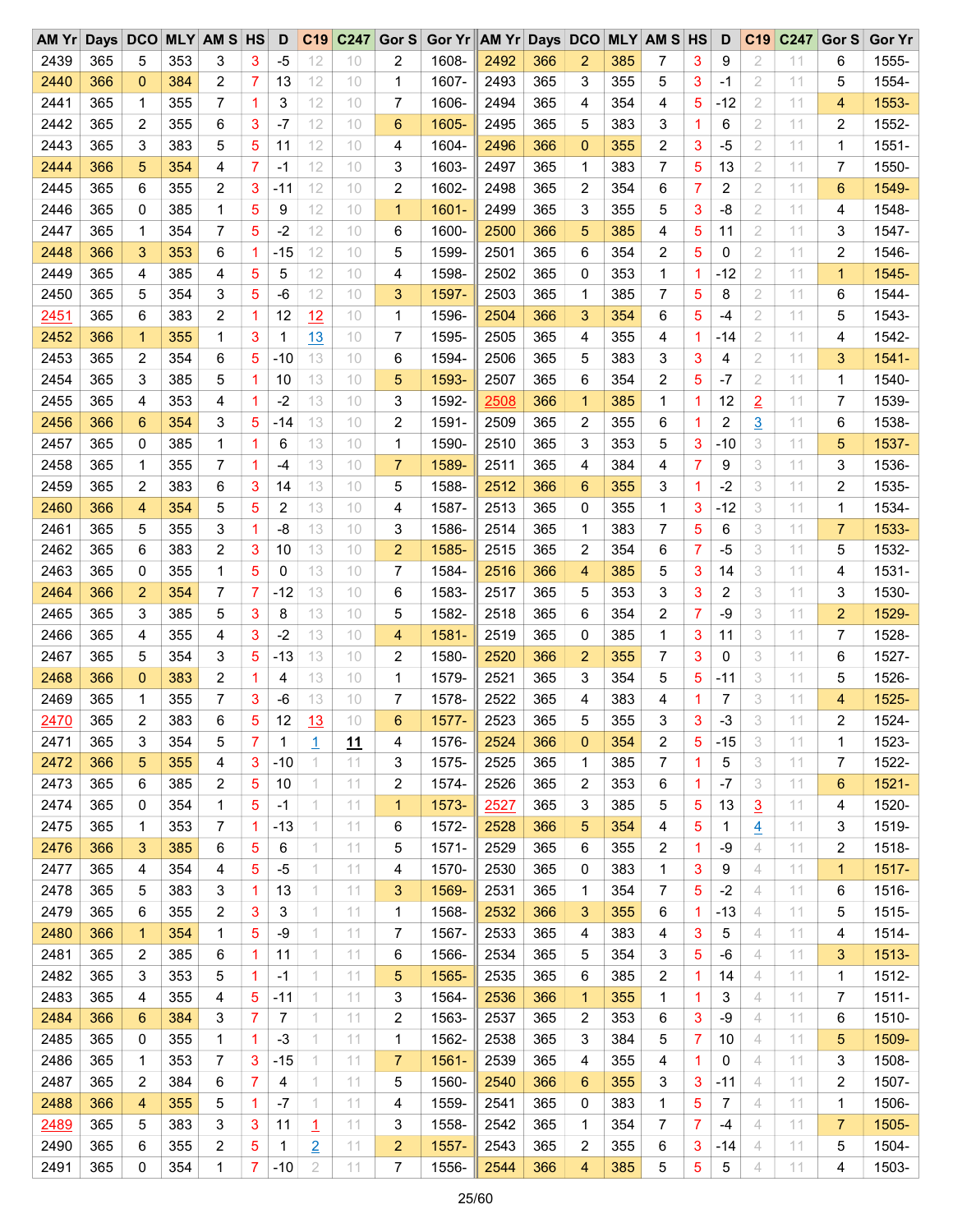| AMYr | Days DCO |              |     | <b>MLY AM S HS</b> |             | D     | C <sub>19</sub> | C <sub>247</sub> | Gor S          | Gor Yr AM Yr Days DCO |      |            |                |     | <b>MLY AM S HS</b> |                | D            | C <sub>19</sub> | C247 | Gor S | <b>Gor Yr</b> |
|------|----------|--------------|-----|--------------------|-------------|-------|-----------------|------------------|----------------|-----------------------|------|------------|----------------|-----|--------------------|----------------|--------------|-----------------|------|-------|---------------|
| 2545 | 365      | 5            | 354 | 3                  | 5           | $-6$  | $\overline{4}$  | 11               | 3              | 1502-                 | 2598 | 365        | 0              | 385 | 1                  | 5              | 9            | 7               | 11   | 1     | 1449-         |
| 2546 | 365      | 6            | 383 | 2                  | 1           | 12    | $\overline{4}$  | 11               | $\overline{2}$ | 1501-                 | 2599 | 365        | 1              | 354 | 7                  | 5              | $-2$         | 7               | 11   | 6     | 1448-         |
| 2547 | 365      | 0            | 355 | 1                  | 3           | 2     | $\overline{5}$  | 11               | 1              | 1500-                 | 2600 | 366        | 3              | 353 | 6                  | 1              | -15          | 7               | 11   | 5     | 1447-         |
| 2548 | 366      | 2            | 354 | 7                  | 5           | $-10$ | 5               | 11               | 7              | 1499-                 | 2601 | 365        | 4              | 385 | 4                  | 5              | 5            | 7               | 11   | 4     | 1446-         |
| 2549 | 365      | 3            | 383 | 5                  | 1           | 8     | 5               | 11               | 6              | 1498-                 | 2602 | 365        | 5              | 354 | 3                  | 5              | $-6$         | 7               | 11   | 3     | 1445-         |
| 2550 | 365      | 4            | 355 | 4                  | 3           | $-2$  | 5               | 11               | 5              | 1497-                 | 2603 | 365        | 6              | 385 | 2                  | 1.             | 14           | Z               | 11   | 1     | 1444-         |
| 2551 | 365      | 5            | 354 | 3                  | 5           | $-13$ | 5               | 11               | 3              | 1496-                 | 2604 | 366        | $\mathbf{1}$   | 353 | 1                  | 1              | $\mathbf{1}$ | <u>8</u>        | 11   | 7     | 1443-         |
| 2552 | 366      | 0            | 385 | 2                  | 1           | 6     | 5               | 11               | 2              | 1495-                 | 2605 | 365        | 2              | 354 | 6                  | 5              | -10          | 8               | 11   | 6     | 1442-         |
| 2553 | 365      | 1            | 353 | 7                  | 1           | -6    | 5               | 11               | 1              | 1494-                 | 2606 | 365        | 3              | 385 | 5                  | 1.             | 10           | 8               | 11   | 5     | $1441 -$      |
| 2554 | 365      | 2            | 385 | 6                  | 5           | 14    | 5               | 11               | $\overline{7}$ | 1493-                 | 2607 | 365        | 4              | 355 | 4                  | 1              | 0            | 8               | 11   | 3     | 1440-         |
| 2555 | 365      | 3            | 354 | 5                  | 5           | 3     | 5               | 11               | 5              | 1492-                 | 2608 | 366        | 6              | 353 | 3                  | 3              | $-13$        | 8               | 11   | 2     | 1439-         |
| 2556 | 366      | 5            | 355 | 4                  | 1           | -8    | 5               | 11               | 4              | 1491-                 | 2609 | 365        | 0              | 384 | 1                  | 7              | 6            | 8               | 11   | 1     | 1438-         |
| 2557 | 365      | 6            | 383 | 2                  | 3           | 10    | 5               | 11               | 3              | 1490-                 | 2610 | 365        | 1              | 355 | 7                  | $\mathbf{1}$   | -4           | 8               | 11   | 7     | 1437-         |
| 2558 | 365      | 0            | 354 | 1                  | 5           | $-1$  | 5               | 11               | $\overline{2}$ | 1489-                 | 2611 | 365        | 2              | 383 | 6                  | 3              | 14           | 8               | 11   | 5     | 1436-         |
| 2559 | 365      | 1            | 355 | 7                  | $\mathbf 1$ | -11   | 5               | 11               | 7              | 1488-                 | 2612 | 366        | 4              | 355 | 5                  | 5              | 3            | 8               | 11   | 4     | 1435-         |
| 2560 | 365      | 2            | 383 | 6                  | 3           | 7     | 5               | 11               | 6              | 1487-                 | 2613 | 365        | 5              | 354 | 3                  | 7              | -8           | 8               | 11   | 3     | 1434-         |
| 2561 | 365      | 3            | 355 | 5                  | 5           | $-3$  | 5               | 11               | 5              | 1486-                 | 2614 | 365        | 6              | 385 | 2                  | 3              | 12           | 8               | 11   | 2     | 1433-         |
| 2562 | 365      | 4            | 354 | 4                  | 7           | -14   | 5               | 11               | 4              | 1485-                 | 2615 | 365        | 0              | 355 | 1                  | 3              | 2            | 8               | 11   | 7     | 1432-         |
| 2563 | 365      | 5            | 385 | 3                  | 3           | 6     | 5               | 11               | 2              | 1484-                 | 2616 | 366        | $\overline{2}$ | 354 | 7                  | 5              | $-10$        | 8               | 11   | 6     | 1431-         |
|      |          |              |     |                    |             |       | 5               |                  |                |                       |      |            | 3              |     |                    |                |              |                 |      |       |               |
| 2564 | 366      | 0            | 353 | 2                  | 3           | -7    |                 | 11               | 1              | 1483-                 | 2617 | 365<br>365 |                | 383 | 5                  | 1              | 8            | 8<br>8          | 11   | 5     | 1430-         |
| 2565 | 365      | 1            | 384 | 7                  | 7           | 12    | $\overline{5}$  | 11               | 7              | 1482-                 | 2618 |            | 4              | 355 | 4                  | 3              | $-2$         |                 | 11   | 4     | 1429-         |
| 2566 | 365      | 2            | 355 | 6                  | 1           | 2     | 6               | 11               | 6              | 1481-                 | 2619 | 365        | 5              | 354 | 3                  | 5              | $-13$        | 8               | 11   | 2     | 1428-         |
| 2567 | 365      | 3            | 355 | 5                  | 3           | -8    | 6               | 11               | 4              | 1480-                 | 2620 | 366        | $\mathbf{0}$   | 383 | 2                  | 1.             | 4            | 8               | 11   | 1     | 1427-         |
| 2568 | 366      | 5            | 383 | 4                  | 5           | 9     | 6               | 11               | 3              | 1479-                 | 2621 | 365        | 1              | 355 | 7                  | 3              | -6           | 8               | 11   | 7     | 1426-         |
| 2569 | 365      | 6            | 354 | 2                  | 7           | $-2$  | 6               | 11               | 2              | 1478-                 | 2622 | 365        | 2              | 385 | 6                  | 5              | 14           | 8               | 11   | 6     | 1425-         |
| 2570 | 365      | 0            | 355 | 1                  | 3           | $-12$ | 6               | 11               | $\mathbf{1}$   | 1477-                 | 2623 | 365        | 3              | 354 | 5                  | 5              | 3            | $\overline{9}$  | 11   | 4     | 1424-         |
| 2571 | 365      | 1            | 385 | 7                  | 5           | 8     | 6               | 11               | 6              | 1476-                 | 2624 | 366        | 5              | 353 | 4                  | 1.             | $-10$        | 9               | 11   | 3     | 1423-         |
| 2572 | 366      | 3            | 354 | 6                  | 5           | $-4$  | 6               | 11               | 5              | 1475-                 | 2625 | 365        | 6              | 385 | 2                  | 5              | 10           | 9               | 11   | 2     | 1422-         |
| 2573 | 365      | 4            | 383 | 4                  | -1          | 14    | 6               | 11               | 4              | 1474-                 | 2626 | 365        | 0              | 354 | 1                  | 5              | -1           | 9               | 11   | 1     | 1421-         |
| 2574 | 365      | 5            | 355 | 3                  | 3           | 4     | 6               | 11               | 3              | 1473-                 | 2627 | 365        | 1              | 355 | 7                  | 1.             | $-11$        | 9               | 11   | 6     | 1420-         |
| 2575 | 365      | 6            | 354 | 2                  | 5           | -7    | 6               | 11               | 1              | 1472-                 | 2628 | 366        | 3              | 383 | 6                  | 3              | 6            | 9               | 11   | 5     | 1419-         |
| 2576 | 366      | $\mathbf{1}$ | 383 | 1                  | 1           | 10    | 6               | 11               | $\overline{7}$ | 1471-                 | 2629 | 365        | 4              | 354 | 4                  | 5              | $-5$         | 9               | 11   | 4     | 1418-         |
| 2577 | 365      | 2            | 355 | 6                  | 3           | 0     | 6               | 11               | 6              | 1470-                 | 2630 | 365        | 5              | 385 | 3                  | 1.             | 15           | 9               | 11   | 3     | 1417-         |
| 2578 | 365      | 3            | 354 | 5                  | 5           | $-11$ | 6               | 11               | 5              | 1469-                 | 2631 | 365        | 6              | 353 | 2                  | $\mathbf{1}$   | 3            | 9               | 11   | 1     | 1416-         |
| 2579 | 365      | 4            | 385 | 4                  | 1           | 9     | 6               | 11               | 3              | 1468-                 | 2632 | 366        | $\mathbf 1$    | 355 | 1                  | 5              | -8           | 9               | 11   | 7     | 1415-         |
| 2580 | 366      | 6            | 353 | 3                  | 1           | -4    | 6               | 11               | 2              | 1467-                 | 2633 | 365        | 2              | 384 | 6                  | 7              | 11           | 9               | 11   | 6     | 1414-         |
| 2581 | 365      | 0            | 355 | 1                  | 5           | $-14$ | 6               | 11               | 1              | 1466-                 | 2634 | 365        | 3              | 355 | 5                  | $\mathbf{1}$   | 1            | 9               | 11   | 5     | 1413-         |
| 2582 | 365      | 1            | 384 | 7                  | 7           | 5     | 6               | 11               | 7              | 1465-                 | 2635 | 365        | 4              | 353 | 4                  | 3              | $-11$        | 9               | 11   | 3     | 1412-         |
| 2583 | 365      | 2            | 355 | 6                  | 1           | $-5$  | 6               | 11               | 5              | 1464-                 | 2636 | 366        | 6              | 384 | 3                  | 7              | 7            | 9               | 11   | 2     | $1411 -$      |
| 2584 | 366      | 4            | 383 | 5                  | 3           | 12    | $\underline{6}$ | 11               | 4              | 1463-                 | 2637 | 365        | 0              | 355 | 1                  | 1              | $-3$         | 9               | 11   | 1     | 1410-         |
| 2585 | 365      | 5            | 354 | 3                  | 5           | 1     | $\mathbf{Z}$    | 11               | 3              | 1462-                 | 2638 | 365        | 1              | 355 | 7                  | 3              | -13          | 9               | 11   | 7     | 1409-         |
| 2586 | 365      | 6            | 355 | 2                  | 1           | -9    | 7               | 11               | $\overline{a}$ | 1461-                 | 2639 | 365        | 2              | 383 | 6                  | 5              | 5            | 9               | 11   | 5     | 1408-         |
| 2587 | 365      | 0            | 385 | 1                  | 3           | 11    | 7               | 11               | 7              | 1460-                 | 2640 | 366        | 4              | 354 | 5                  | $\overline{7}$ | $-7$         | 9               | 11   | 4     | 1407-         |
| 2588 | 366      | 2            | 353 | 7                  | 3           | $-2$  | 7               | 11               | 6              | 1459-                 | 2641 | 365        | 5              | 385 | 3                  | 3              | 13           | 9               | 11   | 3     | 1406-         |
| 2589 | 365      | 3            | 354 | 5                  | 7           | $-13$ | 7               | 11               | 5              | 1458-                 | 2642 | 365        | 6              | 355 | 2                  | 3              | 3            | 10              | 11   | 2     | 1405-         |
| 2590 | 365      | 4            | 385 | 4                  | 3           | 7     | 7               | 11               | 4              | 1457-                 | 2643 | 365        | 0              | 354 | 1                  | 5              | -8           | 10              | 11   | 7     | 1404-         |
| 2591 | 365      | 5            | 355 | 3                  | 3           | -3    | 7               | 11               | 2              | 1456-                 | 2644 | 366        | $\overline{c}$ | 383 | 7                  | 1              | 9            | 10              | 11   | 6     | 1403-         |
| 2592 | 366      | 0            | 383 | 2                  | 5           | 14    | 7               | 11               | 1              | 1455-                 | 2645 | 365        | 3              | 355 | 5                  | 3              | -1           | 10              | 11   | 5     | 1402-         |
| 2593 | 365      | 1            | 354 | 7                  | 7           | 3     | 7               | 11               | 7              | 1454-                 | 2646 | 365        | 4              | 354 | 4                  | 5              | -12          | 10              | 11   | 4     | 1401-         |
| 2594 | 365      | 2            | 355 | 6                  | 3           | $-7$  | 7               | 11               | 6              | 1453-                 | 2647 | 365        | 5              | 383 | 3                  | 1              | 6            | 10              | 11   | 3     | 1400-         |
| 2595 | 365      | 3            | 383 | 5                  | 5           | 11    | 7               | 11               | 4              | 1452-                 | 2648 | 366        | $\mathbf 0$    | 355 | 2                  | 3              | -5           | 10              | 11   | 2     | 1399-         |
| 2596 | 366      | 5            | 354 | 4                  | 7           | $-1$  | 7               | 11               | 3              | 1451-                 | 2649 | 365        | 1              | 385 | 7                  | 5              | 15           | 10              | 11   | 1     | 1398-         |
| 2597 | 365      | 6            | 355 | $\overline{c}$     | 3           | $-11$ | 7               | 11               | 2              | 1450-                 | 2650 | 365        | $\overline{c}$ | 354 | 6                  | 5              | 4            | 10              | 11   | 7     | 1397-         |
|      |          |              |     |                    |             |       |                 |                  |                |                       |      |            |                |     |                    |                |              |                 |      |       |               |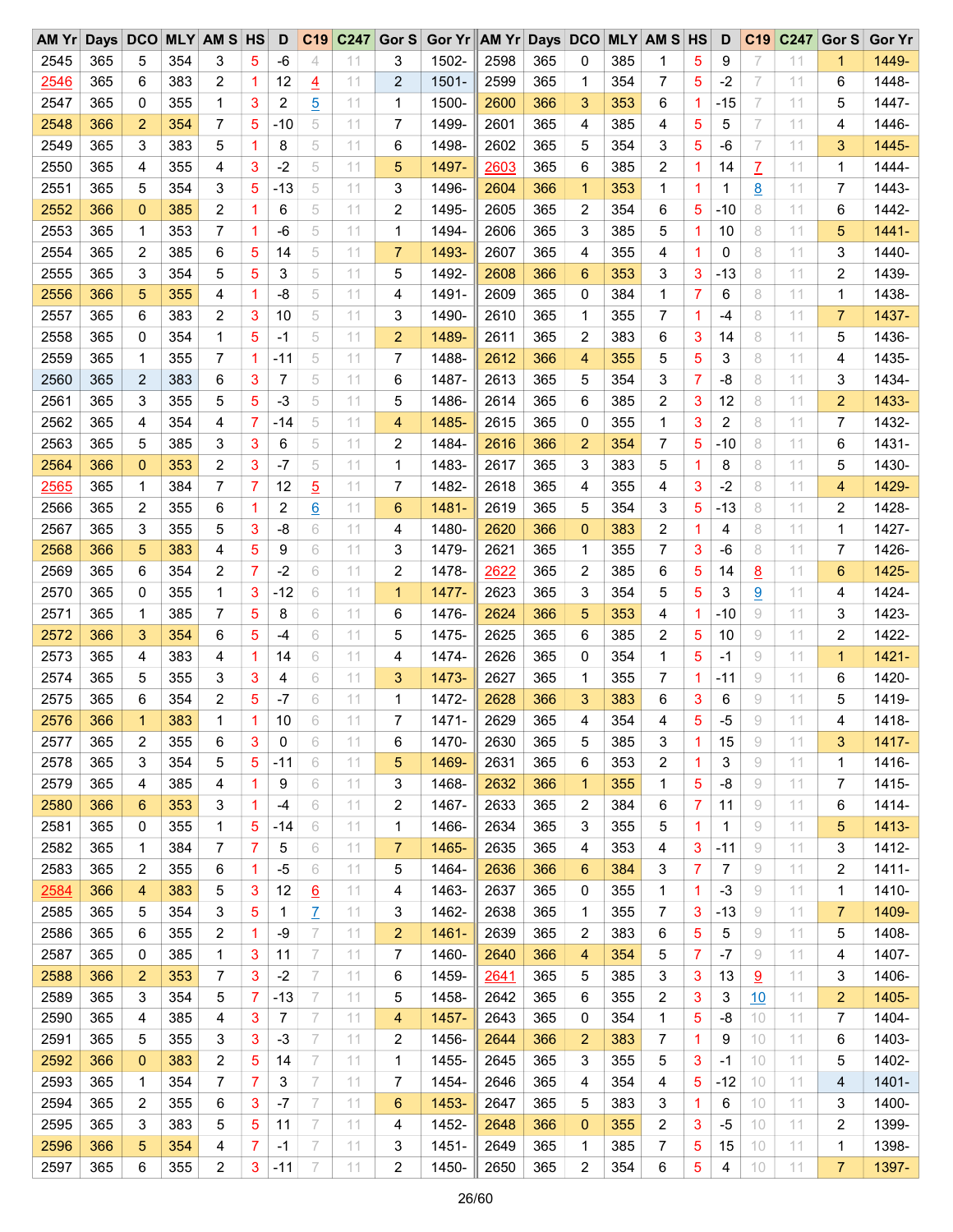| AM Yr Days DCO |     |              |     | <b>MLY AM S HS</b> |                | D         | C <sub>19</sub> |    |                | C247 Gor S Gor Yr AM Yr Days DCO |      |     |                |     | <b>MLY AM S HS</b> |                | D            | C <sub>19</sub>     | C247     | Gor S          | <b>Gor Yr</b> |
|----------------|-----|--------------|-----|--------------------|----------------|-----------|-----------------|----|----------------|----------------------------------|------|-----|----------------|-----|--------------------|----------------|--------------|---------------------|----------|----------------|---------------|
| 2651           | 365 | 3            | 353 | 5                  | 1              | -8        | 10              | 11 | 5              | 1396-                            | 2704 | 366 | 6              | 385 | 3                  | 1.             | 7            | 13                  | 11       | 2              | 1343-         |
| 2652           | 366 | 5            | 385 | 4                  | 5              | 11        | 10              | 11 | 4              | 1395-                            | 2705 | 365 | 0              | 355 | 1                  | $\mathbf{1}$   | -3           | 13                  | 11       | 1              | 1342-         |
| 2653           | 365 | 6            | 354 | 2                  | 5              | 0         | 10              | 11 | 3              | 1394-                            | 2706 | 365 | 1              | 383 | 7                  | 3              | 15           | 13                  | 11       | $\overline{7}$ | 1341-         |
| 2654           | 365 | 0            | 355 | 1                  | $\mathbf 1$    | -10       | 10              | 11 | $\overline{2}$ | 1393-                            | 2707 | 365 | $\overline{2}$ | 354 | 6                  | 5              | 4            | 13                  | 11       | 5              | 1340-         |
| 2655           | 365 | 1            | 383 | 7                  | 3              | 8         | 10              | 11 | 7              | 1392-                            | 2708 | 366 | $\overline{4}$ | 355 | 5                  | $\mathbf{1}$   | $-7$         | 13                  | 11       | 4              | 1339-         |
| 2656           | 366 | 3            | 354 | 6                  | 5              | $-4$      | 10              | 11 | 6              | 1391-                            | 2709 | 365 | 5              | 383 | 3                  | 3              | 11           | 13                  | 11       | 3              | 1338-         |
| 2657           | 365 | 4            | 355 | 4                  | $\overline{1}$ | $-14$     | 10              | 11 | 5              | 1390-                            | 2710 | 365 | 6              | 355 | 2                  | 5              | $\mathbf{1}$ | 13                  | 11       | $\overline{c}$ | 1337-         |
| 2658           | 365 | 5            | 383 | 3                  | 3              | 4         | 10              | 11 | 4              | 1389-                            | 2711 | 365 | 0              | 354 | 1                  | 7              | $-10$        | 13                  | 11       | 7              | 1336-         |
| 2659           | 365 | 6            | 355 | 2                  | 5              | -6        | 10              | 11 | 2              | 1388-                            | 2712 | 366 | $\overline{2}$ | 385 | 7                  | 3              | 9            | 13                  | 11       | 6              | 1335-         |
| 2660           | 366 | $\mathbf{1}$ | 384 | 1                  | 7              | 12        | 10              | 11 | $\mathbf 1$    | 1387-                            | 2713 | 365 | 3              | 355 | 5                  | 3              | $-1$         | 13                  | 11       | 5              | 1334-         |
| 2661           | 365 | 2            | 355 | 6                  | 1              | 2         | 11              | 11 | 7              | 1386-                            | 2714 | 365 | 4              | 354 | 4                  | 5              | $-12$        | 13                  | 11       | 4              | 1333-         |
| 2662           | 365 | 3            | 353 | 5                  | 3              | $-10$     | 11              | 11 | 6              | 1385-                            | 2715 | 365 | 5              | 383 | 3                  | 1.             | 6            | 13                  | 11       | 2              | 1332-         |
| 2663           | 365 | 4            | 384 | 4                  | 7              | 9         | 11              | 11 | 4              | 1384-                            | 2716 | 366 | $\mathbf{0}$   | 355 | 2                  | 3              | $-5$         | 13                  | 11       | 1              | 1331-         |
| 2664           | 366 | 6            | 355 | 3                  | 1              | $-2$      | 11              | 11 | 3              | 1383-                            | 2717 | 365 | $\mathbf 1$    | 383 | 7                  | 5              | 13           | 13                  | 11       | 7              | 1330-         |
| 2665           | 365 | 0            | 355 | 1                  | 3              | $-12$     | 11              | 11 | 2              | 1382-                            | 2718 | 365 | 2              | 354 | 6                  | 7              | 2            |                     |          | 6              | 1329-         |
| 2666           | 365 | 1            | 383 | 7                  | 5              |           | 11              | 11 | $\mathbf{1}$   | 1381-                            | 2719 | 365 | 3              | 355 | 5                  | 3              | -8           | $\overline{1}$<br>1 | 12<br>12 |                | 1328-         |
|                | 365 |              | 354 |                    |                | 6<br>$-5$ |                 |    |                |                                  |      | 366 |                |     | 4                  |                |              | 1                   |          | 4              |               |
| 2667           |     | 2            |     | 6                  | 7              |           | 11              | 11 | 6              | 1380-                            | 2720 |     | 5              | 385 |                    | 5              | 11           |                     | 12       | 3              | 1327-         |
| 2668           | 366 | 4            | 385 | 5                  | 3              | 14        | 11              | 11 | 5              | 1379-                            | 2721 | 365 | 6              | 354 | 2                  | 5              | 0            | 1                   | 12       | 2              | 1326-         |
| 2669           | 365 | 5            | 355 | 3                  | 3              | 4         | 11              | 11 | 4              | 1378-                            | 2722 | 365 | $\mathbf 0$    | 353 | $\mathbf{1}$       | 1.             | $-12$        | 1                   | 12       | $\mathbf{1}$   | 1325-         |
| 2670           | 365 | 6            | 354 | 2                  | 5              | -7        | 11              | 11 | 3              | 1377-                            | 2723 | 365 | 1              | 385 | 7                  | 5              | 8            | 1                   | 12       | 6              | 1324-         |
| 2671           | 365 | 0            | 383 | 1                  | $\mathbf 1$    | 11        | 11              | 11 | $\mathbf 1$    | 1376-                            | 2724 | 366 | 3              | 354 | 6                  | 5              | $-4$         | 1                   | 12       | 5              | 1323-         |
| 2672           | 366 | 2            | 355 | $\overline{7}$     | 3              | 0         | 11              | 11 | 7              | 1375-                            | 2725 | 365 | 4              | 383 | 4                  | 1              | 14           | 1                   | 12       | 4              | 1322-         |
| 2673           | 365 | 3            | 354 | 5                  | 5              | -11       | 11              | 11 | 6              | 1374-                            | 2726 | 365 | 5              | 355 | 3                  | 3              | 4            | 1                   | 12       | 3              | 1321-         |
| 2674           | 365 | 4            | 385 | 4                  | 1              | 9         | 11              | 11 | 5              | 1373-                            | 2727 | 365 | 6              | 354 | 2                  | 5              | -7           | 1                   | 12       | 1              | 1320-         |
| 2675           | 365 | 5            | 353 | 3                  | 1              | $-3$      | 11              | 11 | 3              | 1372-                            | 2728 | 366 | $\mathbf{1}$   | 385 | $\mathbf{1}$       | 1              | 12           | 1                   | 12       | 7              | 1319-         |
| 2676           | 366 | 0            | 354 | 2                  | 5              | $-15$     | 11              | 11 | 2              | 1371-                            | 2729 | 365 | $\overline{2}$ | 353 | 6                  | 1              | 0            | 1                   | 12       | 6              | 1318-         |
| 2677           | 365 | 1            | 385 | 7                  | 1              | 5         | 11              | 11 | $\mathbf 1$    | 1370-                            | 2730 | 365 | 3              | 355 | 5                  | 5              | $-10$        | 1                   | 12       | 5              | 1317-         |
| 2678           | 365 | 2            | 355 | 6                  | 1              | $-5$      | 11              | 11 | $\overline{7}$ | 1369-                            | 2731 | 365 | 4              | 384 | 4                  | $\overline{7}$ | 9            | 1                   | 12       | 3              | 1316-         |
| 2679           | 365 | 3            | 383 | 5                  | 3              | 13        | 11              | 11 | 5              | 1368-                            | 2732 | 366 | 6              | 355 | 3                  | 1              | $-2$         | 1                   | 12       | 2              | 1315-         |
| 2680           | 366 | 5            | 354 | 4                  | 5              | 1         | 12              | 11 | 4              | 1367-                            | 2733 | 365 | 0              | 353 | 1                  | 3              | -14          | 1                   | 12       | 1              | 1314-         |
| 2681           | 365 | 6            | 355 | 2                  | 1              | -9        | 12              | 11 | 3              | 1366-                            | 2734 | 365 | 1              | 384 | 7                  | 7              | 5            | 1                   | 12       | $\overline{7}$ | 1313-         |
| 2682           | 365 | 0            | 383 | $\mathbf{1}$       | 3              | 9         | 12              | 11 | $\overline{2}$ | 1365-                            | 2735 | 365 | 2              | 355 | 6                  | 1              | $-5$         |                     | 12       | 5              | 1312-         |
| 2683           | 365 | 1            | 354 | 7                  | 5              | $-2$      | 12              | 11 | 7              | 1364-                            | 2736 | 366 | 4              | 383 | 5                  | 3              | 12           | 1                   | 12       | 4              | 1311-         |
| 2684           | 366 | 3            | 355 | 6                  | 1              | $-13$     | 12              | 11 | 6              | 1363-                            | 2737 | 365 | 5              | 355 | 3                  | 5              | 2            | $\overline{2}$      | 12       | 3              | 1310-         |
| 2685           | 365 | 4            | 385 | 4                  | 3              | 7         | 12              | 11 | 5              | 1362-                            | 2738 | 365 | 6              | 354 | 2                  | $\overline{7}$ | -9           | 2                   | 12       | 2              | 1309-         |
| 2686           | 365 | 5            | 353 | 3                  | 3              | $-5$      | 12              | 11 | 4              | 1361-                            | 2739 | 365 | 0              | 385 | 1                  | 3              | 11           | 2                   | 12       | 7              | 1308-         |
| 2687           | 365 | 6            | 384 | $\overline{c}$     | 7              | 14        | 12              | 11 | 2              | 1360-                            | 2740 | 366 | $\overline{2}$ | 355 | 7                  | 3              | 0            | 2                   | 12       | 6              | 1307-         |
| 2688           | 365 | 0            | 355 | 1                  | 1              | 4         | 12              | 11 | 1              | 1359-                            | 2741 | 365 | 3              | 354 | 5                  | 5              | $-11$        | 2                   | 12       | 5              | 1306-         |
| 2689           | 365 | 1            | 355 | 7                  | 3              | -6        | 12              | 11 | 7              | 1358-                            | 2742 | 365 | 4              | 383 | 4                  | 1              | 7            | 2                   | 12       | 4              | 1305-         |
| 2690           | 365 | 2            | 383 | 6                  | 5              | 12        | 12              | 11 | 6              | 1357-                            | 2743 | 365 | 5              | 355 | 3                  | 3              | -3           | 2                   | 12       | 2              | 1304-         |
| 2691           | 365 | 3            | 354 | 5                  | 7              | 1         | 12              | 11 | 4              | 1356-                            | 2744 | 366 | $\bf{0}$       | 383 | 2                  | 5              | 14           | 2                   | 12       | 1              | 1303-         |
| 2692           | 366 | 5            | 355 | 4                  | 3              | $-10$     | 12              | 11 | 3              | 1355-                            | 2745 | 365 | 1              | 354 | 7                  | $\overline{7}$ | 3            | 2                   | 12       | 7              | 1302-         |
| 2693           | 365 | 6            | 385 | 2                  | 5              | 10        | 12              | 11 | 2              | 1354-                            | 2746 | 365 | 2              | 355 | 6                  | 3              | $-7$         | 2                   | 12       | 6              | 1301-         |
| 2694           | 365 | 0            | 354 | $\mathbf 1$        | 5              | $-1$      | 12              | 11 | $\mathbf{1}$   | 1353-                            | 2747 | 365 | 3              | 385 | 5                  | 5              | 13           | 2                   | 12       | 5              | 1300-         |
| 2695           | 365 | 1            | 353 | 7                  | 1              | $-13$     | 12              | 11 | 6              | 1352-                            | 2748 | 366 | 5              | 354 | 4                  | 5              | 1            | 2                   | 12       | 4              | 1299-         |
| 2696           | 366 | 3            | 385 | 6                  | 5              | 6         | 12              | 11 | 5              | 1351-                            | 2749 | 365 | 6              | 353 | 2                  | 1              | $-11$        | $\mathbf{2}$        | 12       | 3              | 1298-         |
| 2697           | 365 | 4            | 354 | 4                  | 5              | $-5$      | 12              | 11 | 4              | 1350-                            | 2750 | 365 | 0              | 385 | 1                  | 5              | 9            | 2                   | 12       | 2              | 1297-         |
| 2698           | 365 | 5            | 383 | 3                  | 1              | 13        | 12              | 11 | 3              | 1349-                            | 2751 | 365 | 1              | 354 | 7                  | 5              | $-2$         | 2                   | 12       | 7              | 1296-         |
| 2699           | 365 | 6            | 355 |                    |                | 3         |                 | 11 |                | 1348-                            | 2752 | 366 | 3              | 355 | 6                  | 1              |              | 2                   | 12       | 6              | 1295-         |
| 2700           | 366 | 1            | 354 | 2<br>$\mathbf 1$   | 3<br>5         | -9        | 13<br>13        | 11 | $\mathbf 1$    | 1347-                            |      | 365 | 4              | 383 | 4                  | 3              | -13<br>5     | 2                   |          |                | 1294-         |
|                |     |              |     |                    |                |           |                 |    | 7              |                                  | 2753 |     |                |     |                    |                |              |                     | 12       | 5              |               |
| 2701           | 365 | 2            | 385 | 6                  | 1              | 11        | 13              | 11 | 6              | 1346-                            | 2754 | 365 | 5              | 354 | 3                  | 5              | -6           | $\mathbf{2}$        | 12       | 4              | 1293-         |
| 2702           | 365 | 3            | 353 | 5                  | 1              | $-1$      | 13              | 11 | 5              | 1345-                            | 2755 | 365 | 6              | 385 | 2                  | 1.             | 14           | $\overline{2}$      | 12       | 2              | 1292-         |
| 2703           | 365 | 4            | 354 | 4                  | 5              | $-12$     | 13              | 11 | 3              | 1344-                            | 2756 | 366 | 1              | 355 | 1                  | 1              | 3            | $\overline{3}$      | 12       | 1              | 1291-         |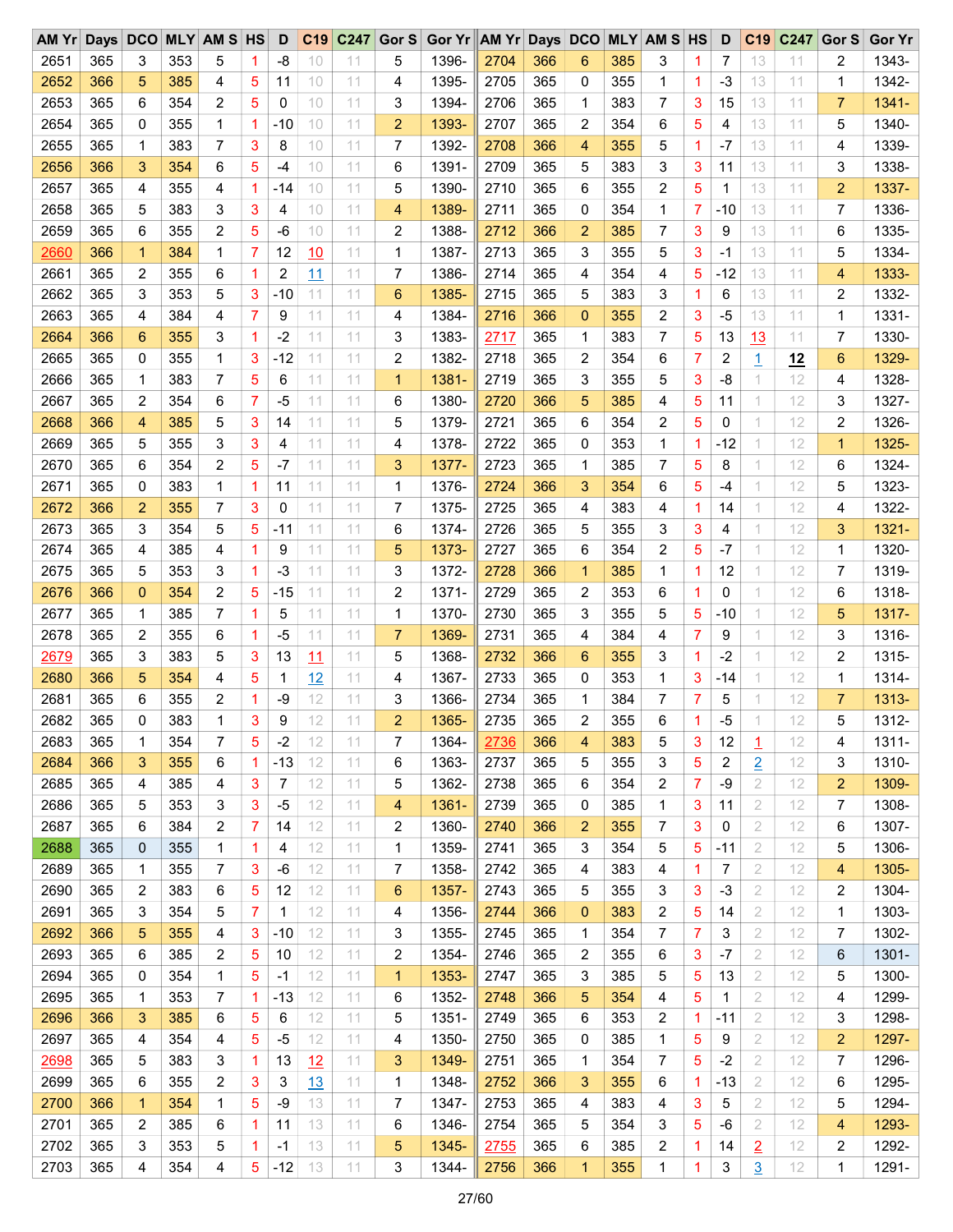| AMYr |     |              |     | Days DCO MLY AM S HS |   | D     |                | C19 C247 | Gor S          | Gor Yr AM Yr Days DCO MLY AM S HS |      |     |                |     |              |                | D            | C <sub>19</sub> | C247 | Gor S          | <b>Gor Yr</b> |
|------|-----|--------------|-----|----------------------|---|-------|----------------|----------|----------------|-----------------------------------|------|-----|----------------|-----|--------------|----------------|--------------|-----------------|------|----------------|---------------|
| 2757 | 365 | 2            | 353 | 6                    | 3 | -9    | 3              | 12       | 7              | 1290-                             | 2810 | 365 | 5              | 385 | 3            | 3              | 6            | 5               | 12   | 4              | 1237-         |
| 2758 | 365 | 3            | 384 | 5                    | 7 | 10    | 3              | 12       | 6              | 1289-                             | 2811 | 365 | 6              | 353 | 2            | 3              | -6           | 5               | 12   | 2              | 1236-         |
| 2759 | 365 | 4            | 355 | 4                    | 1 | 0     | 3              | 12       | 4              | 1288-                             | 2812 | 366 | 1              | 384 | 1            | 7              | 12           | $\overline{5}$  | 12   | 1              | 1235-         |
| 2760 | 366 | 6            | 355 | 3                    | 3 | $-11$ | 3              | 12       | 3              | 1287-                             | 2813 | 365 | 2              | 355 | 6            | 1              | 2            | 6               | 12   | 7              | 1234-         |
| 2761 | 365 | 0            | 383 | 1                    | 5 | 7     | 3              | 12       | 2              | 1286-                             | 2814 | 365 | 3              | 355 | 5            | 3              | -8           | 6               | 12   | 6              | 1233-         |
| 2762 | 365 | 1            | 354 | 7                    | 7 | $-4$  | 3              | 12       | $\mathbf{1}$   | 1285-                             | 2815 | 365 | 4              | 383 | 4            | 5              | 10           | 6               | 12   | 4              | 1232-         |
| 2763 | 365 | 2            | 385 | 6                    | 3 | 16    | 3              | 12       | 6              | 1284-                             | 2816 | 365 | 5              | 354 | 3            | $\overline{7}$ | $-1$         | 6               | 12   | 3              | 1231-         |
| 2764 | 366 | 4            | 353 | 5                    | 3 | 3     | 3              | 12       | 5              | 1283-                             | 2817 | 365 | 6              | 355 | 2            | 3              | $-11$        | 6               | 12   | 2              | 1230-         |
| 2765 | 365 | 5            | 354 | 3                    | 7 | -8    | 3              | 12       | 4              | 1282-                             | 2818 | 365 | 0              | 385 | $\mathbf{1}$ | 5              | 9            | 6               | 12   | $\mathbf{1}$   | 1229-         |
| 2766 | 365 | 6            | 385 | 2                    | 3 | 12    | 3              | 12       | 3              | 1281-                             | 2819 | 365 | 1              | 354 | 7            | 5              | $-2$         | 6               | 12   | 6              | 1228-         |
| 2767 | 365 | 0            | 355 | 1                    | 3 | 2     | 3              | 12       | 1              | 1280-                             | 2820 | 366 | 3              | 383 | 6            | 1              | 15           | 6               | 12   | 5              | 1227-         |
| 2768 | 366 | 2            | 354 | 7                    | 5 | $-10$ | 3              | 12       | 7              | 1279-                             | 2821 | 365 | 4              | 355 | 4            | 3              | 5            | 6               | 12   | 4              | 1226-         |
| 2769 | 365 | 3            | 383 | 5                    | 1 | 8     | 3              | 12       | 6              | 1278-                             | 2822 | 365 | 5              | 354 | 3            | 5              | $-6$         | 6               | 12   | 3              | 1225-         |
| 2770 | 365 | 4            | 355 | 4                    | 3 | $-2$  | 3              | 12       | 5              | 1277-                             | 2823 | 365 | 6              | 383 | 2            | 1              | 12           | 6               | 12   | 1              | 1224-         |
| 2771 | 365 | 5            | 354 | 3                    | 5 | $-13$ | 3              | 12       | 3              | 1276-                             | 2824 | 366 | $\mathbf{1}$   | 355 | 1            | 3              | $\mathbf{1}$ | 6               | 12   | 7              | 1223-         |
| 2772 | 366 | 0            | 385 | 2                    | 1 | 6     | 3              | 12       | $\overline{2}$ | 1275-                             | 2825 | 365 | 2              | 354 | 6            | 5              | $-10$        | 6               | 12   | 6              | 1222-         |
| 2773 | 365 | 1            | 353 | 7                    | 1 | $-6$  | 3              | 12       | $\mathbf{1}$   | 1274-                             | 2826 | 365 | 3              | 385 | 5            | 1              | 10           | 6               | 12   | 5              | $1221 -$      |
|      |     |              |     |                      |   |       |                |          |                |                                   |      |     |                |     |              |                |              |                 |      |                |               |
| 2774 | 365 | 2            | 385 | 6                    | 5 | 14    | $\overline{3}$ | 12       | $\overline{7}$ | 1273-                             | 2827 | 365 | 4              | 353 | 4            | 1              | $-2$         | 6               | 12   | 3              | 1220-         |
| 2775 | 365 | 3            | 354 | 5                    | 5 | 3     | $\overline{4}$ | 12       | 5              | 1272-                             | 2828 | 366 | 6              | 355 | 3            | 5              | $-13$        | 6               | 12   | $\overline{c}$ | 1219-         |
| 2776 | 366 | 5            | 355 | 4                    | 1 | -8    | 4              | 12       | 4              | $1271 -$                          | 2829 | 365 | 0              | 384 | 1            | 7              | 6            | 6               | 12   | 1              | 1218-         |
| 2777 | 365 | 6            | 383 | $\overline{c}$       | 3 | 10    | 4              | 12       | 3              | 1270-                             | 2830 | 365 | 1              | 355 | 7            | 1              | $-4$         | 6               | 12   | $\overline{7}$ | $1217 -$      |
| 2778 | 365 | 0            | 354 | 1                    | 5 | -1    | 4              | 12       | $\overline{2}$ | 1269-                             | 2831 | 365 | 2              | 383 | 6            | 3              | 14           | $\underline{6}$ | 12   | 5              | 1216-         |
| 2779 | 365 | 1            | 355 | 7                    | 1 | $-11$ | 4              | 12       | 7              | 1268-                             | 2832 | 366 | 4              | 354 | 5            | 5              | 2            | $\overline{1}$  | 12   | 4              | 1215-         |
| 2780 | 366 | 3            | 383 | 6                    | 3 | 6     | 4              | 12       | 6              | 1267-                             | 2833 | 365 | 5              | 355 | 3            | 1              | -8           | 7               | 12   | 3              | 1214-         |
| 2781 | 365 | 4            | 354 | 4                    | 5 | $-5$  | 4              | 12       | 5              | 1266-                             | 2834 | 365 | 6              | 385 | 2            | 3              | 12           | 7               | 12   | $\overline{c}$ | 1213-         |
| 2782 | 365 | 5            | 385 | 3                    | 1 | 15    | 4              | 12       | 4              | 1265-                             | 2835 | 365 | 0              | 353 | $\mathbf{1}$ | 3              | 0            | $\overline{7}$  | 12   | 7              | 1212-         |
| 2783 | 365 | 6            | 355 | 2                    | 1 | 5     | 4              | 12       | 2              | 1264-                             | 2836 | 366 | $\overline{2}$ | 354 | 7            | 7              | $-12$        | 7               | 12   | 6              | $1211 -$      |
| 2784 | 366 | $\mathbf{1}$ | 353 | 1                    | 3 | $-8$  | 4              | 12       | $\mathbf{1}$   | 1263-                             | 2837 | 365 | 3              | 385 | 5            | 3              | 8            | $\overline{7}$  | 12   | 5              | 1210-         |
| 2785 | 365 | 2            | 384 | 6                    | 7 | 11    | $\overline{4}$ | 12       | $\overline{7}$ | 1262-                             | 2838 | 365 | 4              | 355 | 4            | 3              | $-2$         | 7               | 12   | 4              | 1209-         |
| 2786 | 365 | 3            | 355 | 5                    | 1 | 1     | 4              | 12       | 6              | 1261-                             | 2839 | 365 | 5              | 383 | 3            | 5              | 16           | 7               | 12   | 2              | 1208-         |
| 2787 | 365 | 4            | 355 | 4                    | 3 | -9    | 4              | 12       | 4              | 1260-                             | 2840 | 366 | $\mathbf{0}$   | 354 | 2            | 7              | 4            | 7               | 12   | 1              | 1207-         |
| 2788 | 366 | 6            | 383 | 3                    | 5 | 8     | 4              | 12       | 3              | 1259-                             | 2841 | 365 | 1              | 355 | 7            | 3              | $-6$         | 7               | 12   | $\overline{7}$ | 1206-         |
| 2789 | 365 | 0            | 354 | 1                    | 7 | -3    | 4              | 12       | 2              | 1258-                             | 2842 | 365 | 2              | 383 | 6            | 5              | 12           | 7               | 12   | 6              | 1205-         |
| 2790 | 365 | 1            | 355 | 7                    | 3 | $-13$ | 4              | 12       | 1              | 1257-                             | 2843 | 365 | 3              | 354 | 5            | 7              | 1            | 7               | 12   | 4              | 1204-         |
| 2791 | 365 | 2            | 385 | 6                    | 5 | 7     | 4              | 12       | 6              | 1256-                             | 2844 | 366 | 5              | 355 | 4            | 3              | $-10$        | 7               | 12   | 3              | 1203-         |
| 2792 | 366 | 4            | 354 | 5                    | 5 | $-5$  | 4              | 12       | 5              | 1255-                             | 2845 | 365 | 6              | 385 | 2            | 5              | 10           | 7               | 12   | 2              | 1202-         |
| 2793 | 365 | 5            | 383 | 3                    | 1 | 13    | $\overline{4}$ | 12       | 4              | 1254-                             | 2846 | 365 | 0              | 354 | 1            | 5              | $-1$         | 7               | 12   | $\mathbf{1}$   | $1201 -$      |
| 2794 | 365 | 6            | 355 | 2                    | 3 | 3     | <u>5</u>       | 12       | 3              | 1253-                             | 2847 | 365 | 1              | 353 | 7            | 1              | $-13$        | 7               | 12   | 6              | 1200-         |
| 2795 | 365 | 0            | 354 | 1                    | 5 | -8    | 5              | 12       | $\mathbf{1}$   | 1252-                             | 2848 | 366 | 3              | 385 | 6            | 5              | 6            | 7               | 12   | 5              | 1199-         |
| 2796 | 366 | 2            | 383 | 7                    | 1 | 9     | 5              | 12       | 7              | 1251-                             | 2849 | 365 | 4              | 354 | 4            | 5              | -5           | 7               | 12   | 4              | 1198-         |
| 2797 | 365 | 3            | 355 | 5                    | 3 | $-1$  | 5              | 12       | 6              | 1250-                             | 2850 | 365 | 5              | 385 | 3            | 1              | 15           | Z               | 12   | 3              | 1197-         |
| 2798 | 365 | 4            | 354 | 4                    | 5 | $-12$ | 5              | 12       | 5              | 1249-                             | 2851 | 365 | 6              | 353 | 2            | 1              | 3            | 8               | 12   | 1              | 1196-         |
| 2799 | 365 | 5            | 385 | 3                    | 1 | 8     | 5              | 12       | 3              | 1248-                             | 2852 | 366 | 1              | 354 | 1            | 5              | -9           | 8               | 12   | 7              | 1195-         |
| 2800 | 366 | 0            | 353 | 2                    | 1 | -5    | 5              | 12       | 2              | 1247-                             | 2853 | 365 | 2              | 385 | 6            | 1              | 11           | 8               | 12   | 6              | 1194-         |
| 2801 | 365 | 1            | 385 | 7                    | 5 | 15    | 5              | 12       | 1              | 1246-                             | 2854 | 365 | 3              | 355 | 5            | 1              | 1            | 8               | 12   | 5              | 1193-         |
| 2802 | 365 | 2            | 354 | 6                    | 5 | 4     | 5              | 12       | $\overline{7}$ | 1245-                             | 2855 | 365 | 4              | 353 | 4            | 3              | $-11$        | 8               | 12   | 3              | 1192-         |
| 2803 | 365 | 3            | 355 | 5                    | 1 | -6    | 5              | 12       | 5              | 1244-                             | 2856 | 366 | 6              | 384 | 3            | 7              | 7            | 8               | 12   | 2              | 1191-         |
| 2804 | 366 | 5            | 383 | 4                    | 3 | 11    | 5              | 12       | 4              | 1243-                             | 2857 | 365 | 0              | 355 | 1            | 1              | $-3$         | 8               | 12   | 1              | 1190-         |
| 2805 | 365 | 6            | 354 | 2                    | 5 | 0     | 5              | 12       | 3              | 1242-                             | 2858 | 365 | 1              | 383 | 7            | 3              | 15           | 8               | 12   | 7              | 1189-         |
| 2806 | 365 | 0            | 355 | 1                    | 1 | $-10$ | 5              | 12       | $\overline{c}$ | $1241 -$                          | 2859 | 365 | 2              | 355 | 6            | 5              | 5            | 8               | 12   | 5              | 1188-         |
| 2807 | 365 | 1            | 383 | 7                    | 3 | 8     | 5              | 12       | 7              | 1240-                             | 2860 | 366 | 4              | 354 | 5            | 7              | $-7$         | 8               | 12   | 4              | 1187-         |
| 2808 | 366 |              | 355 |                      | 5 | $-3$  |                | 12       |                | 1239-                             | 2861 | 365 |                | 385 |              |                |              |                 |      |                | 1186-         |
|      |     | 3            |     | 6                    |   |       | 5              |          | 6              |                                   |      |     | 5              |     | 3            | 3              | 13           | 8               | 12   | 3              |               |
| 2809 | 365 | 4            | 354 | 4                    | 7 | $-14$ | 5              | 12       | 5              | 1238-                             | 2862 | 365 | 6              | 355 | 2            | 3              | 3            | 8               | 12   | $\overline{a}$ | 1185-         |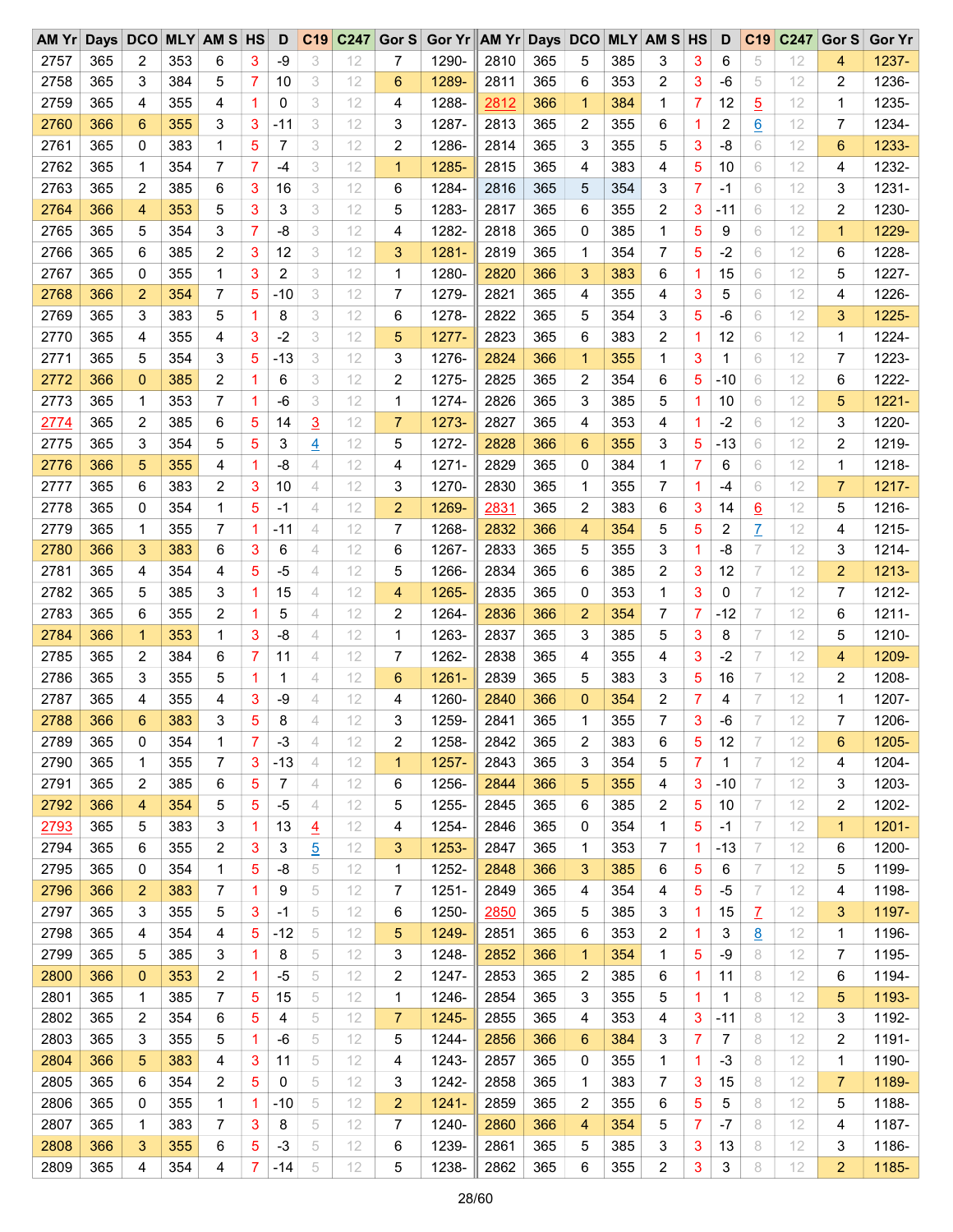| AM Yr Days DCO MLY AM S HS |     |                |     |                |                | D     | C <sub>19</sub> |    |                | C247 Gor S Gor Yr AM Yr Days DCO |      |     |                 |     | <b>MLY AM S HS</b> |              | D              | C <sub>19</sub> | C247 | Gor S          | <b>Gor Yr</b> |
|----------------------------|-----|----------------|-----|----------------|----------------|-------|-----------------|----|----------------|----------------------------------|------|-----|-----------------|-----|--------------------|--------------|----------------|-----------------|------|----------------|---------------|
| 2863                       | 365 | 0              | 354 | 1              | 5              | -8    | 8               | 12 | 7              | 1184-                            | 2916 | 366 | 4               | 355 | 5                  | 3            | 5              | 11              | 12   | 4              | $1131 -$      |
| 2864                       | 366 | 2              | 383 | 7              | 1              | 9     | 8               | 12 | 6              | 1183-                            | 2917 | 365 | 5               | 354 | 3                  | 5            | -6             | 11              | 12   | 3              | 1130-         |
| 2865                       | 365 | 3              | 355 | 5              | 3              | $-1$  | 8               | 12 | 5              | 1182-                            | 2918 | 365 | 6               | 383 | 2                  | $\mathbf{1}$ | 12             | 11              | 12   | 2              | 1129-         |
| 2866                       | 365 | 4              | 354 | 4              | 5              | $-12$ | 8               | 12 | 4              | 1181-                            | 2919 | 365 | 0               | 355 | $\mathbf{1}$       | 3            | 2              | 11              | 12   | 7              | 1128-         |
| 2867                       | 365 | 5              | 383 | 3              | 1              | 6     | 8               | 12 | 2              | 1180-                            | 2920 | 366 | $\overline{2}$  | 354 | 7                  | 5            | $-10$          | 11              | 12   | 6              | 1127-         |
| 2868                       | 366 | $\mathbf{0}$   | 355 | $\overline{c}$ | 3              | $-5$  | 8               | 12 | $\mathbf 1$    | 1179-                            | 2921 | 365 | 3               | 385 | 5                  | 1            | 10             | 11              | 12   | 5              | 1126-         |
| 2869                       | 365 | 1              | 385 | $\overline{7}$ | 5              | 15    | 8               | 12 | 7              | 1178-                            | 2922 | 365 | 4               | 353 | 4                  | 1            | $-2$           | 11              | 12   | 4              | 1125-         |
| 2870                       | 365 | 2              | 354 | 6              | 5              | 4     | 9               | 12 | 6              | 1177-                            | 2923 | 365 | 5               | 354 | 3                  | 5            | $-13$          | 11              | 12   | 2              | 1124-         |
| 2871                       | 365 | 3              | 353 | 5              | 1              | -8    | 9               | 12 | 4              | 1176-                            | 2924 | 366 | $\mathbf{0}$    | 385 | 2                  | 1.           | 6              | 11              | 12   | 1              | 1123-         |
| 2872                       | 366 | 5              | 385 | 4              | 5              | 11    | 9               | 12 | 3              | 1175-                            | 2925 | 365 | $\mathbf 1$     | 355 | 7                  | $\mathbf{1}$ | $-4$           | 11              | 12   | 7              | 1122-         |
| 2873                       | 365 | 6              | 354 | $\overline{c}$ | 5              | 0     | 9               | 12 | $\overline{c}$ | 1174-                            | 2926 | 365 | $\overline{2}$  | 383 | 6                  | 3            | 14             | 11              | 12   | 6              | 1121-         |
| 2874                       | 365 | 0              | 355 | 1              | 1              | $-10$ | 9               | 12 | $\mathbf{1}$   | 1173-                            | 2927 | 365 | 3               | 354 | 5                  | 5            | 3              | 12              | 12   | 4              | 1120-         |
| 2875                       | 365 | 1              | 383 | 7              | 3              | 8     | 9               | 12 | 6              | 1172-                            | 2928 | 366 | 5               | 355 | 4                  | $\mathbf{1}$ | -8             | 12              | 12   | 3              | 1119-         |
| 2876                       | 366 | 3              | 354 | 6              | 5              | $-4$  | $\rm{g}$        | 12 | 5              | $1171 -$                         | 2929 | 365 | 6               | 383 | 2                  | 3            | 10             | 12              | 12   | 2              | 1118-         |
| 2877                       | 365 | 4              | 385 | 4              | 1              | 16    | 9               | 12 | 4              | 1170-                            | 2930 | 365 | 0               | 354 | $\mathbf{1}$       | 5            | -1             | 12              | 12   | $\mathbf{1}$   | $1117 -$      |
| 2878                       | 365 | 5              | 353 | 3              | 1              | 4     | 9               | 12 | 3              | 1169-                            | 2931 | 365 | 1               | 355 | 7                  | 1.           | $-11$          | 12              | 12   | 6              | 1116-         |
| 2879                       | 365 | 6              | 355 | $\overline{c}$ | 5              | -6    | 9               | 12 | $\mathbf{1}$   | 1168-                            | 2932 | 366 | 3               | 385 | 6                  | 3            | 8              | 12              | 12   | 5              | 1115-         |
| 2880                       | 366 | $\mathbf{1}$   | 384 | 1              | 7              | 12    | 9               | 12 | $\overline{7}$ | 1167-                            | 2933 | 365 | 4               | 353 | 4                  | 3            | $-4$           | 12              | 12   | 4              | 1114-         |
| 2881                       | 365 | 2              | 355 | 6              | 1              | 2     | $\rm{g}$        | 12 | 6              | 1166-                            | 2934 | 365 | 5               | 384 | 3                  | 7            | 15             | 12              | 12   | 3              | $1113 -$      |
| 2882                       | 365 | 3              | 353 | 5              | 3              | $-10$ | 9               | 12 | 5              | 1165-                            | 2935 | 365 | 6               | 355 | 2                  | $\mathbf{1}$ |                | 12              | 12   |                | 1112-         |
| 2883                       | 365 | 4              | 384 | 4              | $\overline{7}$ | 9     | $\rm{g}$        | 12 | 3              | 1164-                            | 2936 | 366 | 1               | 355 | 1                  | 3            | 5<br>$-6$      | 12              | 12   | 1<br>7         | $1111 -$      |
|                            |     |                |     |                |                |       |                 |    |                |                                  |      |     |                 |     |                    |              |                |                 |      |                |               |
| 2884                       | 366 | 6              | 355 | 3              | 1              | $-2$  | 9               | 12 | 2              | 1163-                            | 2937 | 365 | 2               | 383 | 6                  | 5            | 12             | 12              | 12   | 6              | 1110-         |
| 2885                       | 365 | 0              | 355 | 1              | 3              | $-12$ | 9               | 12 | 1              | 1162-                            | 2938 | 365 | 3               | 354 | 5                  | 7            | 1              | 12              | 12   | 5              | 1109-         |
| 2886                       | 365 | 1              | 383 | 7              | 5              | 6     | 9               | 12 | $\overline{7}$ | 1161-                            | 2939 | 365 | 4               | 355 | 4                  | 3            | -9             | 12              | 12   | 3              | 1108-         |
| 2887                       | 365 | 2              | 354 | 6              | 7              | $-5$  | 9               | 12 | 5              | 1160-                            | 2940 | 366 | $6\phantom{1}6$ | 385 | 3                  | 5            | 10             | 12              | 12   | 2              | 1107-         |
| 2888                       | 366 | 4              | 385 | 5              | 3              | 14    | 9               | 12 | 4              | 1159-                            | 2941 | 365 | 0               | 354 | $\mathbf{1}$       | 5            | -1             | 12              | 12   | 1              | 1106-         |
| 2889                       | 365 | 5              | 355 | 3              | 3              | 4     | 10              | 12 | 3              | 1158-                            | 2942 | 365 | 1               | 353 | 7                  | 1.           | -13            | 12              | 12   | $\overline{7}$ | 1105-         |
| 2890                       | 365 | 6              | 354 | $\overline{c}$ | 5              | $-7$  | 10              | 12 | $\overline{2}$ | 1157-                            | 2943 | 365 | $\overline{2}$  | 385 | 6                  | 5            | $\overline{7}$ | 12              | 12   | 5              | 1104-         |
| 2891                       | 365 | 0              | 383 | 1              | 1              | 11    | 10              | 12 | 7              | 1156-                            | 2944 | 365 | 3               | 354 | 5                  | 5            | $-4$           | 12              | 12   | 4              | 1103-         |
| 2892                       | 366 | $\overline{2}$ | 355 | 7              | 3              | 0     | 10              | 12 | 6              | 1155-                            | 2945 | 365 | 4               | 383 | 4                  | 1.           | 14             | 12              | 12   | 3              | 1102-         |
| 2893                       | 365 | 3              | 354 | 5              | 5              | $-11$ | 10              | 12 | 5              | 1154-                            | 2946 | 365 | 5               | 355 | 3                  | 3            | 4              | 13              | 12   | 2              | 1101-         |
| 2894                       | 365 | 4              | 383 | 4              | 1              | 7     | 10              | 12 | 4              | 1153-                            | 2947 | 365 | 6               | 354 | $\overline{2}$     | 5            | $-7$           | 13              | 12   | 1              | 1100-         |
| 2895                       | 365 | 5              | 355 | 3              | 3              | $-3$  | 10              | 12 | 2              | 1152-                            | 2948 | 366 | 1               | 385 | 1                  | 1.           | 12             | 13              | 12   | 7              | 1099-         |
| 2896                       | 366 | 0              | 385 | 2              | 5              | 16    | 10              | 12 | 1              | $1151 -$                         | 2949 | 365 | 2               | 353 | 6                  | $\mathbf{1}$ | 0              | 13              | 12   | 6              | 1098-         |
| 2897                       | 365 | 1              | 354 | 7              | 5              | 5     | 10              | 12 | 7              | 1150-                            | 2950 | 365 | 3               | 354 | 5                  | 5            | $-11$          | 13              | 12   | 5              | 1097-         |
| 2898                       | 365 | 2              | 353 | 6              | 1              | $-7$  | 10              | 12 | 6              | 1149-                            | 2951 | 365 | 4               | 385 | 4                  | 1            | 9              | 13              | 12   | 3              | 1096-         |
| 2899                       | 365 | 3              | 385 | 5              | 5              | 13    | 10              | 12 | 4              | 1148-                            | 2952 | 366 | $6\phantom{1}6$ | 355 | 3                  | $\mathbf{1}$ | $-2$           | 13              | 12   | 2              | 1095-         |
| 2900                       | 366 | 5              | 354 | 4              | 5              | 1     | 10              | 12 | 3              | 1147-                            | 2953 | 365 | 0               | 383 | 1                  | 3            | 16             | 13              | 12   | 1              | 1094-         |
| 2901                       | 365 | 6              | 355 | 2              | 1              | -9    | 10              | 12 | 2              | 1146-                            | 2954 | 365 | 1               | 354 | 7                  | 5            | 5              | 13              | 12   | 7              | 1093-         |
| 2902                       | 365 | 0              | 383 | 1              | 3              | 9     | 10              | 12 | $\mathbf{1}$   | 1145-                            | 2955 | 365 | 2               | 355 | 6                  | $\mathbf{1}$ | $-5$           | 13              | 12   | 5              | 1092-         |
| 2903                       | 365 | 1              | 354 | 7              | 5              | $-2$  | 10              | 12 | 6              | 1144-                            | 2956 | 366 | 4               | 383 | 5                  | 3            | 12             | 13              | 12   | 4              | 1091-         |
| 2904                       | 366 | 3              | 355 | 6              | 1              | $-13$ | 10              | 12 | 5              | 1143-                            | 2957 | 365 | 5               | 355 | 3                  | 5            | 2              | 13              | 12   | 3              | 1090-         |
| 2905                       | 365 | 4              | 383 | 4              | 3              | 5     | 10              | 12 | 4              | 1142-                            | 2958 | 365 | 6               | 354 | 2                  | 7            | -9             | 13              | 12   | 2              | 1089-         |
| 2906                       | 365 | 5              | 355 | 3              | 5              | $-5$  | 10              | 12 | 3              | 1141-                            | 2959 | 365 | 0               | 385 | 1                  | 3            | 11             | 13              | 12   | 7              | 1088-         |
| 2907                       | 365 | 6              | 384 | 2              | 7              | 14    | 10              | 12 | 1              | 1140-                            | 2960 | 366 | $\overline{c}$  | 355 | 7                  | 3            | 0              | 13              | 12   | 6              | 1087-         |
| 2908                       | 366 | $\mathbf{1}$   | 355 | 1              | 1              | 3     | 11              | 12 | 7              | 1139-                            | 2961 | 365 | 3               | 354 | 5                  | 5            | $-11$          | 13              | 12   | 5              | 1086-         |
| 2909                       | 365 | 2              | 353 | 6              | 3              | -9    | 11              | 12 | 6              | 1138-                            | 2962 | 365 | 4               | 383 | 4                  | 1            | 7              | 13              | 12   | 4              | 1085-         |
| 2910                       | 365 | 3              | 384 | 5              | 7              | 10    | 11              | 12 | 5              | 1137-                            | 2963 | 365 | 5               | 355 | 3                  | 3            | $-3$           | 13              | 12   | 2              | 1084-         |
| 2911                       | 365 | 4              | 355 | 4              | 1              | 0     | 11              | 12 | 3              | 1136-                            | 2964 | 366 | $\mathbf 0$     | 383 | 2                  | 5            | 14             | 13              | 12   | 1              | 1083-         |
| 2912                       | 366 | 6              | 355 | 3              | 3              | $-11$ | 11              | 12 | 2              | 1135-                            | 2965 | 365 | 1               | 354 | 7                  | 7            | 3              | $\overline{1}$  | 13   | 7              | 1082-         |
| 2913                       | 365 | 0              | 383 | 1              | 5              | 7     | 11              | 12 | 1              | 1134-                            | 2966 | 365 | 2               | 355 | 6                  | 3            | -7             | 1               | 13   | 6              | 1081-         |
| 2914                       | 365 | 1              | 354 | 7              | 7              | $-4$  | 11              | 12 | 7              | 1133-                            | 2967 | 365 | 3               | 385 | 5                  | 5            | 13             | 1.              | 13   | 4              | 1080-         |
| 2915                       | 365 | 2              | 385 | 6              | 3              | 16    | 11              | 12 | 5              | 1132-                            | 2968 | 366 | 5               | 354 | 4                  | 5            | 1              | 1               | 13   | 3              | 1079-         |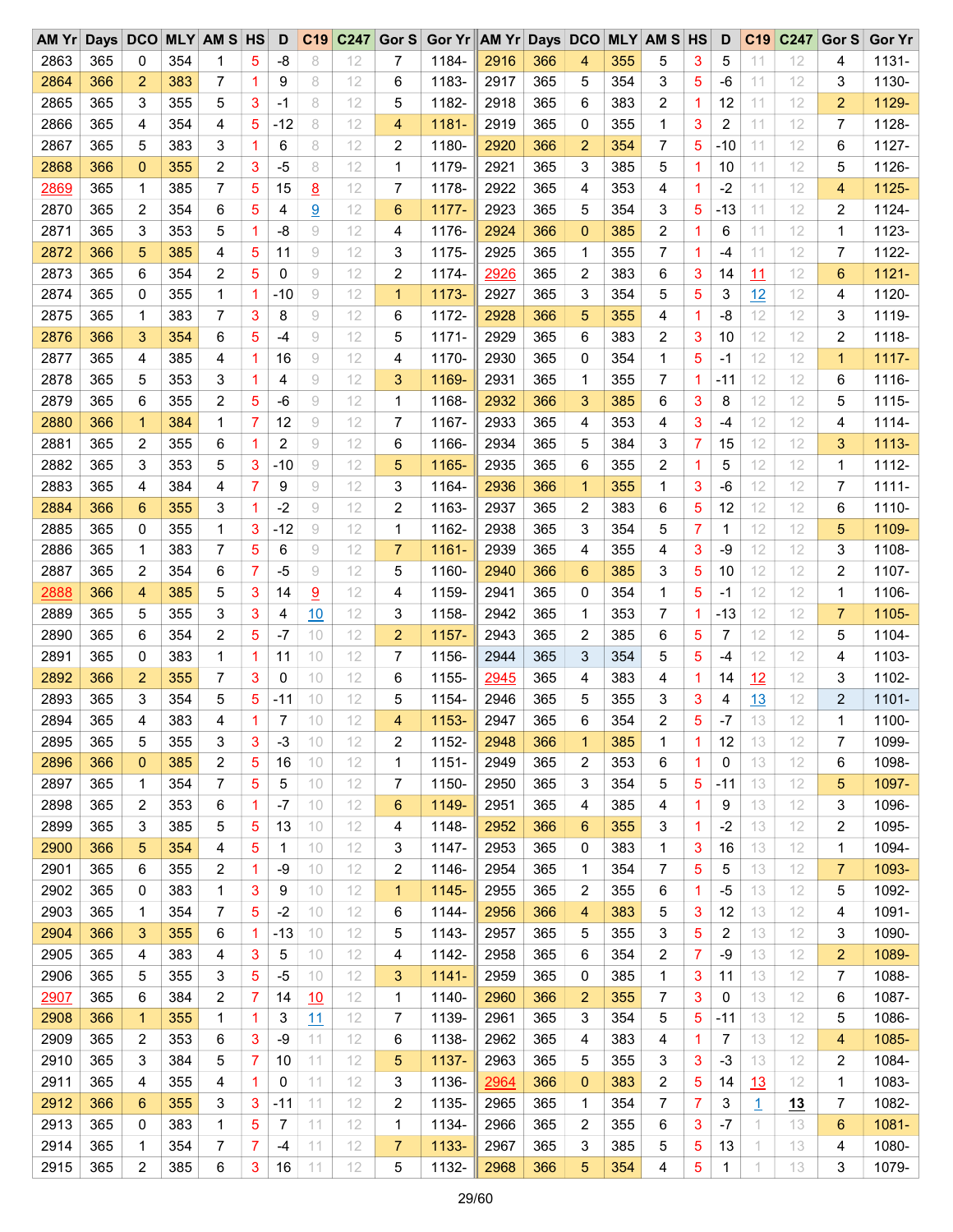| AM Yr |     |              |     | Days DCO MLY AM S HS |                | D     |                     | C19 C247 | Gor S          | Gor Yr AM Yr Days DCO |      |     |                |     | <b>MLY AM S HS</b> |    | D     | C <sub>19</sub> | C247 | Gor S          | <b>Gor Yr</b> |
|-------|-----|--------------|-----|----------------------|----------------|-------|---------------------|----------|----------------|-----------------------|------|-----|----------------|-----|--------------------|----|-------|-----------------|------|----------------|---------------|
| 2969  | 365 | 6            | 353 | 2                    | 1              | -11   |                     | 13       | 2              | 1078-                 | 3022 | 365 | 2              | 354 | 6                  | 5  | 4     | 4               | 13   | 6              | $1025 -$      |
| 2970  | 365 | 0            | 385 | 1                    | 5              | 9     | 1                   | 13       | 1              | 1077-                 | 3023 | 365 | 3              | 355 | 5                  | 1. | -6    | 4               | 13   | 4              | 1024-         |
| 2971  | 365 | 1            | 354 | 7                    | 5              | $-2$  | 1                   | 13       | 6              | 1076-                 | 3024 | 366 | 5              | 383 | 4                  | 3  | 11    | 4               | 13   | 3              | 1023-         |
| 2972  | 366 | 3            | 383 | 6                    | 1              | 15    |                     | 13       | 5              | 1075-                 | 3025 | 365 | 6              | 354 | 2                  | 5  | 0     | 4               | 13   | 2              | 1022-         |
| 2973  | 365 | 4            | 355 | 4                    | 3              | 5     | 1                   | 13       | 4              | 1074-                 | 3026 | 365 | 0              | 355 | 1                  | 1. | $-10$ | 4               | 13   | $\mathbf{1}$   | $1021 -$      |
| 2974  | 365 | 5            | 354 | 3                    | 5              | $-6$  | 1.                  | 13       | 3              | 1073-                 | 3027 | 365 | $\mathbf 1$    | 383 | 7                  | 3  | 8     | 4               | 13   | 6              | 1020-         |
| 2975  | 365 | 6            | 385 | 2                    | 1              | 14    | 1                   | 13       | 1              | 1072-                 | 3028 | 366 | 3              | 354 | 6                  | 5  | $-4$  | 4               | 13   | 5              | 1019-         |
| 2976  | 366 | $\mathbf{1}$ | 353 | 1                    | 1              | 1     | 1                   | 13       | 7              | $1071 -$              | 3029 | 365 | 4              | 385 | 4                  | 1. | 16    | 4               | 13   | 4              | 1018-         |
| 2977  | 365 | 2            | 355 | 6                    | 5              | -9    | 1.                  | 13       | 6              | 1070-                 | 3030 | 365 | 5              | 355 | 3                  | 1. | 6     | 4               | 13   | 3              | $1017 -$      |
| 2978  | 365 | 3            | 384 | 5                    | 7              | 10    | 1                   | 13       | 5              | 1069-                 | 3031 | 365 | 6              | 353 | 2                  | 3  | $-6$  | 4               | 13   | 1              | 1016-         |
| 2979  | 365 | 4            | 355 | 4                    | 1              | 0     | 1                   | 13       | 3              | 1068-                 | 3032 | 366 | $\mathbf 1$    | 384 | 1                  | 7  | 12    | 4               | 13   | 7              | 1015-         |
| 2980  | 366 | 6            | 353 | 3                    | 3              | $-13$ | 1                   | 13       | 2              | 1067-                 | 3033 | 365 | 2              | 355 | 6                  | 1  | 2     | 4               | 13   | 6              | 1014-         |
| 2981  | 365 | 0            | 384 | 1                    | 7              | 6     | 1.                  | 13       | 1              | 1066-                 | 3034 | 365 | 3              | 355 | 5                  | 3  | -8    | 4               | 13   | 5              | $1013 -$      |
| 2982  | 365 | 1            | 355 | 7                    | 1              | $-4$  | 1                   | 13       | $\overline{7}$ | 1065-                 | 3035 | 365 | 4              | 383 | 4                  | 5  | 10    | 4               | 13   | 3              | 1012-         |
| 2983  | 365 | 2            | 383 | 6                    | 3              | 14    |                     | 13       | 5              | 1064-                 | 3036 | 366 | 6              | 354 | 3                  | 7  | $-2$  | 4               | 13   | 2              | $1011 -$      |
| 2984  | 366 | 4            | 355 | 5                    | 5              | 3     | $\overline{1}$      | 13       | 4              | 1063-                 | 3037 | 365 | 0              | 355 | 1                  | 3  | $-12$ | 4               | 13   | 1              | 1010-         |
| 2985  |     | 5            |     |                      | $\overline{7}$ | $-8$  | $\overline{2}$<br>2 | 13       | 3              | 1062-                 |      | 365 |                |     | 7                  |    |       | 4               |      |                | 1009-         |
|       | 365 |              | 354 | 3                    |                |       |                     |          |                |                       | 3038 |     | 1              | 385 |                    | 5  | 8     |                 | 13   | 7              |               |
| 2986  | 365 | 6            | 385 | 2                    | 3              | 12    | $\mathbf{2}$        | 13       | $\overline{2}$ | $1061 -$              | 3039 | 365 | 2              | 354 | 6                  | 5  | $-3$  | 4               | 13   | 5              | 1008-         |
| 2987  | 365 | 0            | 355 | 1                    | 3              | 2     | $\overline{2}$      | 13       | 7              | 1060-                 | 3040 | 366 | 4              | 383 | 5                  | 1. | 14    | $\overline{4}$  | 13   | 4              | 1007-         |
| 2988  | 366 | 2            | 354 | 7                    | 5              | -10   | 2                   | 13       | 6              | 1059-                 | 3041 | 365 | 5              | 355 | 3                  | 3  | 4     | $\overline{5}$  | 13   | 3              | 1006-         |
| 2989  | 365 | 3            | 383 | 5                    | 1              | 8     | $\overline{2}$      | 13       | 5              | 1058-                 | 3042 | 365 | 6              | 354 | 2                  | 5  | $-7$  | 5               | 13   | $\overline{2}$ | 1005-         |
| 2990  | 365 | 4            | 355 | 4                    | 3              | $-2$  | 2                   | 13       | 4              | 1057-                 | 3043 | 365 | 0              | 383 | 1                  | 1  | 11    | 5               | 13   | 7              | 1004-         |
| 2991  | 365 | 5            | 383 | 3                    | 5              | 16    | 2                   | 13       | 2              | 1056-                 | 3044 | 366 | $\overline{2}$ | 355 | 7                  | 3  | 0     | 5               | 13   | 6              | 1003-         |
| 2992  | 366 | 0            | 354 | 2                    | 7              | 4     | 2                   | 13       | 1              | 1055-                 | 3045 | 365 | 3              | 354 | 5                  | 5  | $-11$ | 5               | 13   | 5              | 1002-         |
| 2993  | 365 | 1            | 355 | 7                    | 3              | $-6$  | $\mathbf{2}$        | 13       | $\overline{7}$ | 1054-                 | 3046 | 365 | 4              | 385 | 4                  | 1  | 9     | 5               | 13   | 4              | 1001-         |
| 2994  | 365 | 2            | 385 | 6                    | 5              | 14    | $\overline{2}$      | 13       | 6              | 1053-                 | 3047 | 365 | 5              | 353 | 3                  | 1. | $-3$  | 5               | 13   | 3              | 1000-         |
| 2995  | 365 | 3            | 354 | 5                    | 5              | 3     | 2                   | 13       | 4              | 1052-                 | 3048 | 366 | $\mathbf{0}$   | 385 | 2                  | 5  | 16    | 5               | 13   | 2              | 999-          |
| 2996  | 366 | 5            | 353 | 4                    | 1              | $-10$ | $\mathbf{2}$        | 13       | 3              | 1051-                 | 3049 | 365 | 1              | 354 | 7                  | 5  | 5     | 5               | 13   | 1              | 998-          |
| 2997  | 365 | 6            | 385 | $\overline{2}$       | 5              | 10    | $\mathbf{2}$        | 13       | 2              | 1050-                 | 3050 | 365 | 2              | 355 | 6                  | 1. | $-5$  | 5               | 13   | 7              | 997-          |
| 2998  | 365 | 0            | 354 | 1                    | 5              | -1    | $\overline{2}$      | 13       | $\mathbf{1}$   | 1049-                 | 3051 | 365 | 3              | 383 | 5                  | 3  | 13    | 5               | 13   | 5              | 996-          |
| 2999  | 365 | 1            | 355 | 7                    | 1              | $-11$ | 2                   | 13       | 6              | 1048-                 | 3052 | 366 | 5              | 354 | 4                  | 5  | 1     | 5               | 13   | 4              | 995-          |
| 3000  | 366 | 3            | 383 | 6                    | 3              | 6     | $\overline{2}$      | 13       | 5              | 1047-                 | 3053 | 365 | 6              | 355 | 2                  | 1  | $-9$  | 5               | 13   | 3              | 994-          |
| 3001  | 365 | 4            | 354 | 4                    | 5              | -5    | 2                   | 13       | 4              | 1046-                 | 3054 | 365 | 0              | 383 | 1                  | 3  | 9     | 5               | 13   | 2              | 993-          |
| 3002  | 365 | 5            | 385 | 3                    | 1              | 15    | $\overline{2}$      | 13       | 3              | 1045-                 | 3055 | 365 | 1              | 355 | 7                  | 5  | $-1$  | 5               | 13   | 7              | 992-          |
| 3003  | 365 | 6            | 355 | 2                    | 1              | 5     | $\overline{3}$      | 13       | 1              | 1044-                 | 3056 | 366 | 3              | 354 | 6                  | 7  | $-13$ | 5               | 13   | 6              | 991-          |
| 3004  | 366 | $\mathbf 1$  | 353 | 1                    | 3              | -8    | 3                   | 13       | 7              | 1043-                 | 3057 | 365 | 4              | 385 | 4                  | 3  | 7     | 5               | 13   | 5              | 990-          |
| 3005  | 365 | 2            | 384 | 6                    | 7              | 11    | 3                   | 13       | 6              | 1042-                 | 3058 | 365 | 5              | 353 | 3                  | 3  | -5    | 5               | 13   | 4              | 989-          |
| 3006  | 365 | 3            | 355 | 5                    | 1              | 1     | 3                   | 13       | 5              | 1041-                 | 3059 | 365 | 6              | 384 | 2                  | 7  | 14    | $\overline{5}$  | 13   | 2              | 988-          |
| 3007  | 365 | 4            | 355 | 4                    | 3              | -9    | 3                   | 13       | 3              | 1040-                 | 3060 | 366 | $\mathbf 1$    | 355 | 1                  | 1  | 3     | $\underline{6}$ | 13   | 1              | 987-          |
| 3008  | 366 | 6            | 383 | 3                    | 5              | 8     | 3                   | 13       | 2              | 1039-                 | 3061 | 365 | 2              | 355 | 6                  | 3  | $-7$  | 6               | 13   | 7              | 986-          |
| 3009  | 365 | 0            | 354 | 1                    | 7              | -3    | 3                   | 13       | 1              | 1038-                 | 3062 | 365 | 3              | 383 | 5                  | 5  | 11    | 6               | 13   | 6              | 985-          |
| 3010  | 365 | 1            | 385 | 7                    | 3              | 17    | 3                   | 13       | $\overline{7}$ | 1037-                 | 3063 | 365 | 4              | 354 | 4                  | 7  | 0     | 6               | 13   | 4              | 984-          |
| 3011  | 365 | 2            | 353 | 6                    | 3              | 5     | 3                   | 13       | 5              | 1036-                 | 3064 | 366 | 6              | 355 | 3                  | 3  | $-11$ | 6               | 13   | 3              | 983-          |
| 3012  | 366 | 4            | 354 | 5                    | 7              | $-7$  | 3                   | 13       | 4              | 1035-                 | 3065 | 365 | 0              | 385 | 1                  | 5  | 9     | 6               | 13   | 2              | 982-          |
| 3013  | 365 | 5            | 385 | 3                    | 3              | 13    | 3                   | 13       | 3              | 1034-                 | 3066 | 365 | 1              | 354 | 7                  | 5  | $-2$  | 6               | 13   | 1              | 981-          |
| 3014  | 365 | 6            | 355 | 2                    | 3              | 3     | 3                   | 13       | $\overline{2}$ | 1033-                 | 3067 | 365 | 2              | 383 | 6                  | 1  | 16    | 6               | 13   | 6              | 980-          |
| 3015  | 365 | 0            | 354 | 1                    | 5              | -8    | 3                   | 13       | 7              | 1032-                 | 3068 | 366 | 4              | 355 | 5                  | 3  | 5     | 6               | 13   | 5              | 979-          |
| 3016  | 366 | 2            | 383 | 7                    | 1              | 9     | 3                   | 13       | 6              | 1031-                 | 3069 | 365 | 5              | 354 | 3                  | 5  | -6    | 6               | 13   | 4              | 978-          |
| 3017  | 365 | 3            | 355 | 5                    | 3              | $-1$  | 3                   | 13       | 5              | 1030-                 | 3070 | 365 | 6              | 383 | 2                  | 1  | 12    | 6               | 13   | 3              | 977-          |
| 3018  | 365 | 4            | 354 | 4                    | 5              | $-12$ | 3                   | 13       | 4              | 1029-                 | 3071 | 365 | 0              | 355 | 1                  | 3  | 2     | 6               | 13   | 1              | 976-          |
| 3019  | 365 |              | 385 | 3                    |                |       | 3                   | 13       |                |                       |      | 365 |                | 354 |                    |    | -9    | 6               |      |                | 975-          |
|       |     | 5            |     |                      | 1              | 8     |                     |          | 2              | 1028-                 | 3072 |     | 1              |     | 7                  | 5  |       |                 | 13   | 7              | 974-          |
| 3020  | 366 | 0            | 353 | 2                    | 1              | -5    | 3                   | 13       | 1              | 1027-                 | 3073 | 365 | 2              | 385 | 6                  | 1. | 11    | 6               | 13   | 6              |               |
| 3021  | 365 | 1            | 385 | 7                    | 5              | 15    | $\overline{3}$      | 13       | 7              | 1026-                 | 3074 | 365 | 3              | 353 | 5                  | 1  | $-1$  | 6               | 13   | 5              | 973-          |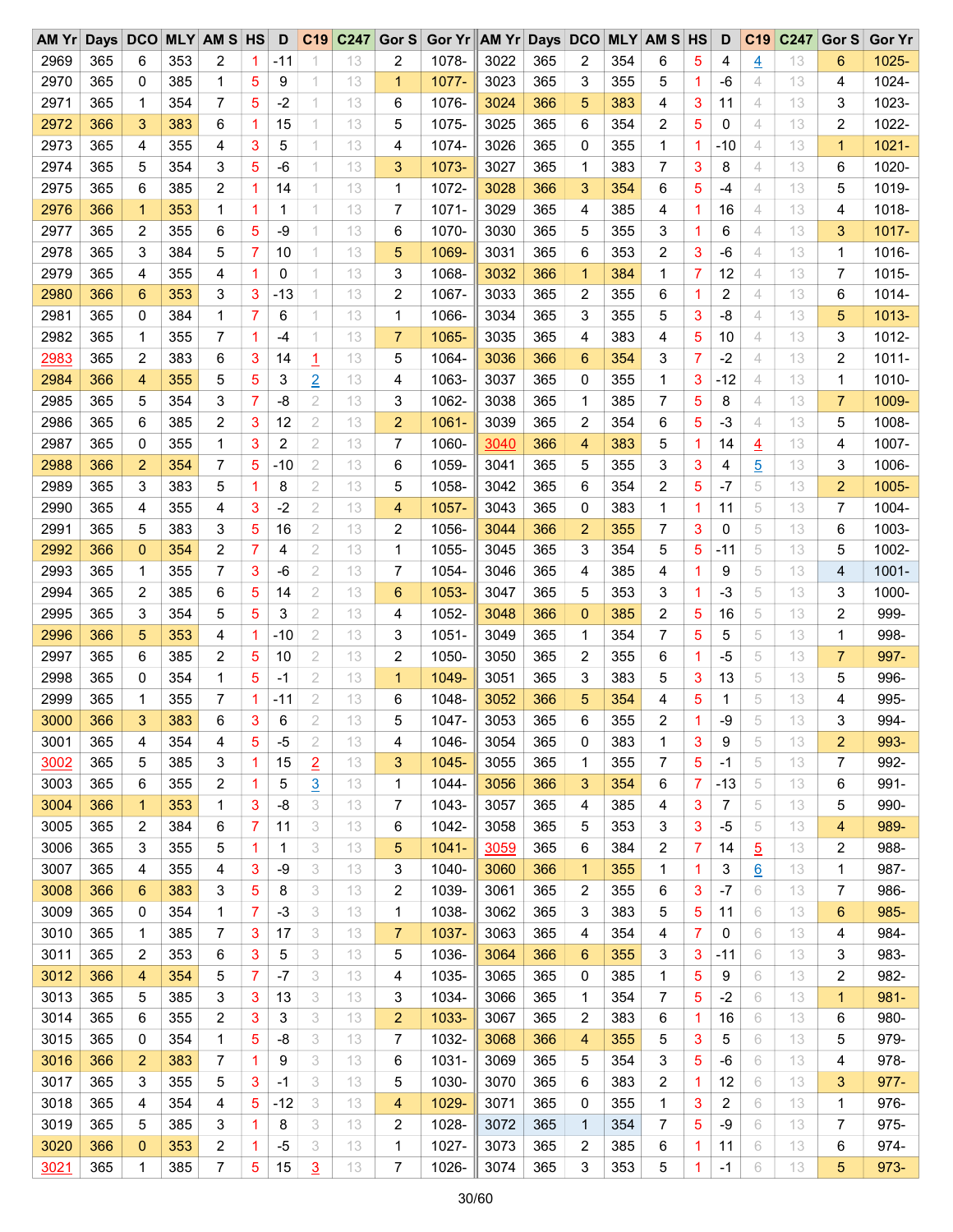| $AM$ $Yr$ | Days | <b>DCO</b>     |     | <b>MLY AM S HS</b>      |   | D     | C19             | C247 | Gor S          | Gor Yr AM Yr Days DCO |      |     |                |     | <b>MLY AM S HS</b> |    | D              | C <sub>19</sub> | C247 | Gor S          | <b>Gor Yr</b> |
|-----------|------|----------------|-----|-------------------------|---|-------|-----------------|------|----------------|-----------------------|------|-----|----------------|-----|--------------------|----|----------------|-----------------|------|----------------|---------------|
| 3075      | 365  | 4              | 355 | 4                       | 5 | -11   | 6               | 13   | 3              | 972-                  | 3128 | 366 | 1              | 355 | 1                  | 1  | 3              | 9               | 13   | 7              | 919-          |
| 3076      | 366  | 6              | 384 | 3                       | 7 | 7     | 6               | 13   | 2              | $971 -$               | 3129 | 365 | 2              | 353 | 6                  | 3  | -9             | 9               | 13   | 6              | 918-          |
| 3077      | 365  | 0              | 355 | 1                       | 1 | $-3$  | 6               | 13   | 1              | 970-                  | 3130 | 365 | 3              | 384 | 5                  | 7  | 10             | 9               | 13   | 5              | 917-          |
| 3078      | 365  | 1              | 383 | 7                       | 3 | 15    | $\underline{6}$ | 13   | $\overline{7}$ | 969-                  | 3131 | 365 | 4              | 355 | 4                  | 1  | 0              | 9               | 13   | 3              | 916-          |
| 3079      | 365  | 2              | 354 | 6                       | 5 | 4     | Z               | 13   | 5              | 968-                  | 3132 | 366 | 6              | 355 | 3                  | 3  | $-11$          | 9               | 13   | 2              | $915 -$       |
| 3080      | 366  | 4              | 355 | 5                       | 1 | $-7$  | 7               | 13   | 4              | 967-                  | 3133 | 365 | 0              | 383 | $\mathbf{1}$       | 5  | 7              | 9               | 13   | 1              | 914-          |
| 3081      | 365  | 5              | 385 | 3                       | 3 | 13    | 7               | 13   | 3              | 966-                  | 3134 | 365 | 1              | 354 | 7                  | 7  | $-4$           | 9               | 13   | $\overline{7}$ | $913 -$       |
| 3082      | 365  | 6              | 353 | 2                       | 3 | 1     | 7               | 13   | $\overline{2}$ | 965-                  | 3135 | 365 | 2              | 385 | 6                  | 3  | 16             | $\overline{a}$  | 13   | 5              | 912-          |
| 3083      | 365  | 0              | 354 | 1                       | 7 | -10   | 7               | 13   | 7              | 964-                  | 3136 | 366 | 4              | 355 | 5                  | 3  | 5              | 10              | 13   | 4              | $911 -$       |
| 3084      | 366  | $\overline{2}$ | 385 | 7                       | 3 | 9     | 7               | 13   | 6              | 963-                  | 3137 | 365 | 5              | 354 | 3                  | 5  | -6             | 10              | 13   | 3              | 910-          |
| 3085      | 365  | 3              | 355 | 5                       | 3 | $-1$  | 7               | 13   | 5              | 962-                  | 3138 | 365 | 6              | 383 | 2                  | 1  | 12             | 10              | 13   | 2              | 909-          |
| 3086      | 365  | 4              | 383 | 4                       | 5 | 17    | 7               | 13   | 4              | $961 -$               | 3139 | 365 | 0              | 355 | 1                  | 3  | $\overline{c}$ | 10              | 13   | 7              | 908-          |
| 3087      | 365  | 5              | 354 | 3                       | 7 | 6     | 7               | 13   | 2              | 960-                  | 3140 | 366 | $\overline{2}$ | 354 | 7                  | 5  | $-10$          | 10              | 13   | 6              | 907-          |
| 3088      | 366  | 0              | 355 | 2                       | 3 | $-5$  | 7               | 13   | 1              | 959-                  | 3141 | 365 | 3              | 383 | 5                  | 1  | 8              | 10              | 13   | 5              | 906-          |
| 3089      | 365  | 1              | 383 | 7                       | 5 | 13    | 7               | 13   | 7              | 958-                  | 3142 | 365 | 4              | 355 | 4                  | 3  | $-2$           | 10              | 13   | 4              | 905-          |
| 3090      | 365  | 2              | 354 | 6                       | 7 | 2     | 7               | 13   | 6              | 957-                  | 3143 | 365 | 5              | 385 | 3                  | 5  | 18             | 10              | 13   | 2              | 904-          |
| 3091      | 365  | 3              | 355 | 5                       | 3 | -8    | 7               | 13   | 4              | 956-                  | 3144 | 366 | $\overline{0}$ | 354 | 2                  | 5  | 6              | 10              | 13   | 1              | 903-          |
| 3092      | 366  | 5              | 385 | 4                       | 5 | 11    | 7               | 13   | 3              | 955-                  | 3145 | 365 | 1              | 353 | 7                  | 1  | -6             | 10              | 13   | 7              | 902-          |
| 3093      | 365  | 6              | 354 | $\overline{c}$          | 5 | 0     | 7               | 13   | $\overline{c}$ | 954-                  | 3146 | 365 | 2              | 385 | 6                  | 5  | 14             | 10              | 13   | 6              | $901 -$       |
| 3094      | 365  | 0              | 353 | 1                       | 1 | $-12$ | 7               | 13   | $\mathbf 1$    | $953-$                | 3147 | 365 | 3              | 354 | 5                  | 5  |                | 10              | 13   |                | 900-          |
| 3095      | 365  |                |     | 7                       |   | 8     | 7               |      | 6              |                       |      | 366 |                |     |                    | 1  | 3              |                 |      | 5              |               |
|           |      | 1              | 385 |                         | 5 |       |                 | 13   |                | 952-                  | 3148 |     | 5              | 355 | 4                  |    | -8             | 10              | 13   | 4              | 899-          |
| 3096      | 366  | 3              | 354 | 6                       | 5 | -4    | 7               | 13   | 5              | $951 -$               | 3149 | 365 | 6              | 383 | 2                  | 3  | 10             | 10              | 13   | 3              | 898-          |
| 3097      | 365  | 4              | 385 | 4                       | 1 | 16    | $\overline{L}$  | 13   | 4              | $950 -$               | 3150 | 365 | 0              | 354 | 1                  | 5  | -1             | 10              | 13   | 2              | 897-          |
| 3098      | 365  | 5              | 353 | 3                       | 1 | 4     | $\underline{8}$ | 13   | 3              | 949-                  | 3151 | 365 | 1              | 355 | 7                  | 1  | $-11$          | 10              | 13   | 7              | 896-          |
| 3099      | 365  | 6              | 354 | 2                       | 5 | $-7$  | 8               | 13   | 1              | 948-                  | 3152 | 366 | 3              | 383 | 6                  | 3  | 6              | 10              | 13   | 6              | 895-          |
| 3100      | 366  | $\mathbf 1$    | 385 | 1                       | 1 | 12    | 8               | 13   | 7              | 947-                  | 3153 | 365 | 4              | 355 | 4                  | 5  | $-4$           | 10              | 13   | 5              | 894-          |
| 3101      | 365  | 2              | 355 | 6                       | 1 | 2     | 8               | 13   | 6              | 946-                  | 3154 | 365 | 5              | 384 | 3                  | 7  | 15             | 10              | 13   | 4              | 893-          |
| 3102      | 365  | 3              | 353 | 5                       | 3 | $-10$ | 8               | 13   | 5              | 945-                  | 3155 | 365 | 6              | 355 | 2                  | 1  | 5              | 11              | 13   | 2              | 892-          |
| 3103      | 365  | 4              | 384 | 4                       | 7 | 9     | 8               | 13   | 3              | 944-                  | 3156 | 366 | 1              | 353 | 1                  | 3  | -8             | 11              | 13   | 1              | 891-          |
| 3104      | 366  | 6              | 355 | 3                       | 1 | $-2$  | 8               | 13   | 2              | 943-                  | 3157 | 365 | 2              | 384 | 6                  | 7  | 11             | 11              | 13   | 7              | 890-          |
| 3105      | 365  | 0              | 383 | 1                       | 3 | 16    | 8               | 13   | 1              | 942-                  | 3158 | 365 | 3              | 355 | 5                  | 1  | 1              | 11              | 13   | 6              | 889-          |
| 3106      | 365  | 1              | 355 | 7                       | 5 | 6     | 8               | 13   | $\overline{7}$ | $941 -$               | 3159 | 365 | 4              | 355 | 4                  | 3  | $-9$           | 11              | 13   | 4              | 888-          |
| 3107      | 365  | 2              | 354 | 6                       | 7 | $-5$  | 8               | 13   | 5              | 940-                  | 3160 | 366 | 6              | 383 | 3                  | 5  | 8              | 11              | 13   | 3              | 887-          |
| 3108      | 366  | 4              | 385 | 5                       | 3 | 14    | 8               | 13   | 4              | 939-                  | 3161 | 365 | 0              | 354 | 1                  | 7  | $-3$           | 11              | 13   | 2              | 886-          |
| 3109      | 365  | 5              | 355 | 3                       | 3 | 4     | 8               | 13   | 3              | 938-                  | 3162 | 365 | 1              | 385 | 7                  | 3  | 17             | 11              | 13   | $\mathbf{1}$   | 885-          |
| 3110      | 365  | 6              | 354 | 2                       | 5 | $-7$  | 8               | 13   | 2              | 937-                  | 3163 | 365 | 2              | 355 | 6                  | 3  | 7              | 11              | 13   | 6              | 884-          |
| 3111      | 365  | 0              | 383 | 1                       | 1 | 11    | 8               | 13   | 7              | 936-                  | 3164 | 366 | 4              | 354 | 5                  | 5  | $-5$           | 11              | 13   | 5              | 883-          |
| 3112      | 366  | 2              | 355 | 7                       | 3 | 0     | 8               | 13   | 6              | 935-                  | 3165 | 365 | 5              | 383 | 3                  | 1  | 13             | 11              | 13   | 4              | 882-          |
| 3113      | 365  | 3              | 354 | 5                       | 5 | $-11$ | 8               | 13   | 5              | 934-                  | 3166 | 365 | 6              | 355 | 2                  | 3  | 3              | 11              | 13   | 3              | 881-          |
| 3114      | 365  | 4              | 383 | 4                       | 1 | 7     | 8               | 13   | 4              | 933-                  | 3167 | 365 | 0              | 354 | 1                  | 5  | -8             | 11              | 13   | 1              | 880-          |
| 3115      | 365  | 5              | 355 | 3                       | 3 | -3    | 8               | 13   | 2              | 932-                  | 3168 | 366 | $\overline{c}$ | 385 | 7                  | 1  | 11             | 11              | 13   | 7              | 879-          |
| 3116      | 366  | 0              | 385 | 2                       | 5 | 16    | <u>8</u>        | 13   | 1              | $931 -$               | 3169 | 365 | 3              | 353 | 5                  | 1  | $-1$           | 11              | 13   | 6              | 878-          |
| 3117      | 365  | 1              | 354 | 7                       | 5 | 5     | 9               | 13   | 7              | 930-                  | 3170 | 365 | 4              | 354 | 4                  | 5  | $-12$          | 11              | 13   | 5              | 877-          |
| 3118      | 365  | 2              | 353 | 6                       | 1 | $-7$  | 9               | 13   | 6              | $929 -$               | 3171 | 365 | 5              | 385 | 3                  | 1  | 8              | 11              | 13   | 3              | 876-          |
| 3119      | 365  | 3              | 385 | 5                       | 5 | 13    | 9               | 13   | 4              | 928-                  | 3172 | 366 | $\mathbf 0$    | 355 | 2                  | 1  | $-3$           | 11              | 13   | 2              | 875-          |
| 3120      | 366  | 5              | 354 | 4                       | 5 | 1     | 9               | 13   | 3              | 927-                  | 3173 | 365 | 1              | 383 | 7                  | 3  | 15             | 11              | 13   | 1              | 874-          |
| 3121      | 365  | 6              | 355 | $\overline{\mathbf{c}}$ | 1 | -9    | 9               | 13   | 2              | $926 -$               | 3174 | 365 | 2              | 354 | 6                  | 5  | 4              | 12              | 13   | 7              | 873-          |
| 3122      | 365  | 0              | 383 | 1                       | 3 | 9     | 9               | 13   | 1              | $925 -$               | 3175 | 365 | 3              | 355 | 5                  | 1. | -6             | 12              | 13   | 5              | 872-          |
| 3123      | 365  | 1              | 354 | 7                       | 5 | $-2$  | 9               | 13   | 6              | 924-                  | 3176 | 366 | 5              | 383 | 4                  | 3  | 11             | 12              | 13   | 4              | $871 -$       |
| 3124      | 366  | 3              | 385 | 6                       | 1 | 17    | 9               | 13   | 5              | $923 -$               | 3177 | 365 | 6              | 354 | 2                  | 5  | 0              | 12              | 13   | 3              | 870-          |
| 3125      | 365  | 4              | 353 | 4                       | 1 | 5     | 9               | 13   | 4              | $922 -$               | 3178 | 365 | 0              | 355 | 1                  | 1. | -10            | 12              | 13   | 2              | 869-          |
| 3126      | 365  | 5              | 355 | 3                       | 5 | -5    | 9               | 13   | 3              | $921 -$               | 3179 | 365 | 1              | 385 | 7                  | 3  | 10             | 12              | 13   | 7              | 868-          |
| 3127      | 365  | 6              | 384 | 2                       | 7 | 14    | 9               | 13   | 1              | $920 -$               | 3180 | 366 | 3              | 353 | 6                  | 3  | $-3$           | 12              | 13   | 6              | 867-          |
|           |      |                |     |                         |   |       |                 |      |                |                       |      |     |                |     |                    |    |                |                 |      |                |               |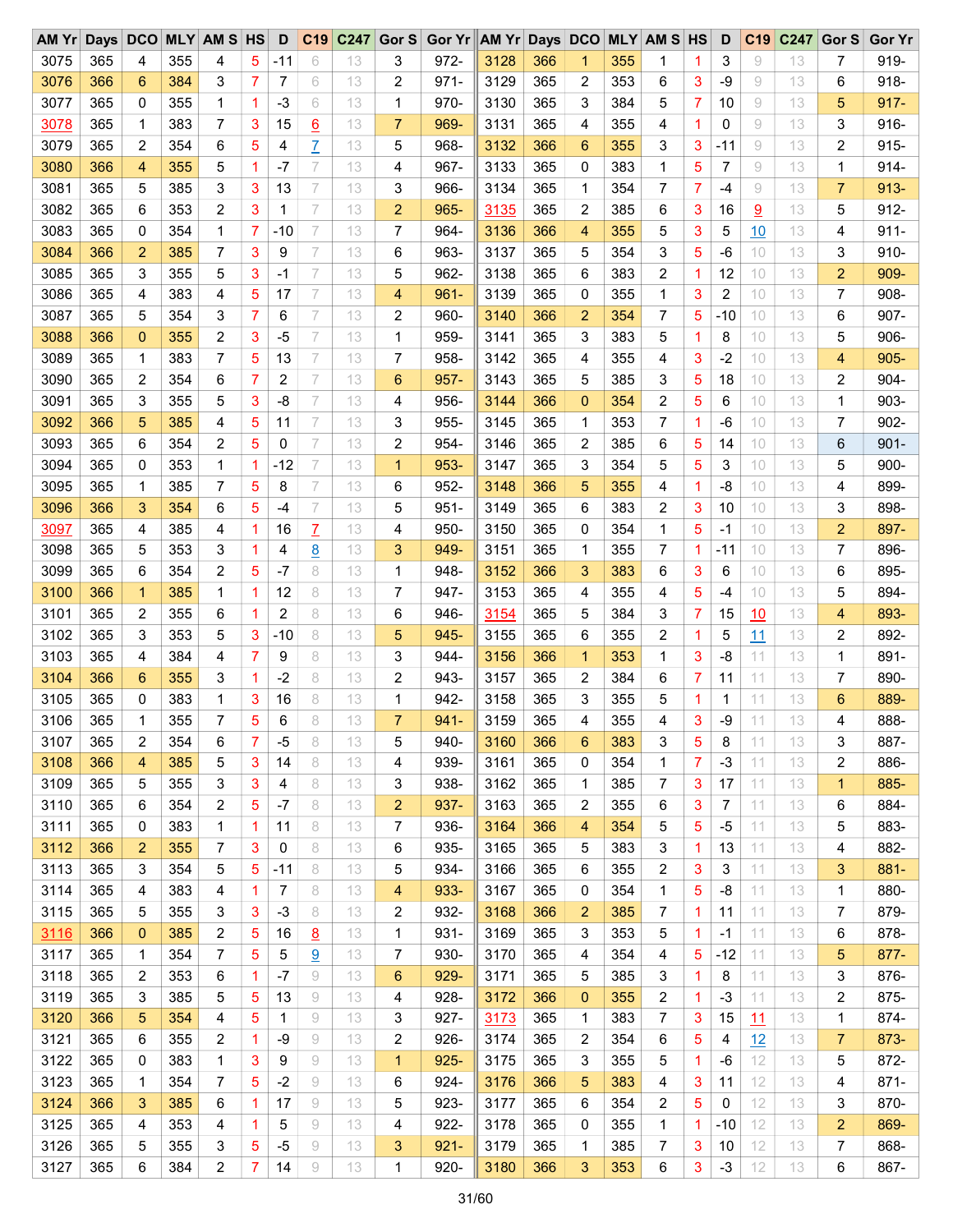| AMYr | Days DCO |              |     | <b>MLY AM S HS</b> |                | D     |                | C19 C247 | Gor S          | Gor Yr AM Yr Days DCO |      |     |                |     | <b>MLY AM S HS</b> |   | D     | C <sub>19</sub> | C247 | Gor S          | <b>Gor Yr</b> |
|------|----------|--------------|-----|--------------------|----------------|-------|----------------|----------|----------------|-----------------------|------|-----|----------------|-----|--------------------|---|-------|-----------------|------|----------------|---------------|
| 3181 | 365      | 4            | 384 | 4                  | 7              | 16    | 12             | 13       | 5              | 866-                  | 3234 | 365 | 6              | 355 | 2                  | 3 | 3     | 2               | 14   | 2              | $813 -$       |
| 3182 | 365      | 5            | 355 | 3                  | 1              | 6     | 12             | 13       | 4              | 865-                  | 3235 | 365 | 0              | 354 | 1                  | 5 | -8    | 2               | 14   | 7              | 812-          |
| 3183 | 365      | 6            | 355 | 2                  | 3              | -4    | 12             | 13       | 2              | 864-                  | 3236 | 366 | 2              | 383 | 7                  | 1 | 9     | $\overline{2}$  | 14   | 6              | $811 -$       |
| 3184 | 366      | 1            | 383 | 1                  | 5              | 13    | 12             | 13       | 1              | 863-                  | 3237 | 365 | 3              | 355 | 5                  | 3 | -1    | 2               | 14   | 5              | 810-          |
| 3185 | 365      | 2            | 354 | 6                  | 7              | 2     | 12             | 13       | 7              | 862-                  | 3238 | 365 | 4              | 383 | 4                  | 5 | 17    | 2               | 14   | 4              | 809-          |
| 3186 | 365      | 3            | 355 | 5                  | 3              | -8    | 12             | 13       | 6              | $861 -$               | 3239 | 365 | 5              | 354 | 3                  | 7 | 6     | 2               | 14   | 2              | 808-          |
| 3187 | 365      | 4            | 385 | 4                  | 5              | 12    | 12             | 13       | 4              | 860-                  | 3240 | 366 | $\overline{0}$ | 355 | 2                  | 3 | $-5$  | $\overline{2}$  | 14   | 1              | 807-          |
| 3188 | 366      | 6            | 354 | 3                  | 5              | 0     | 12             | 13       | 3              | 859-                  | 3241 | 365 | 1              | 385 | 7                  | 5 | 15    | 2               | 14   | 7              | 806-          |
| 3189 | 365      | 0            | 353 | 1                  | 1              | $-12$ | 12             | 13       | 2              | 858-                  | 3242 | 365 | 2              | 354 | 6                  | 5 | 4     | 2               | 14   | 6              | 805-          |
| 3190 | 365      | 1            | 385 | 7                  | 5              | 8     | 12             | 13       | $\mathbf{1}$   | 857-                  | 3243 | 365 | 3              | 353 | 5                  | 1 | -8    | $\overline{2}$  | 14   | 4              | 804-          |
| 3191 | 365      | 2            | 354 | 6                  | 5              | $-3$  | 12             | 13       | 6              | 856-                  | 3244 | 366 | 5              | 385 | 4                  | 5 | 11    | 2               | 14   | 3              | 803-          |
| 3192 | 366      | 4            | 383 | 5                  | 1              | 14    | 12             | 13       | 5              | 855-                  | 3245 | 365 | 6              | 354 | 2                  | 5 | 0     | 2               | 14   | 2              | 802-          |
| 3193 | 365      | 5            | 355 | 3                  | 3              | 4     | 13             | 13       | 4              | 854-                  | 3246 | 365 | 0              | 355 | 1                  | 1 | $-10$ | 2               | 14   | $\mathbf{1}$   | $801 -$       |
| 3194 | 365      | 6            | 354 | 2                  | 5              | $-7$  | 13             | 13       | 3              | 853-                  | 3247 | 365 | 1              | 383 | 7                  | 3 | 8     | $\overline{2}$  | 14   | 6              | 800-          |
| 3195 | 365      | 0            | 385 | 1                  | 1              | 13    | 13             | 13       | 1              | 852-                  | 3248 | 366 | 3              | 354 | 6                  | 5 | $-4$  | 2               | 14   | 5              | 799-          |
|      |          |              |     |                    | 1              |       |                |          |                |                       |      |     |                |     |                    |   |       |                 |      |                |               |
| 3196 | 366      | 2            | 353 | 7                  |                | 0     | 13             | 13       | 7              | $851 -$               | 3249 | 365 | 4              | 385 | 4                  | 1 | 16    | $\overline{2}$  | 14   | 4              | 798-          |
| 3197 | 365      | 3            | 354 | 5                  | 5              | -11   | 13             | 13       | 6              | 850-                  | 3250 | 365 | 5              | 355 | 3                  | 1 | 6     | 3               | 14   | 3              | 797-          |
| 3198 | 365      | 4            | 385 | 4                  | 1              | 9     | 13             | 13       | 5              | 849-                  | 3251 | 365 | 6              | 353 | 2                  | 3 | -6    | 3               | 14   | 1              | 796-          |
| 3199 | 365      | 5            | 355 | 3                  | 1              | -1    | 13             | 13       | 3              | 848-                  | 3252 | 366 | 1              | 384 | 1                  | 7 | 12    | 3               | 14   | 7              | 795-          |
| 3200 | 365      | 6            | 383 | 2                  | 3              | 17    | 13             | 13       | 2              | 847-                  | 3253 | 365 | 2              | 355 | 6                  | 1 | 2     | 3               | 14   | 6              | 794-          |
| 3201 | 365      | 0            | 354 | 1                  | 5              | 6     | 13             | 13       | 1              | 846-                  | 3254 | 365 | 3              | 355 | 5                  | 3 | $-8$  | 3               | 14   | 5              | 793-          |
| 3202 | 365      | 1            | 355 | 7                  | 1              | -4    | 13             | 13       | $\overline{7}$ | 845-                  | 3255 | 365 | 4              | 383 | 4                  | 5 | 10    | 3               | 14   | 3              | 792-          |
| 3203 | 365      | 2            | 383 | 6                  | 3              | 14    | 13             | 13       | 5              | 844-                  | 3256 | 366 | 6              | 354 | 3                  | 7 | $-2$  | 3               | 14   | 2              | 791-          |
| 3204 | 366      | 4            | 355 | 5                  | 5              | 3     | 13             | 13       | 4              | 843-                  | 3257 | 365 | 0              | 385 | $\mathbf{1}$       | 3 | 18    | 3               | 14   | 1              | 790-          |
| 3205 | 365      | 5            | 354 | 3                  | 7              | -8    | 13             | 13       | 3              | 842-                  | 3258 | 365 | 1              | 353 | 7                  | 3 | 6     | 3               | 14   | $\overline{7}$ | 789-          |
| 3206 | 365      | 6            | 385 | $\overline{c}$     | 3              | 12    | 13             | 13       | $\overline{2}$ | $841 -$               | 3259 | 365 | 2              | 354 | 6                  | 7 | $-5$  | 3               | 14   | 5              | 788-          |
| 3207 | 365      | 0            | 355 | 1                  | 3              | 2     | 13             | 13       | 7              | 840-                  | 3260 | 366 | 4              | 385 | 5                  | 3 | 14    | 3               | 14   | 4              | 787-          |
| 3208 | 366      | 2            | 354 | 7                  | 5              | $-10$ | 13             | 13       | 6              | 839-                  | 3261 | 365 | 5              | 355 | 3                  | 3 | 4     | 3               | 14   | 3              | 786-          |
| 3209 | 365      | 3            | 383 | 5                  | 1              | 8     | 13             | 13       | 5              | 838-                  | 3262 | 365 | 6              | 354 | 2                  | 5 | $-7$  | 3               | 14   | 2              | 785-          |
| 3210 | 365      | 4            | 355 | 4                  | 3              | $-2$  | 13             | 13       | 4              | 837-                  | 3263 | 365 | 0              | 383 | 1                  | 1 | 11    | 3               | 14   | 7              | 784-          |
| 3211 | 365      | 5            | 383 | 3                  | 5              | 16    | 13             | 13       | 2              | 836-                  | 3264 | 366 | $\overline{2}$ | 355 | 7                  | 3 | 0     | 3               | 14   | 6              | 783-          |
| 3212 | 366      | $\mathbf{0}$ | 354 | 2                  | $\overline{7}$ | 4     | 1              | 14       | 1              | 835-                  | 3265 | 365 | 3              | 354 | 5                  | 5 | $-11$ | 3               | 14   | 5              | 782-          |
| 3213 | 365      | 1            | 355 | 7                  | 3              | -6    |                | 14       | 7              | 834-                  | 3266 | 365 | 4              | 385 | 4                  | 1 | 9     | 3               | 14   | 4              | 781-          |
| 3214 | 365      | 2            | 385 | 6                  | 5              | 14    | 1.             | 14       | 6              | 833-                  | 3267 | 365 | 5              | 353 | 3                  | 1 | $-3$  | 3               | 14   | 2              | 780-          |
| 3215 | 365      | 3            | 354 | 5                  | 5              | 3     | 1.             | 14       | 4              | 832-                  | 3268 | 366 | 0              | 385 | 2                  | 5 | 16    | <u>3</u>        | 14   | 1              | 779-          |
| 3216 | 366      | 5            | 353 | 4                  | 1              | $-10$ | 1              | 14       | 3              | 831-                  | 3269 | 365 | 1              | 354 | 7                  | 5 | 5     | $\overline{4}$  | 14   | 7              | 778-          |
| 3217 | 365      | 6            | 385 | 2                  | 5              | 10    | 1.             | 14       | 2              | 830-                  | 3270 | 365 | 2              | 355 | 6                  | 1 | -5    | 4               | 14   | 6              | 777-          |
| 3218 | 365      | 0            | 354 | 1                  | 5              | -1    | 1.             | 14       | $\mathbf 1$    | 829-                  | 3271 | 365 | 3              | 383 | 5                  | 3 | 13    | 4               | 14   | 4              | 776-          |
| 3219 | 365      | 1            | 383 | 7                  | 1              | 17    | 1              | 14       | 6              | 828-                  | 3272 | 366 | 5              | 354 | 4                  | 5 | 1     | 4               | 14   | 3              | 775-          |
| 3220 | 366      | 3            | 355 | 6                  | 3              | 6     | 1              | 14       | 5              | 827-                  | 3273 | 365 | 6              | 355 | 2                  | 1 | -9    | 4               | 14   | 2              | 774-          |
| 3221 | 365      | 4            | 354 | 4                  | 5              | -5    | 1.             | 14       | 4              | $826 -$               | 3274 | 365 | 0              | 383 | 1                  | 3 | 9     | 4               | 14   | $\mathbf{1}$   | $773-$        |
| 3222 | 365      | 5            | 385 | 3                  | 1              | 15    | 1.             | 14       | 3              | $825 -$               | 3275 | 365 | 1              | 354 | 7                  | 5 | $-2$  | 4               | 14   | 6              | 772-          |
| 3223 | 365      | 6            | 353 |                    | 1              | 3     | 1              | 14       |                | 824-                  |      | 366 |                |     |                    | 1 | 17    | 4               | 14   |                |               |
|      |          |              |     | 2                  |                |       | 1.             |          | 1              |                       | 3276 |     | 3              | 385 | 6                  |   |       | 4               |      | 5              | 771-          |
| 3224 | 366      | $\mathbf{1}$ | 355 | 1                  | 5              | -8    |                | 14       | 7              | 823-                  | 3277 | 365 | 4              | 355 | 4                  | 1 | 7     |                 | 14   | 4              | 770-          |
| 3225 | 365      | 2            | 384 | 6                  | 7              | 11    | 1.             | 14       | 6              | 822-                  | 3278 | 365 | 5              | 353 | 3                  | 3 | -5    | 4               | 14   | 3              | 769-          |
| 3226 | 365      | 3            | 355 | 5                  | 1              | 1     | 1              | 14       | 5              | $821 -$               | 3279 | 365 | 6              | 384 | 2                  | 7 | 14    | 4               | 14   | 1              | 768-          |
| 3227 | 365      | 4            | 353 | 4                  | 3              | $-11$ | 1              | 14       | 3              | 820-                  | 3280 | 366 | 1              | 355 | 1                  | 1 | 3     | 4               | 14   | 7              | 767-          |
| 3228 | 366      | 6            | 384 | 3                  | 7              | 7     | 1.             | 14       | 2              | 819-                  | 3281 | 365 | 2              | 355 | 6                  | 3 | $-7$  | 4               | 14   | 6              | 766-          |
| 3229 | 365      | 0            | 355 | 1                  | 1              | $-3$  | 1.             | 14       | 1              | 818-                  | 3282 | 365 | 3              | 383 | 5                  | 5 | 11    | 4               | 14   | 5              | 765-          |
| 3230 | 365      | 1            | 383 | 7                  | 3              | 15    | <u> 1</u>      | 14       | 7              | $817 -$               | 3283 | 365 | 4              | 354 | 4                  | 7 | 0     | 4               | 14   | 3              | 764-          |
| 3231 | 365      | 2            | 355 | 6                  | 5              | 5     | $\overline{2}$ | 14       | 5              | $816 -$               | 3284 | 366 | 6              | 355 | 3                  | 3 | $-11$ | 4               | 14   | 2              | 763-          |
| 3232 | 366      | 4            | 354 | 5                  | 7              | -7    | 2              | 14       | 4              | $815 -$               | 3285 | 365 | 0              | 385 | 1                  | 5 | 9     | 4               | 14   | 1              | 762-          |
| 3233 | 365      | 5            | 385 | 3                  | 3              | 13    | 2              | 14       | 3              | 814-                  | 3286 | 365 | 1              | 354 | 7                  | 5 | $-2$  | 4               | 14   | 7              | 761-          |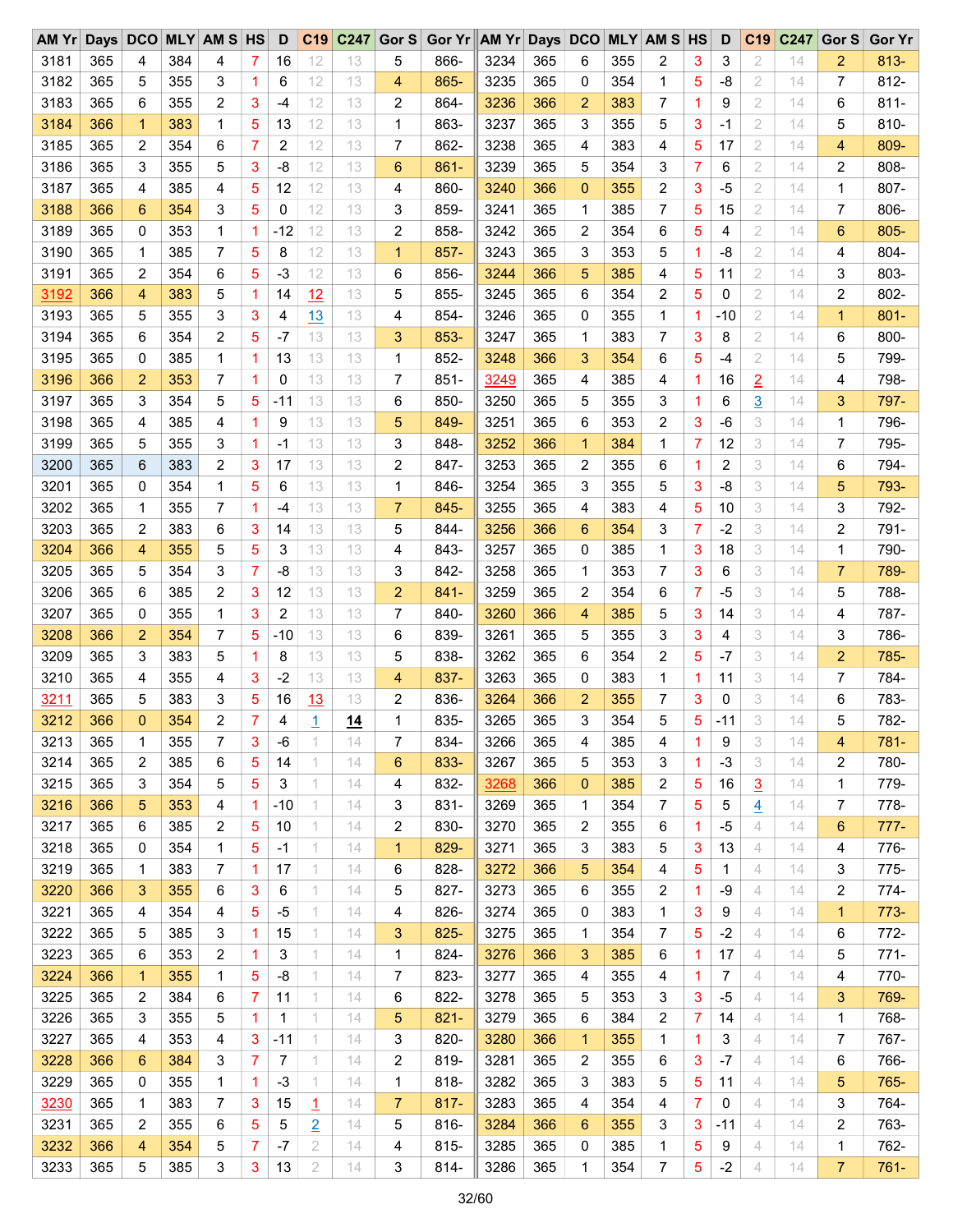| AM Yr | Days | DCO |     | <b>MLY AM S HS</b>      |   | D            | C19             | C247 | Gor S          | Gor Yr AM Yr Days DCO |      |     |                |     | <b>MLY AM S HS</b> |             | D     | C <sub>19</sub> | C247 | Gor S          | <b>Gor Yr</b> |
|-------|------|-----|-----|-------------------------|---|--------------|-----------------|------|----------------|-----------------------|------|-----|----------------|-----|--------------------|-------------|-------|-----------------|------|----------------|---------------|
| 3287  | 365  | 2   | 383 | 6                       | 1 | 16           | $\overline{4}$  | 14   | 5              | 760-                  | 3340 | 366 | 5              | 354 | 4                  | 5           | 1     | 7               | 14   | 2              | 707-          |
| 3288  | 366  | 4   | 355 | 5                       | 3 | 5            | <u>5</u>        | 14   | 4              | 759-                  | 3341 | 365 | 6              | 353 | 2                  | 1           | -11   | 7               | 14   | 1              | 706-          |
| 3289  | 365  | 5   | 354 | 3                       | 5 | -6           | 5               | 14   | 3              | 758-                  | 3342 | 365 | 0              | 385 | 1                  | 5           | 9     | 7               | 14   | $\overline{7}$ | $705 -$       |
| 3290  | 365  | 6   | 383 | 2                       | 1 | 12           | 5               | 14   | 2              | $757 -$               | 3343 | 365 | 1              | 354 | 7                  | 5           | $-2$  | 7               | 14   | 5              | 704-          |
| 3291  | 365  | 0   | 355 | 1                       | 3 | 2            | 5               | 14   | 7              | 756-                  | 3344 | 366 | 3              | 385 | 6                  | 1           | 17    | Z               | 14   | 4              | 703-          |
| 3292  | 366  | 2   | 354 | 7                       | 5 | $-10$        | 5               | 14   | 6              | 755-                  | 3345 | 365 | 4              | 353 | 4                  | 1           | 5     | <u>8</u>        | 14   | 3              | 702-          |
| 3293  | 365  | 3   | 385 | 5                       | 1 | 10           | 5               | 14   | 5              | 754-                  | 3346 | 365 | 5              | 354 | 3                  | 5           | $-6$  | 8               | 14   | 2              | $701 -$       |
| 3294  | 365  | 4   | 353 | 4                       | 1 | $-2$         | 5               | 14   | 4              | 753-                  | 3347 | 365 | 6              | 385 | 2                  | 1           | 14    | 8               | 14   | 1              | 700-          |
| 3295  | 365  | 5   | 385 | 3                       | 5 | 18           | 5               | 14   | 2              | 752-                  | 3348 | 366 | 1              | 355 | 1                  | 1           | 3     | 8               | 14   | 7              | 699-          |
| 3296  | 366  | 0   | 354 | 2                       | 5 | 6            | 5               | 14   | 1              | $751-$                | 3349 | 365 | 2              | 353 | 6                  | 3           | -9    | 8               | 14   | 6              | 698-          |
| 3297  | 365  | 1   | 355 | 7                       | 1 | -4           | 5               | 14   | 7              | 750-                  | 3350 | 365 | 3              | 384 | 5                  | 7           | 10    | 8               | 14   | 5              | 697-          |
| 3298  | 365  | 2   | 383 | 6                       | 3 | 14           | 5               | 14   | 6              | 749-                  | 3351 | 365 | 4              | 355 | 4                  | 1           | 0     | 8               | 14   | 3              | 696-          |
| 3299  | 365  | 3   | 354 | 5                       | 5 | 3            | 5               | 14   | 4              | 748-                  | 3352 | 366 | 6              | 383 | 3                  | 3           | 17    | 8               | 14   | 2              | 695-          |
| 3300  | 366  | 5   | 355 | 4                       | 1 | -8           | 5               | 14   | 3              | 747-                  | 3353 | 365 | 0              | 355 | 1                  | 5           | 7     | 8               | 14   | $\mathbf 1$    | 694-          |
| 3301  | 365  | 6   | 383 | 2                       | 3 | 10           | 5               | 14   | 2              | 746-                  | 3354 | 365 | 1              | 354 | 7                  | 7           | $-4$  | 8               | 14   | $\overline{7}$ | 693-          |
| 3302  | 365  | 0   | 355 | 1                       | 5 | 0            | 5               | 14   | 1              | 745-                  | 3355 | 365 | 2              | 385 | 6                  | 3           | 16    | 8               | 14   | 5              | 692-          |
| 3303  | 365  | 1   | 354 | 7                       | 7 | -11          | 5               | 14   | 6              | 744-                  | 3356 | 366 | 4              | 355 | 5                  | 3           | 5     | 8               | 14   | 4              | 691-          |
| 3304  | 366  | 3   | 385 | 6                       | 3 | 8            | 5               | 14   | 5              | 743-                  | 3357 | 365 | 5              | 354 | 3                  | 5           | -6    | 8               | 14   | 3              | 690-          |
|       |      |     |     | 4                       | 3 |              | 5               |      |                |                       |      | 365 | 6              |     |                    |             |       | 8               |      |                | 689-          |
| 3305  | 365  | 4   | 353 |                         |   | -4           |                 | 14   | 4              | 742-                  | 3358 |     |                | 383 | 2                  | 1           | 12    |                 | 14   | 2              |               |
| 3306  | 365  | 5   | 384 | 3                       | 7 | 15           | <u>5</u>        | 14   | 3              | $741-$                | 3359 | 365 | 0              | 355 | 1                  | 3           | 2     | 8               | 14   | 7              | 688-          |
| 3307  | 365  | 6   | 355 | 2                       | 1 | 5            | 6               | 14   | 1              | 740-                  | 3360 | 366 | $\overline{2}$ | 354 | 7                  | 5           | $-10$ | 8               | 14   | 6              | 687-          |
| 3308  | 366  | 1   | 355 | 1                       | 3 | -6           | 6               | 14   | 7              | 739-                  | 3361 | 365 | 3              | 383 | 5                  | 1           | 8     | 8               | 14   | 5              | 686-          |
| 3309  | 365  | 2   | 383 | 6                       | 5 | 12           | 6               | 14   | 6              | 738-                  | 3362 | 365 | 4              | 355 | 4                  | 3           | $-2$  | 8               | 14   | 4              | 685-          |
| 3310  | 365  | 3   | 354 | 5                       | 7 | $\mathbf{1}$ | 6               | 14   | 5              | 737-                  | 3363 | 365 | 5              | 385 | 3                  | 5           | 18    | <u>8</u>        | 14   | 2              | 684-          |
| 3311  | 365  | 4   | 355 | 4                       | 3 | $-9$         | 6               | 14   | 3              | 736-                  | 3364 | 366 | $\overline{0}$ | 354 | 2                  | 5           | 6     | 9               | 14   | 1              | 683-          |
| 3312  | 366  | 6   | 385 | 3                       | 5 | 10           | 6               | 14   | 2              | 735-                  | 3365 | 365 | 1              | 353 | 7                  | 1           | -6    | 9               | 14   | 7              | 682-          |
| 3313  | 365  | 0   | 354 | 1                       | 5 | -1           | 6               | 14   | 1              | 734-                  | 3366 | 365 | 2              | 385 | 6                  | 5           | 14    | 9               | 14   | 6              | 681-          |
| 3314  | 365  | 1   | 383 | 7                       | 1 | 17           | 6               | 14   | 7              | 733-                  | 3367 | 365 | 3              | 354 | 5                  | 5           | 3     | 9               | 14   | 4              | 680-          |
| 3315  | 365  | 2   | 355 | 6                       | 3 | 7            | 6               | 14   | 5              | 732-                  | 3368 | 366 | 5              | 355 | 4                  | 1           | -8    | 9               | 14   | 3              | 679-          |
| 3316  | 366  | 4   | 354 | 5                       | 5 | -5           | 6               | 14   | 4              | 731-                  | 3369 | 365 | 6              | 383 | 2                  | 3           | 10    | 9               | 14   | 2              | 678-          |
| 3317  | 365  | 5   | 383 | 3                       | 1 | 13           | 6               | 14   | 3              | 730-                  | 3370 | 365 | 0              | 354 | 1                  | 5           | -1    | 9               | 14   | $\mathbf{1}$   | 677-          |
| 3318  | 365  | 6   | 355 | 2                       | 3 | 3            | 6               | 14   | $\overline{2}$ | 729-                  | 3371 | 365 | 1              | 385 | 7                  | 1           | 19    | 9               | 14   | 6              | 676-          |
| 3319  | 365  | 0   | 354 | 1                       | 5 | -8           | 6               | 14   | 7              | 728-                  | 3372 | 366 | 3              | 353 | 6                  | 1           | 6     | 9               | 14   | 5              | 675-          |
| 3320  | 366  | 2   | 385 | 7                       | 1 | 11           | 6               | 14   | 6              | $727 -$               | 3373 | 365 | 4              | 355 | 4                  | 5           | -4    | 9               | 14   | 4              | 674-          |
| 3321  | 365  | 3   | 353 | 5                       | 1 | -1           | 6               | 14   | 5              | 726-                  | 3374 | 365 | 5              | 384 | 3                  | 7           | 15    | 9               | 14   | 3              | 673-          |
| 3322  | 365  | 4   | 355 | 4                       | 5 | $-11$        | 6               | 14   | 4              | $725 -$               | 3375 | 365 | 6              | 355 | 2                  | 1           | 5     | 9               | 14   | 1              | 672-          |
| 3323  | 365  | 5   | 384 | 3                       | 7 | 8            | 6               | 14   | 2              | 724-                  | 3376 | 366 | 1              | 353 | 1                  | 3           | -8    | 9               | 14   | 7              | 671-          |
| 3324  | 366  | 0   | 355 | 2                       | 1 | -3           | 6               | 14   | 1              | 723-                  | 3377 | 365 | 2              | 384 | 6                  | 7           | 11    | 9               | 14   | 6              | 670-          |
| 3325  | 365  | 1   | 383 | 7                       | 3 | 15           | $\underline{6}$ | 14   | 7              | 722-                  | 3378 | 365 | 3              | 355 | 5                  | $\mathbf 1$ | 1     | 9               | 14   | 5              | 669-          |
| 3326  | 365  | 2   | 354 | 6                       | 5 | 4            | $\overline{I}$  | 14   | 6              | $721 -$               | 3379 | 365 | 4              | 355 | 4                  | 3           | -9    | 9               | 14   | 3              | 668-          |
| 3327  | 365  | 3   | 355 | 5                       | 1 | -6           | 7               | 14   | 4              | 720-                  | 3380 | 366 | 6              | 383 | 3                  | 5           | 8     | 9               | 14   | 2              | 667-          |
| 3328  | 365  | 4   | 385 | 4                       | 3 | 14           | 7               | 14   | 3              | 719-                  | 3381 | 365 | 0              | 354 | 1                  | 7           | $-3$  | 9               | 14   | 1              | 666-          |
| 3329  | 365  | 5   | 353 | 3                       | 3 | 2            | 7               | 14   | 2              | 718-                  | 3382 | 365 | 1              | 385 | 7                  | 3           | 17    | <u>១</u>        | 14   | 7              | 665-          |
| 3330  | 365  | 6   | 354 | $\overline{\mathbf{c}}$ | 7 | -9           | 7               | 14   | 1              | $717 -$               | 3383 | 365 | 2              | 355 | 6                  | 3           | 7     | 10              | 14   | 5              | 664-          |
| 3331  | 365  | 0   | 385 | 1                       | 3 | 11           | 7               | 14   | 6              | 716-                  | 3384 | 366 | 4              | 354 | 5                  | 5           | -5    | 10              | 14   | 4              | 663-          |
| 3332  | 366  | 2   | 355 | 7                       | 3 | 0            | 7               | 14   | 5              | 715-                  | 3385 | 365 | 5              | 383 | 3                  | 1           | 13    | 10              | 14   | 3              | 662-          |
| 3333  | 365  | 3   | 383 | 5                       | 5 | 18           | 7               | 14   | 4              | $714-$                | 3386 | 365 | 6              | 355 | 2                  | 3           | 3     | 10              | 14   | 2              | 661-          |
| 3334  | 365  | 4   | 354 | 4                       | 7 | 7            | 7               | 14   | 3              | $713 -$               | 3387 | 365 | 0              | 354 | 1                  | 5           | -8    | 10              | 14   | 7              | 660-          |
| 3335  | 365  | 5   | 355 | 3                       | 3 | $-3$         | 7               | 14   | 1              | $712 -$               | 3388 | 366 | $\overline{c}$ | 383 | 7                  | 1           | 9     | 10              | 14   | 6              | 659-          |
| 3336  | 366  | 0   | 383 | 2                       | 5 | 14           | 7               | 14   | 7              | $711 -$               | 3389 | 365 | 3              | 355 | 5                  | 3           | $-1$  | 10              | 14   | 5              | 658-          |
| 3337  | 365  | 1   | 354 | 7                       | 7 | 3            | 7               | 14   | 6              | 710-                  | 3390 | 365 | 4              | 385 | 4                  | 5           | 19    | 10              | 14   | 4              | 657-          |
| 3338  | 365  | 2   | 355 | 6                       | 3 | $-7$         | 7               | 14   | 5              | 709-                  | 3391 | 365 | 5              | 354 | 3                  | 5           | 8     | 10              | 14   | 2              | 656-          |
| 3339  | 365  | 3   | 385 | 5                       | 5 | 13           | 7               | 14   | 3              | 708-                  | 3392 | 366 | $\mathbf 0$    | 353 | 2                  | 1           | -5    | 10              | 14   | 1              | 655-          |
|       |      |     |     |                         |   |              |                 |      |                |                       |      |     |                |     |                    |             |       |                 |      |                |               |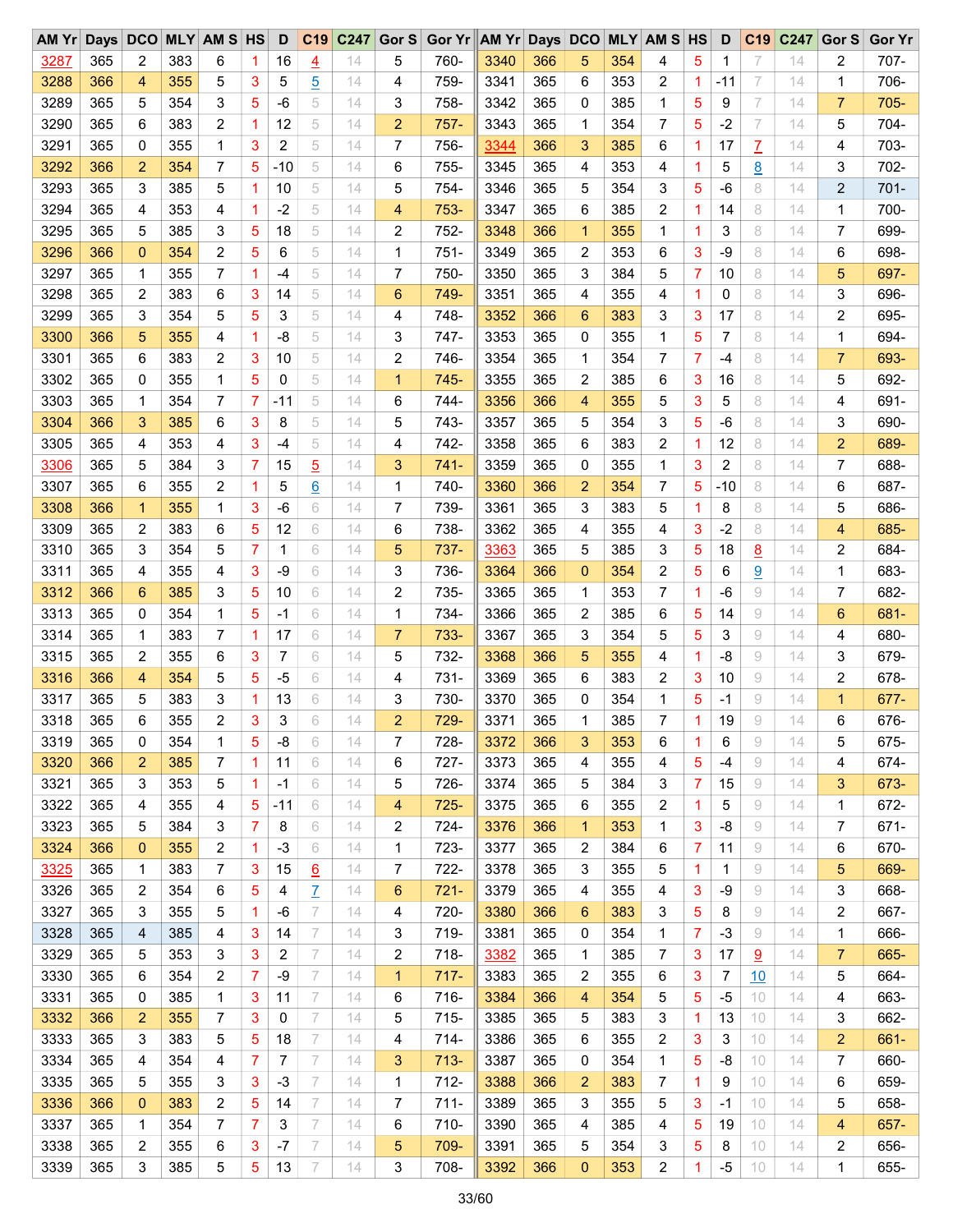| AM Yr | Days | DCO            |     | <b>MLY AM S HS</b> |                | D     | C19 | C <sub>247</sub> | Gor $S$     | Gor Yr AM Yr Days DCO |      |     |                |     | <b>MLY AM S HS</b> |   | D              | C <sub>19</sub> | C <sub>247</sub> | Gor S          | <b>Gor Yr</b> |
|-------|------|----------------|-----|--------------------|----------------|-------|-----|------------------|-------------|-----------------------|------|-----|----------------|-----|--------------------|---|----------------|-----------------|------------------|----------------|---------------|
| 3393  | 365  | 1              | 385 | 7                  | 5              | 15    | 10  | 14               | 7           | 654-                  | 3446 | 365 | 4              | 355 | 4                  | 1 | 0              | 13              | 14               | 4              | $601 -$       |
| 3394  | 365  | 2              | 354 | 6                  | 5              | 4     | 10  | 14               | 6           | 653-                  | 3447 | 365 | 5              | 383 | 3                  | 3 | 18             | 13              | 14               | 3              | 600-          |
| 3395  | 365  | 3              | 355 | 5                  | 1              | $-6$  | 10  | 14               | 4           | 652-                  | 3448 | 366 | $\mathbf{0}$   | 354 | 2                  | 5 | 6              | 13              | 14               | 2              | 599-          |
| 3396  | 366  | 5              | 383 | 4                  | 3              | 11    | 10  | 14               | 3           | $651 -$               | 3449 | 365 | 1              | 355 | 7                  | 1 | -4             | 13              | 14               | 1              | 598-          |
| 3397  | 365  | 6              | 354 | 2                  | 5              | 0     | 10  | 14               | 2           | 650-                  | 3450 | 365 | 2              | 383 | 6                  | 3 | 14             | 13              | 14               | $\overline{7}$ | 597-          |
| 3398  | 365  | 0              | 355 | 1                  | 1              | -10   | 10  | 14               | $\mathbf 1$ | 649-                  | 3451 | 365 | 3              | 355 | 5                  | 5 | 4              | 13              | 14               | 5              | 596-          |
| 3399  | 365  | 1              | 383 | $\overline{7}$     | 3              | 8     | 10  | 14               | 6           | 648-                  | 3452 | 366 | 5              | 354 | 4                  | 7 | $-8$           | 13              | 14               | 4              | 595-          |
| 3400  | 366  | 3              | 355 | 6                  | 5              | $-3$  | 10  | 14               | 5           | 647-                  | 3453 | 365 | 6              | 385 | 2                  | 3 | 12             | 13              | 14               | 3              | 594-          |
| 3401  | 365  | 4              | 384 | 4                  | 7              | 16    | 10  | 14               | 4           | 646-                  | 3454 | 365 | 0              | 355 | 1                  | 3 | 2              | 13              | 14               | $\overline{2}$ | 593-          |
| 3402  | 365  | 5              | 355 | 3                  | 1              | 6     | 11  | 14               | 3           | 645-                  | 3455 | 365 | 1              | 354 | 7                  | 5 | $-9$           | 13              | 14               | 7              | 592-          |
| 3403  | 365  | 6              | 353 | 2                  | 3              | $-6$  | 11  | 14               | 1           | 644-                  | 3456 | 365 | $\overline{2}$ | 383 | 6                  | 1 | 9              | 13              | 14               | 6              | 591-          |
| 3404  | 366  | $\mathbf 1$    | 384 | 1                  | 7              | 12    | 11  | 14               | 7           | 643-                  | 3457 | 365 | 3              | 355 | 5                  | 3 | -1             | 13              | 14               | 5              | 590-          |
| 3405  | 365  | 2              | 355 | 6                  | 1              | 2     | 11  | 14               | 6           | 642-                  | 3458 | 365 | 4              | 383 | 4                  | 5 | 17             | 13              | 14               | 4              | 589-          |
| 3406  | 365  | 3              | 355 | 5                  | 3              | $-8$  | 11  | 14               | 5           | $641 -$               | 3459 | 365 | 5              | 354 | 3                  | 7 | 6              | $\overline{1}$  | 15               | 2              | 588-          |
| 3407  | 365  | 4              | 383 | 4                  | 5              | 10    | 11  | 14               | 3           | 640-                  | 3460 | 366 | $\mathbf 0$    | 355 | 2                  | 3 | $-5$           | 1               | 15               | 1              | 587-          |
|       |      |                |     |                    |                |       |     |                  |             |                       |      |     |                |     |                    |   |                |                 |                  |                |               |
| 3408  | 366  | 6              | 354 | 3                  | $\overline{7}$ | $-2$  | 11  | 14               | 2           | 639-                  | 3461 | 365 | 1              | 385 | 7                  | 5 | 15             | 1               | 15               | 7              | 586-          |
| 3409  | 365  | 0              | 385 | 1                  | 3              | 18    | 11  | 14               | 1           | 638-                  | 3462 | 365 | 2              | 354 | 6                  | 5 | 4              | 1               | 15               | 6              | 585-          |
| 3410  | 365  | 1              | 355 | 7                  | 3              | 8     | 11  | 14               | 7           | 637-                  | 3463 | 365 | 3              | 353 | 5                  | 1 | -8             | 1               | 15               | 4              | 584-          |
| 3411  | 365  | 2              | 354 | 6                  | 5              | $-3$  | 11  | 14               | 5           | 636-                  | 3464 | 366 | 5              | 385 | 4                  | 5 | 11             | 1               | 15               | 3              | 583-          |
| 3412  | 366  | 4              | 383 | 5                  | 1              | 14    | 11  | 14               | 4           | 635-                  | 3465 | 365 | 6              | 354 | 2                  | 5 | 0              | 1               | 15               | 2              | 582-          |
| 3413  | 365  | 5              | 355 | 3                  | 3              | 4     | 11  | 14               | 3           | 634-                  | 3466 | 365 | 0              | 383 | 1                  | 1 | 18             | 1               | 15               | $\mathbf{1}$   | $581 -$       |
| 3414  | 365  | 6              | 354 | 2                  | 5              | $-7$  | 11  | 14               | 2           | 633-                  | 3467 | 365 | 1              | 355 | 7                  | 3 | 8              | 1               | 15               | 6              | 580-          |
| 3415  | 365  | 0              | 385 | 1                  | 1              | 13    | 11  | 14               | 7           | 632-                  | 3468 | 366 | 3              | 354 | 6                  | 5 | -4             | 1               | 15               | 5              | 579-          |
| 3416  | 366  | $\overline{2}$ | 353 | 7                  | 1              | 0     | 11  | 14               | 6           | 631-                  | 3469 | 365 | 4              | 385 | 4                  | 1 | 16             | 1               | 15               | 4              | 578-          |
| 3417  | 365  | 3              | 354 | 5                  | 5              | $-11$ | 11  | 14               | 5           | 630-                  | 3470 | 365 | 5              | 353 | 3                  | 1 | 4              | 1               | 15               | 3              | $577-$        |
| 3418  | 365  | 4              | 385 | 4                  | 1              | 9     | 11  | 14               | 4           | 629-                  | 3471 | 365 | 6              | 355 | 2                  | 5 | -6             | 1               | 15               | 1              | 576-          |
| 3419  | 365  | 5              | 355 | 3                  | 1              | -1    | 11  | 14               | 2           | 628-                  | 3472 | 366 | 1              | 384 | 1                  | 7 | 12             | 1               | 15               | 7              | $575 -$       |
| 3420  | 366  | 0              | 383 | 2                  | 3              | 16    | 11  | 14               | 1           | 627-                  | 3473 | 365 | 2              | 355 | 6                  | 1 | $\overline{c}$ | 1               | 15               | 6              | $574 -$       |
| 3421  | 365  | 1              | 354 | $\overline{7}$     | 5              | 5     | 12  | 14               | 7           | 626-                  | 3474 | 365 | 3              | 353 | 5                  | 3 | $-10$          | 1               | 15               | 5              | 573-          |
| 3422  | 365  | 2              | 355 | 6                  | 1              | $-5$  | 12  | 14               | 6           | 625-                  | 3475 | 365 | 4              | 384 | 4                  | 7 | 9              | 1               | 15               | 3              | 572-          |
| 3423  | 365  | 3              | 383 | 5                  | 3              | 13    | 12  | 14               | 4           | 624-                  | 3476 | 366 | 6              | 355 | 3                  | 1 | -2             | 1               | 15               | 2              | $571 -$       |
| 3424  | 366  | 5              | 354 | 4                  | 5              | 1     | 12  | 14               | 3           | 623-                  | 3477 | 365 | 0              | 383 | 1                  | 3 | 16             | 1               | 15               | 1              | 570-          |
| 3425  | 365  | 6              | 355 | 2                  | 1              | -9    | 12  | 14               | 2           | 622-                  | 3478 | 365 | 1              | 355 | 7                  | 5 | 6              | $\overline{2}$  | 15               | 7              | 569-          |
| 3426  | 365  | 0              | 385 | 1                  | 3              | 11    | 12  | 14               | 1           | $621 -$               | 3479 | 365 | 2              | 354 | 6                  | 7 | $-5$           | 2               | 15               | 5              | 568-          |
| 3427  | 365  | 1              | 353 | 7                  | 3              | -1    | 12  | 14               | 6           | 620-                  | 3480 | 366 | 4              | 385 | 5                  | 3 | 14             | 2               | 15               | 4              | 567-          |
| 3428  | 366  | 3              | 384 | 6                  | 7              | 17    | 12  | 14               | 5           | 619-                  | 3481 | 365 | 5              | 355 | 3                  | 3 | 4              | 2               | 15               | 3              | 566-          |
| 3429  | 365  | 4              | 355 | 4                  | 1              | 7     | 12  | 14               | 4           | 618-                  | 3482 | 365 | 6              | 354 | 2                  | 5 | $-7$           | 2               | 15               | $\overline{2}$ | 565-          |
| 3430  | 365  | 5              | 355 | 3                  | 3              | -3    | 12  | 14               | 3           | 617-                  | 3483 | 365 | 0              | 383 | 1                  | 1 | 11             | 2               | 15               | 7              | 564-          |
| 3431  | 365  | 6              | 383 | 2                  | 5              | 15    | 12  | 14               | 1           | 616-                  | 3484 | 366 | 2              | 355 | 7                  | 3 | 0              | 2               | 15               | 6              | 563-          |
| 3432  | 366  | $\mathbf{1}$   | 354 | 1                  | 7              | 3     | 12  | 14               | 7           | 615-                  | 3485 | 365 | 3              | 383 | 5                  | 5 | 18             | 2               | 15               | 5              | 562-          |
| 3433  | 365  | 2              | 355 | 6                  | 3              | $-7$  | 12  | 14               | 6           | 614-                  | 3486 | 365 | 4              | 354 | 4                  | 7 | 7              | 2               | 15               | 4              | $561 -$       |
| 3434  | 365  | 3              | 385 | 5                  | 5              | 13    | 12  | 14               | 5           | 613-                  | 3487 | 365 | 5              | 355 | 3                  | 3 | -3             | 2               | 15               | 2              | 560-          |
| 3435  | 365  |                | 354 |                    | 5              | 2     | 12  | 14               |             | $612 -$               |      | 366 |                | 385 | 2                  |   | 16             | 2               |                  | 1              | 559-          |
|       |      | 4              |     | 4                  |                |       |     |                  | 3           |                       | 3488 |     | 0              |     |                    | 5 |                |                 | 15               |                |               |
| 3436  | 366  | 6              | 353 | 3                  | 1              | $-11$ | 12  | 14               | 2           | $611 -$               | 3489 | 365 | 1              | 354 | 7                  | 5 | 5              | 2               | 15               | 7              | 558-          |
| 3437  | 365  | 0              | 385 | 1                  | 5              | 9     | 12  | 14               | 1           | 610-                  | 3490 | 365 | 2              | 353 | 6                  | 1 | $-7$           | 2               | 15               | 6              | $557-$        |
| 3438  | 365  | 1              | 354 | 7                  | 5              | $-2$  | 12  | 14               | 7           | 609-                  | 3491 | 365 | 3              | 385 | 5                  | 5 | 13             | 2               | 15               | 4              | 556-          |
| 3439  | 365  | 2              | 383 | 6                  | 1              | 16    | 12  | 14               | 5           | 608-                  | 3492 | 366 | 5              | 354 | 4                  | 5 | 1              | 2               | 15               | 3              | 555-          |
| 3440  | 366  | 4              | 355 | 5                  | 3              | 5     | 13  | 14               | 4           | 607-                  | 3493 | 365 | 6              | 355 | 2                  | 1 | -9             | 2               | 15               | 2              | $554 -$       |
| 3441  | 365  | 5              | 354 | 3                  | 5              | $-6$  | 13  | 14               | 3           | 606-                  | 3494 | 365 | 0              | 383 | 1                  | 3 | 9              | 2               | 15               | $\mathbf{1}$   | $553 -$       |
| 3442  | 365  | 6              | 385 | 2                  | 1              | 14    | 13  | 14               | 2           | 605-                  | 3495 | 365 | 1              | 354 | 7                  | 5 | $-2$           | $\overline{2}$  | 15               | 6              | 552-          |
| 3443  | 365  | 0              | 353 | 1                  | 1              | 2     | 13  | 14               | 7           | 604-                  | 3496 | 366 | 3              | 385 | 6                  | 1 | 17             | $\overline{2}$  | 15               | 5              | $551 -$       |
| 3444  | 366  | 2              | 354 | 7                  | 5              | $-10$ | 13  | 14               | 6           | 603-                  | 3497 | 365 | 4              | 355 | 4                  | 1 | 7              | <u>3</u>        | 15               | 4              | 550-          |
| 3445  | 365  | 3              | 385 | 5                  | 1              | 10    | 13  | 14               | 5           | 602-                  | 3498 | 365 | 5              | 353 | 3                  | 3 | $-5$           | 3               | 15               | 3              | 549-          |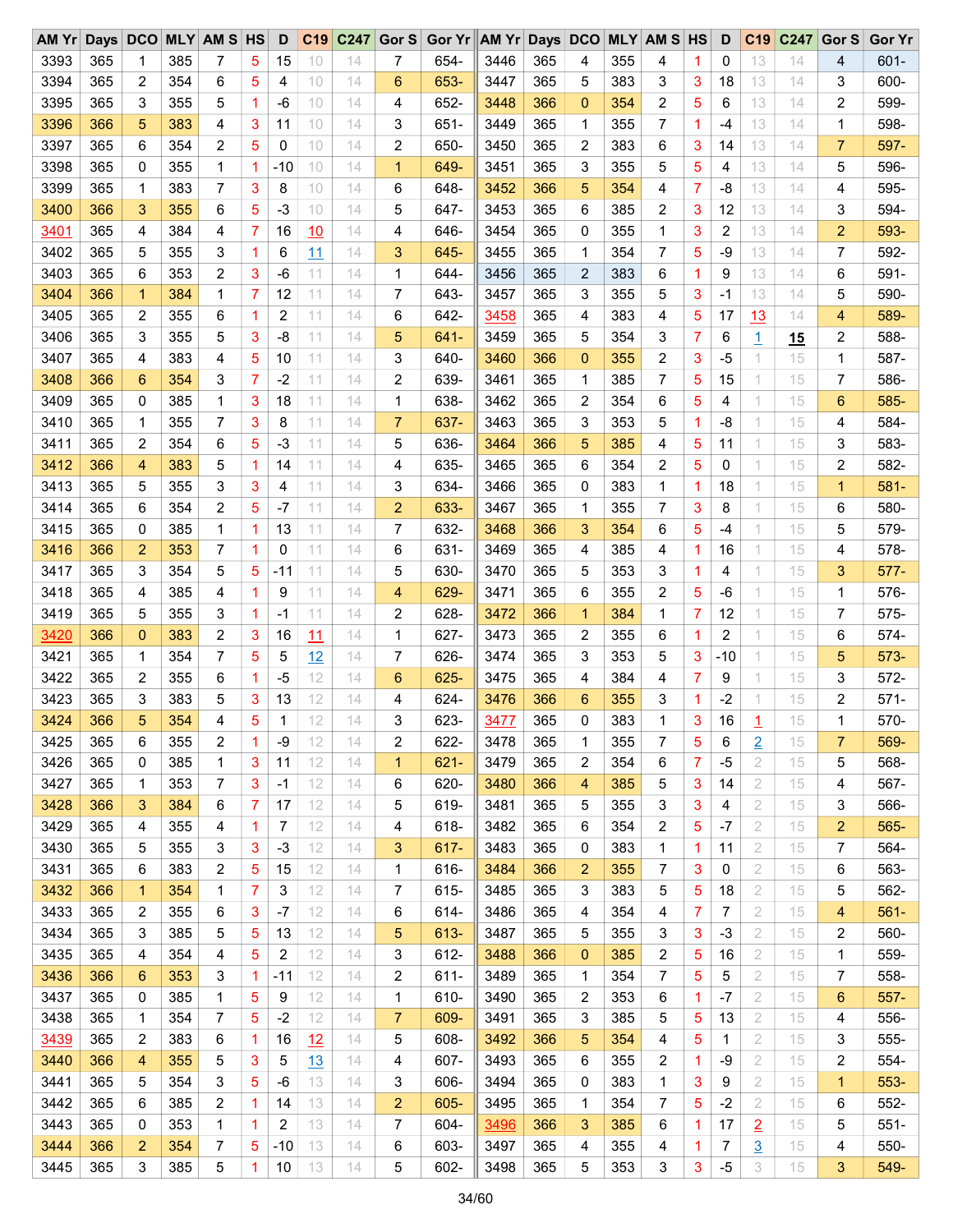| AM Yr |     | Days DCO       |     | <b>MLY AM S HS</b>      |   | D     | C <sub>19</sub> | C <sub>247</sub> | Gor S               | Gor Yr AM Yr Days DCO |      |            |                |     | <b>MLY AM S HS</b> |   | D            | C <sub>19</sub> | C247 | Gor S          | <b>Gor Yr</b> |
|-------|-----|----------------|-----|-------------------------|---|-------|-----------------|------------------|---------------------|-----------------------|------|------------|----------------|-----|--------------------|---|--------------|-----------------|------|----------------|---------------|
| 3499  | 365 | 6              | 384 | 2                       | 7 | 14    | 3               | 15               | 1                   | 548-                  | 3552 | 366        | 3              | 353 | 6                  | 3 | $-3$         | 5               | 15   | 6              | 495-          |
| 3500  | 366 | $\mathbf{1}$   | 355 | 1                       | 1 | 3     | 3               | 15               | 7                   | 547-                  | 3553 | 365        | 4              | 384 | 4                  | 7 | 16           | $\overline{5}$  | 15   | 5              | 494-          |
| 3501  | 365 | 2              | 355 | 6                       | 3 | $-7$  | 3               | 15               | 6                   | 546-                  | 3554 | 365        | 5              | 355 | 3                  | 1 | 6            | 6               | 15   | 4              | 493-          |
| 3502  | 365 | 3              | 383 | 5                       | 5 | 11    | 3               | 15               | 5                   | $545 -$               | 3555 | 365        | 6              | 355 | 2                  | 3 | -4           | 6               | 15   | 2              | 492-          |
| 3503  | 365 | 4              | 354 | 4                       | 7 | 0     | 3               | 15               | 3                   | 544-                  | 3556 | 366        | $\mathbf{1}$   | 383 | 1                  | 5 | 13           | 6               | 15   | 1              | 491-          |
| 3504  | 366 | 6              | 385 | 3                       | 3 | 19    | 3               | 15               | 2                   | 543-                  | 3557 | 365        | 2              | 354 | 6                  | 7 | 2            | 6               | 15   | 7              | 490-          |
| 3505  | 365 | 0              | 353 | 1                       | 3 | 7     | 3               | 15               | 1                   | 542-                  | 3558 | 365        | 3              | 355 | 5                  | 3 | $-8$         | 6               | 15   | 6              | 489-          |
| 3506  | 365 | 1              | 354 | 7                       | 7 | $-4$  | 3               | 15               | 7                   | $541 -$               | 3559 | 365        | 4              | 385 | 4                  | 5 | 12           | 6               | 15   | 4              | 488-          |
| 3507  | 365 | 2              | 385 | 6                       | 3 | 16    | 3               | 15               | 5                   | 540-                  | 3560 | 366        | 6              | 354 | 3                  | 5 | 0            | 6               | 15   | 3              | 487-          |
| 3508  | 366 | 4              | 355 | 5                       | 3 | 5     | 3               | 15               | 4                   | 539-                  | 3561 | 365        | 0              | 383 | 1                  | 1 | 18           | 6               | 15   | 2              | 486-          |
| 3509  | 365 | 5              | 354 | 3                       | 5 | $-6$  | 3               | 15               | 3                   | 538-                  | 3562 | 365        | 1              | 355 | 7                  | 3 | 8            | 6               | 15   | 1              | 485-          |
| 3510  | 365 | 6              | 383 | 2                       | 1 | 12    | 3               | 15               | 2                   | 537-                  | 3563 | 365        | 2              | 354 | 6                  | 5 | $-3$         | 6               | 15   | 6              | 484-          |
| 3511  | 365 | 0              | 355 | 1                       | 3 | 2     | 3               | 15               | 7                   | 536-                  | 3564 | 366        | 4              | 383 | 5                  | 1 | 14           | 6               | 15   | 5              | 483-          |
| 3512  | 366 | $\overline{2}$ | 354 | 7                       | 5 | $-10$ | 3               | 15               | 6                   | 535-                  | 3565 | 365        | 5              | 355 | 3                  | 3 | 4            | 6               | 15   | 4              | 482-          |
| 3513  | 365 | 3              | 385 | 5                       | 1 | 10    | 3               | 15               | 5                   | 534-                  | 3566 | 365        | 6              | 354 | 2                  | 5 | $-7$         | 6               | 15   | 3              | 481-          |
| 3514  | 365 | 4              | 353 | 4                       | 1 | $-2$  | 3               | 15               | 4                   | 533-                  | 3567 | 365        | 0              | 385 | 1                  | 1 | 13           | 6               | 15   | 1              | 480-          |
| 3515  | 365 | 5              | 385 | 3                       | 5 | 18    | $\overline{3}$  | 15               | 2                   | 532-                  | 3568 | 366        | $\overline{2}$ | 353 | 7                  | 1 | 0            | 6               | 15   | 7              | 479-          |
|       |     |                |     |                         | 5 |       |                 |                  |                     |                       |      |            | 3              |     | 5                  |   | $-10$        | 6               |      |                |               |
| 3516  | 366 | 0              | 354 | 2                       |   | 6     | 4               | 15               | 1<br>$\overline{7}$ | $531 -$               | 3569 | 365<br>365 |                | 355 |                    | 5 |              | 6               | 15   | 6              | 478-          |
| 3517  | 365 | 1              | 355 | 7                       | 1 | $-4$  | 4               | 15               |                     | 530-                  | 3570 |            | 4              | 384 | 4                  | 7 | 9            |                 | 15   | 5              | 477-          |
| 3518  | 365 | 2              | 383 | 6                       | 3 | 14    | 4               | 15               | 6                   | 529-                  | 3571 | 365        | 5              | 355 | 3                  | 1 | -1           | 6               | 15   | 3              | 476-          |
| 3519  | 365 | 3              | 354 | 5                       | 5 | 3     | $\overline{4}$  | 15               | 4                   | 528-                  | 3572 | 366        | $\mathbf{0}$   | 383 | 2                  | 3 | 16           | 6               | 15   | 2              | 475-          |
| 3520  | 366 | 5              | 355 | 4                       | 1 | -8    | 4               | 15               | 3                   | 527-                  | 3573 | 365        | 1              | 354 | 7                  | 5 | 5            | $\overline{L}$  | 15   | 1              | 474-          |
| 3521  | 365 | 6              | 383 | 2                       | 3 | 10    | 4               | 15               | 2                   | $526 -$               | 3574 | 365        | 2              | 355 | 6                  | 1 | $-5$         | 7               | 15   | $\overline{7}$ | 473-          |
| 3522  | 365 | 0              | 354 | 1                       | 5 | -1    | $\overline{4}$  | 15               | $\mathbf{1}$        | $525 -$               | 3575 | 365        | 3              | 385 | 5                  | 3 | 15           | 7               | 15   | 5              | 472-          |
| 3523  | 365 | 1              | 385 | 7                       | 1 | 19    | $\overline{4}$  | 15               | 6                   | $524 -$               | 3576 | 366        | 5              | 353 | 4                  | 3 | 2            | 7               | 15   | 4              | 471-          |
| 3524  | 366 | 3              | 355 | 6                       | 1 | 8     | 4               | 15               | 5                   | 523-                  | 3577 | 365        | 6              | 354 | 2                  | 7 | -9           | 7               | 15   | 3              | 470-          |
| 3525  | 365 | 4              | 353 | 4                       | 3 | -4    | 4               | 15               | 4                   | 522-                  | 3578 | 365        | 0              | 385 | 1                  | 3 | 11           | 7               | 15   | $\overline{2}$ | 469-          |
| 3526  | 365 | 5              | 384 | 3                       | 7 | 15    | $\overline{4}$  | 15               | 3                   | $521 -$               | 3579 | 365        | 1              | 355 | 7                  | 3 | $\mathbf{1}$ | 7               | 15   | 7              | 468-          |
| 3527  | 365 | 6              | 355 | 2                       | 1 | 5     | 4               | 15               | 1                   | 520-                  | 3580 | 366        | 3              | 383 | 6                  | 5 | 18           | 7               | 15   | 6              | 467-          |
| 3528  | 366 | $\mathbf{1}$   | 355 | 1                       | 3 | -6    | 4               | 15               | 7                   | 519-                  | 3581 | 365        | 4              | 354 | 4                  | 7 | 7            | 7               | 15   | 5              | 466-          |
| 3529  | 365 | 2              | 383 | 6                       | 5 | 12    | 4               | 15               | 6                   | $518 -$               | 3582 | 365        | 5              | 355 | 3                  | 3 | -3           | 7               | 15   | 4              | 465-          |
| 3530  | 365 | 3              | 354 | 5                       | 7 | 1     | 4               | 15               | 5                   | $517 -$               | 3583 | 365        | 6              | 383 | $\overline{2}$     | 5 | 15           | 7               | 15   | $\overline{2}$ | 464-          |
| 3531  | 365 | 4              | 355 | 4                       | 3 | -9    | 4               | 15               | 3                   | $516 -$               | 3584 | 365        | 0              | 354 | 1                  | 7 | 4            | 7               | 15   | 1              | 463-          |
| 3532  | 366 | 6              | 385 | 3                       | 5 | 10    | 4               | 15               | 2                   | $515 -$               | 3585 | 365        | 1              | 355 | 7                  | 3 | -6           | 7               | 15   | 7              | 462-          |
| 3533  | 365 | 0              | 354 | 1                       | 5 | -1    | 4               | 15               | 1                   | $514 -$               | 3586 | 365        | 2              | 385 | 6                  | 5 | 14           | 7               | 15   | 6              | 461-          |
| 3534  | 365 | 1              | 383 | 7                       | 1 | 17    | $\overline{4}$  | 15               | 7                   | $513 -$               | 3587 | 365        | 3              | 354 | 5                  | 5 | 3            | 7               | 15   | 4              | 460-          |
| 3535  | 365 | 2              | 355 | 6                       | 3 | 7     | $\overline{5}$  | 15               | 5                   | $512 -$               | 3588 | 366        | 5              | 353 | 4                  | 1 | $-10$        | 7               | 15   | 3              | 459-          |
| 3536  | 366 | 4              | 354 | 5                       | 5 | -5    | 5               | 15               | 4                   | $511 -$               | 3589 | 365        | 6              | 385 | 2                  | 5 | 10           | 7               | 15   | 2              | 458-          |
| 3537  | 365 | 5              | 383 | 3                       | 1 | 13    | 5               | 15               | 3                   | $510 -$               | 3590 | 365        | 0              | 354 | 1                  | 5 | $-1$         | 7               | 15   | $\mathbf{1}$   | 457-          |
| 3538  | 365 | 6              | 355 | 2                       | 3 | 3     | 5               | 15               | 2                   | 509-                  | 3591 | 365        | 1              | 385 | 7                  | 1 | 19           | $\overline{1}$  | 15   | 6              | 456-          |
| 3539  | 365 | 0              | 354 | 1                       | 5 | -8    | 5               | 15               | 7                   | 508-                  | 3592 | 366        | 3              | 353 | 6                  | 1 | 6            | $\underline{8}$ | 15   | 5              | 455-          |
| 3540  | 366 | $\overline{2}$ | 385 | 7                       | 1 | 11    | 5               | 15               | 6                   | 507-                  | 3593 | 365        | 4              | 354 | 4                  | 5 | $-5$         | 8               | 15   | 4              | 454-          |
| 3541  | 365 | 3              | 353 | 5                       | 1 | -1    | 5               | 15               | 5                   | 506-                  | 3594 | 365        | 5              | 385 | 3                  | 1 | 15           | 8               | 15   | 3              | 453-          |
| 3542  | 365 | 4              | 385 | 4                       | 5 | 19    | 5               | 15               | 4                   | $505 -$               | 3595 | 365        | 6              | 355 | 2                  | 1 | 5            | 8               | 15   | 1              | 452-          |
| 3543  | 365 | 5              | 354 | 3                       | 5 | 8     | 5               | 15               | 2                   | 504-                  | 3596 | 366        | 1              | 353 | 1                  | 3 | -8           | 8               | 15   | 7              | $451 -$       |
| 3544  | 366 | 0              | 355 | $\overline{\mathbf{c}}$ | 1 | $-3$  | 5               | 15               | 1                   | $503 -$               | 3597 | 365        | 2              | 384 | 6                  | 7 | 11           | 8               | 15   | 6              | 450-          |
| 3545  | 365 | 1              | 383 | 7                       | 3 | 15    | 5               | 15               | 7                   | $502 -$               | 3598 | 365        | 3              | 355 | 5                  | 1 | $\mathbf 1$  | 8               | 15   | 5              | 449-          |
| 3546  | 365 | 2              | 354 | 6                       | 5 | 4     | 5               | 15               | 6                   | $501 -$               | 3599 | 365        | 4              | 383 | 4                  | 3 | 19           | 8               | 15   | 3              | 448-          |
| 3547  | 365 | 3              | 355 | 5                       | 1 | $-6$  | 5               | 15               | 5                   | 500-                  | 3600 | 366        | 6              | 355 | 3                  | 5 | 8            | 8               | 15   | 2              | 447-          |
| 3548  | 366 | 5              | 383 | 4                       | 3 | 11    | 5               | 15               | 4                   | 499-                  | 3601 | 365        | 0              | 354 | 1                  | 7 | $-3$         | 8               | 15   | 1              | 446-          |
| 3549  | 365 | 6              | 355 | 2                       | 5 | 1     | 5               | 15               | 3                   | 498-                  | 3602 | 365        | 1              | 385 | 7                  | 3 | 17           | 8               | 15   | 7              | 445-          |
| 3550  | 365 | 0              | 354 | 1                       | 7 | $-10$ | 5               | 15               | 2                   | 497-                  | 3603 | 365        | 2              | 355 | 6                  | 3 | 7            | 8               | 15   | 5              | 444-          |
| 3551  | 365 | 1              | 385 | 7                       | 3 | 10    | 5               | 15               | 7                   | 496-                  | 3604 | 366        | 4              | 354 | 5                  | 5 | $-5$         | 8               | 15   | 4              | 443-          |
|       |     |                |     |                         |   |       |                 |                  |                     |                       |      |            |                |     |                    |   |              |                 |      |                |               |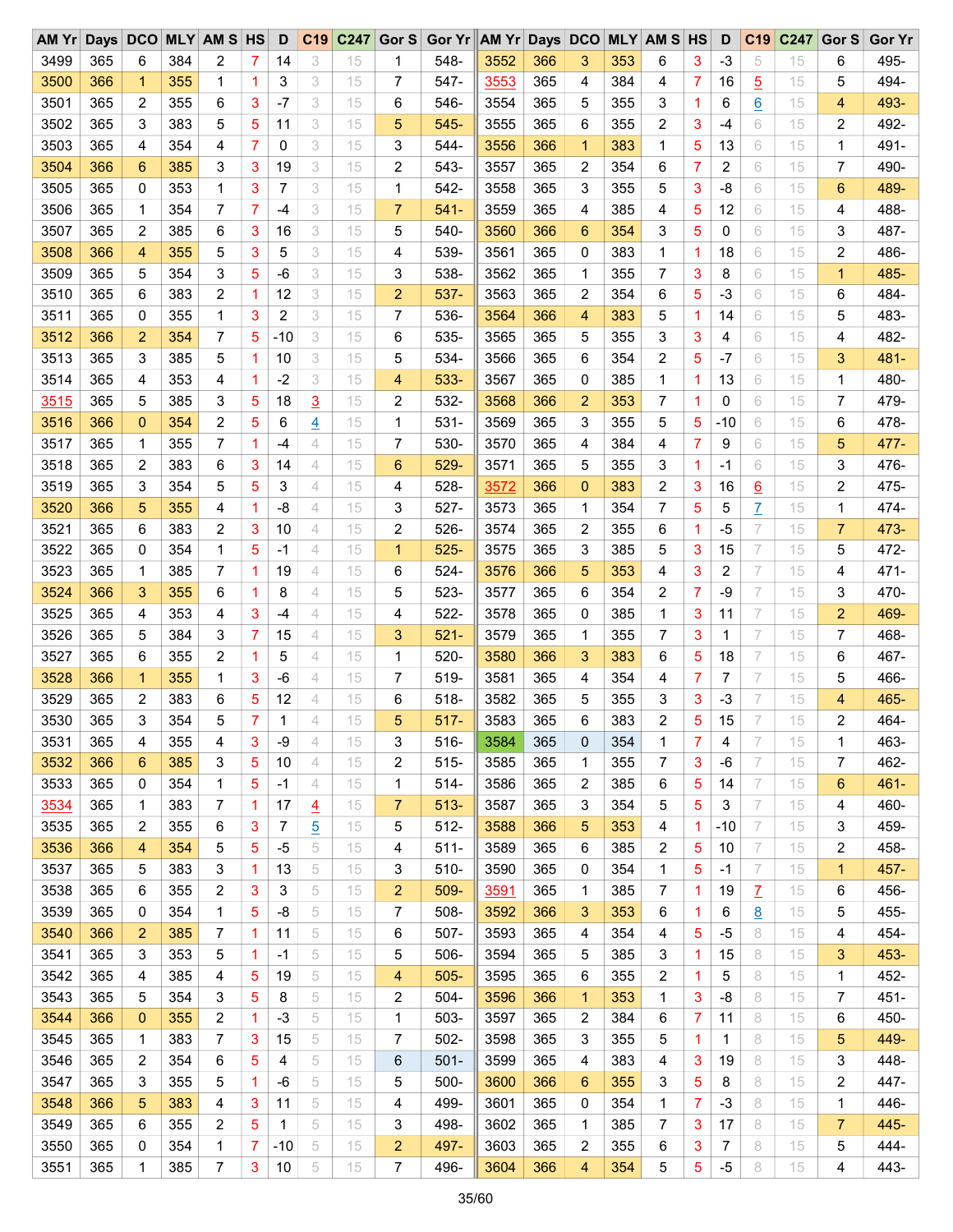| AM Yr |     | Days DCO       |     | <b>MLY AM S HS</b> |   | D    | C19 | C <sub>247</sub> |                | Gor S Gor Yr AM Yr Days DCO MLY AM S HS |      |     |                |     |   |              | D     | C <sub>19</sub> | C247       | Gor S          | <b>Gor Yr</b> |
|-------|-----|----------------|-----|--------------------|---|------|-----|------------------|----------------|-----------------------------------------|------|-----|----------------|-----|---|--------------|-------|-----------------|------------|----------------|---------------|
| 3605  | 365 | 5              | 383 | 3                  | 1 | 13   | 8   | 15               | 3              | 442-                                    | 3658 | 365 | 1              | 354 | 7 | 5            | $-2$  | 11              | 15         | 7              | 389-          |
| 3606  | 365 | 6              | 355 | 2                  | 3 | 3    | 8   | 15               | 2              | $441 -$                                 | 3659 | 365 | 2              | 383 | 6 | 1            | 16    | 11              | 15         | 5              | 388-          |
| 3607  | 365 | 0              | 354 | 1                  | 5 | -8   | 8   | 15               | 7              | 440-                                    | 3660 | 366 | 4              | 355 | 5 | 3            | 5     | 11              | 15         | 4              | 387-          |
| 3608  | 366 | 2              | 383 | 7                  | 1 | 9    | 8   | 15               | 6              | 439-                                    | 3661 | 365 | 5              | 354 | 3 | 5            | $-6$  | 11              | 15         | 3              | 386-          |
| 3609  | 365 | 3              | 355 | 5                  | 3 | $-1$ | 8   | 15               | 5              | 438-                                    | 3662 | 365 | 6              | 385 | 2 | $\mathbf{1}$ | 14    | 11              | 15         | $\overline{c}$ | 385-          |
| 3610  | 365 | 4              | 385 | 4                  | 5 | 19   | 8   | 15               | $\overline{4}$ | 437-                                    | 3663 | 365 | 0              | 353 | 1 | 1            | 2     | 11              | 15         | 7              | 384-          |
| 3611  | 365 | 5              | 354 | 3                  | 5 | 8    | 9   | 15               | 2              | 436-                                    | 3664 | 366 | $\overline{2}$ | 354 | 7 | 5            | $-10$ | 11              | 15         | 6              | 383-          |
| 3612  | 366 | 0              | 353 | 2                  | 1 | $-5$ | 9   | 15               | 1              | 435-                                    | 3665 | 365 | 3              | 385 | 5 | 1            | 10    | 11              | 15         | 5              | 382-          |
| 3613  | 365 | 1              | 385 | 7                  | 5 | 15   | 9   | 15               | 7              | 434-                                    | 3666 | 365 | 4              | 355 | 4 | 1            | 0     | 11              | 15         | 4              | $381 -$       |
| 3614  | 365 | 2              | 354 | 6                  | 5 | 4    | 9   | 15               | 6              | 433-                                    | 3667 | 365 | 5              | 383 | 3 | 3            | 18    | 11              | 15         | 2              | 380-          |
| 3615  | 365 | 3              | 355 | 5                  | 1 | -6   | 9   | 15               | 4              | 432-                                    | 3668 | 366 | 0              | 354 | 2 | 5            | 6     | 12              | 15         | 1              | 379-          |
| 3616  | 366 | 5              | 383 | 4                  | 3 | 11   | 9   | 15               | 3              | $431 -$                                 | 3669 | 365 | 1              | 355 | 7 | $\mathbf{1}$ | $-4$  | 12              | 15         | $\overline{7}$ | 378-          |
| 3617  | 365 | 6              | 354 | 2                  | 5 | 0    | 9   | 15               | 2              | 430-                                    | 3670 | 365 | 2              | 383 | 6 | 3            | 14    | 12              | 15         | 6              | $377 -$       |
| 3618  | 365 | 0              | 385 | 1                  | 1 | 20   | 9   | 15               | $\mathbf{1}$   | 429-                                    | 3671 | 365 | 3              | 354 | 5 | 5            | 3     | 12              | 15         | 4              | 376-          |
| 3619  | 365 | 1              | 353 | 7                  | 1 | 8    | 9   | 15               | 6              | 428-                                    | 3672 | 366 | 5              | 355 | 4 | 1            | -8    | 12              | 15         | 3              | $375 -$       |
|       |     |                |     |                    |   |      |     |                  |                |                                         |      |     |                |     |   |              |       |                 |            |                |               |
| 3620  | 366 | 3              | 355 | 6                  | 5 | $-3$ | 9   | 15               | 5              | 427-                                    | 3673 | 365 | 6              | 385 | 2 | 3            | 12    | 12              | 15         | 2              | $374 -$       |
| 3621  | 365 | 4              | 384 | 4                  | 7 | 16   | 9   | 15               | 4              | 426-                                    | 3674 | 365 | 0              | 353 | 1 | 3            | 0     | 12              | 15         | $\mathbf{1}$   | $373 -$       |
| 3622  | 365 | 5              | 355 | 3                  | 1 | 6    | 9   | 15               | 3              | 425-                                    | 3675 | 365 | 1              | 384 | 7 | 7            | 19    | 12              | 15         | 6              | 372-          |
| 3623  | 365 | 6              | 353 | 2                  | 3 | $-6$ | 9   | 15               | 1              | 424-                                    | 3676 | 366 | 3              | 355 | 6 | 1            | 8     | 12              | 15         | 5              | $371 -$       |
| 3624  | 366 | $\mathbf{1}$   | 384 | 1                  | 7 | 12   | 9   | 15               | 7              | 423-                                    | 3677 | 365 | 4              | 355 | 4 | 3            | $-2$  | 12              | 15         | 4              | 370-          |
| 3625  | 365 | 2              | 355 | 6                  | 1 | 2    | 9   | 15               | 6              | 422-                                    | 3678 | 365 | 5              | 383 | 3 | 5            | 16    | 12              | 15         | 3              | 369-          |
| 3626  | 365 | 3              | 355 | 5                  | 3 | -8   | 9   | 15               | 5              | $421 -$                                 | 3679 | 365 | 6              | 354 | 2 | 7            | 5     | 12              | 15         | 1              | 368-          |
| 3627  | 365 | 4              | 383 | 4                  | 5 | 10   | 9   | 15               | 3              | 420-                                    | 3680 | 366 | $\mathbf{1}$   | 355 | 1 | 3            | -6    | 12              | 15         | 7              | 367-          |
| 3628  | 366 | 6              | 354 | 3                  | 7 | $-2$ | 9   | 15               | 2              | 419-                                    | 3681 | 365 | 2              | 385 | 6 | 5            | 14    | 12              | 15         | 6              | 366-          |
| 3629  | 365 | 0              | 385 | 1                  | 3 | 18   | 9   | 15               | 1              | 418-                                    | 3682 | 365 | 3              | 354 | 5 | 5            | 3     | 12              | 15         | 5              | 365-          |
| 3630  | 365 | 1              | 355 | 7                  | 3 | 8    | 10  | 15               | $\overline{7}$ | 417-                                    | 3683 | 365 | 4              | 353 | 4 | 1            | -9    | 12              | 15         | 3              | 364-          |
| 3631  | 365 | 2              | 354 | 6                  | 5 | $-3$ | 10  | 15               | 5              | 416-                                    | 3684 | 366 | 6              | 385 | 3 | 5            | 10    | 12              | 15         | 2              | 363-          |
| 3632  | 366 | 4              | 383 | 5                  | 1 | 14   | 10  | 15               | 4              | $415 -$                                 | 3685 | 365 | 0              | 354 | 1 | 5            | $-1$  | 12              | 15         | 1              | 362-          |
| 3633  | 365 | 5              | 355 | 3                  | 3 | 4    | 10  | 15               | 3              | 414-                                    | 3686 | 365 | 1              | 383 | 7 | 1            | 17    | 12              | 15         | 7              | $361 -$       |
| 3634  | 365 | 6              | 354 | 2                  | 5 | $-7$ | 10  | 15               | 2              | $413 -$                                 | 3687 | 365 | 2              | 355 | 6 | 3            | 7     | 13              | 15         | 5              | 360-          |
| 3635  | 365 | 0              | 383 | 1                  | 1 | 11   | 10  | 15               | 7              | 412-                                    | 3688 | 366 | 4              | 354 | 5 | 5            | $-5$  | 13              | 15         | 4              | 359-          |
| 3636  | 366 | $\overline{2}$ | 355 | 7                  | 3 | 0    | 10  | 15               | 6              | $411 -$                                 | 3689 | 365 | 5              | 385 | 3 | 1            | 15    | 13              | 15         | 3              | 358-          |
| 3637  | 365 | 3              | 385 | 5                  | 5 | 20   | 10  | 15               | 5              | 410-                                    | 3690 | 365 | 6              | 353 | 2 | 1            | 3     | 13              | 15         | $\overline{2}$ | $357 -$       |
| 3638  | 365 | 4              | 354 | 4                  | 5 | 9    | 10  | 15               | 4              | 409-                                    | 3691 | 365 | 0              | 354 | 1 | 5            | -8    | 13              | 15         | 7              | 356-          |
| 3639  | 365 | 5              | 353 | 3                  | 1 | $-3$ | 10  | 15               | 2              | 408-                                    | 3692 | 366 | 2              | 385 | 7 | 1            | 11    | 13              | 15         | 6              | 355-          |
| 3640  | 366 | 0              | 385 | 2                  | 5 | 16   | 10  | 15               | 1              | 407-                                    | 3693 | 365 | 3              | 355 | 5 | 1            | -1    | 13              | 15         | 5              | 354-          |
| 3641  | 365 | 1              | 354 | 7                  | 5 | 5    | 10  | 15               | 7              | 406-                                    | 3694 | 365 | 4              | 383 | 4 | 3            | 19    | 13              | 15         | 4              | $353 -$       |
| 3642  | 365 | 2              | 355 | 6                  | 1 | -5   | 10  | 15               | 6              | 405-                                    | 3695 | 365 | 5              | 354 | 3 | 5            | 8     | 13              | 15         | 2              | $352 -$       |
| 3643  | 365 | 3              | 383 | 5                  | 3 | 13   | 10  | 15               | 4              | 404-                                    | 3696 | 366 | $\mathbf 0$    | 355 | 2 | 1            | $-3$  | 13              | 15         | 1              | $351 -$       |
|       |     |                |     |                    |   |      |     |                  |                |                                         |      |     |                |     |   |              |       |                 |            |                |               |
| 3644  | 366 | 5              | 354 | 4                  | 5 | 1    | 10  | 15               | 3              | 403-                                    | 3697 | 365 | 1              | 383 | 7 | 3            | 15    | 13              | 15         | 7              | 350-          |
| 3645  | 365 | 6              | 355 | 2                  | 1 | -9   | 10  | 15               | 2              | 402-                                    | 3698 | 365 | 2              | 355 | 6 | 5            | 5     | 13              | 15         | 6              | 349-          |
| 3646  | 365 | 0              | 383 | 1                  | 3 | 9    | 10  | 15               | $\mathbf 1$    | $401 -$                                 | 3699 | 365 | 3              | 354 | 5 | 7            | -6    | 13              | 15         | 4              | 348-          |
| 3647  | 365 | 1              | 355 | 7                  | 5 | -1   | 10  | 15               | 6              | 400-                                    | 3700 | 366 | 5              | 385 | 4 | 3            | 13    | 13              | 15         | 3              | 347-          |
| 3648  | 366 | 3              | 384 | 6                  | 7 | 17   | 10  | 15               | 5              | 399-                                    | 3701 | 365 | 6              | 355 | 2 | 3            | 3     | 13              | 15         | 2              | 346-          |
| 3649  | 365 | 4              | 355 | 4                  | 1 | 7    | 11  | 15               | 4              | 398-                                    | 3702 | 365 | 0              | 354 | 1 | 5            | -8    | 13              | 15         | $\mathbf{1}$   | $345 -$       |
| 3650  | 365 | 5              | 353 | 3                  | 3 | $-5$ | 11  | 15               | 3              | 397-                                    | 3703 | 365 | 1              | 383 | 7 | 1            | 10    | 13              | 15         | 6              | 344-          |
| 3651  | 365 | 6              | 384 | 2                  | 7 | 14   | 11  | 15               | 1              | 396-                                    | 3704 | 366 | 3              | 355 | 6 | 3            | -1    | 13              | 15         | 5              | 343-          |
| 3652  | 366 | $\mathbf 1$    | 355 | 1                  | 1 | 3    | 11  | 15               | 7              | 395-                                    | 3705 | 365 | 4              | 383 | 4 | 5            | 17    | 13              | 15         | 4              | 342-          |
| 3653  | 365 | 2              | 355 | 6                  | 3 | -7   | 11  | 15               | 6              | 394-                                    | 3706 | 365 | 5              | 354 | 3 | 7            | 6     | $\overline{1}$  | <u> 16</u> | 3              | $341 -$       |
| 3654  | 365 | 3              | 383 | 5                  | 5 | 11   | 11  | 15               | 5              | 393-                                    | 3707 | 365 | 6              | 355 | 2 | 3            | $-4$  | 1               | 16         | 1              | 340-          |
| 3655  | 365 | 4              | 354 | 4                  | 7 | 0    | 11  | 15               | 3              | 392-                                    | 3708 | 366 | 1              | 385 | 1 | 5            | 15    | 1               | 16         | 7              | 339-          |
| 3656  | 366 | 6              | 385 | 3                  | 3 | 19   | 11  | 15               | 2              | $391 -$                                 | 3709 | 365 | 2              | 354 | 6 | 5            | 4     | 1               | 16         | 6              | 338-          |
| 3657  | 365 | 0              | 355 | 1                  | 3 | 9    | 11  | 15               | 1              | 390-                                    | 3710 | 365 | 3              | 353 | 5 | 1            | -8    | 1               | 16         | 5              | 337-          |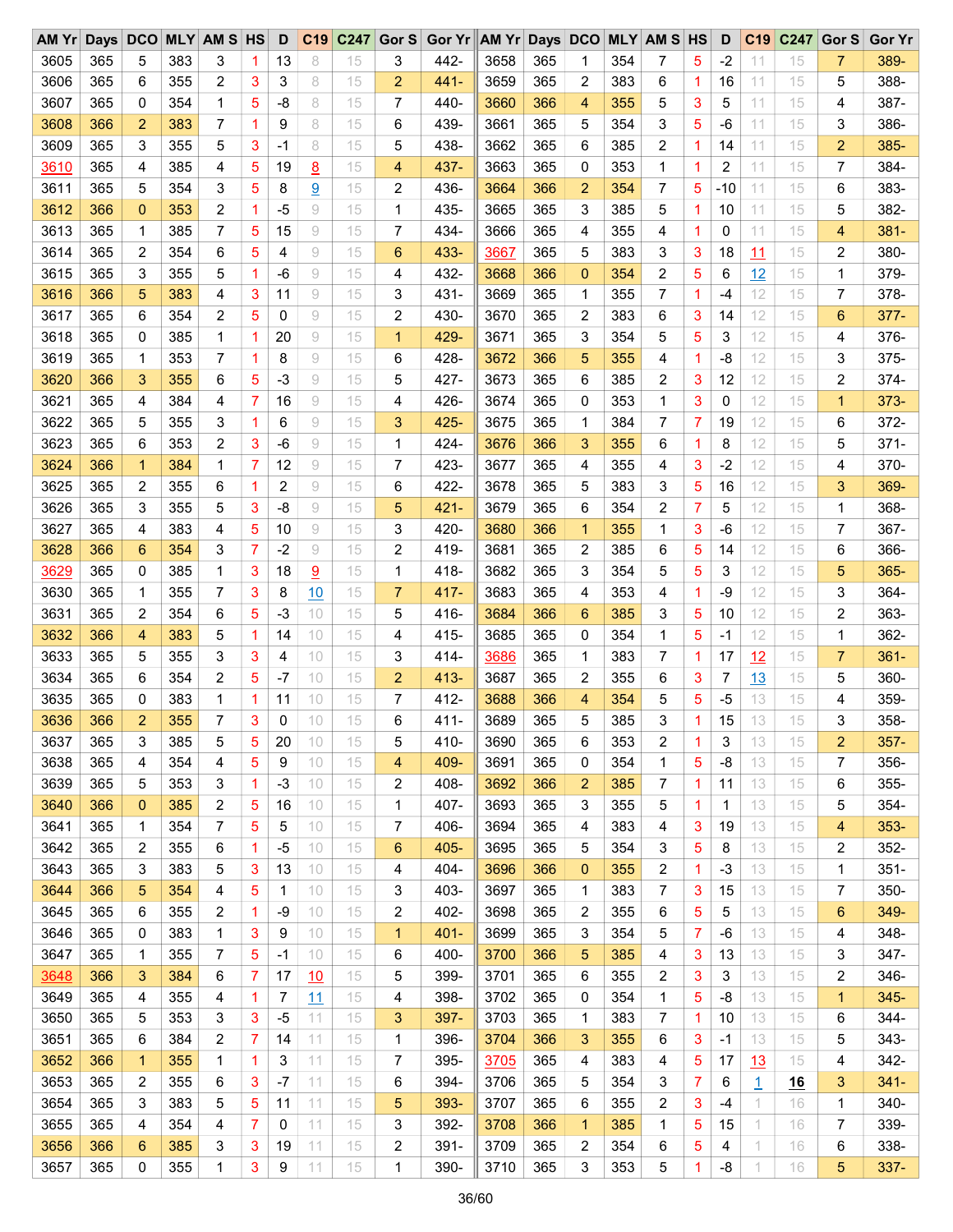| AM Yr Days DCO MLY AM S HS |     |              |     |                |   | D              |                |    |                         | C19 C247 Gor S Gor Yr AM Yr Days DCO MLY AM S HS |      |     |                 |     |              |              | D    | C <sub>19</sub> | C247 | Gor S          | <b>Gor Yr</b> |
|----------------------------|-----|--------------|-----|----------------|---|----------------|----------------|----|-------------------------|--------------------------------------------------|------|-----|-----------------|-----|--------------|--------------|------|-----------------|------|----------------|---------------|
| 3711                       | 365 | 4            | 385 | 4              | 5 | 12             |                | 16 | 3                       | 336-                                             | 3764 | 366 | 0               | 355 | 2            | 1.           | $-3$ | 4               | 16   | 1              | 283-          |
| 3712                       | 365 | 5            | 354 | 3              | 5 | 1              | 1              | 16 | 2                       | 335-                                             | 3765 | 365 | 1               | 383 | 7            | 3            | 15   | 4               | 16   | 7              | 282-          |
| 3713                       | 365 | 6            | 383 | $\overline{c}$ | 1 | 19             | 1              | 16 | 1                       | 334-                                             | 3766 | 365 | 2               | 354 | 6            | 5            | 4    | 4               | 16   | 6              | $281 -$       |
| 3714                       | 365 | 0            | 355 | 1              | 3 | 9              | 1              | 16 | $\overline{7}$          | 333-                                             | 3767 | 365 | 3               | 355 | 5            | 1            | $-6$ | 4               | 16   | 4              | 280-          |
| 3715                       | 365 | 1            | 354 | $\overline{7}$ | 5 | $-2$           | 1              | 16 | 5                       | 332-                                             | 3768 | 366 | 5               | 383 | 4            | 3            | 11   | 4               | 16   | 3              | 279-          |
| 3716                       | 366 | 3            | 385 | 6              | 1 | 17             | 1              | 16 | 4                       | $331 -$                                          | 3769 | 365 | 6               | 354 | 2            | 5            | 0    | 4               | 16   | 2              | 278-          |
| 3717                       | 365 | 4            | 353 | 4              | 1 | 5              | 1              | 16 | 3                       | 330-                                             | 3770 | 365 | 0               | 385 | $\mathbf{1}$ | 1            | 20   | 4               | 16   | $\mathbf{1}$   | $277 -$       |
| 3718                       | 365 | 5            | 355 | 3              | 5 | $-5$           | 1              | 16 | $\overline{2}$          | 329-                                             | 3771 | 365 | 1               | 355 | 7            | $\mathbf{1}$ | 10   | 4               | 16   | 6              | 276-          |
| 3719                       | 365 | 6            | 384 | 2              | 7 | 14             | 1              | 16 | 7                       | 328-                                             | 3772 | 366 | 3               | 353 | 6            | 3            | $-3$ | 4               | 16   | 5              | 275-          |
| 3720                       | 366 | $\mathbf{1}$ | 355 | 1              | 1 | 3              | 1              | 16 | 6                       | 327-                                             | 3773 | 365 | 4               | 384 | 4            | 7            | 16   | 4               | 16   | 4              | $274-$        |
| 3721                       | 365 | 2            | 353 | 6              | 3 | $-9$           | 1              | 16 | 5                       | 326-                                             | 3774 | 365 | 5               | 355 | 3            | 1            | 6    | 4               | 16   | 3              | $273 -$       |
| 3722                       | 365 | 3            | 384 | 5              | 7 | 10             | 1              | 16 | 4                       | $325 -$                                          | 3775 | 365 | 6               | 355 | 2            | 3            | $-4$ | 4               | 16   | 1              | $272 -$       |
| 3723                       | 365 | 4            | 355 | 4              | 1 | 0              | 1              | 16 | $\overline{2}$          | 324-                                             | 3776 | 366 | 1               | 383 | 1            | 5            | 13   | 4               | 16   | 7              | $271 -$       |
| 3724                       | 366 | 6            | 383 | 3              | 3 | 17             | $\overline{1}$ | 16 | 1                       | 323-                                             | 3777 | 365 | $\overline{2}$  | 354 | 6            | 7            | 2    | 4               | 16   | 6              | 270-          |
| 3725                       | 365 | 0            | 355 | 1              | 5 | 7              | $\overline{2}$ | 16 | 7                       | 322-                                             | 3778 | 365 | 3               | 355 | 5            | 3            | -8   | 4               | 16   | 5              | 269-          |
| 3726                       | 365 | 1            | 354 | 7              | 7 | -4             | 2              | 16 | 6                       | $321 -$                                          | 3779 | 365 | 4               | 385 | 4            | 5            | 12   | 4               | 16   | 3              | 268-          |
| 3727                       | 365 | 2            | 385 | 6              | 3 | 16             | 2              | 16 | 4                       | 320-                                             | 3780 | 366 | $6\phantom{1}6$ | 354 | 3            | 5            | 0    | 4               | 16   | 2              | 267-          |
|                            |     |              |     |                |   |                |                |    |                         |                                                  |      |     |                 |     |              |              |      |                 |      |                |               |
| 3728                       | 366 | 4            | 355 | 5              | 3 | 5              | $\mathbf{2}$   | 16 | 3                       | 319-                                             | 3781 | 365 | 0               | 383 | 1            | 1            | 18   | $\overline{4}$  | 16   | 1              | 266-          |
| 3729                       | 365 | 5            | 354 | 3              | 5 | -6             | $\mathbf{2}$   | 16 | $\overline{2}$          | $318 -$                                          | 3782 | 365 | 1               | 355 | 7            | 3            | 8    | $\overline{5}$  | 16   | $\overline{7}$ | $265 -$       |
| 3730                       | 365 | 6            | 383 | $\overline{c}$ | 1 | 12             | 2              | 16 | $\mathbf{1}$            | $317 -$                                          | 3783 | 365 | 2               | 354 | 6            | 5            | $-3$ | 5               | 16   | 5              | 264-          |
| 3731                       | 365 | 0            | 355 | 1              | 3 | $\overline{c}$ | $\overline{2}$ | 16 | 6                       | $316 -$                                          | 3784 | 366 | 4               | 383 | 5            | 1            | 14   | 5               | 16   | 4              | 263-          |
| 3732                       | 366 | 2            | 383 | 7              | 5 | 19             | $\mathbf{2}$   | 16 | 5                       | $315 -$                                          | 3785 | 365 | 5               | 355 | 3            | 3            | 4    | 5               | 16   | 3              | 262-          |
| 3733                       | 365 | 3            | 354 | 5              | 7 | 8              | 2              | 16 | 4                       | $314 -$                                          | 3786 | 365 | 6               | 354 | 2            | 5            | $-7$ | 5               | 16   | 2              | $261 -$       |
| 3734                       | 365 | 4            | 355 | 4              | 3 | $-2$           | $\mathbf{2}$   | 16 | 3                       | $313 -$                                          | 3787 | 365 | 0               | 385 | 1            | $\mathbf{1}$ | 13   | 5               | 16   | 7              | 260-          |
| 3735                       | 365 | 5            | 385 | 3              | 5 | 18             | $\mathbf{2}$   | 16 | 1                       | $312 -$                                          | 3788 | 366 | $\overline{2}$  | 353 | 7            | 1            | 0    | 5               | 16   | 6              | 259-          |
| 3736                       | 366 | 0            | 354 | $\overline{c}$ | 5 | 6              | $\mathbf{2}$   | 16 | 7                       | $311 -$                                          | 3789 | 365 | 3               | 385 | 5            | 5            | 20   | 5               | 16   | 5              | 258-          |
| 3737                       | 365 | 1            | 353 | 7              | 1 | -6             | 2              | 16 | 6                       | $310 -$                                          | 3790 | 365 | 4               | 354 | 4            | 5            | 9    | 5               | 16   | 4              | $257 -$       |
| 3738                       | 365 | 2            | 385 | 6              | 5 | 14             | $\mathbf{2}$   | 16 | 5                       | 309-                                             | 3791 | 365 | 5               | 355 | 3            | $\mathbf{1}$ | -1   | 5               | 16   | 2              | 256-          |
| 3739                       | 365 | 3            | 354 | 5              | 5 | 3              | $\mathbf{2}$   | 16 | 3                       | 308-                                             | 3792 | 366 | 0               | 383 | 2            | 3            | 16   | 5               | 16   | 1              | 255-          |
| 3740                       | 366 | 5            | 355 | 4              | 1 | -8             | 2              | 16 | 2                       | 307-                                             | 3793 | 365 | 1               | 354 | 7            | 5            | 5    | 5               | 16   | 7              | 254-          |
| 3741                       | 365 | 6            | 383 | 2              | 3 | 10             | $\mathbf{2}$   | 16 | 1                       | 306-                                             | 3794 | 365 | $\overline{2}$  | 355 | 6            | $\mathbf{1}$ | $-5$ | 5               | 16   | 6              | $253 -$       |
| 3742                       | 365 | 0            | 354 | 1              | 5 | $-1$           | $\overline{2}$ | 16 | $\overline{7}$          | $305 -$                                          | 3795 | 365 | 3               | 383 | 5            | 3            | 13   | 5               | 16   | 4              | 252-          |
| 3743                       | 365 | 1            | 385 | 7              | 1 | 19             | $\overline{2}$ | 16 | 5                       | $304 -$                                          | 3796 | 366 | 5               | 355 | 4            | 5            | 2    | 5               | 16   | 3              | $251 -$       |
| 3744                       | 366 | 3            | 355 | 6              | 1 | 8              | $\overline{3}$ | 16 | 4                       | $303 -$                                          | 3797 | 365 | 6               | 354 | 2            | 7            | -9   | 5               | 16   | 2              | 250-          |
| 3745                       | 365 | 4            | 353 | 4              | 3 | -4             | 3              | 16 | 3                       | $302 -$                                          | 3798 | 365 | 0               | 385 | 1            | 3            | 11   | 5               | 16   | 1              | 249-          |
| 3746                       | 365 | 5            | 384 | 3              | 7 | 15             | 3              | 16 | $\overline{\mathbf{c}}$ | $301 -$                                          | 3799 | 365 | 1               | 353 | 7            | 3            | -1   | 5               | 16   | 6              | 248-          |
| 3747                       | 365 | 6            | 355 | 2              | 1 | 5              | 3              | 16 | 1                       | $300 -$                                          | 3800 | 366 | 3               | 384 | 6            | 7            | 17   | $\overline{5}$  | 16   | 5              | 247-          |
| 3748                       | 366 | 1            | 355 | 1              | 3 | -6             | 3              | 16 | 7                       | 299-                                             | 3801 | 365 | 4               | 355 | 4            | $\mathbf{1}$ | 7    | 6               | 16   | 4              | 246-          |
| 3749                       | 365 | 2            | 383 | 6              | 5 | 12             | 3              | 16 | 6                       | 298-                                             | 3802 | 365 | 5               | 355 | 3            | 3            | $-3$ | 6               | 16   | 3              | $245 -$       |
| 3750                       | 365 | 3            | 354 | 5              | 7 | 1              | 3              | 16 | 5                       | 297-                                             | 3803 | 365 | 6               | 383 | 2            | 5            | 15   | 6               | 16   | 1              | 244-          |
| 3751                       | 365 | 4            | 385 | 4              | 3 | 21             | 3              | 16 | 3                       | 296-                                             | 3804 | 366 | 1               | 354 | 1            | 7            | 3    | 6               | 16   | 7              | 243-          |
| 3752                       | 366 | 6            | 353 | 3              | 3 | 8              | 3              | 16 | 2                       | 295-                                             | 3805 | 365 | 2               | 355 | 6            | 3            | -7   | 6               | 16   | 6              | 242-          |
| 3753                       | 365 | 0            | 354 | 1              | 7 | $-3$           | 3              | 16 | 1                       | 294-                                             | 3806 | 365 | 3               | 385 | 5            | 5            | 13   | 6               | 16   | 5              | $241 -$       |
| 3754                       | 365 | 1            | 385 | 7              | 3 | 17             | 3              | 16 | $\overline{7}$          | 293-                                             | 3807 | 365 | 4               | 354 | 4            | 5            | 2    | 6               | 16   | 3              | 240-          |
| 3755                       | 365 | 2            | 355 | 6              | 3 | 7              | 3              | 16 | 5                       | 292-                                             | 3808 | 366 | 6               | 383 | 3            | $\mathbf{1}$ | 19   | 6               | 16   | 2              | 239-          |
| 3756                       | 366 | 4            | 354 | 5              | 5 | $-5$           | 3              | 16 | 4                       | 291-                                             | 3809 | 365 | 0               | 355 | 1            | 3            | 9    | 6               | 16   | 1              | 238-          |
| 3757                       | 365 | 5            | 383 | 3              | 1 | 13             | 3              | 16 | 3                       | 290-                                             | 3810 | 365 | 1               | 354 | 7            | 5            | $-2$ | 6               | 16   | 7              | $237 -$       |
| 3758                       | 365 | 6            | 355 | 2              | 3 | 3              | 3              | 16 | 2                       | 289-                                             | 3811 | 365 | 2               | 383 | 6            | 1.           | 16   | 6               | 16   | 5              | 236-          |
| 3759                       | 365 | 0            | 354 | 1              | 5 | -8             | 3              | 16 | 7                       | 288-                                             | 3812 | 366 | 4               | 355 | 5            | 3            | 5    | 6               | 16   | 4              | 235-          |
| 3760                       | 366 | 2            | 385 | 7              | 1 | 11             | 3              | 16 | 6                       | 287-                                             | 3813 | 365 | 5               | 354 | 3            | 5            | -6   | 6               | 16   | 3              | 234-          |
|                            | 365 |              | 353 | 5              |   | $-1$           | 3              | 16 | 5                       | 286-                                             | 3814 | 365 | 6               | 385 |              |              |      | 6               |      |                | 233-          |
| 3761                       |     | 3            |     |                | 1 |                |                |    |                         |                                                  |      |     |                 |     | 2            | 1.           | 14   |                 | 16   | 2              |               |
| 3762                       | 365 | 4            | 385 | 4              | 5 | 19             | $\overline{3}$ | 16 | 4                       | $285 -$                                          | 3815 | 365 | 0               | 353 | 1            | 1.           | 2    | 6               | 16   | 7              | 232-          |
| 3763                       | 365 | 5            | 354 | 3              | 5 | 8              | $\overline{4}$ | 16 | 2                       | 284-                                             | 3816 | 366 | $\overline{c}$  | 355 | 7            | 5            | $-9$ | 6               | 16   | 6              | $231 -$       |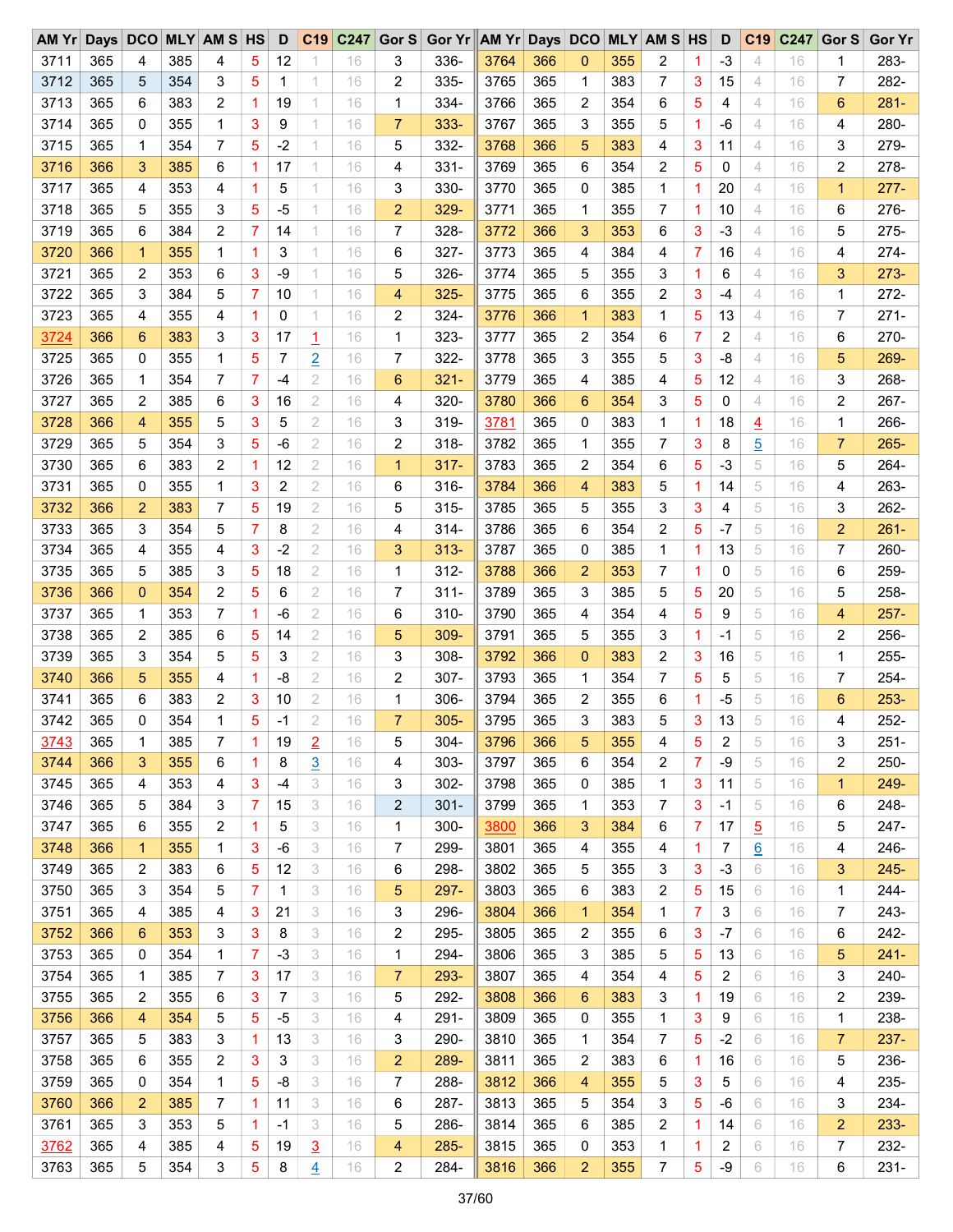| $AM$ $Yr$ |     | Days DCO     |     | <b>MLY AM S HS</b> |   | D    | C19             | C247 | Gor $S$        | Gor Yr AM Yr Days DCO |      |     |                |     | <b>MLY AM S HS</b> |   | D    | C <sub>19</sub> | C247 | Gor S          | <b>Gor Yr</b> |
|-----------|-----|--------------|-----|--------------------|---|------|-----------------|------|----------------|-----------------------|------|-----|----------------|-----|--------------------|---|------|-----------------|------|----------------|---------------|
| 3817      | 365 | 3            | 384 | 5                  | 7 | 10   | 6               | 16   | 5              | 230-                  | 3870 | 365 | 5              | 353 | 3                  | 3 | $-5$ | 9               | 16   | 3              | $177 -$       |
| 3818      | 365 | 4            | 355 | 4                  | 1 | 0    | 6               | 16   | 4              | $229 -$               | 3871 | 365 | 6              | 384 | 2                  | 7 | 14   | 9               | 16   | $\mathbf 1$    | 176-          |
| 3819      | 365 | 5            | 383 | 3                  | 3 | 18   | $\underline{6}$ | 16   | 2              | 228-                  | 3872 | 366 | 1              | 355 | 1                  | 1 | 3    | 9               | 16   | 7              | $175 -$       |
| 3820      | 366 | 0            | 354 | 2                  | 5 | 6    | $\overline{L}$  | 16   | 1              | $227 -$               | 3873 | 365 | 2              | 355 | 6                  | 3 | $-7$ | 9               | 16   | 6              | 174-          |
| 3821      | 365 | 1            | 355 | 7                  | 1 | -4   | 7               | 16   | 7              | $226 -$               | 3874 | 365 | 3              | 383 | 5                  | 5 | 11   | 9               | 16   | 5              | $173 -$       |
| 3822      | 365 | 2            | 385 | 6                  | 3 | 16   | 7               | 16   | 6              | $225 -$               | 3875 | 365 | 4              | 354 | 4                  | 7 | 0    | 9               | 16   | 3              | $172 -$       |
| 3823      | 365 | 3            | 353 | 5                  | 3 | 4    | 7               | 16   | 4              | $224 -$               | 3876 | 366 | 6              | 385 | 3                  | 3 | 19   | 9               | 16   | 2              | $171 -$       |
| 3824      | 366 | 5            | 354 | 4                  | 7 | -8   | 7               | 16   | 3              | 223-                  | 3877 | 365 | 0              | 355 | 1                  | 3 | 9    | 10              | 16   | $\mathbf 1$    | 170-          |
| 3825      | 365 | 6            | 385 | 2                  | 3 | 12   | 7               | 16   | 2              | $222 -$               | 3878 | 365 | 1              | 354 | 7                  | 5 | $-2$ | 10              | 16   | $\overline{7}$ | 169-          |
| 3826      | 365 | 0            | 355 | 1                  | 3 | 2    | 7               | 16   | $\mathbf{1}$   | $221 -$               | 3879 | 365 | 2              | 383 | 6                  | 1 | 16   | 10              | 16   | 5              | 168-          |
| 3827      | 365 | 1            | 383 | 7                  | 5 | 20   | 7               | 16   | 6              | 220-                  | 3880 | 366 | 4              | 355 | 5                  | 3 | 5    | 10              | 16   | 4              | 167-          |
| 3828      | 366 | 3            | 354 | 6                  | 7 | 8    | 7               | 16   | 5              | $219 -$               | 3881 | 365 | 5              | 354 | 3                  | 5 | -6   | 10              | 16   | 3              | 166-          |
| 3829      | 365 | 4            | 355 | 4                  | 3 | $-2$ | 7               | 16   | 4              | $218 -$               | 3882 | 365 | 6              | 383 | 2                  | 1 | 12   | 10              | 16   | 2              | 165-          |
| 3830      | 365 | 5            | 383 | 3                  | 5 | 16   | 7               | 16   | 3              | $217 -$               | 3883 | 365 | 0              | 355 | 1                  | 3 | 2    | 10              | 16   | 7              | 164-          |
| 3831      | 365 | 6            | 354 | 2                  | 7 | 5    | 7               | 16   | 1              | $216 -$               | 3884 | 366 | 2              | 385 | 7                  | 5 | 21   | 10              | 16   | 6              | 163-          |
| 3832      | 366 | $\mathbf{1}$ | 355 | 1                  | 3 | -6   | 7               |      | 7              | $215 -$               | 3885 | 365 | 3              | 354 | 5                  | 5 | 10   | 10              |      | 5              | 162-          |
| 3833      |     | 2            |     | 6                  |   |      | 7               | 16   | 6              |                       |      |     |                |     |                    | 1 |      |                 | 16   | 4              | $161 -$       |
|           | 365 |              | 385 |                    | 5 | 14   |                 | 16   |                | $214 -$               | 3886 | 365 | 4              | 353 | 4                  |   | $-2$ | 10              | 16   |                |               |
| 3834      | 365 | 3            | 354 | 5                  | 5 | 3    | 7               | 16   | 5              | $213 -$               | 3887 | 365 | 5              | 385 | 3                  | 5 | 18   | 10              | 16   | 2              | 160-          |
| 3835      | 365 | 4            | 353 | 4                  | 1 | -9   | 7               | 16   | 3              | $212 -$               | 3888 | 366 | $\overline{0}$ | 354 | 2                  | 5 | 6    | 10              | 16   | $\mathbf 1$    | 159-          |
| 3836      | 366 | 6            | 385 | 3                  | 5 | 10   | 7               | 16   | 2              | $211 -$               | 3889 | 365 | 1              | 355 | 7                  | 1 | -4   | 10              | 16   | 7              | 158-          |
| 3837      | 365 | 0            | 354 | 1                  | 5 | $-1$ | 7               | 16   | 1              | $210 -$               | 3890 | 365 | 2              | 383 | 6                  | 3 | 14   | 10              | 16   | 6              | $157 -$       |
| 3838      | 365 | 1            | 385 | 7                  | 1 | 19   | Z               | 16   | $\overline{7}$ | 209-                  | 3891 | 365 | 3              | 354 | 5                  | 5 | 3    | 10              | 16   | 4              | 156-          |
| 3839      | 365 | 2            | 353 | 6                  | 1 | 7    | <u>8</u>        | 16   | 5              | $208 -$               | 3892 | 366 | 5              | 355 | 4                  | 1 | -8   | 10              | 16   | 3              | $155 -$       |
| 3840      | 365 | 3            | 354 | 5                  | 5 | -4   | 8               | 16   | 4              | 207-                  | 3893 | 365 | 6              | 383 | 2                  | 3 | 10   | 10              | 16   | 2              | $154 -$       |
| 3841      | 365 | 4            | 385 | 4                  | 1 | 16   | 8               | 16   | 3              | 206-                  | 3894 | 365 | 0              | 355 | 1                  | 5 | 0    | 10              | 16   | $\mathbf{1}$   | $153 -$       |
| 3842      | 365 | 5            | 355 | 3                  | 1 | 6    | 8               | 16   | $\overline{2}$ | $205 -$               | 3895 | 365 | 1              | 384 | 7                  | 7 | 19   | 10              | 16   | 6              | $152 -$       |
| 3843      | 365 | 6            | 353 | 2                  | 3 | -6   | 8               | 16   | 7              | $204 -$               | 3896 | 366 | 3              | 355 | 6                  | 1 | 8    | 11              | 16   | 5              | $151 -$       |
| 3844      | 366 | $\mathbf{1}$ | 384 | 1                  | 7 | 12   | 8               | 16   | 6              | 203-                  | 3897 | 365 | 4              | 353 | 4                  | 3 | $-4$ | 11              | 16   | 4              | 150-          |
| 3845      | 365 | 2            | 355 | 6                  | 1 | 2    | 8               | 16   | 5              | $202 -$               | 3898 | 365 | 5              | 384 | 3                  | 7 | 15   | 11              | 16   | 3              | 149-          |
| 3846      | 365 | 3            | 383 | 5                  | 3 | 20   | 8               | 16   | 4              | $201 -$               | 3899 | 365 | 6              | 355 | 2                  | 1 | 5    | 11              | 16   | 1              | 148-          |
| 3847      | 365 | 4            | 355 | 4                  | 5 | 10   | 8               | 16   | 3              | $200 -$               | 3900 | 366 | 1              | 355 | 1                  | 3 | -6   | 11              | 16   | 7              | $147 -$       |
| 3848      | 366 | 6            | 354 | 3                  | 7 | $-2$ | 8               | 16   | 2              | 199-                  | 3901 | 365 | $\overline{2}$ | 383 | 6                  | 5 | 12   | 11              | 16   | 6              | 146-          |
| 3849      | 365 | 0            | 385 | 1                  | 3 | 18   | 8               | 16   | 1              | 198-                  | 3902 | 365 | 3              | 354 | 5                  | 7 | 1    | 11              | 16   | 5              | $145 -$       |
| 3850      | 365 | 1            | 355 | 7                  | 3 | 8    | 8               | 16   | 7              | 197-                  | 3903 | 365 | 4              | 385 | 4                  | 3 | 21   | 11              | 16   | 3              | 144-          |
| 3851      | 365 | 2            | 354 | 6                  | 5 | $-3$ | 8               | 16   | 5              | 196-                  | 3904 | 366 | 6              | 355 | 3                  | 3 | 10   | 11              | 16   | 2              | 143-          |
| 3852      | 366 | 4            | 383 | 5                  | 1 | 14   | 8               | 16   | 4              | 195-                  | 3905 | 365 | 0              | 354 | 1                  | 5 | -1   | 11              | 16   | 1              | $142 -$       |
| 3853      | 365 | 5            | 355 | 3                  | 3 | 4    | 8               | 16   | 3              | 194-                  | 3906 | 365 | 1              | 383 | 7                  | 1 | 17   | 11              | 16   | 7              | $141 -$       |
| 3854      | 365 | 6            | 354 | 2                  | 5 | -7   | 8               | 16   | $\overline{2}$ | 193-                  | 3907 | 365 | 2              | 355 | 6                  | 3 | 7    | 11              | 16   | 5              | 140-          |
| 3855      | 365 | 0            | 383 | 1                  | 1 | 11   | 8               | 16   | 7              | 192-                  | 3908 | 366 | 4              | 354 | 5                  | 5 | $-5$ | 11              | 16   | 4              | 139-          |
| 3856      | 366 | 2            | 355 | 7                  | 3 | 0    | 8               | 16   | 6              | 191-                  | 3909 | 365 | 5              | 385 | 3                  | 1 | 15   | 11              | 16   | 3              | 138-          |
| 3857      | 365 | 3            | 385 | 5                  | 5 | 20   | <u>8</u>        | 16   | 5              | 190-                  | 3910 | 365 | 6              | 353 | 2                  | 1 | 3    | 11              | 16   | 2              | $137 -$       |
| 3858      | 365 | 4            | 354 | 4                  | 5 | 9    | <u>9</u>        | 16   | 4              | 189-                  | 3911 | 365 | 0              | 354 | 1                  | 5 | -8   | 11              | 16   | 7              | 136-          |
| 3859      | 365 | 5            | 353 | 3                  | 1 | $-3$ | 9               | 16   | 2              | 188-                  | 3912 | 366 | 2              | 385 | 7                  | 1 | 11   | 11              | 16   | 6              | 135-          |
| 3860      | 366 | 0            | 385 | 2                  | 5 | 16   | 9               | 16   | 1              | 187-                  | 3913 | 365 | 3              | 355 | 5                  | 1 | 1    | 11              | 16   | 5              | 134-          |
| 3861      | 365 | 1            | 354 | 7                  | 5 | 5    | 9               | 16   | 7              | 186-                  | 3914 | 365 | 4              | 383 | 4                  | 3 | 19   | 11              | 16   | 4              | 133-          |
| 3862      | 365 | 2            | 355 | 6                  | 1 | $-5$ | 9               | 16   | 6              | $185 -$               | 3915 | 365 | 5              | 354 | 3                  | 5 | 8    | 12              | 16   | 2              | 132-          |
| 3863      | 365 | 3            | 383 | 5                  | 3 | 13   | 9               | 16   | 4              | 184-                  | 3916 | 366 | 0              | 355 | 2                  | 1 | $-3$ | 12              | 16   | 1              | $131 -$       |
| 3864      | 366 | 5            | 354 | 4                  | 5 | 1    | 9               | 16   | 3              | 183-                  | 3917 | 365 | 1              | 383 | 7                  | 3 | 15   | 12              | 16   | 7              | 130-          |
| 3865      | 365 | 6            | 385 | 2                  | 1 | 21   | 9               | 16   | 2              | 182-                  | 3918 | 365 | 2              | 354 | 6                  | 5 | 4    | 12              | 16   | 6              | 129-          |
| 3866      | 365 | 0            | 353 | 1                  | 1 | 9    | 9               | 16   | 1              | $181 -$               | 3919 | 365 | 3              | 355 | 5                  | 1 | -6   | 12              | 16   | 4              | $128 -$       |
| 3867      | 365 | 1            | 355 | 7                  | 5 | -1   | 9               | 16   | 6              | 180-                  | 3920 | 366 | 5              | 385 | 4                  | 3 | 13   | 12              | 16   | 3              | $127 -$       |
| 3868      | 366 | 3            | 384 |                    | 7 | 17   | 9               | 16   | 5              | 179-                  | 3921 | 365 | 6              | 353 | 2                  | 3 | 1    | 12              | 16   | 2              | $126 -$       |
|           |     |              |     | 6                  |   |      |                 |      |                |                       |      |     |                |     |                    |   |      |                 |      |                |               |
| 3869      | 365 | 4            | 355 | 4                  | 1 | 7    | 9               | 16   | 4              | 178-                  | 3922 | 365 | 0              | 384 | 1                  | 7 | 20   | 12              | 16   | $\mathbf{1}$   | $125 -$       |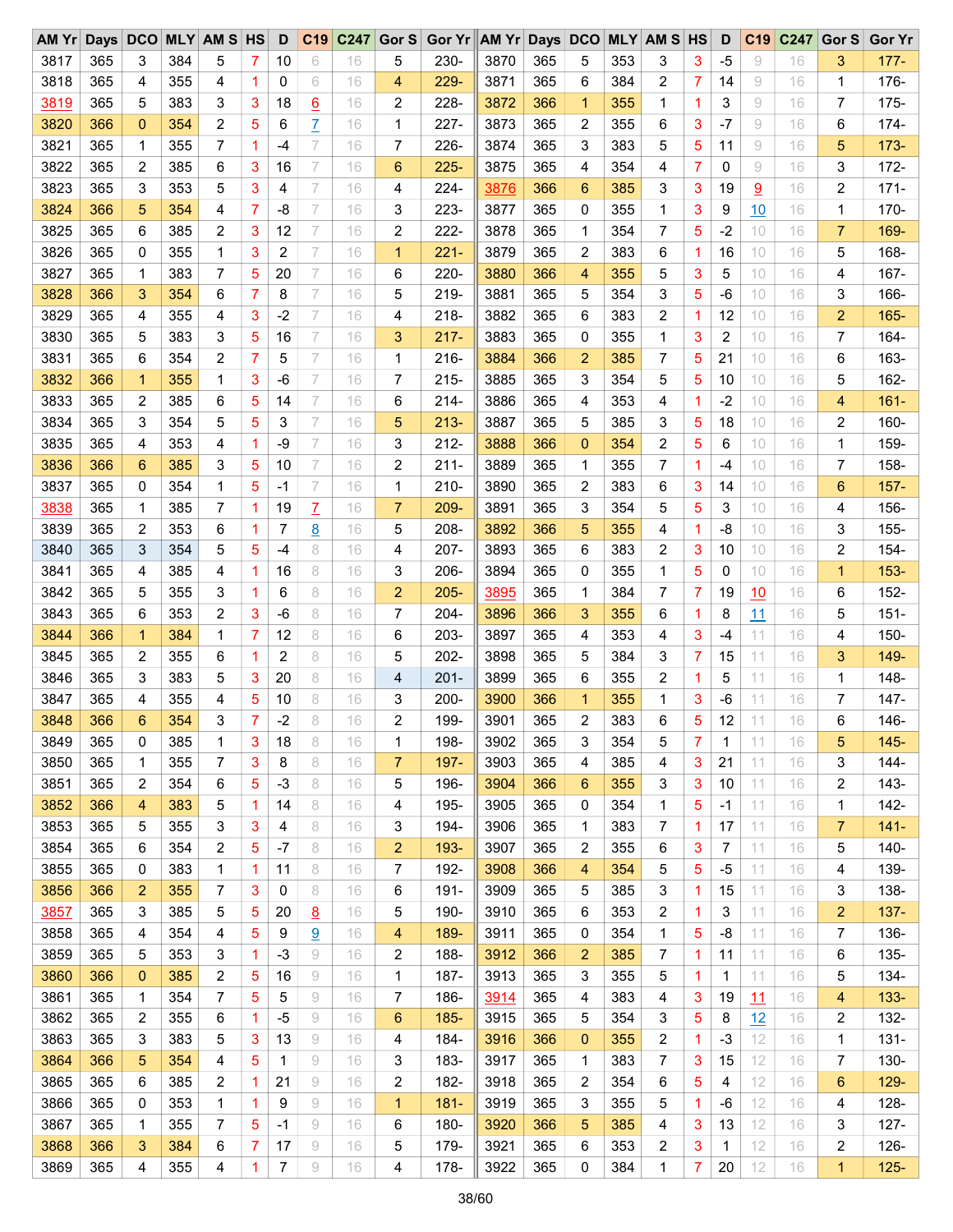| AM Yr | $_{\text{Days}}$ | DCO               |     | <b>MLY AM S HS</b> |   | D              | C <sub>19</sub> | C247 | Gor S               | Gor Yr AM Yr Days DCO |      |     |                |     | <b>MLY AM S HS</b> |                | D    | C <sub>19</sub>     | C247 | Gor S | <b>Gor Yr</b> |
|-------|------------------|-------------------|-----|--------------------|---|----------------|-----------------|------|---------------------|-----------------------|------|-----|----------------|-----|--------------------|----------------|------|---------------------|------|-------|---------------|
| 3923  | 365              | 1                 | 355 | 7                  | 1 | 10             | 12              | 16   | 6                   | $124 -$               | 3976 | 366 | 4              | 354 | 5                  | 5              | $-5$ | $\overline{2}$      | 17   | 4     | $71 -$        |
| 3924  | 366              | 3                 | 355 | 6                  | 3 | -1             | 12              | 16   | 5                   | $123 -$               | 3977 | 365 | 5              | 383 | 3                  | 1.             | 13   | 2                   | 17   | 3     | $70-$         |
| 3925  | 365              | 4                 | 383 | 4                  | 5 | 17             | 12              | 16   | 4                   | $122 -$               | 3978 | 365 | 6              | 355 | 2                  | 3              | 3    | 2                   | 17   | 2     | 69-           |
| 3926  | 365              | 5                 | 354 | 3                  | 7 | 6              | 12              | 16   | 3                   | $121 -$               | 3979 | 365 | 0              | 383 | 1                  | 5              | 21   | 2                   | 17   | 7     | 68-           |
| 3927  | 365              | 6                 | 355 | 2                  | 3 | -4             | 12              | 16   | 1                   | $120 -$               | 3980 | 366 | $\overline{2}$ | 354 | 7                  | 7              | 9    | 2                   | 17   | 6     | $67 -$        |
| 3928  | 366              | $\mathbf{1}$      | 385 | 1                  | 5 | 15             | 12              | 16   | $\overline{7}$      | 119-                  | 3981 | 365 | 3              | 355 | 5                  | 3              | -1   | 2                   | 17   | 5     | 66-           |
| 3929  | 365              | 2                 | 354 | 6                  | 5 | 4              | 12              | 16   | 6                   | $118 -$               | 3982 | 365 | 4              | 385 | 4                  | 5              | 19   | 2                   | 17   | 4     | $65-$         |
| 3930  | 365              | 3                 | 353 | 5                  | 1 | -8             | 12              | 16   | 5                   | $117 -$               | 3983 | 365 | 5              | 354 | 3                  | 5              | 8    | 2                   | 17   | 2     | 64-           |
| 3931  | 365              | 4                 | 385 | 4                  | 5 | 12             | 12              | 16   | 3                   | $116 -$               | 3984 | 366 | $\mathbf 0$    | 353 | 2                  | 1.             | $-5$ | 2                   | 17   | 1     | 63-           |
| 3932  | 366              | 6                 | 354 | 3                  | 5 | 0              | 12              | 16   | $\overline{2}$      | $115 -$               | 3985 | 365 | 1              | 385 | 7                  | 5              | 15   | 2                   | 17   | 7     | $62 -$        |
| 3933  | 365              | 0                 | 383 | 1                  | 1 | 18             | 12              | 16   | 1                   | $114 -$               | 3986 | 365 | 2              | 354 | 6                  | 5              | 4    | 2                   | 17   | 6     | $61 -$        |
| 3934  | 365              | 1                 | 355 | 7                  | 3 | 8              | 13              | 16   | $\overline{7}$      | $113 -$               | 3987 | 365 | 3              | 355 | 5                  | 1              | -6   | 2                   | 17   | 4     | 60-           |
| 3935  | 365              | 2                 | 354 | 6                  | 5 | -3             | 13              | 16   | 5                   | $112 -$               | 3988 | 366 | 5              | 383 | 4                  | 3              | 11   | 2                   | 17   | 3     | 59-           |
| 3936  | 366              | 4                 | 385 | 5                  | 1 | 16             | 13              | 16   | 4                   | $111 -$               | 3989 | 365 | 6              | 354 | 2                  | 5              | 0    | 2                   | 17   | 2     | 58-           |
| 3937  | 365              | 5                 | 353 | 3                  | 1 | 4              | 13              | 16   | 3                   | $110 -$               | 3990 | 365 | 0              | 385 | 1                  | 1              | 20   |                     | 17   | 1     | $57 -$        |
| 3938  | 365              | 6                 | 354 | 2                  | 5 | $-7$           | 13              | 16   | $\overline{2}$      | 109-                  | 3991 | 365 | 1              | 355 | 7                  | 1              | 10   | $\overline{2}$      | 17   | 6     | 56-           |
| 3939  | 365              | 0                 | 385 | 1                  | 1 | 13             | 13              | 16   | $\overline{7}$      | 108-                  | 3992 | 366 | 3              | 353 | 6                  | 3              | $-3$ | $\overline{3}$<br>3 | 17   | 5     | 55-           |
|       |                  |                   |     |                    |   |                |                 |      |                     |                       |      |     |                |     |                    |                |      |                     |      |       |               |
| 3940  | 366              | 2                 | 355 | 7                  | 1 | 2              | 13              | 16   | 6                   | 107-                  | 3993 | 365 | 4              | 384 | 4                  | 7              | 16   | 3                   | 17   | 4     | $54-$         |
| 3941  | 365              | 3                 | 383 | 5                  | 3 | 20             | 13              | 16   | 5                   | 106-                  | 3994 | 365 | 5              | 355 | 3                  | 1.             | 6    | 3                   | 17   | 3     | $53-$         |
| 3942  | 365              | 4                 | 354 | 4                  | 5 | 9              | 13              | 16   | 4                   | $105 -$               | 3995 | 365 | 6              | 355 | 2                  | 3              | -4   | 3                   | 17   | 1     | $52 -$        |
| 3943  | 365              | 5                 | 355 | 3                  | 1 | $-1$           | 13              | 16   | $\overline{2}$      | 104-                  | 3996 | 366 | $\mathbf 1$    | 383 | 1                  | 5              | 13   | 3                   | 17   | 7     | $51-$         |
| 3944  | 366              | 0                 | 383 | 2                  | 3 | 16             | 13              | 16   | 1                   | $103 -$               | 3997 | 365 | 2              | 354 | 6                  | 7              | 2    | 3                   | 17   | 6     | $50-$         |
| 3945  | 365              | 1                 | 355 | 7                  | 5 | 6              | 13              | 16   | 7                   | $102 -$               | 3998 | 365 | 3              | 385 | 5                  | 3              | 22   | 3                   | 17   | 5     | 49-           |
| 3946  | 365              | 2                 | 354 | 6                  | 7 | -5             | 13              | 16   | 6                   | $101 -$               | 3999 | 365 | 4              | 353 | 4                  | 3              | 10   | 3                   | 17   | 3     | 48-           |
| 3947  | 365              | 3                 | 385 | 5                  | 3 | 15             | 13              | 16   | 5                   | $100 -$               | 4000 | 366 | 6              | 354 | 3                  | $\overline{7}$ | $-2$ | 3                   | 17   | 2     | 47-           |
| 3948  | 366              | 5                 | 355 | 4                  | 3 | 4              | 13              | 16   | 4                   | 99-                   | 4001 | 365 | 0              | 385 | 1                  | 3              | 18   | 3                   | 17   | 1     | 46-           |
| 3949  | 365              | 6                 | 354 | 2                  | 5 | -7             | 13              | 16   | 3                   | 98-                   | 4002 | 365 | 1              | 355 | 7                  | 3              | 8    | 3                   | 17   | 7     | 45-           |
| 3950  | 365              | 0                 | 383 | 1                  | 1 | 11             | 13              | 16   | $\overline{2}$      | $97 -$                | 4003 | 365 | 2              | 354 | 6                  | 5              | $-3$ | 3                   | 17   | 5     | 44-           |
| 3951  | 365              | 1                 | 355 | 7                  | 3 | 1              | 13              | 16   | 7                   | 96-                   | 4004 | 366 | 4              | 383 | 5                  | 1              | 14   | 3                   | 17   | 4     | 43-           |
| 3952  | 366              | 3                 | 383 | 6                  | 5 | 18             | 13              | 16   | 6                   | 95-                   | 4005 | 365 | 5              | 355 | 3                  | 3              | 4    | 3                   | 17   | 3     | 42-           |
| 3953  | 365              | 4                 | 354 | 4                  | 7 | 7              | 1               | 17   | 5                   | $94-$                 | 4006 | 365 | 6              | 354 | 2                  | 5              | -7   | 3                   | 17   | 2     | $41 -$        |
| 3954  | 365              | 5                 | 355 | 3                  | 3 | $-3$           |                 | 17   | 4                   | 93-                   | 4007 | 365 | 0              | 385 | 1                  | 1              | 13   | 3                   | 17   | 7     | $40 -$        |
| 3955  | 365              | 6                 | 385 | 2                  | 5 | 17             | 1               | 17   | 2                   | $92 -$                | 4008 | 366 | $\overline{2}$ | 353 | 7                  | 1              | 0    | 3                   | 17   | 6     | 39-           |
| 3956  | 366              | $\mathbf 1$       | 354 | 1                  | 5 | 5              | 1.              | 17   | 1                   | 91-                   | 4009 | 365 | 3              | 385 | 5                  | 5              | 20   | $\overline{3}$      | 17   | 5     | 38-           |
| 3957  | 365              | 2                 | 353 | 6                  | 1 | -7             | 1.              | 17   | 7                   | 90-                   | 4010 | 365 | 4              | 354 | 4                  | 5              | 9    | 4                   | 17   | 4     | $37 -$        |
| 3958  | 365              | 3                 | 385 | 5                  | 5 | 13             | 1               | 17   | 6                   | 89-                   | 4011 | 365 | 5              | 355 | 3                  | 1              | -1   | 4                   | 17   | 2     | 36-           |
| 3959  | 365              | 4                 | 354 | 4                  | 5 | 2              | 1               | 17   | 4                   | 88-                   | 4012 | 366 | $\mathbf 0$    | 383 | 2                  | 3              | 16   | 4                   | 17   | 1     | $35-$         |
| 3960  | 366              | 6                 | 383 | 3                  | 1 | 19             | 1.              | 17   | 3                   | 87-                   | 4013 | 365 | 1              | 354 | 7                  | 5              | 5    | 4                   | 17   | 7     | 34-           |
| 3961  | 365              | 0                 | 355 | 1                  | 3 | 9              | 1               | 17   | 2                   | 86-                   | 4014 | 365 | 2              | 355 | 6                  | 1              | -5   | 4                   | 17   | 6     | $33 -$        |
| 3962  | 365              | 1                 | 354 | 7                  | 5 | -2             | 1.              | 17   | 1                   | $85 -$                | 4015 | 365 | 3              | 383 | 5                  | 3              | 13   | 4                   | 17   | 4     | 32-           |
| 3963  | 365              | 2                 | 385 | 6                  | 1 | 18             | 1.              | 17   | 6                   | 84-                   | 4016 | 366 | 5              | 354 | 4                  | 5              | 1    | 4                   | 17   | 3     | $31 -$        |
| 3964  | 366              | 4                 | 353 | 5                  | 1 | 5              | 1               | 17   | 5                   | 83-                   | 4017 | 365 | 6              | 385 | 2                  | 1              | 21   | 4                   | 17   | 2     | $30-$         |
| 3965  | 365              | 5                 | 355 | 3                  | 5 | -5             | 1               | 17   | 4                   | 82-                   | 4018 | 365 | 0              | 355 | 1                  | 1              | 11   | 4                   | 17   | 1     | $29 -$        |
| 3966  | 365              | 6                 | 384 | 2                  | 7 | 14             | 1.              | 17   | 3                   | 81-                   | 4019 | 365 | 1              | 353 | 7                  | 3              | -1   | 4                   | 17   | 6     | 28-           |
| 3967  | 365              |                   | 355 | 1                  | 1 |                | 1               | 17   |                     | $80 -$                | 4020 | 366 | 3              | 384 |                    | 7              | 17   | 4                   | 17   | 5     | $27 -$        |
| 3968  | 365              | 0<br>$\mathbf{1}$ | 353 | 7                  | 3 | 4<br>-8        | 1               | 17   | 1<br>$\overline{7}$ | 79-                   | 4021 | 365 | 4              | 355 | 6<br>4             | 1              | 7    | 4                   | 17   | 4     | 26-           |
|       |                  |                   |     |                    |   |                | 1               |      |                     |                       |      |     |                |     |                    |                |      |                     |      |       |               |
| 3969  | 365              | 2                 | 384 | 6                  | 7 | 11             |                 | 17   | 6                   | 78-                   | 4022 | 365 | 5              | 355 | 3                  | 3              | -3   | 4                   | 17   | 3     | $25 -$        |
| 3970  | 365              | 3                 | 355 | 5                  | 1 | 1              | 1               | 17   | 5                   | 77-                   | 4023 | 365 | 6              | 383 | 2                  | 5              | 15   | 4                   | 17   | 1     | 24-           |
| 3971  | 365              | 4                 | 383 | 4                  | 3 | 19             | 1               | 17   | 3                   | $76-$                 | 4024 | 366 | $\mathbf 1$    | 354 | 1                  | 7              | 3    | 4                   | 17   | 7     | 23-           |
| 3972  | 366              | 6                 | 355 | 3                  | 5 | 8              | $\overline{2}$  | 17   | 2                   | $75-$                 | 4025 | 365 | 2              | 355 | 6                  | 3              | -7   | 4                   | 17   | 6     | $22 -$        |
| 3973  | 365              | 0                 | 354 | 1                  | 7 | -3             | $\overline{2}$  | 17   | 1                   | 74-                   | 4026 | 365 | 3              | 385 | 5                  | 5              | 13   | 4                   | 17   | 5     | $21 -$        |
| 3974  | 365              | 1                 | 385 | 7                  | 3 | 17             | 2               | 17   | $\overline{7}$      | $73-$                 | 4027 | 365 | 4              | 354 | 4                  | 5              | 2    | 4                   | 17   | 3     | $20 -$        |
| 3975  | 365              | 2                 | 355 | 6                  | 3 | $\overline{7}$ | 2               | 17   | 5                   | $72-$                 | 4028 | 366 | 6              | 383 | 3                  | 1              | 19   | 4                   | 17   | 2     | $19 -$        |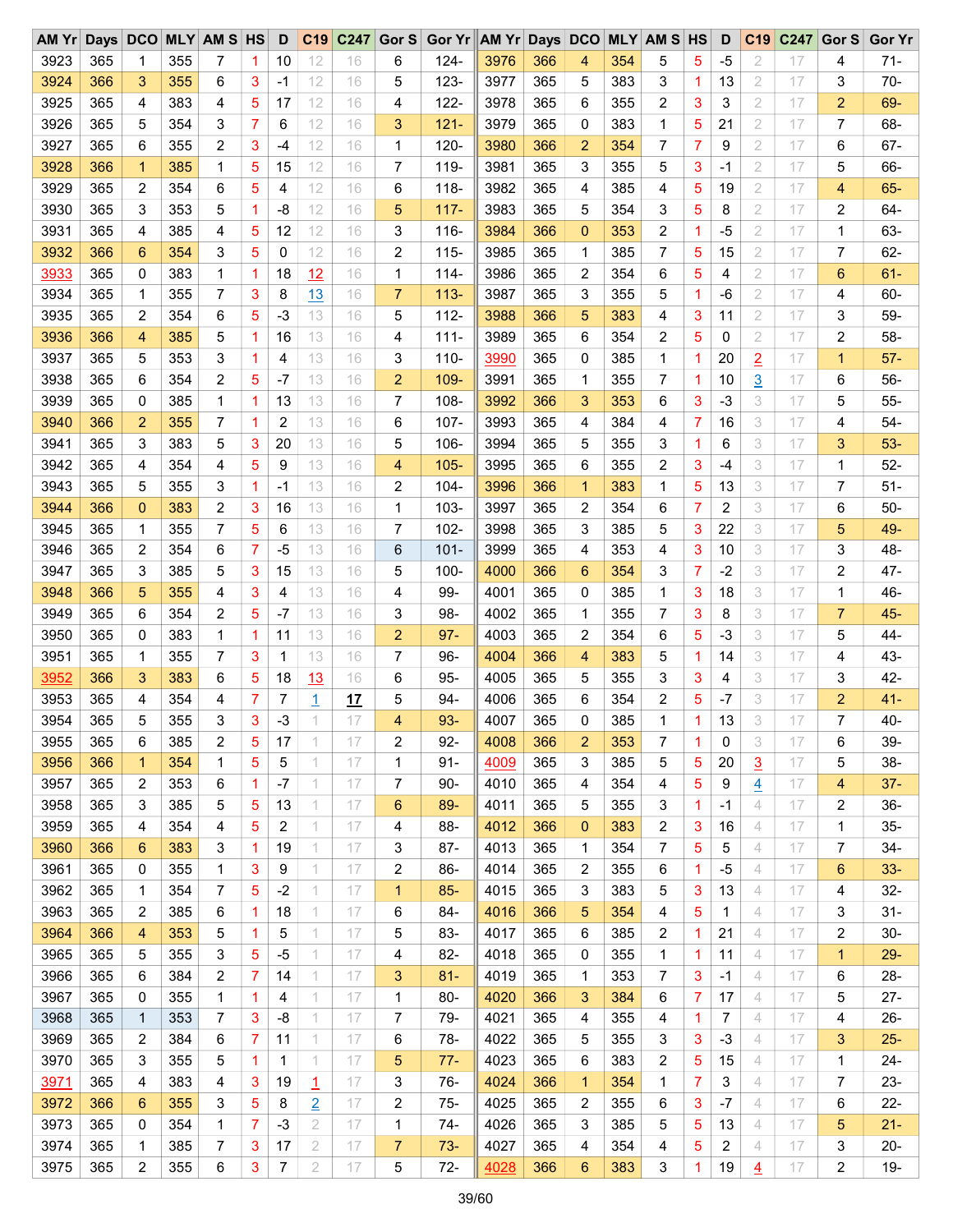| AM Yr |     | Days DCO     |     | <b>MLY AM S HS</b> |   | D    | C19             | C <sub>247</sub> |                | Gor S Gor Yr AM Yr Days DCO |      |     |              |     | <b>MLY AM S HS</b> |                | D    | C <sub>19</sub> | C <sub>247</sub> | Gor S          | <b>Gor Yr</b> |
|-------|-----|--------------|-----|--------------------|---|------|-----------------|------------------|----------------|-----------------------------|------|-----|--------------|-----|--------------------|----------------|------|-----------------|------------------|----------------|---------------|
| 4029  | 365 | 0            | 355 | 1                  | 3 | 9    | $\overline{5}$  | 17               | 1              | $18 -$                      | 4082 | 365 | 3            | 353 | 5                  | 1              | -8   | 7               | 17               | 5              | 36            |
| 4030  | 365 | 1            | 354 | 7                  | 5 | $-2$ | 5               | 17               | 7              | $17-$                       | 4083 | 365 | 4            | 385 | 4                  | 5              | 12   | 7               | 17               | 3              | 37            |
| 4031  | 365 | 2            | 383 | 6                  | 1 | 16   | 5               | 17               | 5              | 16-                         | 4084 | 366 | 6            | 354 | 3                  | 5              | 0    | 7               | 17               | 2              | 38            |
| 4032  | 366 | 4            | 355 | 5                  | 3 | 5    | 5               | 17               | 4              | $15 -$                      | 4085 | 365 | 0            | 385 | 1                  | 1              | 20   | $\overline{L}$  | 17               | 1              | 39            |
| 4033  | 365 | 5            | 354 | 3                  | 5 | -6   | 5               | 17               | 3              | 14-                         | 4086 | 365 | 1            | 353 | 7                  | 1              | 8    | 8               | 17               | $\overline{7}$ | 40            |
| 4034  | 365 | 6            | 385 | 2                  | 1 | 14   | 5               | 17               | $\overline{2}$ | $13 -$                      | 4087 | 365 | 2            | 354 | 6                  | 5              | -3   | 8               | 17               | 5              | 41            |
| 4035  | 365 | 0            | 353 | 1                  | 1 | 2    | 5               | 17               | 7              | $12 -$                      | 4088 | 366 | 4            | 385 | 5                  | 1              | 16   | 8               | 17               | 4              | 42            |
| 4036  | 366 | 2            | 385 | 7                  | 5 | 21   | 5               | 17               | 6              | $11 -$                      | 4089 | 365 | 5            | 355 | 3                  | 1              | 6    | 8               | 17               | 3              | 43            |
| 4037  | 365 | 3            | 354 | 5                  | 5 | 10   | 5               | 17               | 5              | $10 -$                      | 4090 | 365 | 6            | 353 | 2                  | 3              | -6   | 8               | 17               | $\overline{2}$ | 44            |
| 4038  | 365 | 4            | 355 | 4                  | 1 | 0    | 5               | 17               | 4              | $9-$                        | 4091 | 365 | 0            | 384 | 1                  | 7              | 13   | 8               | 17               | 7              | 45            |
| 4039  | 365 | 5            | 383 | 3                  | 3 | 18   | 5               | 17               | 2              | 8-                          | 4092 | 366 | 2            | 355 | 7                  | 1              | 2    | 8               | 17               | 6              | 46            |
| 4040  | 366 | 0            | 354 | 2                  | 5 | 6    | 5               | 17               | 1              | 7-                          | 4093 | 365 | 3            | 383 | 5                  | 3              | 20   | 8               | 17               | 5              | 47            |
| 4041  | 365 | 1            | 355 | 7                  | 1 | $-4$ | 5               | 17               | 7              | 6-                          | 4094 | 365 | 4            | 355 | 4                  | 5              | 10   | 8               | 17               | 4              | 48            |
| 4042  | 365 | 2            | 383 | 6                  | 3 | 14   | 5               | 17               | 6              | 5-                          | 4095 | 365 | 5            | 354 | 3                  | $\overline{7}$ | $-1$ | 8               | 17               | 2              | 49            |
| 4043  | 365 | 3            | 355 | 5                  | 5 | 4    | 5               | 17               | 4              | 4-                          | 4096 | 365 | 6            | 385 | 2                  | 3              | 19   | 8               | 17               | 1              | 50            |
| 4044  | 366 | 5            | 354 |                    | 7 | -8   | 5               | 17               | 3              | 3-                          | 4097 | 365 | 0            | 355 | 1                  | 3              |      | 8               | 17               | 7              | 51            |
|       |     |              |     | 4                  |   |      |                 | 17               |                |                             |      |     |              |     |                    |                | 9    |                 |                  |                |               |
| 4045  | 365 | 6            | 385 | 2                  | 3 | 12   | 5               |                  | 2              | 2-                          | 4098 | 365 | 1            | 354 | 7                  | 5              | $-2$ | 8               | 17               | 6              | 52            |
| 4046  | 365 | 0            | 353 | 1                  | 3 | 0    | 5               | 17               | 1              | $1 -$                       | 4099 | 365 | 2            | 383 | 6                  | 1              | 16   | 8               | 17               | 4              | 53            |
| 4047  | 365 | 1            | 384 | 7                  | 7 | 19   | $\overline{5}$  | 17               | 6              | 1                           | 4100 | 366 | 4            | 355 | 5                  | 3              | 5    | 8               | 17               | 3              | 54            |
| 4048  | 366 | 3            | 355 | 6                  | 1 | 8    | <u>6</u>        | 17               | 5              | 2                           | 4101 | 365 | 5            | 354 | 3                  | 5              | -6   | 8               | 17               | 2              | 55            |
| 4049  | 365 | 4            | 355 | 4                  | 3 | $-2$ | 6               | 17               | 4              | 3                           | 4102 | 365 | 6            | 383 | 2                  | 1              | 12   | 8               | 17               | $\mathbf{1}$   | 56            |
| 4050  | 365 | 5            | 383 | 3                  | 5 | 16   | 6               | 17               | 3              | 4                           | 4103 | 365 | 0            | 355 | 1                  | 3              | 2    | 8               | 17               | 6              | 57            |
| 4051  | 365 | 6            | 354 | 2                  | 7 | 5    | 6               | 17               | 1              | 5                           | 4104 | 366 | 2            | 385 | 7                  | 5              | 21   | 8               | 17               | 5              | 58            |
| 4052  | 366 | $\mathbf{1}$ | 355 | 1                  | 3 | -6   | 6               | 17               | 7              | 6                           | 4105 | 365 | 3            | 354 | 5                  | 5              | 10   | $\overline{9}$  | 17               | 4              | 59            |
| 4053  | 365 | 2            | 385 | 6                  | 5 | 14   | 6               | 17               | 6              | 7                           | 4106 | 365 | 4            | 353 | 4                  | 1              | $-2$ | 9               | 17               | 3              | 60            |
| 4054  | 365 | 3            | 354 | 5                  | 5 | 3    | 6               | 17               | 5              | 8                           | 4107 | 365 | 5            | 385 | 3                  | 5              | 18   | 9               | 17               | 1              | 61            |
| 4055  | 365 | 4            | 383 | 4                  | 1 | 21   | 6               | 17               | 3              | 9                           | 4108 | 366 | $\mathbf 0$  | 354 | 2                  | 5              | 6    | 9               | 17               | 7              | 62            |
| 4056  | 366 | 6            | 355 | 3                  | 3 | 10   | 6               | 17               | 2              | 10                          | 4109 | 365 | 1            | 355 | 7                  | 1              | $-4$ | 9               | 17               | 6              | 63            |
| 4057  | 365 | 0            | 354 | 1                  | 5 | -1   | 6               | 17               | 1              | 11                          | 4110 | 365 | 2            | 383 | 6                  | 3              | 14   | 9               | 17               | 5              | 64            |
| 4058  | 365 | 1            | 383 | 7                  | 1 | 17   | 6               | 17               | 7              | 12                          | 4111 | 365 | 3            | 354 | 5                  | 5              | 3    | 9               | 17               | 3              | 65            |
| 4059  | 365 | 2            | 355 | 6                  | 3 | 7    | 6               | 17               | 5              | 13                          | 4112 | 366 | 5            | 385 | 4                  | 1              | 22   | 9               | 17               | 2              | 66            |
| 4060  | 366 | 4            | 354 | 5                  | 5 | $-5$ | 6               | 17               | 4              | 14                          | 4113 | 365 | 6            | 353 | 2                  | 1              | 10   | 9               | 17               | 1              | 67            |
| 4061  | 365 | 5            | 385 | 3                  | 1 | 15   | 6               | 17               | 3              | 15                          | 4114 | 365 | 0            | 355 | 1                  | 5              | 0    | 9               | 17               | 7              | 68            |
| 4062  | 365 | 6            | 353 | 2                  | 1 | 3    | 6               | 17               | $\overline{2}$ | 16                          | 4115 | 365 | 1            | 384 | 7                  | 7              | 19   | 9               | 17               | 5              | 69            |
| 4063  | 365 | 0            | 355 | 1                  | 5 | -7   | 6               | 17               | 7              | 17                          | 4116 | 366 | 3            | 355 | 6                  | 1              | 8    | 9               | 17               | 4              | 70            |
| 4064  | 366 | 2            | 384 | 7                  | 7 | 11   | 6               | 17               | 6              | 18                          | 4117 | 365 | 4            | 353 | 4                  | 3              | -4   | 9               | 17               | 3              | 71            |
| 4065  | 365 | 3            | 355 | 5                  | 1 | 1    | 6               | 17               | 5              | 19                          | 4118 | 365 | 5            | 384 | 3                  | 7              | 15   | 9               | 17               | $\overline{2}$ | 72            |
| 4066  | 365 | 4            | 383 | 4                  | 3 | 19   | $\underline{6}$ | 17               | 4              | 20                          | 4119 | 365 | 6            | 355 | 2                  | 1              | 5    | 9               | 17               | 7              | 73            |
| 4067  | 365 | 5            | 354 | 3                  | 5 | 8    | $\overline{L}$  | 17               | 2              | 21                          | 4120 | 366 | $\mathbf{1}$ | 355 | 1                  | 3              | -6   | 9               | 17               | 6              | 74            |
| 4068  | 366 | 0            | 355 | 2                  | 1 | -3   | 7               | 17               | 1              | 22                          | 4121 | 365 | 2            | 383 | 6                  | 5              | 12   | 9               | 17               | 5              | 75            |
| 4069  | 365 | 1            | 385 | 7                  | 3 | 17   | 7               | 17               | 7              | 23                          | 4122 | 365 | 3            | 354 | 5                  | 7              | 1    | 9               | 17               | 4              | 76            |
| 4070  | 365 | 2            | 353 | 6                  | 3 | 5    | 7               | 17               | 6              | 24                          | 4123 | 365 | 4            | 385 | 4                  | 3              | 21   | 9               | 17               | 2              | 77            |
| 4071  | 365 | 3            | 354 | 5                  | 7 | -6   | 7               | 17               | 4              | 25                          | 4124 | 366 | 6            | 355 | 3                  | 3              | 10   | 10              | 17               | 1              | 78            |
| 4072  | 366 | 5            | 385 | 4                  | 3 | 13   | 7               | 17               | 3              | 26                          | 4125 | 365 | 0            | 354 | 1                  | 5              | $-1$ | 10              | 17               | 7              | 79            |
|       |     |              |     |                    |   |      |                 |                  |                |                             |      |     |              |     |                    |                |      |                 |                  |                |               |
| 4073  | 365 | 6            | 355 | 2                  | 3 | 3    | 7               | 17               | 2              | 27                          | 4126 | 365 | 1            | 383 | 7                  | 1              | 17   | 10              | 17               | 6              | 80            |
| 4074  | 365 | 0            | 383 | 1                  | 5 | 21   | 7               | 17               | $\mathbf 1$    | 28                          | 4127 | 365 | 2            | 355 | 6                  | 3              | 7    | 10              | 17               | 4              | 81            |
| 4075  | 365 | 1            | 354 | 7                  | 7 | 10   | 7               | 17               | 6              | 29                          | 4128 | 366 | 4            | 354 | 5                  | 5              | $-5$ | 10              | 17               | 3              | 82            |
| 4076  | 366 | 3            | 355 | 6                  | 3 | -1   | 7               | 17               | 5              | 30                          | 4129 | 365 | 5            | 383 | 3                  | 1              | 13   | 10              | 17               | 2              | 83            |
| 4077  | 365 | 4            | 383 | 4                  | 5 | 17   | 7               | 17               | 4              | 31                          | 4130 | 365 | 6            | 355 | 2                  | 3              | 3    | 10              | 17               | $\mathbf{1}$   | 84            |
| 4078  | 365 | 5            | 354 | 3                  | 7 | 6    | 7               | 17               | 3              | 32                          | 4131 | 365 | 0            | 385 | 1                  | 5              | 23   | 10              | 17               | 6              | 85            |
| 4079  | 365 | 6            | 355 | 2                  | 3 | -4   | 7               | 17               | 1              | 33                          | 4132 | 366 | 2            | 354 | 7                  | 5              | 11   | 10              | 17               | 5              | 86            |
| 4080  | 366 | 1            | 385 | 1                  | 5 | 15   | 7               | 17               | 7              | 34                          | 4133 | 365 | 3            | 353 | 5                  | 1              | -1   | 10              | 17               | 4              | 87            |
| 4081  | 365 | 2            | 354 | 6                  | 5 | 4    | 7               | 17               | 6              | 35                          | 4134 | 365 | 4            | 385 | 4                  | 5              | 19   | 10              | 17               | 3              | 88            |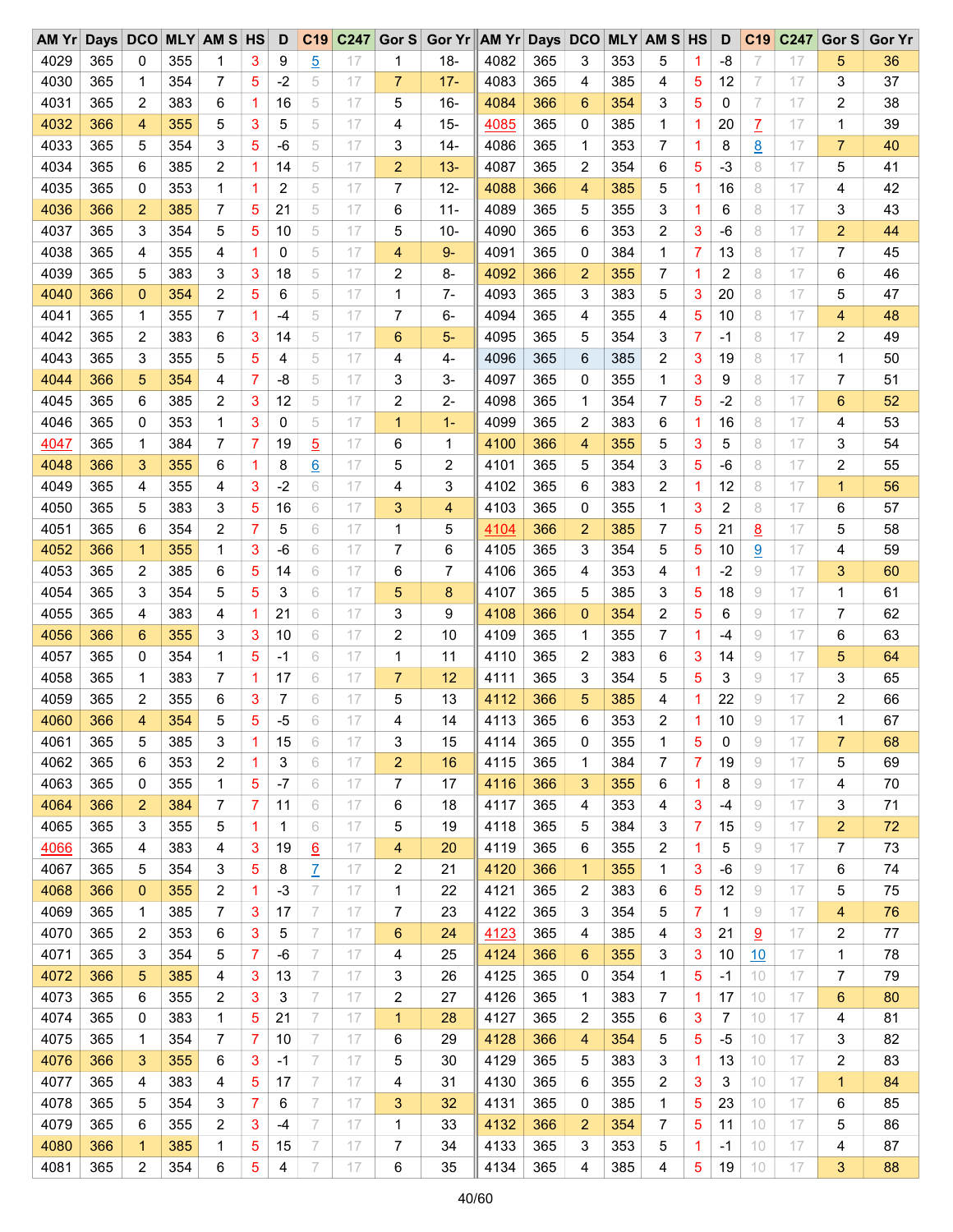| AM Yr | Days DCO |                |     | <b>MLY AM S HS</b> |   | D            | C19 | C <sub>247</sub> |                | Gor S Gor Yr AM Yr Days DCO MLY AM S HS |              |            |                |     |   |              | D    | C <sub>19</sub> | C247     | Gor S          | <b>Gor Yr</b> |
|-------|----------|----------------|-----|--------------------|---|--------------|-----|------------------|----------------|-----------------------------------------|--------------|------------|----------------|-----|---|--------------|------|-----------------|----------|----------------|---------------|
| 4135  | 365      | 5              | 354 | 3                  | 5 | 8            | 10  | 17               | 1              | 89                                      | 4188         | 366        | 2              | 383 | 7 | 3            | 21   | 13              | 17       | 6              | 142           |
| 4136  | 366      | 0              | 355 | 2                  | 1 | -3           | 10  | 17               | 7              | 90                                      | 4189         | 365        | 3              | 354 | 5 | 5            | 10   | 13              | 17       | 5              | 143           |
| 4137  | 365      | 1              | 383 | 7                  | 3 | 15           | 10  | 17               | 6              | 91                                      | 4190         | 365        | 4              | 355 | 4 | 1            | 0    | 13              | 17       | 4              | 144           |
| 4138  | 365      | 2              | 354 | 6                  | 5 | 4            | 10  | 17               | 5              | 92                                      | 4191         | 365        | 5              | 383 | 3 | 3            | 18   | 13              | 17       | 2              | 145           |
| 4139  | 365      | 3              | 355 | 5                  | 1 | -6           | 10  | 17               | 3              | 93                                      | 4192         | 366        | $\mathbf{0}$   | 355 | 2 | 5            | 7    | 13              | 17       | 1              | 146           |
| 4140  | 366      | 5              | 383 | 4                  | 3 | 11           | 10  | 17               | 2              | 94                                      | 4193         | 365        | 1              | 354 | 7 | 7            | -4   | 13              | 17       | 7              | 147           |
| 4141  | 365      | 6              | 355 | $\overline{c}$     | 5 | $\mathbf{1}$ | 10  | 17               | 1              | 95                                      | 4194         | 365        | 2              | 385 | 6 | 3            | 16   | 13              | 17       | 6              | 148           |
| 4142  | 365      | 0              | 384 | 1                  | 7 | 20           | 10  | 17               | $\overline{7}$ | 96                                      | 4195         | 365        | 3              | 355 | 5 | 3            | 6    | 13              | 17       | 4              | 149           |
| 4143  | 365      | 1              | 355 | 7                  | 1 | 10           | 11  | 17               | 5              | 97                                      | 4196         | 366        | 5              | 354 | 4 | 5            | -6   | 13              | 17       | 3              | 150           |
| 4144  | 366      | 3              | 353 | 6                  | 3 | $-3$         | 11  | 17               | 4              | 98                                      | 4197         | 365        | 6              | 383 | 2 | 1            | 12   | 13              | 17       | 2              | 151           |
| 4145  | 365      | 4              | 384 | 4                  | 7 | 16           | 11  | 17               | 3              | 99                                      | 4198         | 365        | 0              | 355 | 1 | 3            | 2    | 13              | 17       | $\mathbf{1}$   | 152           |
| 4146  | 365      | 5              | 355 | 3                  | 1 | 6            | 11  | 17               | 2              | 100                                     | 4199         | 365        | 1              | 383 | 7 | 5            | 20   | 13              | 17       | 6              | 153           |
| 4147  | 365      | 6              | 355 | 2                  | 3 | -4           | 11  | 17               | 1              | 101                                     | 4200         | 366        | 3              | 354 | 6 | 7            | 8    | $\overline{1}$  | 18       | 5              | 154           |
| 4148  | 366      | $\mathbf{1}$   | 383 | 1                  | 5 | 13           | 11  | 17               | 7              | 102                                     | 4201         | 365        | 4              | 355 | 4 | 3            | $-2$ | 1               | 18       | 4              | 155           |
| 4149  | 365      | 2              | 354 | 6                  | 7 | 2            | 11  | 17               | 6              | 103                                     | 4202         | 365        | 5              | 385 | 3 | 5            | 18   | 1               | 18       | 3              | 156           |
| 4150  | 365      | 3              | 385 | 5                  | 3 | 22           | 11  | 17               | 5              | 104                                     | 4203         | 365        | 6              | 354 | 2 | 5            | 7    | 1               | 18       | $\mathbf{1}$   | 157           |
| 4151  |          | 4              |     |                    |   |              | 11  | 17               | 3              |                                         |              | 366        | $\mathbf{1}$   |     |   | $\mathbf{1}$ |      | 1               |          | 7              | 158           |
|       | 365      |                | 355 | 4                  | 3 | 12           |     |                  |                | 105                                     | 4204         |            |                | 353 | 1 |              | -6   |                 | 18       |                |               |
| 4152  | 366      | 6              | 354 | 3                  | 5 | 0            | 11  | 17               | 2              | 106                                     | 4205         | 365        | 2              | 385 | 6 | 5            | 14   | 1               | 18       | 6              | 159           |
| 4153  | 365      | 0              | 383 | 1                  | 1 | 18           | 11  | 17               | 1              | 107                                     | 4206         | 365        | 3              | 354 | 5 | 5            | 3    | 1               | 18       | 5              | 160           |
| 4154  | 365      | 1              | 355 | 7                  | 3 | 8            | 11  | 17               | $\overline{7}$ | 108                                     | 4207         | 365        | 4              | 383 | 4 | 1            | 21   | 1               | 18       | 3              | 161           |
| 4155  | 365      | 2              | 354 | 6                  | 5 | $-3$         | 11  | 17               | 5              | 109                                     | 4208         | 366        | 6              | 355 | 3 | 3            | 10   | 1               | 18       | 2              | 162           |
| 4156  | 366      | 4              | 385 | 5                  | 1 | 16           | 11  | 17               | 4              | 110                                     | 4209         | 365        | 0              | 354 | 1 | 5            | -1   | 1               | 18       | 1              | 163           |
| 4157  | 365      | 5              | 353 | 3                  | 1 | 4            | 11  | 17               | 3              | 111                                     | 4210         | 365        | 1              | 385 | 7 | 1            | 19   | 1               | 18       | $\overline{7}$ | 164           |
| 4158  | 365      | 6              | 354 | 2                  | 5 | -7           | 11  | 17               | $\overline{2}$ | 112                                     | 4211         | 365        | 2              | 353 | 6 | 1            | 7    | 1               | 18       | 5              | 165           |
| 4159  | 365      | 0              | 385 | 1                  | 1 | 13           | 11  | 17               | 7              | 113                                     | 4212         | 366        | 4              | 355 | 5 | 5            | $-4$ | 1               | 18       | 4              | 166           |
| 4160  | 366      | 2              | 355 | 7                  | 1 | 2            | 11  | 17               | 6              | 114                                     | 4213         | 365        | 5              | 384 | 3 | 7            | 15   | 1               | 18       | 3              | 167           |
| 4161  | 365      | 3              | 383 | 5                  | 3 | 20           | 11  | 17               | 5              | 115                                     | 4214         | 365        | 6              | 355 | 2 | 1            | 5    | 1               | 18       | $\overline{2}$ | 168           |
| 4162  | 365      | 4              | 354 | 4                  | 5 | 9            | 12  | 17               | 4              | 116                                     | 4215         | 365        | 0              | 353 | 1 | 3            | $-7$ | 1               | 18       | 7              | 169           |
| 4163  | 365      | 5              | 355 | 3                  | 1 | -1           | 12  | 17               | 2              | 117                                     | 4216         | 366        | 2              | 384 | 7 | 7            | 11   | 1               | 18       | 6              | 170           |
| 4164  | 366      | 0              | 383 | 2                  | 3 | 16           | 12  | 17               | 1              | 118                                     | 4217         | 365        | 3              | 355 | 5 | 1            | 1    | 1               | 18       | 5              | 171           |
| 4165  | 365      | 1              | 354 | 7                  | 5 | 5            | 12  | 17               | 7              | 119                                     | 4218         | 365        | 4              | 383 | 4 | 3            | 19   | 1               | 18       | 4              | 172           |
| 4166  | 365      | $\overline{2}$ | 355 | 6                  | 1 | $-5$         | 12  | 17               | 6              | 120                                     | 4219         | 365        | 5              | 355 | 3 | 5            | 9    | $\overline{2}$  | 18       | $\overline{2}$ | 173           |
| 4167  | 365      | 3              | 385 | 5                  | 3 | 15           | 12  | 17               | 4              | 121                                     | 4220         | 366        | 0              | 354 | 2 | 7            | $-3$ | 2               | 18       | 1              | 174           |
| 4168  | 366      | 5              | 353 | 4                  | 3 | 2            | 12  | 17               | 3              | 122                                     | 4221         | 365        | 1              | 385 | 7 | 3            | 17   | 2               | 18       | 7              | 175           |
| 4169  | 365      | 6              | 384 | 2                  | 7 | 21           | 12  | 17               | 2              | 123                                     | 4222         | 365        | 2              | 355 | 6 | 3            | 7    | 2               | 18       | 6              | 176           |
| 4170  | 365      | 0              | 355 | 1                  | 1 | 11           | 12  | 17               | 1              | 124                                     | 4223         | 365        | 3              | 354 | 5 | 5            | -4   | 2               | 18       | 4              | 177           |
| 4171  | 365      | 1              | 355 | 7                  | 3 | 1            | 12  | 17               | 6              | 125                                     | 4224         | 365        | 4              | 383 | 4 | 1            | 14   | 2               | 18       | 3              | 178           |
| 4172  | 366      | 3              | 383 | 6                  | 5 | 18           | 12  | 17               | 5              | 126                                     | 4225         | 365        | 5              | 355 | 3 | 3            | 4    | 2               | 18       | 2              | 179           |
| 4173  | 365      | 4              | 354 | 4                  | 7 | 7            | 12  | 17               | 4              | 127                                     | 4226         | 365        | 6              | 383 | 2 | 5            | 22   | 2               | 18       | $\mathbf{1}$   | 180           |
| 4174  | 365      | 5              | 355 | 3                  | 3 | -3           | 12  | 17               | 3              | 128                                     | 4227         | 365        | 0              | 354 | 1 | 7            | 11   | 2               | 18       | 6              | 181           |
| 4175  | 365      | 6              | 385 | 2                  | 5 | 17           | 12  | 17               | 1              | 129                                     | 4228         | 366        | $\overline{c}$ | 355 | 7 | 3            | 0    | 2               | 18       | 5              | 182           |
| 4176  | 366      | $\mathbf{1}$   | 354 | 1                  | 5 | 5            | 12  | 17               | 7              | 130                                     | 4229         | 365        | 3              | 385 | 5 | 5            | 20   | 2               | 18       | 4              | 183           |
| 4177  | 365      | 2              | 353 | 6                  | 1 | $-7$         | 12  | 17               | 6              | 131                                     | 4230         | 365        | 4              | 354 | 4 | 5            | 9    | 2               | 18       | 3              | 184           |
| 4178  | 365      | 3              | 385 | 5                  | 5 | 13           | 12  | 17               | 5              | 132                                     | 4231         | 365        | 5              | 353 | 3 | 1            | $-3$ | 2               | 18       | 1              | 185           |
| 4179  | 365      | 4              | 354 | 4                  | 5 | 2            | 12  | 17               | 3              | 133                                     |              |            | $\mathbf 0$    | 385 | 2 |              |      | 2               |          | 7              | 186           |
| 4180  | 366      |                |     |                    | 1 | 19           |     | 17               |                | 134                                     | 4232<br>4233 | 366<br>365 |                | 354 | 7 | 5            | 16   | 2               | 18<br>18 | 6              | 187           |
|       |          | 6              | 383 | 3                  |   |              | 12  |                  | 2              |                                         |              |            | 1              |     |   | 5            | 5    |                 |          |                |               |
| 4181  | 365      | 0              | 355 | 1                  | 3 | 9            | 13  | 17               | 1              | 135                                     | 4234         | 365        | 2              | 355 | 6 | 1            | -5   | 2               | 18       | 5              | 188           |
| 4182  | 365      | 1              | 354 | 7                  | 5 | $-2$         | 13  | 17               | 7              | 136                                     | 4235         | 365        | 3              | 383 | 5 | 3            | 13   | 2               | 18       | 3              | 189           |
| 4183  | 365      | 2              | 385 | 6                  | 1 | 18           | 13  | 17               | 5              | 137                                     | 4236         | 366        | 5              | 354 | 4 | 5            | 1    | 2               | 18       | 2              | 190           |
| 4184  | 366      | 4              | 353 | 5                  | 1 | 5            | 13  | 17               | 4              | 138                                     | 4237         | 365        | 6              | 385 | 2 | 1            | 21   | $\overline{2}$  | 18       | 1              | 191           |
| 4185  | 365      | 5              | 354 | 3                  | 5 | -6           | 13  | 17               | 3              | 139                                     | 4238         | 365        | 0              | 355 | 1 | 1            | 11   | $\overline{3}$  | 18       | 7              | 192           |
| 4186  | 365      | 6              | 385 | 2                  | 1 | 14           | 13  | 17               | 2              | 140                                     | 4239         | 365        | 1              | 353 | 7 | 3            | $-1$ | 3               | 18       | 5              | 193           |
| 4187  | 365      | 0              | 355 | 1                  | 1 | 4            | 13  | 17               | 7              | 141                                     | 4240         | 366        | 3              | 384 | 6 | 7            | 17   | 3               | 18       | 4              | 194           |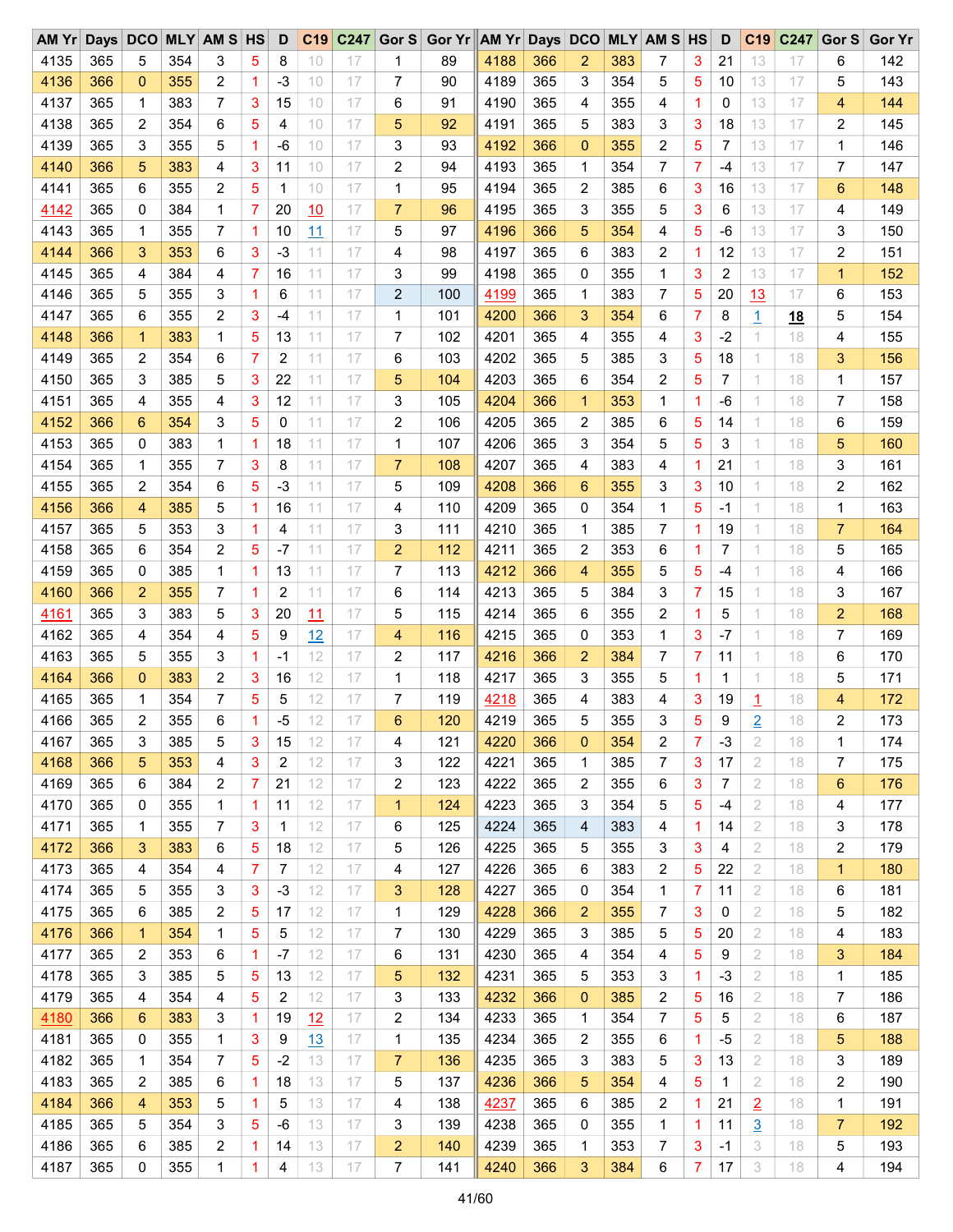| AMYr |     |                |     | Days DCO MLY AM S HS |                | D    | C19            | C <sub>247</sub> |                | Gor S Gor Yr AM Yr Days DCO MLY AM S HS |      |     |                         |     |                |                | D              | C <sub>19</sub> | C247 | Gor $S$        | <b>Gor Yr</b> |
|------|-----|----------------|-----|----------------------|----------------|------|----------------|------------------|----------------|-----------------------------------------|------|-----|-------------------------|-----|----------------|----------------|----------------|-----------------|------|----------------|---------------|
| 4241 | 365 | 4              | 355 | 4                    | 1              | 7    | 3              | 18               | 3              | 195                                     | 4294 | 365 | 0                       | 384 | 1              | 7              | 20             | $\overline{5}$  | 18   | 1              | 248           |
| 4242 | 365 | 5              | 355 | 3                    | 3              | $-3$ | 3              | 18               | 2              | 196                                     | 4295 | 365 | 1                       | 355 | 7              | 1              | 10             | $6\overline{6}$ | 18   | 6              | 249           |
| 4243 | 365 | 6              | 383 | 2                    | 5              | 15   | 3              | 18               | 7              | 197                                     | 4296 | 366 | 3                       | 355 | 6              | 3              | $-1$           | 6               | 18   | 5              | 250           |
| 4244 | 366 | $\mathbf{1}$   | 354 | 1                    | 7              | 3    | 3              | 18               | 6              | 198                                     | 4297 | 365 | 4                       | 383 | 4              | 5              | 17             | 6               | 18   | 4              | 251           |
| 4245 | 365 | 2              | 385 | 6                    | 3              | 23   | 3              | 18               | 5              | 199                                     | 4298 | 365 | 5                       | 354 | 3              | 7              | 6              | 6               | 18   | 3              | 252           |
| 4246 | 365 | 3              | 353 | 5                    | 3              | 11   | 3              | 18               | 4              | 200                                     | 4299 | 365 | 6                       | 355 | $\overline{2}$ | 3              | -4             | 6               | 18   | 1              | 253           |
| 4247 | 365 | 4              | 354 | 4                    | $\overline{7}$ | 0    | 3              | 18               | 3              | 201                                     | 4300 | 366 | $\mathbf 1$             | 385 | 1              | 5              | 15             | 6               | 18   | 7              | 254           |
| 4248 | 366 | 6              | 385 | 3                    | 3              | 19   | 3              | 18               | 2              | 202                                     | 4301 | 365 | 2                       | 354 | 6              | 5              | 4              | 6               | 18   | 6              | 255           |
| 4249 | 365 | 0              | 355 | 1                    | 3              | 9    | 3              | 18               | 1              | 203                                     | 4302 | 365 | 3                       | 383 | 5              | 1              | 22             | 6               | 18   | 5              | 256           |
| 4250 | 365 | 1              | 354 | 7                    | 5              | $-2$ | 3              | 18               | $\overline{7}$ | 204                                     | 4303 | 365 | 4                       | 355 | 4              | 3              | 12             | 6               | 18   | 3              | 257           |
| 4251 | 365 | 2              | 383 | 6                    | 1              | 16   | 3              | 18               | 5              | 205                                     | 4304 | 366 | 6                       | 354 | 3              | 5              | 0              | 6               | 18   | 2              | 258           |
| 4252 | 366 | 4              | 355 | 5                    | 3              | 5    | 3              | 18               | 4              | 206                                     | 4305 | 365 | 0                       | 383 | 1              | 1              | 18             | 6               | 18   | 1              | 259           |
| 4253 | 365 | 5              | 354 | 3                    | 5              | $-6$ | 3              | 18               | 3              | 207                                     | 4306 | 365 | 1                       | 355 | 7              | 3              | 8              | 6               | 18   | $\overline{7}$ | 260           |
| 4254 | 365 | 6              | 385 | 2                    | 1              | 14   | 3              | 18               | 2              | 208                                     | 4307 | 365 | 2                       | 354 | 6              | 5              | $-3$           | 6               | 18   | 5              | 261           |
| 4255 | 365 | 0              | 353 | 1                    | 1              | 2    | 3              | 18               | 7              | 209                                     | 4308 | 366 | 4                       | 385 | 5              | 1              | 16             | 6               | 18   | 4              | 262           |
|      |     |                |     |                      |                |      |                |                  |                |                                         |      |     |                         |     |                |                |                |                 |      |                |               |
| 4256 | 366 | $\overline{2}$ | 385 | 7                    | 5              | 21   | $\overline{3}$ | 18               | 6              | 210                                     | 4309 | 365 | 5                       | 353 | 3              | 1              | 4              | 6               | 18   | 3              | 263           |
| 4257 | 365 | 3              | 354 | 5                    | 5              | 10   | $\overline{4}$ | 18               | 5              | 211                                     | 4310 | 365 | 6                       | 355 | 2              | 5              | -6             | 6               | 18   | $\overline{c}$ | 264           |
| 4258 | 365 | 4              | 355 | 4                    |                | 0    | 4              | 18               | 4              | 212                                     | 4311 | 365 | 0                       | 384 | 1              | 7              | 13             | 6               | 18   | 7              | 265           |
| 4259 | 365 | 5              | 383 | 3                    | 3              | 18   | 4              | 18               | 2              | 213                                     | 4312 | 366 | $\overline{2}$          | 355 | 7              | 1              | 2              | 6               | 18   | 6              | 266           |
| 4260 | 366 | 0              | 354 | 2                    | 5              | 6    | 4              | 18               | 1              | 214                                     | 4313 | 365 | 3                       | 383 | 5              | 3              | 20             | 6               | 18   | 5              | 267           |
| 4261 | 365 | 1              | 355 | 7                    | 1              | $-4$ | $\overline{4}$ | 18               | 7              | 215                                     | 4314 | 365 | 4                       | 354 | 4              | 5              | 9              | $\overline{L}$  | 18   | 4              | 268           |
| 4262 | 365 | 2              | 383 | 6                    | 3              | 14   | $\overline{4}$ | 18               | 6              | 216                                     | 4315 | 365 | 5                       | 355 | 3              | 1              | -1             | 7               | 18   | 2              | 269           |
| 4263 | 365 | 3              | 354 | 5                    | 5              | 3    | 4              | 18               | 4              | 217                                     | 4316 | 366 | $\overline{0}$          | 385 | 2              | 3              | 18             | 7               | 18   | $\mathbf{1}$   | 270           |
| 4264 | 366 | 5              | 385 | 4                    | 1              | 22   | 4              | 18               | 3              | 218                                     | 4317 | 365 | 1                       | 353 | 7              | 3              | 6              | 7               | 18   | 7              | 271           |
| 4265 | 365 | 6              | 355 | 2                    | 1              | 12   | 4              | 18               | 2              | 219                                     | 4318 | 365 | $\overline{\mathbf{c}}$ | 354 | 6              | $\overline{7}$ | $-5$           | 7               | 18   | 6              | 272           |
| 4266 | 365 | 0              | 353 | 1                    | 3              | 0    | $\overline{4}$ | 18               | 1              | 220                                     | 4319 | 365 | 3                       | 385 | 5              | 3              | 15             | 7               | 18   | 4              | 273           |
| 4267 | 365 | 1              | 384 | 7                    | $\overline{7}$ | 19   | 4              | 18               | 6              | 221                                     | 4320 | 366 | 5                       | 355 | 4              | 3              | 4              | 7               | 18   | 3              | 274           |
| 4268 | 366 | 3              | 355 | 6                    | 1              | 8    | 4              | 18               | 5              | 222                                     | 4321 | 365 | 6                       | 383 | $\overline{2}$ | 5              | 22             | 7               | 18   | 2              | 275           |
| 4269 | 365 | 4              | 355 | 4                    | 3              | $-2$ | $\overline{4}$ | 18               | 4              | 223                                     | 4322 | 365 | 0                       | 354 | 1              | 7              | 11             | 7               | 18   | $\mathbf{1}$   | 276           |
| 4270 | 365 | 5              | 383 | 3                    | 5              | 16   | 4              | 18               | 3              | 224                                     | 4323 | 365 | 1                       | 355 | 7              | 3              | 1              | 7               | 18   | 6              | 277           |
| 4271 | 365 | 6              | 354 | 2                    | 7              | 5    | 4              | 18               | 1              | 225                                     | 4324 | 366 | 3                       | 383 | 6              | 5              | 18             | 7               | 18   | 5              | 278           |
| 4272 | 366 | $\mathbf{1}$   | 355 | 1                    | 3              | $-6$ | 4              | 18               | 7              | 226                                     | 4325 | 365 | 4                       | 354 | 4              | 7              | $\overline{7}$ | 7               | 18   | 4              | 279           |
| 4273 | 365 | 2              | 385 | 6                    | 5              | 14   | 4              | 18               | 6              | 227                                     | 4326 | 365 | 5                       | 355 | 3              | 3              | $-3$           | 7               | 18   | 3              | 280           |
| 4274 | 365 | 3              | 354 | 5                    | 5              | 3    | 4              | 18               | 5              | 228                                     | 4327 | 365 | 6                       | 385 | 2              | 5              | 17             | 7               | 18   | 1              | 281           |
| 4275 | 365 | 4              | 383 | 4                    | 1              | 21   | $\overline{4}$ | 18               | 3              | 229                                     | 4328 | 366 | 1                       | 354 | 1              | 5              | 5              | 7               | 18   | 7              | 282           |
| 4276 | 366 | 6              | 355 | 3                    | 3              | 10   | <u>5</u>       | 18               | 2              | 230                                     | 4329 | 365 | 2                       | 353 | 6              | 1              | $-7$           | 7               | 18   | 6              | 283           |
| 4277 | 365 | 0              | 354 | 1                    | 5              | -1   | 5              | 18               | 1              | 231                                     | 4330 | 365 | 3                       | 385 | 5              | 5              | 13             | 7               | 18   | 5              | 284           |
| 4278 | 365 | 1              | 383 | 7                    | 1              | 17   | 5              | 18               | 7              | 232                                     | 4331 | 365 | 4                       | 354 | 4              | 5              | 2              | 7               | 18   | 3              | 285           |
| 4279 | 365 | 2              | 355 | 6                    | 3              | 7    | 5              | 18               | 5              | 233                                     | 4332 | 366 | 6                       | 385 | 3              | 1              | 21             |                 | 18   | 2              | 286           |
| 4280 | 366 | 4              | 354 | 5                    | 5              | -5   | 5              | 18               |                | 234                                     | 4333 | 365 | 0                       |     | 1              |                | 9              | Z               | 18   | 1              | 287           |
|      |     |                |     |                      |                |      |                |                  | 4              |                                         |      |     |                         | 353 |                | 1              |                | <u>8</u>        |      |                |               |
| 4281 | 365 | 5              | 385 | 3                    | 1              | 15   | 5              | 18               | 3              | 235                                     | 4334 | 365 | 1                       | 354 | 7              | 5              | $-2$           | 8               | 18   | 7              | 288           |
| 4282 | 365 | 6              | 353 | 2                    | 1              | 3    | 5              | 18               | 2              | 236                                     | 4335 | 365 | 2                       | 385 | 6              | 1              | 18             | 8               | 18   | 5              | 289           |
| 4283 | 365 | 0              | 385 | 1                    | 5              | 23   | 5              | 18               | 7              | 237                                     | 4336 | 366 | 4                       | 355 | 5              | 1              | 7              | 8               | 18   | 4              | 290           |
| 4284 | 366 | 2              | 354 | 7                    | 5              | 11   | 5              | 18               | 6              | 238                                     | 4337 | 365 | 5                       | 353 | 3              | 3              | -5             | 8               | 18   | 3              | 291           |
| 4285 | 365 | 3              | 355 | 5                    | 1              | 1    | 5              | 18               | 5              | 239                                     | 4338 | 365 | 6                       | 384 | 2              | 7              | 14             | 8               | 18   | 2              | 292           |
| 4286 | 365 | 4              | 383 | 4                    | 3              | 19   | 5              | 18               | 4              | 240                                     | 4339 | 365 | 0                       | 355 | 1              | 1              | 4              | 8               | 18   | 7              | 293           |
| 4287 | 365 | 5              | 354 | 3                    | 5              | 8    | 5              | 18               | 2              | 241                                     | 4340 | 366 | 2                       | 383 | 7              | 3              | 21             | 8               | 18   | 6              | 294           |
| 4288 | 366 | 0              | 355 | 2                    | 1              | -3   | 5              | 18               | 1              | 242                                     | 4341 | 365 | 3                       | 355 | 5              | 5              | 11             | 8               | 18   | 5              | 295           |
| 4289 | 365 | 1              | 383 | 7                    | 3              | 15   | 5              | 18               | 7              | 243                                     | 4342 | 365 | 4                       | 354 | 4              | 7              | 0              | 8               | 18   | 4              | 296           |
| 4290 | 365 | 2              | 355 | 6                    | 5              | 5    | 5              | 18               | 6              | 244                                     | 4343 | 365 | 5                       | 385 | 3              | 3              | 20             | 8               | 18   | 2              | 297           |
| 4291 | 365 | 3              | 354 | 5                    | 7              | -6   | 5              | 18               | 4              | 245                                     | 4344 | 366 | 0                       | 355 | 2              | 3              | 9              | 8               | 18   | 1              | 298           |
| 4292 | 366 | 5              | 385 | 4                    | 3              | 13   | 5              | 18               | 3              | 246                                     | 4345 | 365 | 1                       | 354 | 7              | 5              | -2             | 8               | 18   | 7              | 299           |
| 4293 | 365 | 6              | 353 | 2                    | 3              | 1    | 5              | 18               | 2              | 247                                     | 4346 | 365 | 2                       | 383 | 6              | 1              | 16             | 8               | 18   | 6              | 300           |
|      |     |                |     |                      |                |      |                |                  |                |                                         |      |     |                         |     |                |                |                |                 |      |                |               |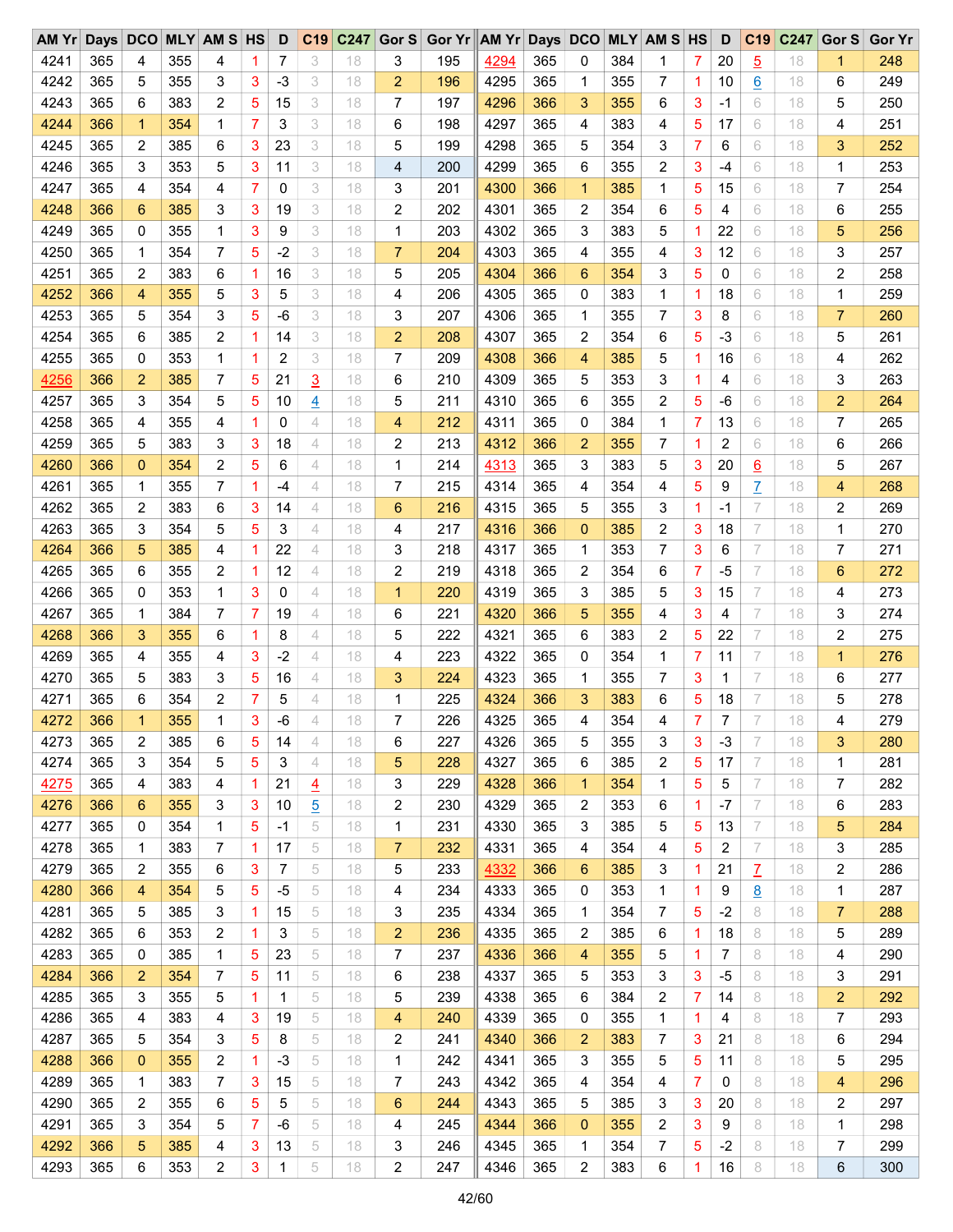| 4347<br>354<br>365<br>3<br>355<br>5<br>6<br>301<br>4400<br>366<br>383<br>19<br>2<br>3<br>8<br>18<br>5<br>6<br>3<br>11<br>18<br>1<br>365<br>355<br>4348<br>366<br>5<br>354<br>4<br>5<br>18<br>302<br>4401<br>0<br>355<br>$\mathbf{1}$<br>3<br>11<br>-6<br>8<br>4<br>9<br>18<br>1<br>5<br>6<br>$\overline{c}$<br>365<br>7<br>$-2$<br>356<br>4349<br>365<br>383<br>1<br>12<br>8<br>18<br>3<br>303<br>4402<br>11<br>7<br>1<br>354<br>18<br>3<br>365<br>6<br>4350<br>365<br>0<br>355<br>2<br>8<br>304<br>4403<br>2<br>385<br>18<br>11<br>5<br>357<br>1<br>18<br>2<br>18<br>1<br>7<br>5<br>8<br>4404<br>366<br>5<br>4351<br>365<br>385<br>22<br>7<br>305<br>4<br>353<br>5<br>11<br>358<br>1<br>18<br>1<br>18<br>4<br>6<br>4405<br>365<br>3<br>359<br>4352<br>365<br>2<br>354<br>5<br>11<br>9<br>18<br>6<br>306<br>5<br>354<br>5<br>11<br>-6<br>18<br>3<br>$-1$<br>4406<br>365<br>$\overline{2}$<br>$\overline{c}$<br>360<br>4353<br>365<br>3<br>353<br>5<br>1<br>9<br>18<br>5<br>307<br>6<br>385<br>1<br>14<br>11<br>18<br>4354<br>365<br>4<br>4407<br>365<br>361<br>385<br>5<br>19<br>9<br>308<br>0<br>355<br>1<br>11<br>7<br>4<br>18<br>4<br>1<br>4<br>18<br>5<br>4355<br>3<br>9<br>366<br>7<br>362<br>365<br>5<br>354<br>8<br>2<br>309<br>4408<br>$\overline{2}$<br>383<br>3<br>21<br>11<br>6<br>18<br>18<br>4356<br>$\overline{c}$<br>$-3$<br>310<br>4409<br>365<br>5<br>363<br>366<br>0<br>355<br>1<br>9<br>18<br>1<br>3<br>354<br>5<br>12<br>5<br>10<br>18<br>7<br>15<br>365<br>12<br>4357<br>365<br>1<br>3<br>9<br>18<br>7<br>311<br>4410<br>4<br>355<br>4<br>364<br>383<br>0<br>18<br>4<br>1<br>4358<br>6<br>5<br>$\rm{g}$<br>365<br>3<br>12<br>365<br>2<br>4<br>6<br>312<br>4411<br>5<br>383<br>2<br>365<br>354<br>18<br>3<br>18<br>18<br>4359<br>5<br>24<br>4412<br>366<br>$\overline{2}$<br>5<br>365<br>385<br>9<br>313<br>$\mathbf{0}$<br>354<br>12<br>1<br>366<br>3<br>1<br>18<br>4<br>6<br>18<br>$\overline{7}$<br>4360<br>365<br>$\mathbf{1}$<br>12<br>7<br>366<br>5<br>353<br>4<br>1<br>11<br>9<br>18<br>3<br>314<br>4413<br>1<br>355<br>$-4$<br>18<br>367<br>365<br>4361<br>365<br>355<br>2<br>5<br>9<br>2<br>315<br>4414<br>2<br>385<br>6<br>12<br>6<br>368<br>6<br>1<br>18<br>3<br>16<br>18<br>365<br>4362<br>$\overline{7}$<br>20<br>4415<br>5<br>365<br>0<br>384<br>1<br>9<br>316<br>3<br>353<br>3<br>12<br>369<br>18<br>1<br>4<br>4<br>18<br>4363<br>7<br>366<br>5<br>4<br>$\overline{7}$<br>370<br>365<br>1<br>355<br>1<br>10<br>9<br>18<br>6<br>317<br>4416<br>384<br>22<br>12<br>3<br>18<br>$-3$<br>365<br>2<br>4364<br>366<br>3<br>353<br>6<br>3<br>9<br>318<br>4417<br>6<br>355<br>12<br>12<br>2<br>371<br>18<br>5<br>18<br>1<br>365<br>12<br>372<br>4365<br>365<br>7<br>16<br>319<br>4418<br>0<br>355<br>1<br>3<br>2<br>1<br>4<br>384<br>4<br>9<br>18<br>4<br>18<br>4366<br>3<br>4419<br>365<br>7<br>5<br>373<br>365<br>355<br>1<br>6<br>320<br>383<br>12<br>5<br>9<br>18<br>3<br>1<br>20<br>18<br>6<br>374<br>4367<br>$\overline{c}$<br>3<br>4420<br>366<br>6<br>7<br>12<br>365<br>6<br>355<br>$-4$<br>9<br>18<br>1<br>321<br>3<br>354<br>8<br>18<br>5<br>4421<br>365<br>4368<br>366<br>383<br>1<br>5<br>13<br>9<br>7<br>322<br>4<br>3<br>$-2$<br>12<br>4<br>375<br>1<br>18<br>4<br>355<br>18<br>$\overline{7}$<br>9<br>365<br>4369<br>365<br>2<br>354<br>6<br>2<br>323<br>4422<br>5<br>385<br>3<br>5<br>12<br>3<br>376<br>18<br>6<br>18<br>18<br>3<br>5<br>4423<br>365<br>2<br>5<br>4370<br>365<br>385<br>3<br>22<br>9<br>5<br>324<br>6<br>354<br>7<br>12<br>1<br>377<br>18<br>18<br>3<br>4424<br>366<br>1<br>$-6$<br>12<br>4371<br>365<br>4<br>355<br>12<br>10<br>3<br>325<br>$\mathbf{1}$<br>353<br>1<br>7<br>378<br>4<br>18<br>18<br>4372<br>3<br>5<br>4425<br>365<br>6<br>366<br>6<br>354<br>0<br>10<br>2<br>326<br>2<br>385<br>12<br>6<br>379<br>18<br>5<br>14<br>18<br>4373<br>4426<br>365<br>5<br>5<br>380<br>365<br>1<br>327<br>3<br>354<br>3<br>12<br>5<br>0<br>383<br>1<br>18<br>10<br>18<br>1<br>18<br>4374<br>7<br>3<br>8<br>365<br>12<br>381<br>365<br>355<br>10<br>18<br>7<br>328<br>4427<br>383<br>4<br>21<br>18<br>3<br>1<br>4<br>1<br>4428<br>366<br>3<br>382<br>4375<br>365<br>2<br>354<br>6<br>5<br>-3<br>10<br>5<br>329<br>13<br>2<br>18<br>6<br>355<br>3<br>10<br>18<br>365<br>383<br>4376<br>366<br>383<br>5<br>1<br>10<br>330<br>4429<br>354<br>1<br>5<br>13<br>1<br>4<br>14<br>18<br>0<br>4<br>-1<br>18<br>5<br>3<br>365<br>7<br>$\overline{7}$<br>384<br>4377<br>365<br>355<br>3<br>4<br>331<br>4430<br>13<br>10<br>18<br>3<br>1<br>385<br>1<br>19<br>18<br>2<br>6<br>365<br>6<br>5<br>24<br>$\overline{2}$<br>332<br>4431<br>365<br>$\overline{2}$<br>7<br>13<br>5<br>385<br>4378<br>385<br>10<br>18<br>353<br>18<br>386<br>4379<br>365<br>354<br>5<br>4432<br>366<br>$-5$<br>0<br>1<br>13<br>18<br>7<br>333<br>354<br>5<br>5<br>13<br>10<br>4<br>18<br>4<br>4380<br>353<br>4433<br>385<br>387<br>366<br>1<br>334<br>365<br>5<br>3<br>15<br>3<br>2<br>7<br>0<br>10<br>18<br>6<br>1.<br>13<br>18<br>4381<br>4434<br>365<br>6<br>2<br>388<br>365<br>3<br>385<br>5<br>5<br>20<br>5<br>335<br>355<br>2<br>1<br>5<br>13<br>10<br>18<br>18<br>4382<br>354<br>5<br>4435<br>7<br>365<br>4<br>9<br>365<br>0<br>383<br>1<br>3<br>23<br>389<br>4<br>10<br>18<br>4<br>336<br>13<br>18<br>4383<br>366<br>$\overline{2}$<br>7<br>365<br>5<br>355<br>3<br>1<br>-1<br>10<br>18<br>2<br>337<br>4436<br>354<br>5<br>11<br>13<br>6<br>390<br>18<br>4384<br>3<br>391<br>383<br>2<br>3<br>338<br>4437<br>365<br>355<br>5<br>1<br>1<br>13<br>5<br>366<br>0<br>16<br>10<br>18<br>1<br>18<br>4385<br>7<br>5<br>5<br>365<br>392<br>365<br>1<br>354<br>10<br>18<br>7<br>339<br>4438<br>4<br>383<br>4<br>3<br>19<br>13<br>18<br>4<br>4386<br>355<br>$-5$<br>4439<br>365<br>5<br>393<br>365<br>2<br>6<br>18<br>6<br>340<br>355<br>3<br>5<br>9<br>13<br>2<br>1<br>10<br>18<br>4387<br>383<br>3<br>366<br>$\mathbf{0}$<br>2<br>7<br>1<br>394<br>365<br>3<br>5<br>13<br>10<br>4440<br>354<br>$-3$<br>18<br>4<br>341<br>13<br>18<br>4388<br>355<br>5<br>2<br>3<br>365<br>385<br>7<br>3<br>7<br>395<br>366<br>5<br>4<br>10<br>18<br>342<br>4441<br>1<br>17<br>13<br>18<br>2<br>21<br>2<br>4389<br>365<br>6<br>384<br>10<br>2<br>4442<br>365<br>355<br>6<br>3<br>6<br>396<br>7<br>18<br>343<br>7<br>13<br>18<br>4390<br>365<br>3<br>354<br>5<br>397<br>365<br>0<br>355<br>1<br>11<br>344<br>4443<br>5<br>13<br>1<br>11<br>18<br>1<br>-4<br>18<br>4<br>4391<br>3<br>398<br>365<br>353<br>7<br>-1<br>11<br>6<br>345<br>4444<br>366<br>5<br>383<br>4<br>3<br>1<br>18<br>1<br>13<br>13<br>18<br>4392<br>384<br>365<br>6<br>3<br>2<br>399<br>366<br>3<br>6<br>7<br>17<br>11<br>18<br>5<br>346<br>4445<br>355<br>2<br>3<br>13<br>18<br>4393<br>365<br>400<br>365<br>355<br>4<br>7<br>11<br>18<br>347<br>4446<br>0<br>383<br>1<br>5<br>21<br>13<br>$\mathbf{1}$<br>4<br>1<br>4<br>18<br>4394<br>3<br>365<br>5<br>355<br>3<br>-3<br>11<br>3<br>4447<br>365<br>1<br>354<br>7<br>7<br>$\overline{1}$<br>6<br>401<br>18<br>348<br>10<br><u>19</u><br>4395<br>365<br>383<br>2<br>5<br>15<br>366<br>3<br>355<br>3<br>1.<br>5<br>402<br>6<br>11<br>18<br>4448<br>6<br>19<br>1<br>349<br>-1<br>7<br>4396<br>354<br>1<br>3<br>7<br>5<br>1<br>403<br>366<br>$\mathbf 1$<br>11<br>18<br>350<br>4449<br>365<br>4<br>385<br>4<br>19<br>19<br>4<br>4397<br>23<br>365<br>3<br>404<br>365<br>2<br>385<br>6<br>3<br>11<br>6<br>4450<br>5<br>354<br>3<br>5<br>8<br>1.<br>18<br>351<br>19<br>4398<br>1<br>405<br>365<br>3<br>355<br>5<br>3<br>13<br>5<br>352<br>4451<br>365<br>6<br>353<br>2<br>1<br>1.<br>11<br>18<br>-4<br>19<br>7<br>4399<br>354<br>5<br>2<br>3<br>4452<br>366<br>5<br>406<br>365<br>4<br>4<br>11<br>18<br>353<br>1<br>385<br>1<br>15<br>1<br>19 | AM Yr | Days DCO | <b>MLY AM S HS</b> | D | C <sub>19</sub> | C247 | Gor S Gor Yr AM Yr Days DCO |  |  | <b>MLY AM S HS</b> | D | C <sub>19</sub> | C <sub>247</sub> | Gor S | <b>Gor Yr</b> |
|-----------------------------------------------------------------------------------------------------------------------------------------------------------------------------------------------------------------------------------------------------------------------------------------------------------------------------------------------------------------------------------------------------------------------------------------------------------------------------------------------------------------------------------------------------------------------------------------------------------------------------------------------------------------------------------------------------------------------------------------------------------------------------------------------------------------------------------------------------------------------------------------------------------------------------------------------------------------------------------------------------------------------------------------------------------------------------------------------------------------------------------------------------------------------------------------------------------------------------------------------------------------------------------------------------------------------------------------------------------------------------------------------------------------------------------------------------------------------------------------------------------------------------------------------------------------------------------------------------------------------------------------------------------------------------------------------------------------------------------------------------------------------------------------------------------------------------------------------------------------------------------------------------------------------------------------------------------------------------------------------------------------------------------------------------------------------------------------------------------------------------------------------------------------------------------------------------------------------------------------------------------------------------------------------------------------------------------------------------------------------------------------------------------------------------------------------------------------------------------------------------------------------------------------------------------------------------------------------------------------------------------------------------------------------------------------------------------------------------------------------------------------------------------------------------------------------------------------------------------------------------------------------------------------------------------------------------------------------------------------------------------------------------------------------------------------------------------------------------------------------------------------------------------------------------------------------------------------------------------------------------------------------------------------------------------------------------------------------------------------------------------------------------------------------------------------------------------------------------------------------------------------------------------------------------------------------------------------------------------------------------------------------------------------------------------------------------------------------------------------------------------------------------------------------------------------------------------------------------------------------------------------------------------------------------------------------------------------------------------------------------------------------------------------------------------------------------------------------------------------------------------------------------------------------------------------------------------------------------------------------------------------------------------------------------------------------------------------------------------------------------------------------------------------------------------------------------------------------------------------------------------------------------------------------------------------------------------------------------------------------------------------------------------------------------------------------------------------------------------------------------------------------------------------------------------------------------------------------------------------------------------------------------------------------------------------------------------------------------------------------------------------------------------------------------------------------------------------------------------------------------------------------------------------------------------------------------------------------------------------------------------------------------------------------------------------------------------------------------------------------------------------------------------------------------------------------------------------------------------------------------------------------------------------------------------------------------------------------------------------------------------------------------------------------------------------------------------------------------------------------------------------------------------------------------------------------------------------------------------------------------------------------------------------------------------------------------------------------------------------------------------------------------------------------------------------------------------------------------------------------------------------------------------------------------------------------------------------------------------------------------------------------------------------------------------------------------------------------------------------------------------------------------------------------------------------------------------------------------------------------------------------------------------------------------------------------------------------------------------------------------------------------------------------------------------------------------------------------------------------------------------------------------------------------------------------------------------------------------------------------------------------------------------------------------------------------------------------------------------------------------------------------------------------------------------------------------------------------------------------------------------------------------------------------------------------------------------------------------------------------------------------------------------------------------------------------------------------------------------------------------------------------------------------------------------------------------------------------------------------------------------------------------------------------------------------------------------------------------------------------------------------------------------|-------|----------|--------------------|---|-----------------|------|-----------------------------|--|--|--------------------|---|-----------------|------------------|-------|---------------|
|                                                                                                                                                                                                                                                                                                                                                                                                                                                                                                                                                                                                                                                                                                                                                                                                                                                                                                                                                                                                                                                                                                                                                                                                                                                                                                                                                                                                                                                                                                                                                                                                                                                                                                                                                                                                                                                                                                                                                                                                                                                                                                                                                                                                                                                                                                                                                                                                                                                                                                                                                                                                                                                                                                                                                                                                                                                                                                                                                                                                                                                                                                                                                                                                                                                                                                                                                                                                                                                                                                                                                                                                                                                                                                                                                                                                                                                                                                                                                                                                                                                                                                                                                                                                                                                                                                                                                                                                                                                                                                                                                                                                                                                                                                                                                                                                                                                                                                                                                                                                                                                                                                                                                                                                                                                                                                                                                                                                                                                                                                                                                                                                                                                                                                                                                                                                                                                                                                                                                                                                                                                                                                                                                                                                                                                                                                                                                                                                                                                                                                                                                                                                                                                                                                                                                                                                                                                                                                                                                                                                                                                                                                                                                                                                                                                                                                                                                                                                                                                                                                                                                                                                                                                           |       |          |                    |   |                 |      |                             |  |  |                    |   |                 |                  |       |               |
|                                                                                                                                                                                                                                                                                                                                                                                                                                                                                                                                                                                                                                                                                                                                                                                                                                                                                                                                                                                                                                                                                                                                                                                                                                                                                                                                                                                                                                                                                                                                                                                                                                                                                                                                                                                                                                                                                                                                                                                                                                                                                                                                                                                                                                                                                                                                                                                                                                                                                                                                                                                                                                                                                                                                                                                                                                                                                                                                                                                                                                                                                                                                                                                                                                                                                                                                                                                                                                                                                                                                                                                                                                                                                                                                                                                                                                                                                                                                                                                                                                                                                                                                                                                                                                                                                                                                                                                                                                                                                                                                                                                                                                                                                                                                                                                                                                                                                                                                                                                                                                                                                                                                                                                                                                                                                                                                                                                                                                                                                                                                                                                                                                                                                                                                                                                                                                                                                                                                                                                                                                                                                                                                                                                                                                                                                                                                                                                                                                                                                                                                                                                                                                                                                                                                                                                                                                                                                                                                                                                                                                                                                                                                                                                                                                                                                                                                                                                                                                                                                                                                                                                                                                                           |       |          |                    |   |                 |      |                             |  |  |                    |   |                 |                  |       |               |
|                                                                                                                                                                                                                                                                                                                                                                                                                                                                                                                                                                                                                                                                                                                                                                                                                                                                                                                                                                                                                                                                                                                                                                                                                                                                                                                                                                                                                                                                                                                                                                                                                                                                                                                                                                                                                                                                                                                                                                                                                                                                                                                                                                                                                                                                                                                                                                                                                                                                                                                                                                                                                                                                                                                                                                                                                                                                                                                                                                                                                                                                                                                                                                                                                                                                                                                                                                                                                                                                                                                                                                                                                                                                                                                                                                                                                                                                                                                                                                                                                                                                                                                                                                                                                                                                                                                                                                                                                                                                                                                                                                                                                                                                                                                                                                                                                                                                                                                                                                                                                                                                                                                                                                                                                                                                                                                                                                                                                                                                                                                                                                                                                                                                                                                                                                                                                                                                                                                                                                                                                                                                                                                                                                                                                                                                                                                                                                                                                                                                                                                                                                                                                                                                                                                                                                                                                                                                                                                                                                                                                                                                                                                                                                                                                                                                                                                                                                                                                                                                                                                                                                                                                                                           |       |          |                    |   |                 |      |                             |  |  |                    |   |                 |                  |       |               |
|                                                                                                                                                                                                                                                                                                                                                                                                                                                                                                                                                                                                                                                                                                                                                                                                                                                                                                                                                                                                                                                                                                                                                                                                                                                                                                                                                                                                                                                                                                                                                                                                                                                                                                                                                                                                                                                                                                                                                                                                                                                                                                                                                                                                                                                                                                                                                                                                                                                                                                                                                                                                                                                                                                                                                                                                                                                                                                                                                                                                                                                                                                                                                                                                                                                                                                                                                                                                                                                                                                                                                                                                                                                                                                                                                                                                                                                                                                                                                                                                                                                                                                                                                                                                                                                                                                                                                                                                                                                                                                                                                                                                                                                                                                                                                                                                                                                                                                                                                                                                                                                                                                                                                                                                                                                                                                                                                                                                                                                                                                                                                                                                                                                                                                                                                                                                                                                                                                                                                                                                                                                                                                                                                                                                                                                                                                                                                                                                                                                                                                                                                                                                                                                                                                                                                                                                                                                                                                                                                                                                                                                                                                                                                                                                                                                                                                                                                                                                                                                                                                                                                                                                                                                           |       |          |                    |   |                 |      |                             |  |  |                    |   |                 |                  |       |               |
|                                                                                                                                                                                                                                                                                                                                                                                                                                                                                                                                                                                                                                                                                                                                                                                                                                                                                                                                                                                                                                                                                                                                                                                                                                                                                                                                                                                                                                                                                                                                                                                                                                                                                                                                                                                                                                                                                                                                                                                                                                                                                                                                                                                                                                                                                                                                                                                                                                                                                                                                                                                                                                                                                                                                                                                                                                                                                                                                                                                                                                                                                                                                                                                                                                                                                                                                                                                                                                                                                                                                                                                                                                                                                                                                                                                                                                                                                                                                                                                                                                                                                                                                                                                                                                                                                                                                                                                                                                                                                                                                                                                                                                                                                                                                                                                                                                                                                                                                                                                                                                                                                                                                                                                                                                                                                                                                                                                                                                                                                                                                                                                                                                                                                                                                                                                                                                                                                                                                                                                                                                                                                                                                                                                                                                                                                                                                                                                                                                                                                                                                                                                                                                                                                                                                                                                                                                                                                                                                                                                                                                                                                                                                                                                                                                                                                                                                                                                                                                                                                                                                                                                                                                                           |       |          |                    |   |                 |      |                             |  |  |                    |   |                 |                  |       |               |
|                                                                                                                                                                                                                                                                                                                                                                                                                                                                                                                                                                                                                                                                                                                                                                                                                                                                                                                                                                                                                                                                                                                                                                                                                                                                                                                                                                                                                                                                                                                                                                                                                                                                                                                                                                                                                                                                                                                                                                                                                                                                                                                                                                                                                                                                                                                                                                                                                                                                                                                                                                                                                                                                                                                                                                                                                                                                                                                                                                                                                                                                                                                                                                                                                                                                                                                                                                                                                                                                                                                                                                                                                                                                                                                                                                                                                                                                                                                                                                                                                                                                                                                                                                                                                                                                                                                                                                                                                                                                                                                                                                                                                                                                                                                                                                                                                                                                                                                                                                                                                                                                                                                                                                                                                                                                                                                                                                                                                                                                                                                                                                                                                                                                                                                                                                                                                                                                                                                                                                                                                                                                                                                                                                                                                                                                                                                                                                                                                                                                                                                                                                                                                                                                                                                                                                                                                                                                                                                                                                                                                                                                                                                                                                                                                                                                                                                                                                                                                                                                                                                                                                                                                                                           |       |          |                    |   |                 |      |                             |  |  |                    |   |                 |                  |       |               |
|                                                                                                                                                                                                                                                                                                                                                                                                                                                                                                                                                                                                                                                                                                                                                                                                                                                                                                                                                                                                                                                                                                                                                                                                                                                                                                                                                                                                                                                                                                                                                                                                                                                                                                                                                                                                                                                                                                                                                                                                                                                                                                                                                                                                                                                                                                                                                                                                                                                                                                                                                                                                                                                                                                                                                                                                                                                                                                                                                                                                                                                                                                                                                                                                                                                                                                                                                                                                                                                                                                                                                                                                                                                                                                                                                                                                                                                                                                                                                                                                                                                                                                                                                                                                                                                                                                                                                                                                                                                                                                                                                                                                                                                                                                                                                                                                                                                                                                                                                                                                                                                                                                                                                                                                                                                                                                                                                                                                                                                                                                                                                                                                                                                                                                                                                                                                                                                                                                                                                                                                                                                                                                                                                                                                                                                                                                                                                                                                                                                                                                                                                                                                                                                                                                                                                                                                                                                                                                                                                                                                                                                                                                                                                                                                                                                                                                                                                                                                                                                                                                                                                                                                                                                           |       |          |                    |   |                 |      |                             |  |  |                    |   |                 |                  |       |               |
|                                                                                                                                                                                                                                                                                                                                                                                                                                                                                                                                                                                                                                                                                                                                                                                                                                                                                                                                                                                                                                                                                                                                                                                                                                                                                                                                                                                                                                                                                                                                                                                                                                                                                                                                                                                                                                                                                                                                                                                                                                                                                                                                                                                                                                                                                                                                                                                                                                                                                                                                                                                                                                                                                                                                                                                                                                                                                                                                                                                                                                                                                                                                                                                                                                                                                                                                                                                                                                                                                                                                                                                                                                                                                                                                                                                                                                                                                                                                                                                                                                                                                                                                                                                                                                                                                                                                                                                                                                                                                                                                                                                                                                                                                                                                                                                                                                                                                                                                                                                                                                                                                                                                                                                                                                                                                                                                                                                                                                                                                                                                                                                                                                                                                                                                                                                                                                                                                                                                                                                                                                                                                                                                                                                                                                                                                                                                                                                                                                                                                                                                                                                                                                                                                                                                                                                                                                                                                                                                                                                                                                                                                                                                                                                                                                                                                                                                                                                                                                                                                                                                                                                                                                                           |       |          |                    |   |                 |      |                             |  |  |                    |   |                 |                  |       |               |
|                                                                                                                                                                                                                                                                                                                                                                                                                                                                                                                                                                                                                                                                                                                                                                                                                                                                                                                                                                                                                                                                                                                                                                                                                                                                                                                                                                                                                                                                                                                                                                                                                                                                                                                                                                                                                                                                                                                                                                                                                                                                                                                                                                                                                                                                                                                                                                                                                                                                                                                                                                                                                                                                                                                                                                                                                                                                                                                                                                                                                                                                                                                                                                                                                                                                                                                                                                                                                                                                                                                                                                                                                                                                                                                                                                                                                                                                                                                                                                                                                                                                                                                                                                                                                                                                                                                                                                                                                                                                                                                                                                                                                                                                                                                                                                                                                                                                                                                                                                                                                                                                                                                                                                                                                                                                                                                                                                                                                                                                                                                                                                                                                                                                                                                                                                                                                                                                                                                                                                                                                                                                                                                                                                                                                                                                                                                                                                                                                                                                                                                                                                                                                                                                                                                                                                                                                                                                                                                                                                                                                                                                                                                                                                                                                                                                                                                                                                                                                                                                                                                                                                                                                                                           |       |          |                    |   |                 |      |                             |  |  |                    |   |                 |                  |       |               |
|                                                                                                                                                                                                                                                                                                                                                                                                                                                                                                                                                                                                                                                                                                                                                                                                                                                                                                                                                                                                                                                                                                                                                                                                                                                                                                                                                                                                                                                                                                                                                                                                                                                                                                                                                                                                                                                                                                                                                                                                                                                                                                                                                                                                                                                                                                                                                                                                                                                                                                                                                                                                                                                                                                                                                                                                                                                                                                                                                                                                                                                                                                                                                                                                                                                                                                                                                                                                                                                                                                                                                                                                                                                                                                                                                                                                                                                                                                                                                                                                                                                                                                                                                                                                                                                                                                                                                                                                                                                                                                                                                                                                                                                                                                                                                                                                                                                                                                                                                                                                                                                                                                                                                                                                                                                                                                                                                                                                                                                                                                                                                                                                                                                                                                                                                                                                                                                                                                                                                                                                                                                                                                                                                                                                                                                                                                                                                                                                                                                                                                                                                                                                                                                                                                                                                                                                                                                                                                                                                                                                                                                                                                                                                                                                                                                                                                                                                                                                                                                                                                                                                                                                                                                           |       |          |                    |   |                 |      |                             |  |  |                    |   |                 |                  |       |               |
|                                                                                                                                                                                                                                                                                                                                                                                                                                                                                                                                                                                                                                                                                                                                                                                                                                                                                                                                                                                                                                                                                                                                                                                                                                                                                                                                                                                                                                                                                                                                                                                                                                                                                                                                                                                                                                                                                                                                                                                                                                                                                                                                                                                                                                                                                                                                                                                                                                                                                                                                                                                                                                                                                                                                                                                                                                                                                                                                                                                                                                                                                                                                                                                                                                                                                                                                                                                                                                                                                                                                                                                                                                                                                                                                                                                                                                                                                                                                                                                                                                                                                                                                                                                                                                                                                                                                                                                                                                                                                                                                                                                                                                                                                                                                                                                                                                                                                                                                                                                                                                                                                                                                                                                                                                                                                                                                                                                                                                                                                                                                                                                                                                                                                                                                                                                                                                                                                                                                                                                                                                                                                                                                                                                                                                                                                                                                                                                                                                                                                                                                                                                                                                                                                                                                                                                                                                                                                                                                                                                                                                                                                                                                                                                                                                                                                                                                                                                                                                                                                                                                                                                                                                                           |       |          |                    |   |                 |      |                             |  |  |                    |   |                 |                  |       |               |
|                                                                                                                                                                                                                                                                                                                                                                                                                                                                                                                                                                                                                                                                                                                                                                                                                                                                                                                                                                                                                                                                                                                                                                                                                                                                                                                                                                                                                                                                                                                                                                                                                                                                                                                                                                                                                                                                                                                                                                                                                                                                                                                                                                                                                                                                                                                                                                                                                                                                                                                                                                                                                                                                                                                                                                                                                                                                                                                                                                                                                                                                                                                                                                                                                                                                                                                                                                                                                                                                                                                                                                                                                                                                                                                                                                                                                                                                                                                                                                                                                                                                                                                                                                                                                                                                                                                                                                                                                                                                                                                                                                                                                                                                                                                                                                                                                                                                                                                                                                                                                                                                                                                                                                                                                                                                                                                                                                                                                                                                                                                                                                                                                                                                                                                                                                                                                                                                                                                                                                                                                                                                                                                                                                                                                                                                                                                                                                                                                                                                                                                                                                                                                                                                                                                                                                                                                                                                                                                                                                                                                                                                                                                                                                                                                                                                                                                                                                                                                                                                                                                                                                                                                                                           |       |          |                    |   |                 |      |                             |  |  |                    |   |                 |                  |       |               |
|                                                                                                                                                                                                                                                                                                                                                                                                                                                                                                                                                                                                                                                                                                                                                                                                                                                                                                                                                                                                                                                                                                                                                                                                                                                                                                                                                                                                                                                                                                                                                                                                                                                                                                                                                                                                                                                                                                                                                                                                                                                                                                                                                                                                                                                                                                                                                                                                                                                                                                                                                                                                                                                                                                                                                                                                                                                                                                                                                                                                                                                                                                                                                                                                                                                                                                                                                                                                                                                                                                                                                                                                                                                                                                                                                                                                                                                                                                                                                                                                                                                                                                                                                                                                                                                                                                                                                                                                                                                                                                                                                                                                                                                                                                                                                                                                                                                                                                                                                                                                                                                                                                                                                                                                                                                                                                                                                                                                                                                                                                                                                                                                                                                                                                                                                                                                                                                                                                                                                                                                                                                                                                                                                                                                                                                                                                                                                                                                                                                                                                                                                                                                                                                                                                                                                                                                                                                                                                                                                                                                                                                                                                                                                                                                                                                                                                                                                                                                                                                                                                                                                                                                                                                           |       |          |                    |   |                 |      |                             |  |  |                    |   |                 |                  |       |               |
|                                                                                                                                                                                                                                                                                                                                                                                                                                                                                                                                                                                                                                                                                                                                                                                                                                                                                                                                                                                                                                                                                                                                                                                                                                                                                                                                                                                                                                                                                                                                                                                                                                                                                                                                                                                                                                                                                                                                                                                                                                                                                                                                                                                                                                                                                                                                                                                                                                                                                                                                                                                                                                                                                                                                                                                                                                                                                                                                                                                                                                                                                                                                                                                                                                                                                                                                                                                                                                                                                                                                                                                                                                                                                                                                                                                                                                                                                                                                                                                                                                                                                                                                                                                                                                                                                                                                                                                                                                                                                                                                                                                                                                                                                                                                                                                                                                                                                                                                                                                                                                                                                                                                                                                                                                                                                                                                                                                                                                                                                                                                                                                                                                                                                                                                                                                                                                                                                                                                                                                                                                                                                                                                                                                                                                                                                                                                                                                                                                                                                                                                                                                                                                                                                                                                                                                                                                                                                                                                                                                                                                                                                                                                                                                                                                                                                                                                                                                                                                                                                                                                                                                                                                                           |       |          |                    |   |                 |      |                             |  |  |                    |   |                 |                  |       |               |
|                                                                                                                                                                                                                                                                                                                                                                                                                                                                                                                                                                                                                                                                                                                                                                                                                                                                                                                                                                                                                                                                                                                                                                                                                                                                                                                                                                                                                                                                                                                                                                                                                                                                                                                                                                                                                                                                                                                                                                                                                                                                                                                                                                                                                                                                                                                                                                                                                                                                                                                                                                                                                                                                                                                                                                                                                                                                                                                                                                                                                                                                                                                                                                                                                                                                                                                                                                                                                                                                                                                                                                                                                                                                                                                                                                                                                                                                                                                                                                                                                                                                                                                                                                                                                                                                                                                                                                                                                                                                                                                                                                                                                                                                                                                                                                                                                                                                                                                                                                                                                                                                                                                                                                                                                                                                                                                                                                                                                                                                                                                                                                                                                                                                                                                                                                                                                                                                                                                                                                                                                                                                                                                                                                                                                                                                                                                                                                                                                                                                                                                                                                                                                                                                                                                                                                                                                                                                                                                                                                                                                                                                                                                                                                                                                                                                                                                                                                                                                                                                                                                                                                                                                                                           |       |          |                    |   |                 |      |                             |  |  |                    |   |                 |                  |       |               |
|                                                                                                                                                                                                                                                                                                                                                                                                                                                                                                                                                                                                                                                                                                                                                                                                                                                                                                                                                                                                                                                                                                                                                                                                                                                                                                                                                                                                                                                                                                                                                                                                                                                                                                                                                                                                                                                                                                                                                                                                                                                                                                                                                                                                                                                                                                                                                                                                                                                                                                                                                                                                                                                                                                                                                                                                                                                                                                                                                                                                                                                                                                                                                                                                                                                                                                                                                                                                                                                                                                                                                                                                                                                                                                                                                                                                                                                                                                                                                                                                                                                                                                                                                                                                                                                                                                                                                                                                                                                                                                                                                                                                                                                                                                                                                                                                                                                                                                                                                                                                                                                                                                                                                                                                                                                                                                                                                                                                                                                                                                                                                                                                                                                                                                                                                                                                                                                                                                                                                                                                                                                                                                                                                                                                                                                                                                                                                                                                                                                                                                                                                                                                                                                                                                                                                                                                                                                                                                                                                                                                                                                                                                                                                                                                                                                                                                                                                                                                                                                                                                                                                                                                                                                           |       |          |                    |   |                 |      |                             |  |  |                    |   |                 |                  |       |               |
|                                                                                                                                                                                                                                                                                                                                                                                                                                                                                                                                                                                                                                                                                                                                                                                                                                                                                                                                                                                                                                                                                                                                                                                                                                                                                                                                                                                                                                                                                                                                                                                                                                                                                                                                                                                                                                                                                                                                                                                                                                                                                                                                                                                                                                                                                                                                                                                                                                                                                                                                                                                                                                                                                                                                                                                                                                                                                                                                                                                                                                                                                                                                                                                                                                                                                                                                                                                                                                                                                                                                                                                                                                                                                                                                                                                                                                                                                                                                                                                                                                                                                                                                                                                                                                                                                                                                                                                                                                                                                                                                                                                                                                                                                                                                                                                                                                                                                                                                                                                                                                                                                                                                                                                                                                                                                                                                                                                                                                                                                                                                                                                                                                                                                                                                                                                                                                                                                                                                                                                                                                                                                                                                                                                                                                                                                                                                                                                                                                                                                                                                                                                                                                                                                                                                                                                                                                                                                                                                                                                                                                                                                                                                                                                                                                                                                                                                                                                                                                                                                                                                                                                                                                                           |       |          |                    |   |                 |      |                             |  |  |                    |   |                 |                  |       |               |
|                                                                                                                                                                                                                                                                                                                                                                                                                                                                                                                                                                                                                                                                                                                                                                                                                                                                                                                                                                                                                                                                                                                                                                                                                                                                                                                                                                                                                                                                                                                                                                                                                                                                                                                                                                                                                                                                                                                                                                                                                                                                                                                                                                                                                                                                                                                                                                                                                                                                                                                                                                                                                                                                                                                                                                                                                                                                                                                                                                                                                                                                                                                                                                                                                                                                                                                                                                                                                                                                                                                                                                                                                                                                                                                                                                                                                                                                                                                                                                                                                                                                                                                                                                                                                                                                                                                                                                                                                                                                                                                                                                                                                                                                                                                                                                                                                                                                                                                                                                                                                                                                                                                                                                                                                                                                                                                                                                                                                                                                                                                                                                                                                                                                                                                                                                                                                                                                                                                                                                                                                                                                                                                                                                                                                                                                                                                                                                                                                                                                                                                                                                                                                                                                                                                                                                                                                                                                                                                                                                                                                                                                                                                                                                                                                                                                                                                                                                                                                                                                                                                                                                                                                                                           |       |          |                    |   |                 |      |                             |  |  |                    |   |                 |                  |       |               |
|                                                                                                                                                                                                                                                                                                                                                                                                                                                                                                                                                                                                                                                                                                                                                                                                                                                                                                                                                                                                                                                                                                                                                                                                                                                                                                                                                                                                                                                                                                                                                                                                                                                                                                                                                                                                                                                                                                                                                                                                                                                                                                                                                                                                                                                                                                                                                                                                                                                                                                                                                                                                                                                                                                                                                                                                                                                                                                                                                                                                                                                                                                                                                                                                                                                                                                                                                                                                                                                                                                                                                                                                                                                                                                                                                                                                                                                                                                                                                                                                                                                                                                                                                                                                                                                                                                                                                                                                                                                                                                                                                                                                                                                                                                                                                                                                                                                                                                                                                                                                                                                                                                                                                                                                                                                                                                                                                                                                                                                                                                                                                                                                                                                                                                                                                                                                                                                                                                                                                                                                                                                                                                                                                                                                                                                                                                                                                                                                                                                                                                                                                                                                                                                                                                                                                                                                                                                                                                                                                                                                                                                                                                                                                                                                                                                                                                                                                                                                                                                                                                                                                                                                                                                           |       |          |                    |   |                 |      |                             |  |  |                    |   |                 |                  |       |               |
|                                                                                                                                                                                                                                                                                                                                                                                                                                                                                                                                                                                                                                                                                                                                                                                                                                                                                                                                                                                                                                                                                                                                                                                                                                                                                                                                                                                                                                                                                                                                                                                                                                                                                                                                                                                                                                                                                                                                                                                                                                                                                                                                                                                                                                                                                                                                                                                                                                                                                                                                                                                                                                                                                                                                                                                                                                                                                                                                                                                                                                                                                                                                                                                                                                                                                                                                                                                                                                                                                                                                                                                                                                                                                                                                                                                                                                                                                                                                                                                                                                                                                                                                                                                                                                                                                                                                                                                                                                                                                                                                                                                                                                                                                                                                                                                                                                                                                                                                                                                                                                                                                                                                                                                                                                                                                                                                                                                                                                                                                                                                                                                                                                                                                                                                                                                                                                                                                                                                                                                                                                                                                                                                                                                                                                                                                                                                                                                                                                                                                                                                                                                                                                                                                                                                                                                                                                                                                                                                                                                                                                                                                                                                                                                                                                                                                                                                                                                                                                                                                                                                                                                                                                                           |       |          |                    |   |                 |      |                             |  |  |                    |   |                 |                  |       |               |
|                                                                                                                                                                                                                                                                                                                                                                                                                                                                                                                                                                                                                                                                                                                                                                                                                                                                                                                                                                                                                                                                                                                                                                                                                                                                                                                                                                                                                                                                                                                                                                                                                                                                                                                                                                                                                                                                                                                                                                                                                                                                                                                                                                                                                                                                                                                                                                                                                                                                                                                                                                                                                                                                                                                                                                                                                                                                                                                                                                                                                                                                                                                                                                                                                                                                                                                                                                                                                                                                                                                                                                                                                                                                                                                                                                                                                                                                                                                                                                                                                                                                                                                                                                                                                                                                                                                                                                                                                                                                                                                                                                                                                                                                                                                                                                                                                                                                                                                                                                                                                                                                                                                                                                                                                                                                                                                                                                                                                                                                                                                                                                                                                                                                                                                                                                                                                                                                                                                                                                                                                                                                                                                                                                                                                                                                                                                                                                                                                                                                                                                                                                                                                                                                                                                                                                                                                                                                                                                                                                                                                                                                                                                                                                                                                                                                                                                                                                                                                                                                                                                                                                                                                                                           |       |          |                    |   |                 |      |                             |  |  |                    |   |                 |                  |       |               |
|                                                                                                                                                                                                                                                                                                                                                                                                                                                                                                                                                                                                                                                                                                                                                                                                                                                                                                                                                                                                                                                                                                                                                                                                                                                                                                                                                                                                                                                                                                                                                                                                                                                                                                                                                                                                                                                                                                                                                                                                                                                                                                                                                                                                                                                                                                                                                                                                                                                                                                                                                                                                                                                                                                                                                                                                                                                                                                                                                                                                                                                                                                                                                                                                                                                                                                                                                                                                                                                                                                                                                                                                                                                                                                                                                                                                                                                                                                                                                                                                                                                                                                                                                                                                                                                                                                                                                                                                                                                                                                                                                                                                                                                                                                                                                                                                                                                                                                                                                                                                                                                                                                                                                                                                                                                                                                                                                                                                                                                                                                                                                                                                                                                                                                                                                                                                                                                                                                                                                                                                                                                                                                                                                                                                                                                                                                                                                                                                                                                                                                                                                                                                                                                                                                                                                                                                                                                                                                                                                                                                                                                                                                                                                                                                                                                                                                                                                                                                                                                                                                                                                                                                                                                           |       |          |                    |   |                 |      |                             |  |  |                    |   |                 |                  |       |               |
|                                                                                                                                                                                                                                                                                                                                                                                                                                                                                                                                                                                                                                                                                                                                                                                                                                                                                                                                                                                                                                                                                                                                                                                                                                                                                                                                                                                                                                                                                                                                                                                                                                                                                                                                                                                                                                                                                                                                                                                                                                                                                                                                                                                                                                                                                                                                                                                                                                                                                                                                                                                                                                                                                                                                                                                                                                                                                                                                                                                                                                                                                                                                                                                                                                                                                                                                                                                                                                                                                                                                                                                                                                                                                                                                                                                                                                                                                                                                                                                                                                                                                                                                                                                                                                                                                                                                                                                                                                                                                                                                                                                                                                                                                                                                                                                                                                                                                                                                                                                                                                                                                                                                                                                                                                                                                                                                                                                                                                                                                                                                                                                                                                                                                                                                                                                                                                                                                                                                                                                                                                                                                                                                                                                                                                                                                                                                                                                                                                                                                                                                                                                                                                                                                                                                                                                                                                                                                                                                                                                                                                                                                                                                                                                                                                                                                                                                                                                                                                                                                                                                                                                                                                                           |       |          |                    |   |                 |      |                             |  |  |                    |   |                 |                  |       |               |
|                                                                                                                                                                                                                                                                                                                                                                                                                                                                                                                                                                                                                                                                                                                                                                                                                                                                                                                                                                                                                                                                                                                                                                                                                                                                                                                                                                                                                                                                                                                                                                                                                                                                                                                                                                                                                                                                                                                                                                                                                                                                                                                                                                                                                                                                                                                                                                                                                                                                                                                                                                                                                                                                                                                                                                                                                                                                                                                                                                                                                                                                                                                                                                                                                                                                                                                                                                                                                                                                                                                                                                                                                                                                                                                                                                                                                                                                                                                                                                                                                                                                                                                                                                                                                                                                                                                                                                                                                                                                                                                                                                                                                                                                                                                                                                                                                                                                                                                                                                                                                                                                                                                                                                                                                                                                                                                                                                                                                                                                                                                                                                                                                                                                                                                                                                                                                                                                                                                                                                                                                                                                                                                                                                                                                                                                                                                                                                                                                                                                                                                                                                                                                                                                                                                                                                                                                                                                                                                                                                                                                                                                                                                                                                                                                                                                                                                                                                                                                                                                                                                                                                                                                                                           |       |          |                    |   |                 |      |                             |  |  |                    |   |                 |                  |       |               |
|                                                                                                                                                                                                                                                                                                                                                                                                                                                                                                                                                                                                                                                                                                                                                                                                                                                                                                                                                                                                                                                                                                                                                                                                                                                                                                                                                                                                                                                                                                                                                                                                                                                                                                                                                                                                                                                                                                                                                                                                                                                                                                                                                                                                                                                                                                                                                                                                                                                                                                                                                                                                                                                                                                                                                                                                                                                                                                                                                                                                                                                                                                                                                                                                                                                                                                                                                                                                                                                                                                                                                                                                                                                                                                                                                                                                                                                                                                                                                                                                                                                                                                                                                                                                                                                                                                                                                                                                                                                                                                                                                                                                                                                                                                                                                                                                                                                                                                                                                                                                                                                                                                                                                                                                                                                                                                                                                                                                                                                                                                                                                                                                                                                                                                                                                                                                                                                                                                                                                                                                                                                                                                                                                                                                                                                                                                                                                                                                                                                                                                                                                                                                                                                                                                                                                                                                                                                                                                                                                                                                                                                                                                                                                                                                                                                                                                                                                                                                                                                                                                                                                                                                                                                           |       |          |                    |   |                 |      |                             |  |  |                    |   |                 |                  |       |               |
|                                                                                                                                                                                                                                                                                                                                                                                                                                                                                                                                                                                                                                                                                                                                                                                                                                                                                                                                                                                                                                                                                                                                                                                                                                                                                                                                                                                                                                                                                                                                                                                                                                                                                                                                                                                                                                                                                                                                                                                                                                                                                                                                                                                                                                                                                                                                                                                                                                                                                                                                                                                                                                                                                                                                                                                                                                                                                                                                                                                                                                                                                                                                                                                                                                                                                                                                                                                                                                                                                                                                                                                                                                                                                                                                                                                                                                                                                                                                                                                                                                                                                                                                                                                                                                                                                                                                                                                                                                                                                                                                                                                                                                                                                                                                                                                                                                                                                                                                                                                                                                                                                                                                                                                                                                                                                                                                                                                                                                                                                                                                                                                                                                                                                                                                                                                                                                                                                                                                                                                                                                                                                                                                                                                                                                                                                                                                                                                                                                                                                                                                                                                                                                                                                                                                                                                                                                                                                                                                                                                                                                                                                                                                                                                                                                                                                                                                                                                                                                                                                                                                                                                                                                                           |       |          |                    |   |                 |      |                             |  |  |                    |   |                 |                  |       |               |
|                                                                                                                                                                                                                                                                                                                                                                                                                                                                                                                                                                                                                                                                                                                                                                                                                                                                                                                                                                                                                                                                                                                                                                                                                                                                                                                                                                                                                                                                                                                                                                                                                                                                                                                                                                                                                                                                                                                                                                                                                                                                                                                                                                                                                                                                                                                                                                                                                                                                                                                                                                                                                                                                                                                                                                                                                                                                                                                                                                                                                                                                                                                                                                                                                                                                                                                                                                                                                                                                                                                                                                                                                                                                                                                                                                                                                                                                                                                                                                                                                                                                                                                                                                                                                                                                                                                                                                                                                                                                                                                                                                                                                                                                                                                                                                                                                                                                                                                                                                                                                                                                                                                                                                                                                                                                                                                                                                                                                                                                                                                                                                                                                                                                                                                                                                                                                                                                                                                                                                                                                                                                                                                                                                                                                                                                                                                                                                                                                                                                                                                                                                                                                                                                                                                                                                                                                                                                                                                                                                                                                                                                                                                                                                                                                                                                                                                                                                                                                                                                                                                                                                                                                                                           |       |          |                    |   |                 |      |                             |  |  |                    |   |                 |                  |       |               |
|                                                                                                                                                                                                                                                                                                                                                                                                                                                                                                                                                                                                                                                                                                                                                                                                                                                                                                                                                                                                                                                                                                                                                                                                                                                                                                                                                                                                                                                                                                                                                                                                                                                                                                                                                                                                                                                                                                                                                                                                                                                                                                                                                                                                                                                                                                                                                                                                                                                                                                                                                                                                                                                                                                                                                                                                                                                                                                                                                                                                                                                                                                                                                                                                                                                                                                                                                                                                                                                                                                                                                                                                                                                                                                                                                                                                                                                                                                                                                                                                                                                                                                                                                                                                                                                                                                                                                                                                                                                                                                                                                                                                                                                                                                                                                                                                                                                                                                                                                                                                                                                                                                                                                                                                                                                                                                                                                                                                                                                                                                                                                                                                                                                                                                                                                                                                                                                                                                                                                                                                                                                                                                                                                                                                                                                                                                                                                                                                                                                                                                                                                                                                                                                                                                                                                                                                                                                                                                                                                                                                                                                                                                                                                                                                                                                                                                                                                                                                                                                                                                                                                                                                                                                           |       |          |                    |   |                 |      |                             |  |  |                    |   |                 |                  |       |               |
|                                                                                                                                                                                                                                                                                                                                                                                                                                                                                                                                                                                                                                                                                                                                                                                                                                                                                                                                                                                                                                                                                                                                                                                                                                                                                                                                                                                                                                                                                                                                                                                                                                                                                                                                                                                                                                                                                                                                                                                                                                                                                                                                                                                                                                                                                                                                                                                                                                                                                                                                                                                                                                                                                                                                                                                                                                                                                                                                                                                                                                                                                                                                                                                                                                                                                                                                                                                                                                                                                                                                                                                                                                                                                                                                                                                                                                                                                                                                                                                                                                                                                                                                                                                                                                                                                                                                                                                                                                                                                                                                                                                                                                                                                                                                                                                                                                                                                                                                                                                                                                                                                                                                                                                                                                                                                                                                                                                                                                                                                                                                                                                                                                                                                                                                                                                                                                                                                                                                                                                                                                                                                                                                                                                                                                                                                                                                                                                                                                                                                                                                                                                                                                                                                                                                                                                                                                                                                                                                                                                                                                                                                                                                                                                                                                                                                                                                                                                                                                                                                                                                                                                                                                                           |       |          |                    |   |                 |      |                             |  |  |                    |   |                 |                  |       |               |
|                                                                                                                                                                                                                                                                                                                                                                                                                                                                                                                                                                                                                                                                                                                                                                                                                                                                                                                                                                                                                                                                                                                                                                                                                                                                                                                                                                                                                                                                                                                                                                                                                                                                                                                                                                                                                                                                                                                                                                                                                                                                                                                                                                                                                                                                                                                                                                                                                                                                                                                                                                                                                                                                                                                                                                                                                                                                                                                                                                                                                                                                                                                                                                                                                                                                                                                                                                                                                                                                                                                                                                                                                                                                                                                                                                                                                                                                                                                                                                                                                                                                                                                                                                                                                                                                                                                                                                                                                                                                                                                                                                                                                                                                                                                                                                                                                                                                                                                                                                                                                                                                                                                                                                                                                                                                                                                                                                                                                                                                                                                                                                                                                                                                                                                                                                                                                                                                                                                                                                                                                                                                                                                                                                                                                                                                                                                                                                                                                                                                                                                                                                                                                                                                                                                                                                                                                                                                                                                                                                                                                                                                                                                                                                                                                                                                                                                                                                                                                                                                                                                                                                                                                                                           |       |          |                    |   |                 |      |                             |  |  |                    |   |                 |                  |       |               |
|                                                                                                                                                                                                                                                                                                                                                                                                                                                                                                                                                                                                                                                                                                                                                                                                                                                                                                                                                                                                                                                                                                                                                                                                                                                                                                                                                                                                                                                                                                                                                                                                                                                                                                                                                                                                                                                                                                                                                                                                                                                                                                                                                                                                                                                                                                                                                                                                                                                                                                                                                                                                                                                                                                                                                                                                                                                                                                                                                                                                                                                                                                                                                                                                                                                                                                                                                                                                                                                                                                                                                                                                                                                                                                                                                                                                                                                                                                                                                                                                                                                                                                                                                                                                                                                                                                                                                                                                                                                                                                                                                                                                                                                                                                                                                                                                                                                                                                                                                                                                                                                                                                                                                                                                                                                                                                                                                                                                                                                                                                                                                                                                                                                                                                                                                                                                                                                                                                                                                                                                                                                                                                                                                                                                                                                                                                                                                                                                                                                                                                                                                                                                                                                                                                                                                                                                                                                                                                                                                                                                                                                                                                                                                                                                                                                                                                                                                                                                                                                                                                                                                                                                                                                           |       |          |                    |   |                 |      |                             |  |  |                    |   |                 |                  |       |               |
|                                                                                                                                                                                                                                                                                                                                                                                                                                                                                                                                                                                                                                                                                                                                                                                                                                                                                                                                                                                                                                                                                                                                                                                                                                                                                                                                                                                                                                                                                                                                                                                                                                                                                                                                                                                                                                                                                                                                                                                                                                                                                                                                                                                                                                                                                                                                                                                                                                                                                                                                                                                                                                                                                                                                                                                                                                                                                                                                                                                                                                                                                                                                                                                                                                                                                                                                                                                                                                                                                                                                                                                                                                                                                                                                                                                                                                                                                                                                                                                                                                                                                                                                                                                                                                                                                                                                                                                                                                                                                                                                                                                                                                                                                                                                                                                                                                                                                                                                                                                                                                                                                                                                                                                                                                                                                                                                                                                                                                                                                                                                                                                                                                                                                                                                                                                                                                                                                                                                                                                                                                                                                                                                                                                                                                                                                                                                                                                                                                                                                                                                                                                                                                                                                                                                                                                                                                                                                                                                                                                                                                                                                                                                                                                                                                                                                                                                                                                                                                                                                                                                                                                                                                                           |       |          |                    |   |                 |      |                             |  |  |                    |   |                 |                  |       |               |
|                                                                                                                                                                                                                                                                                                                                                                                                                                                                                                                                                                                                                                                                                                                                                                                                                                                                                                                                                                                                                                                                                                                                                                                                                                                                                                                                                                                                                                                                                                                                                                                                                                                                                                                                                                                                                                                                                                                                                                                                                                                                                                                                                                                                                                                                                                                                                                                                                                                                                                                                                                                                                                                                                                                                                                                                                                                                                                                                                                                                                                                                                                                                                                                                                                                                                                                                                                                                                                                                                                                                                                                                                                                                                                                                                                                                                                                                                                                                                                                                                                                                                                                                                                                                                                                                                                                                                                                                                                                                                                                                                                                                                                                                                                                                                                                                                                                                                                                                                                                                                                                                                                                                                                                                                                                                                                                                                                                                                                                                                                                                                                                                                                                                                                                                                                                                                                                                                                                                                                                                                                                                                                                                                                                                                                                                                                                                                                                                                                                                                                                                                                                                                                                                                                                                                                                                                                                                                                                                                                                                                                                                                                                                                                                                                                                                                                                                                                                                                                                                                                                                                                                                                                                           |       |          |                    |   |                 |      |                             |  |  |                    |   |                 |                  |       |               |
|                                                                                                                                                                                                                                                                                                                                                                                                                                                                                                                                                                                                                                                                                                                                                                                                                                                                                                                                                                                                                                                                                                                                                                                                                                                                                                                                                                                                                                                                                                                                                                                                                                                                                                                                                                                                                                                                                                                                                                                                                                                                                                                                                                                                                                                                                                                                                                                                                                                                                                                                                                                                                                                                                                                                                                                                                                                                                                                                                                                                                                                                                                                                                                                                                                                                                                                                                                                                                                                                                                                                                                                                                                                                                                                                                                                                                                                                                                                                                                                                                                                                                                                                                                                                                                                                                                                                                                                                                                                                                                                                                                                                                                                                                                                                                                                                                                                                                                                                                                                                                                                                                                                                                                                                                                                                                                                                                                                                                                                                                                                                                                                                                                                                                                                                                                                                                                                                                                                                                                                                                                                                                                                                                                                                                                                                                                                                                                                                                                                                                                                                                                                                                                                                                                                                                                                                                                                                                                                                                                                                                                                                                                                                                                                                                                                                                                                                                                                                                                                                                                                                                                                                                                                           |       |          |                    |   |                 |      |                             |  |  |                    |   |                 |                  |       |               |
|                                                                                                                                                                                                                                                                                                                                                                                                                                                                                                                                                                                                                                                                                                                                                                                                                                                                                                                                                                                                                                                                                                                                                                                                                                                                                                                                                                                                                                                                                                                                                                                                                                                                                                                                                                                                                                                                                                                                                                                                                                                                                                                                                                                                                                                                                                                                                                                                                                                                                                                                                                                                                                                                                                                                                                                                                                                                                                                                                                                                                                                                                                                                                                                                                                                                                                                                                                                                                                                                                                                                                                                                                                                                                                                                                                                                                                                                                                                                                                                                                                                                                                                                                                                                                                                                                                                                                                                                                                                                                                                                                                                                                                                                                                                                                                                                                                                                                                                                                                                                                                                                                                                                                                                                                                                                                                                                                                                                                                                                                                                                                                                                                                                                                                                                                                                                                                                                                                                                                                                                                                                                                                                                                                                                                                                                                                                                                                                                                                                                                                                                                                                                                                                                                                                                                                                                                                                                                                                                                                                                                                                                                                                                                                                                                                                                                                                                                                                                                                                                                                                                                                                                                                                           |       |          |                    |   |                 |      |                             |  |  |                    |   |                 |                  |       |               |
|                                                                                                                                                                                                                                                                                                                                                                                                                                                                                                                                                                                                                                                                                                                                                                                                                                                                                                                                                                                                                                                                                                                                                                                                                                                                                                                                                                                                                                                                                                                                                                                                                                                                                                                                                                                                                                                                                                                                                                                                                                                                                                                                                                                                                                                                                                                                                                                                                                                                                                                                                                                                                                                                                                                                                                                                                                                                                                                                                                                                                                                                                                                                                                                                                                                                                                                                                                                                                                                                                                                                                                                                                                                                                                                                                                                                                                                                                                                                                                                                                                                                                                                                                                                                                                                                                                                                                                                                                                                                                                                                                                                                                                                                                                                                                                                                                                                                                                                                                                                                                                                                                                                                                                                                                                                                                                                                                                                                                                                                                                                                                                                                                                                                                                                                                                                                                                                                                                                                                                                                                                                                                                                                                                                                                                                                                                                                                                                                                                                                                                                                                                                                                                                                                                                                                                                                                                                                                                                                                                                                                                                                                                                                                                                                                                                                                                                                                                                                                                                                                                                                                                                                                                                           |       |          |                    |   |                 |      |                             |  |  |                    |   |                 |                  |       |               |
|                                                                                                                                                                                                                                                                                                                                                                                                                                                                                                                                                                                                                                                                                                                                                                                                                                                                                                                                                                                                                                                                                                                                                                                                                                                                                                                                                                                                                                                                                                                                                                                                                                                                                                                                                                                                                                                                                                                                                                                                                                                                                                                                                                                                                                                                                                                                                                                                                                                                                                                                                                                                                                                                                                                                                                                                                                                                                                                                                                                                                                                                                                                                                                                                                                                                                                                                                                                                                                                                                                                                                                                                                                                                                                                                                                                                                                                                                                                                                                                                                                                                                                                                                                                                                                                                                                                                                                                                                                                                                                                                                                                                                                                                                                                                                                                                                                                                                                                                                                                                                                                                                                                                                                                                                                                                                                                                                                                                                                                                                                                                                                                                                                                                                                                                                                                                                                                                                                                                                                                                                                                                                                                                                                                                                                                                                                                                                                                                                                                                                                                                                                                                                                                                                                                                                                                                                                                                                                                                                                                                                                                                                                                                                                                                                                                                                                                                                                                                                                                                                                                                                                                                                                                           |       |          |                    |   |                 |      |                             |  |  |                    |   |                 |                  |       |               |
|                                                                                                                                                                                                                                                                                                                                                                                                                                                                                                                                                                                                                                                                                                                                                                                                                                                                                                                                                                                                                                                                                                                                                                                                                                                                                                                                                                                                                                                                                                                                                                                                                                                                                                                                                                                                                                                                                                                                                                                                                                                                                                                                                                                                                                                                                                                                                                                                                                                                                                                                                                                                                                                                                                                                                                                                                                                                                                                                                                                                                                                                                                                                                                                                                                                                                                                                                                                                                                                                                                                                                                                                                                                                                                                                                                                                                                                                                                                                                                                                                                                                                                                                                                                                                                                                                                                                                                                                                                                                                                                                                                                                                                                                                                                                                                                                                                                                                                                                                                                                                                                                                                                                                                                                                                                                                                                                                                                                                                                                                                                                                                                                                                                                                                                                                                                                                                                                                                                                                                                                                                                                                                                                                                                                                                                                                                                                                                                                                                                                                                                                                                                                                                                                                                                                                                                                                                                                                                                                                                                                                                                                                                                                                                                                                                                                                                                                                                                                                                                                                                                                                                                                                                                           |       |          |                    |   |                 |      |                             |  |  |                    |   |                 |                  |       |               |
|                                                                                                                                                                                                                                                                                                                                                                                                                                                                                                                                                                                                                                                                                                                                                                                                                                                                                                                                                                                                                                                                                                                                                                                                                                                                                                                                                                                                                                                                                                                                                                                                                                                                                                                                                                                                                                                                                                                                                                                                                                                                                                                                                                                                                                                                                                                                                                                                                                                                                                                                                                                                                                                                                                                                                                                                                                                                                                                                                                                                                                                                                                                                                                                                                                                                                                                                                                                                                                                                                                                                                                                                                                                                                                                                                                                                                                                                                                                                                                                                                                                                                                                                                                                                                                                                                                                                                                                                                                                                                                                                                                                                                                                                                                                                                                                                                                                                                                                                                                                                                                                                                                                                                                                                                                                                                                                                                                                                                                                                                                                                                                                                                                                                                                                                                                                                                                                                                                                                                                                                                                                                                                                                                                                                                                                                                                                                                                                                                                                                                                                                                                                                                                                                                                                                                                                                                                                                                                                                                                                                                                                                                                                                                                                                                                                                                                                                                                                                                                                                                                                                                                                                                                                           |       |          |                    |   |                 |      |                             |  |  |                    |   |                 |                  |       |               |
|                                                                                                                                                                                                                                                                                                                                                                                                                                                                                                                                                                                                                                                                                                                                                                                                                                                                                                                                                                                                                                                                                                                                                                                                                                                                                                                                                                                                                                                                                                                                                                                                                                                                                                                                                                                                                                                                                                                                                                                                                                                                                                                                                                                                                                                                                                                                                                                                                                                                                                                                                                                                                                                                                                                                                                                                                                                                                                                                                                                                                                                                                                                                                                                                                                                                                                                                                                                                                                                                                                                                                                                                                                                                                                                                                                                                                                                                                                                                                                                                                                                                                                                                                                                                                                                                                                                                                                                                                                                                                                                                                                                                                                                                                                                                                                                                                                                                                                                                                                                                                                                                                                                                                                                                                                                                                                                                                                                                                                                                                                                                                                                                                                                                                                                                                                                                                                                                                                                                                                                                                                                                                                                                                                                                                                                                                                                                                                                                                                                                                                                                                                                                                                                                                                                                                                                                                                                                                                                                                                                                                                                                                                                                                                                                                                                                                                                                                                                                                                                                                                                                                                                                                                                           |       |          |                    |   |                 |      |                             |  |  |                    |   |                 |                  |       |               |
|                                                                                                                                                                                                                                                                                                                                                                                                                                                                                                                                                                                                                                                                                                                                                                                                                                                                                                                                                                                                                                                                                                                                                                                                                                                                                                                                                                                                                                                                                                                                                                                                                                                                                                                                                                                                                                                                                                                                                                                                                                                                                                                                                                                                                                                                                                                                                                                                                                                                                                                                                                                                                                                                                                                                                                                                                                                                                                                                                                                                                                                                                                                                                                                                                                                                                                                                                                                                                                                                                                                                                                                                                                                                                                                                                                                                                                                                                                                                                                                                                                                                                                                                                                                                                                                                                                                                                                                                                                                                                                                                                                                                                                                                                                                                                                                                                                                                                                                                                                                                                                                                                                                                                                                                                                                                                                                                                                                                                                                                                                                                                                                                                                                                                                                                                                                                                                                                                                                                                                                                                                                                                                                                                                                                                                                                                                                                                                                                                                                                                                                                                                                                                                                                                                                                                                                                                                                                                                                                                                                                                                                                                                                                                                                                                                                                                                                                                                                                                                                                                                                                                                                                                                                           |       |          |                    |   |                 |      |                             |  |  |                    |   |                 |                  |       |               |
|                                                                                                                                                                                                                                                                                                                                                                                                                                                                                                                                                                                                                                                                                                                                                                                                                                                                                                                                                                                                                                                                                                                                                                                                                                                                                                                                                                                                                                                                                                                                                                                                                                                                                                                                                                                                                                                                                                                                                                                                                                                                                                                                                                                                                                                                                                                                                                                                                                                                                                                                                                                                                                                                                                                                                                                                                                                                                                                                                                                                                                                                                                                                                                                                                                                                                                                                                                                                                                                                                                                                                                                                                                                                                                                                                                                                                                                                                                                                                                                                                                                                                                                                                                                                                                                                                                                                                                                                                                                                                                                                                                                                                                                                                                                                                                                                                                                                                                                                                                                                                                                                                                                                                                                                                                                                                                                                                                                                                                                                                                                                                                                                                                                                                                                                                                                                                                                                                                                                                                                                                                                                                                                                                                                                                                                                                                                                                                                                                                                                                                                                                                                                                                                                                                                                                                                                                                                                                                                                                                                                                                                                                                                                                                                                                                                                                                                                                                                                                                                                                                                                                                                                                                                           |       |          |                    |   |                 |      |                             |  |  |                    |   |                 |                  |       |               |
|                                                                                                                                                                                                                                                                                                                                                                                                                                                                                                                                                                                                                                                                                                                                                                                                                                                                                                                                                                                                                                                                                                                                                                                                                                                                                                                                                                                                                                                                                                                                                                                                                                                                                                                                                                                                                                                                                                                                                                                                                                                                                                                                                                                                                                                                                                                                                                                                                                                                                                                                                                                                                                                                                                                                                                                                                                                                                                                                                                                                                                                                                                                                                                                                                                                                                                                                                                                                                                                                                                                                                                                                                                                                                                                                                                                                                                                                                                                                                                                                                                                                                                                                                                                                                                                                                                                                                                                                                                                                                                                                                                                                                                                                                                                                                                                                                                                                                                                                                                                                                                                                                                                                                                                                                                                                                                                                                                                                                                                                                                                                                                                                                                                                                                                                                                                                                                                                                                                                                                                                                                                                                                                                                                                                                                                                                                                                                                                                                                                                                                                                                                                                                                                                                                                                                                                                                                                                                                                                                                                                                                                                                                                                                                                                                                                                                                                                                                                                                                                                                                                                                                                                                                                           |       |          |                    |   |                 |      |                             |  |  |                    |   |                 |                  |       |               |
|                                                                                                                                                                                                                                                                                                                                                                                                                                                                                                                                                                                                                                                                                                                                                                                                                                                                                                                                                                                                                                                                                                                                                                                                                                                                                                                                                                                                                                                                                                                                                                                                                                                                                                                                                                                                                                                                                                                                                                                                                                                                                                                                                                                                                                                                                                                                                                                                                                                                                                                                                                                                                                                                                                                                                                                                                                                                                                                                                                                                                                                                                                                                                                                                                                                                                                                                                                                                                                                                                                                                                                                                                                                                                                                                                                                                                                                                                                                                                                                                                                                                                                                                                                                                                                                                                                                                                                                                                                                                                                                                                                                                                                                                                                                                                                                                                                                                                                                                                                                                                                                                                                                                                                                                                                                                                                                                                                                                                                                                                                                                                                                                                                                                                                                                                                                                                                                                                                                                                                                                                                                                                                                                                                                                                                                                                                                                                                                                                                                                                                                                                                                                                                                                                                                                                                                                                                                                                                                                                                                                                                                                                                                                                                                                                                                                                                                                                                                                                                                                                                                                                                                                                                                           |       |          |                    |   |                 |      |                             |  |  |                    |   |                 |                  |       |               |
|                                                                                                                                                                                                                                                                                                                                                                                                                                                                                                                                                                                                                                                                                                                                                                                                                                                                                                                                                                                                                                                                                                                                                                                                                                                                                                                                                                                                                                                                                                                                                                                                                                                                                                                                                                                                                                                                                                                                                                                                                                                                                                                                                                                                                                                                                                                                                                                                                                                                                                                                                                                                                                                                                                                                                                                                                                                                                                                                                                                                                                                                                                                                                                                                                                                                                                                                                                                                                                                                                                                                                                                                                                                                                                                                                                                                                                                                                                                                                                                                                                                                                                                                                                                                                                                                                                                                                                                                                                                                                                                                                                                                                                                                                                                                                                                                                                                                                                                                                                                                                                                                                                                                                                                                                                                                                                                                                                                                                                                                                                                                                                                                                                                                                                                                                                                                                                                                                                                                                                                                                                                                                                                                                                                                                                                                                                                                                                                                                                                                                                                                                                                                                                                                                                                                                                                                                                                                                                                                                                                                                                                                                                                                                                                                                                                                                                                                                                                                                                                                                                                                                                                                                                                           |       |          |                    |   |                 |      |                             |  |  |                    |   |                 |                  |       |               |
|                                                                                                                                                                                                                                                                                                                                                                                                                                                                                                                                                                                                                                                                                                                                                                                                                                                                                                                                                                                                                                                                                                                                                                                                                                                                                                                                                                                                                                                                                                                                                                                                                                                                                                                                                                                                                                                                                                                                                                                                                                                                                                                                                                                                                                                                                                                                                                                                                                                                                                                                                                                                                                                                                                                                                                                                                                                                                                                                                                                                                                                                                                                                                                                                                                                                                                                                                                                                                                                                                                                                                                                                                                                                                                                                                                                                                                                                                                                                                                                                                                                                                                                                                                                                                                                                                                                                                                                                                                                                                                                                                                                                                                                                                                                                                                                                                                                                                                                                                                                                                                                                                                                                                                                                                                                                                                                                                                                                                                                                                                                                                                                                                                                                                                                                                                                                                                                                                                                                                                                                                                                                                                                                                                                                                                                                                                                                                                                                                                                                                                                                                                                                                                                                                                                                                                                                                                                                                                                                                                                                                                                                                                                                                                                                                                                                                                                                                                                                                                                                                                                                                                                                                                                           |       |          |                    |   |                 |      |                             |  |  |                    |   |                 |                  |       |               |
|                                                                                                                                                                                                                                                                                                                                                                                                                                                                                                                                                                                                                                                                                                                                                                                                                                                                                                                                                                                                                                                                                                                                                                                                                                                                                                                                                                                                                                                                                                                                                                                                                                                                                                                                                                                                                                                                                                                                                                                                                                                                                                                                                                                                                                                                                                                                                                                                                                                                                                                                                                                                                                                                                                                                                                                                                                                                                                                                                                                                                                                                                                                                                                                                                                                                                                                                                                                                                                                                                                                                                                                                                                                                                                                                                                                                                                                                                                                                                                                                                                                                                                                                                                                                                                                                                                                                                                                                                                                                                                                                                                                                                                                                                                                                                                                                                                                                                                                                                                                                                                                                                                                                                                                                                                                                                                                                                                                                                                                                                                                                                                                                                                                                                                                                                                                                                                                                                                                                                                                                                                                                                                                                                                                                                                                                                                                                                                                                                                                                                                                                                                                                                                                                                                                                                                                                                                                                                                                                                                                                                                                                                                                                                                                                                                                                                                                                                                                                                                                                                                                                                                                                                                                           |       |          |                    |   |                 |      |                             |  |  |                    |   |                 |                  |       |               |
|                                                                                                                                                                                                                                                                                                                                                                                                                                                                                                                                                                                                                                                                                                                                                                                                                                                                                                                                                                                                                                                                                                                                                                                                                                                                                                                                                                                                                                                                                                                                                                                                                                                                                                                                                                                                                                                                                                                                                                                                                                                                                                                                                                                                                                                                                                                                                                                                                                                                                                                                                                                                                                                                                                                                                                                                                                                                                                                                                                                                                                                                                                                                                                                                                                                                                                                                                                                                                                                                                                                                                                                                                                                                                                                                                                                                                                                                                                                                                                                                                                                                                                                                                                                                                                                                                                                                                                                                                                                                                                                                                                                                                                                                                                                                                                                                                                                                                                                                                                                                                                                                                                                                                                                                                                                                                                                                                                                                                                                                                                                                                                                                                                                                                                                                                                                                                                                                                                                                                                                                                                                                                                                                                                                                                                                                                                                                                                                                                                                                                                                                                                                                                                                                                                                                                                                                                                                                                                                                                                                                                                                                                                                                                                                                                                                                                                                                                                                                                                                                                                                                                                                                                                                           |       |          |                    |   |                 |      |                             |  |  |                    |   |                 |                  |       |               |
|                                                                                                                                                                                                                                                                                                                                                                                                                                                                                                                                                                                                                                                                                                                                                                                                                                                                                                                                                                                                                                                                                                                                                                                                                                                                                                                                                                                                                                                                                                                                                                                                                                                                                                                                                                                                                                                                                                                                                                                                                                                                                                                                                                                                                                                                                                                                                                                                                                                                                                                                                                                                                                                                                                                                                                                                                                                                                                                                                                                                                                                                                                                                                                                                                                                                                                                                                                                                                                                                                                                                                                                                                                                                                                                                                                                                                                                                                                                                                                                                                                                                                                                                                                                                                                                                                                                                                                                                                                                                                                                                                                                                                                                                                                                                                                                                                                                                                                                                                                                                                                                                                                                                                                                                                                                                                                                                                                                                                                                                                                                                                                                                                                                                                                                                                                                                                                                                                                                                                                                                                                                                                                                                                                                                                                                                                                                                                                                                                                                                                                                                                                                                                                                                                                                                                                                                                                                                                                                                                                                                                                                                                                                                                                                                                                                                                                                                                                                                                                                                                                                                                                                                                                                           |       |          |                    |   |                 |      |                             |  |  |                    |   |                 |                  |       |               |
|                                                                                                                                                                                                                                                                                                                                                                                                                                                                                                                                                                                                                                                                                                                                                                                                                                                                                                                                                                                                                                                                                                                                                                                                                                                                                                                                                                                                                                                                                                                                                                                                                                                                                                                                                                                                                                                                                                                                                                                                                                                                                                                                                                                                                                                                                                                                                                                                                                                                                                                                                                                                                                                                                                                                                                                                                                                                                                                                                                                                                                                                                                                                                                                                                                                                                                                                                                                                                                                                                                                                                                                                                                                                                                                                                                                                                                                                                                                                                                                                                                                                                                                                                                                                                                                                                                                                                                                                                                                                                                                                                                                                                                                                                                                                                                                                                                                                                                                                                                                                                                                                                                                                                                                                                                                                                                                                                                                                                                                                                                                                                                                                                                                                                                                                                                                                                                                                                                                                                                                                                                                                                                                                                                                                                                                                                                                                                                                                                                                                                                                                                                                                                                                                                                                                                                                                                                                                                                                                                                                                                                                                                                                                                                                                                                                                                                                                                                                                                                                                                                                                                                                                                                                           |       |          |                    |   |                 |      |                             |  |  |                    |   |                 |                  |       |               |
|                                                                                                                                                                                                                                                                                                                                                                                                                                                                                                                                                                                                                                                                                                                                                                                                                                                                                                                                                                                                                                                                                                                                                                                                                                                                                                                                                                                                                                                                                                                                                                                                                                                                                                                                                                                                                                                                                                                                                                                                                                                                                                                                                                                                                                                                                                                                                                                                                                                                                                                                                                                                                                                                                                                                                                                                                                                                                                                                                                                                                                                                                                                                                                                                                                                                                                                                                                                                                                                                                                                                                                                                                                                                                                                                                                                                                                                                                                                                                                                                                                                                                                                                                                                                                                                                                                                                                                                                                                                                                                                                                                                                                                                                                                                                                                                                                                                                                                                                                                                                                                                                                                                                                                                                                                                                                                                                                                                                                                                                                                                                                                                                                                                                                                                                                                                                                                                                                                                                                                                                                                                                                                                                                                                                                                                                                                                                                                                                                                                                                                                                                                                                                                                                                                                                                                                                                                                                                                                                                                                                                                                                                                                                                                                                                                                                                                                                                                                                                                                                                                                                                                                                                                                           |       |          |                    |   |                 |      |                             |  |  |                    |   |                 |                  |       |               |
|                                                                                                                                                                                                                                                                                                                                                                                                                                                                                                                                                                                                                                                                                                                                                                                                                                                                                                                                                                                                                                                                                                                                                                                                                                                                                                                                                                                                                                                                                                                                                                                                                                                                                                                                                                                                                                                                                                                                                                                                                                                                                                                                                                                                                                                                                                                                                                                                                                                                                                                                                                                                                                                                                                                                                                                                                                                                                                                                                                                                                                                                                                                                                                                                                                                                                                                                                                                                                                                                                                                                                                                                                                                                                                                                                                                                                                                                                                                                                                                                                                                                                                                                                                                                                                                                                                                                                                                                                                                                                                                                                                                                                                                                                                                                                                                                                                                                                                                                                                                                                                                                                                                                                                                                                                                                                                                                                                                                                                                                                                                                                                                                                                                                                                                                                                                                                                                                                                                                                                                                                                                                                                                                                                                                                                                                                                                                                                                                                                                                                                                                                                                                                                                                                                                                                                                                                                                                                                                                                                                                                                                                                                                                                                                                                                                                                                                                                                                                                                                                                                                                                                                                                                                           |       |          |                    |   |                 |      |                             |  |  |                    |   |                 |                  |       |               |
|                                                                                                                                                                                                                                                                                                                                                                                                                                                                                                                                                                                                                                                                                                                                                                                                                                                                                                                                                                                                                                                                                                                                                                                                                                                                                                                                                                                                                                                                                                                                                                                                                                                                                                                                                                                                                                                                                                                                                                                                                                                                                                                                                                                                                                                                                                                                                                                                                                                                                                                                                                                                                                                                                                                                                                                                                                                                                                                                                                                                                                                                                                                                                                                                                                                                                                                                                                                                                                                                                                                                                                                                                                                                                                                                                                                                                                                                                                                                                                                                                                                                                                                                                                                                                                                                                                                                                                                                                                                                                                                                                                                                                                                                                                                                                                                                                                                                                                                                                                                                                                                                                                                                                                                                                                                                                                                                                                                                                                                                                                                                                                                                                                                                                                                                                                                                                                                                                                                                                                                                                                                                                                                                                                                                                                                                                                                                                                                                                                                                                                                                                                                                                                                                                                                                                                                                                                                                                                                                                                                                                                                                                                                                                                                                                                                                                                                                                                                                                                                                                                                                                                                                                                                           |       |          |                    |   |                 |      |                             |  |  |                    |   |                 |                  |       |               |
|                                                                                                                                                                                                                                                                                                                                                                                                                                                                                                                                                                                                                                                                                                                                                                                                                                                                                                                                                                                                                                                                                                                                                                                                                                                                                                                                                                                                                                                                                                                                                                                                                                                                                                                                                                                                                                                                                                                                                                                                                                                                                                                                                                                                                                                                                                                                                                                                                                                                                                                                                                                                                                                                                                                                                                                                                                                                                                                                                                                                                                                                                                                                                                                                                                                                                                                                                                                                                                                                                                                                                                                                                                                                                                                                                                                                                                                                                                                                                                                                                                                                                                                                                                                                                                                                                                                                                                                                                                                                                                                                                                                                                                                                                                                                                                                                                                                                                                                                                                                                                                                                                                                                                                                                                                                                                                                                                                                                                                                                                                                                                                                                                                                                                                                                                                                                                                                                                                                                                                                                                                                                                                                                                                                                                                                                                                                                                                                                                                                                                                                                                                                                                                                                                                                                                                                                                                                                                                                                                                                                                                                                                                                                                                                                                                                                                                                                                                                                                                                                                                                                                                                                                                                           |       |          |                    |   |                 |      |                             |  |  |                    |   |                 |                  |       |               |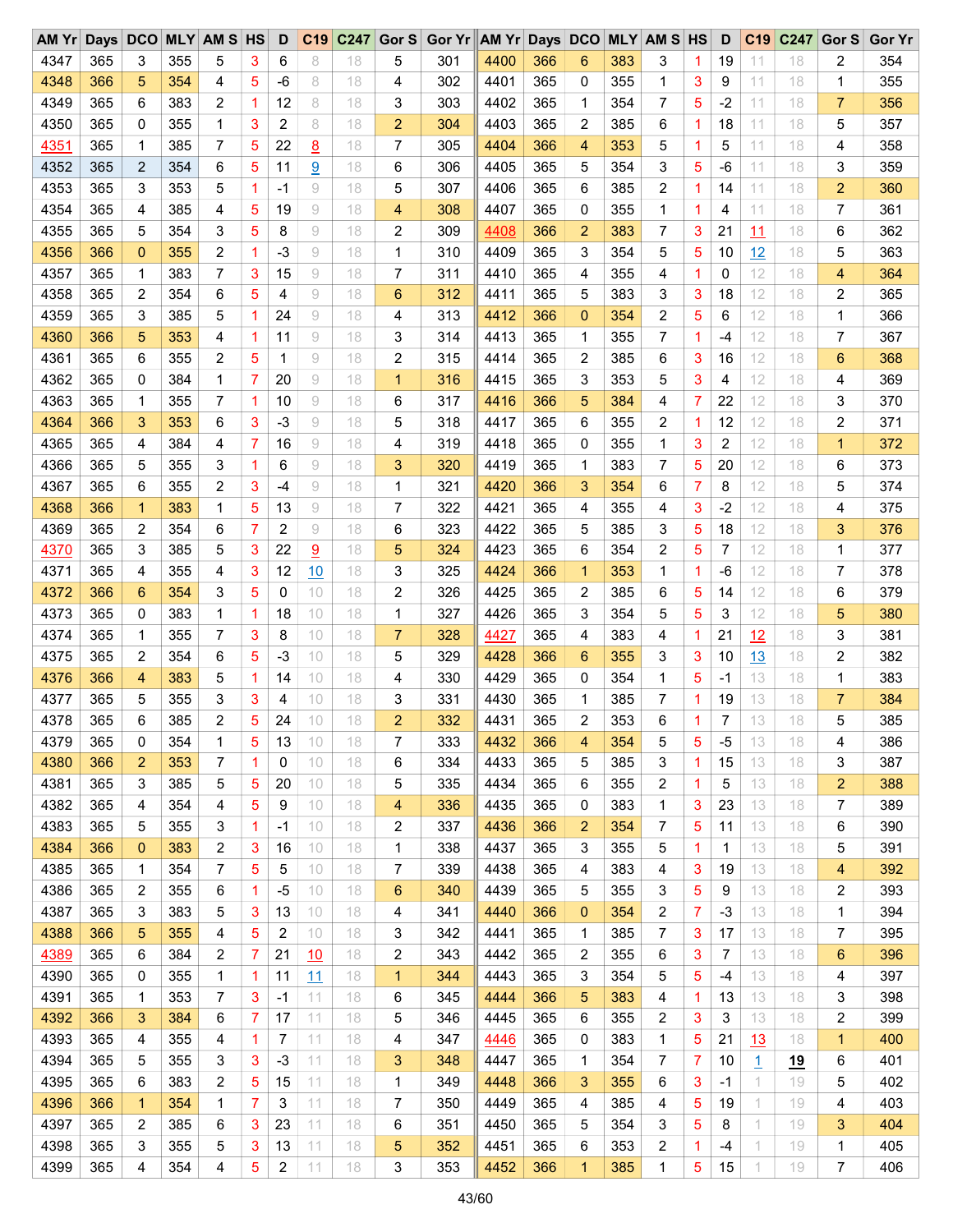| AM Yr | Days | DCO          |     | <b>MLY AM S HS</b> |   | D    | C19            | C247 |                | Gor S Gor Yr AM Yr Days DCO |      |     |             |     | <b>MLY AM S HS</b> |             | D              | C <sub>19</sub> | C247 | Gor S          | <b>Gor Yr</b> |
|-------|------|--------------|-----|--------------------|---|------|----------------|------|----------------|-----------------------------|------|-----|-------------|-----|--------------------|-------------|----------------|-----------------|------|----------------|---------------|
| 4453  | 365  | 2            | 354 | 6                  | 5 | 4    |                | 19   | 6              | 407                         | 4506 | 365 | 4           | 383 | 4                  | 3           | 19             | 4               | 19   | 3              | 460           |
| 4454  | 365  | 3            | 383 | 5                  | 1 | 22   |                | 19   | 5              | 408                         | 4507 | 365 | 5           | 354 | 3                  | 5           | 8              | 4               | 19   | 1              | 461           |
| 4455  | 365  | 4            | 355 | 4                  | 3 | 12   |                | 19   | 3              | 409                         | 4508 | 366 | $\mathbf 0$ | 355 | 2                  | 1           | $-3$           | 4               | 19   | 7              | 462           |
| 4456  | 366  | 6            | 354 | 3                  | 5 | 0    |                | 19   | 2              | 410                         | 4509 | 365 | 1           | 383 | 7                  | 3           | 15             | 4               | 19   | 6              | 463           |
| 4457  | 365  | 0            | 385 | 1                  | 1 | 20   | 1.             | 19   | 1              | 411                         | 4510 | 365 | 2           | 354 | 6                  | 5           | 4              | 4               | 19   | 5              | 464           |
| 4458  | 365  | 1            | 353 | 7                  | 1 | 8    | 1              | 19   | $\overline{7}$ | 412                         | 4511 | 365 | 3           | 385 | 5                  | 1           | 24             | 4               | 19   | 3              | 465           |
| 4459  | 365  | 2            | 355 | 6                  | 5 | $-2$ | 1              | 19   | 5              | 413                         | 4512 | 366 | 5           | 355 | 4                  | 1           | 13             | 4               | 19   | 2              | 466           |
| 4460  | 366  | 4            | 384 | 5                  | 7 | 16   | 1.             | 19   | 4              | 414                         | 4513 | 365 | 6           | 353 | 2                  | 3           | 1              | 4               | 19   | 1              | 467           |
| 4461  | 365  | 5            | 355 | 3                  | 1 | 6    | 1.             | 19   | 3              | 415                         | 4514 | 365 | 0           | 384 | 1                  | 7           | 20             | 4               | 19   | $\overline{7}$ | 468           |
| 4462  | 365  | 6            | 353 | 2                  | 3 | $-6$ | 1              | 19   | $\overline{2}$ | 416                         | 4515 | 365 | 1           | 355 | 7                  | 1           | 10             | 4               | 19   | 5              | 469           |
| 4463  | 365  | 0            | 384 | 1                  | 7 | 13   |                | 19   | 7              | 417                         | 4516 | 366 | 3           | 355 | 6                  | 3           | -1             | 4               | 19   | 4              | 470           |
| 4464  | 366  | 2            | 355 | 7                  | 1 | 2    |                | 19   | 6              | 418                         | 4517 | 365 | 4           | 383 | 4                  | 5           | 17             | 4               | 19   | 3              | 471           |
| 4465  | 365  | 3            | 383 | 5                  | 3 | 20   | $\overline{1}$ | 19   | 5              | 419                         | 4518 | 365 | 5           | 354 | 3                  | 7           | 6              | 4               | 19   | $\overline{2}$ | 472           |
| 4466  | 365  | 4            | 355 | 4                  | 5 | 10   | $\overline{2}$ | 19   | 4              | 420                         | 4519 | 365 | 6           | 355 | 2                  | 3           | $-4$           | 4               | 19   | 7              | 473           |
| 4467  | 365  | 5            | 354 | 3                  | 7 | -1   | 2              | 19   | 2              | 421                         | 4520 | 366 | $\mathbf 1$ | 385 | 1                  | 5           | 15             | 4               | 19   | 6              | 474           |
| 4468  | 366  |              | 385 | 2                  | 3 | 18   | 2              |      |                | 422                         | 4521 | 365 | 2           | 354 |                    | 5           | 4              | 4               |      | 5              | 475           |
|       |      | 0            |     |                    |   |      |                | 19   | 1              |                             |      |     |             |     | 6                  |             |                |                 | 19   |                |               |
| 4469  | 365  | 1            | 355 | 7                  | 3 | 8    | 2              | 19   | 7              | 423                         | 4522 | 365 | 3           | 383 | 5                  | 1           | 22             | $\overline{4}$  | 19   | 4              | 476           |
| 4470  | 365  | 2            | 354 | 6                  | 5 | $-3$ | $\mathbf{2}$   | 19   | 6              | 424                         | 4523 | 365 | 4           | 355 | 4                  | 3           | 12             | $\overline{5}$  | 19   | 2              | 477           |
| 4471  | 365  | 3            | 383 | 5                  | 1 | 15   | 2              | 19   | 4              | 425                         | 4524 | 366 | 6           | 354 | 3                  | 5           | 0              | 5               | 19   | 1              | 478           |
| 4472  | 366  | 5            | 355 | 4                  | 3 | 4    | 2              | 19   | 3              | 426                         | 4525 | 365 | 0           | 383 | 1                  | 1           | 18             | 5               | 19   | 7              | 479           |
| 4473  | 365  | 6            | 383 | 2                  | 5 | 22   | 2              | 19   | 2              | 427                         | 4526 | 365 | 1           | 355 | 7                  | 3           | 8              | 5               | 19   | 6              | 480           |
| 4474  | 365  | 0            | 354 | 1                  | 7 | 11   | 2              | 19   | 1              | 428                         | 4527 | 365 | 2           | 354 | 6                  | 5           | $-3$           | 5               | 19   | 4              | 481           |
| 4475  | 365  | 1            | 355 | 7                  | 3 | 1    | 2              | 19   | 6              | 429                         | 4528 | 366 | 4           | 385 | 5                  | $\mathbf 1$ | 16             | 5               | 19   | 3              | 482           |
| 4476  | 366  | 3            | 385 | 6                  | 5 | 20   | 2              | 19   | 5              | 430                         | 4529 | 365 | 5           | 353 | 3                  | 1           | 4              | 5               | 19   | 2              | 483           |
| 4477  | 365  | 4            | 354 | 4                  | 5 | 9    | 2              | 19   | 4              | 431                         | 4530 | 365 | 6           | 385 | 2                  | 5           | 24             | 5               | 19   | $\mathbf{1}$   | 484           |
| 4478  | 365  | 5            | 353 | 3                  | 1 | -3   | 2              | 19   | 3              | 432                         | 4531 | 365 | 0           | 354 | 1                  | 5           | 13             | 5               | 19   | 6              | 485           |
| 4479  | 365  | 6            | 385 | 2                  | 5 | 17   | 2              | 19   | 1              | 433                         | 4532 | 366 | 2           | 355 | 7                  | 1           | 2              | 5               | 19   | 5              | 486           |
| 4480  | 365  | 0            | 354 | 1                  | 5 | 6    | 2              | 19   | 7              | 434                         | 4533 | 365 | 3           | 383 | 5                  | 3           | 20             | 5               | 19   | 4              | 487           |
| 4481  | 365  | 1            | 355 | 7                  | 1 | -4   | 2              | 19   | 6              | 435                         | 4534 | 365 | 4           | 354 | 4                  | 5           | 9              | 5               | 19   | 3              | 488           |
| 4482  | 365  | 2            | 383 | 6                  | 3 | 14   | 2              | 19   | 5              | 436                         | 4535 | 365 | 5           | 355 | 3                  | $\mathbf 1$ | -1             | 5               | 19   | 1              | 489           |
| 4483  | 365  | 3            | 354 | 5                  | 5 | 3    | 2              | 19   | 3              | 437                         | 4536 | 366 | $\mathbf 0$ | 383 | 2                  | 3           | 16             | 5               | 19   | 7              | 490           |
| 4484  | 366  | 5            | 385 | 4                  | 1 | 22   | $\overline{2}$ | 19   | 2              | 438                         | 4537 | 365 | 1           | 355 | 7                  | 5           | 6              | 5               | 19   | 6              | 491           |
| 4485  | 365  | 6            | 355 | 2                  | 1 | 12   | $\overline{3}$ | 19   | 1              | 439                         | 4538 | 365 | 2           | 354 | 6                  | 7           | $-5$           | 5               | 19   | 5              | 492           |
| 4486  | 365  | 0            | 353 | 1                  | 3 | 0    | 3              | 19   | 7              | 440                         | 4539 | 365 | 3           | 385 | 5                  | 3           | 15             | 5               | 19   | 3              | 493           |
| 4487  | 365  | 1            | 384 | 7                  | 7 | 19   | 3              | 19   | 5              | 441                         | 4540 | 366 | 5           | 353 | 4                  | 3           | 2              | 5               | 19   | 2              | 494           |
| 4488  | 366  | 3            | 355 | 6                  | 1 | 8    | 3              | 19   | 4              | 442                         | 4541 | 365 | 6           | 384 | 2                  | 7           | 21             | $\overline{5}$  | 19   | 1              | 495           |
| 4489  | 365  | 4            | 355 | 4                  | 3 | $-2$ | 3              | 19   | 3              | 443                         | 4542 | 365 | 0           | 355 | 1                  | 1           | 11             | $\underline{6}$ | 19   | 7              | 496           |
| 4490  | 365  | 5            | 383 | 3                  | 5 | 16   | 3              | 19   | $\overline{2}$ | 444                         | 4543 | 365 | 1           | 355 | 7                  | 3           | 1              | 6               | 19   | 5              | 497           |
| 4491  | 365  | 6            | 354 | 2                  | 7 | 5    | 3              | 19   | 7              | 445                         | 4544 | 366 | 3           | 383 | 6                  | 5           | 18             | 6               | 19   | 4              | 498           |
| 4492  | 366  | $\mathbf{1}$ | 385 | 1                  | 3 | 24   | 3              | 19   | 6              | 446                         | 4545 | 365 | 4           | 354 | 4                  | 7           | 7              | 6               | 19   | 3              | 499           |
| 4493  | 365  | 2            | 353 | 6                  | 3 | 12   | 3              | 19   | 5              | 447                         | 4546 | 365 | 5           | 355 | 3                  | 3           | $-3$           | 6               | 19   | 2              | 500           |
| 4494  | 365  | 3            | 354 | 5                  | 7 | 1    | 3              | 19   | 4              | 448                         | 4547 | 365 | 6           | 385 | 2                  | 5           | 17             | 6               | 19   | 1              | 501           |
| 4495  | 365  | 4            | 385 | 4                  | 3 | 21   | 3              | 19   | 2              | 449                         | 4548 | 366 | 1           | 354 | 1                  | 5           | 5              | 6               | 19   | 7              | 502           |
| 4496  | 366  | 6            | 355 | 3                  | 3 | 10   | 3              | 19   | 1              | 450                         | 4549 | 365 | 2           | 383 | 6                  | 1           | 23             | 6               | 19   | 6              | 503           |
| 4497  | 365  |              | 354 | 1                  | 5 | -1   | 3              | 19   | 7              | 451                         | 4550 |     |             | 355 | 5                  |             |                | 6               |      |                | 504           |
|       |      | 0            |     |                    |   |      |                |      |                |                             |      | 365 | 3           |     |                    | 3           | 13             |                 | 19   | 5              |               |
| 4498  | 365  | 1            | 383 | 7                  | 1 | 17   | 3              | 19   | 6              | 452                         | 4551 | 365 | 4           | 354 | 4                  | 5           | $\overline{2}$ | 6               | 19   | 3              | 505           |
| 4499  | 365  | 2            | 355 | 6                  | 3 | 7    | 3              | 19   | 4              | 453                         | 4552 | 366 | 6           | 383 | 3                  | 1           | 19             | 6               | 19   | 2              | 506           |
| 4500  | 366  | 4            | 354 | 5                  | 5 | -5   | 3              | 19   | 3              | 454                         | 4553 | 365 | 0           | 355 | 1                  | 3           | 9              | 6               | 19   | 1              | 507           |
| 4501  | 365  | 5            | 385 | 3                  | 1 | 15   | 3              | 19   | 2              | 455                         | 4554 | 365 | 1           | 354 | 7                  | 5           | $-2$           | 6               | 19   | 7              | 508           |
| 4502  | 365  | 6            | 353 | 2                  | 1 | 3    | 3              | 19   | 1              | 456                         | 4555 | 365 | 2           | 385 | 6                  | 1           | 18             | 6               | 19   | 5              | 509           |
| 4503  | 365  | 0            | 385 | 1                  | 5 | 23   | $\overline{3}$ | 19   | 6              | 457                         | 4556 | 366 | 4           | 353 | 5                  | 1           | 5              | 6               | 19   | 4              | 510           |
| 4504  | 366  | 2            | 354 | 7                  | 5 | 11   | $\overline{4}$ | 19   | 5              | 458                         | 4557 | 365 | 5           | 355 | 3                  | 5           | -5             | 6               | 19   | 3              | 511           |
| 4505  | 365  | 3            | 355 | 5                  | 1 | 1    | 4              | 19   | 4              | 459                         | 4558 | 365 | 6           | 384 | 2                  | 7           | 14             | 6               | 19   | $\overline{a}$ | 512           |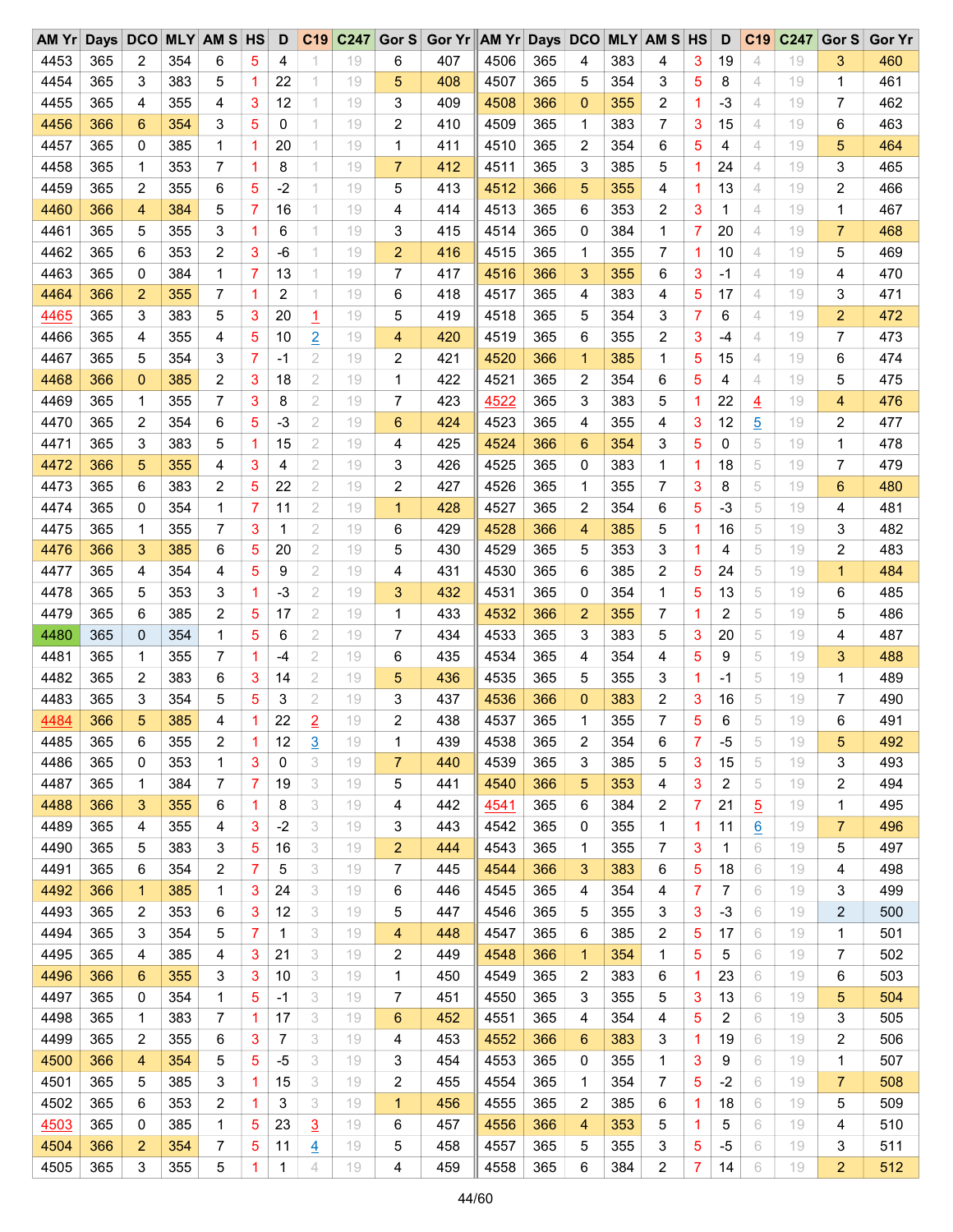| AM Yr | Days DCO |             |     | <b>MLY AM S HS</b> |   | D    | C19             | C <sub>247</sub> |                | Gor S Gor Yr AM Yr Days DCO |      |     |                |     | <b>MLY AM S HS</b> |                | D    | C <sub>19</sub> | C247 | Gor S          | <b>Gor Yr</b> |
|-------|----------|-------------|-----|--------------------|---|------|-----------------|------------------|----------------|-----------------------------|------|-----|----------------|-----|--------------------|----------------|------|-----------------|------|----------------|---------------|
| 4559  | 365      | 0           | 355 | 1                  | 1 | 4    | 6               | 19               | 7              | 513                         | 4612 | 366 | 3              | 384 | 6                  | 7              | 17   | 9               | 19   | 4              | 566           |
| 4560  | 366      | 2           | 383 | 7                  | 3 | 21   | <u>6</u>        | 19               | 6              | 514                         | 4613 | 365 | 4              | 355 | 4                  | 1              | 7    | 9               | 19   | 3              | 567           |
| 4561  | 365      | 3           | 354 | 5                  | 5 | 10   | Z               | 19               | 5              | 515                         | 4614 | 365 | 5              | 355 | 3                  | 3              | $-3$ | 9               | 19   | $\overline{2}$ | 568           |
| 4562  | 365      | 4           | 355 | 4                  | 1 | 0    | 7               | 19               | 4              | 516                         | 4615 | 365 | 6              | 383 | 2                  | 5              | 15   | 9               | 19   | 7              | 569           |
| 4563  | 365      | 5           | 385 | 3                  | 3 | 20   | 7               | 19               | 2              | 517                         | 4616 | 366 | 1              | 354 | 1                  | 7              | 3    | 9               | 19   | 6              | 570           |
| 4564  | 366      | 0           | 353 | 2                  | 3 | 7    | 7               | 19               | 1              | 518                         | 4617 | 365 | 2              | 385 | 6                  | 3              | 23   | 9               | 19   | 5              | 571           |
| 4565  | 365      | 1           | 354 | 7                  | 7 | $-4$ | 7               | 19               | 7              | 519                         | 4618 | 365 | 3              | 355 | 5                  | 3              | 13   | 10              | 19   | 4              | 572           |
| 4566  | 365      | 2           | 385 | 6                  | 3 | 16   | 7               | 19               | 6              | 520                         | 4619 | 365 | 4              | 354 | 4                  | 5              | 2    | 10              | 19   | 2              | 573           |
| 4567  | 365      | 3           | 355 | 5                  | 3 | 6    | 7               | 19               | 4              | 521                         | 4620 | 366 | 6              | 383 | 3                  | $\mathbf{1}$   | 19   | 10              | 19   | 1              | 574           |
| 4568  | 366      | 5           | 383 | 4                  | 5 | 23   | 7               | 19               | 3              | 522                         | 4621 | 365 | 0              | 355 | 1                  | 3              | 9    | 10              | 19   | 7              | 575           |
| 4569  | 365      | 6           | 354 | 2                  | 7 | 12   | 7               | 19               | 2              | 523                         | 4622 | 365 | 1              | 354 | 7                  | 5              | $-2$ | 10              | 19   | 6              | 576           |
| 4570  | 365      | 0           | 355 | 1                  | 3 | 2    | 7               | 19               | 1              | 524                         | 4623 | 365 | 2              | 383 | 6                  | 1              | 16   | 10              | 19   | 4              | 577           |
| 4571  | 365      | 1           | 383 | 7                  | 5 | 20   | 7               | 19               | 6              | 525                         | 4624 | 366 | 4              | 355 | 5                  | 3              | 5    | 10              | 19   | 3              | 578           |
| 4572  | 366      | 3           | 354 | 6                  | 7 | 8    | 7               | 19               | 5              | 526                         | 4625 | 365 | 5              | 385 | 3                  | 5              | 25   | 10              | 19   | 2              | 579           |
| 4573  | 365      | 4           | 355 | 4                  | 3 | $-2$ | 7               | 19               | 4              | 527                         | 4626 | 365 | 6              | 354 | 2                  | 5              | 14   | 10              | 19   | $\mathbf{1}$   | 580           |
| 4574  | 365      | 5           | 385 | 3                  | 5 | 18   | 7               | 19               | 3              | 528                         | 4627 | 365 | 0              | 353 | 1                  | 1              | 2    | 10              | 19   | 6              | 581           |
| 4575  | 365      | 6           | 354 | 2                  | 5 | 7    | 7               | 19               | 1              | 529                         | 4628 | 366 | $\overline{2}$ | 385 | 7                  | 5              | 21   | 10              | 19   | 5              | 582           |
|       |          |             |     |                    |   |      |                 |                  |                |                             |      |     |                |     |                    |                |      |                 |      |                |               |
| 4576  | 366      | $\mathbf 1$ | 353 | 1                  | 1 | $-6$ | 7               | 19               | 7              | 530                         | 4629 | 365 | 3              | 354 | 5                  | 5              | 10   | 10              | 19   | 4              | 583           |
| 4577  | 365      | 2           | 385 | 6                  | 5 | 14   | 7               | 19               | 6              | 531                         | 4630 | 365 | 4              | 355 | 4                  | 1              | 0    | 10              | 19   | 3              | 584           |
| 4578  | 365      | 3           | 354 | 5                  | 5 | 3    | 7               | 19               | 5              | 532                         | 4631 | 365 | 5              | 383 | 3                  | 3              | 18   | 10              | 19   | 1              | 585           |
| 4579  | 365      | 4           | 385 | 4                  | 1 | 23   | $\overline{L}$  | 19               | 3              | 533                         | 4632 | 366 | $\mathbf 0$    | 354 | $\overline{2}$     | 5              | 6    | 10              | 19   | $\overline{7}$ | 586           |
| 4580  | 366      | 6           | 353 | 3                  | 1 | 10   | 8               | 19               | 2              | 534                         | 4633 | 365 | 1              | 355 | 7                  | 1              | -4   | 10              | 19   | 6              | 587           |
| 4581  | 365      | 0           | 354 | 1                  | 5 | -1   | 8               | 19               | 1              | 535                         | 4634 | 365 | 2              | 383 | 6                  | 3              | 14   | 10              | 19   | 5              | 588           |
| 4582  | 365      | 1           | 385 | 7                  | 1 | 19   | 8               | 19               | $\overline{7}$ | 536                         | 4635 | 365 | 3              | 355 | 5                  | 5              | 4    | 10              | 19   | 3              | 589           |
| 4583  | 365      | 2           | 355 | 6                  | 1 | 9    | 8               | 19               | 5              | 537                         | 4636 | 366 | 5              | 384 | 4                  | $\overline{7}$ | 22   | 10              | 19   | $\overline{c}$ | 590           |
| 4584  | 366      | 4           | 353 | 5                  | 3 | $-4$ | 8               | 19               | 4              | 538                         | 4637 | 365 | 6              | 355 | 2                  | 1              | 12   | 11              | 19   | 1              | 591           |
| 4585  | 365      | 5           | 384 | 3                  | 7 | 15   | 8               | 19               | 3              | 539                         | 4638 | 365 | 0              | 353 | 1                  | 3              | 0    | 11              | 19   | $\overline{7}$ | 592           |
| 4586  | 365      | 6           | 355 | 2                  | 1 | 5    | 8               | 19               | $\overline{2}$ | 540                         | 4639 | 365 | 1              | 384 | 7                  | $\overline{7}$ | 19   | 11              | 19   | 5              | 593           |
| 4587  | 365      | 0           | 383 | 1                  | 3 | 23   | 8               | 19               | 7              | 541                         | 4640 | 366 | 3              | 355 | 6                  | 1              | 8    | 11              | 19   | 4              | 594           |
| 4588  | 366      | 2           | 355 | 7                  | 5 | 12   | 8               | 19               | 6              | 542                         | 4641 | 365 | 4              | 355 | 4                  | 3              | $-2$ | 11              | 19   | 3              | 595           |
| 4589  | 365      | 3           | 354 | 5                  | 7 | 1    | 8               | 19               | 5              | 543                         | 4642 | 365 | 5              | 383 | 3                  | 5              | 16   | 11              | 19   | $\overline{2}$ | 596           |
| 4590  | 365      | 4           | 385 | 4                  | 3 | 21   | 8               | 19               | 4              | 544                         | 4643 | 365 | 6              | 354 | $\overline{2}$     | 7              | 5    | 11              | 19   | $\overline{7}$ | 597           |
| 4591  | 365      | 5           | 355 | 3                  | 3 | 11   | 8               | 19               | 2              | 545                         | 4644 | 366 | 1              | 385 | 1                  | 3              | 24   | 11              | 19   | 6              | 598           |
| 4592  | 366      | 0           | 354 | 2                  | 5 | -1   | 8               | 19               | 1              | 546                         | 4645 | 365 | 2              | 355 | 6                  | 3              | 14   | 11              | 19   | 5              | 599           |
| 4593  | 365      | 1           | 383 | 7                  | 1 | 17   | 8               | 19               | 7              | 547                         | 4646 | 365 | 3              | 354 | 5                  | 5              | 3    | 11              | 19   | 4              | 600           |
| 4594  | 365      | 2           | 355 | 6                  | 3 | 7    | 8               | 19               | 6              | 548                         | 4647 | 365 | 4              | 383 | 4                  | 1              | 21   | 11              | 19   | 3              | 601           |
| 4595  | 365      | 3           | 354 | 5                  | 5 | $-4$ | 8               | 19               | 4              | 549                         | 4648 | 366 | 6              | 355 | 3                  | 3              | 10   | 11              | 19   | 2              | 602           |
| 4596  | 366      | 5           | 383 | 4                  | 1 | 13   | 8               | 19               | 3              | 550                         | 4649 | 365 | 0              | 354 | 1                  | 5              | -1   | 11              | 19   | 1              | 603           |
| 4597  | 365      | 6           | 355 | 2                  | 3 | 3    | 8               | 19               | 2              | 551                         | 4650 | 365 | 1              | 385 | 7                  | 1              | 19   | 11              | 19   | 7              | 604           |
| 4598  | 365      | 0           | 385 | 1                  | 5 | 23   | $\underline{8}$ | 19               | $\mathbf 1$    | 552                         | 4651 | 365 | 2              | 353 | 6                  | 1              | 7    | 11              | 19   | 5              | 605           |
| 4599  | 365      | 1           | 354 | 7                  | 5 | 12   | 9               | 19               | 6              | 553                         | 4652 | 366 | 4              | 354 | 5                  | 5              | $-5$ | 11              | 19   | 4              | 606           |
| 4600  | 366      | 3           | 353 | 6                  | 1 | $-1$ | 9               | 19               | 5              | 554                         | 4653 | 365 | 5              | 385 | 3                  | 1              | 15   | 11              | 19   | 3              | 607           |
| 4601  | 365      | 4           | 385 | 4                  | 5 | 19   | 9               | 19               | 4              | 555                         | 4654 | 365 | 6              | 355 | 2                  | 1              | 5    | 11              | 19   | $\overline{c}$ | 608           |
| 4602  | 365      | 5           | 354 | 3                  | 5 | 8    | 9               | 19               | 3              | 556                         | 4655 | 365 | 0              | 383 | 1                  | 3              | 23   | <u> 11</u>      | 19   | 7              | 609           |
| 4603  | 365      | 6           | 355 | 2                  | 1 | $-2$ | 9               | 19               | 1              | 557                         | 4656 | 366 | $\overline{2}$ | 354 | 7                  | 5              | 11   | 12              | 19   | 6              | 610           |
| 4604  | 366      | 1           | 383 | 1                  | 3 | 15   | 9               | 19               | 7              | 558                         | 4657 | 365 | 3              | 355 | 5                  | 1              | 1    | 12              | 19   | 5              | 611           |
| 4605  | 365      | 2           | 354 | 6                  | 5 | 4    | 9               | 19               | 6              | 559                         | 4658 | 365 | 4              | 383 | 4                  | 3              | 19   | 12              | 19   | 4              | 612           |
| 4606  | 365      | 3           | 385 | 5                  | 1 | 24   | 9               | 19               | 5              | 560                         | 4659 | 365 | 5              | 354 | 3                  | 5              | 8    | 12              | 19   | 2              | 613           |
| 4607  | 365      | 4           | 353 |                    | 1 | 12   | 9               | 19               | 3              | 561                         |      | 366 | $\mathbf 0$    | 355 | 2                  | 1              | -3   | 12              |      | 1              | 614           |
| 4608  | 365      | 5           | 355 | 4                  | 5 | 2    | 9               | 19               |                | 562                         | 4660 | 365 | 1              | 385 | 7                  | 3              | 17   | 12              | 19   | 7              | 615           |
|       |          |             |     | 3                  |   |      |                 |                  | 2              |                             | 4661 |     |                |     |                    |                |      |                 | 19   |                |               |
| 4609  | 365      | 6           | 384 | 2                  | 7 | 21   | 9               | 19               | 1              | 563                         | 4662 | 365 | 2              | 353 | 6                  | 3              | 5    | 12              | 19   | 6              | 616           |
| 4610  | 365      | 0           | 355 | 1                  | 1 | 11   | 9               | 19               | 7              | 564                         | 4663 | 365 | 3              | 384 | 5                  | 7              | 24   | 12              | 19   | 4              | 617           |
| 4611  | 365      | 1           | 353 | 7                  | 3 | $-1$ | 9               | 19               | 5              | 565                         | 4664 | 366 | 5              | 355 | 4                  | 1              | 13   | 12              | 19   | 3              | 618           |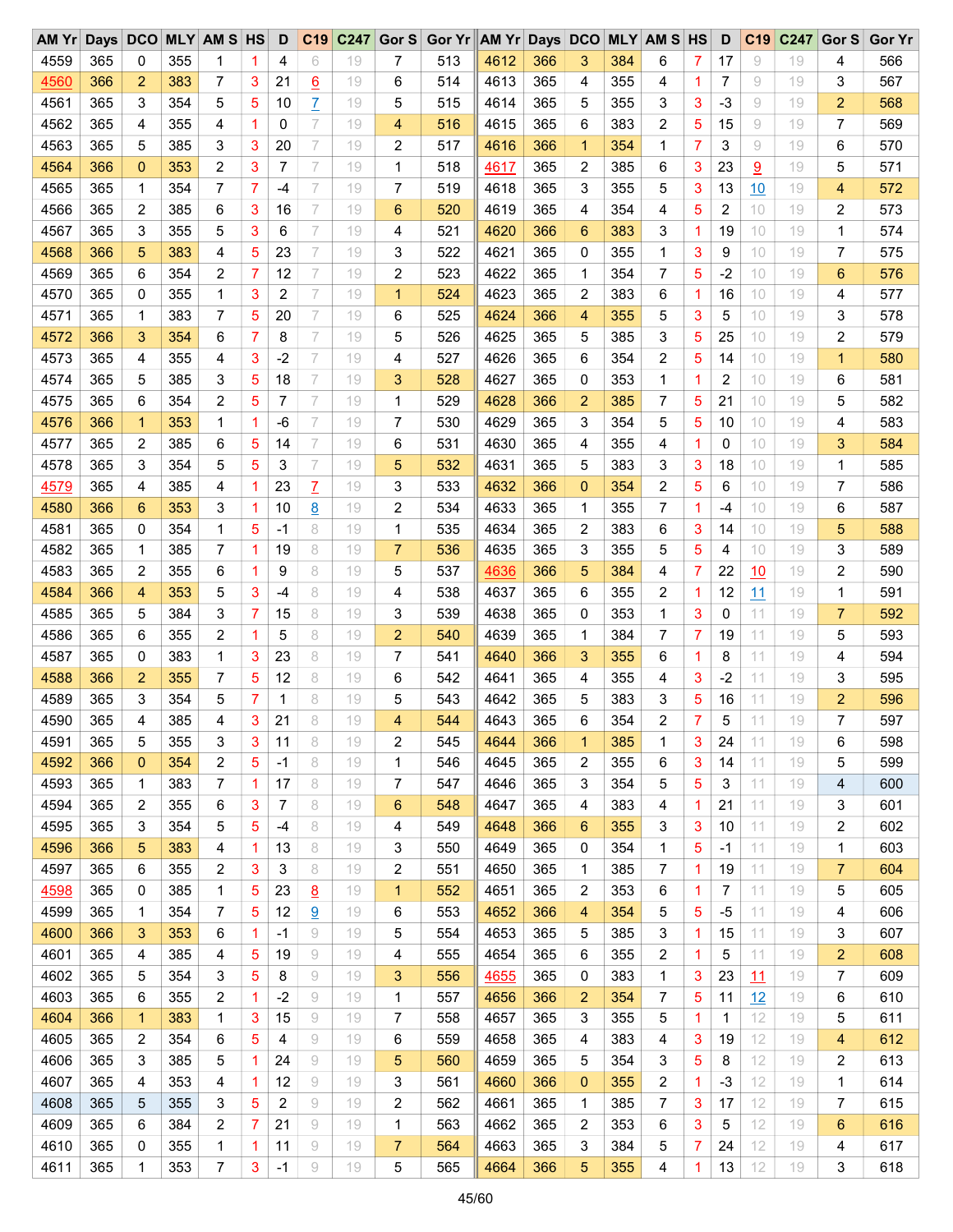| $AM$ $Yr$ | Days | <b>DCO</b>  |     | <b>MLY AM S HS</b> |   | D    | C19            | C247 | Gor $S$        | Gor Yr AM Yr Days DCO |      |     |                |     | <b>MLY AM S HS</b> |   | D    | C <sub>19</sub> | C247 | Gor S          | <b>Gor Yr</b> |
|-----------|------|-------------|-----|--------------------|---|------|----------------|------|----------------|-----------------------|------|-----|----------------|-----|--------------------|---|------|-----------------|------|----------------|---------------|
| 4665      | 365  | 6           | 355 | 2                  | 3 | 3    | 12             | 19   | 2              | 619                   | 4718 | 365 | 2              | 383 | 6                  | 1 | 16   | 2               | 20   | 6              | 672           |
| 4666      | 365  | 0           | 383 | 1                  | 5 | 21   | 12             | 19   | 1              | 620                   | 4719 | 365 | 3              | 355 | 5                  | 3 | 6    | $\overline{2}$  | 20   | 4              | 673           |
| 4667      | 365  | 1           | 354 | 7                  | 7 | 10   | 12             | 19   | 6              | 621                   | 4720 | 366 | 5              | 383 | 4                  | 5 | 23   | 2               | 20   | 3              | 674           |
| 4668      | 366  | 3           | 355 | 6                  | 3 | -1   | 12             | 19   | 5              | 622                   | 4721 | 365 | 6              | 354 | 2                  | 7 | 12   | 2               | 20   | 2              | 675           |
| 4669      | 365  | 4           | 385 | 4                  | 5 | 19   | 12             | 19   | 4              | 623                   | 4722 | 365 | 0              | 355 | 1                  | 3 | 2    | 2               | 20   | $\mathbf{1}$   | 676           |
| 4670      | 365  | 5           | 354 | 3                  | 5 | 8    | 12             | 19   | 3              | 624                   | 4723 | 365 | 1              | 385 | 7                  | 5 | 22   | 2               | 20   | 6              | 677           |
| 4671      | 365  | 6           | 353 | 2                  | 1 | $-4$ | 12             | 19   | 1              | 625                   | 4724 | 366 | 3              | 354 | 6                  | 5 | 10   | 2               | 20   | 5              | 678           |
| 4672      | 366  | $\mathbf 1$ | 385 | 1                  | 5 | 15   | 12             | 19   | 7              | 626                   | 4725 | 365 | 4              | 353 | 4                  | 1 | $-2$ | 2               | 20   | 4              | 679           |
| 4673      | 365  | 2           | 354 | 6                  | 5 | 4    | 12             | 19   | 6              | 627                   | 4726 | 365 | 5              | 385 | 3                  | 5 | 18   | 2               | 20   | 3              | 680           |
| 4674      | 365  | 3           | 383 | 5                  | 1 | 22   | 12             | 19   | 5              | 628                   | 4727 | 365 | 6              | 354 | 2                  | 5 | 7    | $\overline{2}$  | 20   | 1              | 681           |
| 4675      | 365  | 4           | 355 | 4                  | 3 | 12   | 13             | 19   | 3              | 629                   | 4728 | 366 | 1              | 355 | 1                  | 1 | -4   | 2               | 20   | 7              | 682           |
| 4676      | 366  | 6           | 354 | 3                  | 5 | 0    | 13             | 19   | 2              | 630                   | 4729 | 365 | 2              | 383 | 6                  | 3 | 14   | 2               | 20   | 6              | 683           |
| 4677      | 365  | 0           | 385 | 1                  | 1 | 20   | 13             | 19   | 1              | 631                   | 4730 | 365 | 3              | 354 | 5                  | 5 | 3    | 2               | 20   | 5              | 684           |
| 4678      | 365  | 1           | 353 | 7                  | 1 | 8    | 13             | 19   | $\overline{7}$ | 632                   | 4731 | 365 | 4              | 385 | 4                  | 1 | 23   | $\overline{2}$  | 20   | 3              | 685           |
| 4679      | 365  | 2           | 354 | 6                  | 5 | $-3$ | 13             | 19   | 5              | 633                   | 4732 | 366 | 6              | 355 | 3                  | 1 | 12   | $\overline{3}$  | 20   | 2              | 686           |
| 4680      | 366  | 4           | 385 | 5                  | 1 | 16   | 13             | 19   | 4              | 634                   | 4733 | 365 | 0              | 353 | 1                  | 3 | 0    | 3               |      | $\mathbf 1$    | 687           |
|           |      |             |     |                    | 1 |      | 13             |      | 3              |                       |      |     |                |     | 7                  |   |      | 3               | 20   | $\overline{7}$ |               |
| 4681      | 365  | 5           | 355 | 3                  |   | 6    |                | 19   |                | 635                   | 4734 | 365 | 1              | 384 |                    | 7 | 19   |                 | 20   |                | 688           |
| 4682      | 365  | 6           | 383 | 2                  | 3 | 24   | 13             | 19   | 2              | 636                   | 4735 | 365 | 2              | 355 | 6                  | 1 | 9    | 3               | 20   | 5              | 689           |
| 4683      | 365  | 0           | 354 | 1                  | 5 | 13   | 13             | 19   | 7              | 637                   | 4736 | 365 | 3              | 355 | 5                  | 3 | -1   | 3               | 20   | 4              | 690           |
| 4684      | 366  | 2           | 355 | 7                  | 1 | 2    | 13             | 19   | 6              | 638                   | 4737 | 365 | 4              | 383 | 4                  | 5 | 17   | 3               | 20   | 3              | 691           |
| 4685      | 365  | 3           | 383 | 5                  | 3 | 20   | 13             | 19   | 5              | 639                   | 4738 | 365 | 5              | 354 | 3                  | 7 | 6    | 3               | 20   | 2              | 692           |
| 4686      | 365  | 4           | 355 | 4                  | 5 | 10   | 13             | 19   | 4              | 640                   | 4739 | 365 | 6              | 385 | 2                  | 3 | 26   | 3               | 20   | 7              | 693           |
| 4687      | 365  | 5           | 354 | 3                  | 7 | -1   | 13             | 19   | 2              | 641                   | 4740 | 366 | 1              | 353 | 1                  | 3 | 13   | 3               | 20   | 6              | 694           |
| 4688      | 366  | 0           | 385 | 2                  | 3 | 18   | 13             | 19   | 1              | 642                   | 4741 | 365 | 2              | 354 | 6                  | 7 | 2    | 3               | 20   | 5              | 695           |
| 4689      | 365  | 1           | 355 | 7                  | 3 | 8    | 13             | 19   | 7              | 643                   | 4742 | 365 | 3              | 385 | 5                  | 3 | 22   | 3               | 20   | 4              | 696           |
| 4690      | 365  | 2           | 354 | 6                  | 5 | $-3$ | 13             | 19   | 6              | 644                   | 4743 | 365 | 4              | 355 | 4                  | 3 | 12   | 3               | 20   | 2              | 697           |
| 4691      | 365  | 3           | 383 | 5                  | 1 | 15   | 13             | 19   | 4              | 645                   | 4744 | 366 | 6              | 354 | 3                  | 5 | 0    | 3               | 20   | $\mathbf 1$    | 698           |
| 4692      | 366  | 5           | 355 | 4                  | 3 | 4    | 13             | 19   | 3              | 646                   | 4745 | 365 | 0              | 383 | 1                  | 1 | 18   | 3               | 20   | 7              | 699           |
| 4693      | 365  | 6           | 383 | 2                  | 5 | 22   | 13             | 19   | 2              | 647                   | 4746 | 365 | 1              | 355 | 7                  | 3 | 8    | 3               | 20   | 6              | 700           |
| 4694      | 365  | 0           | 354 | 1                  | 7 | 11   | 1              | 20   | 1              | 648                   | 4747 | 365 | 2              | 354 | 6                  | 5 | $-3$ | 3               | 20   | 5              | 701           |
| 4695      | 365  | 1           | 355 | 7                  | 3 | 1    | 1              | 20   | 6              | 649                   | 4748 | 366 | 4              | 385 | 5                  | 1 | 16   | 3               | 20   | 4              | 702           |
| 4696      | 366  | 3           | 385 | 6                  | 5 | 20   |                | 20   | 5              | 650                   | 4749 | 365 | 5              | 353 | 3                  | 1 | 4    | 3               | 20   | 3              | 703           |
| 4697      | 365  | 4           | 354 | 4                  | 5 | 9    | 1              | 20   | 4              | 651                   | 4750 | 365 | 6              | 385 | 2                  | 5 | 24   | $\overline{3}$  | 20   | 2              | 704           |
| 4698      | 365  | 5           | 353 | 3                  | 1 | $-3$ | 1              | 20   | 3              | 652                   | 4751 | 365 | 0              | 354 | 1                  | 5 | 13   | <u>4</u>        | 20   | 7              | 705           |
| 4699      | 365  | 6           | 385 | 2                  | 5 | 17   | 1              | 20   | 1              | 653                   | 4752 | 366 | $\overline{c}$ | 355 | 7                  | 1 | 2    | 4               | 20   | 6              | 706           |
| 4700      | 366  | 1           | 354 | 1                  | 5 | 5    | 1              | 20   | 7              | 654                   | 4753 | 365 | 3              | 383 | 5                  | 3 | 20   | 4               | 20   | 5              | 707           |
| 4701      | 365  | 2           | 383 | 6                  | 1 | 23   | 1              | 20   | 6              | 655                   | 4754 | 365 | 4              | 354 | 4                  | 5 | 9    | 4               | 20   | 4              | 708           |
| 4702      | 365  | 3           | 355 | 5                  | 3 | 13   | 1              | 20   | 5              | 656                   | 4755 | 365 | 5              | 355 | 3                  | 1 | $-1$ | 4               | 20   | 2              | 709           |
| 4703      | 365  | 4           | 354 | 4                  | 5 | 2    | 1              | 20   | 3              | 657                   | 4756 | 366 | $\mathbf 0$    | 383 | 2                  | 3 | 16   | 4               | 20   | 1              | 710           |
| 4704      | 366  | 6           | 385 | 3                  | 1 | 21   | -1             | 20   | 2              | 658                   | 4757 | 365 | 1              | 354 | 7                  | 5 | 5    | 4               | 20   | 7              | 711           |
| 4705      | 365  | 0           | 353 | 1                  | 1 | 9    | 1              | 20   | 1              | 659                   | 4758 | 365 | 2              | 385 | 6                  | 1 | 25   | 4               | 20   | 6              | 712           |
| 4706      | 365  | 1           | 355 | 7                  | 5 | $-1$ | 1              | 20   | $\overline{7}$ | 660                   | 4759 | 365 | 3              | 355 | 5                  | 1 | 15   | 4               | 20   | 4              | 713           |
| 4707      | 365  | 2           | 384 | 6                  | 7 | 18   | 1              | 20   | 5              | 661                   | 4760 | 366 | 5              | 353 | 4                  | 3 | 2    | 4               | 20   | 3              | 714           |
| 4708      | 366  | 4           | 355 | 5                  | 1 | 7    | 1              | 20   | 4              | 662                   | 4761 | 365 | 6              | 384 | 2                  | 7 | 21   | 4               | 20   | 2              | 715           |
| 4709      | 365  | 5           | 353 | 3                  | 3 | -5   | 1              | 20   | 3              | 663                   | 4762 | 365 | 0              | 355 | 1                  | 1 | 11   | 4.              | 20   | 1              | 716           |
| 4710      | 365  | 6           | 384 | 2                  | 7 | 14   | 1              | 20   | $\overline{2}$ | 664                   | 4763 | 365 | 1              | 355 | 7                  | 3 | 1    | 4               | 20   | 6              | 717           |
| 4711      | 365  | 0           | 355 | 1                  | 1 | 4    | 1              | 20   | 7              | 665                   | 4764 | 366 | 3              | 383 | 6                  | 5 | 18   | 4               | 20   | 5              | 718           |
| 4712      | 366  | 2           | 383 | 7                  | 3 | 21   |                | 20   | 6              | 666                   | 4765 | 365 | 4              | 354 | 4                  | 7 | 7    | 4.              | 20   | 4              | 719           |
|           |      |             |     |                    |   |      | $\overline{1}$ |      |                |                       |      |     |                |     |                    |   |      |                 |      |                |               |
| 4713      | 365  | 3           | 355 | 5                  | 5 | 11   | $\overline{2}$ | 20   | 5              | 667                   | 4766 | 365 | 5              | 355 | 3                  | 3 | $-3$ | 4               | 20   | 3              | 720           |
| 4714      | 365  | 4           | 354 | 4                  | 7 | 0    | 2              | 20   | 4              | 668                   | 4767 | 365 | 6              | 385 | 2                  | 5 | 17   | 4               | 20   | 1              | 721           |
| 4715      | 365  | 5           | 385 | 3                  | 3 | 20   | 2              | 20   | 2              | 669                   | 4768 | 366 | 1              | 354 | 1                  | 5 | 5    | 4.              | 20   | 7              | 722           |
| 4716      | 366  | 0           | 355 | 2                  | 3 | 9    | 2              | 20   | 1              | 670                   | 4769 | 365 | 2              | 383 | 6                  | 1 | 23   | <u>4</u>        | 20   | 6              | 723           |
| 4717      | 365  | 1           | 354 | 7                  | 5 | $-2$ | 2              | 20   | 7              | 671                   | 4770 | 365 | 3              | 355 | 5                  | 3 | 13   | $\overline{5}$  | 20   | 5              | 724           |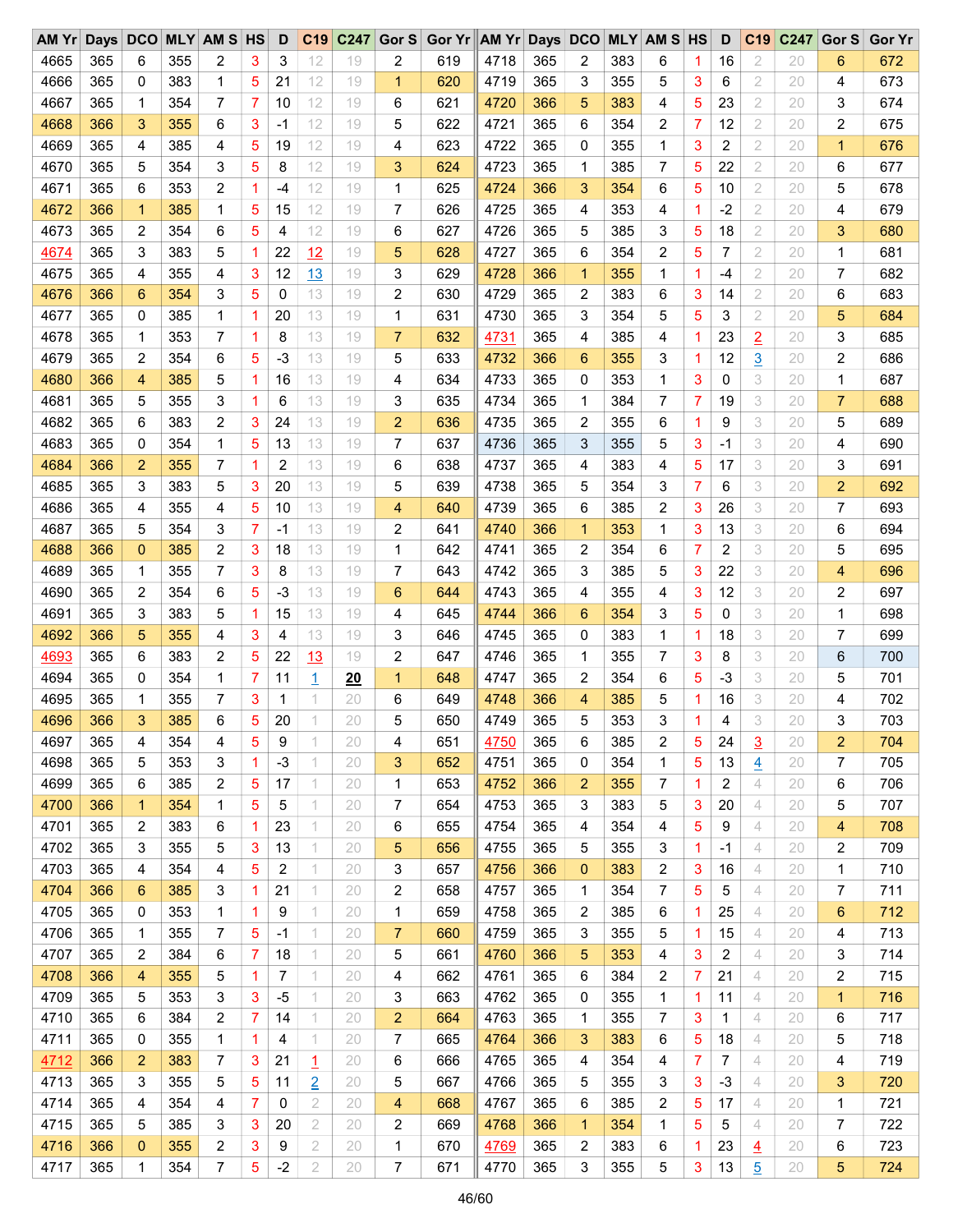| AMYr | Days DCO |             |     | <b>MLY AM S HS</b> |   | D       | C <sub>19</sub> | C247 | Gor S          | Gor Yr AM Yr Days DCO |      |     |                |     | <b>MLY AM S HS</b> |    | D    | C <sub>19</sub> | C247 | Gor S          | <b>Gor Yr</b> |
|------|----------|-------------|-----|--------------------|---|---------|-----------------|------|----------------|-----------------------|------|-----|----------------|-----|--------------------|----|------|-----------------|------|----------------|---------------|
| 4771 | 365      | 4           | 354 | 4                  | 5 | 2       | 5               | 20   | 3              | 725                   | 4824 | 366 | 1              | 385 | 1                  | 5  | 15   | 7               | 20   | 7              | 778           |
| 4772 | 366      | 6           | 383 | 3                  | 1 | 19      | 5               | 20   | 2              | 726                   | 4825 | 365 | 2              | 354 | 6                  | 5  | 4    | 7               | 20   | 6              | 779           |
| 4773 | 365      | 0           | 355 | 1                  | 3 | 9       | 5               | 20   | 1              | 727                   | 4826 | 365 | 3              | 385 | 5                  | 1  | 24   | Z               | 20   | 5              | 780           |
| 4774 | 365      | 1           | 354 | 7                  | 5 | $-2$    | 5               | 20   | 7              | 728                   | 4827 | 365 | 4              | 353 | 4                  | 1  | 12   | <u>8</u>        | 20   | 3              | 781           |
| 4775 | 365      | 2           | 385 | 6                  | 1 | 18      | 5               | 20   | 5              | 729                   | 4828 | 366 | 6              | 354 | 3                  | 5  | 0    | 8               | 20   | 2              | 782           |
| 4776 | 366      | 4           | 353 | 5                  | 1 | 5       | 5               | 20   | 4              | 730                   | 4829 | 365 | 0              | 385 | 1                  | 1  | 20   | 8               | 20   | 1              | 783           |
| 4777 | 365      | 5           | 385 | 3                  | 5 | 25      | 5               | 20   | 3              | 731                   | 4830 | 365 | 1              | 355 | 7                  | 1  | 10   | 8               | 20   | $\overline{7}$ | 784           |
| 4778 | 365      | 6           | 354 | 2                  | 5 | 14      | 5               | 20   | $\overline{2}$ | 732                   | 4831 | 365 | 2              | 353 | 6                  | 3  | $-2$ | 8               | 20   | 5              | 785           |
| 4779 | 365      | 0           | 355 | 1                  | 1 | 4       | 5               | 20   | 7              | 733                   | 4832 | 366 | 4              | 384 | 5                  | 7  | 16   | 8               | 20   | 4              | 786           |
| 4780 | 366      | 2           | 383 | 7                  | 3 | 21      | 5               | 20   | 6              | 734                   | 4833 | 365 | 5              | 355 | 3                  | 1  | 6    | 8               | 20   | 3              | 787           |
| 4781 | 365      | 3           | 354 | 5                  | 5 | 10      | 5               | 20   | 5              | 735                   | 4834 | 365 | 6              | 383 | 2                  | 3  | 24   | 8               | 20   | 2              | 788           |
| 4782 | 365      | 4           | 355 | 4                  | 1 | 0       | 5               | 20   | 4              | 736                   | 4835 | 365 | 0              | 355 | 1                  | 5  | 14   | 8               | 20   | 7              | 789           |
| 4783 | 365      | 5           | 383 | 3                  | 3 | 18      | 5               | 20   | 2              | 737                   | 4836 | 366 | $\overline{2}$ | 354 | 7                  | 7  | 2    | 8               | 20   | 6              | 790           |
| 4784 | 366      | $\mathbf 0$ | 355 | 2                  | 5 | 7       | 5               | 20   | 1              | 738                   | 4837 | 365 | 3              | 385 | 5                  | 3  | 22   | 8               | 20   | 5              | 791           |
| 4785 | 365      | 1           | 354 | 7                  | 7 | -4      | 5               | 20   | 7              | 739                   | 4838 | 365 | 4              | 355 | 4                  | 3  | 12   | 8               | 20   | 4              | 792           |
| 4786 | 365      | 2           | 385 | 6                  | 3 |         | 5               | 20   | 6              | 740                   | 4839 | 365 | 5              | 354 | 3                  | 5  | 1    | 8               | 20   | 2              | 793           |
| 4787 | 365      | 3           | 353 | 5                  | 3 | 16<br>4 | 5               | 20   | 4              | 741                   | 4840 | 366 | $\mathbf{0}$   | 383 | 2                  | 1  | 18   | 8               | 20   | 1              | 794           |
|      |          |             |     |                    |   |         |                 |      |                |                       |      |     |                |     |                    |    |      |                 |      |                |               |
| 4788 | 366      | 5           | 384 | 4                  | 7 | 22      | $\overline{5}$  | 20   | 3              | 742                   | 4841 | 365 | 1              | 355 | 7                  | 3  | 8    | 8               | 20   | 7              | 795           |
| 4789 | 365      | 6           | 355 | 2                  | 1 | 12      | $\underline{6}$ | 20   | 2              | 743                   | 4842 | 365 | 2              | 354 | 6                  | 5  | $-3$ | 8               | 20   | 6              | 796           |
| 4790 | 365      | 0           | 355 | 1                  | 3 | 2       | 6               | 20   | $\mathbf{1}$   | 744                   | 4843 | 365 | 3              | 383 | 5                  | 1  | 15   | 8               | 20   | 4              | 797           |
| 4791 | 365      | 1           | 383 | 7                  | 5 | 20      | 6               | 20   | 6              | 745                   | 4844 | 366 | 5              | 355 | 4                  | 3  | 4    | 8               | 20   | 3              | 798           |
| 4792 | 366      | 3           | 354 | 6                  | 7 | 8       | 6               | 20   | 5              | 746                   | 4845 | 365 | 6              | 385 | 2                  | 5  | 24   | <u>8</u>        | 20   | 2              | 799           |
| 4793 | 365      | 4           | 355 | 4                  | 3 | $-2$    | 6               | 20   | 4              | 747                   | 4846 | 365 | 0              | 354 | 1                  | 5  | 13   | $\overline{9}$  | 20   | $\mathbf{1}$   | 800           |
| 4794 | 365      | 5           | 385 | 3                  | 5 | 18      | 6               | 20   | 3              | 748                   | 4847 | 365 | 1              | 353 | 7                  | 1  | 1    | 9               | 20   | 6              | 801           |
| 4795 | 365      | 6           | 354 | 2                  | 5 | 7       | 6               | 20   | 1              | 749                   | 4848 | 366 | 3              | 385 | 6                  | 5  | 20   | 9               | 20   | 5              | 802           |
| 4796 | 366      | 1           | 383 | 1                  | 1 | 24      | 6               | 20   | 7              | 750                   | 4849 | 365 | 4              | 354 | 4                  | 5  | 9    | 9               | 20   | 4              | 803           |
| 4797 | 365      | 2           | 355 | 6                  | 3 | 14      | 6               | 20   | 6              | 751                   | 4850 | 365 | 5              | 355 | 3                  | 1  | -1   | 9               | 20   | 3              | 804           |
| 4798 | 365      | 3           | 354 | 5                  | 5 | 3       | 6               | 20   | 5              | 752                   | 4851 | 365 | 6              | 383 | 2                  | 3  | 17   | 9               | 20   | $\mathbf 1$    | 805           |
| 4799 | 365      | 4           | 383 | 4                  | 1 | 21      | 6               | 20   | 3              | 753                   | 4852 | 366 | $\mathbf{1}$   | 354 | 1                  | 5  | 5    | 9               | 20   | 7              | 806           |
| 4800 | 366      | 6           | 355 | 3                  | 3 | 10      | 6               | 20   | 2              | 754                   | 4853 | 365 | 2              | 385 | 6                  | 1  | 25   | 9               | 20   | 6              | 807           |
| 4801 | 365      | 0           | 354 | 1                  | 5 | $-1$    | 6               | 20   | 1              | 755                   | 4854 | 365 | 3              | 353 | 5                  | 1  | 13   | 9               | 20   | 5              | 808           |
| 4802 | 365      | 1           | 385 | 7                  | 1 | 19      | 6               | 20   | $\overline{7}$ | 756                   | 4855 | 365 | 4              | 355 | 4                  | 5  | 3    | 9               | 20   | 3              | 809           |
| 4803 | 365      | 2           | 353 | 6                  | 1 | 7       | 6               | 20   | 5              | 757                   | 4856 | 366 | 6              | 384 | 3                  | 7  | 21   | 9               | 20   | 2              | 810           |
| 4804 | 366      | 4           | 355 | 5                  | 5 | -4      | 6               | 20   | 4              | 758                   | 4857 | 365 | 0              | 355 | 1                  | 1  | 11   | 9               | 20   | 1              | 811           |
| 4805 | 365      | 5           | 384 | 3                  | 7 | 15      | 6               | 20   | 3              | 759                   | 4858 | 365 | 1              | 353 | 7                  | 3  | -1   | 9               | 20   | 7              | 812           |
| 4806 | 365      | 6           | 355 | 2                  | 1 | 5       | 6               | 20   | 2              | 760                   | 4859 | 365 | 2              | 384 | 6                  | 7  | 18   | 9               | 20   | 5              | 813           |
| 4807 | 365      | 0           | 383 | 1                  | 3 | 23      | $\underline{6}$ | 20   | 7              | 761                   | 4860 | 366 | 4              | 355 | 5                  | 1  | 7    | 9               | 20   | 4              | 814           |
| 4808 | 366      | 2           | 354 | 7                  | 5 | 11      | $\overline{1}$  | 20   | 6              | 762                   | 4861 | 365 | 5              | 355 | 3                  | 3  | $-3$ | 9               | 20   | 3              | 815           |
| 4809 | 365      | 3           | 355 | 5                  | 1 | 1       | $\overline{ }$  | 20   | 5              | 763                   | 4862 | 365 | 6              | 383 | 2                  | 5  | 15   | 9               | 20   | 2              | 816           |
| 4810 | 365      | 4           | 385 | 4                  | 3 | 21      | 7               | 20   | 4              | 764                   | 4863 | 365 | 0              | 354 | 1                  | 7  | 4    | 9               | 20   | 7              | 817           |
| 4811 | 365      | 5           | 353 | 3                  | 3 | 9       | 7               | 20   | 2              | 765                   | 4864 | 365 | $\mathbf{1}$   | 385 | 7                  | 3  | 24   | <u>9</u>        | 20   | 6              | 818           |
| 4812 | 366      | 0           | 354 | 2                  | 7 | $-3$    | 7               | 20   | 1              | 766                   | 4865 | 365 | 2              | 355 | 6                  | 3  | 14   | 10              | 20   | 5              | 819           |
| 4813 | 365      | 1           | 385 | 7                  | 3 | 17      | 7               | 20   | 7              | 767                   | 4866 | 365 | 3              | 354 | 5                  | 5  | 3    | 10              | 20   | 4              | 820           |
| 4814 | 365      | 2           | 355 | 6                  | 3 | 7       | 7               | 20   | 6              | 768                   | 4867 | 365 | 4              | 383 | 4                  | 1. | 21   | 10              | 20   | 2              | 821           |
| 4815 | 365      | 3           | 383 | 5                  | 5 | 25      | 7               | 20   | 4              | 769                   | 4868 | 366 | 6              | 355 | 3                  | 3  | 10   | 10              | 20   | 1              | 822           |
| 4816 | 366      | 5           | 354 | 4                  | 7 | 13      | $\overline{ }$  | 20   | 3              | 770                   | 4869 | 365 | 0              | 354 | 1                  | 5  | $-1$ | 10              | 20   | 7              | 823           |
| 4817 | 365      | 6           | 355 | 2                  | 3 | 3       | 7               | 20   | 2              | 771                   | 4870 | 365 | 1              | 383 | 7                  | 1  | 17   | 10              | 20   | 6              | 824           |
| 4818 | 365      | 0           | 383 | 1                  | 5 | 21      | 7               | 20   | 1              | 772                   | 4871 | 365 | 2              | 355 | 6                  | 3  | 7    | 10              | 20   | 4              | 825           |
| 4819 | 365      | 1           | 354 | 7                  | 7 | 10      | 7               | 20   | 6              | 773                   | 4872 | 366 | 4              | 385 | 5                  | 5  | 26   | 10              | 20   | 3              | 826           |
| 4820 | 366      | 3           | 355 | 6                  | 3 | $-1$    | 7               | 20   | 5              | 774                   | 4873 | 365 | 5              | 354 | 3                  | 5  | 15   | 10              | 20   | 2              | 827           |
| 4821 | 365      | 4           | 385 | 4                  | 5 | 19      | 7               | 20   | 4              | 775                   | 4874 | 365 | 6              | 353 | 2                  | 1  | 3    | 10              | 20   | 1              | 828           |
| 4822 | 365      |             | 354 |                    |   |         |                 | 20   |                |                       | 4875 | 365 |                | 385 |                    |    |      |                 |      |                | 829           |
|      |          | 5           |     | 3                  | 5 | 8       | 7               |      | 3              | 776                   |      |     | 0              |     | 1                  | 5  | 23   | 10              | 20   | 6              |               |
| 4823 | 365      | 6           | 353 | 2                  | 1 | -4      | 7               | 20   | 1              | 777                   | 4876 | 366 | $\overline{2}$ | 354 | 7                  | 5  | 11   | 10              | 20   | 5              | 830           |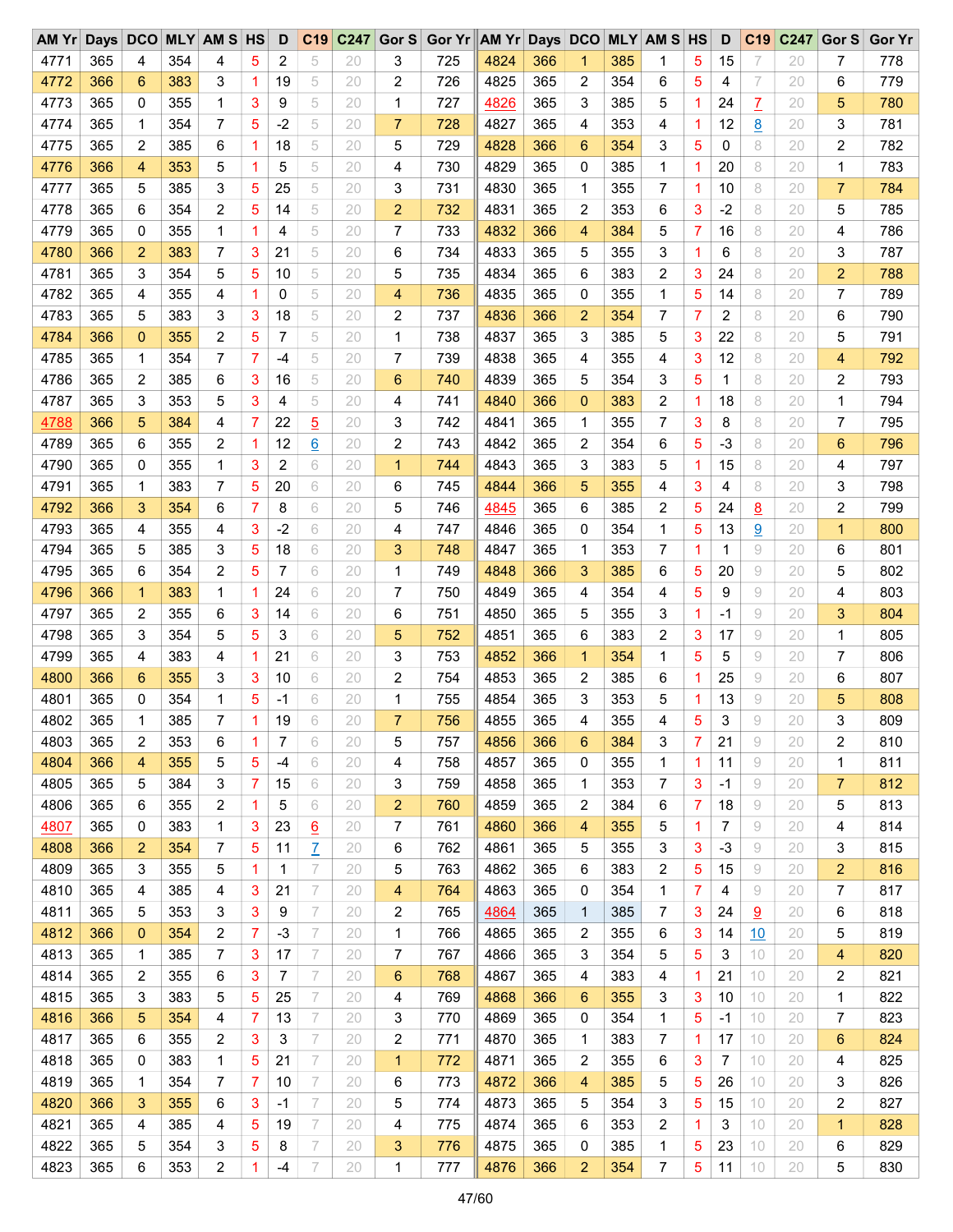| AM Yr | <b>Days</b> | <b>DCO</b>     |     | <b>MLY AM S HS</b> |                | D              | C <sub>19</sub> | C247 | Gor S          | <b>Gor Yr</b> | AM Yr Days DCO |     |                |     | <b>MLY AM S HS</b> |                | D    | C <sub>19</sub> | C247      | Gor S          | <b>Gor Yr</b> |
|-------|-------------|----------------|-----|--------------------|----------------|----------------|-----------------|------|----------------|---------------|----------------|-----|----------------|-----|--------------------|----------------|------|-----------------|-----------|----------------|---------------|
| 4877  | 365         | 3              | 355 | 5                  | 1              | 1              | 10              | 20   | 4              | 831           | 4930           | 365 | 6              | 354 | 2                  | 5              | 14   | 13              | 20        | 1              | 884           |
| 4878  | 365         | 4              | 383 | 4                  | 3              | 19             | 10              | 20   | 3              | 832           | 4931           | 365 | 0              | 355 | 1                  | 1              | 4    | 13              | 20        | 6              | 885           |
| 4879  | 365         | 5              | 354 | 3                  | 5              | 8              | 10              | 20   | 1              | 833           | 4932           | 366 | 2              | 383 | 7                  | 3              | 21   | 13              | 20        | 5              | 886           |
| 4880  | 366         | 0              | 355 | 2                  | -1             | $-3$           | 10              | 20   | 7              | 834           | 4933           | 365 | 3              | 355 | 5                  | 5              | 11   | 13              | 20        | 4              | 887           |
| 4881  | 365         | 1              | 383 | 7                  | 3              | 15             | 10              | 20   | 6              | 835           | 4934           | 365 | 4              | 354 | 4                  | 7              | 0    | 13              | 20        | 3              | 888           |
| 4882  | 365         | 2              | 355 | 6                  | 5              | 5              | 10              | 20   | 5              | 836           | 4935           | 365 | 5              | 385 | 3                  | 3              | 20   | 13              | 20        | 1              | 889           |
| 4883  | 365         | 3              | 384 | 5                  | $\overline{7}$ | 24             | 10              | 20   | 3              | 837           | 4936           | 366 | $\overline{0}$ | 355 | 2                  | 3              | 9    | 13              | 20        | $\overline{7}$ | 890           |
| 4884  | 366         | 5              | 355 | 4                  | 1              | 13             | 11              | 20   | 2              | 838           | 4937           | 365 | 1              | 354 | 7                  | 5              | $-2$ | 13              | 20        | 6              | 891           |
| 4885  | 365         | 6              | 353 | 2                  | 3              | 1              | 11              | 20   | 1              | 839           | 4938           | 365 | 2              | 383 | 6                  | 1              | 16   | 13              | 20        | 5              | 892           |
| 4886  | 365         | 0              | 384 | 1                  | 7              | 20             | 11              | 20   | $\overline{7}$ | 840           | 4939           | 365 | 3              | 355 | 5                  | 3              | 6    | 13              | 20        | 3              | 893           |
| 4887  | 365         | 1              | 355 | 7                  | -1             | 10             | 11              | 20   | 5              | 841           | 4940           | 366 | 5              | 383 | 4                  | 5              | 23   | 13              | 20        | $\overline{c}$ | 894           |
| 4888  | 366         | 3              | 355 | 6                  | 3              | $-1$           | 11              | 20   | 4              | 842           | 4941           | 365 | 6              | 354 | 2                  | 7              | 12   | $\overline{1}$  | <u>21</u> | 1              | 895           |
| 4889  | 365         | 4              | 383 | 4                  | 5              | 17             | 11              | 20   | 3              | 843           | 4942           | 365 | 0              | 355 | 1                  | 3              | 2    | 1               | 21        | 7              | 896           |
| 4890  | 365         | 5              | 354 | 3                  | $\overline{7}$ | 6              | 11              | 20   | 2              | 844           | 4943           | 365 | 1              | 385 | 7                  | 5              | 22   | 1               | 21        | 5              | 897           |
| 4891  | 365         | 6              | 385 | 2                  | 3              | 26             | 11              | 20   | 7              | 845           | 4944           | 366 | 3              | 354 | 6                  | 5              | 10   | 1               | 21        | 4              | 898           |
|       |             |                |     |                    |                |                | 11              |      |                |               |                |     |                |     |                    |                |      | 1               |           |                | 899           |
| 4892  | 366         | $\mathbf 1$    | 355 | 1                  | 3              | 15             |                 | 20   | 6              | 846           | 4945           | 365 | 4              | 353 | 4                  | 1              | $-2$ |                 | 21        | 3              |               |
| 4893  | 365         | 2              | 354 | 6                  | 5              | 4              | 11              | 20   | 5              | 847           | 4946           | 365 | 5              | 385 | 3                  | 5              | 18   | 1               | 21        | $\overline{c}$ | 900           |
| 4894  | 365         | 3              | 383 | 5                  | -1             | 22             | 11              | 20   | 4              | 848           | 4947           | 365 | 6              | 354 | 2                  | 5              | 7    | 1               | 21        | 1              | 901           |
| 4895  | 365         | 4              | 355 | 4                  | 3              | 12             | 11              | 20   | 2              | 849           | 4948           | 366 | 1              | 383 | 1                  | 1              | 24   | 1               | 21        | $\overline{7}$ | 902           |
| 4896  | 366         | 6              | 354 | 3                  | 5              | 0              | 11              | 20   | 1              | 850           | 4949           | 365 | 2              | 355 | 6                  | 3              | 14   | 1               | 21        | 6              | 903           |
| 4897  | 365         | 0              | 385 | 1                  | 1              | 20             | 11              | 20   | 7              | 851           | 4950           | 365 | 3              | 354 | 5                  | 5              | 3    | 1               | 21        | 5              | 904           |
| 4898  | 365         | 1              | 353 | 7                  | 1              | 8              | 11              | 20   | 6              | 852           | 4951           | 365 | 4              | 385 | 4                  | 1              | 23   | 1               | 21        | 3              | 905           |
| 4899  | 365         | 2              | 354 | 6                  | 5              | $-3$           | 11              | 20   | 4              | 853           | 4952           | 366 | 6              | 353 | 3                  | 1              | 10   | 1               | 21        | 2              | 906           |
| 4900  | 366         | 4              | 385 | 5                  | 1              | 16             | 11              | 20   | 3              | 854           | 4953           | 365 | 0              | 355 | $\mathbf 1$        | 5              | 0    | 1               | 21        | $\mathbf{1}$   | 907           |
| 4901  | 365         | 5              | 355 | 3                  | 1              | 6              | 11              | 20   | 2              | 855           | 4954           | 365 | 1              | 384 | 7                  | 7              | 19   | 1               | 21        | $\overline{7}$ | 908           |
| 4902  | 365         | 6              | 383 | 2                  | 3              | 24             | 11              | 20   | 1              | 856           | 4955           | 365 | 2              | 355 | 6                  | 1              | 9    | 1               | 21        | 5              | 909           |
| 4903  | 365         | 0              | 354 | 1                  | 5              | 13             | 12              | 20   | 6              | 857           | 4956           | 366 | 4              | 353 | 5                  | 3              | -4   | 1               | 21        | 4              | 910           |
| 4904  | 366         | $\overline{2}$ | 355 | 7                  | 1              | $\overline{2}$ | 12              | 20   | 5              | 858           | 4957           | 365 | 5              | 384 | 3                  | $\overline{7}$ | 15   | 1               | 21        | 3              | 911           |
| 4905  | 365         | 3              | 383 | 5                  | 3              | 20             | 12              | 20   | 4              | 859           | 4958           | 365 | 6              | 355 | 2                  | 1              | 5    | 1               | 21        | $\overline{a}$ | 912           |
| 4906  | 365         | 4              | 354 | 4                  | 5              | 9              | 12              | 20   | 3              | 860           | 4959           | 365 | 0              | 383 | $\mathbf 1$        | 3              | 23   | 1               | 21        | 7              | 913           |
| 4907  | 365         | 5              | 355 | 3                  | 1              | -1             | 12              | 20   | 1              | 861           | 4960           | 366 | $\overline{2}$ | 355 | 7                  | 5              | 12   | $\overline{2}$  | 21        | 6              | 914           |
| 4908  | 366         | 0              | 385 | 2                  | 3              | 18             | 12              | 20   | 7              | 862           | 4961           | 365 | 3              | 354 | 5                  | 7              | 1    | $\overline{2}$  | 21        | 5              | 915           |
| 4909  | 365         | 1              | 353 | 7                  | 3              | 6              | 12              | 20   | 6              | 863           | 4962           | 365 | 4              | 385 | 4                  | 3              | 21   | 2               | 21        | 4              | 916           |
| 4910  | 365         | 2              | 384 | 6                  | 7              | 25             | 12              | 20   | 5              | 864           | 4963           | 365 | 5              | 355 | 3                  | 3              | 11   | 2               | 21        | 2              | 917           |
| 4911  | 365         | 3              | 355 | 5                  | 1              | 15             | 12              | 20   | 3              | 865           | 4964           | 366 | $\mathbf 0$    | 354 | 2                  | 5              | -1   | 2               | 21        | 1              | 918           |
| 4912  | 366         | 5              | 355 | 4                  | 3              | 4              | 12              | 20   | 2              | 866           | 4965           | 365 | 1              | 383 | 7                  | 1              | 17   | 2               | 21        | 7              | 919           |
| 4913  | 365         | 6              | 383 | 2                  | 5              | 22             | 12              | 20   | 1              | 867           | 4966           | 365 | 2              | 355 | 6                  | 3              | 7    | 2               | 21        | 6              | 920           |
| 4914  | 365         | 0              | 354 | 1                  | 7              | 11             | 12              | 20   | 7              | 868           | 4967           | 365 | 3              | 383 | 5                  | 5              | 25   | 2               | 21        | 4              | 921           |
| 4915  | 365         | 1              | 355 | 7                  | 3              | $\mathbf{1}$   | 12              | 20   | 5              | 869           | 4968           | 366 | 5              | 354 | 4                  | 7              | 13   | 2               | 21        | 3              | 922           |
| 4916  | 366         | 3              | 385 | 6                  | 5              | 20             | 12              | 20   | 4              | 870           | 4969           | 365 | 6              | 355 | 2                  | 3              | 3    | 2               | 21        | 2              | 923           |
| 4917  | 365         | 4              | 354 | 4                  | 5              | 9              | 12              | 20   | 3              | 871           | 4970           | 365 | 0              | 385 | 1                  | 5              | 23   | 2               | 21        | $\mathbf{1}$   | 924           |
| 4918  | 365         | 5              | 353 | 3                  | 1              | $-3$           | 12              | 20   | $\overline{2}$ | 872           | 4971           | 365 | 1              | 354 | 7                  | 5              | 12   | 2               | 21        | 6              | 925           |
| 4919  | 365         | 6              | 385 | 2                  | 5              | 17             | 12              | 20   | 7              | 873           | 4972           | 366 | 3              | 353 | 6                  | 1              | $-1$ | 2               | 21        | 5              | 926           |
| 4920  | 366         |                | 354 |                    | 5              |                | 12              | 20   |                |               | 4973           | 365 |                | 385 |                    |                |      | 2               | 21        |                | 927           |
|       |             | $\mathbf{1}$   |     | 1                  |                | 5              |                 |      | 6              | 874           |                |     | 4              |     | 4                  | 5              | 19   |                 |           | 4              |               |
| 4921  | 365         | 2              | 383 | 6                  | 1              | 23             | 12              | 20   | 5              | 875           | 4974           | 365 | 5              | 354 | 3                  | 5              | 8    | 2               | 21        | 3              | 928           |
| 4922  | 365         | 3              | 355 | 5                  | 3              | 13             | 13              | 20   | 4              | 876           | 4975           | 365 | 6              | 355 | 2                  | 1              | $-2$ | 2               | 21        | 1              | 929           |
| 4923  | 365         | 4              | 354 | 4                  | 5              | 2              | 13              | 20   | 2              | 877           | 4976           | 366 | 1              | 383 | 1                  | 3              | 15   | 2               | 21        | 7              | 930           |
| 4924  | 366         | 6              | 385 | 3                  | 1              | 21             | 13              | 20   | 1              | 878           | 4977           | 365 | 2              | 354 | 6                  | 5              | 4    | 2               | 21        | 6              | 931           |
| 4925  | 365         | 0              | 353 | 1                  | 1              | 9              | 13              | 20   | 7              | 879           | 4978           | 365 | 3              | 385 | 5                  | 1              | 24   | $\overline{2}$  | 21        | 5              | 932           |
| 4926  | 365         | 1              | 354 | 7                  | 5              | $-2$           | 13              | 20   | 6              | 880           | 4979           | 365 | 4              | 355 | 4                  | 1              | 14   | $\overline{3}$  | 21        | 3              | 933           |
| 4927  | 365         | 2              | 385 | 6                  | 1              | 18             | 13              | 20   | 4              | 881           | 4980           | 366 | 6              | 353 | 3                  | 3              | 1    | 3               | 21        | 2              | 934           |
| 4928  | 366         | 4              | 355 | 5                  | 1              | 7              | 13              | 20   | 3              | 882           | 4981           | 365 | 0              | 384 | 1                  | 7              | 20   | 3               | 21        | 1              | 935           |
| 4929  | 365         | 5              | 383 | 3                  | 3              | 25             | 13              | 20   | 2              | 883           | 4982           | 365 | 1              | 355 | 7                  | 1              | 10   | 3               | 21        | 7              | 936           |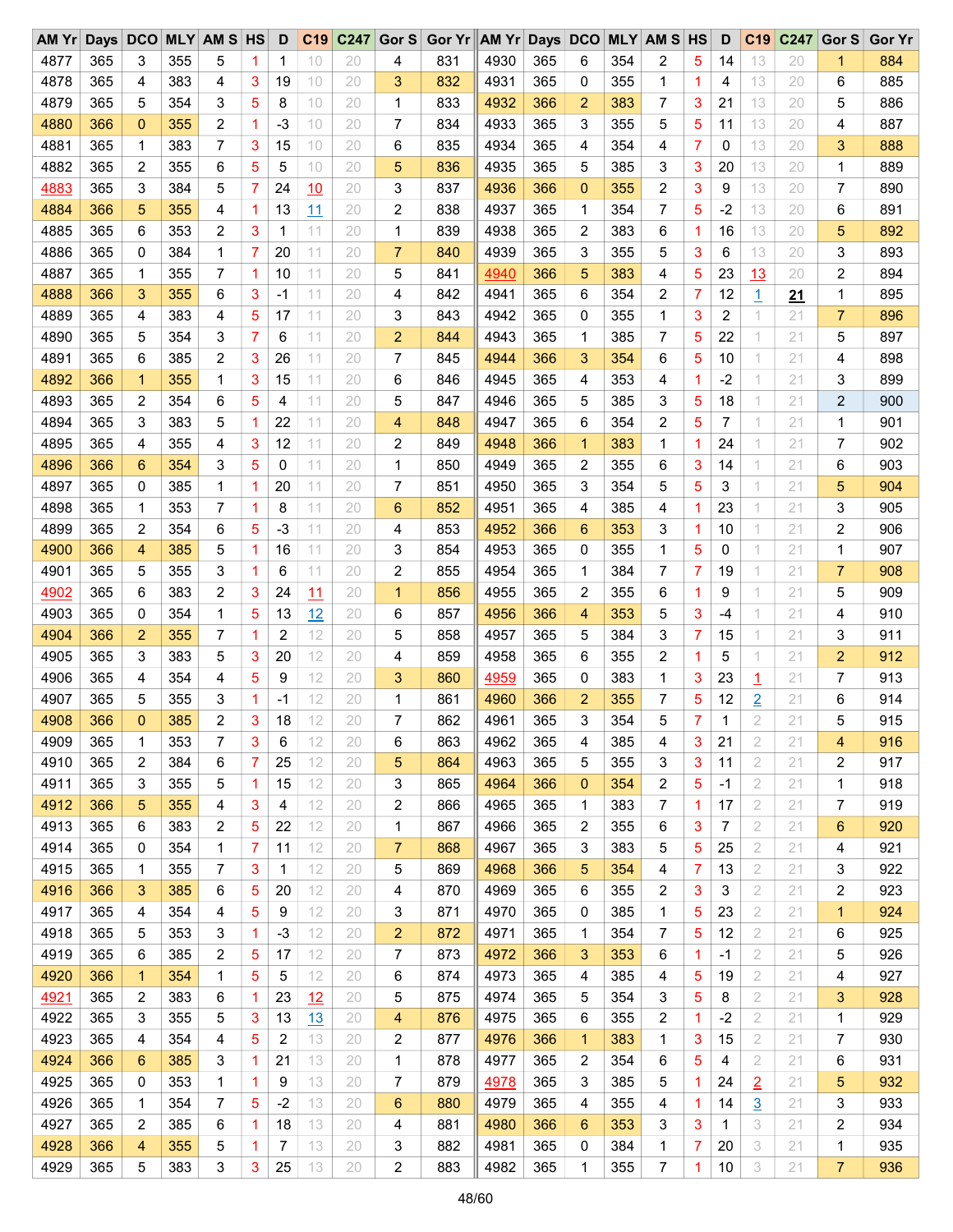| $AM$ $Yr$ | Days | <b>DCO</b> |     | <b>MLY AM S HS</b>      |   | D    | C <sub>19</sub> | C247 | Gor $S$        | Gor Yr AM Yr Days DCO |      |            |                |            | <b>MLY AM S HS</b> |   | D    | C <sub>19</sub> | C247 | Gor S          | <b>Gor Yr</b> |
|-----------|------|------------|-----|-------------------------|---|------|-----------------|------|----------------|-----------------------|------|------------|----------------|------------|--------------------|---|------|-----------------|------|----------------|---------------|
| 4983      | 365  | 2          | 355 | 6                       | 3 | 0    | 3               | 21   | 5              | 937                   | 5036 | 366        | 5              | 355        | 4                  | 1 | 13   | 6               | 21   | 2              | 990           |
| 4984      | 366  | 4          | 383 | 5                       | 5 | 17   | 3               | 21   | 4              | 938                   | 5037 | 365        | 6              | 355        | 2                  | 3 | 3    | 6               | 21   | 1              | 991           |
| 4985      | 365  | 5          | 354 | 3                       | 7 | 6    | 3               | 21   | 3              | 939                   | 5038 | 365        | 0              | 383        | 1                  | 5 | 21   | 6               | 21   | 7              | 992           |
| 4986      | 365  | 6          | 385 | 2                       | 3 | 26   | 3               | 21   | 2              | 940                   | 5039 | 365        | 1              | 354        | 7                  | 7 | 10   | 6               | 21   | 5              | 993           |
| 4987      | 365  | 0          | 353 | 1                       | 3 | 14   | 3               | 21   | 7              | 941                   | 5040 | 366        | 3              | 355        | 6                  | 3 | $-1$ | 6               | 21   | 4              | 994           |
| 4988      | 366  | 2          | 354 | 7                       | 7 | 2    | 3               | 21   | 6              | 942                   | 5041 | 365        | 4              | 385        | 4                  | 5 | 19   | 6               | 21   | 3              | 995           |
| 4989      | 365  | 3          | 385 | 5                       | 3 | 22   | 3               | 21   | 5              | 943                   | 5042 | 365        | 5              | 354        | 3                  | 5 | 8    | 6               | 21   | 2              | 996           |
| 4990      | 365  | 4          | 355 | 4                       | 3 | 12   | 3               | 21   | 4              | 944                   | 5043 | 365        | 6              | 383        | 2                  | 1 | 26   | 6               | 21   | 7              | 997           |
| 4991      | 365  | 5          | 354 | 3                       | 5 | 1    | 3               | 21   | 2              | 945                   | 5044 | 366        | 1              | 355        | 1                  | 3 | 15   | 6               | 21   | 6              | 998           |
| 4992      | 365  | 6          | 383 | 2                       | 1 | 19   | 3               | 21   | 1              | 946                   | 5045 | 365        | 2              | 354        | 6                  | 5 | 4    | 6               | 21   | 5              | 999           |
| 4993      | 365  | 0          | 355 | 1                       | 3 | 9    | 3               | 21   | 7              | 947                   | 5046 | 365        | 3              | 383        | 5                  | 1 | 22   | 6               | 21   | 4              | 1000          |
| 4994      | 365  | 1          | 354 | 7                       | 5 | $-2$ | 3               | 21   | 6              | 948                   | 5047 | 365        | 4              | 355        | 4                  | 3 | 12   | 6               | 21   | 3              | 1001          |
| 4995      | 365  | 2          | 385 | 6                       | 1 | 18   | 3               | 21   | 4              | 949                   | 5048 | 366        | 6              | 354        | 3                  | 5 | 0    | 6               | 21   | 2              | 1002          |
| 4996      | 366  | 4          | 353 | 5                       | 1 | 5    | 3               | 21   | 3              | 950                   | 5049 | 365        | 0              | 385        | 1                  | 1 | 20   | 6               | 21   | 1              | 1003          |
| 4997      | 365  | 5          | 385 | 3                       | 5 | 25   |                 | 21   | 2              | 951                   | 5050 | 365        | 1              | 353        | 7                  | 1 | 8    | 6               | 21   | $\overline{7}$ | 1004          |
|           |      |            |     |                         |   |      | $\overline{3}$  |      |                |                       |      |            |                |            |                    |   |      |                 |      |                |               |
| 4998      | 365  | 6          | 354 | 2                       | 5 | 14   | $\overline{4}$  | 21   | 1              | 952                   | 5051 | 365        | 2              | 355        | 6                  | 5 | $-2$ | 6               | 21   | 5              | 1005          |
| 4999      | 365  | 0          | 355 | 1                       | 1 | 4    | 4               | 21   | 6              | 953                   | 5052 | 366        | 4              | 384        | 5                  | 7 | 16   | 6               | 21   | 4              | 1006          |
| 5000      | 366  | 2          | 383 | 7                       | 3 | 21   | 4               | 21   | 5              | 954                   | 5053 | 365        | 5              | 355        | 3                  | 1 | 6    | 6               | 21   | 3              | 1007          |
| 5001      | 365  | 3          | 354 | 5                       | 5 | 10   | 4               | 21   | 4              | 955                   | 5054 | 365        | 6              | 383        | 2                  | 3 | 24   | <u>6</u>        | 21   | 2              | 1008          |
| 5002      | 365  | 4          | 355 | 4                       | 1 | 0    | 4               | 21   | 3              | 956                   | 5055 | 365        | 0              | 354        | 1                  | 5 | 13   | Z               | 21   | 7              | 1009          |
| 5003      | 365  | 5          | 383 | 3                       | 3 | 18   | 4               | 21   | 1              | 957                   | 5056 | 366        | $\overline{2}$ | 355        | 7                  | 1 | 2    | 7               | 21   | 6              | 1010          |
| 5004      | 366  | 0          | 354 | 2                       | 5 | 6    | 4               | 21   | 7              | 958                   | 5057 | 365        | 3              | 385        | 5                  | 3 | 22   | 7               | 21   | 5              | 1011          |
| 5005      | 365  | 1          | 385 | 7                       | 1 | 26   | 4               | 21   | 6              | 959                   | 5058 | 365        | 4              | 353        | 4                  | 3 | 10   | 7               | 21   | 4              | 1012          |
| 5006      | 365  | 2          | 355 | 6                       | 1 | 16   | 4               | 21   | 5              | 960                   | 5059 | 365        | 5              | 354        | 3                  | 7 | $-1$ | 7               | 21   | 2              | 1013          |
| 5007      | 365  | 3          | 353 | 5                       | 3 | 4    | 4               | 21   | 3              | 961                   | 5060 | 366        | 0              | 385        | 2                  | 3 | 18   | 7               | 21   | 1              | 1014          |
| 5008      | 366  | 5          | 384 | 4                       | 7 | 22   | 4               | 21   | 2              | 962                   | 5061 | 365        | 1              | 355        | 7                  | 3 | 8    | 7               | 21   | 7              | 1015          |
| 5009      | 365  | 6          | 355 | 2                       | 1 | 12   | 4               | 21   | 1              | 963                   | 5062 | 365        | 2              | 383        | 6                  | 5 | 26   | 7               | 21   | 6              | 1016          |
| 5010      | 365  | 0          | 355 | 1                       | 3 | 2    | 4               | 21   | $\overline{7}$ | 964                   | 5063 | 365        | 3              | 354        | 5                  | 7 | 15   | 7               | 21   | 4              | 1017          |
| 5011      | 365  | 1          | 383 | 7                       | 5 | 20   | 4               | 21   | 5              | 965                   | 5064 | 366        | 5              | 355        | 4                  | 3 | 4    | 7               | 21   | 3              | 1018          |
| 5012      | 366  | 3          | 354 | 6                       | 7 | 8    | 4               | 21   | 4              | 966                   | 5065 | 365        | 6              | 383        | 2                  | 5 | 22   | 7               | 21   | 2              | 1019          |
| 5013      | 365  | 4          | 355 | 4                       | 3 | -2   | 4               | 21   | 3              | 967                   | 5066 | 365        | 0              | 354        | 1                  | 7 | 11   | 7               | 21   | $\mathbf{1}$   | 1020          |
| 5014      | 365  | 5          | 385 | 3                       | 5 | 18   | 4               | 21   | $\overline{2}$ | 968                   | 5067 | 365        | 1              | 355        | 7                  | 3 | 1    | 7               | 21   | 6              | 1021          |
| 5015      | 365  | 6          | 354 | 2                       | 5 | 7    | 4               | 21   | 7              | 969                   | 5068 | 366        | 3              | 385        | 6                  | 5 | 20   | 7               | 21   | 5              | 1022          |
| 5016      | 366  | 1          | 383 | 1                       | 1 | 24   | $\overline{4}$  | 21   | 6              | 970                   | 5069 | 365        | 4              | 354        | 4                  | 5 | 9    | 7               | 21   | 4              | 1023          |
| 5017      | 365  | 2          | 355 | 6                       | 3 | 14   | <u>5</u>        | 21   | 5              | 971                   | 5070 | 365        | 5              | 353        | 3                  | 1 | $-3$ | 7               | 21   | 3              | 1024          |
| 5018      | 365  | 3          | 354 | 5                       | 5 | 3    | 5               | 21   | 4              | 972                   | 5071 | 365        | 6              | 385        | 2                  | 5 | 17   | 7               | 21   | 1              | 1025          |
| 5019      | 365  | 4          | 383 | 4                       | 1 | 21   | 5               | 21   | 2              | 973                   | 5072 | 366        | 1              | 354        | 1                  | 5 | 5    | 7               | 21   | 7              | 1026          |
| 5020      | 366  | 6          | 355 | 3                       | 3 | 10   | 5               | 21   | 1              | 974                   | 5073 | 365        | 2              | 385        | 6                  | 1 | 25   | $\overline{L}$  | 21   | 6              | 1027          |
| 5021      | 365  | 0          | 354 | 1                       | 5 | $-1$ | 5               | 21   | 7              | 975                   | 5074 | 365        | 3              | 353        | 5                  | 1 | 13   | <u>8</u>        | 21   | 5              | 1028          |
| 5022      | 365  | 1          | 385 | 7                       | 1 | 19   | 5               | 21   | 6              | 976                   | 5075 | 365        | 4              | 354        | 4                  | 5 | 2    | 8               | 21   | 3              | 1029          |
| 5023      | 365  | 2          | 353 | 6                       | 1 | 7    | 5               | 21   | 4              | 977                   | 5076 | 366        | 6              | 385        | 3                  | 1 | 21   | 8               | 21   | 2              | 1030          |
| 5024      | 366  | 4          | 385 | 5                       | 5 | 26   | 5               | 21   | 3              | 978                   | 5077 | 365        | 0              | 355        | 1                  | 1 | 11   | 8               | 21   | 1              | 1031          |
| 5025      | 365  | 5          | 354 | 3                       | 5 | 15   | 5               | 21   | 2              | 979                   | 5078 | 365        | 1              | 353        | 7                  | 3 | -1   | 8               | 21   | 7              | 1032          |
| 5026      | 365  | 6          | 355 | $\overline{\mathbf{c}}$ | 1 | 5    | 5               | 21   | 1              | 980                   | 5079 | 365        | 2              | 384        | 6                  | 7 | 18   | 8               | 21   | 5              | 1033          |
| 5027      | 365  |            | 383 | 1                       | 3 | 23   | 5               | 21   | 6              | 981                   |      |            | 4              |            | 5                  | 1 | 7    | 8               | 21   | 4              | 1034          |
| 5028      | 366  | 0<br>2     | 354 | 7                       | 5 | 11   | 5               | 21   | 5              | 982                   | 5080 | 366<br>365 |                | 355<br>383 | 3                  | 3 | 25   | 8               | 21   | 3              | 1035          |
|           |      |            |     |                         |   |      |                 |      |                |                       | 5081 |            | 5              |            |                    |   |      |                 |      |                |               |
| 5029      | 365  | 3          | 355 | 5                       | 1 | 1    | 5               | 21   | 4              | 983                   | 5082 | 365        | 6              | 355        | 2                  | 5 | 15   | 8               | 21   | 2              | 1036          |
| 5030      | 365  | 4          | 383 | 4                       | 3 | 19   | 5               | 21   | 3              | 984                   | 5083 | 365        | 0              | 354        | 1                  | 7 | 4    | 8               | 21   | 7              | 1037          |
| 5031      | 365  | 5          | 355 | 3                       | 5 | 9    | 5               | 21   | 1              | 985                   | 5084 | 366        | $\overline{c}$ | 385        | 7                  | 3 | 23   | 8               | 21   | 6              | 1038          |
| 5032      | 366  | 0          | 354 | 2                       | 7 | $-3$ | 5               | 21   | 7              | 986                   | 5085 | 365        | 3              | 355        | 5                  | 3 | 13   | 8               | 21   | 5              | 1039          |
| 5033      | 365  | 1          | 385 | 7                       | 3 | 17   | 5               | 21   | 6              | 987                   | 5086 | 365        | 4              | 354        | 4                  | 5 | 2    | 8               | 21   | 4              | 1040          |
| 5034      | 365  | 2          | 353 | 6                       | 3 | 5    | 5               | 21   | 5              | 988                   | 5087 | 365        | 5              | 383        | 3                  | 1 | 20   | 8               | 21   | 2              | 1041          |
| 5035      | 365  | 3          | 384 | 5                       | 7 | 24   | $\overline{5}$  | 21   | 3              | 989                   | 5088 | 366        | $\mathbf 0$    | 355        | 2                  | 3 | 9    | 8               | 21   | 1              | 1042          |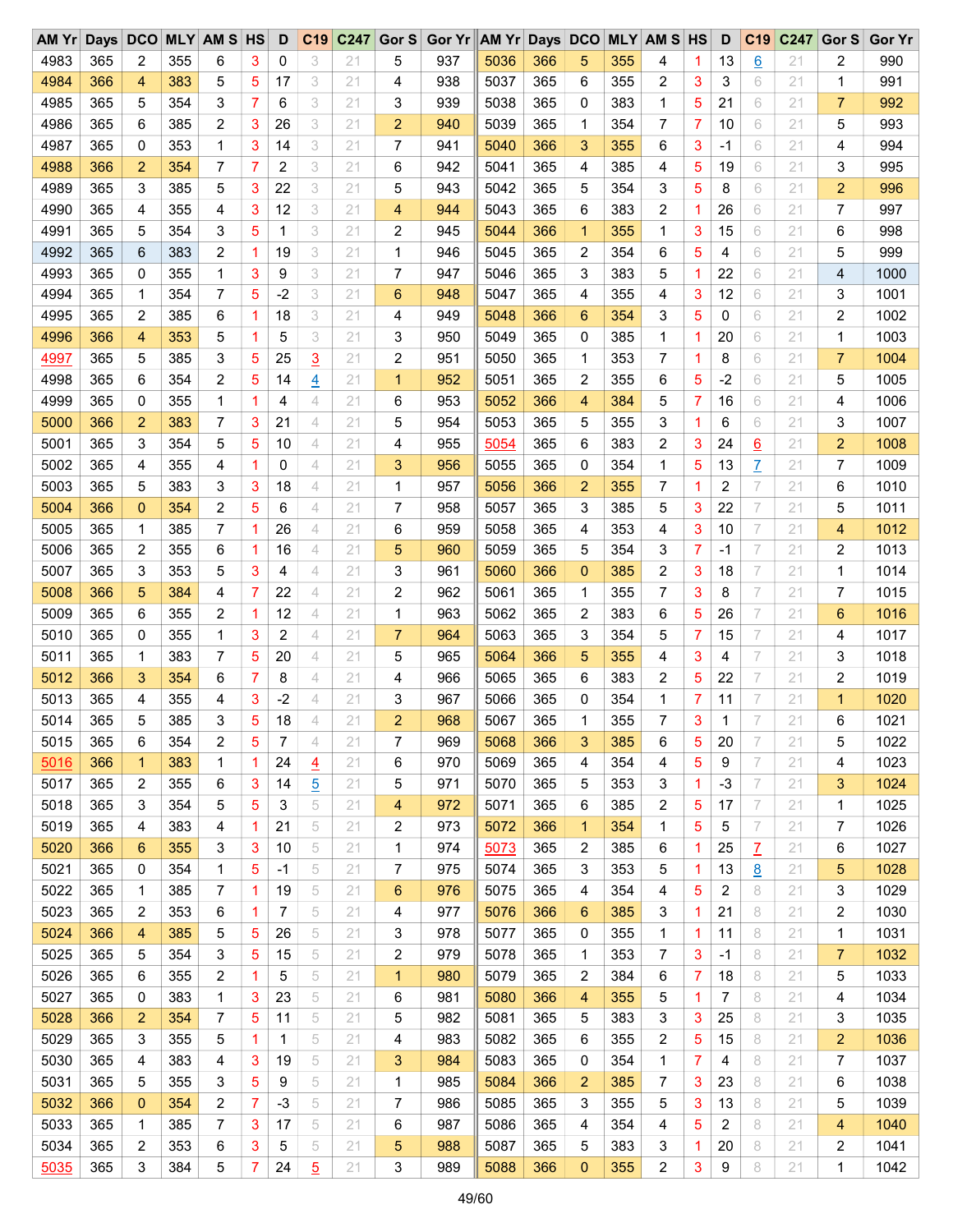| AM Yr Days DCO MLY AM S HS |     |                |     |                |   | D    | C <sub>19</sub> | C <sub>247</sub> | Gor $S$        | Gor Yr AM Yr Days DCO |      |     |                |     | <b>MLY AM S HS</b> |                | D            | C <sub>19</sub> | C247 | Gor S        | <b>Gor Yr</b> |
|----------------------------|-----|----------------|-----|----------------|---|------|-----------------|------------------|----------------|-----------------------|------|-----|----------------|-----|--------------------|----------------|--------------|-----------------|------|--------------|---------------|
| 5089                       | 365 | 1              | 354 | 7              | 5 | $-2$ | 8               | 21               | 7              | 1043                  | 5142 | 365 | 3              | 355 | 5                  | 3              | 13           | 11              | 21   | 4            | 1096          |
| 5090                       | 365 | 2              | 383 | 6              | 1 | 16   | 8               | 21               | 6              | 1044                  | 5143 | 365 | 4              | 354 | 4                  | 5              | 2            | 11              | 21   | 2            | 1097          |
| 5091                       | 365 | 3              | 355 | 5              | 3 | 6    | 8               | 21               | 4              | 1045                  | 5144 | 366 | 6              | 385 | 3                  | 1.             | 21           | 11              | 21   | 1            | 1098          |
| 5092                       | 366 | 5              | 385 | 4              | 5 | 25   | 8               | 21               | 3              | 1046                  | 5145 | 365 | 0              | 353 | 1                  | 1              | 9            | 11              | 21   | 7            | 1099          |
| 5093                       | 365 | 6              | 354 | $\overline{c}$ | 5 | 14   | 9               | 21               | 2              | 1047                  | 5146 | 365 | 1              | 354 | 7                  | 5              | $-2$         | 11              | 21   | 6            | 1100          |
| 5094                       | 365 | 0              | 353 | 1              | 1 | 2    | 9               | 21               | $\mathbf{1}$   | 1048                  | 5147 | 365 | 2              | 385 | 6                  | $\mathbf{1}$   | 18           | 11              | 21   | 5            | 1101          |
| 5095                       | 365 | 1              | 385 | $\overline{7}$ | 5 | 22   | $\rm{g}$        | 21               | 6              | 1049                  | 5148 | 366 | 4              | 355 | 5                  | 1              | 7            | 11              | 21   | 4            | 1102          |
| 5096                       | 366 | 3              | 354 | 6              | 5 | 10   | 9               | 21               | 5              | 1050                  | 5149 | 365 | 5              | 383 | 3                  | 3              | 25           | 11              | 21   | 3            | 1103          |
| 5097                       | 365 | 4              | 355 | 4              | 1 | 0    | 9               | 21               | 4              | 1051                  | 5150 | 365 | 6              | 354 | 2                  | 5              | 14           | 12              | 21   | 2            | 1104          |
| 5098                       | 365 | 5              | 383 | 3              | 3 | 18   | $\rm 9$         | 21               | 3              | 1052                  | 5151 | 365 | 0              | 355 | 1                  | 1              | 4            | 12              | 21   | 7            | 1105          |
| 5099                       | 365 | 6              | 354 | $\overline{c}$ | 5 | 7    | 9               | 21               | 1              | 1053                  | 5152 | 366 | $\overline{2}$ | 383 | 7                  | 3              | 21           | 12              | 21   | 6            | 1106          |
| 5100                       | 366 | 1              | 385 | 1              | 1 | 26   | 9               | 21               | $\overline{7}$ | 1054                  | 5153 | 365 | 3              | 354 | 5                  | 5              | 10           | 12              | 21   | 5            | 1107          |
| 5101                       | 365 | 2              | 353 | 6              | 1 | 14   | $\rm 9$         | 21               | 6              | 1055                  | 5154 | 365 | 4              | 355 | 4                  | 1              | 0            | 12              | 21   | 4            | 1108          |
| 5102                       | 365 | 3              | 355 | 5              | 5 | 4    | $\rm{g}$        | 21               | 5              | 1056                  | 5155 | 365 | 5              | 385 | 3                  | 3              | 20           | 12              | 21   | 2            | 1109          |
| 5103                       | 365 | 4              | 384 | 4              | 7 | 23   | 9               | 21               | 3              | 1057                  | 5156 | 366 | $\mathbf{0}$   | 353 | 2                  | 3              | 7            | 12              | 21   | 1            | 1110          |
| 5104                       | 366 | 6              | 355 | 3              | 1 | 12   | 9               | 21               | 2              | 1058                  | 5157 | 365 | 1              | 384 | 7                  | 7              | 26           | 12              | 21   | 7            | 1111          |
| 5105                       | 365 | 0              | 353 | 1              | 3 | 0    | 9               | 21               | $\mathbf 1$    | 1059                  | 5158 | 365 | $\overline{c}$ | 355 | 6                  | 1              | 16           | 12              | 21   | 6            | 1112          |
|                            |     |                |     | 7              | 7 | 19   |                 |                  |                |                       | 5159 | 365 |                |     |                    |                |              | 12              |      |              |               |
| 5106                       | 365 | 1              | 384 |                |   |      | 9               | 21               | $\overline{7}$ | 1060                  |      |     | 3              | 355 | 5                  | 3              | 6            |                 | 21   | 4            | 1113          |
| 5107                       | 365 | 2              | 355 | 6              | 1 | 9    | $\rm{g}$        | 21               | 5              | 1061                  | 5160 | 366 | 5              | 383 | 4                  | 5              | 23           | 12              | 21   | 3            | 1114          |
| 5108                       | 366 | 4              | 355 | 5              | 3 | $-2$ | 9               | 21               | 4              | 1062                  | 5161 | 365 | 6              | 354 | 2                  | 7              | 12           | 12              | 21   | 2            | 1115          |
| 5109                       | 365 | 5              | 383 | 3              | 5 | 16   | $\rm 9$         | 21               | 3              | 1063                  | 5162 | 365 | 0              | 355 | $\mathbf{1}$       | 3              | 2            | 12              | 21   | 1            | 1116          |
| 5110                       | 365 | 6              | 354 | 2              | 7 | 5    | 9               | 21               | $\overline{2}$ | 1064                  | 5163 | 365 | 1              | 385 | 7                  | 5              | 22           | 12              | 21   | 6            | 1117          |
| 5111                       | 365 | 0              | 385 | 1              | 3 | 25   | 9               | 21               | 7              | 1065                  | 5164 | 366 | 3              | 354 | 6                  | 5              | 10           | 12              | 21   | 5            | 1118          |
| 5112                       | 366 | $\overline{2}$ | 355 | 7              | 3 | 14   | 10              | 21               | 6              | 1066                  | 5165 | 365 | 4              | 353 | 4                  | $\mathbf{1}$   | $-2$         | 12              | 21   | 4            | 1119          |
| 5113                       | 365 | 3              | 354 | 5              | 5 | 3    | 10              | 21               | 5              | 1067                  | 5166 | 365 | 5              | 385 | 3                  | 5              | 18           | 12              | 21   | 3            | 1120          |
| 5114                       | 365 | 4              | 383 | 4              | 1 | 21   | 10              | 21               | 4              | 1068                  | 5167 | 365 | 6              | 354 | 2                  | 5              | 7            | 12              | 21   | 1            | 1121          |
| 5115                       | 365 | 5              | 355 | 3              | 3 | 11   | 10              | 21               | 2              | 1069                  | 5168 | 366 | $\mathbf{1}$   | 383 | 1                  | $\mathbf{1}$   | 24           | 12              | 21   | 7            | 1122          |
| 5116                       | 366 | $\mathbf{0}$   | 354 | $\overline{c}$ | 5 | $-1$ | 10              | 21               | $\mathbf 1$    | 1070                  | 5169 | 365 | 2              | 355 | 6                  | 3              | 14           | 13              | 21   | 6            | 1123          |
| 5117                       | 365 | 1              | 383 | $\overline{7}$ | 1 | 17   | 10              | 21               | 7              | 1071                  | 5170 | 365 | 3              | 354 | 5                  | 5              | 3            | 13              | 21   | 5            | 1124          |
| 5118                       | 365 | 2              | 355 | 6              | 3 | 7    | 10              | 21               | 6              | 1072                  | 5171 | 365 | 4              | 385 | 4                  | $\mathbf{1}$   | 23           | 13              | 21   | 3            | 1125          |
| 5119                       | 365 | 3              | 385 | 5              | 5 | 27   | 10              | 21               | 4              | 1073                  | 5172 | 366 | 6              | 353 | 3                  | 1              | 10           | 13              | 21   | 2            | 1126          |
| 5120                       | 365 | 4              | 354 | 4              | 5 | 16   | 10              | 21               | 3              | 1074                  | 5173 | 365 | $\Omega$       | 354 | 1                  | 5              | $-1$         | 13              | 21   | 1            | 1127          |
| 5121                       | 365 | 5              | 353 | 3              | 1 | 4    | 10              | 21               | 2              | 1075                  | 5174 | 365 | 1              | 385 | 7                  | $\overline{1}$ | 19           | 13              | 21   | 7            | 1128          |
| 5122                       | 365 | 6              | 385 | 2              | 5 | 24   | 10              | 21               | $\mathbf{1}$   | 1076                  | 5175 | 365 | 2              | 355 | 6                  | $\mathbf{1}$   | 9            | 13              | 21   | 5            | 1129          |
| 5123                       | 365 | 0              | 354 | $\mathbf 1$    | 5 | 13   | 10              | 21               | 6              | 1077                  | 5176 | 366 | 4              | 383 | 5                  | 3              | 26           | 13              | 21   | 4            | 1130          |
| 5124                       | 366 | 2              | 355 | 7              | 1 | 2    | 10              | 21               | 5              | 1078                  | 5177 | 365 | 5              | 354 | 3                  | 5              | 15           | 13              | 21   | 3            | 1131          |
| 5125                       | 365 | 3              | 383 | 5              | 3 | 20   | 10              | 21               | 4              | 1079                  | 5178 | 365 | 6              | 355 | 2                  | $\mathbf{1}$   | 5            | 13              | 21   | 2            | 1132          |
| 5126                       | 365 | 4              | 354 | 4              | 5 | 9    | 10              | 21               | 3              | 1080                  | 5179 | 365 | 0              | 383 | 1                  | 3              | 23           | 13              | 21   | 7            | 1133          |
| 5127                       | 365 | 5              | 355 | 3              | 1 | $-1$ | 10              | 21               | $\mathbf 1$    | 1081                  | 5180 | 366 | 2              | 355 | 7                  | 5              | 12           | 13              | 21   | 6            | 1134          |
| 5128                       | 366 | $\mathbf{0}$   | 383 | 2              | 3 | 16   | 10              | 21               | 7              | 1082                  | 5181 | 365 | 3              | 354 | 5                  | 7              | $\mathbf{1}$ | 13              | 21   | 5            | 1135          |
| 5129                       | 365 | 1              | 355 | 7              | 5 | 6    | 10              | 21               | 6              | 1083                  | 5182 | 365 | 4              | 385 | 4                  | 3              | 21           | 13              | 21   | 4            | 1136          |
| 5130                       | 365 | 2              | 384 | 6              | 7 | 25   | 10              | 21               | 5              | 1084                  | 5183 | 365 | 5              | 355 | 3                  | 3              | 11           | 13              | 21   | 2            | 1137          |
| 5131                       | 365 | 3              | 355 | 5              | 1 | 15   | <u> 11</u>      | 21               | 3              | 1085                  | 5184 | 366 | 0              | 354 | 2                  | 5              | -1           | 13              | 21   | 1            | 1138          |
| 5132                       | 366 | 5              | 353 | 4              | 3 | 2    | 11              | 21               | 2              | 1086                  | 5185 | 365 | 1              | 383 | 7                  | 1              | 17           | 13              | 21   | 7            | 1139          |
| 5133                       | 365 | 6              | 384 | 2              | 7 | 21   | 11              | 21               | 1              | 1087                  | 5186 | 365 | 2              | 355 | 6                  | 3              | 7            | 13              | 21   | 6            | 1140          |
| 5134                       | 365 | 0              | 355 | 1              | 1 | 11   | 11              | 21               | 7              | 1088                  | 5187 | 365 | 3              | 383 | 5                  | 5              | 25           | 13              | 21   | 4            | 1141          |
| 5135                       | 365 | 1              | 355 | 7              | 3 | 1    | 11              | 21               | 5              | 1089                  | 5188 | 366 | 5              | 354 | 4                  | 7              | 13           | $\overline{1}$  | 22   | 3            | 1142          |
| 5136                       | 366 | 3              | 383 | 6              | 5 | 18   | 11              | 21               | 4              | 1090                  | 5189 | 365 | 6              | 355 | 2                  | 3              | 3            | 1.              | 22   | 2            | 1143          |
| 5137                       | 365 | 4              | 354 | 4              | 7 | 7    | 11              | 21               | 3              | 1091                  | 5190 | 365 | 0              | 385 | 1                  | 5              | 23           | 1               | 22   | $\mathbf{1}$ | 1144          |
| 5138                       | 365 | 5              | 385 | 3              | 3 | 27   | 11              | 21               | 2              | 1092                  | 5191 | 365 | 1              | 354 | 7                  | 5              | 12           | 1               | 22   | 6            | 1145          |
| 5139                       | 365 | 6              | 355 | 2              | 3 | 17   | 11              | 21               | 7              | 1093                  | 5192 | 366 | 3              | 353 | 6                  | 1              | -1           | 1.              | 22   | 5            | 1146          |
| 5140                       | 366 | $\mathbf{1}$   | 354 | 1              | 5 | 5    | 11              | 21               | 6              | 1094                  | 5193 | 365 | 4              | 385 | 4                  | 5              | 19           | 1               | 22   | 4            | 1147          |
| 5141                       | 365 | 2              | 383 | 6              | 1 | 23   | 11              | 21               | 5              | 1095                  | 5194 | 365 | 5              | 354 | 3                  | 5              | 8            | 1               | 22   | 3            | 1148          |
|                            |     |                |     |                |   |      |                 |                  |                |                       |      |     |                |     |                    |                |              |                 |      |              |               |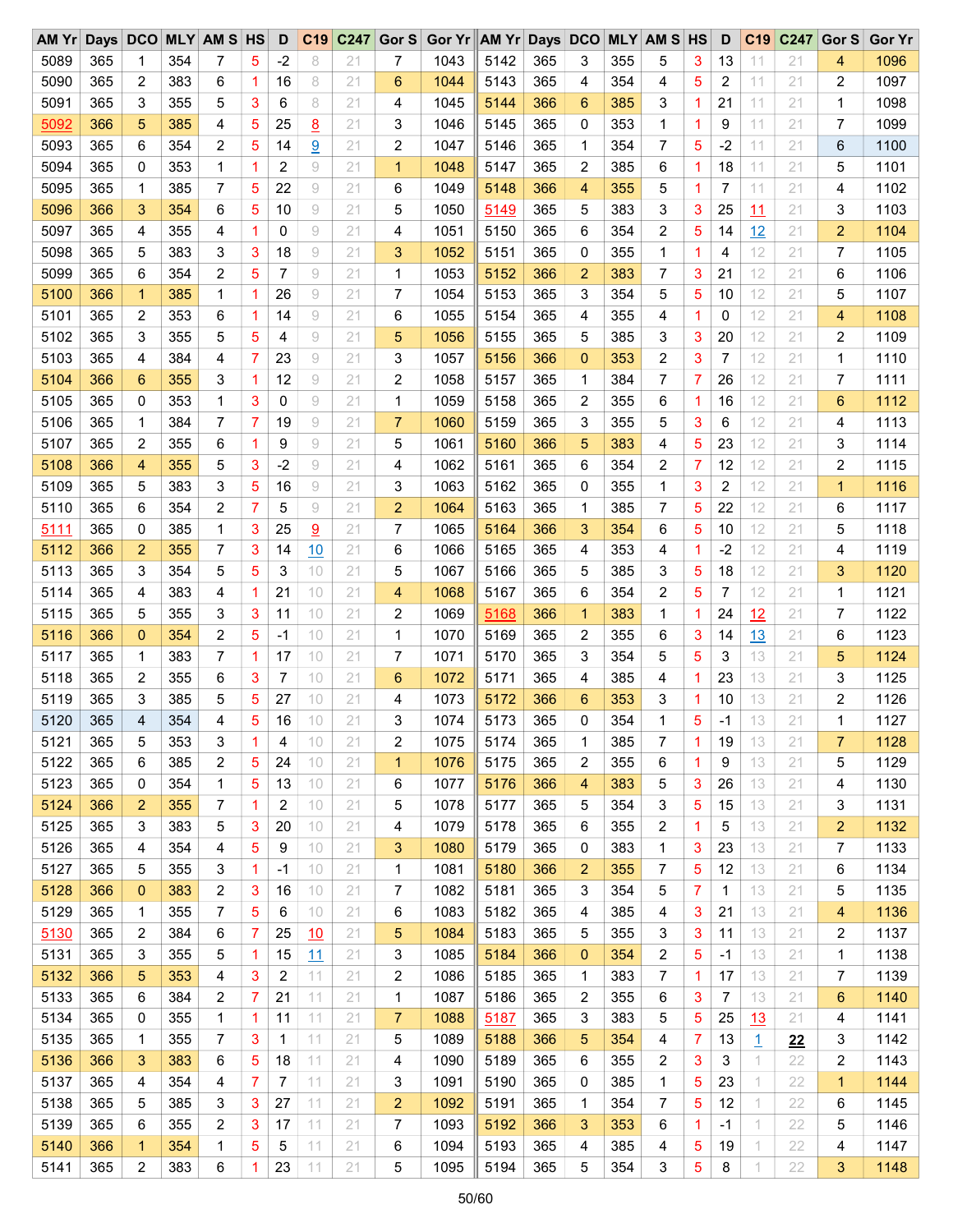| AM Yr Days DCO MLY AM S HS |     |                |     |                |   | D    | C <sub>19</sub> |    |                | C247 Gor S Gor Yr AM Yr Days DCO |      |     |                         |     | <b>MLY AM S HS</b> |                | D            | C <sub>19</sub> | C247 | Gor S       | <b>Gor Yr</b> |
|----------------------------|-----|----------------|-----|----------------|---|------|-----------------|----|----------------|----------------------------------|------|-----|-------------------------|-----|--------------------|----------------|--------------|-----------------|------|-------------|---------------|
| 5195                       | 365 | 6              | 383 | 2              | 1 | 26   |                 | 22 | 1              | 1149                             | 5248 | 365 | $\overline{2}$          | 354 | 6                  | 5              | 11           | 4               | 22   | 5           | 1202          |
| 5196                       | 366 | $\mathbf{1}$   | 355 | 1              | 3 | 15   | 1               | 22 | 7              | 1150                             | 5249 | 365 | 3                       | 355 | 5                  | 1              | 1            | 4               | 22   | 4           | 1203          |
| 5197                       | 365 | 2              | 354 | 6              | 5 | 4    | 1               | 22 | 6              | 1151                             | 5250 | 365 | 4                       | 383 | 4                  | 3              | 19           | 4               | 22   | 3           | 1204          |
| 5198                       | 365 | 3              | 385 | 5              | 1 | 24   | 1               | 22 | 5              | 1152                             | 5251 | 365 | 5                       | 354 | 3                  | 5              | 8            | 4               | 22   | 1           | 1205          |
| 5199                       | 365 | 4              | 353 | 4              | 1 | 12   | 1               | 22 | 3              | 1153                             | 5252 | 366 | $\mathbf{0}$            | 385 | 2                  | 1              | 27           | 4               | 22   | 7           | 1206          |
| 5200                       | 366 | 6              | 355 | 3              | 5 | 1    | 1               | 22 | 2              | 1154                             | 5253 | 365 | 1                       | 355 | 7                  | 1              | 17           | 4               | 22   | 6           | 1207          |
| 5201                       | 365 | 0              | 384 | 1              | 7 | 20   | 1               | 22 | 1              | 1155                             | 5254 | 365 | $\overline{\mathbf{c}}$ | 353 | 6                  | 3              | 5            | 4               | 22   | 5           | 1208          |
| 5202                       | 365 | 1              | 355 | $\overline{7}$ | 1 | 10   | 1               | 22 | $\overline{7}$ | 1156                             | 5255 | 365 | 3                       | 384 | 5                  | 7              | 24           | 4               | 22   | 3           | 1209          |
| 5203                       | 365 | 2              | 353 | 6              | 3 | $-2$ | 1               | 22 | 5              | 1157                             | 5256 | 366 | 5                       | 355 | 4                  | 1              | 13           | 4               | 22   | 2           | 1210          |
| 5204                       | 366 | 4              | 384 | 5              | 7 | 16   | 1               | 22 | 4              | 1158                             | 5257 | 365 | 6                       | 355 | 2                  | 3              | 3            | 4               | 22   | 1           | 1211          |
| 5205                       | 365 | 5              | 355 | 3              | 1 | 6    | 1               | 22 | 3              | 1159                             | 5258 | 365 | 0                       | 383 | 1                  | 5              | 21           | 4               | 22   | 7           | 1212          |
| 5206                       | 365 | 6              | 383 | $\overline{c}$ | 3 | 24   | $\overline{1}$  | 22 | $\overline{2}$ | 1160                             | 5259 | 365 | 1                       | 354 | 7                  | 7              | 10           | $\overline{4}$  | 22   | 5           | 1213          |
| 5207                       | 365 | 0              | 355 | 1              | 5 | 14   | $\overline{2}$  | 22 | 7              | 1161                             | 5260 | 366 | 3                       | 355 | 6                  | 3              | -1           | 4               | 22   | 4           | 1214          |
| 5208                       | 366 | $\overline{2}$ | 354 | 7              | 7 | 2    | $\overline{2}$  | 22 | 6              | 1162                             | 5261 | 365 | 4                       | 385 | 4                  | 5              | 19           | 4               | 22   | 3           | 1215          |
| 5209                       | 365 | 3              | 385 | 5              | 3 | 22   | 2               | 22 | 5              | 1163                             | 5262 | 365 | 5                       | 354 | 3                  | 5              | 8            | 4               | 22   | 2           | 1216          |
| 5210                       | 365 | 4              | 355 | 4              | 3 | 12   | 2               | 22 | 4              | 1164                             | 5263 | 365 | 6                       | 383 | 2                  | 1              | 26           |                 | 22   | 7           | 1217          |
| 5211                       | 365 | 5              | 354 | 3              | 5 | 1    | 2               | 22 | 2              | 1165                             | 5264 | 366 | $\mathbf{1}$            | 355 | 1                  | 3              | 15           | $\overline{4}$  | 22   | 6           | 1218          |
|                            |     |                |     |                |   |      |                 |    |                |                                  |      |     |                         |     |                    |                |              | 5               |      |             |               |
| 5212                       | 366 | $\mathbf{0}$   | 383 | 2              | 1 | 18   | $\mathbf{2}$    | 22 | 1              | 1166                             | 5265 | 365 | $\overline{c}$          | 354 | 6                  | 5              | 4            | 5               | 22   | 5           | 1219          |
| 5213                       | 365 | 1              | 355 | $\overline{7}$ | 3 | 8    | $\mathbf{2}$    | 22 | 7              | 1167                             | 5266 | 365 | 3                       | 383 | 5                  | 1              | 22           | 5               | 22   | 4           | 1220          |
| 5214                       | 365 | 2              | 383 | 6              | 5 | 26   | 2               | 22 | 6              | 1168                             | 5267 | 365 | 4                       | 355 | 4                  | 3              | 12           | 5               | 22   | 2           | 1221          |
| 5215                       | 365 | 3              | 354 | 5              | 7 | 15   | 2               | 22 | 4              | 1169                             | 5268 | 366 | 6                       | 354 | 3                  | 5              | 0            | 5               | 22   | 1           | 1222          |
| 5216                       | 366 | 5              | 355 | 4              | 3 | 4    | $\mathbf{2}$    | 22 | 3              | 1170                             | 5269 | 365 | 0                       | 385 | 1                  | 1              | 20           | 5               | 22   | 7           | 1223          |
| 5217                       | 365 | 6              | 385 | 2              | 5 | 24   | 2               | 22 | 2              | 1171                             | 5270 | 365 | $\mathbf 1$             | 353 | 7                  | 1              | 8            | 5               | 22   | 6           | 1224          |
| 5218                       | 365 | 0              | 354 | 1              | 5 | 13   | 2               | 22 | $\mathbf{1}$   | 1172                             | 5271 | 365 | 2                       | 385 | 6                  | 5              | 28           | 5               | 22   | 4           | 1225          |
| 5219                       | 365 | 1              | 353 | 7              | 1 | 1    | $\mathbf{2}$    | 22 | 6              | 1173                             | 5272 | 366 | 4                       | 354 | 5                  | 5              | 16           | 5               | 22   | 3           | 1226          |
| 5220                       | 366 | 3              | 385 | 6              | 5 | 20   | $\mathbf{2}$    | 22 | 5              | 1174                             | 5273 | 365 | 5                       | 355 | 3                  | 1              | 6            | 5               | 22   | 2           | 1227          |
| 5221                       | 365 | 4              | 354 | 4              | 5 | 9    | $\mathbf{2}$    | 22 | 4              | 1175                             | 5274 | 365 | 6                       | 383 | 2                  | 3              | 24           | 5               | 22   | $\mathbf 1$ | 1228          |
| 5222                       | 365 | 5              | 355 | 3              | 1 | $-1$ | $\mathbf{2}$    | 22 | 3              | 1176                             | 5275 | 365 | 0                       | 354 | 1                  | 5              | 13           | 5               | 22   | 6           | 1229          |
| 5223                       | 365 | 6              | 383 | 2              | 3 | 17   | 2               | 22 | 1              | 1177                             | 5276 | 366 | $\overline{2}$          | 355 | 7                  | 1              | 2            | 5               | 22   | 5           | 1230          |
| 5224                       | 366 | $\mathbf{1}$   | 354 | 1              | 5 | 5    | 2               | 22 | 7              | 1178                             | 5277 | 365 | 3                       | 383 | 5                  | 3              | 20           | 5               | 22   | 4           | 1231          |
| 5225                       | 365 | 2              | 385 | 6              | 1 | 25   | $\overline{2}$  | 22 | 6              | 1179                             | 5278 | 365 | 4                       | 355 | 4                  | 5              | 10           | 5               | 22   | 3           | 1232          |
| 5226                       | 365 | 3              | 355 | 5              | 1 | 15   | 3               | 22 | 5              | 1180                             | 5279 | 365 | 5                       | 354 | 3                  | $\overline{7}$ | $-1$         | 5               | 22   | 1           | 1233          |
| 5227                       | 365 | 4              | 353 | 4              | 3 | 3    | 3               | 22 | 3              | 1181                             | 5280 | 366 | 0                       | 385 | 2                  | 3              | 18           | 5               | 22   | 7           | 1234          |
| 5228                       | 366 | 6              | 384 | 3              | 7 | 21   | 3               | 22 | 2              | 1182                             | 5281 | 365 | 1                       | 353 | 7                  | 3              | 6            | 5               | 22   | 6           | 1235          |
| 5229                       | 365 | 0              | 355 | 1              | 1 | 11   | 3               | 22 | 1              | 1183                             | 5282 | 365 | 2                       | 384 | 6                  | 7              | 25           | $\overline{5}$  | 22   | 5           | 1236          |
| 5230                       | 365 | 1              | 355 | 7              | 3 | 1    | 3               | 22 | 7              | 1184                             | 5283 | 365 | 3                       | 355 | 5                  | 1              | 15           | $\underline{6}$ | 22   | 3           | 1237          |
| 5231                       | 365 | 2              | 383 | 6              | 5 | 19   | 3               | 22 | 5              | 1185                             | 5284 | 366 | 5                       | 355 | 4                  | 3              | 4            | 6               | 22   | 2           | 1238          |
| 5232                       | 366 | 4              | 354 | 5              | 7 | 7    | 3               | 22 | 4              | 1186                             | 5285 | 365 | 6                       | 383 | 2                  | 5              | 22           | 6               | 22   | 1           | 1239          |
| 5233                       | 365 | 5              | 385 | 3              | 3 | 27   | 3               | 22 | 3              | 1187                             | 5286 | 365 | 0                       | 354 | 1                  | 7              | 11           | 6               | 22   | 7           | 1240          |
| 5234                       | 365 | 6              | 353 | 2              | 3 | 15   | 3               | 22 | 2              | 1188                             | 5287 | 365 | 1                       | 355 | 7                  | 3              | $\mathbf{1}$ | 6               | 22   | 5           | 1241          |
| 5235                       | 365 | 0              | 354 | 1              | 7 | 4    | 3               | 22 | 7              | 1189                             | 5288 | 366 | 3                       | 385 | 6                  | 5              | 20           | 6               | 22   | 4           | 1242          |
| 5236                       | 366 | $\overline{2}$ | 385 | 7              | 3 | 23   | 3               | 22 | 6              | 1190                             | 5289 | 365 | 4                       | 354 | 4                  | 5              | 9            | 6               | 22   | 3           | 1243          |
| 5237                       | 365 | 3              | 355 | 5              | 3 | 13   | 3               | 22 | 5              | 1191                             | 5290 | 365 | 5                       | 383 | 3                  | 1              | 27           | 6               | 22   | 2           | 1244          |
| 5238                       | 365 | 4              | 354 | 4              | 5 | 2    | 3               | 22 | 4              | 1192                             | 5291 | 365 | 6                       | 355 | 2                  | 3              | 17           | 6               | 22   | 7           | 1245          |
| 5239                       | 365 | 5              | 383 | 3              | 1 | 20   | 3               | 22 | 2              | 1193                             | 5292 | 366 | $\mathbf{1}$            | 354 | 1                  | 5              | 5            | 6               | 22   | 6           | 1246          |
| 5240                       | 366 | $\mathbf 0$    | 355 | 2              | 3 | 9    | 3               | 22 | 1              | 1194                             | 5293 | 365 | 2                       | 383 | 6                  | 1              | 23           | 6               | 22   | 5           | 1247          |
| 5241                       | 365 | 1              | 354 | 7              | 5 | $-2$ | 3               | 22 | 7              | 1195                             | 5294 | 365 | 3                       | 355 | 5                  | 3              | 13           | 6               | 22   | 4           | 1248          |
| 5242                       | 365 | 2              | 385 | 6              | 1 | 18   | 3               | 22 | 6              | 1196                             | 5295 | 365 | 4                       | 354 | 4                  | 5              | 2            | 6               | 22   | 2           | 1249          |
| 5243                       | 365 | 3              | 353 | 5              | 1 | 6    | 3               | 22 | 4              | 1197                             | 5296 | 366 | 6                       | 385 | 3                  | $\mathbf 1$    | 21           | 6               | 22   | 1           | 1250          |
| 5244                       | 366 | 5              | 385 | 4              | 5 | 25   |                 | 22 | 3              | 1198                             | 5297 | 365 | 0                       | 353 | 1                  | 1              | 9            | 6               | 22   | 7           | 1251          |
| 5245                       | 365 |                | 354 |                |   | 14   | $\overline{3}$  | 22 |                | 1199                             |      | 365 |                         | 355 |                    |                |              | 6               | 22   |             | 1252          |
|                            |     | 6              |     | 2              | 5 |      | $\overline{4}$  |    | 2              |                                  | 5298 |     | 1                       |     | 7                  | 5              | -1           |                 |      | 6           |               |
| 5246                       | 365 | 0              | 355 | 1              | 1 | 4    | 4               | 22 | $\mathbf{1}$   | 1200                             | 5299 | 365 | 2                       | 384 | 6                  | 7              | 18           | 6               | 22   | 4           | 1253          |
| 5247                       | 365 | 1              | 383 | 7              | 3 | 22   | 4               | 22 | 6              | 1201                             | 5300 | 366 | 4                       | 355 | 5                  | 1              | 7            | 6               | 22   | 3           | 1254          |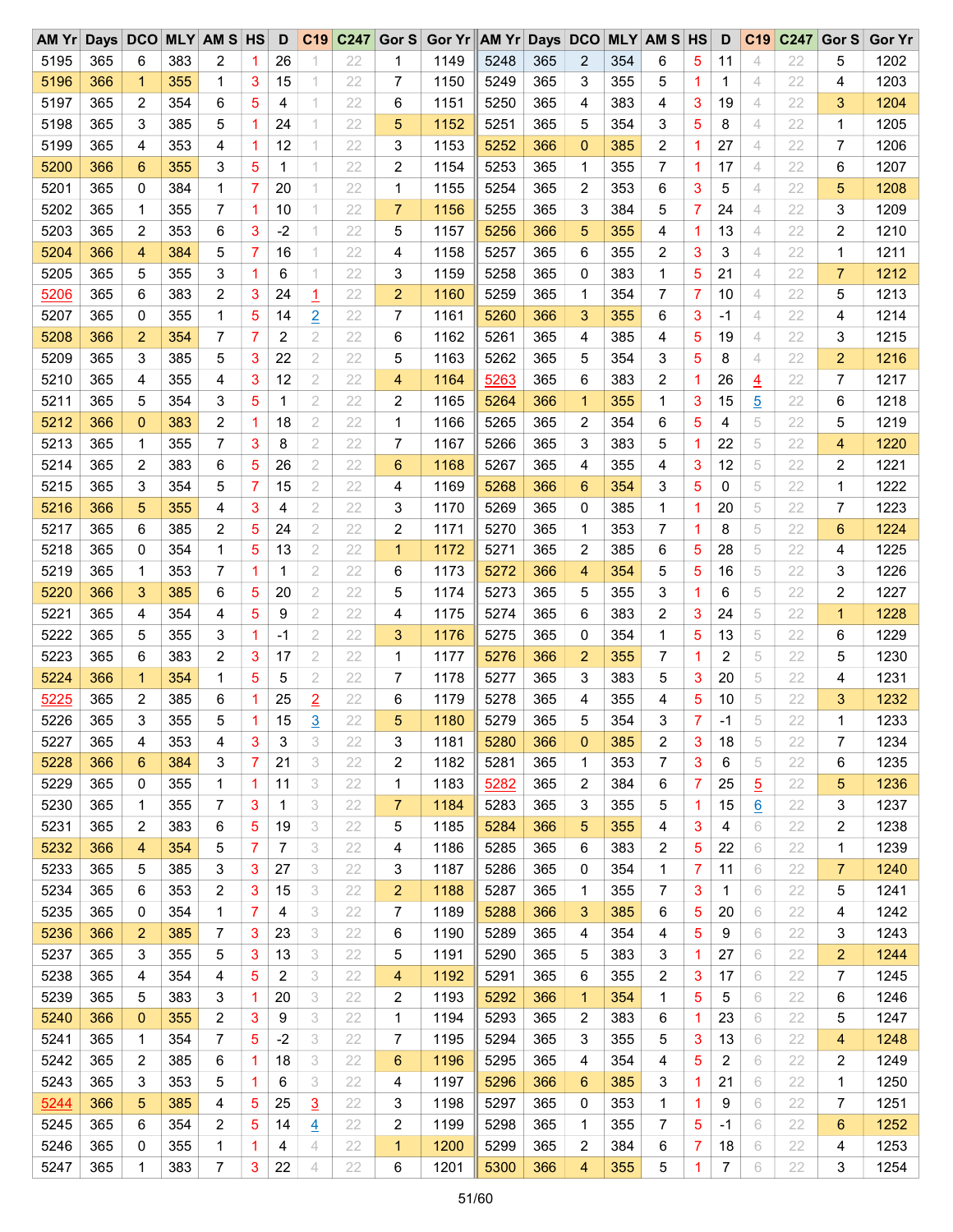| AM Yr Days DCO MLY AM S HS |     |                |     |   |   | D    | C <sub>19</sub> | C247 | Gor S          | Gor Yr AM Yr Days DCO MLY AM S HS |      |     |                |     |              |   | D            | C <sub>19</sub> | C247 | Gor S          | <b>Gor Yr</b> |
|----------------------------|-----|----------------|-----|---|---|------|-----------------|------|----------------|-----------------------------------|------|-----|----------------|-----|--------------|---|--------------|-----------------|------|----------------|---------------|
| 5301                       | 365 | 5              | 383 | 3 | 3 | 25   | 6               | 22   | 2              | 1255                              | 5354 | 365 | 1              | 355 | 7            | 1 | 10           | 9               | 22   | $\overline{7}$ | 1308          |
| 5302                       | 365 | 6              | 354 | 2 | 5 | 14   | Z               | 22   | 1              | 1256                              | 5355 | 365 | 2              | 355 | 6            | 3 | 0            | 9               | 22   | 5              | 1309          |
| 5303                       | 365 | 0              | 355 | 1 | 1 | 4    | 7               | 22   | 6              | 1257                              | 5356 | 366 | 4              | 383 | 5            | 5 | 17           | 9               | 22   | 4              | 1310          |
| 5304                       | 366 | 2              | 385 | 7 | 3 | 23   | 7               | 22   | 5              | 1258                              | 5357 | 365 | 5              | 354 | 3            | 7 | 6            | 9               | 22   | 3              | 1311          |
| 5305                       | 365 | 3              | 353 | 5 | 3 | 11   | 7               | 22   | 4              | 1259                              | 5358 | 365 | 6              | 385 | 2            | 3 | 26           | 9               | 22   | $\overline{2}$ | 1312          |
| 5306                       | 365 | 4              | 354 | 4 | 7 | 0    | 7               | 22   | 3              | 1260                              | 5359 | 365 | 0              | 355 | 1            | 3 | 16           | 10              | 22   | 7              | 1313          |
| 5307                       | 365 | 5              | 385 | 3 | 3 | 20   | $\overline{ }$  | 22   | 1              | 1261                              | 5360 | 366 | $\overline{2}$ | 354 | 7            | 5 | 4            | 10              | 22   | 6              | 1314          |
| 5308                       | 366 | 0              | 355 | 2 | 3 | 9    | 7               | 22   | 7              | 1262                              | 5361 | 365 | 3              | 383 | 5            | 1 | 22           | 10              | 22   | 5              | 1315          |
| 5309                       | 365 | 1              | 383 | 7 | 5 | 27   | 7               | 22   | 6              | 1263                              | 5362 | 365 | 4              | 355 | 4            | 3 | 12           | 10              | 22   | 4              | 1316          |
| 5310                       | 365 | 2              | 354 | 6 | 7 | 16   | 7               | 22   | 5              | 1264                              | 5363 | 365 | 5              | 354 | 3            | 5 | $\mathbf{1}$ | 10              | 22   | 2              | 1317          |
| 5311                       | 365 | 3              | 355 | 5 | 3 | 6    | 7               | 22   | 3              | 1265                              | 5364 | 366 | $\mathbf 0$    | 383 | 2            | 1 | 18           | 10              | 22   | 1              | 1318          |
| 5312                       | 366 | 5              | 383 | 4 | 5 | 23   | 7               | 22   | 2              | 1266                              | 5365 | 365 | 1              | 355 | 7            | 3 | 8            | 10              | 22   | 7              | 1319          |
| 5313                       | 365 | 6              | 354 | 2 | 7 | 12   | 7               | 22   | 1              | 1267                              | 5366 | 365 | 2              | 385 | 6            | 5 | 28           | 10              | 22   | 6              | 1320          |
| 5314                       | 365 | 0              | 355 | 1 | 3 | 2    | $\overline{ }$  | 22   | $\overline{7}$ | 1268                              | 5367 | 365 | 3              | 354 | 5            | 5 | 17           | 10              | 22   | 4              | 1321          |
| 5315                       | 365 | 1              | 385 | 7 | 5 | 22   | 7               | 22   | 5              | 1269                              | 5368 | 366 | 5              | 353 | 4            | 1 | 4            | 10              | 22   | 3              | 1322          |
| 5316                       | 366 | 3              | 354 | 6 | 5 | 10   | 7               | 22   | 4              | 1270                              | 5369 | 365 | 6              | 385 | 2            | 5 | 24           | 10              | 22   | 2              | 1323          |
| 5317                       | 365 | 4              | 353 | 4 | 1 | $-2$ | 7               | 22   | 3              | 1271                              | 5370 | 365 | 0              | 354 | $\mathbf{1}$ | 5 | 13           | 10              | 22   | $\mathbf{1}$   | 1324          |
| 5318                       | 365 | 5              | 385 | 3 | 5 | 18   | 7               | 22   | $\overline{2}$ | 1272                              | 5371 | 365 | 1              | 355 | 7            | 1 | 3            | 10              | 22   | 6              | 1325          |
| 5319                       | 365 | 6              | 354 | 2 | 5 | 7    | 7               | 22   | 7              | 1273                              | 5372 | 366 | 3              | 383 | 6            | 3 | 20           | 10              | 22   | 5              | 1326          |
| 5320                       | 366 | $\mathbf{1}$   | 385 | 1 | 1 | 26   | $\mathbf{Z}$    | 22   | 6              | 1274                              | 5373 | 365 | 4              | 354 | 4            | 5 | 9            | 10              | 22   | 4              | 1327          |
| 5321                       | 365 | 2              | 353 | 6 | 1 | 14   | 8               | 22   | 5              | 1275                              | 5374 | 365 | 5              | 355 | 3            | 1 | $-1$         | 10              | 22   | 3              | 1328          |
| 5322                       | 365 | 3              | 354 | 5 | 5 | 3    | 8               | 22   | 4              | 1276                              | 5375 | 365 | 6              | 383 | 2            | 3 | 17           | 10              | 22   | 1              | 1329          |
| 5323                       | 365 | 4              | 385 | 4 | 1 | 23   | 8               | 22   | 2              | 1277                              | 5376 | 365 | $\mathbf 0$    | 355 | 1            | 5 | 7            | 10              | 22   | 7              | 1330          |
| 5324                       | 366 | 6              | 355 | 3 | 1 | 12   | 8               | 22   | 1              | 1278                              | 5377 | 365 | 1              | 384 | 7            | 7 | 26           | 10              | 22   | 6              | 1331          |
| 5325                       | 365 | 0              | 353 | 1 | 3 | 0    | 8               | 22   | 7              | 1279                              | 5378 | 365 | 2              | 355 | 6            | 1 | 16           | 11              | 22   | 5              | 1332          |
| 5326                       | 365 | 1              | 384 | 7 | 7 | 19   | 8               | 22   | 6              | 1280                              | 5379 | 365 | 3              | 353 | 5            | 3 | 4            | 11              | 22   | 3              | 1333          |
| 5327                       | 365 | 2              | 355 | 6 | 1 | 9    | 8               | 22   | 4              | 1281                              | 5380 | 366 | 5              | 384 | 4            | 7 | 22           | 11              | 22   | 2              | 1334          |
| 5328                       | 366 | 4              | 383 | 5 | 3 | 26   | 8               | 22   | 3              | 1282                              | 5381 | 365 | 6              | 355 | 2            | 1 | 12           | 11              | 22   | 1              | 1335          |
| 5329                       | 365 | 5              | 355 | 3 | 5 | 16   | 8               | 22   | 2              | 1283                              | 5382 | 365 | 0              | 355 | $\mathbf 1$  | 3 | 2            | 11              | 22   | 7              | 1336          |
| 5330                       | 365 | 6              | 354 | 2 | 7 | 5    | 8               | 22   | $\mathbf{1}$   | 1284                              | 5383 | 365 | 1              | 383 | 7            | 5 | 20           | 11              | 22   | 5              | 1337          |
| 5331                       | 365 | 0              | 385 | 1 | 3 | 25   | 8               | 22   | 6              | 1285                              | 5384 | 366 | 3              | 354 | 6            | 7 | 8            | 11              | 22   | 4              | 1338          |
| 5332                       | 366 | $\overline{2}$ | 355 | 7 | 3 | 14   | 8               | 22   | 5              | 1286                              | 5385 | 365 | 4              | 385 | 4            | 3 | 28           | 11              | 22   | 3              | 1339          |
| 5333                       | 365 | 3              | 354 | 5 | 5 | 3    | 8               | 22   | 4              | 1287                              | 5386 | 365 | 5              | 355 | 3            | 3 | 18           | 11              | 22   | $\overline{2}$ | 1340          |
| 5334                       | 365 | 4              | 383 | 4 | 1 | 21   | 8               | 22   | 3              | 1288                              | 5387 | 365 | 6              | 354 | 2            | 5 | 7            | 11              | 22   | 7              | 1341          |
| 5335                       | 365 | 5              | 355 | 3 | 3 | 11   | 8               | 22   | 1              | 1289                              | 5388 | 366 | $\mathbf{1}$   | 383 | 1            | 1 | 24           | 11              | 22   | 6              | 1342          |
| 5336                       | 366 | 0              | 354 | 2 | 5 | $-1$ | 8               | 22   | 7              | 1290                              | 5389 | 365 | 2              | 355 | 6            | 3 | 14           | 11              | 22   | 5              | 1343          |
| 5337                       | 365 | 1              | 383 | 7 | 1 | 17   | 8               | 22   | 6              | 1291                              | 5390 | 365 | 3              | 354 | 5            | 5 | 3            | 11              | 22   | 4              | 1344          |
| 5338                       | 365 | 2              | 355 | 6 | 3 | 7    | 8               | 22   | 5              | 1292                              | 5391 | 365 | 4              | 385 | 4            | 1 | 23           | 11              | 22   | 2              | 1345          |
| 5339                       | 365 | 3              | 385 | 5 | 5 | 27   | 8               | 22   | 3              | 1293                              | 5392 | 366 | 6              | 353 | 3            | 1 | 10           | 11              | 22   | 1              | 1346          |
| 5340                       | 366 | 5              | 354 | 4 | 5 | 15   | 9               | 22   | 2              | 1294                              | 5393 | 365 | 0              | 354 | 1            | 5 | -1           | 11              | 22   | 7              | 1347          |
| 5341                       | 365 | 6              | 353 | 2 | 1 | 3    | 9               | 22   | 1              | 1295                              | 5394 | 365 | 1              | 385 | 7            | 1 | 19           | 11              | 22   | 6              | 1348          |
| 5342                       | 365 | 0              | 385 | 1 | 5 | 23   | 9               | 22   | 7              | 1296                              | 5395 | 365 | 2              | 355 | 6            | 1 | 9            | 11              | 22   | 4              | 1349          |
| 5343                       | 365 | 1              | 354 | 7 | 5 | 12   | 9               | 22   | 5              | 1297                              | 5396 | 366 | 4              | 383 | 5            | 3 | 26           | 11              | 22   | 3              | 1350          |
| 5344                       | 366 | 3              | 355 | 6 | 1 | 1    | 9               | 22   | 4              | 1298                              | 5397 | 365 | 5              | 354 | 3            | 5 | 15           | 12              | 22   | 2              | 1351          |
| 5345                       | 365 | 4              | 383 | 4 | 3 | 19   | 9               | 22   | 3              | 1299                              | 5398 | 365 | 6              | 355 | 2            | 1 | 5            | 12              | 22   | $\mathbf{1}$   | 1352          |
| 5346                       | 365 | 5              | 354 | 3 | 5 | 8    | 9               | 22   | $\overline{c}$ | 1300                              | 5399 | 365 | 0              | 383 | 1            | 3 | 23           | 12              | 22   | 6              | 1353          |
| 5347                       | 365 | 6              | 385 | 2 | 1 | 28   | 9               | 22   | 1              | 1301                              | 5400 | 366 | $\overline{c}$ | 354 | 7            | 5 | 11           | 12              | 22   | 5              | 1354          |
| 5348                       | 366 | $\mathbf{1}$   | 353 | 1 | 1 | 15   | 9               | 22   | 7              | 1302                              | 5401 | 365 | 3              | 355 | 5            | 1 | 1            | 12              | 22   | 4              | 1355          |
| 5349                       | 365 | 2              | 355 | 6 | 5 | 5    | 9               | 22   | 6              | 1303                              | 5402 | 365 | 4              | 385 | 4            | 3 | 21           | 12              | 22   | 3              | 1356          |
| 5350                       | 365 | 3              | 384 | 5 | 7 | 24   | 9               | 22   | 5              | 1304                              | 5403 | 365 | 5              | 353 | 3            | 3 | 9            | 12              | 22   | 1              | 1357          |
| 5351                       | 365 | 4              | 355 | 4 | 1 | 14   | 9               | 22   | 3              | 1305                              | 5404 | 366 | $\mathbf 0$    | 384 | 2            | 7 | 27           | 12              | 22   | 7              | 1358          |
| 5352                       | 366 | 6              | 353 | 3 | 3 | 1    | 9               | 22   | 2              | 1306                              | 5405 | 365 | 1              | 355 | 7            | 1 | 17           | 12              | 22   | 6              | 1359          |
| 5353                       | 365 | 0              | 384 | 1 | 7 | 20   | 9               | 22   | 1              | 1307                              | 5406 | 365 | $\overline{2}$ | 355 | 6            | 3 | 7            | 12              | 22   | 5              | 1360          |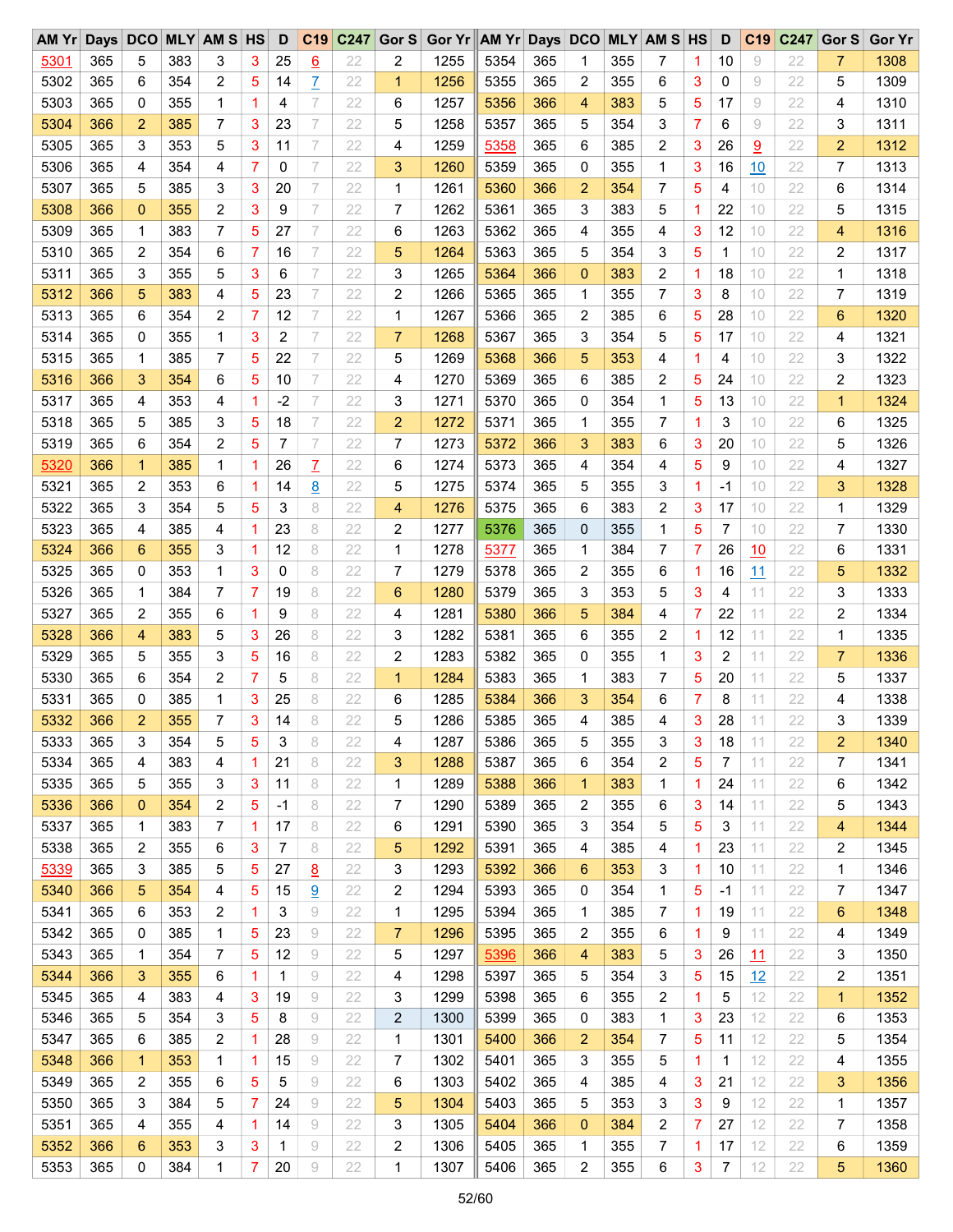| AM Yr | Days DCO |              |     | <b>MLY AM S HS</b> |             | D              | C <sub>19</sub> | C247 | Gor S          | Gor Yr AM Yr Days DCO |      |     |                |     | <b>MLY AM S HS</b> |   | D    | C <sub>19</sub> | C247 | Gor S          | <b>Gor Yr</b> |
|-------|----------|--------------|-----|--------------------|-------------|----------------|-----------------|------|----------------|-----------------------|------|-----|----------------|-----|--------------------|---|------|-----------------|------|----------------|---------------|
| 5407  | 365      | 3            | 383 | 5                  | 5           | 25             | 12              | 22   | 3              | 1361                  | 5460 | 366 | 0              | 355 | 2                  | 3 | 9    | 2               | 23   | 1              | 1414          |
| 5408  | 366      | 5            | 354 | 4                  | 7           | 13             | 12              | 22   | 2              | 1362                  | 5461 | 365 | 1              | 383 | 7                  | 5 | 27   | 2               | 23   | 7              | 1415          |
| 5409  | 365      | 6            | 355 | $\overline{c}$     | 3           | 3              | 12              | 22   | 1              | 1363                  | 5462 | 365 | 2              | 354 | 6                  | 7 | 16   | 2               | 23   | 6              | 1416          |
| 5410  | 365      | 0            | 385 | 1                  | 5           | 23             | 12              | 22   | $\overline{7}$ | 1364                  | 5463 | 365 | 3              | 355 | 5                  | 3 | 6    | 2               | 23   | 4              | 1417          |
| 5411  | 365      | 1            | 354 | 7                  | 5           | 12             | 12              | 22   | 5              | 1365                  | 5464 | 366 | 5              | 385 | 4                  | 5 | 25   | 2               | 23   | 3              | 1418          |
| 5412  | 366      | 3            | 353 | 6                  | 1           | -1             | 12              | 22   | 4              | 1366                  | 5465 | 365 | 6              | 354 | 2                  | 5 | 14   | 2               | 23   | 2              | 1419          |
| 5413  | 365      | 4            | 385 | 4                  | 5           | 19             | 12              | 22   | 3              | 1367                  | 5466 | 365 | 0              | 353 | 1                  | 1 | 2    | $\overline{2}$  | 23   | $\mathbf{1}$   | 1420          |
| 5414  | 365      | 5            | 354 | 3                  | 5           | 8              | 12              | 22   | $\overline{2}$ | 1368                  | 5467 | 365 | $\mathbf 1$    | 385 | 7                  | 5 | 22   | 2               | 23   | 6              | 1421          |
| 5415  | 365      | 6            | 383 | 2                  | 1           | 26             | 12              | 22   | 7              | 1369                  | 5468 | 366 | 3              | 354 | 6                  | 5 | 10   | 2               | 23   | 5              | 1422          |
| 5416  | 366      | $\mathbf{1}$ | 355 | 1                  | 3           | 15             | 13              | 22   | 6              | 1370                  | 5469 | 365 | 4              | 355 | 4                  | 1 | 0    | $\overline{2}$  | 23   | 4              | 1423          |
| 5417  | 365      | 2            | 354 | 6                  | 5           | 4              | 13              | 22   | 5              | 1371                  | 5470 | 365 | 5              | 383 | 3                  | 3 | 18   | 2               | 23   | 3              | 1424          |
| 5418  | 365      | 3            | 385 | 5                  | 1           | 24             | 13              | 22   | 4              | 1372                  | 5471 | 365 | 6              | 354 | 2                  | 5 | 7    | 2               | 23   | 1              | 1425          |
| 5419  | 365      | 4            | 353 | 4                  | 1           | 12             | 13              | 22   | 2              | 1373                  | 5472 | 366 | $\mathbf{1}$   | 385 | 1                  | 1 | 26   | $\overline{2}$  | 23   | 7              | 1426          |
| 5420  | 366      | 6            | 354 | 3                  | 5           | 0              | 13              | 22   | 1              | 1374                  | 5473 | 365 | 2              | 355 | 6                  | 1 | 16   | $\overline{3}$  | 23   | 6              | 1427          |
| 5421  | 365      | 0            | 385 | 1                  | 1           | 20             | 13              | 22   | 7              | 1375                  | 5474 | 365 | 3              | 353 | 5                  | 3 | 4    | 3               | 23   | 5              | 1428          |
| 5422  | 365      | 1            | 355 | 7                  | 1           | 10             | 13              | 22   | 6              | 1376                  | 5475 | 365 | 4              | 384 | 4                  | 7 | 23   | 3               | 23   | 3              | 1429          |
| 5423  | 365      | 2            | 383 | 6                  | 3           | 28             | 13              | 22   | 4              | 1377                  | 5476 | 366 | 6              | 355 | 3                  | 1 | 12   | 3               | 23   | 2              | 1430          |
|       |          |              |     |                    |             |                |                 |      |                |                       |      |     |                |     |                    |   |      |                 |      |                |               |
| 5424  | 366      | 4            | 354 | 5                  | 5           | 16             | 13              | 22   | 3              | 1378                  | 5477 | 365 | 0              | 355 | 1                  | 3 | 2    | 3               | 23   | 1              | 1431          |
| 5425  | 365      | 5            | 355 | 3                  | 1           | 6              | 13              | 22   | 2              | 1379                  | 5478 | 365 | 1              | 383 | 7                  | 5 | 20   | 3               | 23   | $\overline{7}$ | 1432          |
| 5426  | 365      | 6            | 383 | 2                  | 3           | 24             | 13              | 22   | $\mathbf{1}$   | 1380                  | 5479 | 365 | 2              | 354 | 6                  | 7 | 9    | 3               | 23   | 5              | 1433          |
| 5427  | 365      | 0            | 355 | 1                  | 5           | 14             | 13              | 22   | 6              | 1381                  | 5480 | 366 | 4              | 385 | 5                  | 3 | 28   | 3               | 23   | 4              | 1434          |
| 5428  | 366      | 2            | 354 | 7                  | 7           | 2              | 13              | 22   | 5              | 1382                  | 5481 | 365 | 5              | 353 | 3                  | 3 | 16   | 3               | 23   | 3              | 1435          |
| 5429  | 365      | 3            | 385 | 5                  | 3           | 22             | 13              | 22   | 4              | 1383                  | 5482 | 365 | 6              | 354 | 2                  | 7 | 5    | 3               | 23   | 2              | 1436          |
| 5430  | 365      | 4            | 355 | 4                  | 3           | 12             | 13              | 22   | 3              | 1384                  | 5483 | 365 | 0              | 385 | 1                  | 3 | 25   | 3               | 23   | 7              | 1437          |
| 5431  | 365      | 5            | 354 | 3                  | 5           | 1              | 13              | 22   | $\mathbf 1$    | 1385                  | 5484 | 366 | $\overline{2}$ | 355 | 7                  | 3 | 14   | 3               | 23   | 6              | 1438          |
| 5432  | 366      | $\mathbf 0$  | 383 | 2                  | 1           | 18             | 13              | 22   | 7              | 1386                  | 5485 | 365 | 3              | 354 | 5                  | 5 | 3    | 3               | 23   | 5              | 1439          |
| 5433  | 365      | 1            | 355 | 7                  | 3           | 8              | 13              | 22   | 6              | 1387                  | 5486 | 365 | 4              | 383 | 4                  | 1 | 21   | 3               | 23   | 4              | 1440          |
| 5434  | 365      | 2            | 383 | 6                  | 5           | 26             | 13              | 22   | 5              | 1388                  | 5487 | 365 | 5              | 355 | 3                  | 3 | 11   | 3               | 23   | 2              | 1441          |
| 5435  | 365      | 3            | 354 | 5                  | 7           | 15             | $\overline{1}$  | 23   | 3              | 1389                  | 5488 | 366 | 0              | 354 | 2                  | 5 | $-1$ | 3               | 23   | 1              | 1442          |
| 5436  | 366      | 5            | 355 | 4                  | 3           | 4              | 1               | 23   | 2              | 1390                  | 5489 | 365 | 1              | 385 | 7                  | 1 | 19   | 3               | 23   | 7              | 1443          |
| 5437  | 365      | 6            | 385 | 2                  | 5           | 24             | 1               | 23   | 1              | 1391                  | 5490 | 365 | 2              | 353 | 6                  | 1 | 7    | 3               | 23   | 6              | 1444          |
| 5438  | 365      | 0            | 354 | 1                  | 5           | 13             |                 | 23   | $\overline{7}$ | 1392                  | 5491 | 365 | 3              | 385 | 5                  | 5 | 27   | 3               | 23   | 4              | 1445          |
| 5439  | 365      | 1            | 353 | 7                  | 1           | 1              | 1               | 23   | 5              | 1393                  | 5492 | 366 | 5              | 354 | 4                  | 5 | 15   | $\overline{4}$  | 23   | 3              | 1446          |
| 5440  | 366      | 3            | 385 | 6                  | 5           | 20             | 1               | 23   | 4              | 1394                  | 5493 | 365 | 6              | 355 | 2                  | 1 | 5    | 4               | 23   | 2              | 1447          |
| 5441  | 365      | 4            | 354 | 4                  | 5           | 9              | 1               | 23   | 3              | 1395                  | 5494 | 365 | 0              | 383 | 1                  | 3 | 23   | 4               | 23   | $\mathbf{1}$   | 1448          |
| 5442  | 365      | 5            | 383 | 3                  | 1           | 27             | 1               | 23   | $\overline{c}$ | 1396                  | 5495 | 365 | 1              | 354 | 7                  | 5 | 12   | 4               | 23   | 6              | 1449          |
| 5443  | 365      | 6            | 355 | 2                  | 3           | 17             | 1               | 23   | 7              | 1397                  | 5496 | 366 | 3              | 355 | 6                  | 1 | 1    | 4               | 23   | 5              | 1450          |
| 5444  | 366      | $\mathbf{1}$ | 354 | 1                  | 5           | 5              | 1               | 23   | 6              | 1398                  | 5497 | 365 | 4              | 383 | 4                  | 3 | 19   | 4               | 23   | 4              | 1451          |
| 5445  | 365      | 2            | 385 | 6                  | $\mathbf 1$ | 25             | 1               | 23   | 5              | 1399                  | 5498 | 365 | 5              | 354 | 3                  | 5 | 8    | 4               | 23   | 3              | 1452          |
| 5446  | 365      | 3            | 353 | 5                  | 1           | 13             | 1               | 23   | 4              | 1400                  | 5499 | 365 | 6              | 385 | 2                  | 1 | 28   | 4               | 23   | 1              | 1453          |
| 5447  | 365      | 4            | 355 | 4                  | 5           | 3              | 1               | 23   | 3              | 1401                  | 5500 | 366 | $\mathbf{1}$   | 355 | 1                  | 1 | 17   | 4               | 23   | 7              | 1454          |
| 5448  | 366      | 6            | 384 | 3                  | 7           | 21             | 1               | 23   | 2              | 1402                  | 5501 | 365 | 2              | 353 | 6                  | 3 | 5    | 4               | 23   | 6              | 1455          |
| 5449  | 365      | 0            | 355 | 1                  | 1           | 11             | 1               | 23   | 1              | 1403                  | 5502 | 365 | 3              | 384 | 5                  | 7 | 24   | 4               | 23   | 5              | 1456          |
| 5450  | 365      | 1            | 353 | 7                  | 3           | $-1$           | 1               | 23   | $\overline{7}$ | 1404                  | 5503 | 365 | 4              | 355 | 4                  | 1 | 14   | 4               | 23   | 3              | 1457          |
| 5451  | 365      | 2            | 384 | 6                  | 7           | 18             | 1               | 23   | 5              | 1405                  | 5504 | 365 | 5              | 355 | 3                  | 3 | 4    | 4               | 23   | 2              | 1458          |
| 5452  | 366      | 4            | 355 | 5                  | $\mathbf 1$ | $\overline{7}$ | 1               | 23   | 4              | 1406                  | 5505 | 365 | 6              | 383 | 2                  | 5 | 22   | 4               | 23   | 1              | 1459          |
| 5453  | 365      | 5            | 383 | 3                  | 3           | 25             | $\overline{1}$  | 23   | 3              | 1407                  | 5506 | 365 | 0              | 354 | 1                  | 7 | 11   | 4               | 23   | 7              | 1460          |
| 5454  | 365      | 6            | 355 | 2                  | 5           | 15             | $\overline{2}$  | 23   | 2              | 1408                  | 5507 | 365 | 1              | 355 | 7                  | 3 | 1    | 4               | 23   | 5              | 1461          |
| 5455  | 365      | 0            | 354 | 1                  | 7           | 4              | $\overline{2}$  | 23   | 7              | 1409                  | 5508 | 366 | 3              | 385 | 6                  | 5 | 20   | 4               | 23   | 4              | 1462          |
| 5456  | 366      | 2            | 385 | 7                  | 3           | 23             | $\overline{2}$  | 23   | 6              | 1410                  | 5509 | 365 | 4              | 354 | 4                  | 5 | 9    | 4               | 23   | 3              | 1463          |
| 5457  | 365      | 3            | 355 | 5                  | 3           | 13             | $\overline{2}$  | 23   | 5              | 1411                  | 5510 | 365 | 5              | 383 | 3                  | 1 | 27   | 4               | 23   | 2              | 1464          |
| 5458  | 365      | 4            | 354 | 4                  | 5           | 2              | 2               | 23   | 4              | 1412                  | 5511 | 365 | 6              | 355 | 2                  | 3 | 17   | <u>5</u>        | 23   | 7              | 1465          |
| 5459  | 365      | 5            | 383 | 3                  | 1           | 20             | $\mathfrak 2$   | 23   | $\overline{c}$ | 1413                  | 5512 | 366 | 1              | 354 | 1                  | 5 | 5    | 5               | 23   | 6              | 1466          |
|       |          |              |     |                    |             |                |                 |      |                |                       |      |     |                |     |                    |   |      |                 |      |                |               |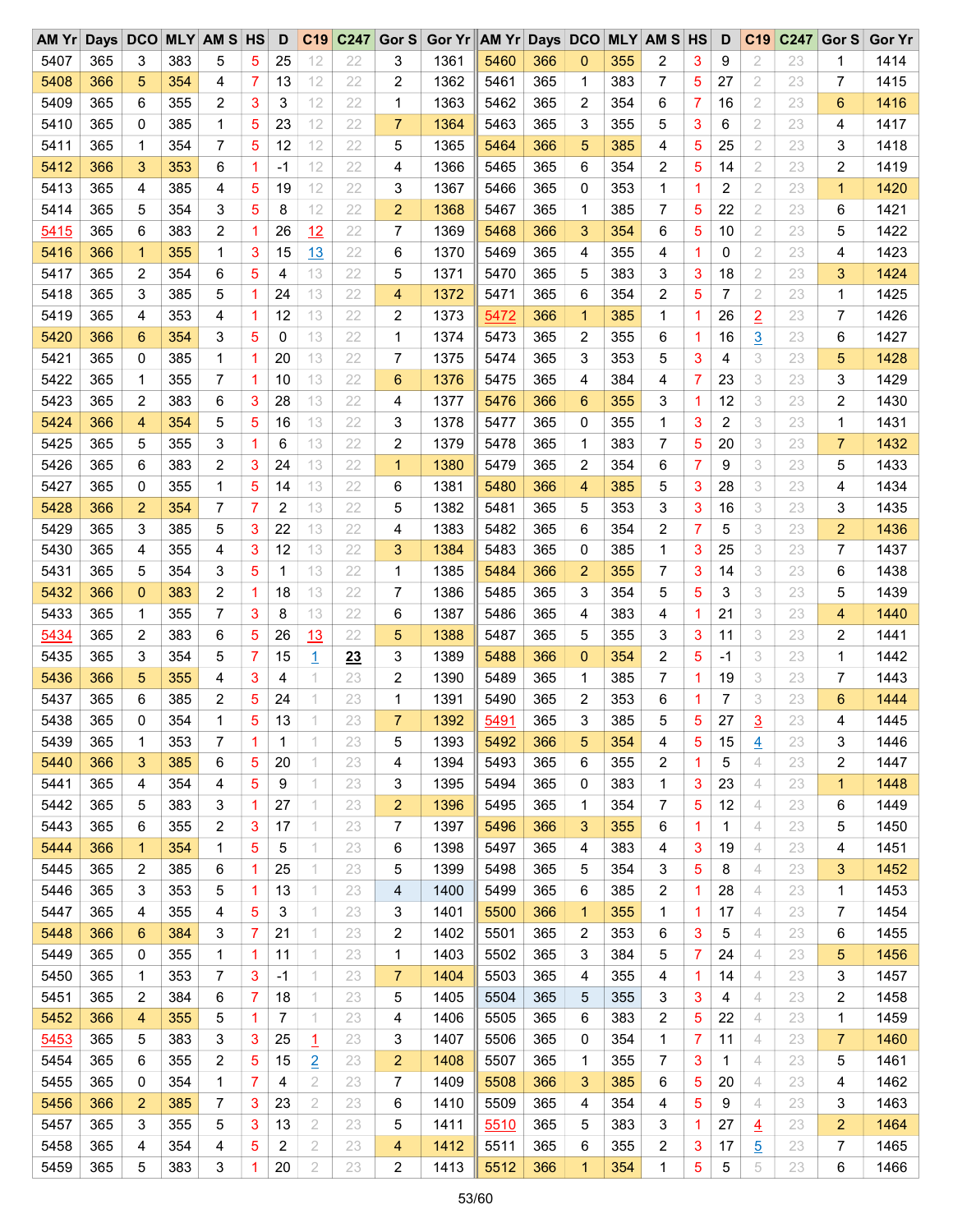| AM Yr | Days DCO |              |     | <b>MLY AM S HS</b> |                | D  | C19             | C247 | Gor S          | Gor Yr AM Yr Days DCO |      |     |                |     | <b>MLY AM S HS</b> |   | D            | C <sub>19</sub> | C247 | Gor S          | <b>Gor Yr</b> |
|-------|----------|--------------|-----|--------------------|----------------|----|-----------------|------|----------------|-----------------------|------|-----|----------------|-----|--------------------|---|--------------|-----------------|------|----------------|---------------|
| 5513  | 365      | 2            | 383 | 6                  | 1              | 23 | 5               | 23   | 5              | 1467                  | 5566 | 365 | 5              | 354 | 3                  | 5 | 8            | 7               | 23   | 3              | 1520          |
| 5514  | 365      | 3            | 355 | 5                  | 3              | 13 | 5               | 23   | 4              | 1468                  | 5567 | 365 | 6              | 385 | 2                  | 1 | 28           | Z               | 23   | $\mathbf 1$    | 1521          |
| 5515  | 365      | 4            | 354 | 4                  | 5              | 2  | 5               | 23   | 2              | 1469                  | 5568 | 366 | 1              | 353 | 1                  | 1 | 15           | <u>8</u>        | 23   | 7              | 1522          |
| 5516  | 366      | 6            | 385 | 3                  | 1              | 21 | 5               | 23   | 1              | 1470                  | 5569 | 365 | 2              | 354 | 6                  | 5 | 4            | 8               | 23   | 6              | 1523          |
| 5517  | 365      | 0            | 353 | 1                  | 1              | 9  | 5               | 23   | 7              | 1471                  | 5570 | 365 | 3              | 385 | 5                  | 1 | 24           | 8               | 23   | 5              | 1524          |
| 5518  | 365      | 1            | 385 | 7                  | 5              | 29 | 5               | 23   | 6              | 1472                  | 5571 | 365 | 4              | 355 | 4                  | 1 | 14           | 8               | 23   | 3              | 1525          |
| 5519  | 365      | 2            | 354 | 6                  | 5              | 18 | 5               | 23   | 4              | 1473                  | 5572 | 366 | 6              | 353 | 3                  | 3 | $\mathbf{1}$ | 8               | 23   | 2              | 1526          |
| 5520  | 366      | 4            | 355 | 5                  | 1              | 7  | 5               | 23   | 3              | 1474                  | 5573 | 365 | 0              | 384 | 1                  | 7 | 20           | 8               | 23   | 1              | 1527          |
| 5521  | 365      | 5            | 383 | 3                  | 3              | 25 | 5               | 23   | 2              | 1475                  | 5574 | 365 | 1              | 355 | 7                  | 1 | 10           | 8               | 23   | $\overline{7}$ | 1528          |
| 5522  | 365      | 6            | 354 | $\overline{c}$     | 5              | 14 | 5               | 23   | $\mathbf{1}$   | 1476                  | 5575 | 365 | 2              | 383 | 6                  | 3 | 28           | 8               | 23   | 5              | 1529          |
| 5523  | 365      | 0            | 355 | 1                  | 1              | 4  | 5               | 23   | 6              | 1477                  | 5576 | 366 | 4              | 355 | 5                  | 5 | 17           | 8               | 23   | 4              | 1530          |
| 5524  | 366      | 2            | 383 | 7                  | 3              | 21 | 5               | 23   | 5              | 1478                  | 5577 | 365 | 5              | 354 | 3                  | 7 | 6            | 8               | 23   | 3              | 1531          |
| 5525  | 365      | 3            | 355 | 5                  | 5              | 11 | 5               | 23   | 4              | 1479                  | 5578 | 365 | 6              | 385 | 2                  | 3 | 26           | 8               | 23   | 2              | 1532          |
| 5526  | 365      | 4            | 354 | 4                  | $\overline{7}$ | 0  | 5               | 23   | 3              | 1480                  | 5579 | 365 | 0              | 355 | 1                  | 3 | 16           | 8               | 23   | 7              | 1533          |
| 5527  | 365      | 5            | 385 | 3                  | 3              | 20 | 5               | 23   | 1              | 1481                  | 5580 | 366 | 2              | 354 | 7                  | 5 | 4            | 8               | 23   | 6              | 1534          |
| 5528  | 366      | 0            | 353 | 2                  | 3              | 7  | 5               | 23   | 7              | 1482                  | 5581 | 365 | 3              | 383 | 5                  | 1 | 22           | 8               | 23   | 5              | 1535          |
|       |          |              |     | 7                  | 7              |    |                 |      | 6              |                       |      | 365 |                |     | 4                  |   |              | 8               |      |                |               |
| 5529  | 365      | 1            | 384 |                    |                | 26 | $\overline{5}$  | 23   |                | 1483                  | 5582 |     | 4              | 355 |                    | 3 | 12           |                 | 23   | 4              | 1536          |
| 5530  | 365      | 2            | 355 | 6                  | 1              | 16 | $6\overline{6}$ | 23   | 5              | 1484                  | 5583 | 365 | 5              | 354 | 3                  | 5 | 1            | 8               | 23   | 2              | 1537          |
| 5531  | 365      | 3            | 355 | 5                  | 3              | 6  | 6               | 23   | 3              | 1485                  | 5584 | 366 | $\overline{0}$ | 383 | 2                  | 1 | 18           | 8               | 23   | 1              | 1538          |
| 5532  | 366      | 5            | 383 | 4                  | 5              | 23 | 6               | 23   | 2              | 1486                  | 5585 | 365 | 1              | 355 | 7                  | 3 | 8            | 8               | 23   | 7              | 1539          |
| 5533  | 365      | 6            | 354 | $\overline{c}$     | 7              | 12 | 6               | 23   | 1              | 1487                  | 5586 | 365 | 2              | 385 | 6                  | 5 | 28           | <u>8</u>        | 23   | 6              | 1540          |
| 5534  | 365      | 0            | 355 | 1                  | 3              | 2  | 6               | 23   | $\overline{7}$ | 1488                  | 5587 | 365 | 3              | 354 | 5                  | 5 | 17           | $\overline{9}$  | 23   | 4              | 1541          |
| 5535  | 365      | 1            | 385 | 7                  | 5              | 22 | 6               | 23   | 5              | 1489                  | 5588 | 366 | 5              | 353 | 4                  | 1 | 4            | 9               | 23   | 3              | 1542          |
| 5536  | 366      | 3            | 354 | 6                  | 5              | 10 | 6               | 23   | 4              | 1490                  | 5589 | 365 | 6              | 385 | 2                  | 5 | 24           | 9               | 23   | 2              | 1543          |
| 5537  | 365      | 4            | 383 | 4                  | 1              | 28 | 6               | 23   | 3              | 1491                  | 5590 | 365 | $\mathbf 0$    | 354 | 1                  | 5 | 13           | 9               | 23   | $\mathbf{1}$   | 1544          |
| 5538  | 365      | 5            | 355 | 3                  | 3              | 18 | 6               | 23   | $\overline{2}$ | 1492                  | 5591 | 365 | 1              | 355 | 7                  | 1 | 3            | 9               | 23   | 6              | 1545          |
| 5539  | 365      | 6            | 354 | 2                  | 5              | 7  | 6               | 23   | 7              | 1493                  | 5592 | 366 | 3              | 383 | 6                  | 3 | 20           | 9               | 23   | 5              | 1546          |
| 5540  | 366      | $\mathbf{1}$ | 383 | 1                  | 1              | 24 | 6               | 23   | 6              | 1494                  | 5593 | 365 | 4              | 354 | 4                  | 5 | 9            | 9               | 23   | 4              | 1547          |
| 5541  | 365      | 2            | 355 | 6                  | 3              | 14 | 6               | 23   | 5              | 1495                  | 5594 | 365 | 5              | 385 | 3                  | 1 | 29           | 9               | 23   | 3              | 1548          |
| 5542  | 365      | 3            | 354 | 5                  | 5              | 3  | 6               | 23   | 4              | 1496                  | 5595 | 365 | 6              | 353 | 2                  | 1 | 17           | 9               | 23   | 1              | 1549          |
| 5543  | 365      | 4            | 385 | 4                  | 1              | 23 | 6               | 23   | 2              | 1497                  | 5596 | 366 | 1              | 355 | 1                  | 5 | 6            | 9               | 23   | 7              | 1550          |
| 5544  | 366      | 6            | 353 | 3                  | 1              | 10 | 6               | 23   | 1              | 1498                  | 5597 | 365 | $\overline{2}$ | 384 | 6                  | 7 | 25           | 9               | 23   | 6              | 1551          |
| 5545  | 365      | 0            | 355 | 1                  | 5              | 0  | 6               | 23   | 7              | 1499                  | 5598 | 365 | 3              | 355 | 5                  | 1 | 15           | 9               | 23   | 5              | 1552          |
| 5546  | 365      | 1            | 384 | 7                  | 7              | 19 | 6               | 23   | 6              | 1500                  | 5599 | 365 | 4              | 353 | 4                  | 3 | 3            | 9               | 23   | 3              | 1553          |
| 5547  | 365      | 2            | 355 | 6                  | 1              | 9  | 6               | 23   | 5              | 1501                  | 5600 | 366 | 6              | 384 | 3                  | 7 | 21           | 9               | 23   | 2              | 1554          |
| 5548  | 366      | 4            | 383 | 5                  | 3              | 26 | $\underline{6}$ | 23   | 4              | 1502                  | 5601 | 365 | 0              | 355 | 1                  | 1 | 11           | 9               | 23   | 1              | 1555          |
| 5549  | 365      | 5            | 354 | 3                  | 5              | 15 | $\overline{I}$  | 23   | 3              | 1503                  | 5602 | 365 | 1              | 355 | 7                  | 3 | 1            | 9               | 23   | 7              | 1556          |
| 5550  | 365      | 6            | 355 | 2                  | 1              | 5  | 7               | 23   | $\overline{2}$ | 1504                  | 5603 | 365 | 2              | 383 | 6                  | 5 | 19           | 9               | 23   | 5              | 1557          |
| 5551  | 365      | 0            | 385 | 1                  | 3              | 25 | 7               | 23   | 7              | 1505                  | 5604 | 366 | 4              | 354 | 5                  | 7 | 7            | 9               | 23   | 4              | 1558          |
| 5552  | 366      | 2            | 353 | 7                  | 3              | 12 | 7               | 23   | 6              | 1506                  | 5605 | 365 | 5              | 385 | 3                  | 3 | 27           | $\overline{6}$  | 23   | 3              | 1559          |
| 5553  | 365      | 3            | 354 | 5                  | 7              | 1  | 7               | 23   | 5              | 1507                  | 5606 | 365 | 6              | 355 | 2                  | 3 | 17           | 10              | 23   | 2              | 1560          |
| 5554  | 365      | 4            | 385 | 4                  | 3              | 21 | 7               | 23   | 4              | 1508                  | 5607 | 365 | 0              | 354 | $\mathbf{1}$       | 5 | 6            | 10              | 23   | 7              | 1561          |
| 5555  | 365      | 5            | 355 | 3                  | 3              | 11 | 7               | 23   | 2              | 1509                  | 5608 | 366 | 2              | 383 | 7                  | 1 | 23           | 10              | 23   | 6              | 1562          |
| 5556  | 366      | 0            | 383 | 2                  | 5              | 28 | 7               | 23   | 1              | 1510                  | 5609 | 365 | 3              | 355 | 5                  | 3 | 13           | 10              | 23   | 5              | 1563          |
| 5557  | 365      | 1            | 354 | 7                  | 7              | 17 | 7               | 23   | 7              | 1511                  | 5610 | 365 | 4              | 354 | 4                  | 5 | 2            | 10              | 23   | 4              | 1564          |
| 5558  | 365      | 2            | 355 | 6                  | 3              | 7  | $\overline{ }$  | 23   | 6              | 1512                  | 5611 | 365 | 5              | 383 | 3                  | 1 | 20           | 10              | 23   | 2              | 1565          |
| 5559  | 365      | 3            | 383 | 5                  | 5              | 25 | 7               | 23   | 4              | 1513                  | 5612 | 366 | 0              | 355 | 2                  | 3 | 9            | 10              | 23   | 1              | 1566          |
| 5560  | 366      | 5            | 354 | 4                  | 7              | 13 | 7               | 23   | 3              | 1514                  | 5613 | 365 | 1              | 385 | 7                  | 5 | 29           | 10              | 23   | 7              | 1567          |
| 5561  | 365      | 6            | 355 | 2                  | 3              | 3  | 7               | 23   | 2              | 1515                  | 5614 | 365 | 2              | 354 | 6                  | 5 | 18           | 10              | 23   | 6              | 1568          |
| 5562  | 365      | 0            | 385 | 1                  | 5              | 23 | 7               | 23   | $\mathbf{1}$   | 1516                  | 5615 | 365 | 3              | 353 | 5                  | 1 | 6            | 10              | 23   | 4              | 1569          |
| 5563  | 365      | 1            | 354 | 7                  | 5              | 12 | 7               | 23   | 6              | 1517                  | 5616 | 366 | 5              | 385 | 4                  | 5 | 25           | 10              | 23   | 3              | 1570          |
| 5564  | 366      | 3            | 353 | 6                  | 1              | -1 | 7               | 23   | 5              | 1518                  | 5617 | 365 | 6              | 354 | 2                  | 5 | 14           | 10              | 23   | 2              | 1571          |
| 5565  | 365      | 4            | 385 | 4                  | 5              | 19 | 7               | 23   | 4              | 1519                  | 5618 | 365 | 0              | 355 | 1                  | 1 | 4            | 10              | 23   | $\mathbf{1}$   | 1572          |
|       |          |              |     |                    |                |    |                 |      |                |                       |      |     |                |     |                    |   |              |                 |      |                |               |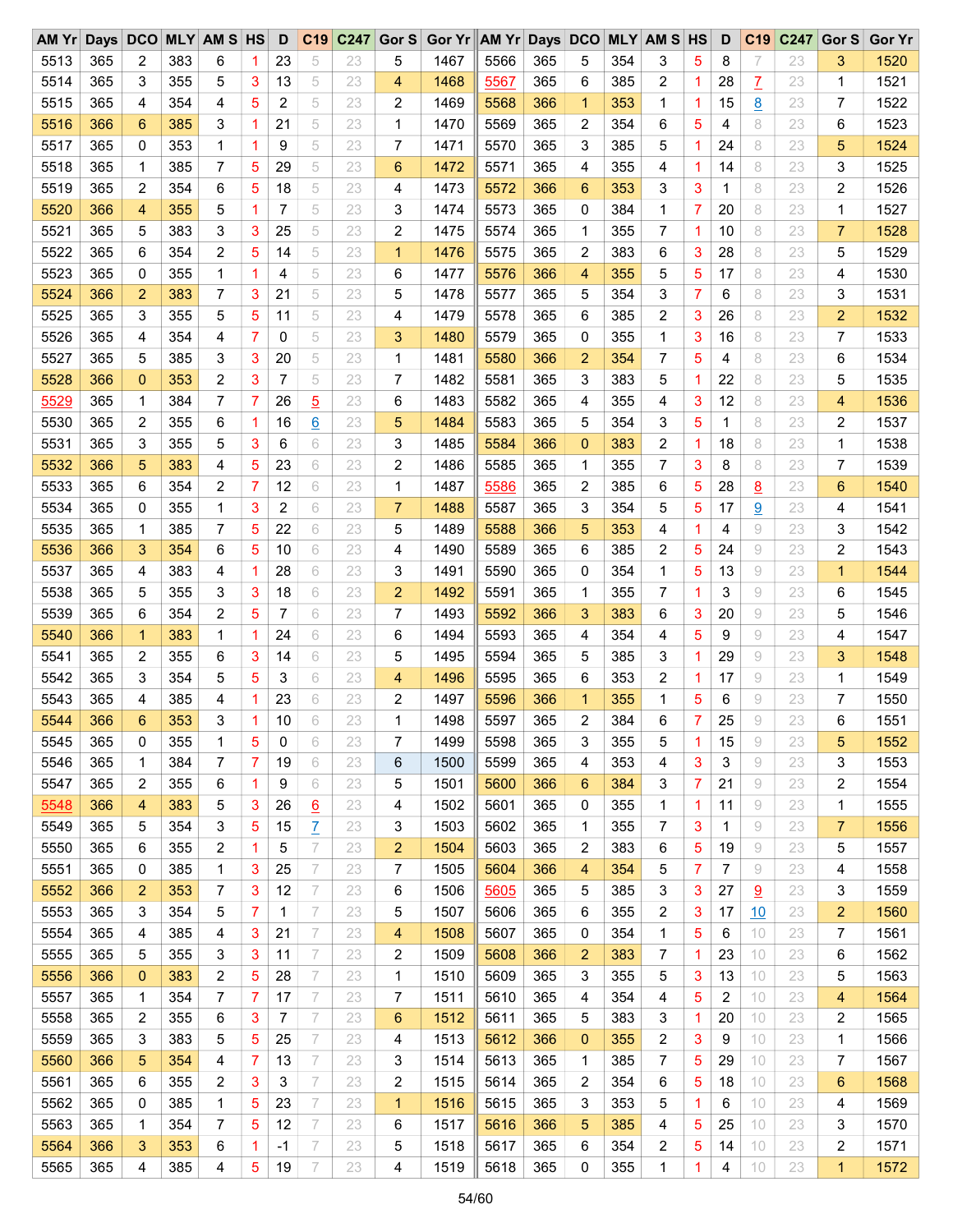| $AM$ $Yr$ |     |              |     | Days DCO MLY AM S HS |   | D  | C19       | C247 | Gor $S$        | Gor Yr AM Yr Days DCO |      |     |                |     | <b>MLY AM S HS</b> |   | D  | C <sub>19</sub> | C247 | Gor S          | <b>Gor Yr</b> |
|-----------|-----|--------------|-----|----------------------|---|----|-----------|------|----------------|-----------------------|------|-----|----------------|-----|--------------------|---|----|-----------------|------|----------------|---------------|
| 5619      | 365 | 1            | 383 | 7                    | 3 | 22 | 10        | 23   | 6              | 1573                  | 5672 | 366 | 4              | 355 | 5                  | 1 | 7  | 13              | 23   | 3              | 1626          |
| 5620      | 366 | 3            | 354 | 6                    | 5 | 10 | 10        | 23   | 5              | 1574                  | 5673 | 365 | 5              | 383 | 3                  | 3 | 25 | 13              | 23   | 2              | 1627          |
| 5621      | 365 | 4            | 355 | 4                    | 1 | 0  | 10        | 23   | 4              | 1575                  | 5674 | 365 | 6              | 355 | 2                  | 5 | 15 | 13              | 23   | $\mathbf{1}$   | 1628          |
| 5622      | 365 | 5            | 383 | 3                    | 3 | 18 | 10        | 23   | 3              | 1576                  | 5675 | 365 | 0              | 354 | 1                  | 7 | 4  | 13              | 23   | 6              | 1629          |
| 5623      | 365 | 6            | 355 | 2                    | 5 | 8  | 10        | 23   | 1              | 1577                  | 5676 | 366 | $\overline{2}$ | 385 | 7                  | 3 | 23 | 13              | 23   | 5              | 1630          |
| 5624      | 366 | $\mathbf{1}$ | 384 | 1                    | 7 | 26 | 10        | 23   | 7              | 1578                  | 5677 | 365 | 3              | 355 | 5                  | 3 | 13 | 13              | 23   | 4              | 1631          |
| 5625      | 365 | 2            | 355 | 6                    | 1 | 16 | 11        | 23   | 6              | 1579                  | 5678 | 365 | 4              | 354 | 4                  | 5 | 2  | 13              | 23   | 3              | 1632          |
| 5626      | 365 | 3            | 353 | 5                    | 3 | 4  | 11        | 23   | 5              | 1580                  | 5679 | 365 | 5              | 383 | 3                  | 1 | 20 | 13              | 23   | 1              | 1633          |
| 5627      | 365 | 4            | 384 | 4                    | 7 | 23 | 11        | 23   | 3              | 1581                  | 5680 | 366 | $\overline{0}$ | 355 | $\overline{c}$     | 3 | 9  | 13              | 23   | 7              | 1634          |
| 5628      | 366 | 6            | 355 | 3                    | 1 | 12 | 11        | 23   | 2              | 1582                  | 5681 | 365 | 1              | 383 | 7                  | 5 | 27 | 13              | 23   | 6              | 1635          |
| 5629      | 365 | 0            | 355 | 1                    | 3 | 2  | 11        | 23   | 1              | 1583                  | 5682 | 365 | $\overline{c}$ | 354 | 6                  | 7 | 16 | $\overline{1}$  | 24   | 5              | 1636          |
| 5630      | 365 | 1            | 383 | 7                    | 5 | 20 | 11        | 23   | $\overline{7}$ | 1584                  | 5683 | 365 | 3              | 355 | 5                  | 3 | 6  | 1               | 24   | 3              | 1637          |
| 5631      | 365 | 2            | 354 | 6                    | 7 | 9  | 11        | 23   | 5              | 1585                  | 5684 | 366 | 5              | 385 | 4                  | 5 | 25 | 1               | 24   | 2              | 1638          |
| 5632      | 365 | 3            | 385 | 5                    | 3 | 29 | 11        | 23   | 4              | 1586                  | 5685 | 365 | 6              | 354 | 2                  | 5 | 14 | 1               | 24   | $\mathbf 1$    | 1639          |
| 5633      | 365 | 4            | 355 | 4                    | 3 | 19 | 11        | 23   | 3              | 1587                  | 5686 | 365 | 0              | 353 | 1                  | 1 | 2  | 1               | 24   | $\overline{7}$ | 1640          |
|           | 365 |              |     |                      |   |    |           |      |                |                       |      |     |                |     | 7                  |   |    |                 |      |                |               |
| 5634      |     | 5            | 354 | 3                    | 5 | 8  | 11        | 23   | $\overline{2}$ | 1588                  | 5687 | 365 | 1              | 385 |                    | 5 | 22 | 1               | 24   | 5              | 1641          |
| 5635      | 365 | 6            | 383 | $\overline{c}$       | 1 | 26 | 11        | 23   | 7              | 1589                  | 5688 | 366 | 3              | 354 | 6                  | 5 | 10 | 1               | 24   | 4              | 1642          |
| 5636      | 366 | $\mathbf{1}$ | 355 | 1                    | 3 | 15 | 11        | 23   | 6              | 1590                  | 5689 | 365 | 4              | 383 | 4                  |   | 28 | 1               | 24   | 3              | 1643          |
| 5637      | 365 | 2            | 354 | 6                    | 5 | 4  | 11        | 23   | 5              | 1591                  | 5690 | 365 | 5              | 355 | 3                  | 3 | 18 | 1               | 24   | $\overline{c}$ | 1644          |
| 5638      | 365 | 3            | 385 | 5                    | 1 | 24 | 11        | 23   | 4              | 1592                  | 5691 | 365 | 6              | 354 | 2                  | 5 | 7  | 1               | 24   | 7              | 1645          |
| 5639      | 365 | 4            | 353 | 4                    | 1 | 12 | 11        | 23   | 2              | 1593                  | 5692 | 366 | 1              | 385 | $\mathbf{1}$       | 1 | 26 | 1               | 24   | 6              | 1646          |
| 5640      | 366 | 6            | 354 | 3                    | 5 | 0  | 11        | 23   | 1              | 1594                  | 5693 | 365 | 2              | 353 | 6                  | 1 | 14 | 1               | 24   | 5              | 1647          |
| 5641      | 365 | 0            | 385 | 1                    | 1 | 20 | 11        | 23   | 7              | 1595                  | 5694 | 365 | 3              | 355 | 5                  | 5 | 4  | 1               | 24   | 4              | 1648          |
| 5642      | 365 | 1            | 355 | 7                    | 1 | 10 | 11        | 23   | 6              | 1596                  | 5695 | 365 | 4              | 384 | 4                  | 7 | 23 | 1               | 24   | 2              | 1649          |
| 5643      | 365 | 2            | 383 | 6                    | 3 | 28 | 11        | 23   | 4              | 1597                  | 5696 | 366 | 6              | 355 | 3                  | 1 | 12 | 1               | 24   | 1              | 1650          |
| 5644      | 366 | 4            | 354 | 5                    | 5 | 16 | 12        | 23   | 3              | 1598                  | 5697 | 365 | 0              | 353 | $\mathbf{1}$       | 3 | 0  | 1               | 24   | 7              | 1651          |
| 5645      | 365 | 5            | 355 | 3                    | 1 | 6  | 12        | 23   | 2              | 1599                  | 5698 | 365 | 1              | 384 | 7                  | 7 | 19 | 1               | 24   | 6              | 1652          |
| 5646      | 365 | 6            | 383 | $\overline{c}$       | 3 | 24 | 12        | 23   | $\mathbf{1}$   | 1600                  | 5699 | 365 | 2              | 355 | 6                  | 1 | 9  | 1               | 24   | 4              | 1653          |
| 5647      | 365 | 0            | 354 | 1                    | 5 | 13 | 12        | 23   | 6              | 1601                  | 5700 | 366 | 4              | 383 | 5                  | 3 | 26 | 1               | 24   | 3              | 1654          |
| 5648      | 366 | 2            | 355 | 7                    | 1 | 2  | 12        | 23   | 5              | 1602                  | 5701 | 365 | 5              | 355 | 3                  | 5 | 16 | $\overline{2}$  | 24   | 2              | 1655          |
| 5649      | 365 | 3            | 385 | 5                    | 3 | 22 | 12        | 23   | 4              | 1603                  | 5702 | 365 | 6              | 354 | 2                  | 7 | 5  | 2               | 24   | $\mathbf{1}$   | 1656          |
| 5650      | 365 | 4            | 353 | 4                    | 3 | 10 | 12        | 23   | 3              | 1604                  | 5703 | 365 | 0              | 385 | $\mathbf 1$        | 3 | 25 | $\overline{2}$  | 24   | 6              | 1657          |
| 5651      | 365 | 5            | 384 | 3                    | 7 | 29 | 12        | 23   | 1              | 1605                  | 5704 | 366 | $\overline{2}$ | 355 | 7                  | 3 | 14 | 2               | 24   | 5              | 1658          |
| 5652      | 366 | 0            | 355 | 2                    | 1 | 18 | 12        | 23   | 7              | 1606                  | 5705 | 365 | 3              | 354 | 5                  | 5 | 3  | 2               | 24   | 4              | 1659          |
| 5653      | 365 | 1            | 355 | 7                    | 3 | 8  | 12        | 23   | 6              | 1607                  | 5706 | 365 | 4              | 383 | 4                  | 1 | 21 | 2               | 24   | 3              | 1660          |
| 5654      | 365 | 2            | 383 | 6                    | 5 | 26 | 12        | 23   | 5              | 1608                  | 5707 | 365 | 5              | 355 | 3                  | 3 | 11 | 2               | 24   | 1              | 1661          |
| 5655      | 365 | 3            | 354 | 5                    | 7 | 15 | 12        | 23   | 3              | 1609                  | 5708 | 366 | 0              | 383 | 2                  | 5 | 28 | 2               | 24   | 7              | 1662          |
| 5656      | 366 | 5            | 355 | 4                    | 3 | 4  | 12        | 23   | 2              | 1610                  | 5709 | 365 | 1              | 354 | 7                  | 7 | 17 | 2               | 24   | 6              | 1663          |
| 5657      | 365 | 6            | 385 | 2                    | 5 | 24 | 12        | 23   | 1              | 1611                  | 5710 | 365 | 2              | 355 | 6                  | 3 | 7  | 2               | 24   | 5              | 1664          |
| 5658      | 365 | 0            | 354 | 1                    | 5 | 13 | 12        | 23   | 7              | 1612                  | 5711 | 365 | 3              | 385 | 5                  | 5 | 27 | 2               | 24   | 3              | 1665          |
| 5659      | 365 | 1            | 353 | 7                    | 1 | 1  | 12        | 23   | 5              | 1613                  | 5712 | 366 | 5              | 354 | 4                  | 5 | 15 | 2               | 24   | 2              | 1666          |
| 5660      | 366 | 3            | 385 | 6                    | 5 | 20 | 12        | 23   | 4              | 1614                  | 5713 | 365 | 6              | 353 | 2                  | 1 | 3  | 2               | 24   | 1              | 1667          |
| 5661      | 365 | 4            | 354 | 4                    | 5 | 9  | 12        | 23   | 3              | 1615                  | 5714 | 365 | 0              | 385 | 1                  | 5 | 23 | 2               | 24   | 7              | 1668          |
| 5662      | 365 | 5            | 383 | 3                    | 1 | 27 | 12        | 23   | $\overline{c}$ | 1616                  | 5715 | 365 | 1              | 354 | 7                  | 5 | 12 | 2               | 24   | 5              | 1669          |
| 5663      | 365 | 6            | 355 | 2                    | 3 | 17 | <u>13</u> | 23   | 7              | 1617                  | 5716 | 366 | 3              | 355 | 6                  | 1 | 1  | 2               | 24   | 4              | 1670          |
| 5664      | 366 | $\mathbf{1}$ | 354 | 1                    | 5 | 5  | 13        | 23   | 6              | 1618                  |      | 365 |                | 383 | 4                  | 3 |    | 2               | 24   |                | 1671          |
|           |     |              |     |                      |   |    |           |      |                |                       | 5717 |     | 4              |     |                    |   | 19 |                 |      | 3              |               |
| 5665      | 365 | 2            | 385 | 6                    | 1 | 25 | 13        | 23   | 5              | 1619                  | 5718 | 365 | 5              | 354 | 3                  | 5 | 8  | 2               | 24   | 2              | 1672          |
| 5666      | 365 | 3            | 353 | 5                    | 1 | 13 | 13        | 23   | 4              | 1620                  | 5719 | 365 | 6              | 385 | 2                  | 1 | 28 | $\overline{2}$  | 24   | 7              | 1673          |
| 5667      | 365 | 4            | 354 | 4                    | 5 | 2  | 13        | 23   | 2              | 1621                  | 5720 | 366 | 1              | 355 | 1                  | 1 | 17 | $\overline{3}$  | 24   | 6              | 1674          |
| 5668      | 366 | 6            | 385 | 3                    | 1 | 21 | 13        | 23   | 1              | 1622                  | 5721 | 365 | 2              | 353 | 6                  | 3 | 5  | 3               | 24   | 5              | 1675          |
| 5669      | 365 | 0            | 355 | 1                    | 1 | 11 | 13        | 23   | 7              | 1623                  | 5722 | 365 | 3              | 384 | 5                  | 7 | 24 | 3               | 24   | 4              | 1676          |
| 5670      | 365 | 1            | 383 | 7                    | 3 | 29 | 13        | 23   | 6              | 1624                  | 5723 | 365 | 4              | 355 | 4                  | 1 | 14 | 3               | 24   | 2              | 1677          |
| 5671      | 365 | 2            | 354 | 6                    | 5 | 18 | 13        | 23   | 4              | 1625                  | 5724 | 366 | 6              | 355 | 3                  | 3 | 3  | 3               | 24   | 1              | 1678          |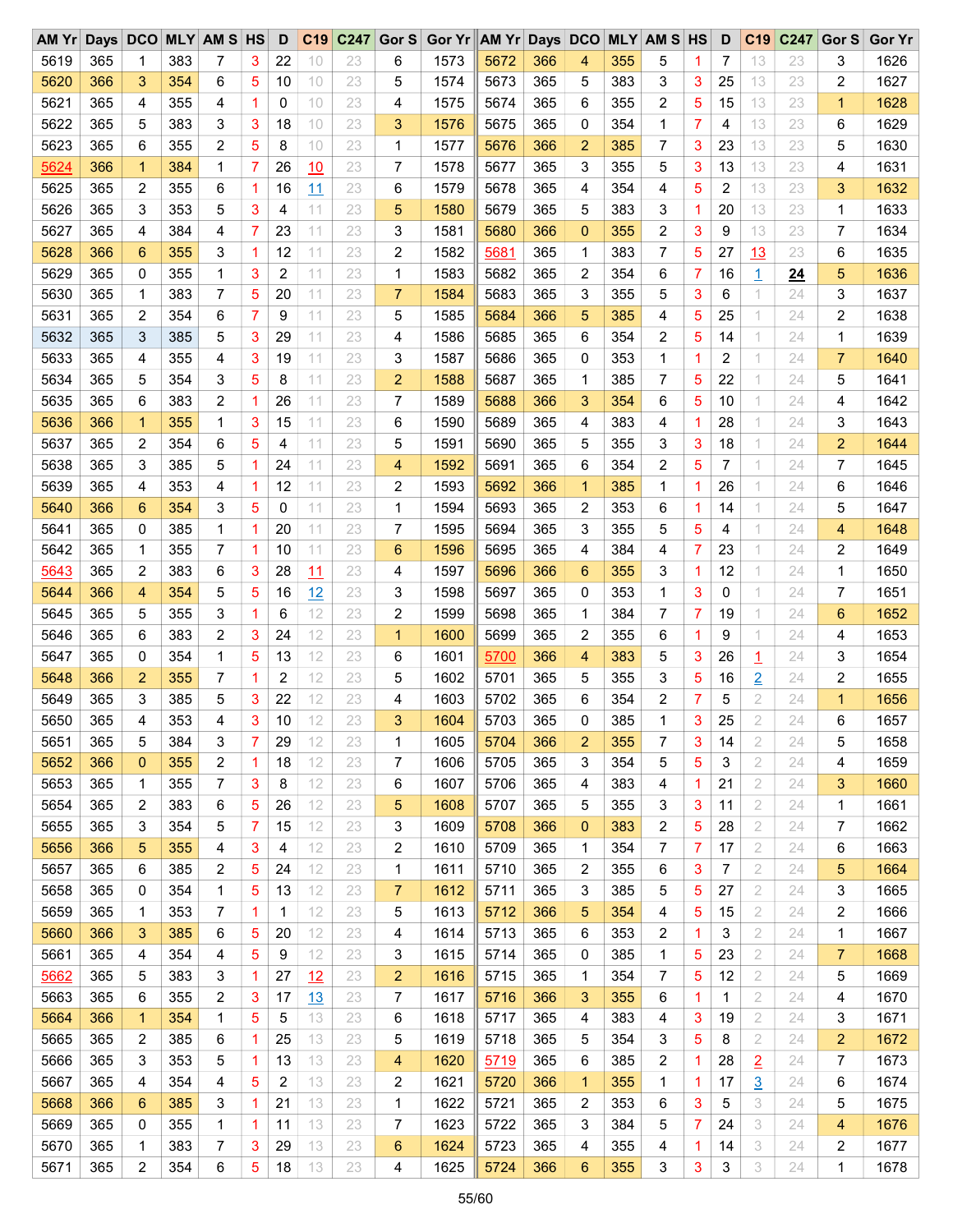| AM Yr Days DCO MLY AM S HS |     |              |     |                |    | D  |                 | $C19$ $C247$ | Gor S          | Gor Yr AM Yr Days DCO MLY AM S HS |      |     |                |     |                |   | D            |                | C19 C247 | Gor S          | <b>Gor Yr</b> |
|----------------------------|-----|--------------|-----|----------------|----|----|-----------------|--------------|----------------|-----------------------------------|------|-----|----------------|-----|----------------|---|--------------|----------------|----------|----------------|---------------|
| 5725                       | 365 | 0            | 383 | 1              | 5  | 21 | 3               | 24           | 7              | 1679                              | 5778 | 365 | 2              | 355 | 6              | 3 | 7            | 6              | 24       | 5              | 1732          |
| 5726                       | 365 | 1            | 354 | 7              | 7  | 10 | 3               | 24           | 6              | 1680                              | 5779 | 365 | 3              | 383 | 5              | 5 | 25           | 6              | 24       | 3              | 1733          |
| 5727                       | 365 | 2            | 385 | 6              | 3  | 30 | 3               | 24           | 4              | 1681                              | 5780 | 366 | 5              | 354 | 4              | 7 | 13           | 6              | 24       | 2              | 1734          |
| 5728                       | 366 | 4            | 353 | 5              | 3  | 17 | 3               | 24           | 3              | 1682                              | 5781 | 365 | 6              | 355 | 2              | 3 | 3            | 6              | 24       | 1              | 1735          |
| 5729                       | 365 | 5            | 354 | 3              | 7  | 6  | 3               | 24           | 2              | 1683                              | 5782 | 365 | 0              | 385 | 1              | 5 | 23           | 6              | 24       | $\overline{7}$ | 1736          |
| 5730                       | 365 | 6            | 385 | 2              | 3  | 26 | 3               | 24           | $\mathbf{1}$   | 1684                              | 5783 | 365 | 1              | 354 | 7              | 5 | 12           | 6              | 24       | 5              | 1737          |
| 5731                       | 365 | 0            | 355 | 1              | 3  | 16 | 3               | 24           | 6              | 1685                              | 5784 | 366 | 3              | 383 | 6              | 1 | 29           | 6              | 24       | 4              | 1738          |
| 5732                       | 366 | 2            | 354 | 7              | 5  | 4  | 3               | 24           | 5              | 1686                              | 5785 | 365 | 4              | 355 | 4              | 3 | 19           | 6              | 24       | 3              | 1739          |
| 5733                       | 365 | 3            | 383 | 5              | 1  | 22 | 3               | 24           | 4              | 1687                              | 5786 | 365 | 5              | 354 | 3              | 5 | 8            | 6              | 24       | $\overline{2}$ | 1740          |
| 5734                       | 365 | 4            | 355 | 4              | 3  | 12 | 3               | 24           | 3              | 1688                              | 5787 | 365 | 6              | 383 | 2              | 1 | 26           | 6              | 24       | $\overline{7}$ | 1741          |
| 5735                       | 365 | 5            | 354 | 3              | 5  | 1  | 3               | 24           | 1              | 1689                              | 5788 | 366 | 1              | 355 | 1              | 3 | 15           | 6              | 24       | 6              | 1742          |
| 5736                       | 366 | $\mathbf{0}$ | 385 | 2              | 1  | 20 | 3               | 24           | 7              | 1690                              | 5789 | 365 | $\overline{2}$ | 354 | 6              | 5 | 4            | 6              | 24       | 5              | 1743          |
| 5737                       | 365 | 1            | 353 | 7              | 1  | 8  | 3               | 24           | 6              | 1691                              | 5790 | 365 | 3              | 385 | 5              | 1 | 24           | 6              | 24       | 4              | 1744          |
| 5738                       | 365 | 2            | 385 | 6              | 5  | 28 | $\overline{3}$  | 24           | 5              | 1692                              | 5791 | 365 | 4              | 353 | 4              | 1 | 12           | 6              | 24       | 2              | 1745          |
| 5739                       | 365 | 3            | 354 | 5              | 5  | 17 | $\overline{4}$  | 24           | 3              | 1693                              | 5792 | 366 | 6              | 355 | 3              | 5 | $\mathbf{1}$ | 6              | 24       | 1              | 1746          |
| 5740                       | 366 | 5            | 355 | 4              | 1  | 6  | 4               | 24           | 2              | 1694                              | 5793 | 365 | 0              | 384 | 1              | 7 | 20           | 6              | 24       | 7              | 1747          |
| 5741                       | 365 | 6            | 383 | $\overline{c}$ | 3  | 24 | 4               | 24           | $\mathbf{1}$   | 1695                              | 5794 | 365 | 1              | 355 | 7              | 1 | 10           | 6              | 24       | 6              | 1748          |
|                            |     |              |     |                |    |    |                 |              |                |                                   |      |     |                |     |                |   |              |                |          |                |               |
| 5742                       | 365 | 0            | 354 | 1              | 5  | 13 | $\overline{4}$  | 24           | $\overline{7}$ | 1696                              | 5795 | 365 | 2              | 383 | 6              | 3 | 28           | 6              | 24       | 4              | 1749          |
| 5743                       | 365 | 1            | 355 | 7              | 1  | 3  | 4               | 24           | 5              | 1697                              | 5796 | 366 | 4              | 354 | 5              | 5 | 16           | $\overline{1}$ | 24       | 3              | 1750          |
| 5744                       | 366 | 3            | 383 | 6              | 3  | 20 | 4               | 24           | 4              | 1698                              | 5797 | 365 | 5              | 355 | 3              | 1 | 6            | 7              | 24       | 2              | 1751          |
| 5745                       | 365 | 4            | 354 | 4              | 5  | 9  | $\overline{4}$  | 24           | 3              | 1699                              | 5798 | 365 | 6              | 385 | $\overline{2}$ | 3 | 26           | 7              | 24       | $\mathbf{1}$   | 1752          |
| 5746                       | 365 | 5            | 385 | 3              | 1  | 29 | 4               | 24           | $\overline{2}$ | 1700                              | 5799 | 365 | 0              | 353 | 1              | 3 | 14           | 7              | 24       | 6              | 1753          |
| 5747                       | 365 | 6            | 355 | 2              | 1  | 19 | 4               | 24           | 1              | 1701                              | 5800 | 366 | 2              | 354 | 7              | 7 | 2            | 7              | 24       | 5              | 1754          |
| 5748                       | 366 | $\mathbf{1}$ | 353 | 1              | 3  | 6  | 4               | 24           | 7              | 1702                              | 5801 | 365 | 3              | 385 | 5              | 3 | 22           | 7              | 24       | 4              | 1755          |
| 5749                       | 365 | 2            | 384 | 6              | 7  | 25 | 4               | 24           | 6              | 1703                              | 5802 | 365 | 4              | 355 | 4              | 3 | 12           | 7              | 24       | 3              | 1756          |
| 5750                       | 365 | 3            | 355 | 5              | 1  | 15 | 4               | 24           | 5              | 1704                              | 5803 | 365 | 5              | 383 | 3              | 5 | 30           | 7              | 24       | 1              | 1757          |
| 5751                       | 365 | 4            | 355 | 4              | 3  | 5  | 4               | 24           | 3              | 1705                              | 5804 | 366 | $\mathbf 0$    | 354 | 2              | 7 | 18           | 7              | 24       | 7              | 1758          |
| 5752                       | 366 | 6            | 383 | 3              | 5  | 22 | 4               | 24           | $\overline{2}$ | 1706                              | 5805 | 365 | 1              | 355 | 7              | 3 | 8            | 7              | 24       | 6              | 1759          |
| 5753                       | 365 | 0            | 354 | 1              | 7  | 11 | $\overline{4}$  | 24           | 1              | 1707                              | 5806 | 365 | 2              | 383 | 6              | 5 | 26           | 7              | 24       | 5              | 1760          |
| 5754                       | 365 | 1            | 355 | 7              | 3  | 1  | 4               | 24           | $\overline{7}$ | 1708                              | 5807 | 365 | 3              | 354 | 5              | 7 | 15           | 7              | 24       | 3              | 1761          |
| 5755                       | 365 | 2            | 385 | 6              | 5  | 21 | 4               | 24           | 5              | 1709                              | 5808 | 366 | 5              | 355 | 4              | 3 | 4            | 7              | 24       | 2              | 1762          |
| 5756                       | 366 | 4            | 354 | 5              | 5  | 9  | 4               | 24           | 4              | 1710                              | 5809 | 365 | 6              | 385 | 2              | 5 | 24           | 7              | 24       | 1              | 1763          |
| 5757                       | 365 | 5            | 383 | 3              | 1  | 27 | $\overline{4}$  | 24           | 3              | 1711                              | 5810 | 365 | 0              | 354 | 1              | 5 | 13           | 7              | 24       | 7              | 1764          |
| 5758                       | 365 | 6            | 355 | 2              | 3  | 17 | 5               | 24           | 2              | 1712                              | 5811 | 365 | 1              | 353 | 7              | 1 | 1            | 7              | 24       | 5              | 1765          |
| 5759                       | 365 | 0            | 354 | $\mathbf 1$    | 5  | 6  | 5               | 24           | 7              | 1713                              | 5812 | 366 | 3              | 385 | 6              | 5 | 20           | 7              | 24       | 4              | 1766          |
| 5760                       | 365 | 1            | 383 | 7              | 1  | 24 | 5               | 24           | 6              | 1714                              | 5813 | 365 | 4              | 354 | 4              | 5 | 9            | 7              | 24       | 3              | 1767          |
| 5761                       | 365 | 2            | 355 | 6              | 3  | 14 | 5               | 24           | 5              | 1715                              | 5814 | 365 | 5              | 385 | 3              | 1 | 29           | Z              | 24       | $\overline{2}$ | 1768          |
| 5762                       | 365 | 3            | 354 | 5              | 5  | 3  | 5               | 24           | 4              | 1716                              | 5815 | 365 | 6              | 353 | 2              | 1 | 17           | 8              | 24       | 7              | 1769          |
| 5763                       | 365 | 4            | 385 | 4              | 1  | 23 | 5               | 24           | 2              | 1717                              | 5816 | 366 | $\mathbf 1$    | 354 | 1              | 5 | 5            | 8              | 24       | 6              | 1770          |
| 5764                       | 366 | 6            | 353 | 3              | -1 | 10 | 5               | 24           | 1              | 1718                              | 5817 | 365 | 2              | 385 | 6              | 1 | 25           | 8              | 24       | 5              | 1771          |
| 5765                       | 365 | 0            | 385 | 1              | 5  | 30 | 5               | 24           | 7              | 1719                              | 5818 | 365 | 3              | 355 | 5              | 1 | 15           | 8              | 24       | 4              | 1772          |
| 5766                       | 365 | 1            | 354 | 7              | 5  | 19 | 5               | 24           | 6              | 1720                              | 5819 | 365 | 4              | 353 | 4              | 3 | 3            | 8              | 24       | 2              | 1773          |
| 5767                       | 365 | 2            | 355 | 6              | 1  | 9  | 5               | 24           | 4              | 1721                              | 5820 | 366 | 6              | 384 | 3              | 7 | 21           | 8              | 24       | 1              | 1774          |
| 5768                       | 366 | 4            | 383 | 5              | 3  | 26 | 5               | 24           | 3              | 1722                              | 5821 | 365 | 0              | 355 | 1              | 1 | 11           | 8              | 24       | 7              | 1775          |
| 5769                       | 365 | 5            | 354 | 3              | 5  | 15 | 5               | 24           | 2              | 1723                              | 5822 | 365 | 1              | 383 | 7              | 3 | 29           | 8              | 24       | 6              | 1776          |
| 5770                       | 365 | 6            | 355 | 2              | 1  | 5  | 5               | 24           | $\mathbf{1}$   | 1724                              | 5823 | 365 | 2              | 355 | 6              | 5 | 19           | 8              | 24       | 4              | 1777          |
| 5771                       | 365 | 0            | 383 | 1              | 3  | 23 | 5               | 24           | 6              | 1725                              | 5824 | 366 | 4              | 354 | 5              | 7 | 7            | 8              | 24       | 3              | 1778          |
| 5772                       | 366 | 2            | 355 | 7              | 5  | 12 | 5               | 24           | 5              | 1726                              | 5825 | 365 | 5              | 385 | 3              | 3 | 27           | 8              | 24       | 2              | 1779          |
| 5773                       | 365 | 3            | 354 | 5              | 7  | 1  | 5               | 24           | 4              | 1727                              | 5826 | 365 | 6              | 355 | 2              | 3 | 17           | 8              | 24       | $\mathbf{1}$   | 1780          |
| 5774                       | 365 | 4            | 385 | 4              | 3  | 21 | 5               | 24           | 3              | 1728                              | 5827 | 365 | 0              | 354 | 1              | 5 | 6            | 8              | 24       | 6              | 1781          |
| 5775                       | 365 | 5            | 353 | 3              | 3  | 9  | 5               | 24           | 1              | 1729                              | 5828 | 366 | 2              | 383 | 7              | 1 | 23           | 8              | 24       | 5              | 1782          |
| 5776                       | 366 | 0            | 384 | 2              | 7  | 27 | $\overline{5}$  | 24           | 7              | 1730                              | 5829 | 365 | 3              | 355 | 5              | 3 | 13           | 8              | 24       | 4              | 1783          |
| 5777                       | 365 | 1            | 355 | 7              | 1  | 17 | $\underline{6}$ | 24           | 6              | 1731                              | 5830 | 365 | 4              | 354 | 4              | 5 | 2            | 8              | 24       | 3              | 1784          |
|                            |     |              |     |                |    |    |                 |              |                |                                   |      |     |                |     |                |   |              |                |          |                |               |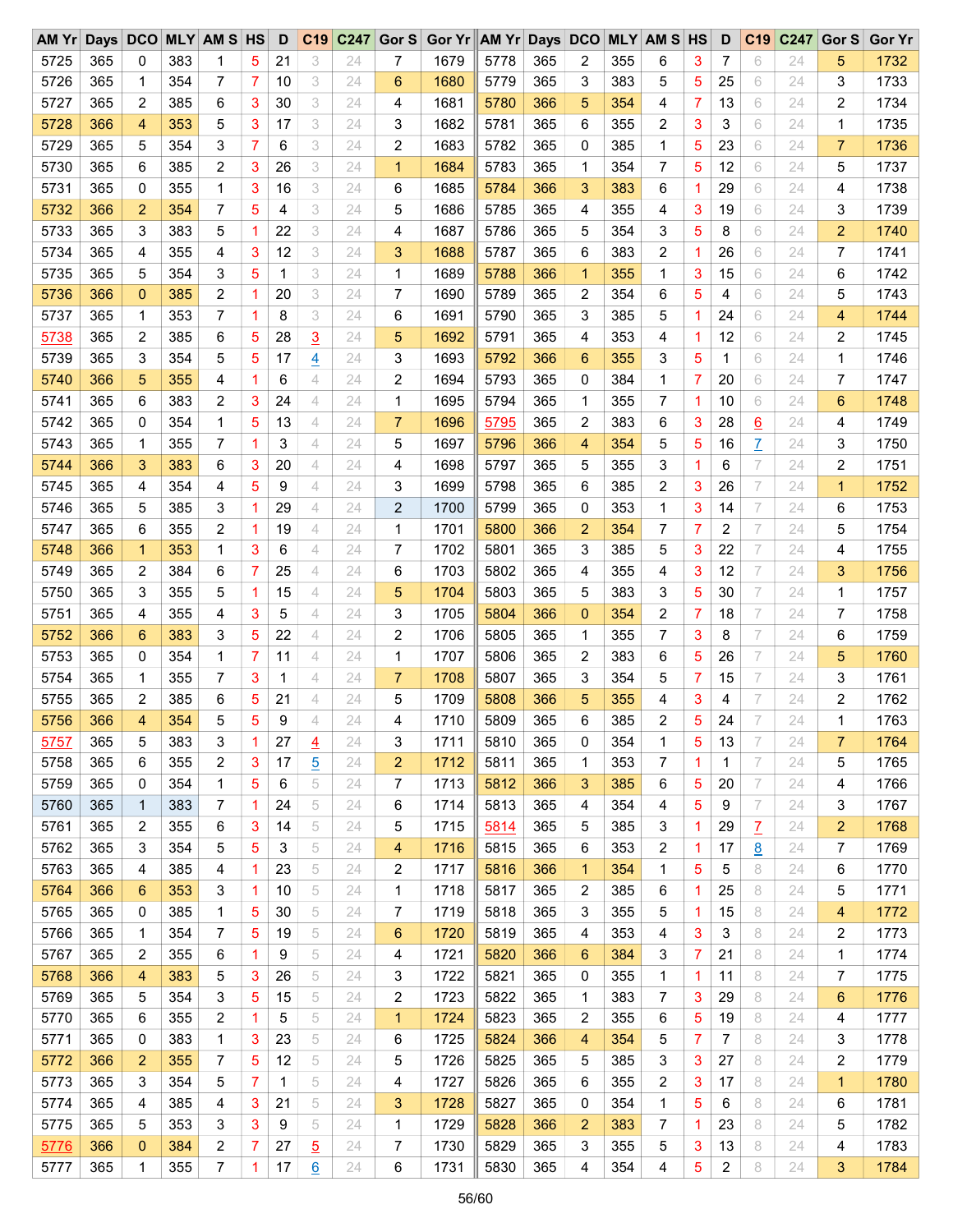| AM Yr Days DCO |     |              |     | <b>MLY AM S HS</b> |   | D  | C <sub>19</sub> | C247 | Gor S          | Gor Yr AM Yr Days DCO |      |     |                |     | <b>MLY AM S HS</b> |    | D  | C <sub>19</sub> | C247 | Gor S | <b>Gor Yr</b> |
|----------------|-----|--------------|-----|--------------------|---|----|-----------------|------|----------------|-----------------------|------|-----|----------------|-----|--------------------|----|----|-----------------|------|-------|---------------|
| 5831           | 365 | 5            | 383 | 3                  | 1 | 20 | 8               | 24   | 1              | 1785                  | 5884 | 366 | 2              | 354 | 7                  | 5  | 4  | 11              | 24   | 6     | 1838          |
| 5832           | 366 | 0            | 355 | 2                  | 3 | 9  | 8               | 24   | 7              | 1786                  | 5885 | 365 | 3              | 385 | 5                  | 1. | 24 | 11              | 24   | 5     | 1839          |
| 5833           | 365 | 1            | 385 | 7                  | 5 | 29 | 8               | 24   | 6              | 1787                  | 5886 | 365 | 4              | 353 | 4                  | 1  | 12 | 11              | 24   | 4     | 1840          |
| 5834           | 365 | 2            | 354 | 6                  | 5 | 18 | 9               | 24   | 5              | 1788                  | 5887 | 365 | 5              | 354 | 3                  | 5  | 1  | 11              | 24   | 2     | 1841          |
| 5835           | 365 | 3            | 353 | 5                  | 1 | 6  | 9               | 24   | 3              | 1789                  | 5888 | 365 | 6              | 385 | 2                  | 1. | 21 | 11              | 24   | 1     | 1842          |
| 5836           | 366 | 5            | 385 | 4                  | 5 | 25 | 9               | 24   | 2              | 1790                  | 5889 | 365 | 0              | 355 | 1                  | 1  | 11 | 11              | 24   | 7     | 1843          |
| 5837           | 365 | 6            | 354 | $\overline{c}$     | 5 | 14 | 9               | 24   | 1              | 1791                  | 5890 | 365 | 1              | 383 | 7                  | 3  | 29 | 11              | 24   | 6     | 1844          |
| 5838           | 365 | 0            | 355 | 1                  | 1 | 4  | 9               | 24   | $\overline{7}$ | 1792                  | 5891 | 365 | 2              | 354 | 6                  | 5  | 18 | 12              | 24   | 4     | 1845          |
| 5839           | 365 | 1            | 383 | 7                  | 3 | 22 | 9               | 24   | 5              | 1793                  | 5892 | 366 | 4              | 355 | 5                  | 1. | 7  | 12              | 24   | 3     | 1846          |
| 5840           | 366 | 3            | 354 | 6                  | 5 | 10 | 9               | 24   | 4              | 1794                  | 5893 | 365 | 5              | 383 | 3                  | 3  | 25 | 12              | 24   | 2     | 1847          |
| 5841           | 365 | 4            | 385 | 4                  | 1 | 30 | 9               | 24   | 3              | 1795                  | 5894 | 365 | 6              | 354 | 2                  | 5  | 14 | 12              | 24   | 1     | 1848          |
| 5842           | 365 | 5            | 353 | 3                  | 1 | 18 | 9               | 24   | $\overline{2}$ | 1796                  | 5895 | 365 | 0              | 355 | 1                  | 1. | 4  | 12              | 24   | 6     | 1849          |
| 5843           | 365 | 6            | 355 | $\overline{c}$     | 5 | 8  | 9               | 24   | 7              | 1797                  | 5896 | 366 | $\overline{2}$ | 385 | 7                  | 3  | 23 | 12              | 24   | 5     | 1850          |
| 5844           | 366 | $\mathbf{1}$ | 384 | 1                  | 7 | 26 | 9               | 24   | 6              | 1798                  | 5897 | 365 | 3              | 353 | 5                  | 3  | 11 | 12              | 24   | 4     | 1851          |
| 5845           | 365 | 2            | 355 | 6                  | 1 | 16 | 9               | 24   | 5              | 1799                  | 5898 | 365 | 4              | 384 | 4                  | 7  | 30 | 12              | 24   | 3     | 1852          |
| 5846           | 365 | 3            | 353 | 5                  | 3 | 4  | 9               | 24   | 4              | 1800                  | 5899 | 365 | 5              | 355 | 3                  | 1  | 20 | 12              | 24   | 1     | 1853          |
| 5847           | 365 | 4            | 384 | 4                  | 7 | 23 | 9               | 24   | 3              | 1801                  | 5900 | 366 | $\mathbf{0}$   | 355 | 2                  | 3  | 9  | 12              | 24   | 7     | 1854          |
| 5848           | 366 | 6            | 355 | 3                  | 1 | 12 | 9               | 24   | 2              | 1802                  | 5901 | 365 | 1              | 383 | 7                  | 5  | 27 | 12              | 24   | 6     | 1855          |
| 5849           | 365 | 0            | 355 | 1                  | 3 | 2  | 9               | 24   | 1              | 1803                  | 5902 | 365 | 2              | 354 | 6                  | 7  | 16 | 12              | 24   | 5     | 1856          |
| 5850           | 365 | 1            | 383 | 7                  | 5 | 20 | 9               | 24   | $\overline{7}$ | 1804                  | 5903 | 365 | 3              | 355 | 5                  | 3  | 6  | 12              | 24   |       | 1857          |
|                |     | 2            |     | 6                  | 7 | 9  | 9               |      | 5              |                       | 5904 | 366 |                |     |                    |    |    |                 |      | 3     |               |
| 5851           | 365 |              | 354 |                    |   |    |                 | 24   |                | 1805                  |      |     | 5              | 385 | 4                  | 5  | 25 | 12              | 24   | 2     | 1858          |
| 5852           | 366 | 4            | 385 | 5                  | 3 | 28 | 9               | 24   | 4              | 1806                  | 5905 | 365 | 6              | 354 | 2                  | 5  | 14 | 12              | 24   | 1     | 1859          |
| 5853           | 365 | 5            | 355 | 3                  | 3 | 18 | 10              | 24   | 3              | 1807                  | 5906 | 365 | 0              | 353 | 1                  | 1. | 2  | 12              | 24   | 7     | 1860          |
| 5854           | 365 | 6            | 354 | $\overline{c}$     | 5 | 7  | 10              | 24   | $\overline{2}$ | 1808                  | 5907 | 365 | 1              | 385 | 7                  | 5  | 22 | 12              | 24   | 5     | 1861          |
| 5855           | 365 | 0            | 383 | 1                  | 1 | 25 | 10              | 24   | 7              | 1809                  | 5908 | 366 | 3              | 354 | 6                  | 5  | 10 | 12              | 24   | 4     | 1862          |
| 5856           | 366 | 2            | 355 | 7                  | 3 | 14 | 10              | 24   | 6              | 1810                  | 5909 | 365 | 4              | 383 | 4                  | 1. | 28 | 12              | 24   | 3     | 1863          |
| 5857           | 365 | 3            | 354 | 5                  | 5 | 3  | 10              | 24   | 5              | 1811                  | 5910 | 365 | 5              | 355 | 3                  | 3  | 18 | <u>13</u>       | 24   | 2     | 1864          |
| 5858           | 365 | 4            | 383 | 4                  | 1 | 21 | 10              | 24   | 4              | 1812                  | 5911 | 365 | 6              | 354 | 2                  | 5  | 7  | 13              | 24   | 7     | 1865          |
| 5859           | 365 | 5            | 355 | 3                  | 3 | 11 | 10              | 24   | 2              | 1813                  | 5912 | 366 | 1              | 385 | 1                  | 1  | 26 | 13              | 24   | 6     | 1866          |
| 5860           | 366 | 0            | 385 | 2                  | 5 | 30 | 10              | 24   | 1              | 1814                  | 5913 | 365 | 2              | 353 | 6                  | 1. | 14 | 13              | 24   | 5     | 1867          |
| 5861           | 365 | 1            | 354 | 7                  | 5 | 19 | 10              | 24   | 7              | 1815                  | 5914 | 365 | 3              | 354 | 5                  | 5  | 3  | 13              | 24   | 4     | 1868          |
| 5862           | 365 | 2            | 353 | 6                  | 1 | 7  | 10              | 24   | 6              | 1816                  | 5915 | 365 | 4              | 385 | 4                  | 1  | 23 | 13              | 24   | 2     | 1869          |
| 5863           | 365 | 3            | 385 | 5                  | 5 | 27 | 10              | 24   | 4              | 1817                  | 5916 | 366 | 6              | 355 | 3                  | 1. | 12 | 13              | 24   | 1     | 1870          |
| 5864           | 366 | 5            | 354 | 4                  | 5 | 15 | 10              | 24   | 3              | 1818                  | 5917 | 365 | 0              | 383 | 1                  | 3  | 30 | 13              | 24   | 7     | 1871          |
| 5865           | 365 | 6            | 355 | 2                  | 1 | 5  | 10              | 24   | 2              | 1819                  | 5918 | 365 | 1              | 354 | 7                  | 5  | 19 | 13              | 24   | 6     | 1872          |
| 5866           | 365 | 0            | 383 | 1                  | 3 | 23 | 10              | 24   | 1              | 1820                  | 5919 | 365 | 2              | 355 | 6                  | 1  | 9  | 13              | 24   | 4     | 1873          |
| 5867           | 365 | 1            | 354 | 7                  | 5 | 12 | 10              | 24   | 6              | 1821                  | 5920 | 366 | 4              | 383 | 5                  | 3  | 26 | 13              | 24   | 3     | 1874          |
| 5868           | 366 | 3            | 355 | 6                  | 1 | 1  | 10              | 24   | 5              | 1822                  | 5921 | 365 | 5              | 355 | 3                  | 5  | 16 | 13              | 24   | 2     | 1875          |
| 5869           | 365 | 4            | 383 | 4                  | 3 | 19 | 10              | 24   | 4              | 1823                  | 5922 | 365 | 6              | 354 | 2                  | 7  | 5  | 13              | 24   | 1     | 1876          |
| 5870           | 365 | 5            | 355 | 3                  | 5 | 9  | 10              | 24   | 3              | 1824                  | 5923 | 365 | 0              | 385 | 1                  | 3  | 25 | 13              | 24   | 6     | 1877          |
| 5871           | 365 | 6            | 384 | 2                  | 7 | 28 | 10              | 24   | 1              | 1825                  | 5924 | 366 | $\overline{c}$ | 355 | 7                  | 3  | 14 | 13              | 24   | 5     | 1878          |
| 5872           | 366 | $\mathbf{1}$ | 355 | 1                  | 1 | 17 | 11              | 24   | 7              | 1826                  | 5925 | 365 | 3              | 354 | 5                  | 5  | 3  | 13              | 24   | 4     | 1879          |
| 5873           | 365 | 2            | 353 | 6                  | 3 | 5  | 11              | 24   | 6              | 1827                  | 5926 | 365 | 4              | 383 | 4                  | 1  | 21 | 13              | 24   | 3     | 1880          |
| 5874           | 365 | 3            | 384 | 5                  | 7 | 24 | 11              | 24   | 5              | 1828                  | 5927 | 365 | 5              | 355 | 3                  | 3  | 11 | 13              | 24   | 1     | 1881          |
| 5875           | 365 | 4            | 355 | 4                  | 1 | 14 | 11              | 24   | 3              | 1829                  | 5928 | 366 | $\mathbf 0$    | 383 | 2                  | 5  | 28 | <u> 13</u>      | 24   | 7     | 1882          |
| 5876           | 366 | 6            | 355 | 3                  | 3 | 3  | 11              | 24   | 2              | 1830                  | 5929 | 365 | 1              | 354 | 7                  | 7  | 17 | $\overline{1}$  | 25   | 6     | 1883          |
| 5877           | 365 | 0            | 383 | 1                  | 5 | 21 | 11              | 24   | 1              | 1831                  | 5930 | 365 | 2              | 355 | 6                  | 3  | 7  | 1               | 25   | 5     | 1884          |
| 5878           | 365 | 1            | 354 | 7                  | 7 | 10 | 11              | 24   | $\overline{7}$ | 1832                  | 5931 | 365 | 3              | 385 | 5                  | 5  | 27 | 1               | 25   | 3     | 1885          |
| 5879           | 365 | 2            | 385 | 6                  | 3 | 30 | 11              | 24   | 5              | 1833                  | 5932 | 366 | 5              | 354 | 4                  | 5  | 15 | 1               | 25   | 2     | 1886          |
| 5880           | 366 | 4            | 355 | 5                  | 3 | 19 | 11              | 24   | 4              | 1834                  | 5933 | 365 | 6              | 353 | 2                  | 1  | 3  | 1               | 25   | 1     | 1887          |
| 5881           | 365 | 5            | 354 | 3                  | 5 | 8  | 11              | 24   | 3              | 1835                  | 5934 | 365 | 0              | 385 | 1                  | 5  | 23 | 1               | 25   | 7     | 1888          |
| 5882           | 365 | 6            | 383 | 2                  | 1 | 26 | 11              | 24   | $\overline{2}$ | 1836                  | 5935 | 365 | 1              | 354 | 7                  | 5  | 12 | 1.              | 25   | 5     | 1889          |
| 5883           | 365 | 0            | 355 | 1                  | 3 | 16 | 11              | 24   | 7              | 1837                  | 5936 | 366 | 3              | 383 | 6                  | 1  | 29 | 1               | 25   | 4     | 1890          |
|                |     |              |     |                    |   |    |                 |      |                |                       |      |     |                |     |                    |    |    |                 |      |       |               |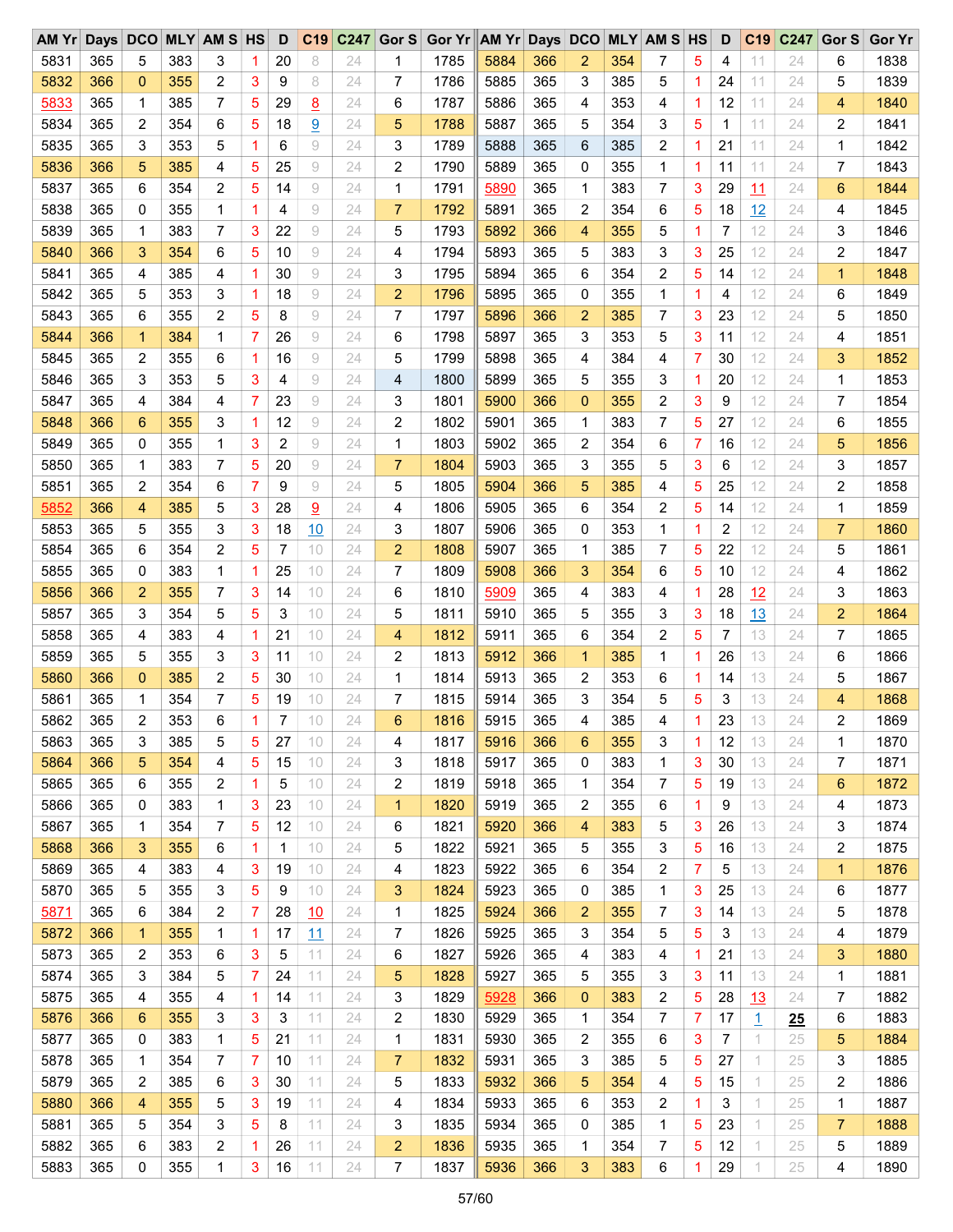| AMYr | Days DCO |                |     | <b>MLY AM S HS</b> |   | D  | C <sub>19</sub> | C247 | Gor S          | Gor Yr AM Yr Days DCO |      |            |                |     | <b>MLY AM S HS</b> |   | D              | C <sub>19</sub> | C247 | Gor S          | <b>Gor Yr</b> |
|------|----------|----------------|-----|--------------------|---|----|-----------------|------|----------------|-----------------------|------|------------|----------------|-----|--------------------|---|----------------|-----------------|------|----------------|---------------|
| 5937 | 365      | 4              | 355 | 4                  | 3 | 19 |                 | 25   | 3              | 1891                  | 5990 | 365        | 0              | 355 | 1                  | 1 | 4              | 4               | 25   | 1              | 1944          |
| 5938 | 365      | 5              | 354 | 3                  | 5 | 8  | 1               | 25   | $\overline{2}$ | 1892                  | 5991 | 365        | 1              | 383 | 7                  | 3 | 22             | 4               | 25   | 6              | 1945          |
| 5939 | 365      | 6              | 385 | $\overline{c}$     | 1 | 28 | 1               | 25   | 7              | 1893                  | 5992 | 366        | 3              | 354 | 6                  | 5 | 10             | 4               | 25   | 5              | 1946          |
| 5940 | 366      | $\mathbf 1$    | 353 | 1                  | 1 | 15 | 1               | 25   | 6              | 1894                  | 5993 | 365        | 4              | 385 | 4                  | 1 | 30             | 4               | 25   | 4              | 1947          |
| 5941 | 365      | 2              | 355 | 6                  | 5 | 5  | 1               | 25   | 5              | 1895                  | 5994 | 365        | 5              | 355 | 3                  | 1 | 20             | 4               | 25   | 3              | 1948          |
| 5942 | 365      | 3              | 384 | 5                  | 7 | 24 | 1               | 25   | 4              | 1896                  | 5995 | 365        | 6              | 353 | 2                  | 3 | 8              | 4               | 25   | 1              | 1949          |
| 5943 | 365      | 4              | 355 | 4                  | 1 | 14 | 1               | 25   | 2              | 1897                  | 5996 | 366        | $\mathbf 1$    | 384 | 1                  | 7 | 26             | 4               | 25   | 7              | 1950          |
| 5944 | 366      | 6              | 353 | 3                  | 3 | 1  | 1               | 25   | 1              | 1898                  | 5997 | 365        | 2              | 355 | 6                  | 1 | 16             | 4               | 25   | 6              | 1951          |
| 5945 | 365      | 0              | 384 | 1                  | 7 | 20 | 1               | 25   | 7              | 1899                  | 5998 | 365        | 3              | 355 | 5                  | 3 | 6              | 4               | 25   | 5              | 1952          |
| 5946 | 365      | 1              | 355 | 7                  | 1 | 10 | 1               | 25   | 6              | 1900                  | 5999 | 365        | 4              | 383 | 4                  | 5 | 24             | 4               | 25   | 3              | 1953          |
| 5947 | 365      | 2              | 383 | 6                  | 3 | 28 | $\overline{1}$  | 25   | 5              | 1901                  | 6000 | 366        | 6              | 354 | 3                  | 7 | 12             | 4               | 25   | 2              | 1954          |
| 5948 | 366      | 4              | 355 | 5                  | 5 | 17 | $\overline{2}$  | 25   | 4              | 1902                  | 6001 | 365        | 0              | 355 | 1                  | 3 | $\overline{c}$ | 4               | 25   | 1              | 1955          |
| 5949 | 365      | 5              | 354 | 3                  | 7 | 6  | 2               | 25   | 3              | 1903                  | 6002 | 365        | 1              | 385 | 7                  | 5 | 22             | 4               | 25   | 7              | 1956          |
| 5950 | 365      | 6              | 385 | $\overline{c}$     | 3 | 26 | $\sqrt{2}$      | 25   | $\overline{2}$ | 1904                  | 6003 | 365        | 2              | 354 | 6                  | 5 | 11             | 4               | 25   | 5              | 1957          |
| 5951 | 365      | 0              | 355 | 1                  | 3 | 16 | $\overline{2}$  | 25   | 7              | 1905                  | 6004 | 366        | 4              | 383 | 5                  | 1 | 28             | $\overline{4}$  | 25   | 4              | 1958          |
| 5952 | 366      | $\overline{2}$ | 354 | 7                  | 5 | 4  | 2               | 25   | 6              | 1906                  | 6005 | 365        | 5              | 355 | 3                  | 3 | 18             | $\overline{5}$  | 25   | 3              | 1959          |
| 5953 | 365      | 3              | 383 | 5                  | 1 | 22 | $\overline{2}$  | 25   | 5              | 1907                  | 6006 | 365        | 6              | 354 | 2                  | 5 | 7              | 5               | 25   | $\overline{c}$ | 1960          |
| 5954 | 365      | 4              | 355 | 4                  | 3 | 12 | 2               | 25   | 4              | 1908                  | 6007 | 365        | 0              | 383 | 1                  | 1 | 25             | 5               | 25   | 7              | 1961          |
| 5955 | 365      | 5              | 383 | 3                  | 5 | 30 | $\overline{2}$  | 25   | 2              | 1909                  | 6008 | 366        | $\overline{2}$ | 355 | 7                  | 3 | 14             | 5               | 25   | 6              | 1962          |
|      |          |                |     |                    |   |    |                 |      |                |                       | 6009 |            |                |     |                    |   |                |                 |      |                |               |
| 5956 | 366      | 0              | 354 | 2                  | 7 | 18 | $\overline{2}$  | 25   | 1              | 1910                  |      | 365<br>365 | 3              | 354 | 5                  | 5 | 3              | 5               | 25   | 5              | 1963          |
| 5957 | 365      | 1              | 355 | 7                  | 3 | 8  | $\overline{2}$  | 25   | $\overline{7}$ | 1911                  | 6010 |            | 4              | 385 | 4                  | 1 | 23             | 5               | 25   | 4              | 1964          |
| 5958 | 365      | 2              | 385 | 6                  | 5 | 28 | $\overline{2}$  | 25   | 6              | 1912                  | 6011 | 365        | 5              | 353 | 3                  | 1 | 11             | 5               | 25   | 2              | 1965          |
| 5959 | 365      | 3              | 354 | 5                  | 5 | 17 | $\overline{2}$  | 25   | 4              | 1913                  | 6012 | 366        | $\mathbf 0$    | 385 | 2                  | 5 | 30             | 5               | 25   | $\mathbf 1$    | 1966          |
| 5960 | 366      | 5              | 353 | 4                  | 1 | 4  | $\overline{2}$  | 25   | 3              | 1914                  | 6013 | 365        | 1              | 354 | 7                  | 5 | 19             | 5               | 25   | 7              | 1967          |
| 5961 | 365      | 6              | 385 | 2                  | 5 | 24 | $\overline{2}$  | 25   | 2              | 1915                  | 6014 | 365        | 2              | 355 | 6                  | 1 | 9              | 5               | 25   | 6              | 1968          |
| 5962 | 365      | 0              | 354 | 1                  | 5 | 13 | $\overline{2}$  | 25   | $\mathbf{1}$   | 1916                  | 6015 | 365        | 3              | 383 | 5                  | 3 | 27             | 5               | 25   | 4              | 1969          |
| 5963 | 365      | 1              | 355 | 7                  | 1 | 3  | 2               | 25   | 6              | 1917                  | 6016 | 365        | 4              | 354 | 4                  | 5 | 16             | 5               | 25   | 3              | 1970          |
| 5964 | 366      | 3              | 383 | 6                  | 3 | 20 | $\overline{2}$  | 25   | 5              | 1918                  | 6017 | 365        | 5              | 355 | 3                  | 1 | 6              | 5               | 25   | 2              | 1971          |
| 5965 | 365      | 4              | 354 | 4                  | 5 | 9  | $\overline{2}$  | 25   | 4              | 1919                  | 6018 | 365        | 6              | 383 | 2                  | 3 | 24             | 5               | 25   | $\mathbf{1}$   | 1972          |
| 5966 | 365      | 5              | 385 | 3                  | 1 | 29 | $\overline{2}$  | 25   | 3              | 1920                  | 6019 | 365        | 0              | 355 | 1                  | 5 | 14             | 5               | 25   | 6              | 1973          |
| 5967 | 365      | 6              | 355 | 2                  | 1 | 19 | $\overline{3}$  | 25   | $\mathbf 1$    | 1921                  | 6020 | 366        | $\overline{2}$ | 354 | 7                  | 7 | 2              | 5               | 25   | 5              | 1974          |
| 5968 | 366      | $\mathbf{1}$   | 353 | 1                  | 3 | 6  | 3               | 25   | $\overline{7}$ | 1922                  | 6021 | 365        | 3              | 385 | 5                  | 3 | 22             | 5               | 25   | 4              | 1975          |
| 5969 | 365      | 2              | 384 | 6                  | 7 | 25 | 3               | 25   | 6              | 1923                  | 6022 | 365        | 4              | 353 | 4                  | 3 | 10             | 5               | 25   | 3              | 1976          |
| 5970 | 365      | 3              | 355 | 5                  | 1 | 15 | 3               | 25   | 5              | 1924                  | 6023 | 365        | 5              | 384 | 3                  | 7 | 29             | $\overline{5}$  | 25   | 1              | 1977          |
| 5971 | 365      | 4              | 355 | 4                  | 3 | 5  | 3               | 25   | 3              | 1925                  | 6024 | 366        | $\mathbf 0$    | 355 | 2                  | 1 | 18             | $\underline{6}$ | 25   | 7              | 1978          |
| 5972 | 366      | 6              | 383 | 3                  | 5 | 22 | 3               | 25   | 2              | 1926                  | 6025 | 365        | 1              | 355 | 7                  | 3 | 8              | 6               | 25   | 6              | 1979          |
| 5973 | 365      | 0              | 354 | 1                  | 7 | 11 | 3               | 25   | 1              | 1927                  | 6026 | 365        | 2              | 383 | 6                  | 5 | 26             | 6               | 25   | 5              | 1980          |
| 5974 | 365      | 1              | 385 | 7                  | 3 | 31 | 3               | 25   | $\overline{7}$ | 1928                  | 6027 | 365        | 3              | 354 | 5                  | 7 | 15             | 6               | 25   | 3              | 1981          |
| 5975 | 365      | 2              | 353 | 6                  | 3 | 19 | 3               | 25   | 5              | 1929                  | 6028 | 366        | 5              | 355 | 4                  | 3 | 4              | 6               | 25   | 2              | 1982          |
| 5976 | 366      | 4              | 354 | 5                  | 7 | 7  | 3               | 25   | 4              | 1930                  | 6029 | 365        | 6              | 385 | 2                  | 5 | 24             | 6               | 25   | 1              | 1983          |
| 5977 | 365      | 5              | 385 | 3                  | 3 | 27 | 3               | 25   | 3              | 1931                  | 6030 | 365        | 0              | 354 | 1                  | 5 | 13             | 6               | 25   | 7              | 1984          |
| 5978 | 365      | 6              | 355 | 2                  | 3 | 17 | 3               | 25   | $\overline{2}$ | 1932                  | 6031 | 365        | 1              | 383 | 7                  | 1 | 31             | 6               | 25   | 5              | 1985          |
| 5979 | 365      | 0              | 354 | 1                  | 5 | 6  | 3               | 25   | 7              | 1933                  | 6032 | 366        | 3              | 355 | 6                  | 3 | 20             | 6               | 25   | 4              | 1986          |
| 5980 | 366      | 2              | 383 | 7                  | 1 | 23 | 3               | 25   | 6              | 1934                  | 6033 | 365        | 4              | 354 | 4                  | 5 | 9              | 6               | 25   | 3              | 1987          |
| 5981 | 365      | 3              | 355 | 5                  | 3 | 13 | 3               | 25   | 5              | 1935                  | 6034 | 365        | 5              | 383 | 3                  | 1 | 27             | 6               | 25   | 2              | 1988          |
| 5982 | 365      | 4              | 354 | 4                  | 5 | 2  | 3               | 25   | 4              | 1936                  | 6035 | 365        | 6              | 355 | 2                  | 3 | 17             | 6               | 25   | 7              | 1989          |
| 5983 | 365      | 5              | 385 | 3                  | 1 | 22 | 3               | 25   | 2              | 1937                  | 6036 | 366        | $\mathbf 1$    | 354 | 1                  | 5 | 5              | 6               | 25   | 6              | 1990          |
| 5984 | 366      | 0              | 353 | 2                  | 1 | 9  | 3               | 25   | 1              | 1938                  | 6037 | 365        | 2              | 385 | 6                  | 1 | 25             | 6               | 25   | 5              | 1991          |
| 5985 | 365      | 1              | 385 | 7                  | 5 | 29 | $\underline{3}$ | 25   | 7              | 1939                  | 6038 | 365        | 3              | 353 | 5                  | 1 | 13             | 6               | 25   | 4              | 1992          |
| 5986 | 365      | 2              | 354 | 6                  | 5 | 18 | $\overline{4}$  | 25   | 6              | 1940                  | 6039 | 365        | 4              | 355 | 4                  | 5 | 3              | 6               | 25   | 2              | 1993          |
| 5987 | 365      | 3              | 355 | 5                  | 1 | 8  | 4               | 25   | 4              | 1941                  | 6040 | 366        | 6              | 384 | 3                  | 7 | 21             | 6               | 25   | 1              | 1994          |
| 5988 | 366      | 5              | 383 | 4                  | 3 | 25 | 4               | 25   | 3              | 1942                  | 6041 | 365        | 0              | 355 | 1                  | 1 | 11             | 6               | 25   | 7              | 1995          |
| 5989 | 365      | 6              | 354 | 2                  | 5 | 14 | 4               | 25   | 2              | 1943                  | 6042 | 365        | 1              | 383 | 7                  | 3 | 29             | $6\overline{6}$ | 25   | 6              | 1996          |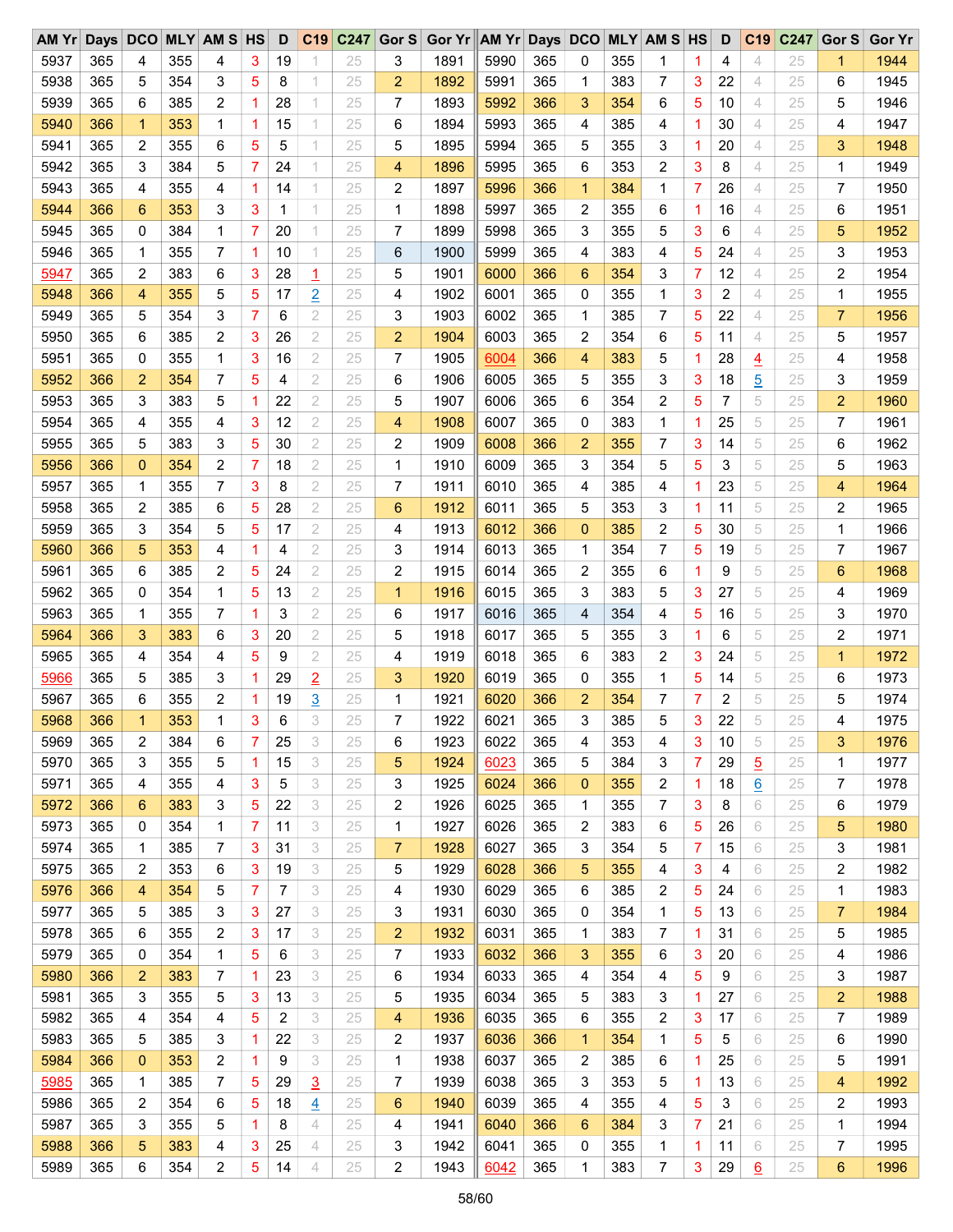| $AM$ $Yr$ |     | Days DCO       |     | <b>MLY AM S HS</b> |   | D  | C19                  | C247 | Gor S          | Gor Yr AM Yr Days DCO |      |     |                         |     | <b>MLY AM S HS</b> |   | D  | C <sub>19</sub> | C247 | Gor S          | <b>Gor Yr</b> |
|-----------|-----|----------------|-----|--------------------|---|----|----------------------|------|----------------|-----------------------|------|-----|-------------------------|-----|--------------------|---|----|-----------------|------|----------------|---------------|
| 6043      | 365 | 2              | 354 | 6                  | 5 | 18 | Z                    | 25   | 4              | 1997                  | 6096 | 366 | 6                       | 355 | 3                  | 3 | 3  | 9               | 25   | 1              | 2050          |
| 6044      | 366 | 4              | 355 | 5                  | 1 | 7  | 7                    | 25   | 3              | 1998                  | 6097 | 365 | 0                       | 383 | 1                  | 5 | 21 | 9               | 25   | 7              | 2051          |
| 6045      | 365 | 5              | 385 | 3                  | 3 | 27 | 7                    | 25   | 2              | 1999                  | 6098 | 365 | 1                       | 354 | 7                  | 7 | 10 | 9               | 25   | 6              | 2052          |
| 6046      | 365 | 6              | 353 | 2                  | 3 | 15 | 7                    | 25   | $\mathbf{1}$   | 2000                  | 6099 | 365 | 2                       | 385 | 6                  | 3 | 30 | $\overline{9}$  | 25   | 4              | 2053          |
| 6047      | 365 | 0              | 354 | 1                  | 7 | 4  | 7                    | 25   | 6              | 2001                  | 6100 | 366 | 4                       | 355 | 5                  | 3 | 19 | 10              | 25   | 3              | 2054          |
| 6048      | 366 | $\overline{2}$ | 385 | 7                  | 3 | 23 | 7                    | 25   | 5              | 2002                  | 6101 | 365 | 5                       | 354 | 3                  | 5 | 8  | 10              | 25   | 2              | 2055          |
| 6049      | 365 | 3              | 355 | 5                  | 3 | 13 | 7                    | 25   | 4              | 2003                  | 6102 | 365 | 6                       | 383 | 2                  | 1 | 26 | 10              | 25   | $\mathbf{1}$   | 2056          |
| 6050      | 365 | 4              | 383 | 4                  | 5 | 31 | 7                    | 25   | 3              | 2004                  | 6103 | 365 | 0                       | 355 | $\mathbf{1}$       | 3 | 16 | 10              | 25   | 6              | 2057          |
| 6051      | 365 | 5              | 354 | 3                  | 7 | 20 | 7                    | 25   | 1              | 2005                  | 6104 | 366 | $\overline{2}$          | 354 | 7                  | 5 | 4  | 10              | 25   | 5              | 2058          |
| 6052      | 366 | $\overline{0}$ | 355 | $\overline{c}$     | 3 | 9  | 7                    | 25   | 7              | 2006                  | 6105 | 365 | 3                       | 383 | 5                  | 1 | 22 | 10              | 25   | 4              | 2059          |
| 6053      | 365 | 1              | 383 | 7                  | 5 | 27 | 7                    | 25   | 6              | 2007                  | 6106 | 365 | 4                       | 355 | 4                  | 3 | 12 | 10              | 25   | 3              | 2060          |
| 6054      | 365 | 2              | 354 | 6                  | 7 | 16 | 7                    | 25   | 5              | 2008                  | 6107 | 365 | 5                       | 385 | 3                  | 5 | 32 | 10              | 25   | 1              | 2061          |
| 6055      | 365 | 3              | 355 | 5                  | 3 | 6  | 7                    | 25   | 3              | 2009                  | 6108 | 366 | $\mathbf 0$             | 354 | 2                  | 5 | 20 | 10              | 25   | 7              | 2062          |
| 6056      | 366 | 5              | 385 | 4                  | 5 | 25 | 7                    | 25   | 2              | 2010                  | 6109 | 365 | 1                       | 353 | 7                  | 1 | 8  | 10              | 25   | 6              | 2063          |
| 6057      | 365 | 6              | 354 | 2                  | 5 | 14 | 7                    | 25   | 1              | 2011                  | 6110 | 365 | 2                       | 385 | 6                  | 5 | 28 | 10              | 25   | 5              | 2064          |
| 6058      | 365 | 0              | 353 | 1                  | 1 | 2  | 7                    | 25   | $\overline{7}$ | 2012                  | 6111 | 365 | 3                       | 354 | 5                  | 5 | 17 | 10              | 25   | 3              | 2065          |
| 6059      | 365 | 1              | 385 | 7                  | 5 | 22 | 7                    | 25   | 5              | 2013                  | 6112 | 366 | 5                       | 355 | 4                  | 1 | 6  | 10              | 25   | 2              | 2066          |
| 6060      | 366 | 3              | 354 | 6                  | 5 | 10 | 7                    | 25   | 4              | 2014                  | 6113 | 365 | 6                       | 383 | 2                  | 3 | 24 | 10              | 25   | 1              | 2067          |
| 6061      | 365 | 4              | 385 | 4                  | 1 | 30 |                      | 25   | 3              | 2015                  | 6114 | 365 | 0                       | 354 | $\mathbf{1}$       | 5 | 13 | 10              | 25   | $\overline{7}$ | 2068          |
| 6062      | 365 |                | 353 | 3                  | 1 | 18 | $\overline{L}$       | 25   | $\overline{2}$ | 2016                  | 6115 | 365 |                         | 355 | 7                  | 1 | 3  | 10              | 25   |                | 2069          |
| 6063      | 365 | 5<br>6         | 354 | $\overline{c}$     | 5 | 7  | $\underline{8}$<br>8 | 25   | 7              | 2017                  | 6116 | 366 | 1<br>3                  | 383 | 6                  | 3 | 20 | 10              | 25   | 5              | 2070          |
|           |     |                |     |                    |   |    |                      |      |                |                       |      |     |                         |     |                    |   |    |                 |      | 4              |               |
| 6064      | 366 | $\mathbf{1}$   | 385 | 1                  | 1 | 26 | 8                    | 25   | 6              | 2018                  | 6117 | 365 | 4                       | 355 | 4                  | 5 | 10 | 10              | 25   | 3              | 2071          |
| 6065      | 365 | 2              | 355 | 6                  | 1 | 16 | 8                    | 25   | 5              | 2019                  | 6118 | 365 | 5                       | 384 | 3                  | 7 | 29 | 10              | 25   | 2              | 2072          |
| 6066      | 365 | 3              | 353 | 5                  | 3 | 4  | 8                    | 25   | 4              | 2020                  | 6119 | 365 | 6                       | 355 | 2                  | 1 | 19 | 11              | 25   | 7              | 2073          |
| 6067      | 365 | 4              | 384 | 4                  | 7 | 23 | 8                    | 25   | 2              | 2021                  | 6120 | 366 | 1                       | 353 | $\mathbf{1}$       | 3 | 6  | 11              | 25   | 6              | 2074          |
| 6068      | 366 | 6              | 355 | 3                  | 1 | 12 | 8                    | 25   | 1              | 2022                  | 6121 | 365 | 2                       | 384 | 6                  | 7 | 25 | 11              | 25   | 5              | 2075          |
| 6069      | 365 | 0              | 383 | 1                  | 3 | 30 | 8                    | 25   | 7              | 2023                  | 6122 | 365 | 3                       | 355 | 5                  | 1 | 15 | 11              | 25   | 4              | 2076          |
| 6070      | 365 | 1              | 355 | 7                  | 5 | 20 | 8                    | 25   | 6              | 2024                  | 6123 | 365 | 4                       | 355 | 4                  | 3 | 5  | 11              | 25   | 2              | 2077          |
| 6071      | 365 | 2              | 354 | 6                  | 7 | 9  | 8                    | 25   | 4              | 2025                  | 6124 | 366 | 6                       | 383 | 3                  | 5 | 22 | 11              | 25   | 1              | 2078          |
| 6072      | 366 | 4              | 385 | 5                  | 3 | 28 | 8                    | 25   | 3              | 2026                  | 6125 | 365 | 0                       | 354 | 1                  | 7 | 11 | 11              | 25   | 7              | 2079          |
| 6073      | 365 | 5              | 355 | 3                  | 3 | 18 | 8                    | 25   | 2              | 2027                  | 6126 | 365 | 1                       | 385 | 7                  | 3 | 31 | 11              | 25   | 6              | 2080          |
| 6074      | 365 | 6              | 354 | 2                  | 5 | 7  | 8                    | 25   | $\mathbf 1$    | 2028                  | 6127 | 365 | $\overline{2}$          | 355 | 6                  | 3 | 21 | 11              | 25   | 4              | 2081          |
| 6075      | 365 | 0              | 383 | 1                  | 1 | 25 | 8                    | 25   | 6              | 2029                  | 6128 | 366 | 4                       | 354 | 5                  | 5 | 9  | 11              | 25   | 3              | 2082          |
| 6076      | 366 | 2              | 355 | 7                  | 3 | 14 | 8                    | 25   | 5              | 2030                  | 6129 | 365 | 5                       | 383 | 3                  | 1 | 27 | 11              | 25   | 2              | 2083          |
| 6077      | 365 | 3              | 354 | 5                  | 5 | 3  | 8                    | 25   | 4              | 2031                  | 6130 | 365 | 6                       | 355 | 2                  | 3 | 17 | 11              | 25   | $\mathbf{1}$   | 2084          |
| 6078      | 365 | 4              | 383 | 4                  | 1 | 21 | 8                    | 25   | 3              | 2032                  | 6131 | 365 | 0                       | 354 | 1                  | 5 | 6  | 11              | 25   | 6              | 2085          |
| 6079      | 365 | 5              | 355 | 3                  | 3 | 11 | 8                    | 25   | 1              | 2033                  | 6132 | 366 | 2                       | 385 | 7                  | 1 | 25 | 11              | 25   | 5              | 2086          |
| 6080      | 366 | 0              | 385 | 2                  | 5 | 30 | 8                    | 25   | 7              | 2034                  | 6133 | 365 | 3                       | 353 | 5                  | 1 | 13 | 11              | 25   | 4              | 2087          |
| 6081      | 365 | 1              | 354 | 7                  | 5 | 19 | 9                    | 25   | 6              | 2035                  | 6134 | 365 | 4                       | 354 | 4                  | 5 | 2  | 11              | 25   | 3              | 2088          |
| 6082      | 365 | 2              | 353 | 6                  | 1 | 7  | 9                    | 25   | 5              | 2036                  | 6135 | 365 | 5                       | 385 | 3                  | 1 | 22 | 11              | 25   | 1              | 2089          |
| 6083      | 365 | 3              | 385 | 5                  | 5 | 27 | 9                    | 25   | 3              | 2037                  | 6136 | 366 | $\mathbf 0$             | 355 | 2                  | 1 | 11 | 11              | 25   | 7              | 2090          |
| 6084      | 366 | 5              | 354 | 4                  | 5 | 15 | 9                    | 25   | 2              | 2038                  | 6137 | 365 | 1                       | 383 | 7                  | 3 | 29 | 11              | 25   | 6              | 2091          |
| 6085      | 365 | 6              | 355 | 2                  | 1 | 5  | 9                    | 25   | 1              | 2039                  | 6138 | 365 | 2                       | 354 | 6                  | 5 | 18 | 12              | 25   | 5              | 2092          |
| 6086      | 365 | 0              | 383 | 1                  | 3 | 23 | 9                    | 25   | $\overline{7}$ | 2040                  | 6139 | 365 | 3                       | 355 | 5                  | 1 | 8  | 12              | 25   | 3              | 2093          |
| 6087      | 365 | 1              | 354 | 7                  | 5 | 12 | 9                    | 25   | 5              | 2041                  | 6140 | 366 | 5                       | 383 | 4                  | 3 | 25 | 12              | 25   | 2              | 2094          |
| 6088      | 366 | 3              | 385 | 6                  | 1 | 31 | 9                    | 25   | 4              | 2042                  | 6141 | 365 | 6                       | 354 | 2                  | 5 | 14 | 12              | 25   | 1              | 2095          |
| 6089      | 365 | 4              | 353 | 4                  | 1 | 19 | 9                    | 25   | 3              | 2043                  | 6142 | 365 | 0                       | 355 | 1                  | 1 | 4  | 12              | 25   | 7              | 2096          |
| 6090      | 365 | 5              | 355 | 3                  | 5 | 9  | 9                    | 25   | 2              | 2044                  | 6143 | 365 | 1                       | 385 | 7                  | 3 | 24 | 12              | 25   | 5              | 2097          |
| 6091      | 365 | 6              | 384 | 2                  | 7 | 28 | 9                    | 25   | 7              | 2045                  | 6144 | 365 | $\overline{\mathbf{c}}$ | 353 | 6                  | 3 | 12 | 12              | 25   | 4              | 2098          |
| 6092      | 366 | $\mathbf{1}$   | 355 | 1                  | 1 | 17 | 9                    | 25   | 6              | 2046                  | 6145 | 365 | 3                       | 384 | 5                  | 7 | 31 | 12              | 25   | 3              | 2099          |
| 6093      | 365 | 2              | 353 | 6                  | 3 | 5  | 9                    | 25   | 5              | 2047                  | 6146 | 365 | 4                       | 355 | 4                  | 1 | 21 | 12              | 25   | 2              | 2100          |
| 6094      | 365 | 3              | 384 | 5                  | 7 | 24 | 9                    | 25   | 4              | 2048                  | 6147 | 365 | 5                       | 355 | 3                  | 3 | 11 | 12              | 25   | 1              | 2101          |
| 6095      | 365 | 4              | 355 | 4                  | 1 | 14 | 9                    | 25   | 2              | 2049                  | 6148 | 366 | $\mathbf 0$             | 383 | 2                  | 5 | 28 | 12              | 25   | 7              | 2102          |